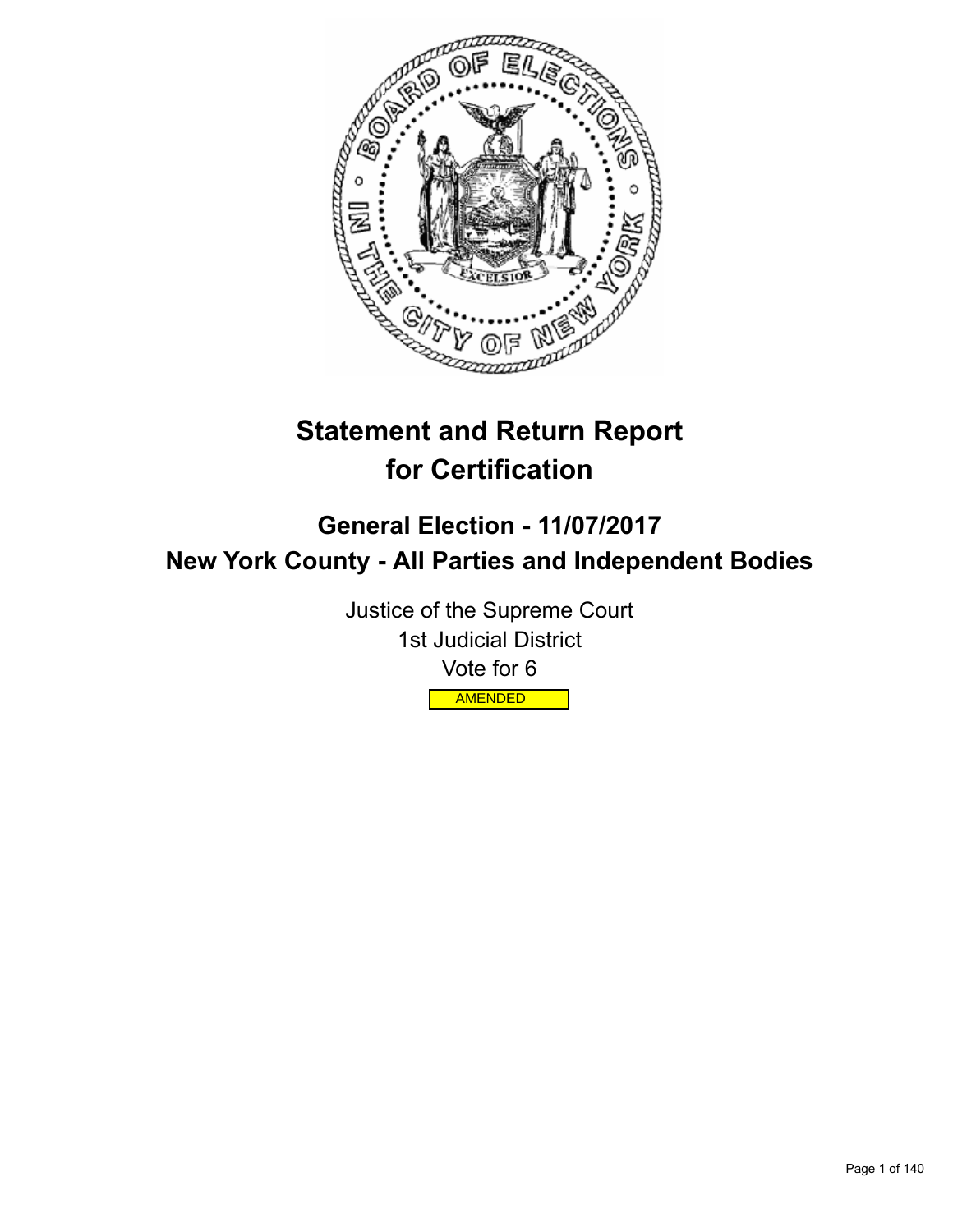

| PUBLIC COUNTER                                           | 18,367 |
|----------------------------------------------------------|--------|
| MANUALLY COUNTED EMERGENCY                               | 0      |
| <b>ABSENTEE / MILITARY</b>                               | 404    |
| <b>AFFIDAVIT</b>                                         | 225    |
| <b>Total Ballots</b>                                     | 18,996 |
| Less - Inapplicable Federal/Special Presidential Ballots | 0      |
| <b>Total Applicable Ballots</b>                          | 18,996 |
| LORI SATTLER (DEMOCRATIC)                                | 10,567 |
| WILLIAM FRANC PERRY III (DEMOCRATIC)                     | 9,144  |
| NANCY M. BANNON (DEMOCRATIC)                             | 9,661  |
| ANTHONY CANNATARO (DEMOCRATIC)                           | 9,363  |
| ADAM SILVERA (DEMOCRATIC)                                | 9,203  |
| VERNA L. SAUNDERS (DEMOCRATIC)                           | 9,303  |
| ABE LINCOLN (WRITE-IN)                                   | 1      |
| ADAM DISILVESTRO (WRITE-IN)                              | 1      |
| ADRIAN SRECYK (WRITE-IN)                                 | 1      |
| AHMED TIGANI (WRITE-IN)                                  | 1      |
| AIIZLING KARIMI (WRITE-IN)                               | 1      |
| AKI SITZER (WRITE-IN)                                    | 1      |
| ALANA LESCZYNSKI (WRITE-IN)                              | 1      |
| ALEXANDER HAIG (WRITE-IN)                                | 1      |
| ALEXANDRA BEYLIN (WRITE-IN)                              | 1      |
| ALEXANDRIA PANILLA (WRITE-IN)                            | 1      |
| ALFRED E. NEWMAN (WRITE-IN)                              | 1      |
| ALFRED RED (WRITE-IN)                                    | 1      |
| ALI KARIMI (WRITE-IN)                                    | 1      |
| ALLIE LIN (WRITE-IN)                                     | 1      |
| ALLISON BLAIS (WRITE-IN)                                 | 1      |
| AMANDA PAPPALARDO (WRITE-IN)                             | 1      |
| ANGELIQUE OCHS (WRITE-IN)                                | 1      |
| <b>ANTHONY PELLE (WRITE-IN)</b>                          | 1      |
| AURAHAM SITZER (WRITE-IN)                                | 1      |
| AVA DAWSON (WRITE-IN)                                    | 1      |
| AVA SIMMANO (WRITE-IN)                                   | 1      |
| BARNEY BONDS (WRITE-IN)                                  | 1      |
| BERNARD GOETZ (WRITE-IN)                                 | 1      |
| <b>BERNARD MASON (WRITE-IN)</b>                          | 1      |
| BERNIE JAWDEN (WRITE-IN)                                 | 1      |
| <b>BERNIE KERIK (WRITE-IN)</b>                           | 1      |
| BILL DE BLASIO (WRITE-IN)                                | 1      |
| BILL WELD (WRITE-IN)                                     | 1      |
| <b>BO DIETL (WRITE-IN)</b>                               | 1      |
| BOB SPINOZA (WRITE-IN)                                   | 1      |
| BOONER ARMURO (WRITE-IN)                                 | 1      |
| BORRY ALLEN (WRITE-IN)                                   | 1      |
| <b>BREBY CIACCLI (WRITE-IN)</b>                          | 1      |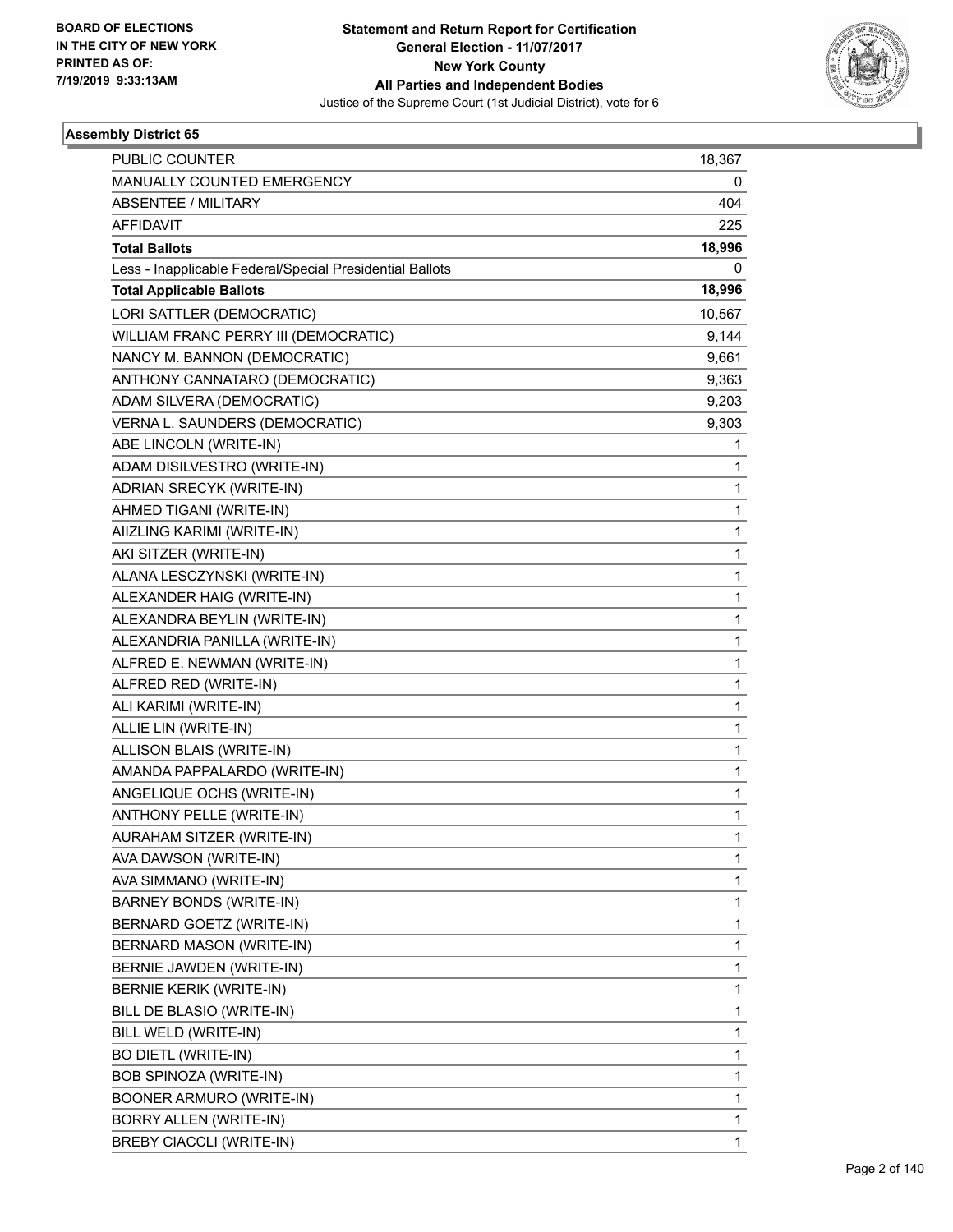

| <b>BROOKE WARREN (WRITE-IN)</b>     | 1           |
|-------------------------------------|-------------|
| <b>BRUCE FRENCH (WRITE-IN)</b>      | 1           |
| <b>BRUCE WAYNE (WRITE-IN)</b>       | 1           |
| CAROL PENDA GROST (WRITE-IN)        | 1           |
| CAROLYN LISA MILLER (WRITE-IN)      | 1           |
| CARSON RODNEY (WRITE-IN)            | 1           |
| CHAD VIGUOLA (WRITE-IN)             | 1           |
| CHANTERELLE SUNG (WRITE-IN)         | 1           |
| CHERYL HOWARD (WRITE-IN)            | 1           |
| CHETHAN GILLS (WRITE-IN)            | 1           |
| CHRIS COX (WRITE-IN)                | 1           |
| CHRIS OCHS (WRITE-IN)               | 1           |
| CHRISTOPHER MARTE (WRITE-IN)        | 1           |
| CHUCK NORRIS (WRITE-IN)             | 1           |
| CLARK KENT (WRITE-IN)               | 1           |
| COLE WONG (WRITE-IN)                | 1           |
| CYNTHIA BROWN (WRITE-IN)            | 1           |
| DARSH PATEL (WRITE-IN)              | 1           |
| DAVID ARNOLD (WRITE-IN)             | 1           |
| DAVID BERKOWITZ (WRITE-IN)          | 1           |
| DAVID GREEN (WRITE-IN)              | 1           |
| DAVID RIDLEY (WRITE-IN)             | 1           |
| DAWN FOX (WRITE-IN)                 | 1           |
| DAX ARUOLD (WRITE-IN)               | 1           |
| DEN ALLOS (WRITE-IN)                | 1           |
| DEREK JETER (WRITE-IN)              | 2           |
| DIANNA PRINCE (WRITE-IN)            | $\mathbf 1$ |
| DININE SIGNORELLO (WRITE-IN)        | 1           |
| DIYANA BRIDGEMOHUN (WRITE-IN)       | 1           |
| DOMINIEK BAIONE (WRITE-IN)          | 1           |
| DONALD HAY (WRITE-IN)               | 1           |
| DONALD TRUMP (WRITE-IN)             | 3           |
| DOUGLASS BLAIS (WRITE-IN)           | 1           |
| E. BEN POSNACK (WRITE-IN)           | 1           |
| EDMUND J. BURNS (WRITE-IN)          | 1           |
| EILLEEN STASSA (WRITE-IN)           | 1           |
| ELISA HYMAR (WRITE-IN)              | 1           |
| EMMAUS RODRIGUEZ (WRITE-IN)         | 1           |
| FLORINA YEZRIL (WRITE-IN)           | 1           |
| FRANCIS X. NOLAN IV (WRITE-IN)      | 1           |
| FRANK SCALA (WRITE-IN)              | 1           |
| GARETH STEWART (WRITE-IN)           | 1           |
| GARY SANCHEZ (WRITE-IN)             | 1           |
| <b>GEORGE WASHINGTON (WRITE-IN)</b> | 1           |
| <b>GERALDINE O'BRIEN (WRITE-IN)</b> | 1           |
| GITONGA KIARA (WRITE-IN)            | 1           |
|                                     |             |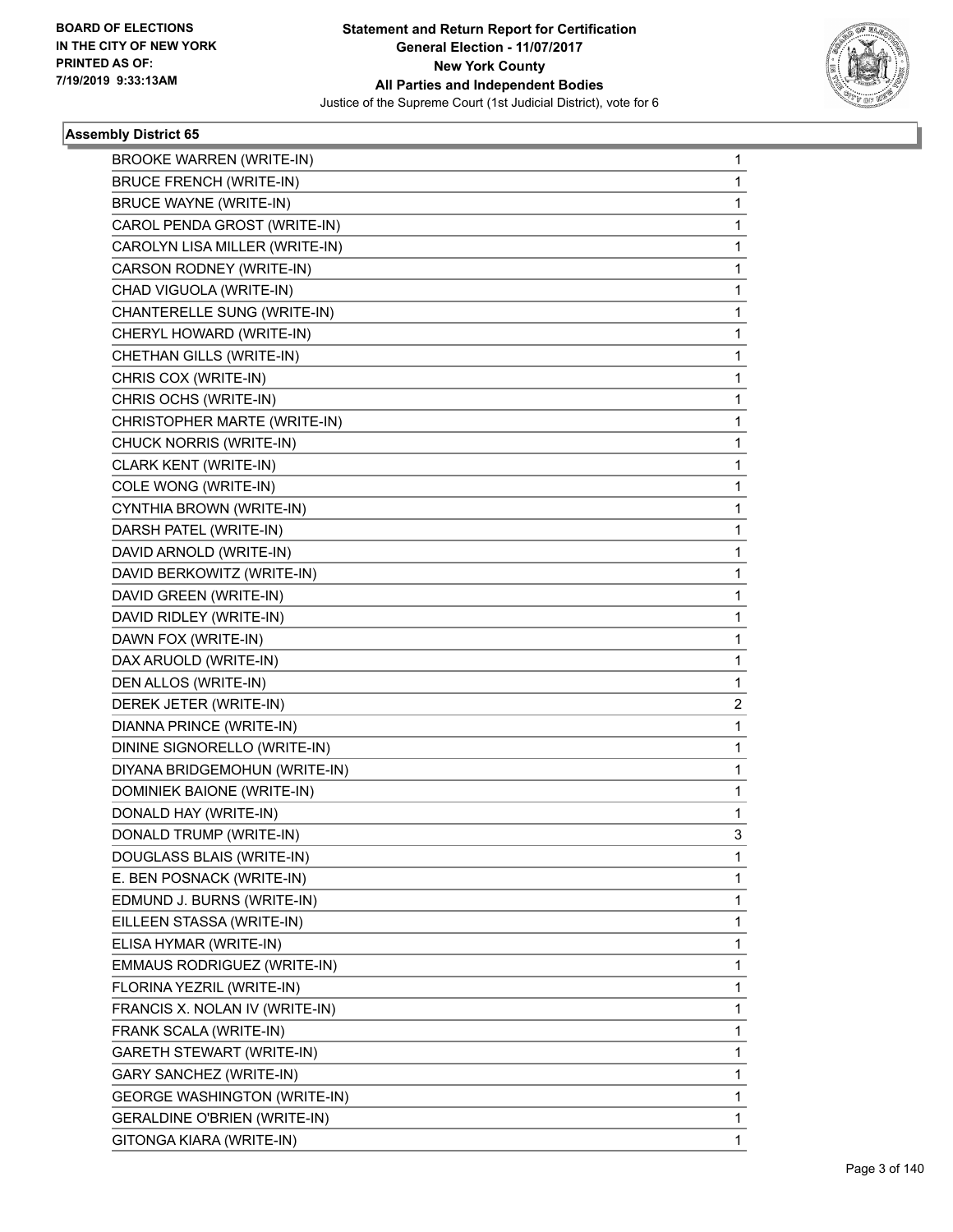

| <b>GLEEN BEEK (WRITE-IN)</b>         | $\mathbf{1}$ |
|--------------------------------------|--------------|
| <b>GRANT S. MANNING (WRITE-IN)</b>   | 1            |
| <b>GREG GUFFEID (WRITE-IN)</b>       | 1            |
| <b>GREYSON HONG (WRITE-IN)</b>       | 1            |
| HANNAH M. O'BRIEN (WRITE-IN)         | 1            |
| HARRY BATCHELDOR (WRITE-IN)          | 1            |
| HEATHER TRAZINO (WRITE-IN)           | 1            |
| HEIDI BAGHOSIAN (WRITE-IN)           | 1            |
| HENRY BELHA (WRITE-IN)               | 1            |
| HENRY BERGER (WRITE-IN)              | 1            |
| HOGAN LIPTON (WRITE-IN)              | 1            |
| HUL JACKSON (WRITE-IN)               | 1            |
| HYMAN SILVERGLAD (WRITE-IN)          | 1            |
| JACOB WALTER-WASNER (WRITE-IN)       | 1            |
| JAMES LESCZYNSKI (WRITE-IN)          | 1            |
| JAMES RHODES (WRITE-IN)              | 1            |
| JAMS BAIONE (WRITE-IN)               | 1            |
| JASON SILBER (WRITE-IN)              | 1            |
| JAY GALIK (WRITE-IN)                 | 1            |
| JEFFREY B. PETIGREW (WRITE-IN)       | 1            |
| JEN CAYZENTERE (WRITE-IN)            | 1            |
| JEREMY SCHIFFLES (WRITE-IN)          | 1            |
| JESSICA HAAZ (WRITE-IN)              | 1            |
| <b>JESUS MONTERO (WRITE-IN)</b>      | 1            |
| JILL SUNG (WRITE-IN)                 | 1            |
| JILL TRAZINO (WRITE-IN)              | 1            |
| JIM DAVIS (WRITE-IN)                 | 1            |
| JIM LESCZYNSKI (WRITE-IN)            | 1            |
| JOCELYN BAIONE (WRITE-IN)            | 1            |
| JOE GIRARDI (WRITE-IN)               | 1            |
| JOEL LEVY (WRITE-IN)                 | 1            |
| JOEL MAXMAN (WRITE-IN)               | 1            |
| JOHN BRAY (WRITE-IN)                 | 1            |
| JOHN LENON (WRITE-IN)                | 1            |
| JOHNNY CHENG (WRITE-IN)              | 1            |
| JON ORVIK (WRITE-IN)                 | 1            |
| J'ONN JOHNS (WRITE-IN)               | 1            |
| JOSEPH SEQAL (WRITE-IN)              | 1            |
| JOSEPH T. WONG (WRITE-IN)            | 1            |
| JOSH PINKERTON (WRITE-IN)            | 1            |
| JOSHEPH C. DANIELS (WRITE-IN)        | 1            |
| JUDITH SCHIEDLIN (WRITE-IN)          | 1            |
| JULIANA BAIONE (WRITE-IN)            | 1            |
| JULIO SURIEL (WRITE-IN)              | 6            |
| <b>JUSTIN DISILVESTRO (WRITE-IN)</b> | 1            |
| JUSTINE CUCCIA (WRITE-IN)            | $\mathbf{1}$ |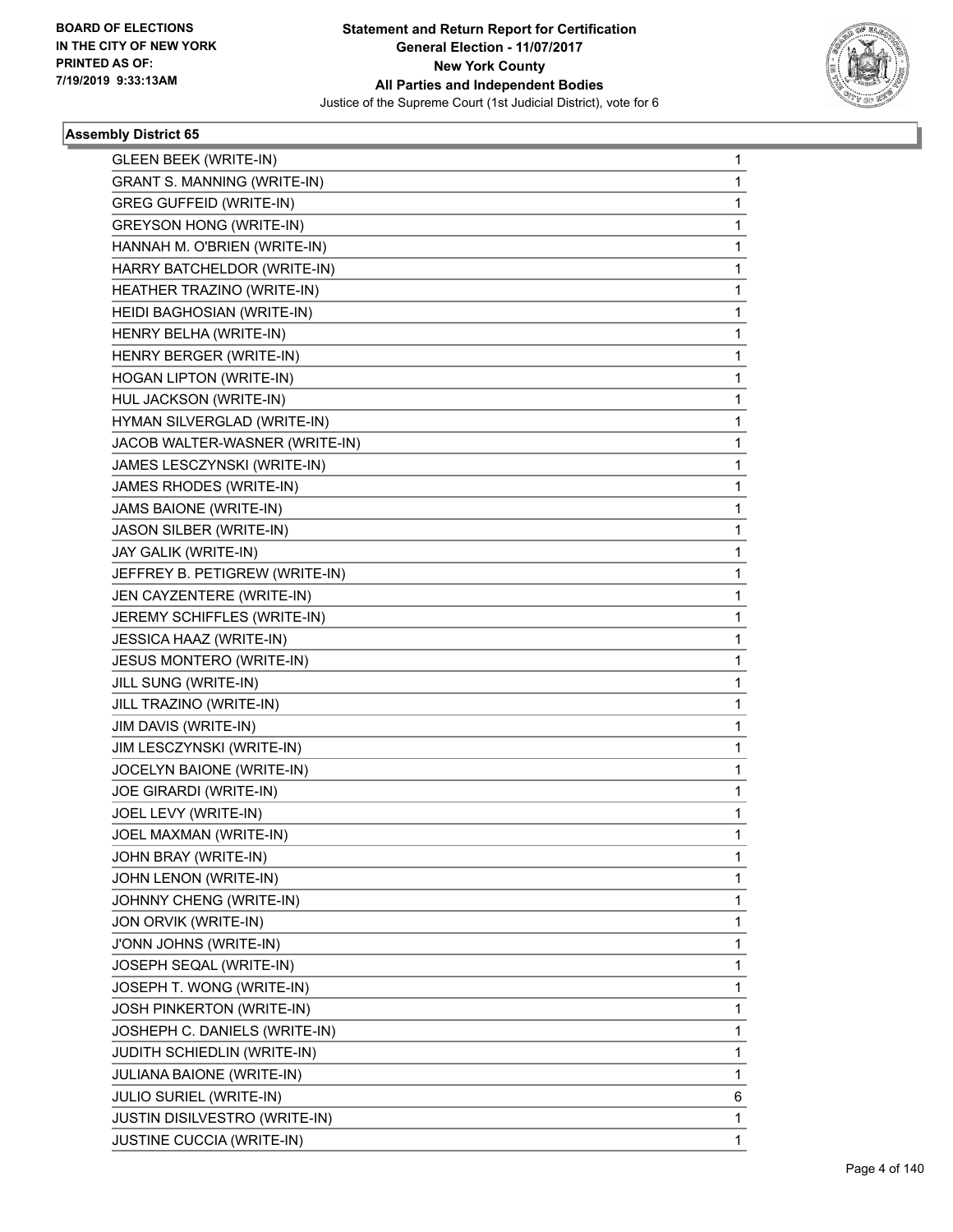

| JYAYA GJHEO (WRITE-IN)          | 1 |
|---------------------------------|---|
| KAREN R. BRANDT (WRITE-IN)      | 1 |
| KEITH RUTSKY (WRITE-IN)         | 1 |
| KEN KALLON (WRITE-IN)           | 1 |
| KENNETH WIND (WRITE-IN)         | 2 |
| KEVIN KELLEY (WRITE-IN)         | 1 |
| KEVIN SCICLUNA (WRITE-IN)       | 1 |
| KIM MOSCARITOLO (WRITE-IN)      | 1 |
| KRISTAPS PORZINGIS (WRITE-IN)   | 1 |
| LAURA NAVARRETE (WRITE-IN)      | 1 |
| LAUREN JONES WATKINS (WRITE-IN) | 1 |
| LEE PINZOW (WRITE-IN)           | 1 |
| LEILANY AZMARET (WRITE-IN)      | 1 |
| LENNY DAUBER (WRITE-IN)         | 1 |
| LLOYD BLANKFEIN (WRITE-IN)      | 1 |
| LOLN GILLS (WRITE-IN)           | 1 |
| LORY MU (WRITE-IN)              | 1 |
| LOUIS J. TRAZINO (WRITE-IN)     | 1 |
| LOUSE GILLS (WRITE-IN)          | 1 |
| LUCA VETTORI (WRITE-IN)         | 1 |
| LUSANDRA WORSLEY (WRITE-IN)     | 1 |
| MAEOR ARNOLD (WRITE-IN)         | 1 |
| MARK BUTLER (WRITE-IN)          | 1 |
| MARK NEWMAN (WRITE-IN)          | 1 |
| MARKUS SCHOBER (WRITE-IN)       | 1 |
| MARRICK GARLAND (WRITE-IN)      | 1 |
| MARRIN RASKIN (WRITE-IN)        | 1 |
| MARTHA BASHFORD (WRITE-IN)      | 1 |
| MARTHA VERSLAS (WRITE-IN)       | 1 |
| MARTIN BOWE (WRITE-IN)          | 1 |
| MARY BAIONE (WRITE-IN)          | 1 |
| MATTHEW GRIECO (WRITE-IN)       | 1 |
| MATTHEW SEARS (WRITE-IN)        | 1 |
| MAX APPLEBAUM (WRITE-IN)        | 1 |
| MELISSA GRACIA PINEA (WRITE-IN) | 1 |
| MICHAEL BLOOMBERG (WRITE-IN)    | 3 |
| MICHAEL MALICE (WRITE-IN)       | 1 |
| MICHAEL RICCI (WRITE-IN)        | 1 |
| MICHAEL SCHIFFLES (WRITE-IN)    | 1 |
| MICHAEL STEVEN SMITH (WRITE-IN) | 1 |
| MICHAEL T. O'BRIEN (WRITE-IN)   | 1 |
| MIKE MUSSINA (WRITE-IN)         | 1 |
| MILLS LANE (WRITE-IN)           | 1 |
| MITT ROMNEY (WRITE-IN)          | 1 |
| <b>MORTON KATZ (WRITE-IN)</b>   | 1 |
| MOSHE SITZER (WRITE-IN)         | 1 |
|                                 |   |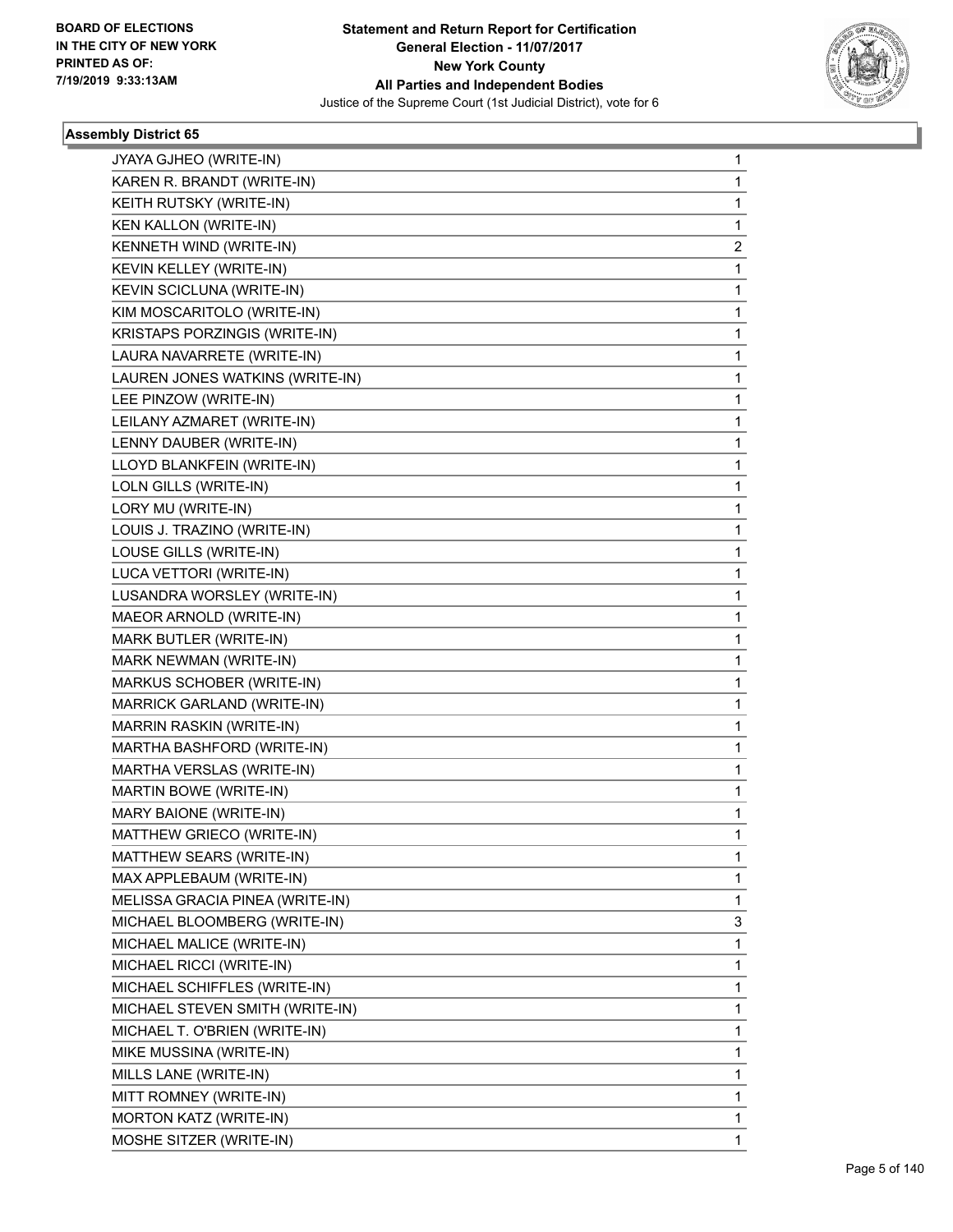

| NANCY B. LIPIN (WRITE-IN)          | $\mathbf{1}$ |
|------------------------------------|--------------|
| NANCY HOPPOCK (WRITE-IN)           | 1            |
| NANCY KESTENBAUM (WRITE-IN)        | 1            |
| NAOMI DANIELS (WRITE-IN)           | 1            |
| NICOLE MALLIOTAKIS (WRITE-IN)      | 1            |
| NICOLE OCHS (WRITE-IN)             | 1            |
| OKSANA BEDRIJ (WRITE-IN)           | 1            |
| OWEN BENJAMIN (WRITE-IN)           | 1            |
| PAM ROSADO (WRITE-IN)              | 1            |
| PAOLA ARZENO (WRITE-IN)            | 1            |
| PATRICIA BAIONE (WRITE-IN)         | 1            |
| PAUL DEMARTINI (WRITE-IN)          | 1            |
| PAUL E. NEEDHAM (WRITE-IN)         | 1            |
| PAUL YACYSYN (WRITE-IN)            | 1            |
| PENELOPE HANWECK (WRITE-IN)        | 1            |
| PETER BESSADA (WRITE-IN)           | 1            |
| PETER DOLOMA (WRITE-IN)            | 1            |
| PETER MCKIERNAN (WRITE-IN)         | 1            |
| PHILIO DAVID MEDOUS (WRITE-IN)     | 1            |
| PIETER VAN TOL (WRITE-IN)          | 1            |
| PREET BHARARA (WRITE-IN)           | 1            |
| PRINO BELG (WRITE-IN)              | 1            |
| RAND PAUL (WRITE-IN)               | 1            |
| RANDY MASTRO (WRITE-IN)            | 1            |
| RAY KELLY (WRITE-IN)               | 1            |
| RAYMOND DORADO (WRITE-IN)          | 1            |
| REGAN A. HSIEH (WRITE-IN)          | 1            |
| RICHARD NIXON (WRITE-IN)           | 1            |
| ROBERT LEIGHTON (WRITE-IN)         | 1            |
| RON KUBY (WRITE-IN)                | 1            |
| RON PAUL (WRITE-IN)                | 1            |
| RORY MONDSHEN (WRITE-IN)           | 1            |
| ROW R. MILLER (WRITE-IN)           | 1            |
| RUDY GIULLIANI (WRITE-IN)          | 1            |
| RYAN TANNEHILL (WRITE-IN)          | 1            |
| SADIE MARTINEZ (WRITE-IN)          | 1            |
| SAM MORTMAN (WRITE-IN)             | 1            |
| SARA LESCZYINSKI (WRITE-IN)        | 1            |
| SARAN THRASHER BEAUMONT (WRITE-IN) | 1            |
| SCARLET CHOW (WRITE-IN)            | $\mathbf 1$  |
| SEAN HANNITY (WRITE-IN)            | 1            |
| SHANNON BREAM (WRITE-IN)           | 1            |
| SOFIA KHVOINITSKY (WRITE-IN)       | 1            |
| STEVE SINCLAIR (WRITE-IN)          | 1            |
| STEVEN KELLY (WRITE-IN)            | 1            |
| STEWART ORDEN (WRITE-IN)           | $\mathbf{1}$ |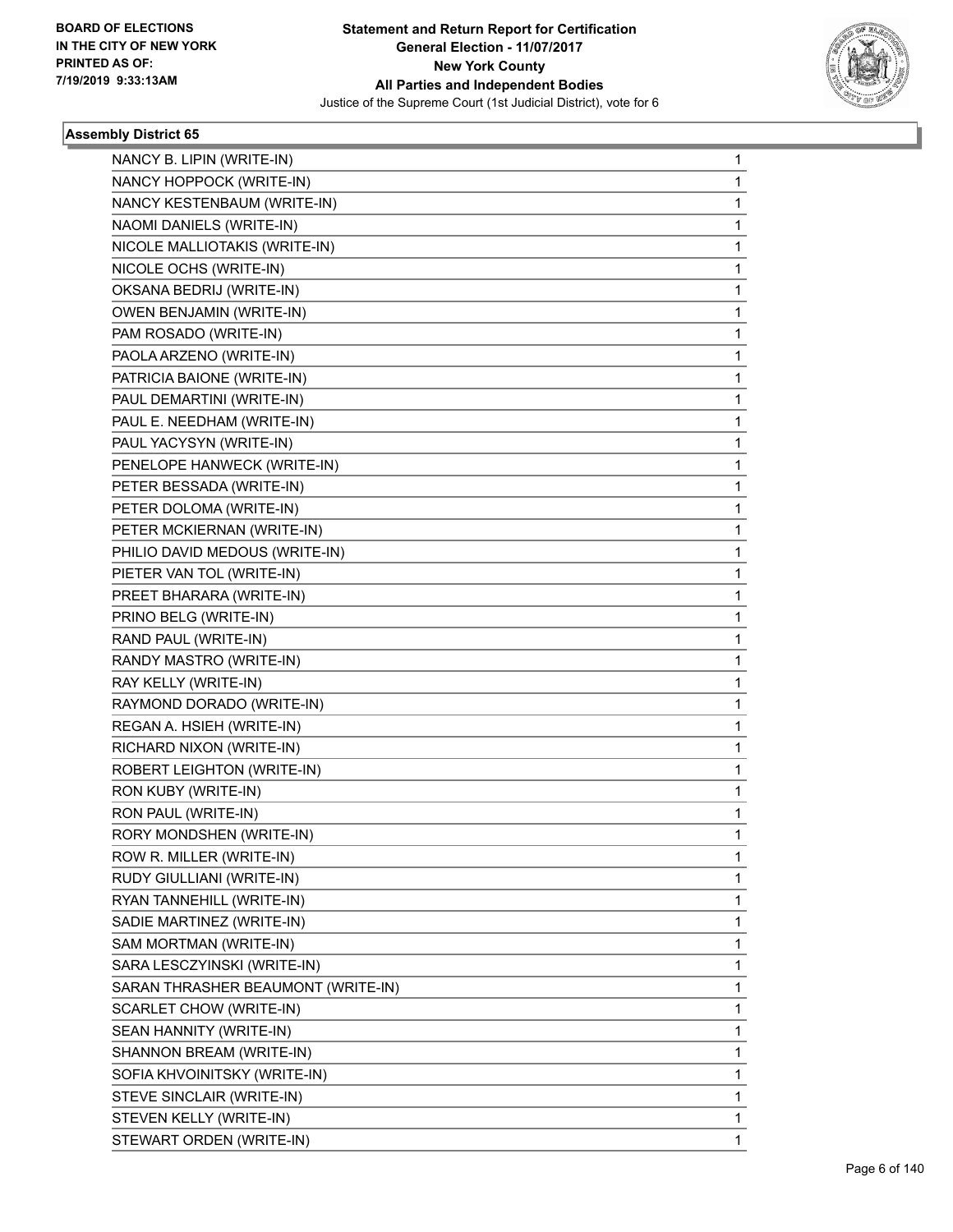

| SUNG-HEE SUH (WRITE-IN)                   | 1      |
|-------------------------------------------|--------|
| TIMOTHY MEYER (WRITE-IN)                  | 1      |
| TISA LAPADULA (WRITE-IN)                  | 1      |
| TROY GOWDY (WRITE-IN)                     | 1      |
| TUCKER CARLSON (WRITE-IN)                 | 1      |
| TZVI LIEB (WRITE-IN)                      | 1      |
| UNATTRIBUTABLE WRITE-IN (WRITE-IN)        | 294    |
| UNCOUNTED WRITE-IN PER STATUTE (WRITE-IN) | 18     |
| VERA SUNG (WRITE-IN)                      | 2      |
| VINCENT CAPIZZI (WRITE-IN)                | 1      |
| WALTER OCHS (WRITE-IN)                    | 1      |
| WATSON ARNOLD (WRITE-IN)                  | 1      |
| WAYNE HARLEY (WRITE-IN)                   | 1      |
| <b>WILLIAM BRATTON (WRITE-IN)</b>         | 1      |
| WILLIAM PEARLMAN (WRITE-IN)               | 1      |
| YUH-LINE NIOU (WRITE-IN)                  | 1      |
| ZHI FENG MEI (WRITE-IN)                   | 1      |
| ZOE RUTSKY (WRITE-IN)                     | 1      |
| <b>Total Votes</b>                        | 57,798 |
| Unrecorded                                | 56,178 |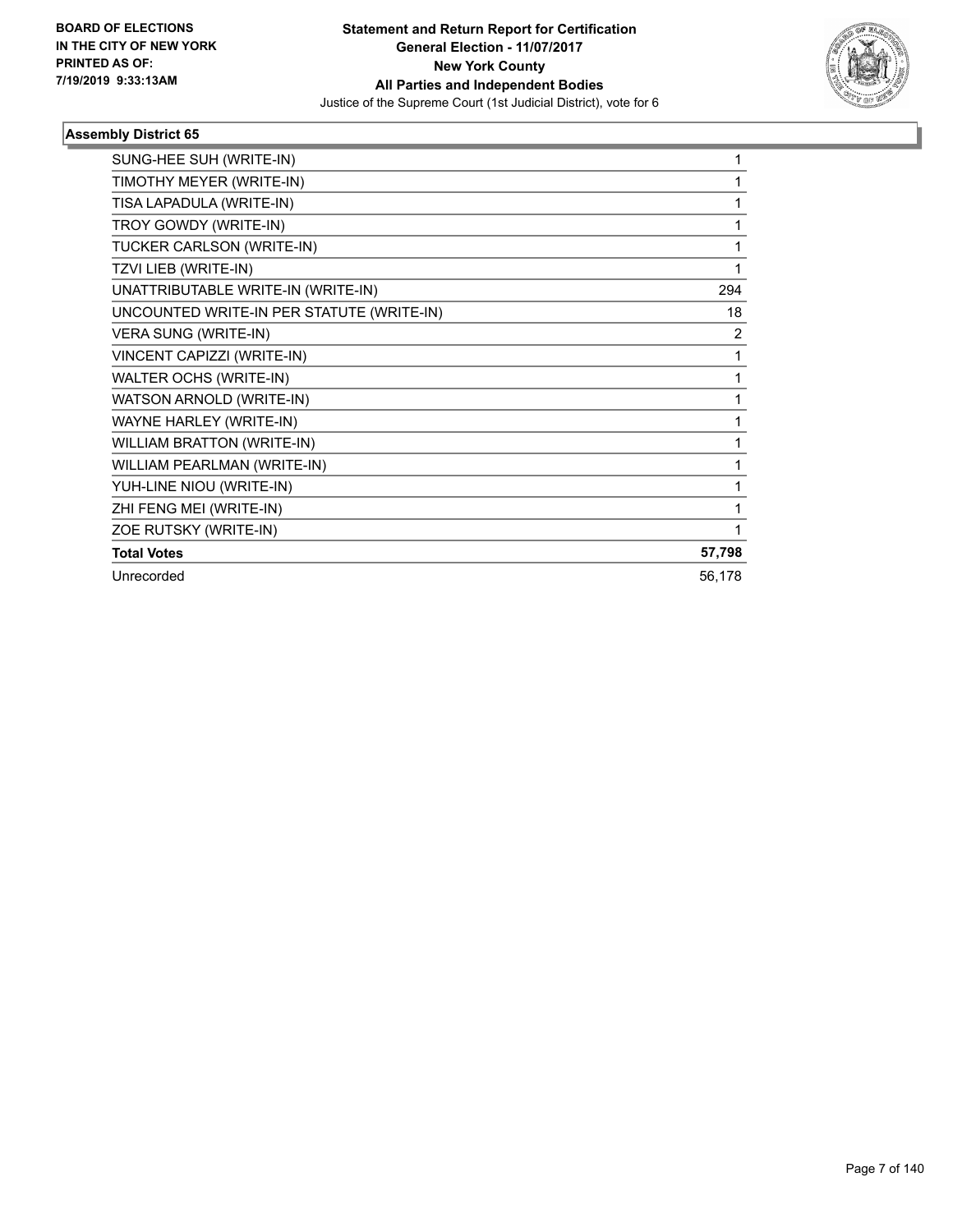

| PUBLIC COUNTER                                           | 22,055                  |
|----------------------------------------------------------|-------------------------|
| MANUALLY COUNTED EMERGENCY                               | 0                       |
| <b>ABSENTEE / MILITARY</b>                               | 677                     |
| <b>AFFIDAVIT</b>                                         | 217                     |
| <b>Total Ballots</b>                                     | 22,949                  |
| Less - Inapplicable Federal/Special Presidential Ballots | 0                       |
| <b>Total Applicable Ballots</b>                          | 22,949                  |
| LORI SATTLER (DEMOCRATIC)                                | 16,151                  |
| WILLIAM FRANC PERRY III (DEMOCRATIC)                     | 14,996                  |
| NANCY M. BANNON (DEMOCRATIC)                             | 15,612                  |
| ANTHONY CANNATARO (DEMOCRATIC)                           | 15,096                  |
| ADAM SILVERA (DEMOCRATIC)                                | 15,032                  |
| VERNA L. SAUNDERS (DEMOCRATIC)                           | 15,370                  |
| AARON JUDGE (WRITE-IN)                                   | 1                       |
| ABNER GREEN (WRITE-IN)                                   | 1                       |
| ADAM BOFFA (WRITE-IN)                                    | 1                       |
| ADAM VELASQUEZ (WRITE-IN)                                | $\mathbf{1}$            |
| AKEEM BROWDER (WRITE-IN)                                 | 4                       |
| ALAN FLACKS (WRITE-IN)                                   | $\mathbf{1}$            |
| ALBERT MOSHAAN (WRITE-IN)                                | $\mathbf{1}$            |
| ALEC BALDWIN (WRITE-IN)                                  | 1                       |
| ALEX CASTALDO (WRITE-IN)                                 | $\mathbf{1}$            |
| ALEX GOLDBERG (WRITE-IN)                                 | $\mathbf{1}$            |
| ALEXANDER MARCUS (WRITE-IN)                              | 1                       |
| ALEXANDER STEEL (WRITE-IN)                               | $\mathbf{1}$            |
| ALEXANDRA T MCCORMACK (WRITE-IN)                         | $\mathbf{1}$            |
| ALEXANDRA THEOBALD (WRITE-IN)                            | 1                       |
| ALI AKEIN (WRITE-IN)                                     | $\mathbf{1}$            |
| ALLEN ROSKOFF (WRITE-IN)                                 | $\mathbf{1}$            |
| ANDREW BLUESTONE (WRITE-IN)                              | 1                       |
| ANDREW LYAUGH (WRITE-IN)                                 | 1                       |
| ANDREW LYNAGH (WRITE-IN)                                 | 1                       |
| ANDREW MILTENBERG (WRITE-IN)                             | 1                       |
| ANDY COHEN (WRITE-IN)                                    | $\mathbf{1}$            |
| ANGELINA JOLIE (WRITE-IN)                                | $\mathbf{1}$            |
| ANN COULTER (WRITE-IN)                                   | 1                       |
| ANNE MATTSON (WRITE-IN)                                  | $\mathbf{1}$            |
| ANNE PALZ (WRITE-IN)                                     | 1                       |
| ANTHONY FORLEY (WRITE-IN)                                | 1                       |
| ANTHONY WEINER (WRITE-IN)                                | 2                       |
| ARELEN SILVERMAN (WRITE-IN)                              | $\mathbf{1}$            |
| ARTHUR SCHWARTZ (WRITE-IN)                               | 2                       |
| BARACK OBAMA (WRITE-IN)                                  | $\overline{\mathbf{c}}$ |
| BARRIE D. SOLOWAY (WRITE-IN)                             | $\mathbf{1}$            |
| BEN SHAPIRO (WRITE-IN)                                   | 1                       |
| BIJAN VAFEGH (WRITE-IN)                                  | $\mathbf{1}$            |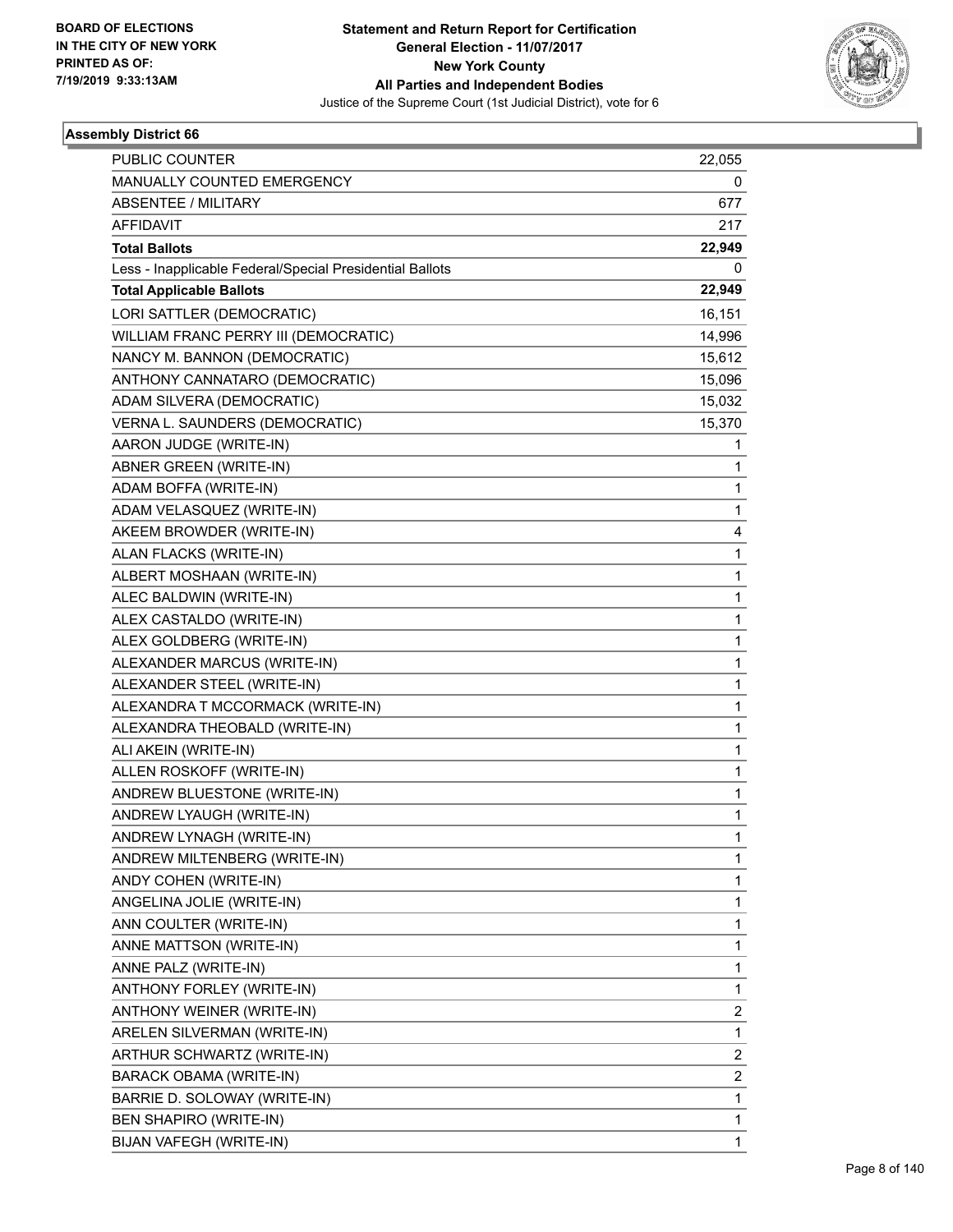

| BILL O'REILLY (WRITE-IN)          | 1 |
|-----------------------------------|---|
| <b>BO DIETL (WRITE-IN)</b>        | 1 |
| <b>BORIS TIMANSKY (WRITE-IN)</b>  | 1 |
| BRAD KARP (WRITE-IN)              | 1 |
| <b>BRADLEY GELLER (WRITE-IN)</b>  | 1 |
| <b>BRIDGET HEALY (WRITE-IN)</b>   | 1 |
| BRUNILDE THEOBALD (WRITE-IN)      | 1 |
| CARDINAL TIMOTHY DOLAN (WRITE-IN) | 1 |
| CARL SILVERSTEIN (WRITE-IN)       | 1 |
| CAROL BASRI (WRITE-IN)            | 1 |
| CECIL WRAY (WRITE-IN)             | 1 |
| CHARLES BINDER (WRITE-IN)         | 1 |
| CHARLES BROWES (WRITE-IN)         | 1 |
| CHARLES DRUMMAND (WRITE-IN)       | 1 |
| CHARLES NATHANSON (WRITE-IN)      | 1 |
| CHARLES PRATT (WRITE-IN)          | 1 |
| CHRISTOPHER BARLOW (WRITE-IN)     | 1 |
| CHRISTOPHER MARTE (WRITE-IN)      | 1 |
| CHRISYENTA OFNER (WRITE-IN)       | 1 |
| CONSTANCE CHAO (WRITE-IN)         | 1 |
| COURTNEY M MCCORMACK (WRITE-IN)   | 1 |
| DANIEL VILA RIVERA (WRITE-IN)     | 2 |
| DANNY ALTERMAN (WRITE-IN)         | 1 |
| DANTE BLASIO (WRITE-IN)           | 1 |
| DAVE LYNAGH (WRITE-IN)            | 1 |
| DAVID A DALE (WRITE-IN)           | 1 |
| DAVID GLOVIN (WRITE-IN)           | 1 |
| DAVID I. GREENBERGER (WRITE-IN)   | 1 |
| DAVID W. ROSS (WRITE-IN)          | 2 |
| DENNIS KLUESENER (WRITE-IN)       | 1 |
| DEREK ADLER (WRITE-IN)            | 1 |
| DEREK JETER (WRITE-IN)            | 1 |
| DEXTER FILKINS (WRITE-IN)         | 1 |
| DONALD TRUMP (WRITE-IN)           | 2 |
| DONALD TRUMP JR. (WRITE-IN)       | 2 |
| DONALD TRUMP SR. (WRITE-IN)       | 1 |
| DORIS LING COHAN (WRITE-IN)       | 1 |
| DOUG SCHLOMER (WRITE-IN)          | 1 |
| E. MICHAEL BRADLEY (WRITE-IN)     | 1 |
| ED IRIZARRY (WRITE-IN)            | 1 |
| EDWIN WILLIAMSON (WRITE-IN)       | 1 |
| ELLIOT SPITZER (WRITE-IN)         | 1 |
| EMILY AMACK (WRITE-IN)            | 1 |
| ERIKA M. EDWARDS (WRITE-IN)       | 1 |
| FRANCOISE PICKART (WRITE-IN)      | 1 |
| FRED MCLUTOSH (WRITE-IN)          | 1 |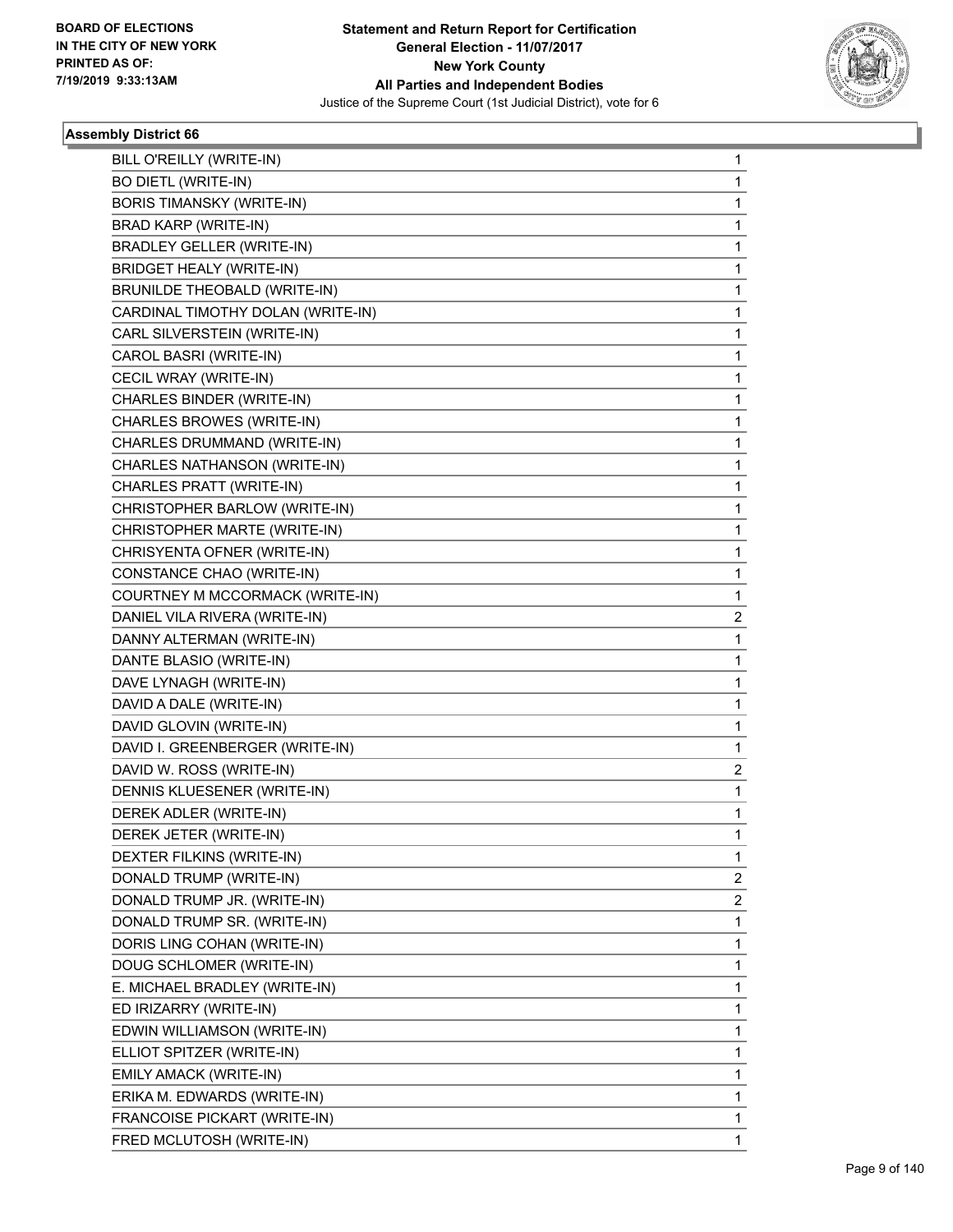

| <b>GENE LEVIN (WRITE-IN)</b>       | 1            |
|------------------------------------|--------------|
| <b>GENE PUDBERRY (WRITE-IN)</b>    | 1            |
| <b>GEORGIA STETTNER (WRITE-IN)</b> | 1            |
| GIL PEREZ (WRITE-IN)               | 1            |
| <b>GREGORY KATZ (WRITE-IN)</b>     | 1            |
| <b>GREGORY MULVANEY (WRITE-IN)</b> | 1            |
| GREGORY WALTMAN ESQ (WRITE-IN)     | 1            |
| GUS VAN SANT (WRITE-IN)            | 1            |
| HANK JOHNSON (WRITE-IN)            | 1            |
| HARRY PINCUS (WRITE-IN)            | 1            |
| HENRY BOWSER (WRITE-IN)            | 1            |
| HENRY WINKLER (WRITE-IN)           | 1            |
| HILLARY CLINTON (WRITE-IN)         | 2            |
| IRVING ROTTER (WRITE-IN)           | 1            |
| IVANKA TRUMP (WRITE-IN)            | 1            |
| JACK MCCOY (WRITE-IN)              | 1            |
| JACKIE BLUSH (WRITE-IN)            | 1            |
| JACQUELIN GARES (WRITE-IN)         | 1            |
| JACQUELINE GROSS (WRITE-IN)        | 1            |
| JAIME KABI (WRITE-IN)              | 1            |
| JAMES C. LANE (WRITE-IN)           | 3            |
| JAMES CAMPBELL (WRITE-IN)          | 1            |
| JAMES SADLOCK (WRITE-IN)           | 1            |
| JAMES SELOCK (WRITE-IN)            | 1            |
| JANET HOFFMAN (WRITE-IN)           | 1            |
| JARED ISENSTEIN (WRITE-IN)         | 6            |
| JARRED KUSHNER (WRITE-IN)          | 1            |
| JASON LAMBRIGHT (WRITE-IN)         | 1            |
| JEAN LOUIS BOURGEOIS (WRITE-IN)    | 1            |
| JEFF BLUM (WRITE-IN)               | 1            |
| JEFF FERZOCO (WRITE-IN)            | 1            |
| JEFF SESSIONS (WRITE-IN)           | 1            |
| JEFFREY DWEIK (WRITE-IN)           | 1            |
| JEFFREY GOLDENBERG (WRITE-IN)      | 1            |
| JEFFREY HOWARD KATZ (WRITE-IN)     | 1            |
| JEFFREY MELCER (WRITE-IN)          | 1            |
| JENNIFER COYLER (WRITE-IN)         | 1            |
| JEREMY KNAPP (WRITE-IN)            | 1            |
| JEREMY RICHARDSON (WRITE-IN)       | 1            |
| JERRY GOLDFEDER (WRITE-IN)         | 1            |
| JILL STEIN (WRITE-IN)              | 1            |
| JIM DROUGOS (WRITE-IN)             | 1            |
| JOE BELLINO (WRITE-IN)             | 1            |
| JOE BIDEN (WRITE-IN)               | 1            |
| JOE PELLINO (WRITE-IN)             | 1            |
| JOEL WINSTON (WRITE-IN)            | $\mathbf{1}$ |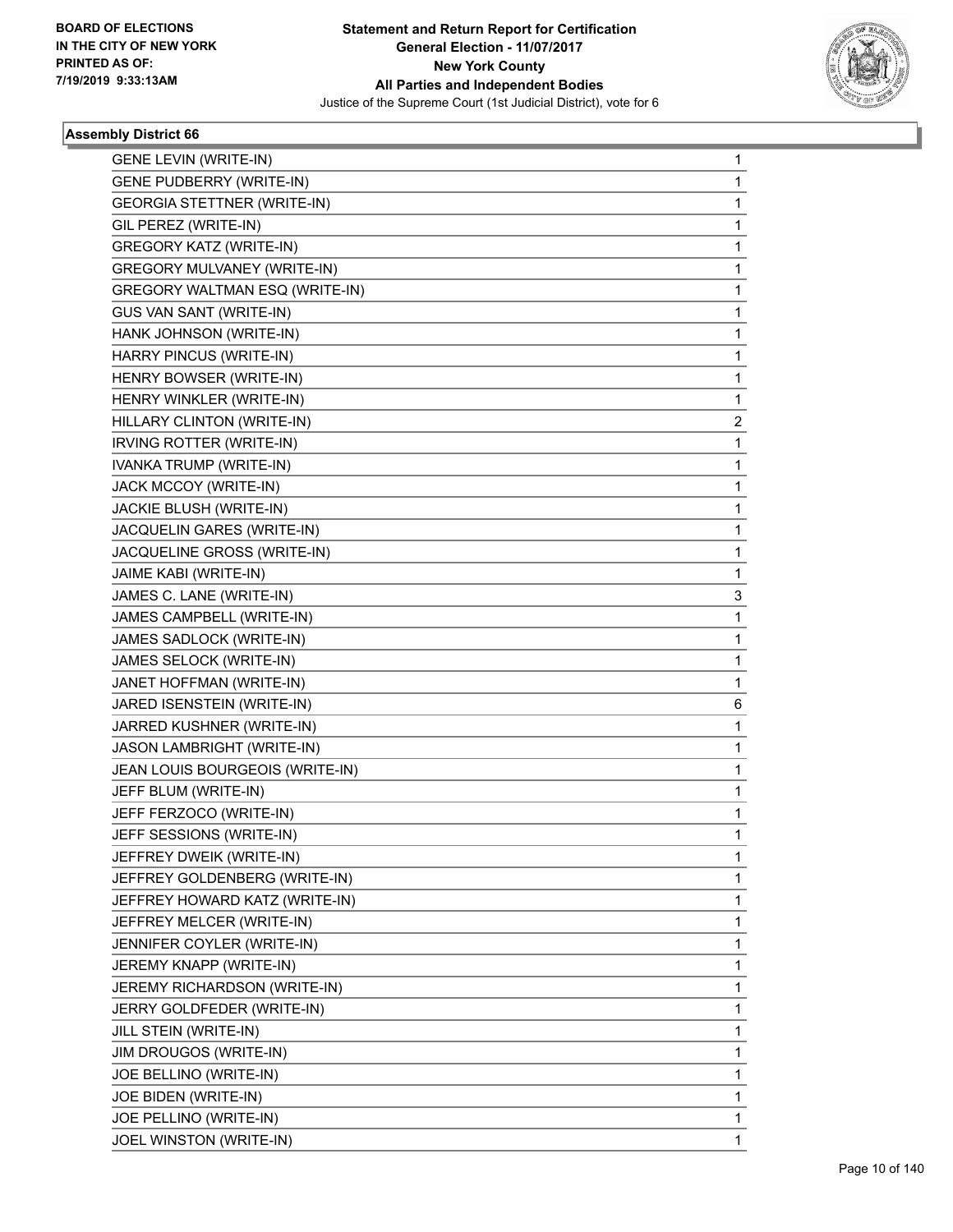

| JOHN HENRY (WRITE-IN)              | 3 |
|------------------------------------|---|
| JOHN MCGETTRICK (WRITE-IN)         | 1 |
| JOHN SEXTON (WRITE-IN)             | 1 |
| JONATHAN SOTOS (WRITE-IN)          | 1 |
| JORGE VAZQUEZ (WRITE-IN)           | 1 |
| JOSEPHINE SLATER (WRITE-IN)        | 1 |
| JOSHUA BUTNICK (WRITE-IN)          | 1 |
| JOY TOBOROFF (WRITE-IN)            | 1 |
| JUAN CARLOS (WRITE-IN)             | 1 |
| JUDGE JUDITH SCHEINDLIN (WRITE-IN) | 1 |
| JUDGE JUDITH SHEINDLIN (WRITE-IN)  | 1 |
| JUDGE JUDITH SHIENDLIN (WRITE-IN)  | 1 |
| JUDITH PINTO (WRITE-IN)            | 1 |
| JULIA A. WILLEBRAND (WRITE-IN)     | 1 |
| JULIA A. WILLIEBAND (WRITE-IN)     | 1 |
| JULIA THEOBALD (WRITE-IN)          | 1 |
| JULIA URBELS (WRITE-IN)            | 1 |
| JULIE WILLEBRAND (WRITE-IN)        | 1 |
| JUNA DROUGAS (WRITE-IN)            | 1 |
| KAREN SMITH (WRITE-IN)             | 1 |
| KATHERINE MCCARTY (WRITE-IN)       | 1 |
| KATY WATERS (WRITE-IN)             | 1 |
| KEITH MAMBETTI (WRITE-IN)          | 1 |
| KELLY O'NEIL LEVY (WRITE-IN)       | 1 |
| KENNETH PLEVA (WRITE-IN)           | 1 |
| KIM JUNG UN (WRITE-IN)             | 1 |
| KIMBERLY LOU (WRITE-IN)            | 1 |
| KRISTEN MCCALLION (WRITE-IN)       | 1 |
| KYLE ANDREW MARSHALL (WRITE-IN)    | 1 |
| LAUREL FITZPATRICK (WRITE-IN)      | 1 |
| LAUREL KELMER (WRITE-IN)           | 1 |
| LAUREN ESPOSITO (WRITE-IN)         | 6 |
| LAUREN GERALD (WRITE-IN)           | 1 |
| LEN KUERNER (WRITE-IN)             | 1 |
| LILY MAROTTA (WRITE-IN)            | 1 |
| LILY WALKER (WRITE-IN)             | 1 |
| LINDSEY CASE (WRITE-IN)            | 1 |
| LORRIA LAWRENCE (WRITE-IN)         | 1 |
| LUPO PINTO (WRITE-IN)              | 1 |
| M. OREN EPSTEIN (WRITE-IN)         | 1 |
| MARBI HALASA (WRITE-IN)            | 1 |
| MARC GOTTLIES (WRITE-IN)           | 1 |
| MARCEL KAHAN (WRITE-IN)            | 1 |
| MARCY FRIEDMAN (WRITE-IN)          | 1 |
| MARGARET CHIN (WRITE-IN)           | 1 |
| MARJOLIE SINGER (WRITE-IN)         | 1 |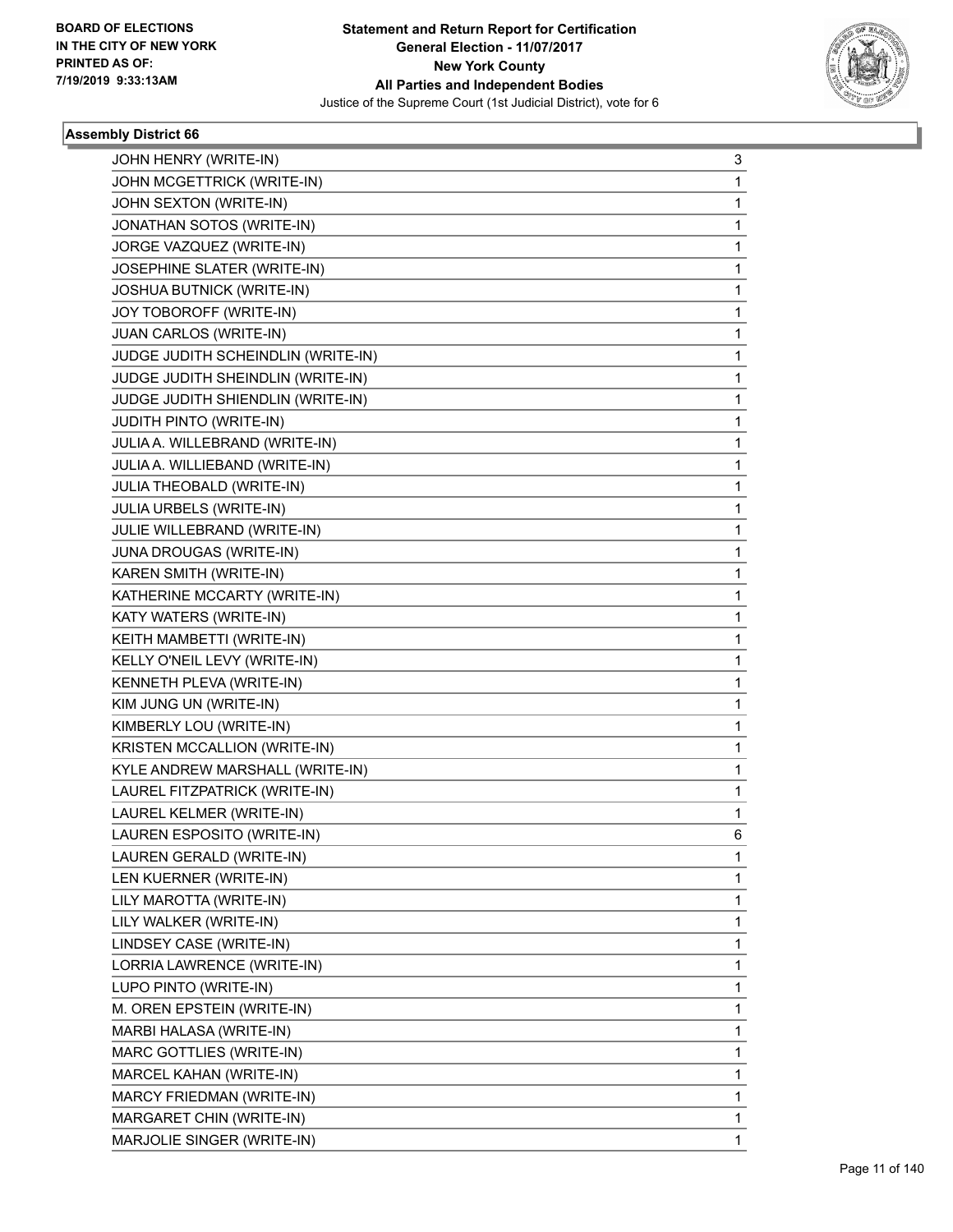

| MARJORIE P. COHEN (WRITE-IN)     | $\mathbf{1}$ |
|----------------------------------|--------------|
| MARK COSTELLO (WRITE-IN)         | $\mathbf{1}$ |
| MARTIN FLAHERTY (WRITE-IN)       | 1            |
| MARTIN JAFFE (WRITE-IN)          | 1            |
| MARY A. WALKER (WRITE-IN)        | 1            |
| MARY BETH FORSHEW (WRITE-IN)     | 1            |
| MAUREEN KOETZ (WRITE-IN)         | $\mathbf 1$  |
| MAYRA FERRER (WRITE-IN)          | 1            |
| MEGAN LYNAGH (WRITE-IN)          | 1            |
| MELANIE DEARTH (WRITE-IN)        | $\mathbf 1$  |
| MICHAEL BLOOMBERG (WRITE-IN)     | 6            |
| MICHAEL FARKOSH (WRITE-IN)       | 1            |
| MICHAEL FAULKNER (WRITE-IN)      | $\mathbf 1$  |
| MICHAEL KATZ (WRITE-IN)          | 1            |
| MICHAEL REISSNAK (WRITE-IN)      | 1            |
| MICHELLE OBAMA (WRITE-IN)        | 1            |
| MIKE BAOLI (WRITE-IN)            | $\mathbf 1$  |
| MIKE BLOOMBERG (WRITE-IN)        | 1            |
| MITT ROMNEY (WRITE-IN)           | $\mathbf 1$  |
| MONIA PINCUS (WRITE-IN)          | 1            |
| MORGAN WALKER (WRITE-IN)         | 1            |
| NANCY WINSTON (WRITE-IN)         | 1            |
| NATASHA GUBAL-MAIELLO (WRITE-IN) | 1            |
| NATHAN JONES (WRITE-IN)          | 1            |
| PANCON POPPINS (WRITE-IN)        | $\mathbf 1$  |
| PATRICK MCELHONE (WRITE-IN)      | 1            |
| PETR PINKASOV (WRITE-IN)         | 1            |
| PHILIP C. SEGAL (WRITE-IN)       | 1            |
| PHILIP HIRSCHFELD (WRITE-IN)     | $\mathbf 1$  |
| PHILIP WELL (WRITE-IN)           | 1            |
| PREET BHARARA (WRITE-IN)         | 3            |
| RACHEL PAULEY (WRITE-IN)         | 6            |
| RAFFAELA BELIZANIE (WRITE-IN)    | 1            |
| RAJAN PANCHAL (WRITE-IN)         | 1            |
| RALPH KRAADEN (WRITE-IN)         | 1            |
| RAYMOND BLACK (WRITE-IN)         | 1            |
| RICHARD COREY (WRITE-IN)         | 1            |
| ROBERT FRIEDMAN (WRITE-IN)       | 1            |
| ROBERT R. REED (WRITE-IN)        | 1            |
| ROBERT SPIELMAN (WRITE-IN)       | 1            |
| RODLIND PURRINI (WRITE-IN)       | 1            |
| RON KUBY (WRITE-IN)              | 1            |
| RONG ROTHLEN (WRITE-IN)          | 1            |
| ROSEN KRADEN (WRITE-IN)          | 1            |
| RUDOLPH GIULIANI (WRITE-IN)      | 1            |
| RUDY GIULLIANI (WRITE-IN)        | $\mathbf{1}$ |
|                                  |              |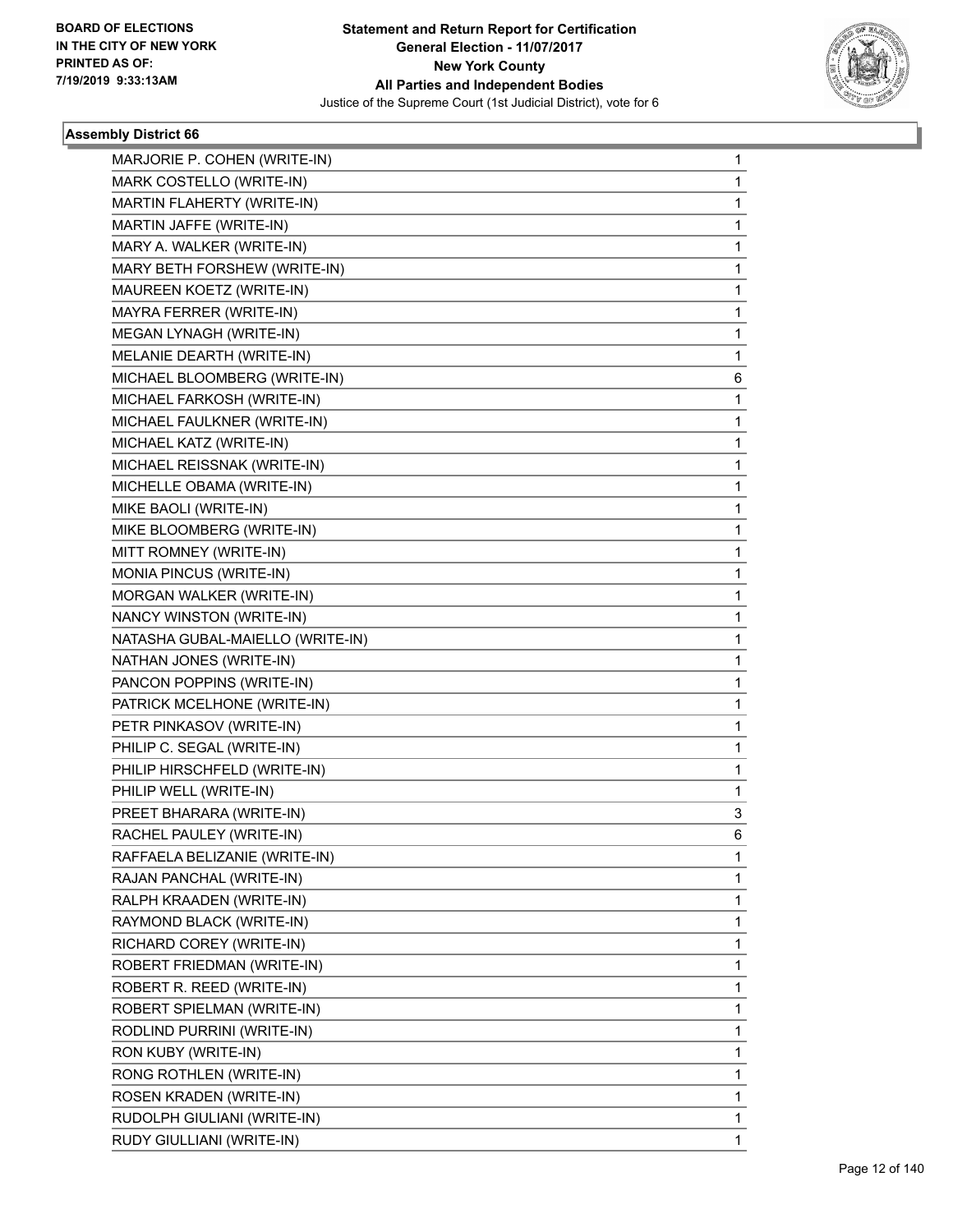

| RYAN WILTSE (WRITE-IN)                    | 1      |
|-------------------------------------------|--------|
| SABRINA MORRISSEY (WRITE-IN)              | 1      |
| SAM LINSKY (WRITE-IN)                     | 1      |
| SAM MIRKIN (WRITE-IN)                     | 1      |
| SAMUEL LICHTENSTEIN (WRITE-IN)            | 1      |
| SANDY KOUFAX (WRITE-IN)                   | 2      |
| SARDEEP KANDHARI (WRITE-IN)               | 1      |
| SEAN HANNIT (WRITE-IN)                    | 1      |
| SETH SHELDON (WRITE-IN)                   | 1      |
| SHANE FERRER SHEEMS (WRITE-IN)            | 1      |
| STEPHEN DUNCOMBE (WRITE-IN)               | 1      |
| STEVE BANNA (WRITE-IN)                    | 1      |
| STEVEN BANLZ (WRITE-IN)                   | 1      |
| SUNOJ ZIZEK (WRITE-IN)                    | 1      |
| SUSAN LIN (WRITE-IN)                      | 1      |
| SUSAN NIEDERHOFFER (WRITE-IN)             | 1      |
| THOMAS EASTON (WRITE-IN)                  | 1      |
| THOMAS MERRILL (WRITE-IN)                 | 1      |
| TIM WU (WRITE-IN)                         | 1      |
| TIMOTHY LEARY (WRITE-IN)                  | 1      |
| TOM MERRILL (WRITE-IN)                    | 1      |
| TOM SIRACUSE (WRITE-IN)                   | 1      |
| TRAVIS J MCCORMACK (WRITE-IN)             | 1      |
| UNATTRIBUTABLE WRITE-IN (WRITE-IN)        | 254    |
| UNCOUNTED WRITE-IN PER STATUTE (WRITE-IN) | 8      |
| VALERIE DENT (WRITE-IN)                   | 1      |
| VAN TIMANOVSKY (WRITE-IN)                 | 1      |
| VICTOR NIEDERHOFFEV (WRITE-IN)            | 1      |
| VINCENT HANLEY (WRITE-IN)                 | 1      |
| WALLACE G. LANE JR. (WRITE-IN)            | 1      |
| WARSTEN VETELNI (WRITE-IN)                | 1      |
| WILLIAM DUFF (WRITE-IN)                   | 1      |
| WILLIAM HEINZEN (WRITE-IN)                | 1      |
| WILLIAM HIBSHER (WRITE-IN)                | 1      |
| WILLIAM KELLEY (WRITE-IN)                 | 1      |
| ZEPHYR TEACHOUT (WRITE-IN)                | 1      |
| <b>Total Votes</b>                        | 92,808 |
| Unrecorded                                | 44,886 |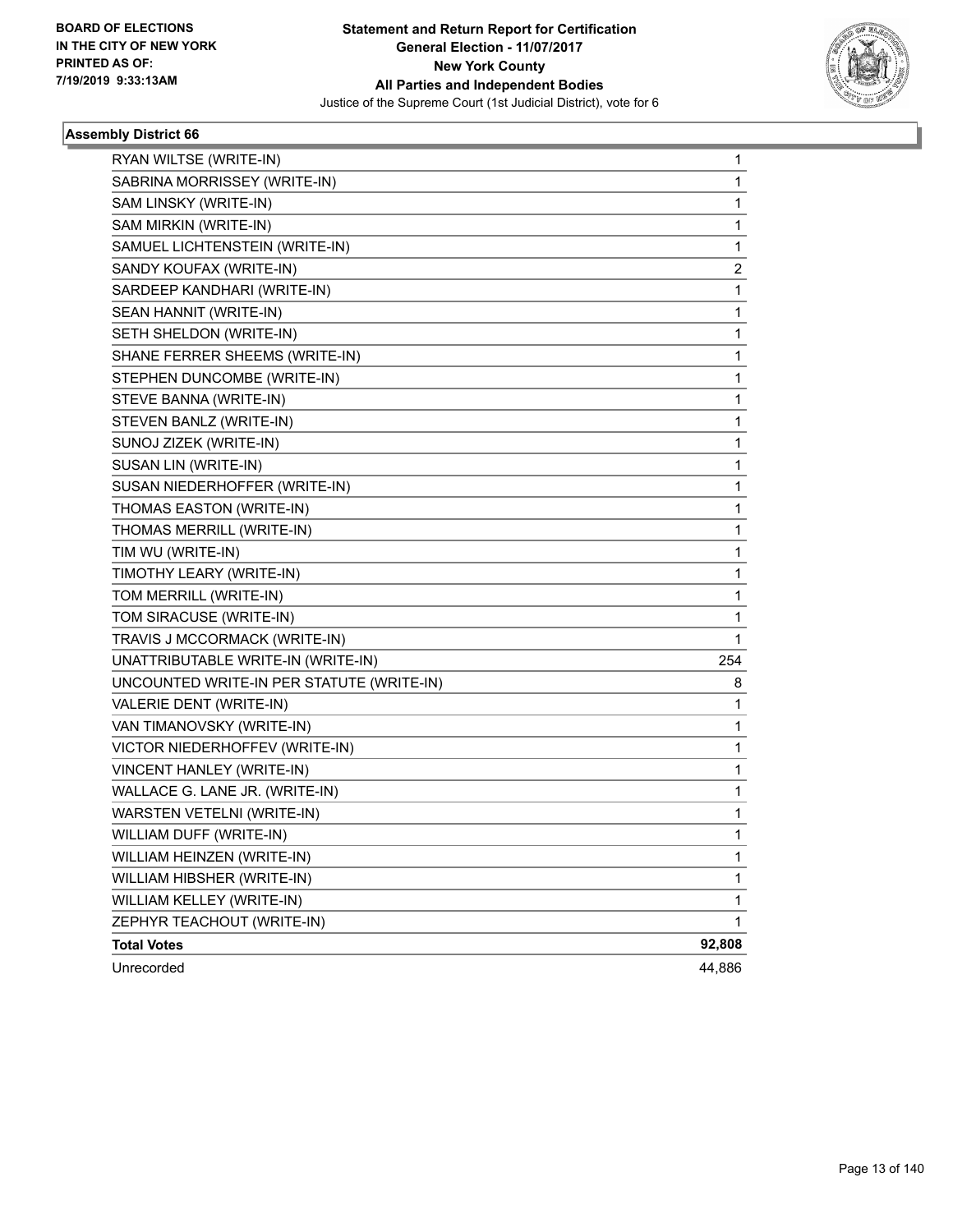

| PUBLIC COUNTER                                           | 26,849 |
|----------------------------------------------------------|--------|
| MANUALLY COUNTED EMERGENCY                               | 0      |
| <b>ABSENTEE / MILITARY</b>                               | 794    |
| <b>AFFIDAVIT</b>                                         | 302    |
| <b>Total Ballots</b>                                     | 27,945 |
| Less - Inapplicable Federal/Special Presidential Ballots | 0      |
| <b>Total Applicable Ballots</b>                          | 27,945 |
| LORI SATTLER (DEMOCRATIC)                                | 19,582 |
| WILLIAM FRANC PERRY III (DEMOCRATIC)                     | 18,043 |
| NANCY M. BANNON (DEMOCRATIC)                             | 18,711 |
| ANTHONY CANNATARO (DEMOCRATIC)                           | 18,104 |
| ADAM SILVERA (DEMOCRATIC)                                | 18,031 |
| VERNA L. SAUNDERS (DEMOCRATIC)                           | 18,261 |
| AARON JUDGE (WRITE-IN)                                   | 1      |
| ABRAHAM LINCOLN (WRITE-IN)                               | 2      |
| ABREW H. FREIFELD (WRITE-IN)                             | 1      |
| ADAM EPSTEIN (WRITE-IN)                                  | 1      |
| ALAN COHEN (WRITE-IN)                                    | 1      |
| ALAN FLACKS (WRITE-IN)                                   | 1      |
| ALAN GADLIN (WRITE-IN)                                   | 1      |
| ALAN HALPERIN (WRITE-IN)                                 | 1      |
| ALAN MARDER (WRITE-IN)                                   | 1      |
| ALAN SHIRE (WRITE-IN)                                    | 1      |
| ALEX RODRIGUEZ (WRITE-IN)                                | 1      |
| ALFRED E. NEWMAN (WRITE-IN)                              | 1      |
| ALICE ROOSEVELT (WRITE-IN)                               | 1      |
| AMINAH JAMES (WRITE-IN)                                  | 1      |
| AMY RAMSON (WRITE-IN)                                    | 1      |
| ANDERSON COOPER (WRITE-IN)                               | 1      |
| ANDRE AARONS (WRITE-IN)                                  | 1      |
| ANDREW CUOMO (WRITE-IN)                                  | 1      |
| ANDREW KREGGE (WRITE-IN)                                 | 1      |
| ANDREW MARC (WRITE-IN)                                   | 1      |
| ANNA GABBAY (WRITE-IN)                                   | 1      |
| ANTHONY SCALIA (WRITE-IN)                                | 1      |
| ANTOINETTE COSTANZO (WRITE-IN)                           | 1      |
| ARMIN TAMZANIAN (WRITE-IN)                               | 1      |
| ART BELLINI (WRITE-IN)                                   | 1      |
| ARTHUR ALEXANDER (WRITE-IN)                              | 1      |
| ARTHUR SCHWARTZ (WRITE-IN)                               | 1      |
| ARTHUR TENENHOLTZ (WRITE-IN)                             | 1      |
| BARACK OBAMA (WRITE-IN)                                  | 1      |
| BARBARA JAFFE (WRITE-IN)                                 | 1      |
| BARBARA L DOLGIN (WRITE-IN)                              | 1      |
| BEN MOTOLA (WRITE-IN)                                    | 1      |
| BEN SHAPIRO (WRITE-IN)                                   | 1      |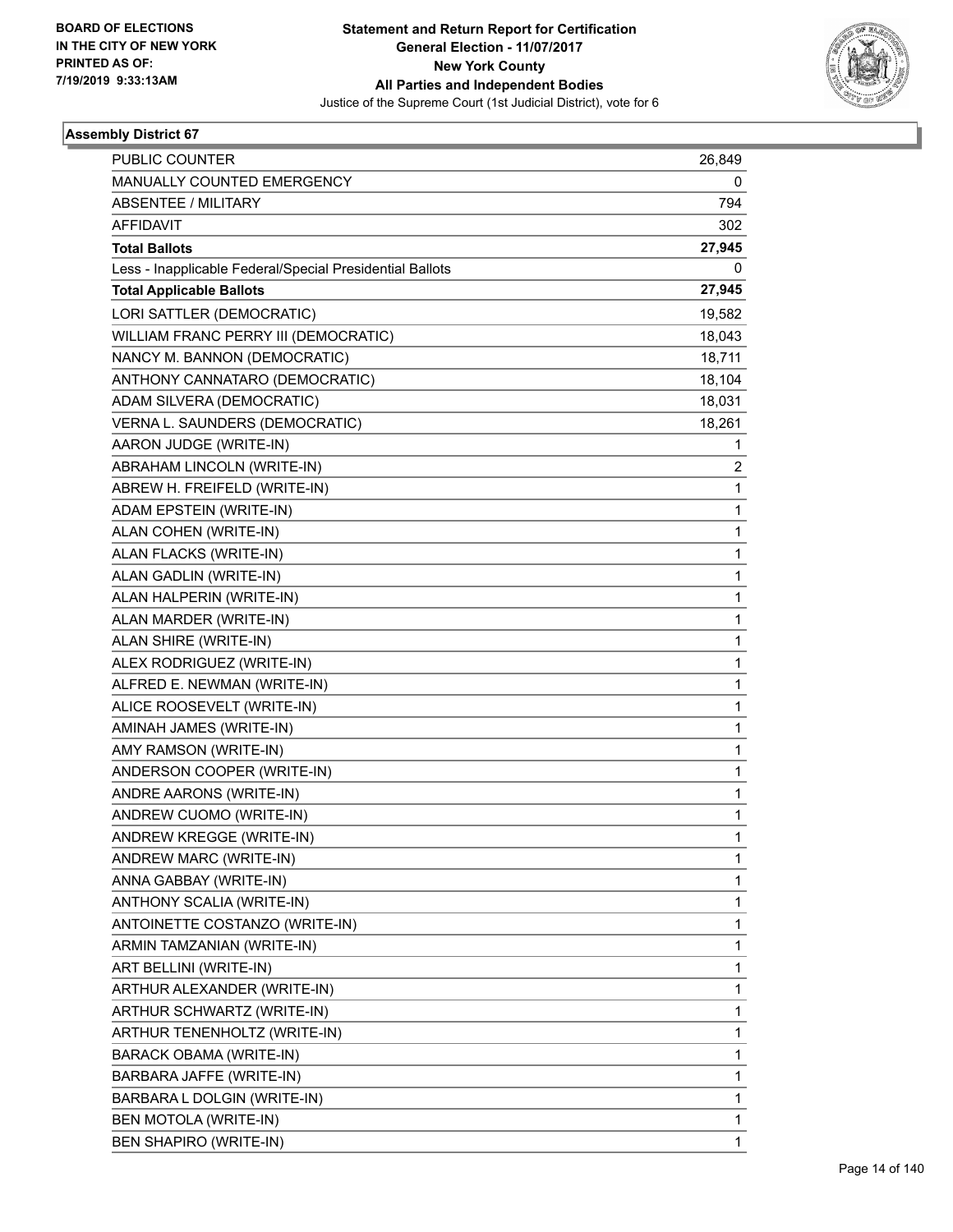

| BENJAMIN NATHAN CARDOZO (WRITE-IN) | 1 |
|------------------------------------|---|
| BENJAMIN SOKOLY (WRITE-IN)         | 1 |
| BERNADETTE EVANGELIST (WRITE-IN)   | 1 |
| BERNIE SANDERS (WRITE-IN)          | 8 |
| BETH HAROULES (WRITE-IN)           | 1 |
| BETH UNGER (WRITE-IN)              | 1 |
| BILL BOLICLIEU (WRITE-IN)          | 1 |
| BILL CLINTON (WRITE-IN)            | 1 |
| BILL UNICORN (WRITE-IN)            | 1 |
| <b>BO DIETL (WRITE-IN)</b>         | 3 |
| BOB BALABAU (WRITE-IN)             | 1 |
| <b>BOB GANGI (WRITE-IN)</b>        | 1 |
| <b>BRAD GIBSON (WRITE-IN)</b>      | 1 |
| <b>BRAD LEMEL (WRITE-IN)</b>       | 1 |
| <b>BRADLEY LERMAN (WRITE-IN)</b>   | 1 |
| <b>BRAP GIBSON (WRITE-IN)</b>      | 1 |
| <b>BRETT GARDNER (WRITE-IN)</b>    | 1 |
| BRIAN QUILTER (WRITE-IN)           | 1 |
| CARL FORD (WRITE-IN)               | 1 |
| CARLA SCOTT (WRITE-IN)             | 1 |
| CAROLINE QUNTERNO (WRITE-IN)       | 1 |
| CATHY O'NEIL (WRITE-IN)            | 1 |
| CHARLES LANE (WRITE-IN)            | 1 |
| CHARLES MORA (WRITE-IN)            | 1 |
| CHELSEA CLINTON (WRITE-IN)         | 2 |
| CHESTER N. MITZ (WRITE-IN)         | 1 |
| CHRIS JOHNSON (WRITE-IN)           | 1 |
| CHRIS KRIEDNER (WRITE-IN)          | 1 |
| CHRIS WOODSIDE (WRITE-IN)          | 1 |
| CHUCK ZLATKIN (WRITE-IN)           | 1 |
| CLAUDIA CONWAY (WRITE-IN)          | 1 |
| CRISTIANA ASMAN (WRITE-IN)         | 1 |
| DANA NEWBORN (WRITE-IN)            | 1 |
| DANA PILET (WRITE-IN)              | 1 |
| DANIEL C. GREENBERG (WRITE-IN)     | 1 |
| DANIEL KIMENSKY (WRITE-IN)         | 1 |
| DANIEL L DOLGIN (WRITE-IN)         | 1 |
| DANIEL TAMLIN (WRITE-IN)           | 1 |
| DARYL LAVERY (WRITE-IN)            | 1 |
| DAVE RUBIN (WRITE-IN)              | 1 |
| DAVID ASUHER (WRITE-IN)            | 1 |
| DAVID BEZOS (WRITE-IN)             | 1 |
| DAVID BLOCK (WRITE-IN)             | 1 |
| DAVID BYEFF (WRITE-IN)             | 1 |
| DAVID DINKINS (WRITE-IN)           | 1 |
| DAVID FRIEDMAN (WRITE-IN)          | 1 |
|                                    |   |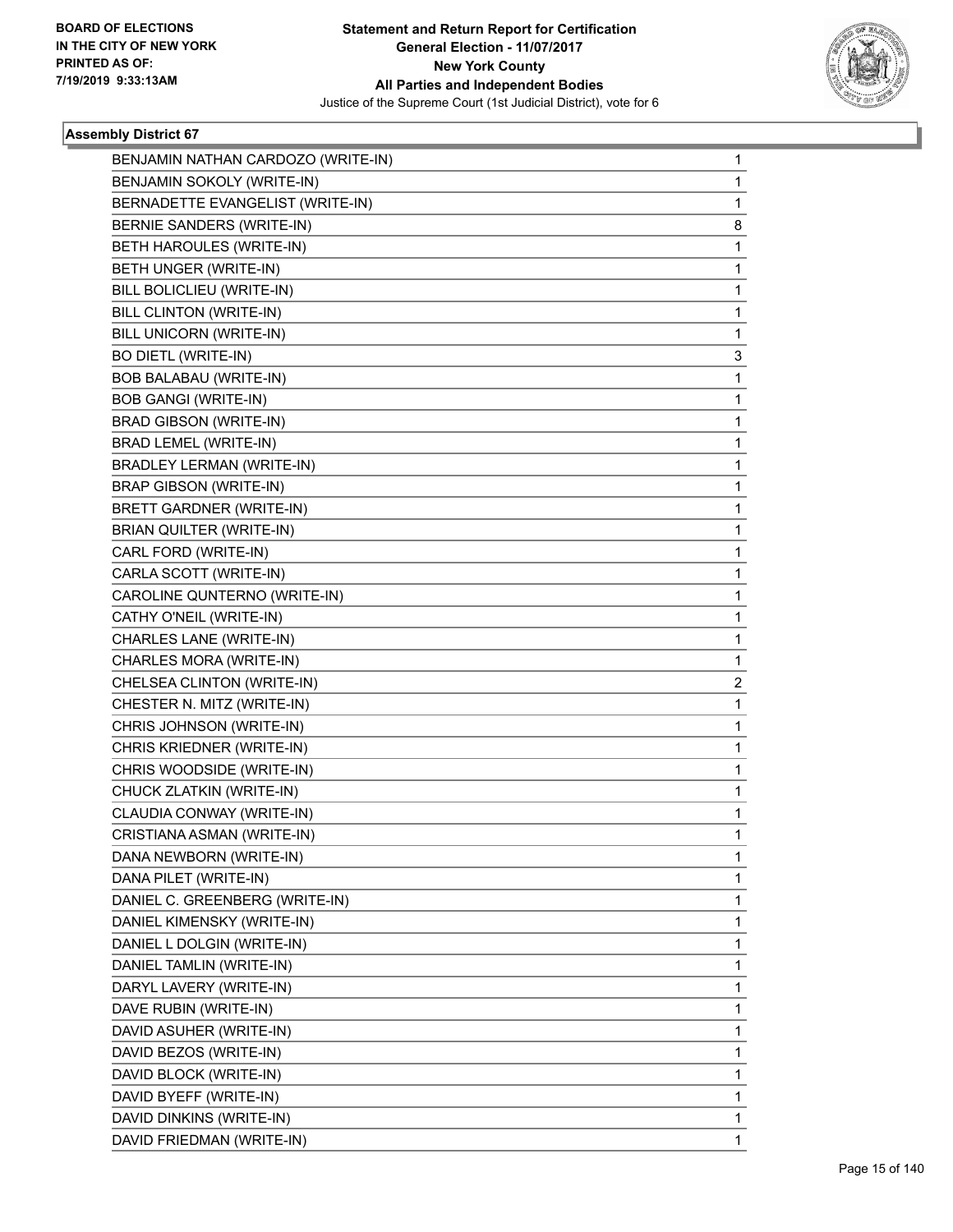

| DAVID JAKOS (WRITE-IN)            | 1 |
|-----------------------------------|---|
| DAVID KESTENBAUM STONE (WRITE-IN) | 1 |
| DAVID S. SCHWARTZ ESQ (WRITE-IN)  | 1 |
| DAVID SACK (WRITE-IN)             | 2 |
| DAVID TYREE (WRITE-IN)            | 1 |
| DAVID YASSKY (WRITE-IN)           | 1 |
| DEBORAH CHUK (WRITE-IN)           | 1 |
| DEBORAH S NUREMBERG (WRITE-IN)    | 1 |
| DELLIN BETAMES (WRITE-IN)         | 1 |
| DEREK HARPER (WRITE-IN)           | 1 |
| DEREK JETER (WRITE-IN)            | 1 |
| DEVIN BALKIND (WRITE-IN)          | 1 |
| DIDI GREGORIOUS (WRITE-IN)        | 1 |
| DIONE KOLATCH (WRITE-IN)          | 1 |
| DON MATTINGLY (WRITE-IN)          | 1 |
| DONALD TRUMP (WRITE-IN)           | 1 |
| DONNA LIEBERMAN (WRITE-IN)        | 1 |
| DONTE SCHANEMIR (WRITE-IN)        | 1 |
| EARL SCOTT (WRITE-IN)             | 1 |
| ED MARTIN (WRITE-IN)              | 1 |
| EDWARD L POWERS ESQ (WRITE-IN)    | 1 |
| EILEEN BRANSTEN (WRITE-IN)        | 1 |
| EILEEN SIMPSON (WRITE-IN)         | 1 |
| ELIOT SPITZER (WRITE-IN)          | 1 |
| ELISHERA ACKERMAN (WRITE-IN)      | 1 |
| ELISSA JIJI (WRITE-IN)            | 1 |
| ELIZABETH A. REINGOLD (WRITE-IN)  | 1 |
| ELIZABETH COLLETON (WRITE-IN)     | 1 |
| ELIZABETH WARREN (WRITE-IN)       | 1 |
| ELIZABETH WEST (WRITE-IN)         | 1 |
| ELLIOT SPITZER (WRITE-IN)         | 1 |
| EMILIO ESTELLA (WRITE-IN)         | 1 |
| EMILY JANE GOODMAN (WRITE-IN)     | 1 |
| EMILY MACDONALD (WRITE-IN)        | 1 |
| EMILY RUBEN (WRITE-IN)            | 1 |
| ENVER HOXJA (WRITE-IN)            | 1 |
| ERIC FISHER (WRITE-IN)            | 1 |
| ERIC OLM (WRITE-IN)               | 1 |
| ESTELLE BAJOU (WRITE-IN)          | 1 |
| ETHAN GOLDSTEIN (WRITE-IN)        | 1 |
| ETHAN PIPER (WRITE-IN)            | 1 |
| EUGENE RUFFOLO (WRITE-IN)         | 1 |
| FLORIAN ISLAMAJ (WRITE-IN)        | 1 |
| FRANCINE MILLER (WRITE-IN)        | 1 |
| FRANK MARTIN JR. (WRITE-IN)       | 1 |
| FRANK SCALA (WRITE-IN)            | 1 |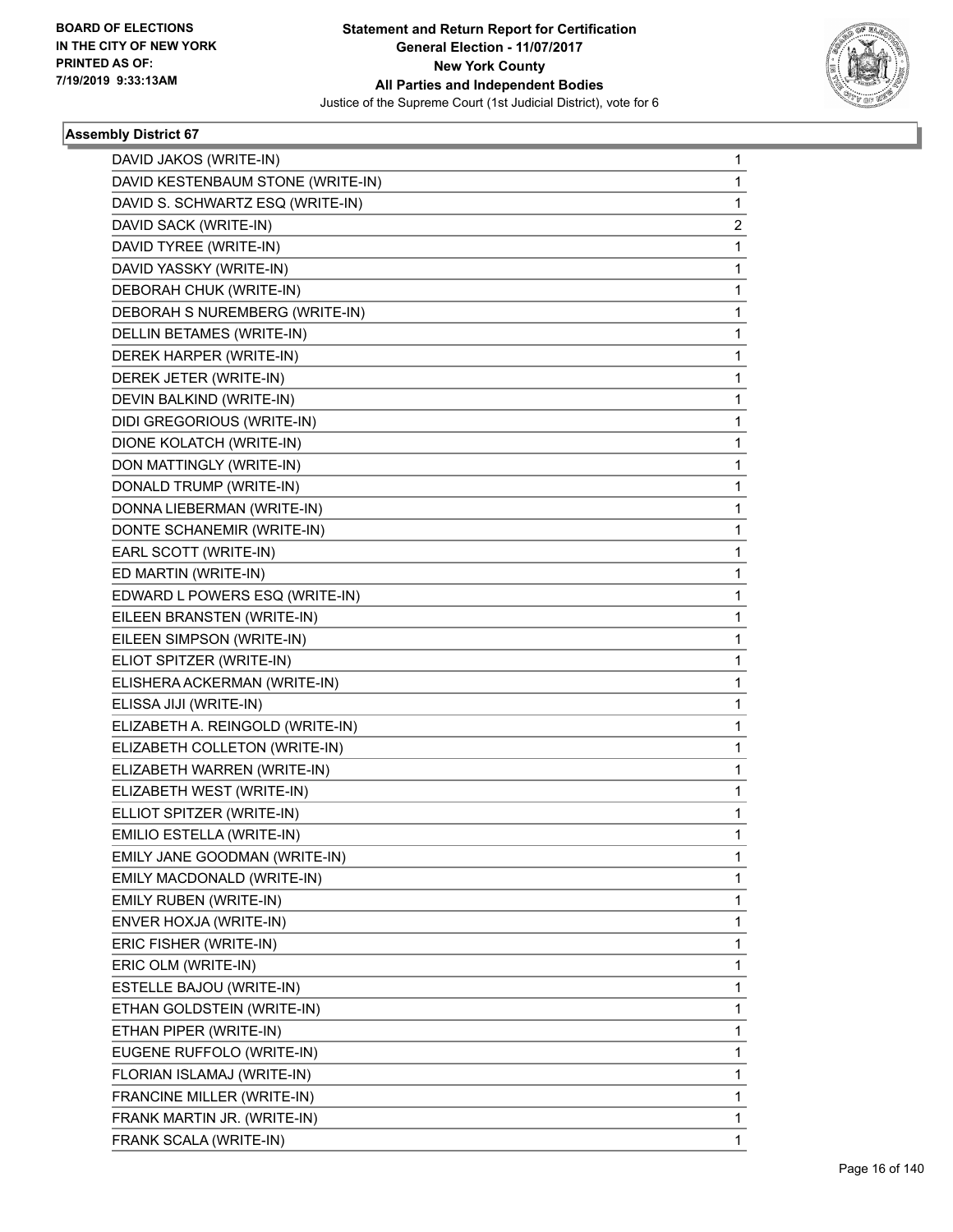

| FRANK SPOTONNO (WRITE-IN)           | 1 |
|-------------------------------------|---|
| FRED WINSLOW (WRITE-IN)             | 1 |
| GEGFRONA FEWSOOLMA (WRITE-IN)       | 1 |
| <b>GENNA SULTZMAN (WRITE-IN)</b>    | 1 |
| GEORGE W. BUSH (WRITE-IN)           | 1 |
| <b>GEROGE GARFUNKEL (WRITE-IN)</b>  | 1 |
| GIACONO DEMATTIA (WRITE-IN)         | 1 |
| <b>GOBOR RONA (WRITE-IN)</b>        | 1 |
| GOLA PRALABW (WRITE-IN)             | 1 |
| <b>GRANT NEALE (WRITE-IN)</b>       | 2 |
| <b>GREG KELLY (WRITE-IN)</b>        | 1 |
| <b>GREGORY RUVOLO (WRITE-IN)</b>    | 1 |
| HARRIET TUBMAN (WRITE-IN)           | 1 |
| HARVEY J. STEIN (WRITE-IN)          | 1 |
| HARVEY SCUDDER (WRITE-IN)           | 1 |
| HEATH BUZIU (WRITE-IN)              | 1 |
| HERVEY SCUDDER (WRITE-IN)           | 1 |
| HILLARY CLINTON (WRITE-IN)          | 4 |
| HOWARD ZUCKER (WRITE-IN)            | 1 |
| HYMAN DRUSIN (WRITE-IN)             | 1 |
| IAN ZLATKIN (WRITE-IN)              | 1 |
| IDA B. WELLS (WRITE-IN)             | 1 |
| IVANKA TRUMP (WRITE-IN)             | 1 |
| JAMES LALINO (WRITE-IN)             | 1 |
| JAMES MACDONALD DEMATTIA (WRITE-IN) | 1 |
| JAMES MCQUEENEY (WRITE-IN)          | 1 |
| JAMES ROUEN (WRITE-IN)              | 1 |
| JAMES T. SANDNES ESQ. (WRITE-IN)    | 1 |
| JAMILA WIDEMAN (WRITE-IN)           | 1 |
| JAYNE CHOI (WRITE-IN)               | 1 |
| JAZKIE PRESTI (WRITE-IN)            | 1 |
| JEANE KANE (WRITE-IN)               | 1 |
| JEFFREY TOOBLN (WRITE-IN)           | 1 |
| JENNA M. MASSEY (WRITE-IN)          | 1 |
| JENNIFER RITLER (WRITE-IN)          | 1 |
| JEREMY RICHARDSON (WRITE-IN)        | 1 |
| JERRY TODD (WRITE-IN)               | 1 |
| JESSE GORDON (WRITE-IN)             | 1 |
| JESSICA JACOBS (WRITE-IN)           | 1 |
| JOE SMITH (WRITE-IN)                | 1 |
| JOHN BAZA ESQ (WRITE-IN)            | 1 |
| JOHN D. VIRUET (WRITE-IN)           | 1 |
| JOHN HENRY (WRITE-IN)               | 2 |
| JOHN MILLER (WRITE-IN)              | 1 |
| JOHN VIRUET (WRITE-IN)              | 1 |
| JONATHAN ELLIS (WRITE-IN)           | 1 |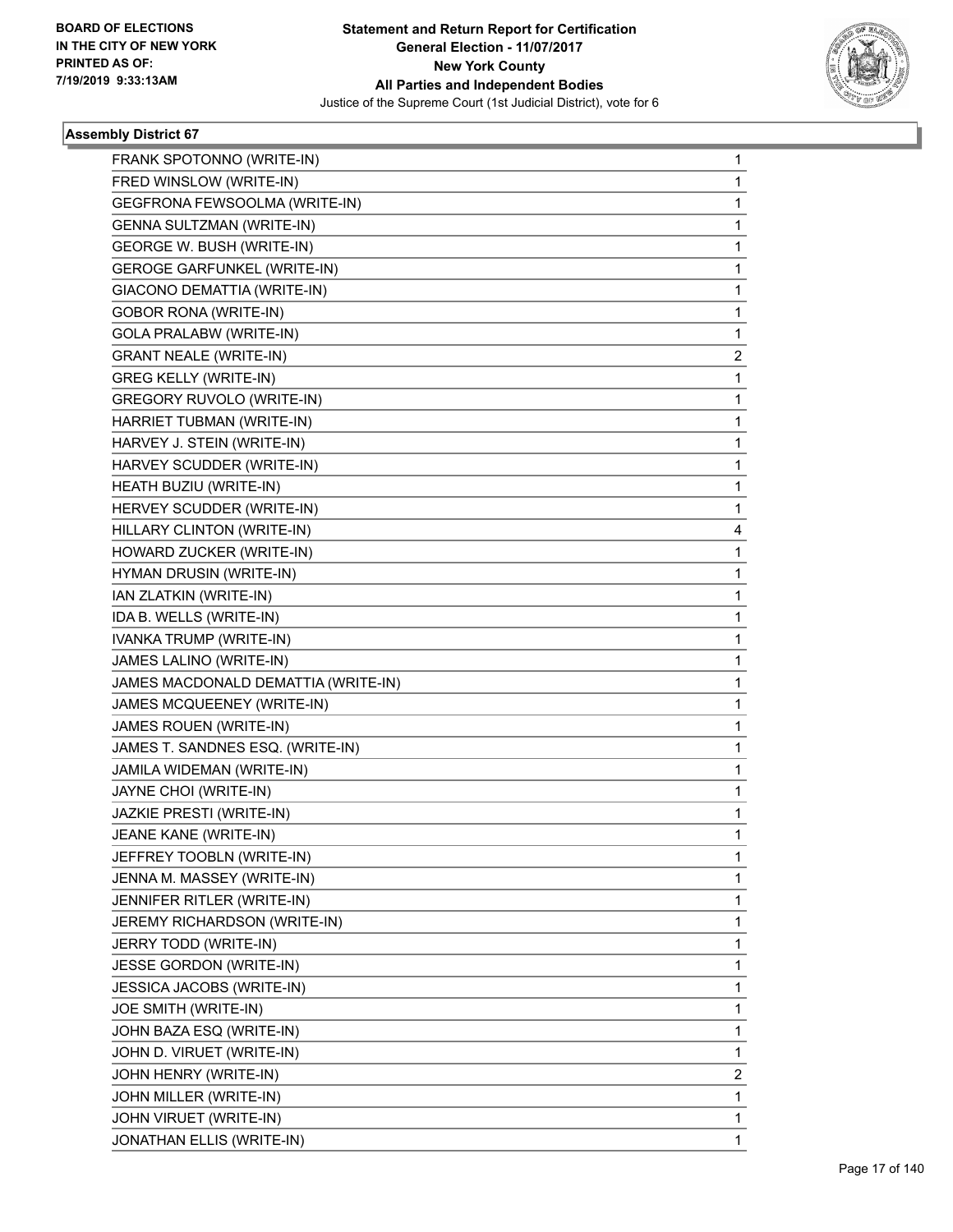

٠

| JONATHAN KRAFT (WRITE-IN)         | 1 |
|-----------------------------------|---|
| JORDAN B PETERSON (WRITE-IN)      | 1 |
| JORDAN ELINOFF (WRITE-IN)         | 1 |
| JORDAN RHODES (WRITE-IN)          | 1 |
| JOSE CABRANES (WRITE-IN)          | 1 |
| JOSEPH SULLIVAN (WRITE-IN)        | 1 |
| JOSHUA ARDROPHY (WRITE-IN)        | 1 |
| JOSHUA EISENBERG (WRITE-IN)       | 1 |
| JUAN CARLOS POLANCE (WRITE-IN)    | 1 |
| JUDITH BROWN (WRITE-IN)           | 1 |
| JULIA ONORATO ESQ (WRITE-IN)      | 1 |
| JULIE THIBANDT (WRITE-IN)         | 1 |
| JUNE ADDAMS (WRITE-IN)            | 1 |
| KALHY FINNERAN (WRITE-IN)         | 1 |
| KAREN BROWSTEIN (WRITE-IN)        | 1 |
| KATIE SKOVE (WRITE-IN)            | 1 |
| KATIE SPENCER (WRITE-IN)          | 1 |
| KAYLIE WOLK (WRITE-IN)            | 1 |
| KENDRA MONTE (WRITE-IN)           | 1 |
| KENNETH PICACHE (WRITE-IN)        | 1 |
| KEVIN OSBORNE (WRITE-IN)          | 1 |
| KIM DAVIS (WRITE-IN)              | 1 |
| KIMBERLY WERTZ (WRITE-IN)         | 1 |
| KRISTAPS PORZINGAS (WRITE-IN)     | 1 |
| KUNI LEMEL (WRITE-IN)             | 1 |
| KUSH BAMBRAH (WRITE-IN)           | 1 |
| LAURA A. SACK (WRITE-IN)          | 1 |
| LAUREN JONES (WRITE-IN)           | 1 |
| LAURENCE ZUCKERMAN (WRITE-IN)     | 1 |
| LAWRENCE E. FABIAN (WRITE-IN)     | 2 |
| LEAH MARGULIES (WRITE-IN)         | 1 |
| LEAN HUTCHISON (WRITE-IN)         | 1 |
| LEANN HUTCHISON (WRITE-IN)        | 1 |
| LEN HIRSH (WRITE-IN)              | 1 |
| LEONAR FOURNETTE (WRITE-IN)       | 1 |
| LIBEETY ALDRICH (WRITE-IN)        | 1 |
| LIL MALINICH (WRITE-IN)           | 1 |
| LIN MANUEL MIRANDA (WRITE-IN)     | 1 |
| LINDA FAIRSTEIN (WRITE-IN)        | 1 |
| LINDA G MARCH ESQ (WRITE-IN)      | 1 |
| LINDA KELL (WRITE-IN)             | 1 |
| LINDA KELLO (WRITE-IN)            | 1 |
| LISA SAKOLOFF (WRITE-IN)          | 1 |
| LORAINE F GARDNER (WRITE-IN)      | 1 |
| LORNE MILWMERS (WRITE-IN)         | 1 |
| LOUIS DEMBITZ BRAUDELS (WRITE-IN) | 1 |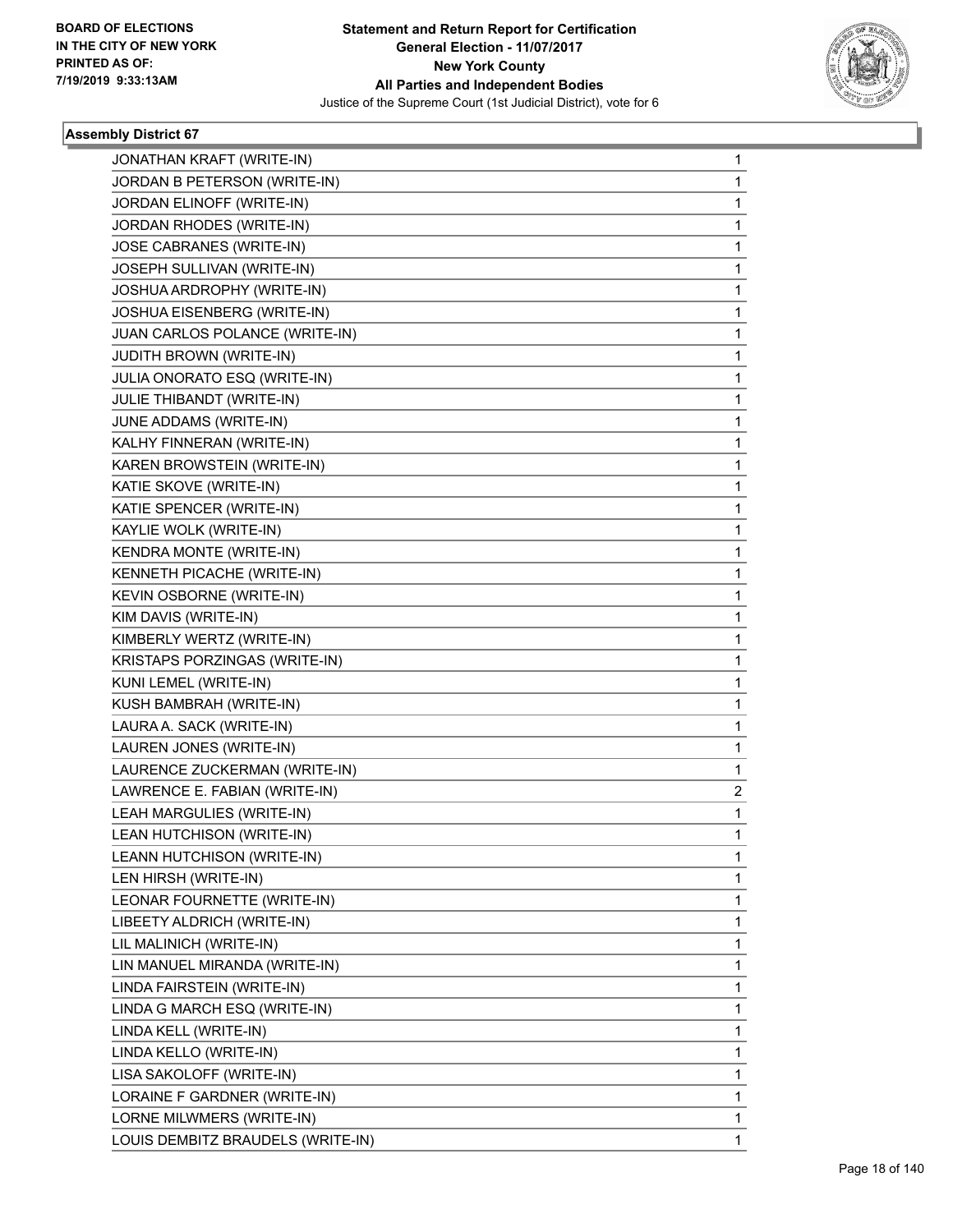

| LUCINA CARDINA (WRITE-IN)        | 1           |
|----------------------------------|-------------|
| LUCY BURNS (WRITE-IN)            | 1           |
| M.E. GREENE-COHEN (WRITE-IN)     | 1           |
| MABEL MORRIS (WRITE-IN)          | 1           |
| MACK SCHLEFER (WRITE-IN)         | 1           |
| MARC FREUND (WRITE-IN)           | 1           |
| MARGARET DORN (WRITE-IN)         | 1           |
| MARGOT LEVINE (WRITE-IN)         | 1           |
| MARIE WALSH (WRITE-IN)           | 1           |
| MARK AXINN (WRITE-IN)            | 1           |
| MARK DILLER (WRITE-IN)           | 1           |
| MARK LITTMAN (WRITE-IN)          | 1           |
| MARTHA SCHNEIDERMAN (WRITE-IN)   | 1           |
| MATT PATRICIA (WRITE-IN)         | 1           |
| MATTHEW P. WYNNE (WRITE-IN)      | 1           |
| MEL WYMORE (WRITE-IN)            | 2           |
| MERRICK GARLAND (WRITE-IN)       | 2           |
| MICHAEL A. HARDY (WRITE-IN)      | 1           |
| MICHAEL BLOOMBERG (WRITE-IN)     | 2           |
| MICHAEL CARNEVALE (WRITE-IN)     | 2           |
| MICHAEL COHEN (WRITE-IN)         | $\mathbf 1$ |
| MICHAEL GRABNER (WRITE-IN)       | 1           |
| MICHAEL JACOBS (WRITE-IN)        | 1           |
| MICHAEL MACDONALD (WRITE-IN)     | 1           |
| MICHAEL OKON (WRITE-IN)          | 1           |
| MICHAEL RANT (WRITE-IN)          | 1           |
| MICHEAL J. FAULKNER (WRITE-IN)   | 1           |
| MICKEY MANTLE (WRITE-IN)         | 1           |
| MIJRIAM SACK (WRITE-IN)          | 1           |
| MIKE JUDGE (WRITE-IN)            | 1           |
| MIMI ROSENBERG (WRITE-IN)        | 1           |
| MIRIAM SACK (WRITE-IN)           | 1           |
| MITCHELL ERNER (WRITE-IN)        | 1           |
| MOISHE PIPICK (WRITE-IN)         | 1           |
| MORNI HALASA (WRITE-IN)          | 1           |
| MORTON COLEMAN (WRITE-IN)        | 1           |
| MURRAY ZUCKER (WRITE-IN)         | 1           |
| NEIL BASSKY (WRITE-IN)           | 1           |
| NICHOLAS WOLFSON (WRITE-IN)      | 1           |
| NICOLE MALLIOTAKIS (WRITE-IN)    | 1           |
| NOAH C. GOLDBERG (WRITE-IN)      | 1           |
| NOAH SOLOWIEJCZYK (WRITE-IN)     | 1           |
| NOLAN MORRISON (WRITE-IN)        | 1           |
| NORMAN SIEGEL (WRITE-IN)         | 1           |
| OLIVER WENDELL HOLMES (WRITE-IN) | 1           |
| ORI WEG (WRITE-IN)               | 1           |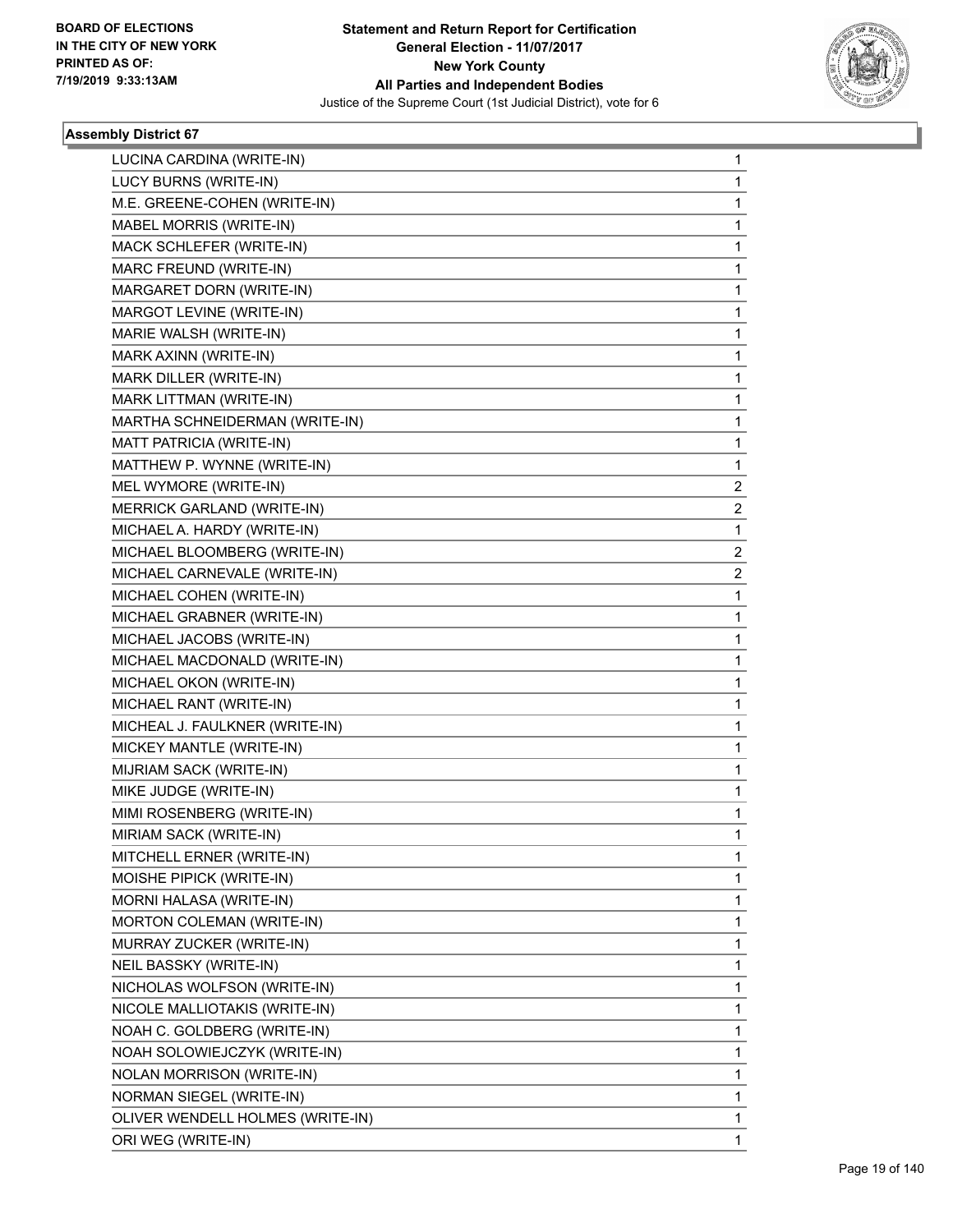

| PAISLEY MADISON (WRITE-IN)         | 1 |
|------------------------------------|---|
| PATRICIA DEMANGO (WRITE-IN)        | 1 |
| PATRICK ERVING (WRITE-IN)          | 1 |
| PAUL CELLAN (WRITE-IN)             | 1 |
| PAUL D. EMILIA (WRITE-IN)          | 1 |
| PAUL J. KOLINK (WRITE-IN)          | 1 |
| PAUL RUBIN ESQ (WRITE-IN)          | 1 |
| PERRY GROSSMAN (WRITE-IN)          | 1 |
| PETER ALKNAY ESQ (WRITE-IN)        | 1 |
| PETER BIENSTOCK (WRITE-IN)         | 1 |
| PETER FERNIE (WRITE-IN)            | 1 |
| PETER KIRCHHEIMER (WRITE-IN)       | 1 |
| PETER MILLIGAN (WRITE-IN)          | 2 |
| PETER RIORDON (WRITE-IN)           | 1 |
| PETEY CAROLAN (WRITE-IN)           | 1 |
| PREET BHARARA (WRITE-IN)           | 2 |
| RABBI AARONS SOLOVATION (WRITE-IN) | 1 |
| RABBI AVISDOR MILLER (WRITE-IN)    | 1 |
| RADDI YEHAD ALEVIN (WRITE-IN)      | 1 |
| RAPHAEL HIRSH (WRITE-IN)           | 1 |
| RAYMOND KELLY (WRITE-IN)           | 1 |
| REBECCA SACK (WRITE-IN)            | 2 |
| REED BRODY (WRITE-IN)              | 1 |
| RICHARD EPSTEIN (WRITE-IN)         | 1 |
| RICHARD ROSENBERG (WRITE-IN)       | 1 |
| ROB FREILICH (WRITE-IN)            | 1 |
| ROBERT FROST (WRITE-IN)            | 1 |
| ROBERT GELTZE (WRITE-IN)           | 1 |
| ROBERT GLIKMAN (WRITE-IN)          | 1 |
| ROBERT GOTTESMAN (WRITE-IN)        | 1 |
| ROBERT JOHNSON (WRITE-IN)          | 1 |
| ROBERT KRAFT (WRITE-IN)            | 1 |
| ROBERT M KANE (WRITE-IN)           | 1 |
| ROBERT MELNICK (WRITE-IN)          | 1 |
| ROBERT MUELLER (WRITE-IN)          | 1 |
| ROBERTO RODRIGUEZ (WRITE-IN)       | 1 |
| ROBIN GROSS (WRITE-IN)             | 1 |
| ROBIN KRAVITZ (WRITE-IN)           | 2 |
| ROGER CANAFF (WRITE-IN)            | 1 |
| ROJEER BHAMAN (WRITE-IN)           | 1 |
| ROJEER GUPTA (WRITE-IN)            | 1 |
| ROSS L. HIRSCH (WRITE-IN)          | 1 |
| ROY MOORE (WRITE-IN)               | 1 |
| RUDOLPH GIULIANI (WRITE-IN)        | 1 |
| RUDOLPH GULLIANI (WRITE-IN)        | 1 |
| RYAN KARBEN (WRITE-IN)             | 1 |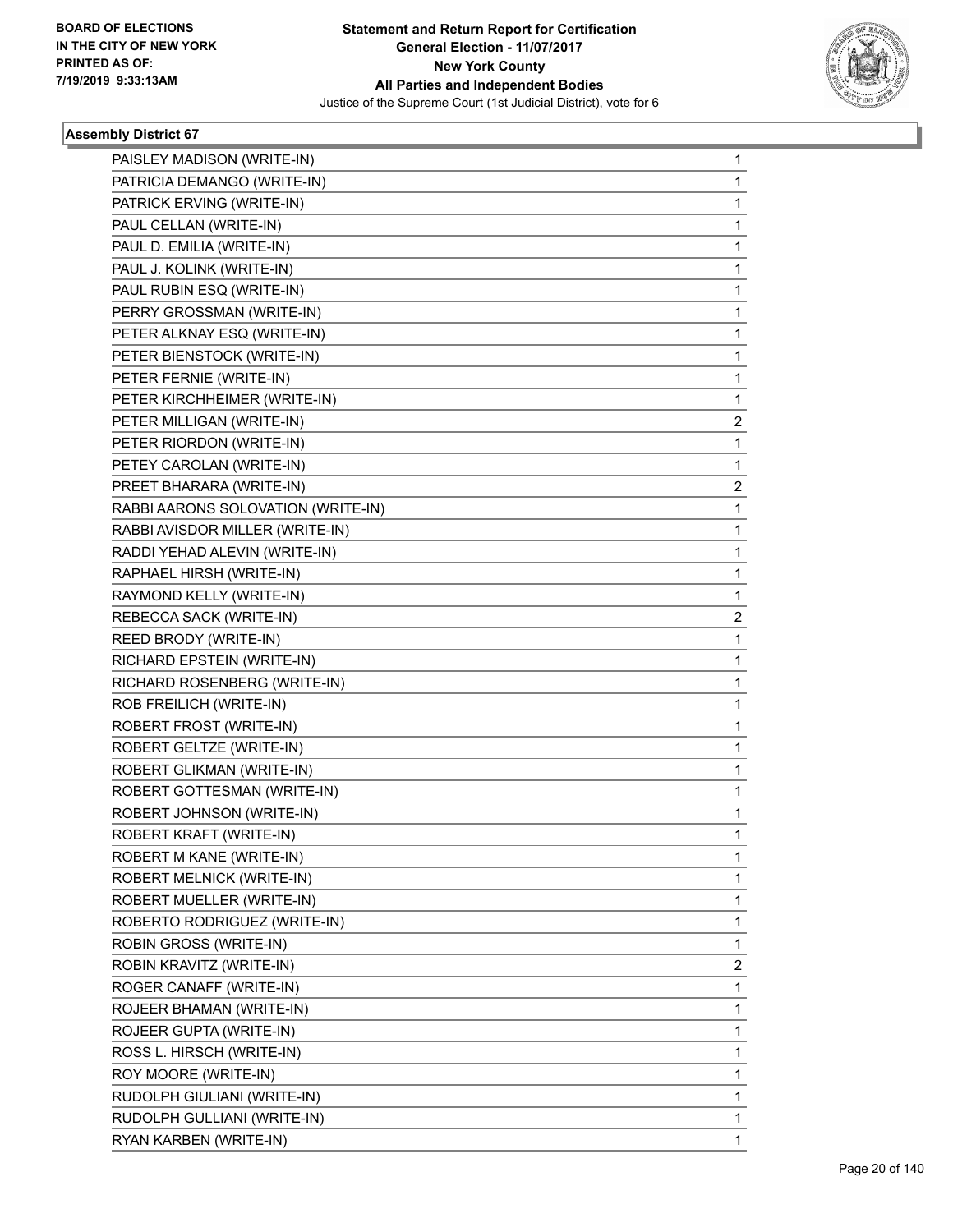

| SABRINA KRAUS (WRITE-IN)                  | 1   |
|-------------------------------------------|-----|
| SALIMANN SCARPULLA (WRITE-IN)             | 1   |
| SAM WATTERSON (WRITE-IN)                  | 1   |
| SAMUEL L. DRUNKMAN (WRITE-IN)             | 1   |
| SAMUEL S MILLE (WRITE-IN)                 | 1   |
| SARAH FINE (WRITE-IN)                     | 1   |
| SAUL SHAPIRO (WRITE-IN)                   | 1   |
| SHIMON SZMER (WRITE-IN)                   | 1   |
| SHIRA BARON (WRITE-IN)                    | 1   |
| SIMA SABAY SCHAGE (WRITE-IN)              | 1   |
| SIMON GERSON (WRITE-IN)                   | 1   |
| SOJOURNER TRUTH (WRITE-IN)                | 1   |
| SOL V SLOTNIK (WRITE-IN)                  | 1   |
| SPENCER SOLOMAY (WRITE-IN)                | 1   |
| STANLEY FIDEL (WRITE-IN)                  | 1   |
| STANLEY H NUREMBURG (WRITE-IN)            | 1   |
| STEPHEN L. RATNER (WRITE-IN)              | 1   |
| STEVE MARTIN (WRITE-IN)                   | 1   |
| STEVEN M. WARSHAWSKI, ESQ (WRITE-IN)      | 1   |
| SUSAN BLOOM (WRITE-IN)                    | 1   |
| SYDNEY GUSE (WRITE-IN)                    | 1   |
| TAMIR ROSENBLOOM (WRITE-IN)               | 1   |
| TAYLOR RHOES (WRITE-IN)                   | 1   |
| TED CRUZ (WRITE-IN)                       | 1   |
| TERENCE HAGERTY (WRITE-IN)                | 1   |
| TERRACE JETER (WRITE-IN)                  | 1   |
| THERESA CHAN (WRITE-IN)                   | 1   |
| THOMAS KLEIN (WRITE-IN)                   | 1   |
| TIMOTHY BIRNBAUM (WRITE-IN)               | 1   |
| TOM BRADY (WRITE-IN)                      | 1   |
| TOMASZ J. BIOTROWSKI ESQ (WRITE-IN)       | 1   |
| UNATTRIBUTABLE WRITE-IN (WRITE-IN)        | 364 |
| UNCOUNTED WRITE-IN PER STATUTE (WRITE-IN) | 7   |
| VALERIE H. TOCCI (WRITE-IN)               | 1   |
| <b>VLADIMIR PUTIN (WRITE-IN)</b>          | 1   |
| WAYNE R. WATKINSON (WRITE-IN)             | 1   |
| WILLIAM D. BOWMAN (WRITE-IN)              | 1   |
| WILLIAM FREDERICK HAVEMEYER (WRITE-IN)    | 1   |
| WILLIAM FUNG (WRITE-IN)                   | 1   |
| WILLIAM SCHEFFES (WRITE-IN)               | 1   |
| WILLIAM THIBANDT (WRITE-IN)               | 1   |
| WILLIE MAYS (WRITE-IN)                    | 1   |
| WYATT GLAYMON (WRITE-IN)                  | 1   |
| YACHMETZ PERKUDAI (WRITE-IN)              | 1   |
| YEHUDA LIPSKIER (WRITE-IN)                | 1   |
| YETTA KURLAND (WRITE-IN)                  | 1   |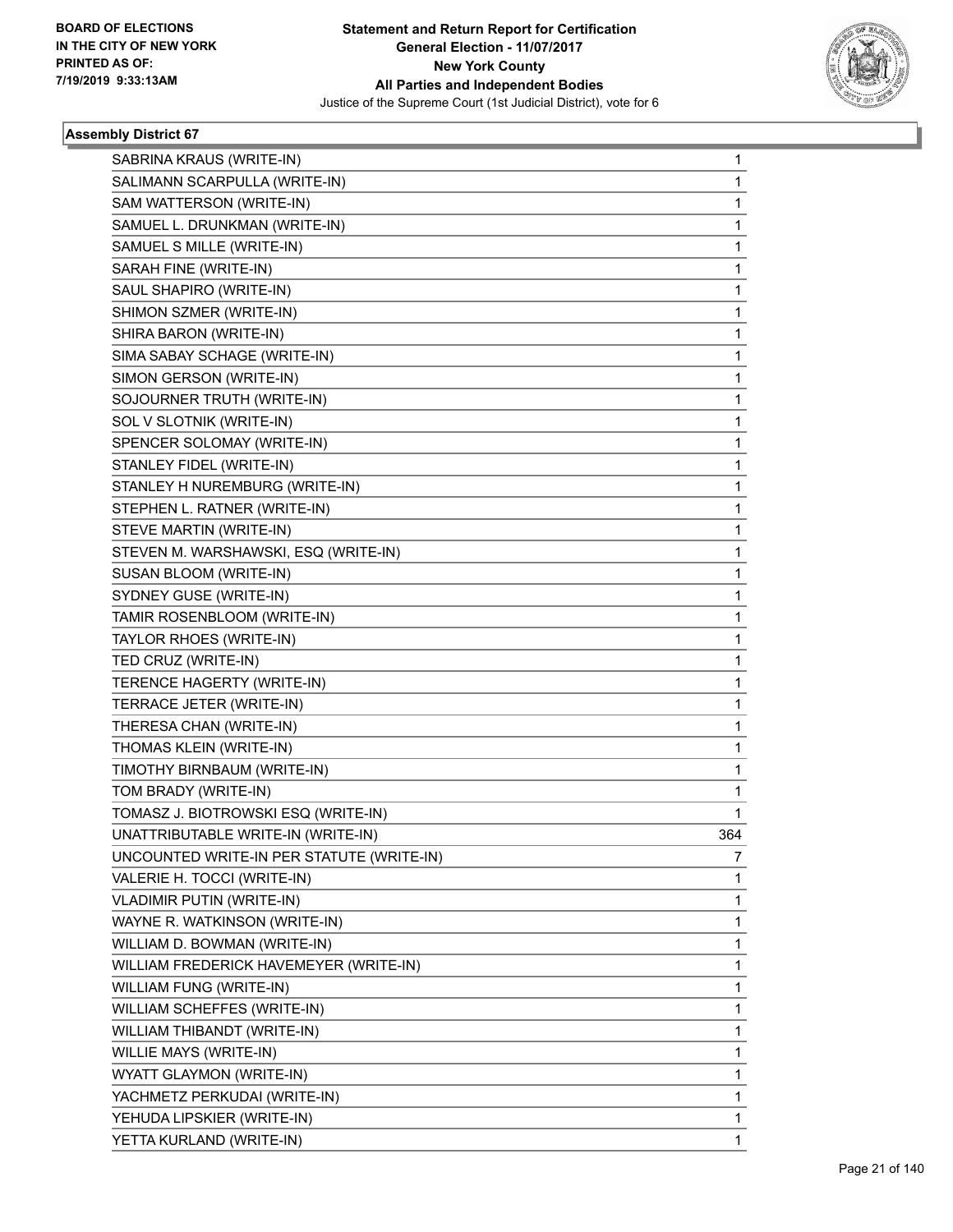

| ZACHARY ROSENBERG (WRITE-IN) |         |
|------------------------------|---------|
| <b>Total Votes</b>           | 111.483 |
| Unrecorded                   | 56,187  |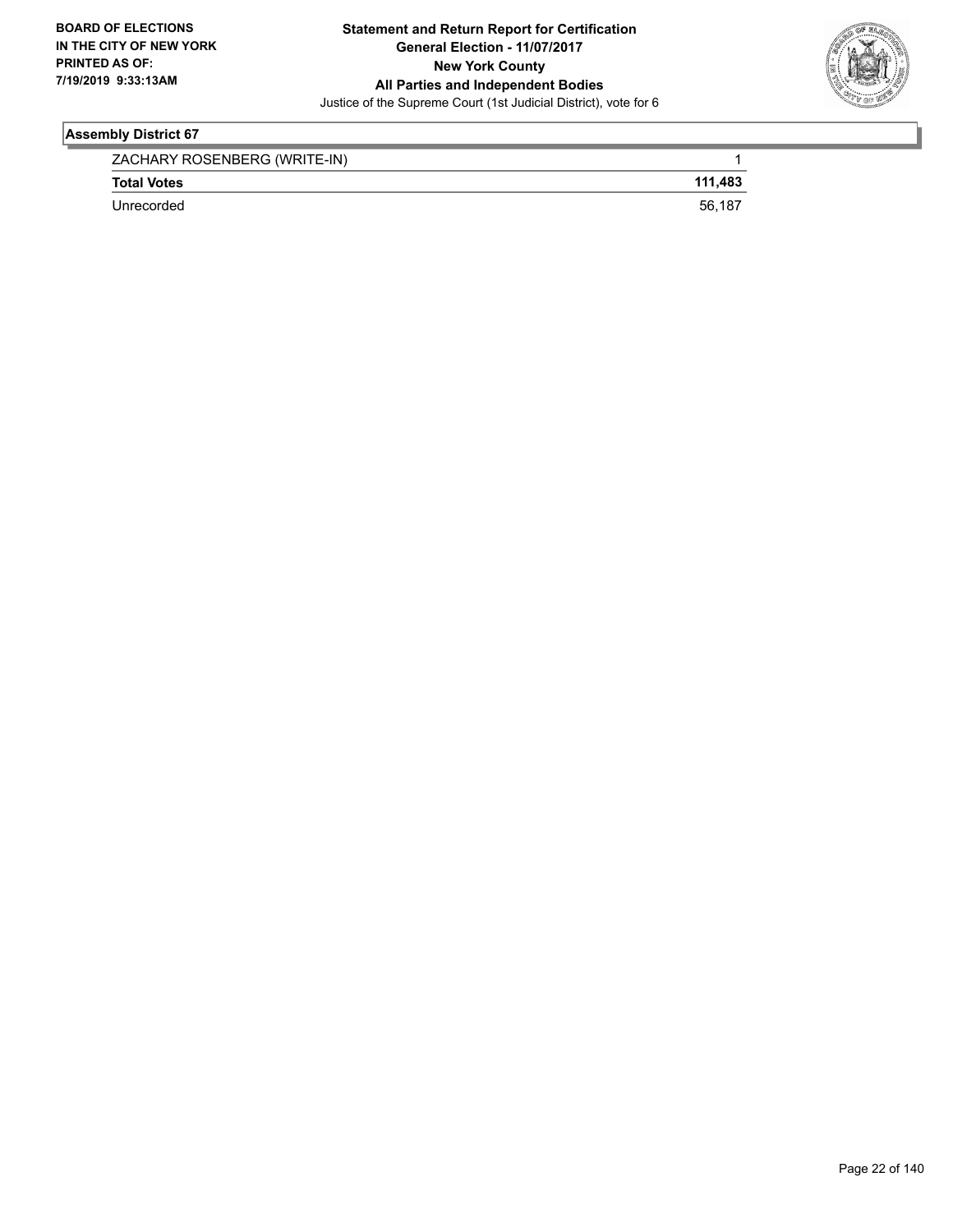

| <b>PUBLIC COUNTER</b>                                    | 17,249 |
|----------------------------------------------------------|--------|
| MANUALLY COUNTED EMERGENCY                               | 0      |
| <b>ABSENTEE / MILITARY</b>                               | 538    |
| <b>AFFIDAVIT</b>                                         | 216    |
| <b>Total Ballots</b>                                     | 18,003 |
| Less - Inapplicable Federal/Special Presidential Ballots | 0      |
| <b>Total Applicable Ballots</b>                          | 18,003 |
| LORI SATTLER (DEMOCRATIC)                                | 10,236 |
| WILLIAM FRANC PERRY III (DEMOCRATIC)                     | 8,493  |
| NANCY M. BANNON (DEMOCRATIC)                             | 9,120  |
| ANTHONY CANNATARO (DEMOCRATIC)                           | 8,413  |
| ADAM SILVERA (DEMOCRATIC)                                | 8,375  |
| VERNA L. SAUNDERS (DEMOCRATIC)                           | 8,753  |
| ADAM BARAN (WRITE-IN)                                    | 1      |
| ADAM LEVINE (WRITE-IN)                                   | 1      |
| ALEX MEIER (WRITE-IN)                                    | 1      |
| ALEX RIAS (WRITE-IN)                                     | 1      |
| ALEXANDER BLAKE (WRITE-IN)                               | 1      |
| ALICIA KEYS (WRITE-IN)                                   | 1      |
| ALIRE OLIVO (WRITE-IN)                                   | 1      |
| ALLYNE MATTHEWS (WRITE-IN)                               | 1      |
| ANDREW MCCARTHY (WRITE-IN)                               | 1      |
| ANDREW PETER NAPOLITANO (WRITE-IN)                       | 1      |
| ANDREW WISCH (WRITE-IN)                                  | 1      |
| ANIBAL LOPEZ (WRITE-IN)                                  | 1      |
| ANN COULTER (WRITE-IN)                                   | 1      |
| ANN PRUNTY (WRITE-IN)                                    | 1      |
| ANTHONY IVAPOLITANO (WRITE-IN)                           | 1      |
| ARIEL ATLAS (WRITE-IN)                                   | 1      |
| ARUNDHATI ROY (WRITE-IN)                                 | 1      |
| <b>BARACK OBAMA (WRITE-IN)</b>                           | 2      |
| BERNARD EYTH (WRITE-IN)                                  | 1      |
| BERNIE SANDERS (WRITE-IN)                                | 3      |
| <b>BILL CLINTON (WRITE-IN)</b>                           | 1      |
| BLAKE SHELDON (WRITE-IN)                                 | 1      |
| BLANCA VALDES (WRITE-IN)                                 | 1      |
| <b>BORIS TORRES (WRITE-IN)</b>                           | 1      |
| BRIAN KEITH FLETCHER (WRITE-IN)                          | 1      |
| <b>BRIAN LETIRER (WRITE-IN)</b>                          | 1      |
| CARLOS GONZALEZ (WRITE-IN)                               | 1      |
| CHARLES BARRON (WRITE-IN)                                | 1      |
| CHARLES DEBMAN (WRITE-IN)                                | 1      |
| CHRISTINE WALRUSKA (WRITE-IN)                            | 1      |
| DAN ROSENBERG (WRITE-IN)                                 | 1      |
| DAVID BLIVEN (WRITE-IN)                                  | 1      |
| DAVID CARRASQUILLO (WRITE-IN)                            | 1      |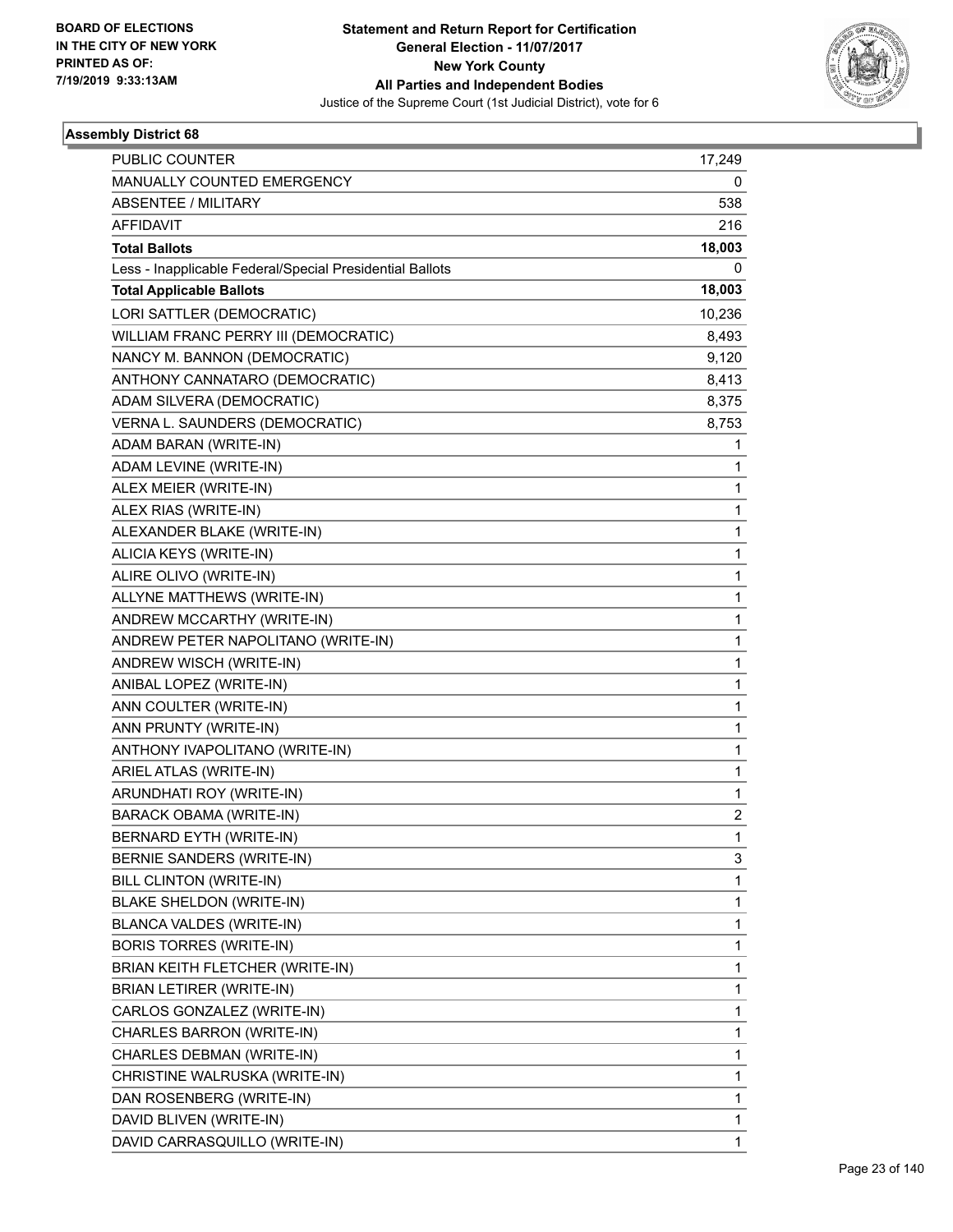

| DAVID JUSTICE (WRITE-IN)             | 1            |
|--------------------------------------|--------------|
| DAVID PATERSON (WRITE-IN)            | 1            |
| DEBORAH EVANGELAKOS (WRITE-IN)       | 2            |
| DONALD TRUMP (WRITE-IN)              | 1            |
| ELIOT SPITZER (WRITE-IN)             | 1            |
| ELIZABETH EILENDER (WRITE-IN)        | 1            |
| ELIZABETH WARREN (WRITE-IN)          | 1            |
| EUGENE DEBS (WRITE-IN)               | 1            |
| FELIX BRONSTEIN (WRITE-IN)           | 1            |
| FRED ANDERSON (WRITE-IN)             | 1            |
| FREDERIC UMANE (WRITE-IN)            | 1            |
| <b>GARY JOHNSON (WRITE-IN)</b>       | 1            |
| GEORGE KELLEN JR. (WRITE-IN)         | 1            |
| GILBERTO ALVARADO (WRITE-IN)         | 1            |
| <b>GLORIA SPONTH (WRITE-IN)</b>      | 1            |
| <b>GWEN STEFANI (WRITE-IN)</b>       | 1            |
| HILLARY CLINTON (WRITE-IN)           | 2            |
| HUGO BLACK (WRITE-IN)                | 1            |
| IVAN MATHESON (WRITE-IN)             | 1            |
| JABARI M. VAUGHN (WRITE-IN)          | 1            |
| JANE SOLOMAN (WRITE-IN)              | 1            |
| JASMINE PURO (WRITE-IN)              | 1            |
| JEFFREY CHESTER (WRITE-IN)           | 1            |
| JEFFREY DAVIS (WRITE-IN)             | 1            |
| JENNIFER HUDSON (WRITE-IN)           | 1            |
| JEREMY CORBYN (WRITE-IN)             | 1            |
| JESSE J. SLIGH (WRITE-IN)            | 1            |
| JILL WEID (WRITE-IN)                 | 1            |
| JIMMY CARTER (WRITE-IN)              | 1            |
| JOAN EMERY (WRITE-IN)                | 1            |
| JODGE REINHOLD (WRITE-IN)            | 1            |
| JOHN COFFEY (WRITE-IN)               | 1            |
| JOHN HENRY (WRITE-IN)                | 7            |
| JOHN JAV (WRITE-IN)                  | 1            |
| JOHN MARSHALL (WRITE-IN)             | 1            |
| JOHN RICHARD FLANNBERY (WRITE-IN)    | 1            |
| JON INGLE (WRITE-IN)                 | 1            |
| <b>JORDAN GREEN (WRITE-IN)</b>       | 1            |
| JOSEPH STALIN (WRITE-IN)             | 1            |
| JUDGE JUDITH SCHEINDLIN (WRITE-IN)   | 1            |
| JUDGE JUDITH SHEINDLIN (WRITE-IN)    | 1            |
| JUDGE JUDY SCHEINDLIN (WRITE-IN)     | 1            |
| <b>JUSTIN VIVIAN BOND (WRITE-IN)</b> | 1            |
| KARINE EVANS (WRITE-IN)              | 1            |
| KEVIN HERTZOG (WRITE-IN)             | 1            |
| KHALIEF BROWDER (WRITE-IN)           | $\mathbf{1}$ |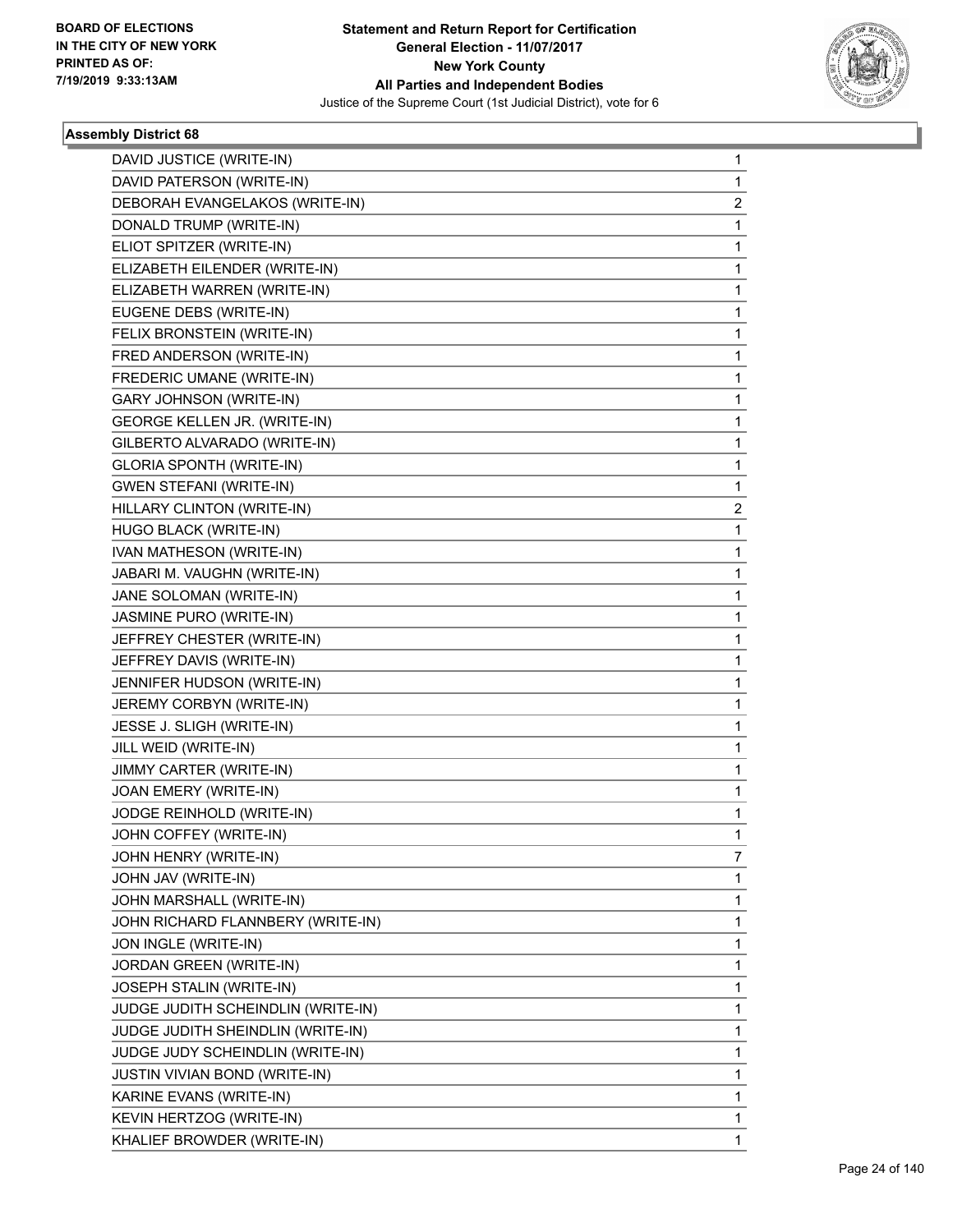

| LANCE ARMSTRONG (WRITE-IN)          | 1 |
|-------------------------------------|---|
| LEONARD LOPATTE (WRITE-IN)          | 1 |
| LEROD BAYLOR (WRITE-IN)             | 1 |
| LIZ LOGIE (WRITE-IN)                | 1 |
| MADELENE ALBRIGHT (WRITE-IN)        | 1 |
| MAHFUZUR RAHMAN (WRITE-IN)          | 1 |
| MANUELA CORTES (WRITE-IN)           | 1 |
| MAO-TSE TUNG (WRITE-IN)             | 1 |
| MARC FRIEDLAND (WRITE-IN)           | 1 |
| MARC LANDIS (WRITE-IN)              | 1 |
| MARIA DAVILA CALE (WRITE-IN)        | 1 |
| MARIAH CAREY (WRITE-IN)             | 1 |
| MARK J. MENTING (WRITE-IN)          | 1 |
| MARTHA LEQUERICA (WRITE-IN)         | 1 |
| MARVELUS SATTIEWHITE III (WRITE-IN) | 1 |
| MASOOMA JAVAID (WRITE-IN)           | 1 |
| MATTHEW J. HARRIS (WRITE-IN)        | 1 |
| MATTHEW SILVER (WRITE-IN)           | 1 |
| MAX FREEDMAN (WRITE-IN)             | 1 |
| MAX RUSSELL SARINSKY JR. (WRITE-IN) | 1 |
| MELANIA TRUMP (WRITE-IN)            | 1 |
| MELANIE LESLIE (WRITE-IN)           | 1 |
| MICHAEL HONG (WRITE-IN)             | 1 |
| MICHELLE OBAMA (WRITE-IN)           | 1 |
| MIKE JUDGE (WRITE-IN)               | 1 |
| MYRIAN GILLES (WRITE-IN)            | 1 |
| NANCY BANNON (WRITE-IN)             | 1 |
| NARTIN DELANEY (WRITE-IN)           | 1 |
| NEIL HARNER (WRITE-IN)              | 1 |
| NICOLE MALLIOTAKIS (WRITE-IN)       | 1 |
| NIKI SCALIA (WRITE-IN)              | 1 |
| OLIVER WENDELL HOLMES (WRITE-IN)    | 1 |
| RALPH NADER (WRITE-IN)              | 1 |
| RENATA POMPA (WRITE-IN)             | 1 |
| RENE VARGAS (WRITE-IN)              | 1 |
| RICHARD ROSEN (WRITE-IN)            | 1 |
| RICKY LAYO (WRITE-IN)               | 1 |
| ROBERT DOWNES (WRITE-IN)            | 1 |
| ROBERT WERTHEIMER (WRITE-IN)        | 1 |
| ROBERT ZUILL (WRITE-IN)             | 1 |
| ROGER TANEY (WRITE-IN)              | 1 |
| RUBEN DIAZ (WRITE-IN)               | 1 |
| RUTH BADER AINSBURG (WRITE-IN)      | 1 |
| SABRINA KRAVS (WRITE-IN)            | 1 |
| SAMANTHA BEE (WRITE-IN)             | 1 |
| SAMUEL C. BUTLER (WRITE-IN)         | 1 |
|                                     |   |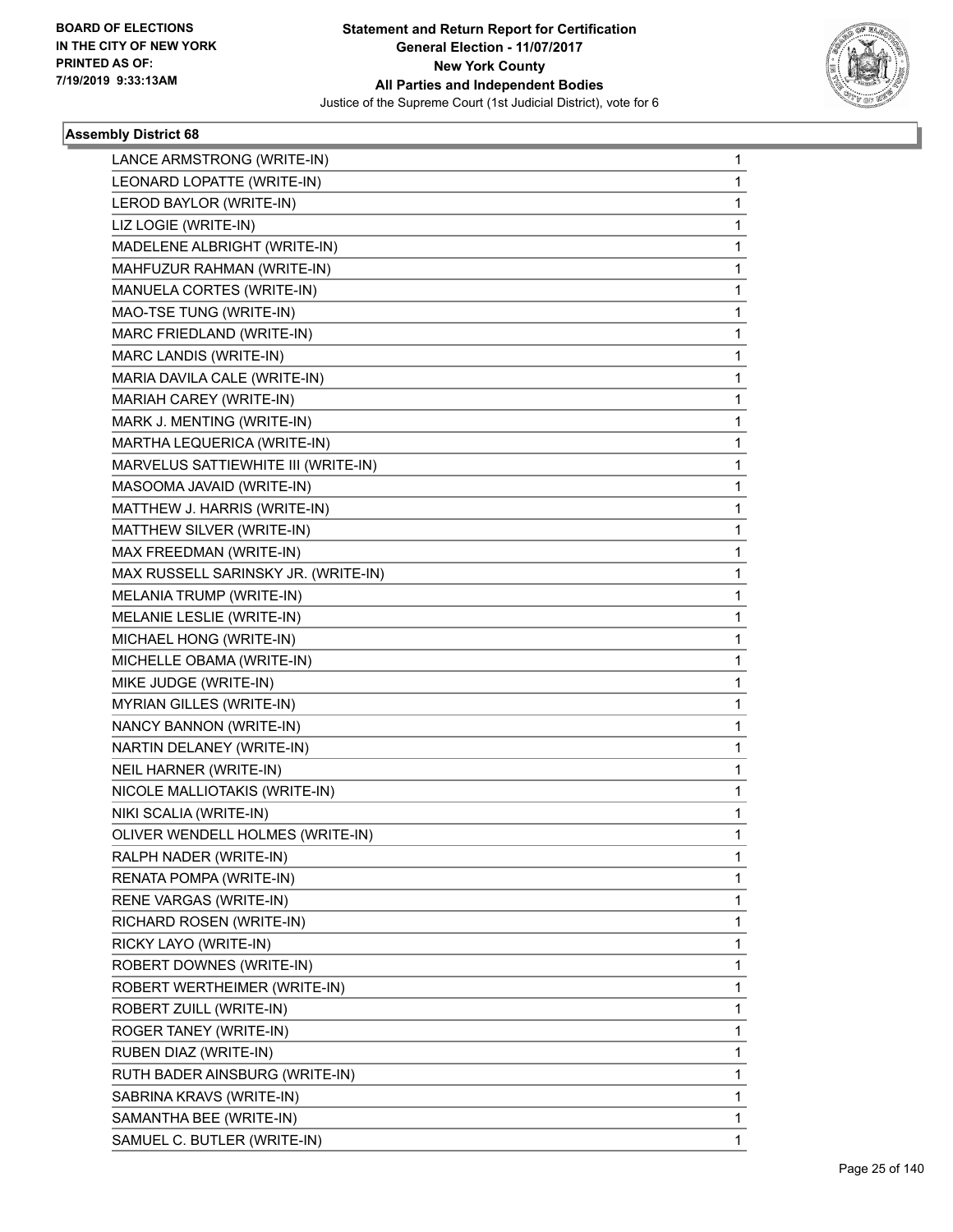

| SCOTT KINDER (WRITE-IN)                   | $\mathbf{1}$ |
|-------------------------------------------|--------------|
| SEAN ROLLE (WRITE-IN)                     | $\mathbf{1}$ |
| SHEILA ABDUL SALAAM (WRITE-IN)            | 1            |
| STEPHEN FRIEDLAND (WRITE-IN)              | 1            |
| STEVE AHN (WRITE-IN)                      | 1            |
| STEVEN ROSA (WRITE-IN)                    | 1            |
| STUART DAVIDSON TRIBBS (WRITE-IN)         | 1            |
| SUE P. SIMON (WRITE-IN)                   | 1            |
| SYDNEY SHULMAN (WRITE-IN)                 | 1            |
| TAMIKA MAPP (WRITE-IN)                    | 1            |
| TINA FEY (WRITE-IN)                       | 1            |
| TODD FINGER (WRITE-IN)                    | 1            |
| TOM WOLFE (WRITE-IN)                      | 1            |
| TRAC UV (WRITE-IN)                        | 1            |
| TULSI GABBARD (WRITE-IN)                  | 1            |
| UNATTRIBUTABLE WRITE-IN (WRITE-IN)        | 271          |
| UNCOUNTED WRITE-IN PER STATUTE (WRITE-IN) | 21           |
| UPTON SINCLAIR (WRITE-IN)                 | 1            |
| <b>VERIMA SANDERS (WRITE-IN)</b>          | 1            |
| <b>VLADAMIR LENIN (WRITE-IN)</b>          | $\mathbf{1}$ |
| VLADAMIR PUTIN (WRITE-IN)                 | 1            |
| WHITNEY HOUSTON (WRITE-IN)                | 1            |
| WILLIAM BRENNAN (WRITE-IN)                | $\mathbf 1$  |
| WILLIAM O'CONNOR (WRITE-IN)               | 1            |
| WILLIAM PERRY (WRITE-IN)                  | 1            |
| ZACHARY V. ZAGGER (WRITE-IN)              | 1            |
| ZEPH GRUNSCHLAY (WRITE-IN)                | 1            |
| <b>Total Votes</b>                        | 53,843       |
| Unrecorded                                | 54,175       |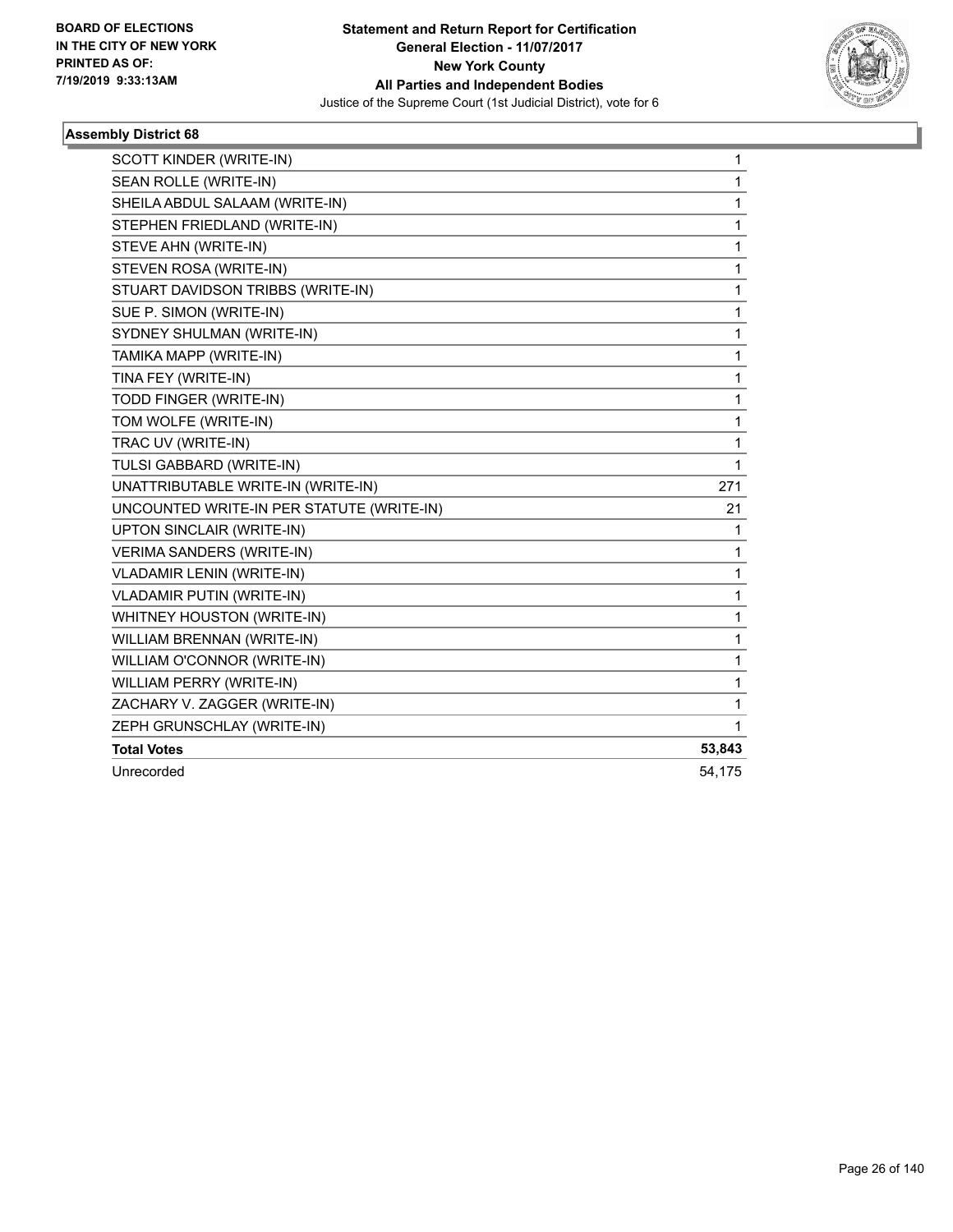

| <b>PUBLIC COUNTER</b>                                    | 27,040                  |
|----------------------------------------------------------|-------------------------|
| MANUALLY COUNTED EMERGENCY                               | 0                       |
| <b>ABSENTEE / MILITARY</b>                               | 812                     |
| <b>AFFIDAVIT</b>                                         | 302                     |
| <b>Total Ballots</b>                                     | 28,154                  |
| Less - Inapplicable Federal/Special Presidential Ballots | 0                       |
| <b>Total Applicable Ballots</b>                          | 28,154                  |
| LORI SATTLER (DEMOCRATIC)                                | 18,980                  |
| WILLIAM FRANC PERRY III (DEMOCRATIC)                     | 17,234                  |
| NANCY M. BANNON (DEMOCRATIC)                             | 18,010                  |
| ANTHONY CANNATARO (DEMOCRATIC)                           | 17,272                  |
| ADAM SILVERA (DEMOCRATIC)                                | 17,244                  |
| VERNA L. SAUNDERS (DEMOCRATIC)                           | 17,667                  |
| AARON JUDGE (WRITE-IN)                                   | 1                       |
| ABIGAIL TREY (WRITE-IN)                                  | 1                       |
| ACHAN SHAH (WRITE-IN)                                    | 1                       |
| ADAM MEYERS (WRITE-IN)                                   | 1                       |
| ADAM WICKHAM (WRITE-IN)                                  | 1                       |
| AIMEE LEVINE (WRITE-IN)                                  | 1                       |
| AJAN FLOCKS (WRITE-IN)                                   | 1                       |
| AKEEM BROWDER (WRITE-IN)                                 | 1                       |
| ALAN FLACKS (WRITE-IN)                                   | 7                       |
| ALEX TINT (WRITE-IN)                                     | 1                       |
| ALEXANDER HAMILTON (WRITE-IN)                            | 1                       |
| ALEXIS HARGRAVE (WRITE-IN)                               | 1                       |
| ALFREDO PLACERES (WRITE-IN)                              | 1                       |
| ALLEN BRADLEY (WRITE-IN)                                 | 1                       |
| ALLISON WAUSE (WRITE-IN)                                 | 1                       |
| ALON SASSON (WRITE-IN)                                   | 1                       |
| ALTON H. MADDOX JR. (WRITE-IN)                           | 1                       |
| ALVIS PRETZEL (WRITE-IN)                                 | $\overline{\mathbf{c}}$ |
| AMANDA IGER (WRITE-IN)                                   | $\overline{2}$          |
| AMANDA ROBB (WRITE-IN)                                   | 1                       |
| AMY SALIB (WRITE-IN)                                     | 1                       |
| ANDREW CELLI (WRITE-IN)                                  | 1                       |
| ANDREW CHAN (WRITE-IN)                                   | 1                       |
| ANDREW DELANEY (WRITE-IN)                                | 1                       |
| ANDREW LEVY (WRITE-IN)                                   | 1                       |
| ANDY PEREZ-BENZO (WRITE-IN)                              | 1                       |
| ANGEL SOTO (WRITE-IN)                                    | 1                       |
| ANGELO DEL CONICO (WRITE-IN)                             | 1                       |
| ANGELO FILOSA (WRITE-IN)                                 | 1                       |
| ANNE EDELSKIN (WRITE-IN)                                 | 1                       |
| ANOUSHKA SHAH (WRITE-IN)                                 | 1                       |
| ANTHONY SCALIA (WRITE-IN)                                | 1                       |
| ANTOINETTE COSTANZO (WRITE-IN)                           | $\mathbf{1}$            |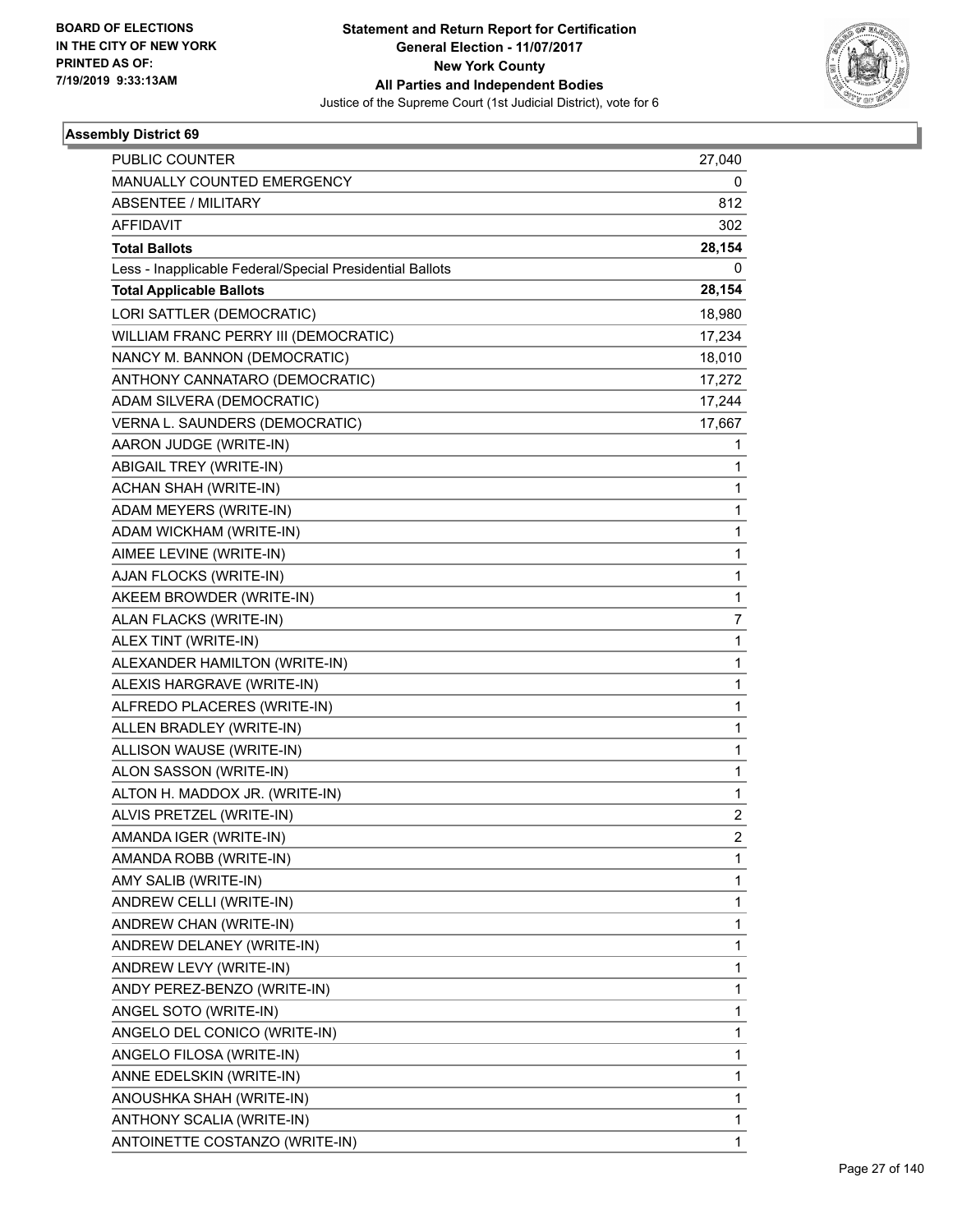

| ANTONIN SCALIA (WRITE-IN)         | 1 |
|-----------------------------------|---|
| ARIELLA NEWBERGER (WRITE-IN)      | 1 |
| ARTHUR IGER (WRITE-IN)            | 1 |
| ASHBY R. DEBUTTS (WRITE-IN)       | 1 |
| ASHER JOHNSON (WRITE-IN)          | 1 |
| AVEY MELBLEMAN (WRITE-IN)         | 1 |
| <b>BARACK OBAMA (WRITE-IN)</b>    | 1 |
| <b>BARRY ROSENBERG (WRITE-IN)</b> | 1 |
| BERNIE SANDERS (WRITE-IN)         | 1 |
| BETSY IGER (WRITE-IN)             | 1 |
| BETTY JANE JACOBS (WRITE-IN)      | 1 |
| BILL CLINTON (WRITE-IN)           | 1 |
| BILL DE BLASIO (WRITE-IN)         | 1 |
| <b>BILL GATES (WRITE-IN)</b>      | 1 |
| BILL JONES (WRITE-IN)             | 1 |
| BILL MURRAY (WRITE-IN)            | 1 |
| BILL OREILLY (WRITE-IN)           | 1 |
| BILLY MAYES (WRITE-IN)            | 1 |
| <b>BOB DOBOLINA (WRITE-IN)</b>    | 1 |
| <b>BRIAN DOERN (WRITE-IN)</b>     | 1 |
| <b>BRIAN LEHRER (WRITE-IN)</b>    | 1 |
| <b>BRUCE BENNETT (WRITE-IN)</b>   | 1 |
| <b>BRUCE DICIRCO (WRITE-IN)</b>   | 1 |
| <b>BRUCE GITLIN (WRITE-IN)</b>    | 1 |
| CARL MELTZER (WRITE-IN)           | 1 |
| CARL SAUDBERG (WRITE-IN)          | 1 |
| CAROLYN DEMAREST (WRITE-IN)       | 1 |
| CASSANDRA DESKUS (WRITE-IN)       | 1 |
| CATHERINE IGER (WRITE-IN)         | 1 |
| CHARLES BARKLEY (WRITE-IN)        | 1 |
| CHARLES RUKOWSKI (WRITE-IN)       | 1 |
| CHARLIE BRIDGE (WRITE-IN)         | 1 |
| CHARLIE SUCKER (WRITE-IN)         | 1 |
| CHLARENS ORSLAND (WRITE-IN)       | 1 |
| CHRIS WILLIAMS (WRITE-IN)         | 1 |
| CLAIRE KELLY (WRITE-IN)           | 1 |
| CLARK V. RRHARDSOS (WRITE-IN)     | 1 |
| CLAUDE EABSEN (WRITE-IN)          | 1 |
| CODY PARKER (WRITE-IN)            | 1 |
| COLLIN GREBERT (WRITE-IN)         | 1 |
| CRISTIAN BOLDAN (WRITE-IN)        | 1 |
| DANE LAND (WRITE-IN)              | 1 |
| DANIEL AVSHACK (WRITE-IN)         | 1 |
| DANIEL BURKHARDT (WRITE-IN)       | 1 |
| DANIEL COSTANO (WRITE-IN)         | 1 |
| DANIEL J O'DONNELL (WRITE-IN)     | 1 |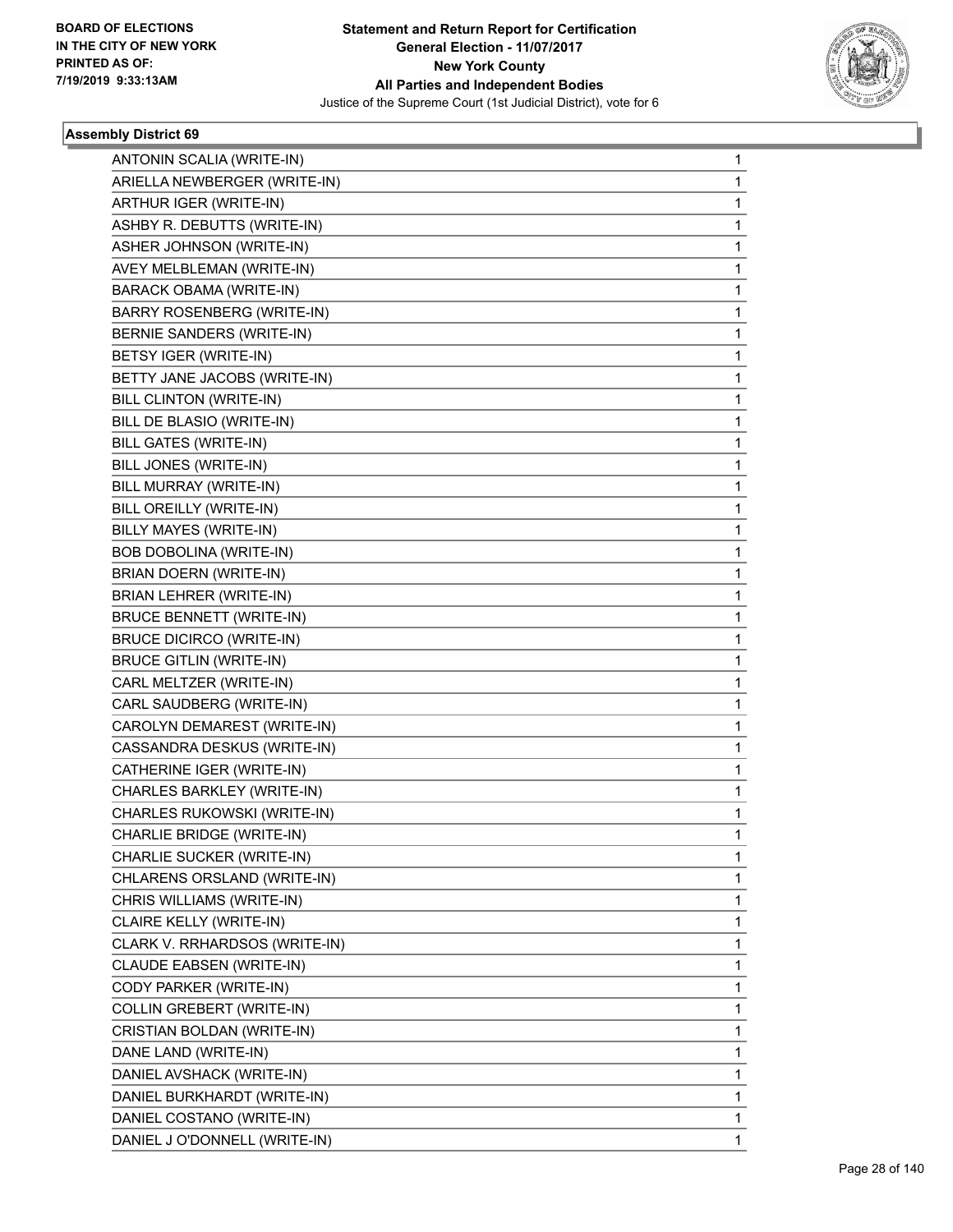

| DANIEL VELASCO (WRITE-IN)         | $\mathbf{1}$            |
|-----------------------------------|-------------------------|
| DANIEL VILA RIVERA (WRITE-IN)     | $\overline{2}$          |
| DAVID FILOSA (WRITE-IN)           | 1                       |
| DAVID GETL (WRITE-IN)             | 1                       |
| DAVID HIRSCHBERG (WRITE-IN)       | 1                       |
| DAVID J HOFFMAN ESQ. (WRITE-IN)   | 1                       |
| DAVID JONES (WRITE-IN)            | $\mathbf 1$             |
| DAVID P. SLOTKOFF (WRITE-IN)      | 1                       |
| DAVID SACK (WRITE-IN)             | 1                       |
| DAVID SCHMIDT (WRITE-IN)          | 1                       |
| DIANA ERBREW (WRITE-IN)           | 1                       |
| DON BERGER (WRITE-IN)             | 1                       |
| DONALD TRUMP (WRITE-IN)           | $\overline{\mathbf{c}}$ |
| DONALD TRUMP JR. (WRITE-IN)       | 1                       |
| DORENE WATKINS (WRITE-IN)         | 1                       |
| DREMIC CONCICO (WRITE-IN)         | 1                       |
| E. MICHAEL GROWNEY TR. (WRITE-IN) | 1                       |
| ED MCMULER (WRITE-IN)             | 1                       |
| ED SALIB (WRITE-IN)               | $\mathbf 1$             |
| EDMUND C. BUNNS (WRITE-IN)        | 1                       |
| EDWARD WIPPER (WRITE-IN)          | 2                       |
| EDWIN SANTOS (WRITE-IN)           | $\mathbf 1$             |
| EDWINA HAYWARD (WRITE-IN)         | 1                       |
| ELIHR MASSEL (WRITE-IN)           | 1                       |
| ELINOR HOFFMAN (WRITE-IN)         | 1                       |
| ELIOT SCHREIBER (WRITE-IN)        | 1                       |
| ELISA WEINBERG (WRITE-IN)         | 1                       |
| ELIZABETH SNYDER (WRITE-IN)       | 1                       |
| ELLEN GESMER (WRITE-IN)           | 1                       |
| ELLIOT BRILL (WRITE-IN)           | 1                       |
| ELLIOT SHAPIRO (WRITE-IN)         | $\mathbf 1$             |
| ELVIS PRESSLEY (WRITE-IN)         | 1                       |
| ERIC SCHNEIDERMAN (WRITE-IN)      | 1                       |
| ERIC SIKORA (WRITE-IN)            | 1                       |
| EVA FARBER (WRITE-IN)             | 1                       |
| EVAD KELLIGER (WRITE-IN)          | 1                       |
| EVVY OLSHARSUY (WRITE-IN)         | 1                       |
| FAY LEOUSSIS (WRITE-IN)           | 1                       |
| FAYE LUBINOF (WRITE-IN)           | 1                       |
| FRAIDA FRIEDMAN (WRITE-IN)        | $\mathbf{1}$            |
| FRANK NONO (WRITE-IN)             | 1                       |
| FRED DAVID III (WRITE-IN)         | 1                       |
| FRED ROGERS (WRITE-IN)            | 1                       |
| FRED WEBSTER (WRITE-IN)           | 1                       |
| GABRIEL METZGER (WRITE-IN)        | 1                       |
| <b>GEORGE RUTLER (WRITE-IN)</b>   | 1                       |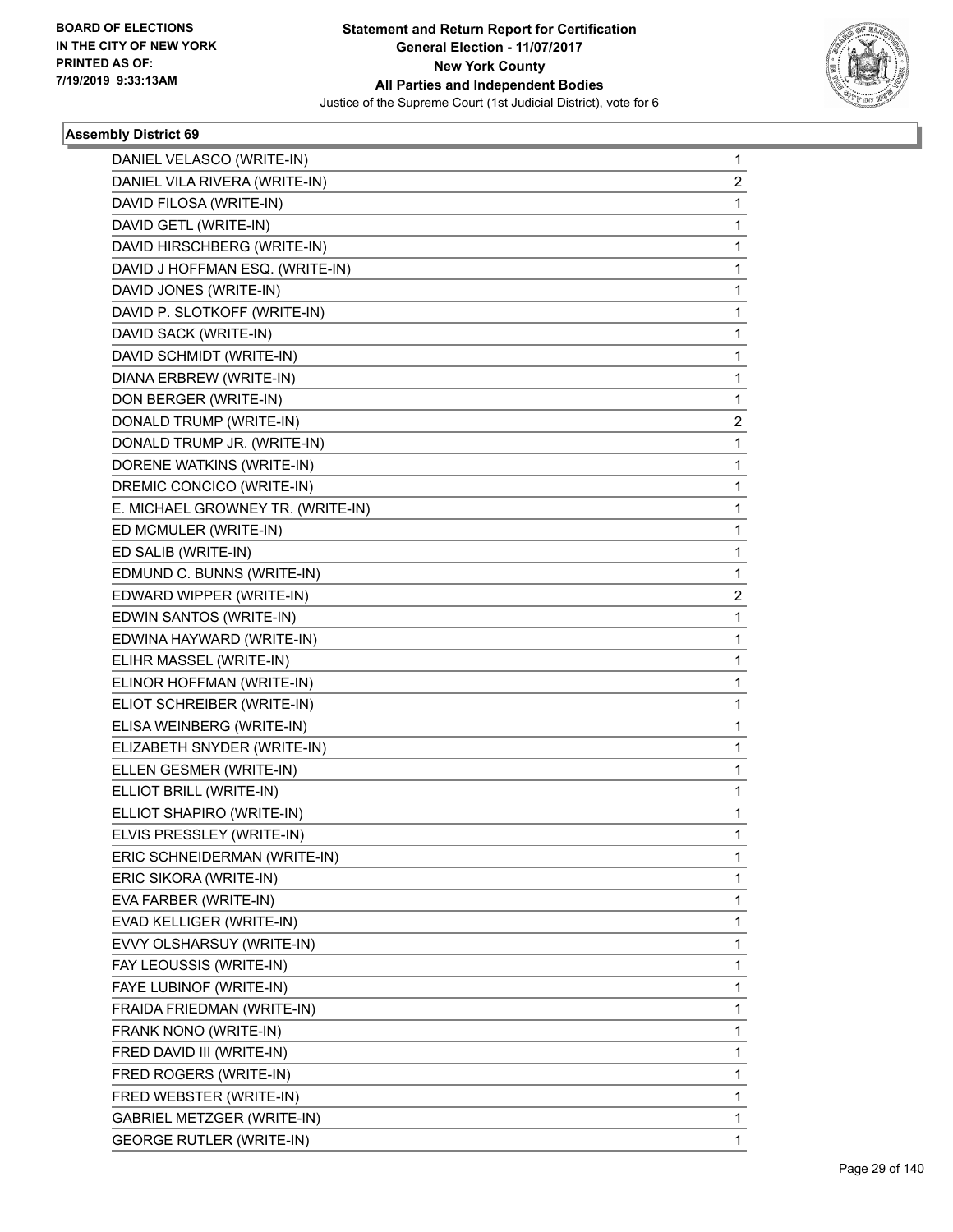

| <b>GEORGIA PESTANA (WRITE-IN)</b> | $\mathbf 1$ |
|-----------------------------------|-------------|
| <b>GERALD FASCINI (WRITE-IN)</b>  | 1           |
| GERALD MARABELLO (WRITE-IN)       | 1           |
| <b>GOMER PYLE (WRITE-IN)</b>      | 1           |
| <b>GRACE VEE (WRITE-IN)</b>       | 1           |
| <b>GREGG ROTH (WRITE-IN)</b>      | 1           |
| <b>GREGORY WICKHAM (WRITE-IN)</b> | 1           |
| <b>GUSTAF ERICSON (WRITE-IN)</b>  | 1           |
| HAIG NERGUIZIAN (WRITE-IN)        | 1           |
| HAL PHILIPS (WRITE-IN)            | 1           |
| HANNA GRABER (WRITE-IN)           | 1           |
| HILLARY CLINTON (WRITE-IN)        | 4           |
| HOMER HARRIS (WRITE-IN)           | 1           |
| HOWARD BERKMAN (WRITE-IN)         | 1           |
| HOWARD LEVI (WRITE-IN)            | 1           |
| HYMAN DRUSIN (WRITE-IN)           | 1           |
| HYMAN KAPLAN (WRITE-IN)           | 1           |
| ILANA MARCUS (WRITE-IN)           | $\mathbf 1$ |
| ISAAC ROSZLER (WRITE-IN)          | 1           |
| JAMES BOLES (WRITE-IN)            | 1           |
| JANE JONES (WRITE-IN)             | 1           |
| JANET SACHS (WRITE-IN)            | 1           |
| JARED MAILEL (WRITE-IN)           | 1           |
| JASON F. LOWE (WRITE-IN)          | $\mathbf 1$ |
| JASON LEVINE (WRITE-IN)           | 1           |
| JAY BURSTEIN (WRITE-IN)           | 1           |
| JAY PILLITTELI (WRITE-IN)         | 1           |
| JEFFREY COLLINS (WRITE-IN)        | 1           |
| JEN ARONS (WRITE-IN)              | 1           |
| JENNIFER CUYLER (WRITE-IN)        | $\mathbf 1$ |
| JENNIFER MEYERS (WRITE-IN)        | 1           |
| JEREMY NOVICH (WRITE-IN)          | 1           |
| JEREMY PATASHNIK (WRITE-IN)       | $\mathbf 1$ |
| JEREMY POMEROY (WRITE-IN)         | 1           |
| JEREMY ROSENBERG (WRITE-IN)       | 1           |
| JERRY HIRSHEN FLUSHER (WRITE-IN)  | $\mathbf 1$ |
| JESSE FISCH (WRITE-IN)            | 1           |
| JILL STEIN (WRITE-IN)             | 1           |
| JIN FAI DONG (WRITE-IN)           | 1           |
| JOAN MITCHELL (WRITE-IN)          | 1           |
| JO-ANN H. WHITEHORN (WRITE-IN)    | 1           |
| JOE LHOTA (WRITE-IN)              | 5           |
| JOEL BEACHER (WRITE-IN)           | 1           |
| JOEL KELLUM (WRITE-IN)            | 1           |
| JOEL LANDAU (WRITE-IN)            | 1           |
| JOHN AKANO (WRITE-IN)             | 1           |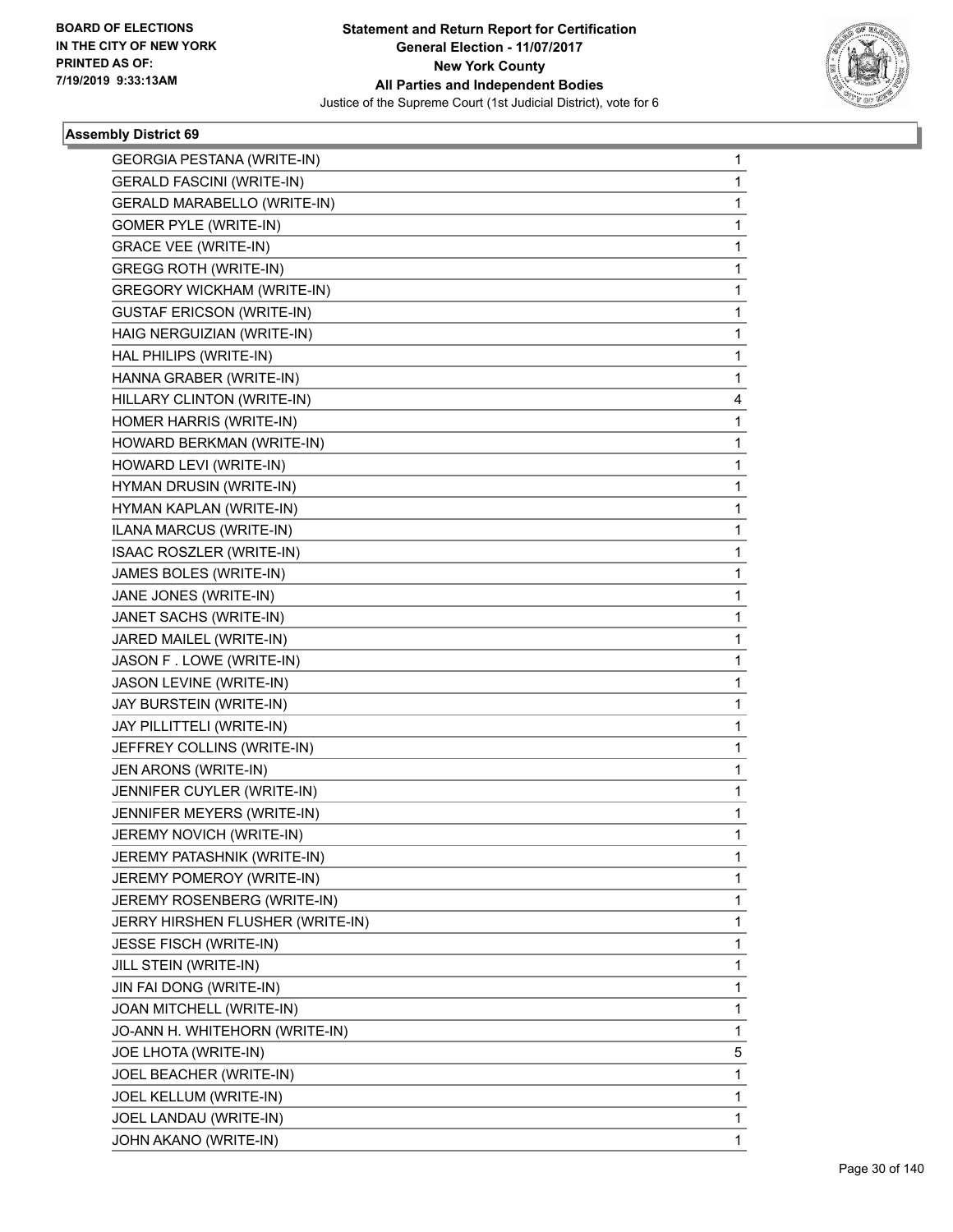

| JOHN COSTANO (WRITE-IN)            | 1 |
|------------------------------------|---|
| JOHN HENRY (WRITE-IN)              | 2 |
| JOHN JOHNSON (WRITE-IN)            | 1 |
| JOHN JONES (WRITE-IN)              | 1 |
| JOHN KRINSKY (WRITE-IN)            | 1 |
| JOHN LIU (WRITE-IN)                | 1 |
| JOHN MCMAHON III (WRITE-IN)        | 1 |
| JOHN ORTEGA (WRITE-IN)             | 1 |
| JOHN POWER (WRITE-IN)              | 1 |
| JOHN V. CONNONTON (WRITE-IN)       | 1 |
| JONATHAN GOLDIN (WRITE-IN)         | 6 |
| JONATHAN PINES (WRITE-IN)          | 1 |
| JONATHAN REICH (WRITE-IN)          | 1 |
| JORG ESDORN (WRITE-IN)             | 1 |
| JOSEPH ALBERT WAPNER (WRITE-IN)    | 1 |
| JOSH FOGEL (WRITE-IN)              | 1 |
| JOSHUA GERSON MEYERS (WRITE-IN)    | 1 |
| JUAN CARLOS POLANCO (WRITE-IN)     | 1 |
| JUDGE KEITH HOLDEN (WRITE-IN)      | 1 |
| JUDGE KIBBIE F. PAYNE (WRITE-IN)   | 1 |
| JUDITH SCHEINDLIN (WRITE-IN)       | 1 |
| JUDY MORNELL (WRITE-IN)            | 1 |
| JUDY MORRILL (WRITE-IN)            | 1 |
| JULIA A. WILLEBRAND (WRITE-IN)     | 1 |
| JULIA A. WILLIEBRAND (WRITE-IN)    | 1 |
| JULIAN ROBERTSON (WRITE-IN)        | 1 |
| <b>JULIUS IGER (WRITE-IN)</b>      | 1 |
| JUSTIN SPIRO (WRITE-IN)            | 1 |
| JUSTINE HAYWARD (WRITE-IN)         | 1 |
| KAREN LUGUIOFF (WRITE-IN)          | 1 |
| KATHERIN ALFORD (WRITE-IN)         | 1 |
| KATHERINE BOGLE (WRITE-IN)         | 1 |
| KATHLEEN MURRAY (WRITE-IN)         | 1 |
| <b>KEM MCKEON (WRITE-IN)</b>       | 1 |
| KEN BECKER (WRITE-IN)              | 1 |
| <b>KEREN OSMAN (WRITE-IN)</b>      | 1 |
| KEVIN FRANKEL (WRITE-IN)           | 1 |
| KEVIN MICHAEL (WRITE-IN)           | 1 |
| <b>KEVIN PENN (WRITE-IN)</b>       | 1 |
| KRISTOPHER KELLY (WRITE-IN)        | 1 |
| LANDON WICKHAM (WRITE-IN)          | 1 |
| LAWRANCE S. HUFFIRES II (WRITE-IN) | 1 |
| LAWRENCE KAHN (WRITE-IN)           | 1 |
| LEAH SCHNEDER (WRITE-IN)           | 1 |
| LESLEY F. ROSENTHAL (WRITE-IN)     | 1 |
| LESLIE A. STROTH (WRITE-IN)        | 2 |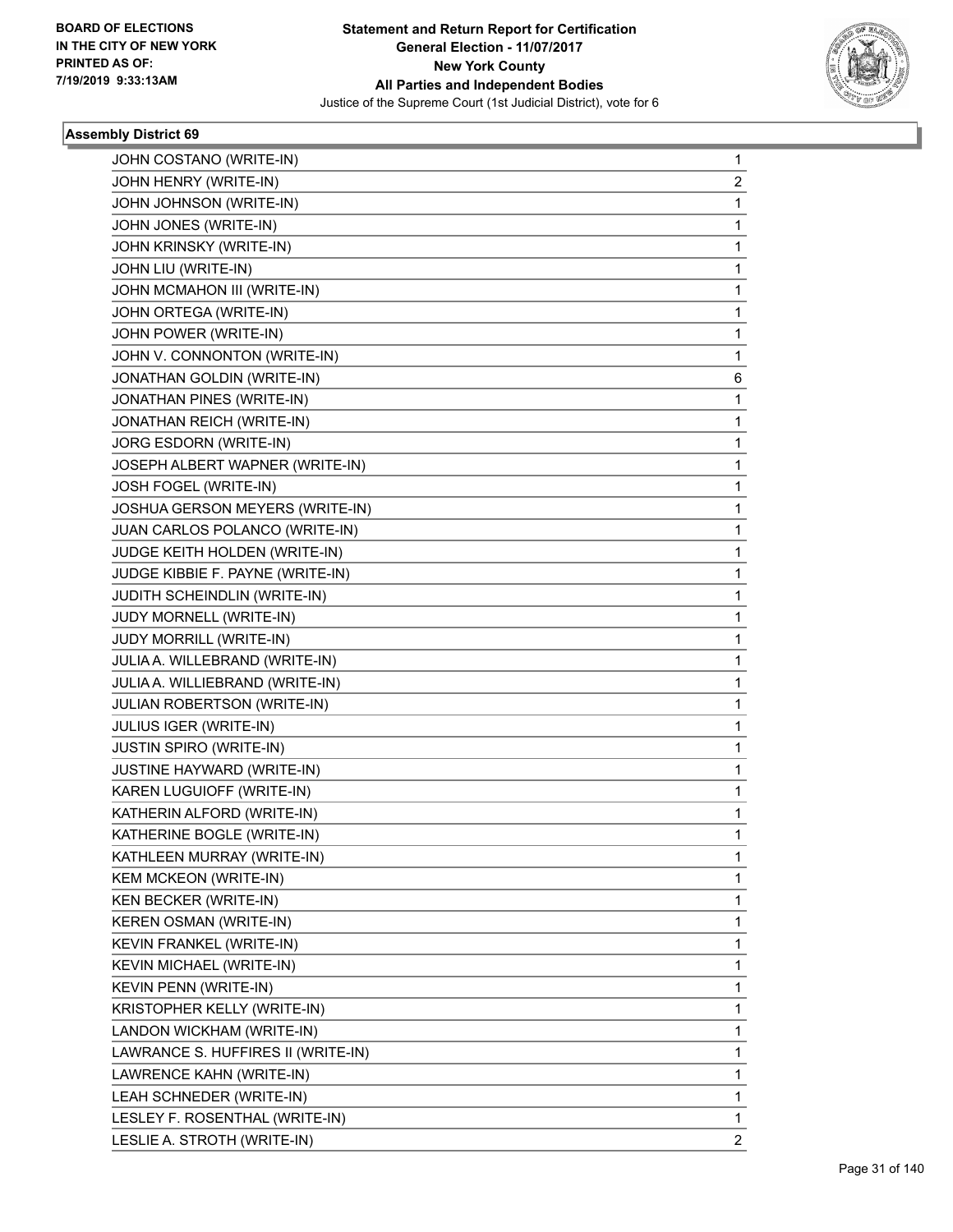

| LEWIS TARISHOFF (WRITE-IN)      | 1            |
|---------------------------------|--------------|
| LINDA KENNEY BADEN (WRITE-IN)   | 1            |
| LINDA WEISSMAN (WRITE-IN)       | 1            |
| LISA A. SOKOLOFF (WRITE-IN)     | 1            |
| LISA ASCHKENASY (WRITE-IN)      | 1            |
| LOUIS CELINE (WRITE-IN)         | 1            |
| LUCAS LARSON (WRITE-IN)         | 1            |
| LUIS ROMAN (WRITE-IN)           | 1            |
| LUIS TELLEZ (WRITE-IN)          | 1            |
| MARC DE ROCCO (WRITE-IN)        | 1            |
| MARC FLIEDNER (WRITE-IN)        | 1            |
| MARC MESSIEN (WRITE-IN)         | 1            |
| MARC TOBAK (WRITE-IN)           | 1            |
| MARIA VELASCO (WRITE-IN)        | 1            |
| MARK LANDIS (WRITE-IN)          | 1            |
| MARK LENEKEE (WRITE-IN)         | 1            |
| MARK TORRES (WRITE-IN)          | 1            |
| MARK TWAIN (WRITE-IN)           | 1            |
| MARK WELLER (WRITE-IN)          | 1            |
| MARTHA BARLEY (WRITE-IN)        | 1            |
| MARTHA CALHOUN (WRITE-IN)       | 1            |
| MARY JONES (WRITE-IN)           | 1            |
| MATT CARTER (WRITE-IN)          | 1            |
| MATT KENNEDY (WRITE-IN)         | 1            |
| MATTHEW BRINCKERHOFF (WRITE-IN) | 1            |
| MATTHEW ROCKWOOD (WRITE-IN)     | 1            |
| MATTHEW UNGER (WRITE-IN)        | 1            |
| MEGAN WILKIE (WRITE-IN)         | 1            |
| MEGAN WOOLLEY (WRITE-IN)        | 1            |
| MICHAEL A. O'RILEY (WRITE-IN)   | 1            |
| MICHAEL BLOOMBERG (WRITE-IN)    | 2            |
| MICHAEL F. DAVIDSON (WRITE-IN)  | 1            |
| MICHAEL J. FAULKNER (WRITE-IN)  | 1            |
| MICHAEL R. BLOOMBERG (WRITE-IN) | 6            |
| MICHAEL SHALT (WRITE-IN)        | 1            |
| MICHAEL WEISS (WRITE-IN)        | 1            |
| MICHELLE OBAMA (WRITE-IN)       | 1            |
| MILTON TINGLING (WRITE-IN)      | 1            |
| MOLLY HAWKINS (WRITE-IN)        | 1            |
| MORRIS MASSEL (WRITE-IN)        | 1            |
| NANCY BRODIE (WRITE-IN)         | 1            |
| NATHAN GREBERT (WRITE-IN)       | 1            |
| NEAL ROSENSTEIN (WRITE-IN)      | 1            |
| NEIL W. CASEY (WRITE-IN)        | 1            |
| NICHOLAS BARNES (WRITE-IN)      | 1            |
| NICK DUMONT (WRITE-IN)          | $\mathbf{1}$ |
|                                 |              |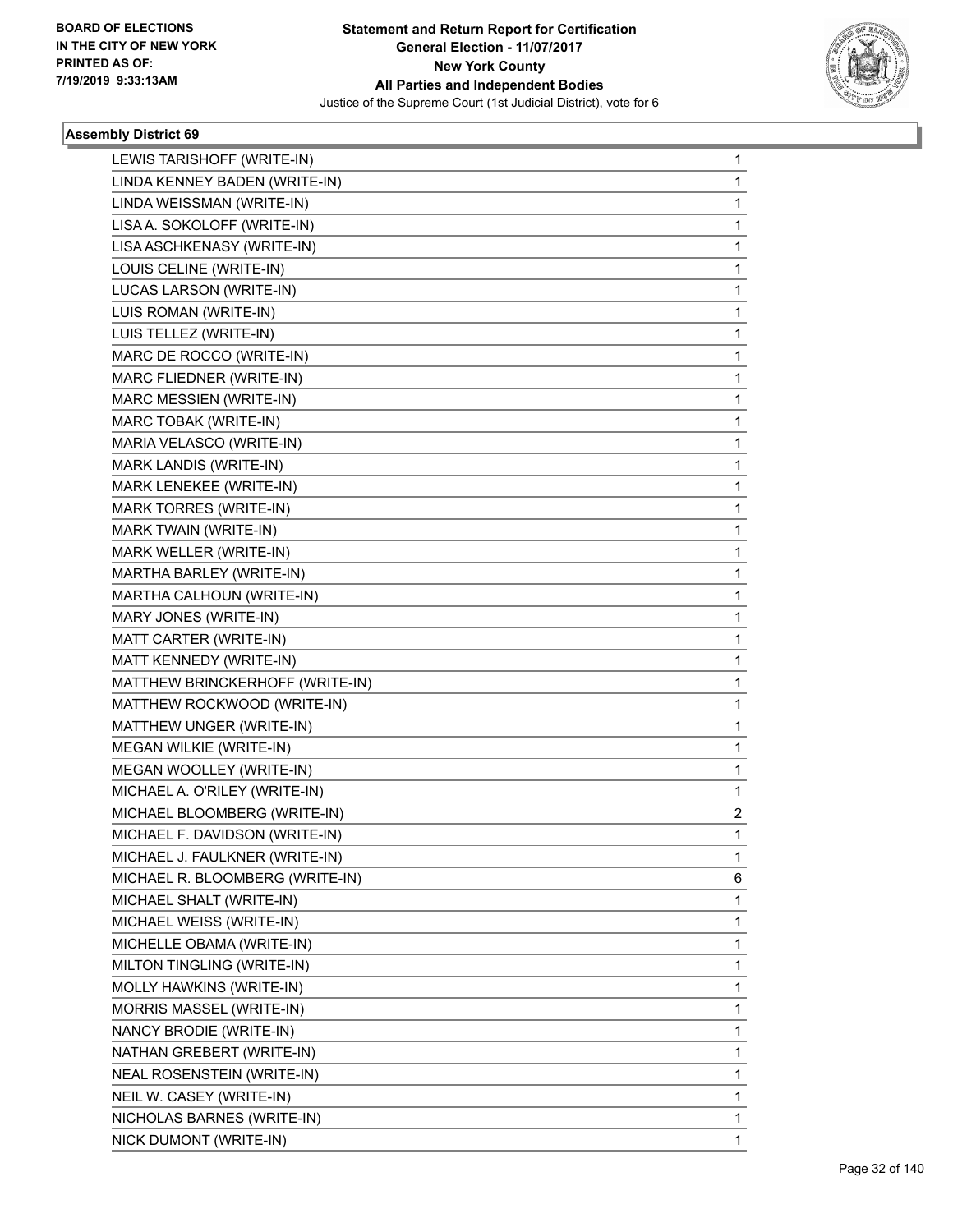

| NICOLE SPELL (WRITE-IN)         | $\mathbf{1}$ |
|---------------------------------|--------------|
| NINA WATKINS (WRITE-IN)         | $\mathbf{1}$ |
| OMAR AL'FARISI (WRITE-IN)       | 2            |
| <b>OMAR TUFFALON (WRITE-IN)</b> | $\mathbf 1$  |
| PATRICK STEWART (WRITE-IN)      | $\mathbf 1$  |
| PAUL EISENBERG (WRITE-IN)       | 1            |
| PAUL ENGLEMEYER (WRITE-IN)      | 1            |
| PAUL KRAEMER (WRITE-IN)         | 1            |
| PAUL MANEFURT (WRITE-IN)        | 1            |
| PAUL SINGH (WRITE-IN)           | 1            |
| PENELOPE FISCINI (WRITE-IN)     | 1            |
| PETER MILLIGAN (WRITE-IN)       | 1            |
| PETER WINSK (WRITE-IN)          | 1            |
| PHAEDRA PERRY (WRITE-IN)        | 1            |
| PHILIPPE BENNETT (WRITE-IN)     | 2            |
| PHOEBE YU (WRITE-IN)            | 1            |
| PREET BHARARA (WRITE-IN)        | 2            |
| RAFAEL URUIA (WRITE-IN)         | $\mathbf{1}$ |
| RAFEEQ RAHEEM (WRITE-IN)        | 1            |
| RAND PAUL (WRITE-IN)            | 1            |
| RANDY TAYLOR (WRITE-IN)         | 1            |
| RAY KELLY (WRITE-IN)            | 1            |
| RICHARD EMORY (WRITE-IN)        | 1            |
| RICHARD LISIGAL (WRITE-IN)      | 1            |
| RICHARD SINGER (WRITE-IN)       | 1            |
| RICHARD TSAI (WRITE-IN)         | 1            |
| RICK NAUGHTON (WRITE-IN)        | 1            |
| ROBERT JOHNSON (WRITE-IN)       | 1            |
| ROBERT M. BRILL (WRITE-IN)      | 1            |
| ROBERT P. GEORGE (WRITE-IN)     | $\mathbf{1}$ |
| ROBERT RUESCHER (WRITE-IN)      | $\mathbf{1}$ |
| ROBERTO BAILEY (WRITE-IN)       | 1            |
| ROBIN WILLIAMS (WRITE-IN)       | 1            |
| ROY MOSKOWITZ (WRITE-IN)        | 1            |
| ROZ FINK (WRITE-IN)             | 1            |
| RUDOLPH GIULIANI (WRITE-IN)     | 2            |
| RUTH BADER GINSBURG (WRITE-IN)  | 1            |
| SAMSON ABRAMS (WRITE-IN)        | 1            |
| SARAH METZGER (WRITE-IN)        | 1            |
| SCOTT GLEASON (WRITE-IN)        | 1            |
| SCOTT MCELVIN (WRITE-IN)        | 1            |
| SCOTT STRINGER (WRITE-IN)       | 1            |
| SCOTT WICKHAM (WRITE-IN)        | 1            |
| SEAN HANITY (WRITE-IN)          | 1            |
| SEAN KEVIN OKEEFE (WRITE-IN)    | 1            |
| SHELBY FOOTE (WRITE-IN)         | 1            |
|                                 |              |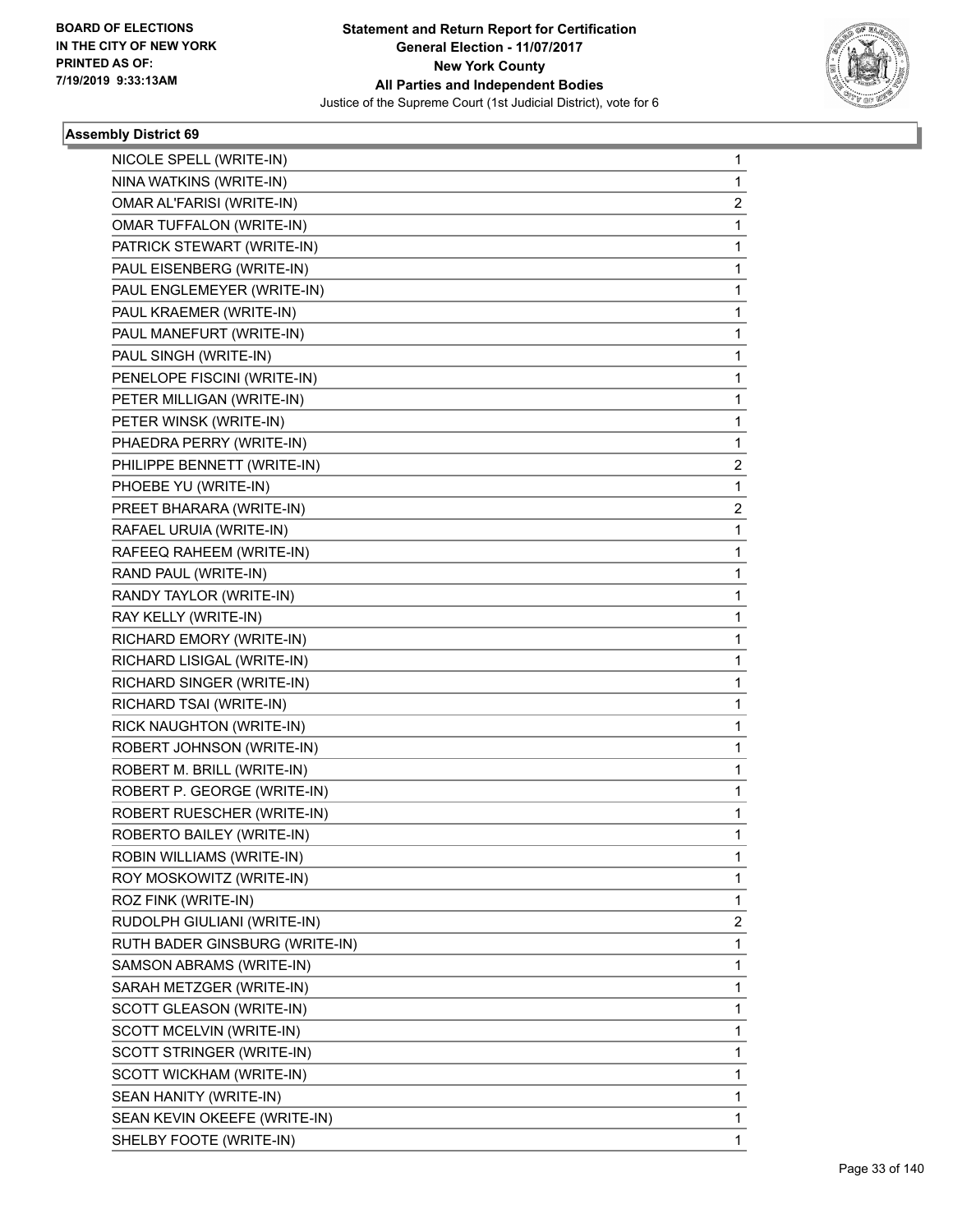

| SHELDON FINE (WRITE-IN)                   | 1       |
|-------------------------------------------|---------|
| SHIHHA SINGHUI (WRITE-IN)                 | 1       |
| SIMONE BLOCH (WRITE-IN)                   | 1       |
| STACY SCHIFF (WRITE-IN)                   | 1       |
| STEPHEN ABRAMS-DOWNEY (WRITE-IN)          | 1       |
| STEPHEN BRUYES (WRITE-IN)                 | 1       |
| STEPHEN PWAID (WRITE-IN)                  | 1       |
| STEVEN GRIENBERG (WRITE-IN)               | 1       |
| STEVEN MANCINELLI (WRITE-IN)              | 1       |
| TAMER LEVINE (WRITE-IN)                   | 1       |
| TA-TAAISHA JARES (WRITE-IN)               | 1       |
| TED BERKOWITZ (WRITE-IN)                  | 1       |
| TED JACOBS (WRITE-IN)                     | 1       |
| THEREA GLUCK (WRITE-IN)                   | 1       |
| THOMAS A. EDISON (WRITE-IN)               | 1       |
| THOMAS JEFFERSON (WRITE-IN)               | 1       |
| THOMAS ROMAN III (WRITE-IN)               | 1       |
| THOMAS WARREN HORTON (WRITE-IN)           | 1       |
| THURGOOD MARSHALL (WRITE-IN)              | 1       |
| TONY WATKINS (WRITE-IN)                   | 1       |
| TUCKER CARSON (WRITE-IN)                  | 1       |
| UNATTRIBUTABLE WRITE-IN (WRITE-IN)        | 364     |
| UNCOUNTED WRITE-IN PER STATUTE (WRITE-IN) | 7       |
| <b>VERNA JONES (WRITE-IN)</b>             | 1       |
| WILLIAM MCCERTES (WRITE-IN)               | 1       |
| ZACHARIAS ZACHARIADIS (WRITE-IN)          | 1       |
| ZACHARY GANZARSKI (WRITE-IN)              | 1       |
| ZACHARY JACOBS (WRITE-IN)                 | 1       |
| ZERA MOSTEL (WRITE-IN)                    | 1       |
| <b>Total Votes</b>                        | 107,149 |
| Unrecorded                                | 61,775  |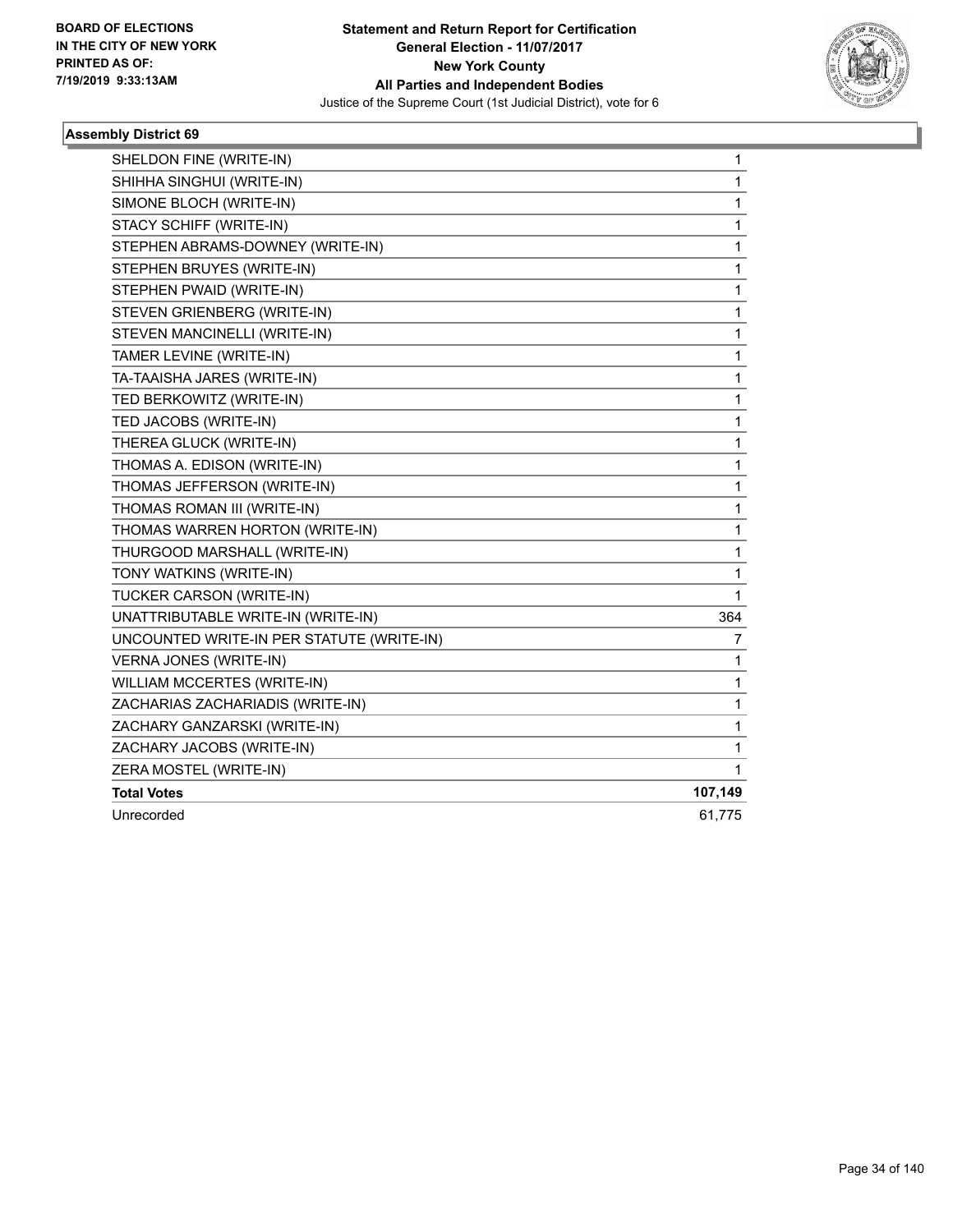

| <b>PUBLIC COUNTER</b>                                    | 22,281                  |
|----------------------------------------------------------|-------------------------|
| MANUALLY COUNTED EMERGENCY                               | 1                       |
| <b>ABSENTEE / MILITARY</b>                               | 711                     |
| <b>AFFIDAVIT</b>                                         | 382                     |
| <b>Total Ballots</b>                                     | 23,375                  |
| Less - Inapplicable Federal/Special Presidential Ballots | 0                       |
| <b>Total Applicable Ballots</b>                          | 23,375                  |
| LORI SATTLER (DEMOCRATIC)                                | 14,420                  |
| WILLIAM FRANC PERRY III (DEMOCRATIC)                     | 12,383                  |
| NANCY M. BANNON (DEMOCRATIC)                             | 12,873                  |
| ANTHONY CANNATARO (DEMOCRATIC)                           | 11,739                  |
| ADAM SILVERA (DEMOCRATIC)                                | 11,744                  |
| VERNA L. SAUNDERS (DEMOCRATIC)                           | 13,074                  |
| AARON AHMAD (WRITE-IN)                                   | 1                       |
| AARON COMMEY (WRITE-IN)                                  | 1                       |
| ABENA NYAMELAYE (WRITE-IN)                               | 1                       |
| ADAN SKAGGS (WRITE-IN)                                   | 1                       |
| ADENA ABRAMSON (WRITE-IN)                                | 1                       |
| AKEEM BROWDER (WRITE-IN)                                 | $\overline{\mathbf{c}}$ |
| AL GORE (WRITE-IN)                                       | 1                       |
| ALEX B. KOHEN (WRITE-IN)                                 | 1                       |
| ALEXIS DE TOCQUEVILLE (WRITE-IN)                         | 1                       |
| ANDREA PSORAS (WRITE-IN)                                 | 1                       |
| ANN COUR (WRITE-IN)                                      | 1                       |
| <b>BARACK OBAMA (WRITE-IN)</b>                           | $\mathbf{1}$            |
| BARBARA A. BUTCHER (WRITE-IN)                            | 1                       |
| BERNIE SANDERS (WRITE-IN)                                | 1                       |
| BILL COSBY (WRITE-IN)                                    | 1                       |
| BILL DE BLASIO (WRITE-IN)                                | 1                       |
| BILL PERKINS (WRITE-IN)                                  | 1                       |
| <b>BO DIETL (WRITE-IN)</b>                               | $\mathbf{1}$            |
| BOBBY JIHDAL (WRITE-IN)                                  | 1                       |
| BRENA AHMAD (WRITE-IN)                                   | 1                       |
| BRIAN MANCUSO (WRITE-IN)                                 | 1                       |
| BRIAN MORGENSTERN (WRITE-IN)                             | 1                       |
| CAITLIN YORK (WRITE-IN)                                  | 1                       |
| CALVIN BECKETT (WRITE-IN)                                | 1                       |
| CHARLES CHAPMAN (WRITE-IN)                               | 1                       |
| CHENSSE NELSON (WRITE-IN)                                | $\mathbf{1}$            |
| CHRIS WILSON (WRITE-IN)                                  | $\mathbf{1}$            |
| CHRISTINA MARTY MARTINEZ (WRITE-IN)                      | 1                       |
| CHRISTINA TAYLOR (WRITE-IN)                              | 1                       |
| CHRISTOPHER JORDAN MIMAHON (WRITE-IN)                    | 1                       |
| CHUCK NORRIS (WRITE-IN)                                  | 1                       |
| DANIEL J. ISAACS (WRITE-IN)                              | 1                       |
| DAVID CARLISLE (WRITE-IN)                                | $\mathbf{1}$            |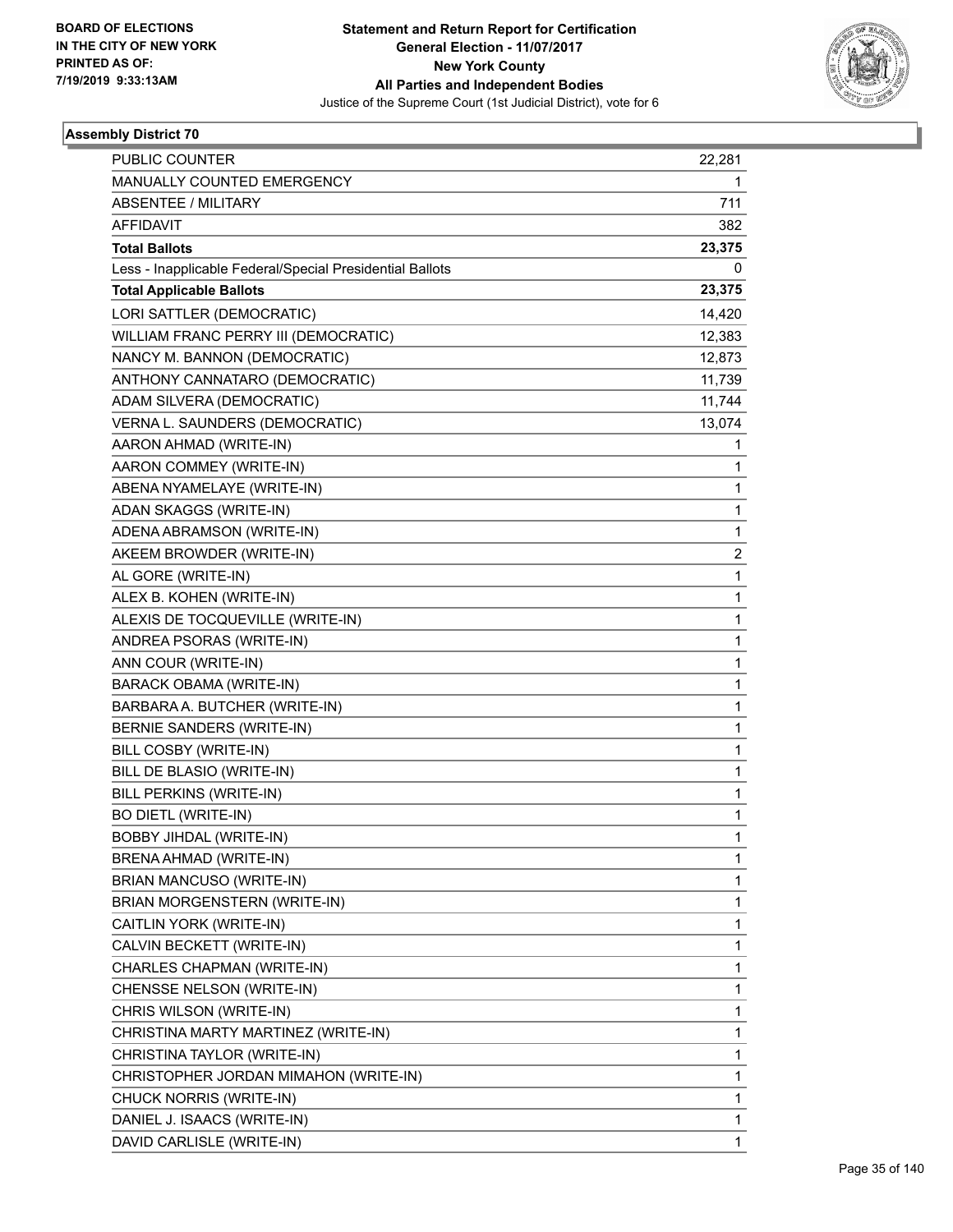

| DAVID DINKINS (WRITE-IN)            | 1            |
|-------------------------------------|--------------|
| DAVIS WILLIAMS (WRITE-IN)           | 1            |
| DENNIS RODMAN (WRITE-IN)            | 1            |
| DESIREE MILLER (WRITE-IN)           | 1            |
| <b>DESMOND MCGATY (WRITE-IN)</b>    | 1            |
| DONALD TRUMP (WRITE-IN)             | 1            |
| FIDEL CASTRO (WRITE-IN)             | 1            |
| FRANCESSA MILLES DAVE (WRITE-IN)    | 1            |
| FRANTZ METELLUS (WRITE-IN)          | 1            |
| FREDERIC UMANE (WRITE-IN)           | 1            |
| <b>GALE BREWER (WRITE-IN)</b>       | 1            |
| <b>GREER WARDEN (WRITE-IN)</b>      | 1            |
| GREGORY L. HARRIS (WRITE-IN)        | 1            |
| HELENE TRANE (WRITE-IN)             | 1            |
| HENRY CALLIS (WRITE-IN)             | 1            |
| HILLARY CLINTON (WRITE-IN)          | 1            |
| JALESSA MYERS (WRITE-IN)            | 1            |
| JC POLANCO (WRITE-IN)               | 1            |
| JEANNE MILLER (WRITE-IN)            | 1            |
| JIMMY DEAN (WRITE-IN)               | 1            |
| JOHN C. GRAVESEY (WRITE-IN)         | 1            |
| JOHN JOSEPH MIMAHJON III (WRITE-IN) | 1            |
| JOHN P. TARNOLE (WRITE-IN)          | 1            |
| JUDITH CLARK (WRITE-IN)             | 1            |
| JUDY SHEINDLIN (WRITE-IN)           | 1            |
| KALIEE BROWDER (WRITE-IN)           | 1            |
| KALIEF BROWDER (WRITE-IN)           | 1            |
| KATHLEEN HARDY (WRITE-IN)           | 1            |
| KATIE CARLISLE (WRITE-IN)           | 1            |
| KEITH WRIGHT (WRITE-IN)             | 2            |
| <b>KEN YUDELL (WRITE-IN)</b>        | 1            |
| KIM SMITH (WRITE-IN)                | $\mathbf{1}$ |
| LEONARDO MEDINA (WRITE-IN)          | 1            |
| LISA OTTLEY (WRITE-IN)              | 1            |
| LUCIDRA MARTINEZ (WRITE-IN)         | 1            |
| LUIS TEJADA (WRITE-IN)              | 1            |
| LUKE SKYWALKER (WRITE-IN)           | 1            |
| MADONNA NIANWAN (WRITE-IN)          | 1            |
| MALLORIE THOMAS (WRITE-IN)          | 1            |
| MANNY PACQUIAO (WRITE-IN)           | 1            |
| MARIANNA PICAODAI (WRITE-IN)        | 1            |
| MARIELY MORONTA (WRITE-IN)          | 1            |
| MARIO CUOMO (WRITE-IN)              | 1            |
| MARK BUNETI (WRITE-IN)              | 1            |
| MARY ROSADO (WRITE-IN)              | 1            |
| MICHAEL BLOOMBERG (WRITE-IN)        | 1            |
|                                     |              |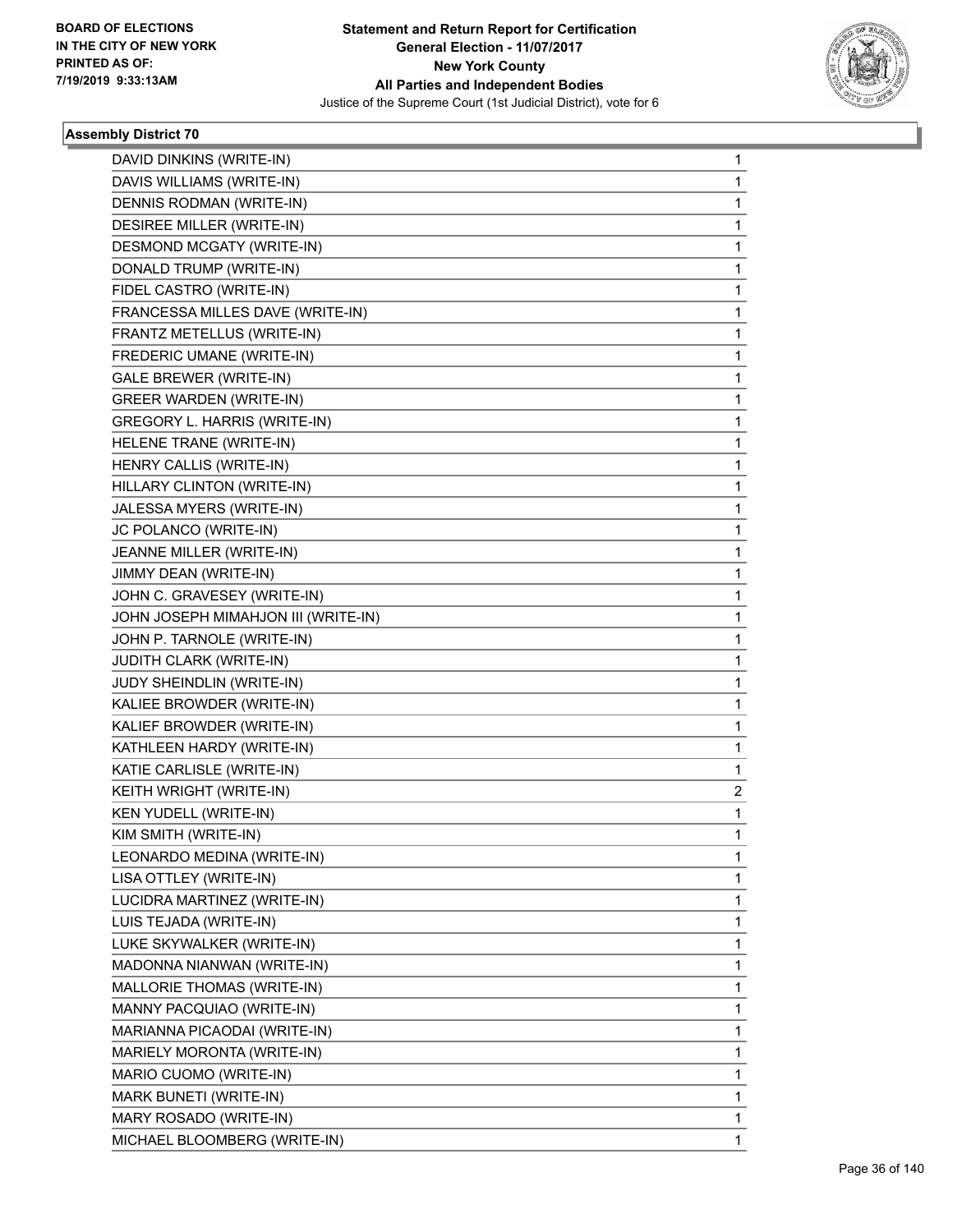

| MICHAEL COGLEY (WRITE-IN)                 | 1      |
|-------------------------------------------|--------|
| MICHAEL JOSEPH (WRITE-IN)                 | 1      |
| MICHAEL KNIGHT (WRITE-IN)                 | 1      |
| MICHEAL FALKNER (WRITE-IN)                | 1      |
| MICHELLE SWEETING (WRITE-IN)              | 1      |
| MITT ROMNEY (WRITE-IN)                    | 1      |
| NANCY BANNON (WRITE-IN)                   | 1      |
| NAOMI CAMPBELL (WRITE-IN)                 | 1      |
| NONA VESTAL (WRITE-IN)                    | 1      |
| PAUL CONZUL (WRITE-IN)                    | 1      |
| PHILLIP MAMLOWE (WRITE-IN)                | 1      |
| RACHEL KUGEL (WRITE-IN)                   | 1      |
| REMMY MASON (WRITE-IN)                    | 1      |
| RENEE RINALDI (WRITE-IN)                  | 1      |
| RICK OECKAND (WRITE-IN)                   | 1      |
| ROSA LUXEMBERG (WRITE-IN)                 | 1      |
| ROSANNE RETZ (WRITE-IN)                   | 1      |
| SAL ALBANESE (WRITE-IN)                   | 1      |
| SAM NATALIE (WRITE-IN)                    | 1      |
| SAM SPADE (WRITE-IN)                      | 1      |
| SAMUEL HODGE (WRITE-IN)                   | 1      |
| SARAH MILLS (WRITE-IN)                    | 1      |
| SEAN DONOVAN (WRITE-IN)                   | 1      |
| STEPHEN LOFFREDO (WRITE-IN)               | 1      |
| SUSAN A. FANI (WRITE-IN)                  | 1      |
| SUSAN RUSSACK (WRITE-IN)                  | 1      |
| THURGOOD MARSHALL (WRITE-IN)              | 1      |
| TIMOTHY M. DAVID (WRITE-IN)               | 1      |
| TOM RUSSACK (WRITE-IN)                    | 1      |
| TROY QUILES (WRITE-IN)                    | 1      |
| TYRONE JACKSON (WRITE-IN)                 | 1      |
| UNATTRIBUTABLE WRITE-IN (WRITE-IN)        | 183    |
| UNCOUNTED WRITE-IN PER STATUTE (WRITE-IN) | 18     |
| VALERIE KREBS (WRITE-IN)                  | 1      |
| VICTOR OLDS (WRITE-IN)                    | 1      |
| WILLIAM KUNTSLER (WRITE-IN)               | 1      |
| ZANURRAD BARRON (WRITE-IN)                | 1      |
| ZOHRA AHMAD (WRITE-IN)                    | 1      |
| <b>Total Votes</b>                        | 76,551 |
| Unrecorded                                | 63,699 |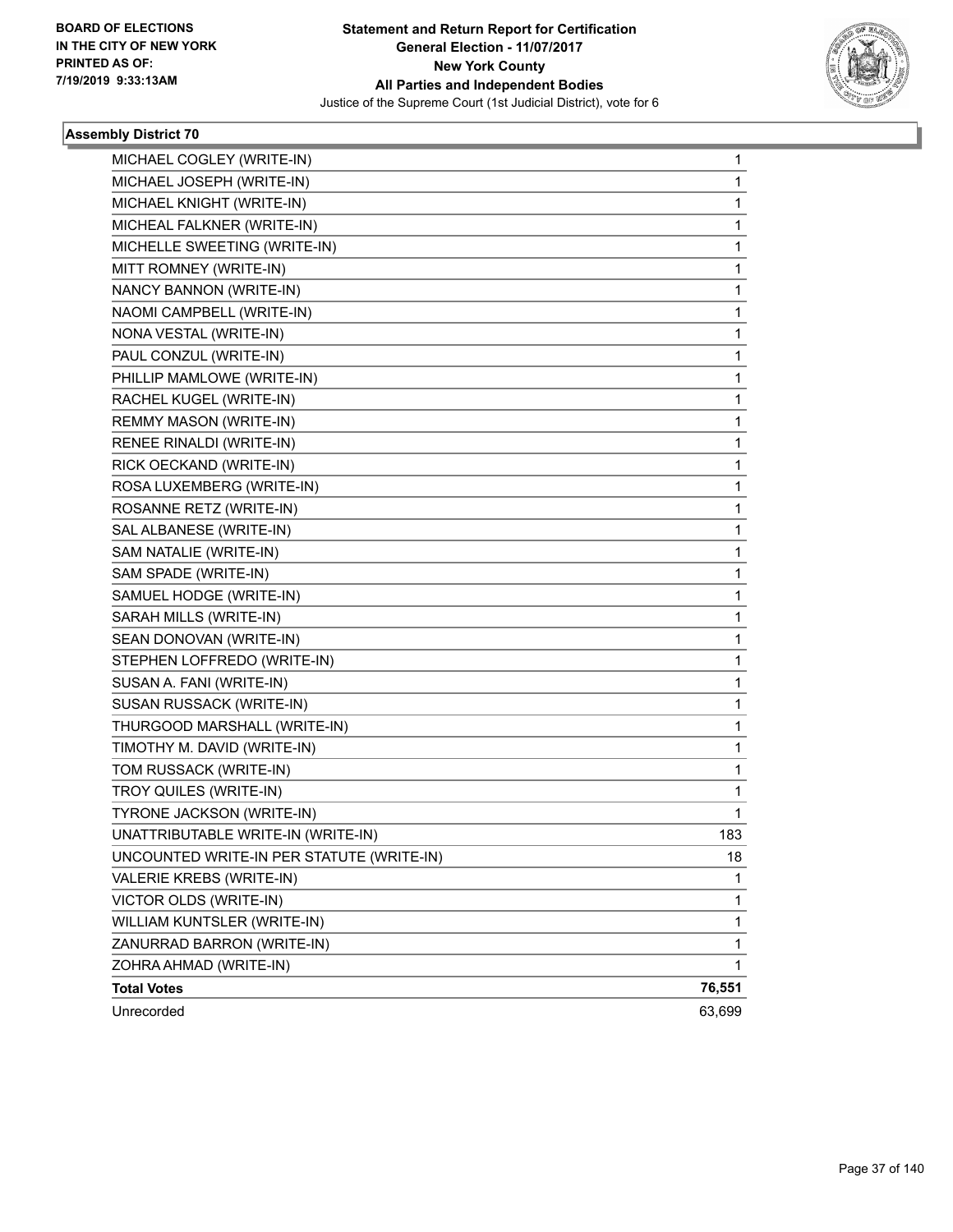

| <b>PUBLIC COUNTER</b>                                    | 21,654                  |
|----------------------------------------------------------|-------------------------|
| MANUALLY COUNTED EMERGENCY                               | 0                       |
| <b>ABSENTEE / MILITARY</b>                               | 513                     |
| <b>AFFIDAVIT</b>                                         | 356                     |
| <b>Total Ballots</b>                                     | 22,523                  |
| Less - Inapplicable Federal/Special Presidential Ballots | 0                       |
| <b>Total Applicable Ballots</b>                          | 22,523                  |
| LORI SATTLER (DEMOCRATIC)                                | 13,554                  |
| WILLIAM FRANC PERRY III (DEMOCRATIC)                     | 11,861                  |
| NANCY M. BANNON (DEMOCRATIC)                             | 12,533                  |
| ANTHONY CANNATARO (DEMOCRATIC)                           | 11,620                  |
| ADAM SILVERA (DEMOCRATIC)                                | 11,569                  |
| VERNA L. SAUNDERS (DEMOCRATIC)                           | 12,298                  |
| ABE JAROS (WRITE-IN)                                     | 1                       |
| ADAM CHARNOFF (WRITE-IN)                                 | 1                       |
| ADAM CLAYTON POWELL JR (WRITE-IN)                        | 1                       |
| AKEEM BROWDER (WRITE-IN)                                 | 1                       |
| AL SHARPTON (WRITE-IN)                                   | 1                       |
| ALEXANDER F. CHU-FONG (WRITE-IN)                         | 1                       |
| AMY GOODMAN (WRITE-IN)                                   | 1                       |
| ANDERSON COOPER (WRITE-IN)                               | $\overline{\mathbf{c}}$ |
| ANDRE BATOU (WRITE-IN)                                   | 1                       |
| ANNE W. MURPHY (WRITE-IN)                                | 1                       |
| ANTHONY CASTELLANO (WRITE-IN)                            | 1                       |
| ANTHONY KASSAS (WRITE-IN)                                | 1                       |
| ANTHONY WHITE (WRITE-IN)                                 | 1                       |
| APRIL MCGOWAN (WRITE-IN)                                 | 1                       |
| <b>BARACK OBAMA (WRITE-IN)</b>                           | 1                       |
| BEENA AHMAD (WRITE-IN)                                   | 1                       |
| BENJEMIN PRED (WRITE-IN)                                 | 1                       |
| BERNARD LYONS (WRITE-IN)                                 | 1                       |
| BERNIE SANDERS (WRITE-IN)                                | 3                       |
| BILL MAHER (WRITE-IN)                                    | 1                       |
| BINA AHMAD (WRITE-IN)                                    | 1                       |
| BISHOP MACK DIAZ (WRITE-IN)                              | 1                       |
| <b>BO DIETL (WRITE-IN)</b>                               | 1                       |
| BRAD WANNER (WRITE-IN)                                   | 1                       |
| BRITNE DEPRIMO (WRITE-IN)                                | 1                       |
| BRUCE ALDERMAN (WRITE-IN)                                | 1                       |
| BRYAN BERGE (WRITE-IN)                                   | 1                       |
| CARLOS M. SANTIAGO (WRITE-IN)                            | 1                       |
| COLIN KAEPERNICK (WRITE-IN)                              | 1                       |
| COLLEEN FECHNER (WRITE-IN)                               | 1                       |
| DANIEL SULLIVAN (WRITE-IN)                               | 1                       |
| DANIELLE MCGREGOR (WRITE-IN)                             | 1                       |
| DAVID BENNING (WRITE-IN)                                 | $\mathbf{1}$            |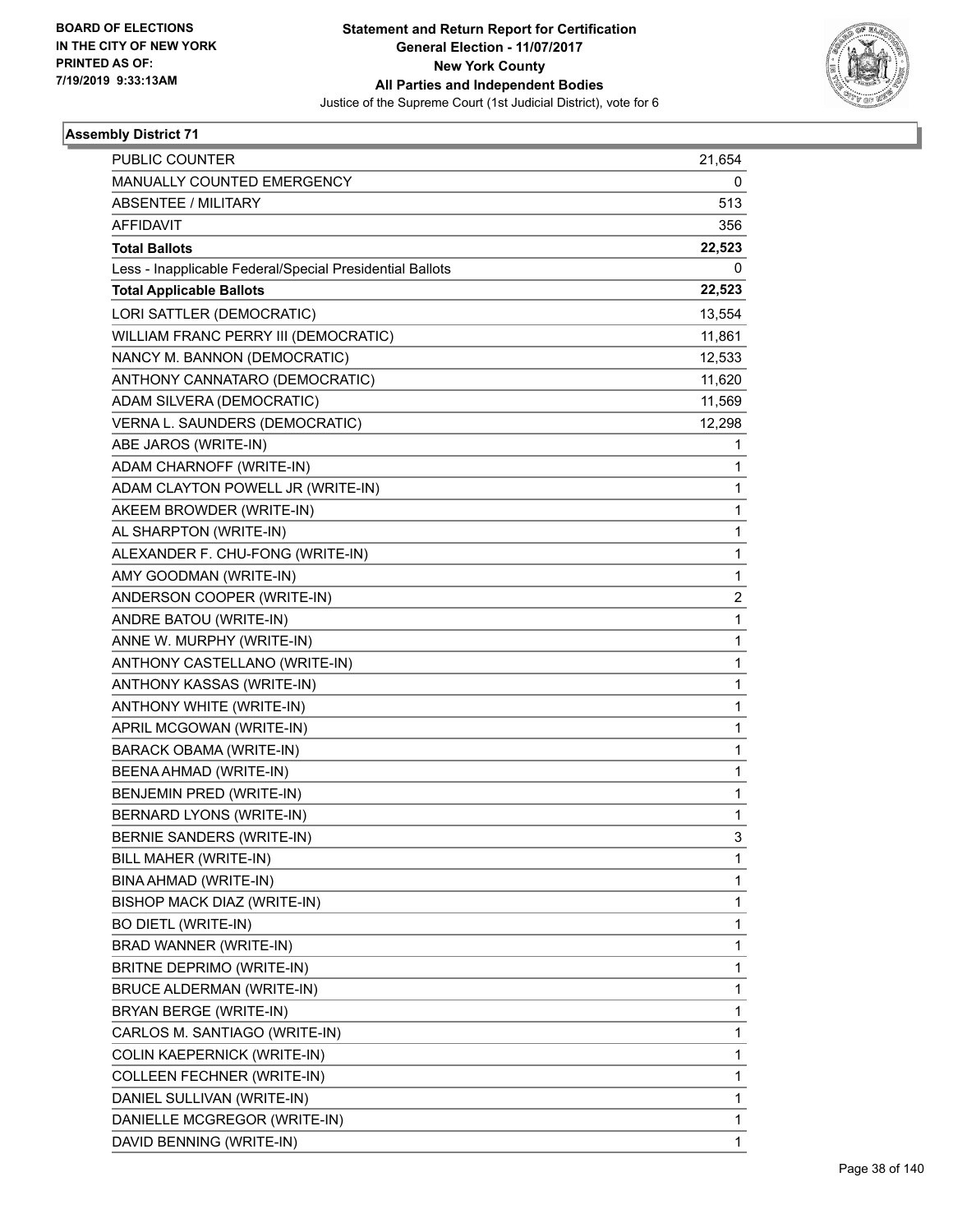

| DAVID JAROSLAWICZ (WRITE-IN)      | $\mathbf{1}$ |
|-----------------------------------|--------------|
| DAVID LASKA (WRITE-IN)            | $\mathbf{1}$ |
| DAVID LELYRELD (WRITE-IN)         | $\mathbf 1$  |
| DAVID LOFTIS (WRITE-IN)           | 1            |
| DAVID TOLCHIN (WRITE-IN)          | $\mathbf{1}$ |
| DEBBI SHARP (WRITE-IN)            | $\mathbf{1}$ |
| DONALD TRUMP (WRITE-IN)           | 2            |
| EBONY DEBROW (WRITE-IN)           | $\mathbf{1}$ |
| EDGAR FANLLBONAER (WRITE-IN)      | 1            |
| EDWARD F COX (WRITE-IN)           | 1            |
| ELIE SALAMAN (WRITE-IN)           | $\mathbf{1}$ |
| ELIZABETH WARREN (WRITE-IN)       | $\mathbf{1}$ |
| ELLIOT SPITZER (WRITE-IN)         | 1            |
| ERIC NAPOLEON (WRITE-IN)          | $\mathbf{1}$ |
| ERIC SONNENSCHEIN (WRITE-IN)      | 1            |
| ETHAN ROTHCHILD (WRITE-IN)        | 1            |
| <b>GADI DATS (WRITE-IN)</b>       | $\mathbf{1}$ |
| GALE A. BREWER (WRITE-IN)         | $\mathbf{1}$ |
| <b>GERALD FORD (WRITE-IN)</b>     | 1            |
| <b>GLENN MAGPANTAY (WRITE-IN)</b> | $\mathbf{1}$ |
| <b>GREGORY HYDE (WRITE-IN)</b>    | 1            |
| HARVEY WALETZKO (WRITE-IN)        | 1            |
| HARVEY WEINSTEIN (WRITE-IN)       | $\mathbf{1}$ |
| HEATHER ROSENBAUM (WRITE-IN)      | $\mathbf{1}$ |
| HERMIONE GRAAGER (WRITE-IN)       | 1            |
| HILLARY CLINTON (WRITE-IN)        | 3            |
| HUBERT COLLINS (WRITE-IN)         | 1            |
| IAN TRAVETHAN (WRITE-IN)          | 1            |
| ILIANA WHITE (WRITE-IN)           | $\mathbf{1}$ |
| INDIA SNEED (WRITE-IN)            | $\mathbf{1}$ |
| ISAAC BROOKS (WRITE-IN)           | 1            |
| ISAAC DISKIND (WRITE-IN)          | $\mathbf{1}$ |
| JAKE TAPPER (WRITE-IN)            | 1            |
| JAMES GREEN (WRITE-IN)            | 1            |
| JAMES HOLMES (WRITE-IN)           | $\mathbf 1$  |
| JAMES M. VISSER (WRITE-IN)        | 1            |
| JASUR S WEINGARTHER (WRITE-IN)    | 1            |
| JED BARTLET (WRITE-IN)            | $\mathbf 1$  |
| JEFFREY MURPHY (WRITE-IN)         | 1            |
| JERRY SEINFELD (WRITE-IN)         | 1            |
| <b>JESSICA PROUD (WRITE-IN)</b>   | $\mathbf{1}$ |
| JILL STEIN (WRITE-IN)             | 1            |
| JOAN TODESCHI (WRITE-IN)          | 1            |
| JOE SALAMONE (WRITE-IN)           | $\mathbf 1$  |
| JOHN OLIVER (WRITE-IN)            | $\mathbf{1}$ |
| JOHN REINUS (WRITE-IN)            | 1            |
|                                   |              |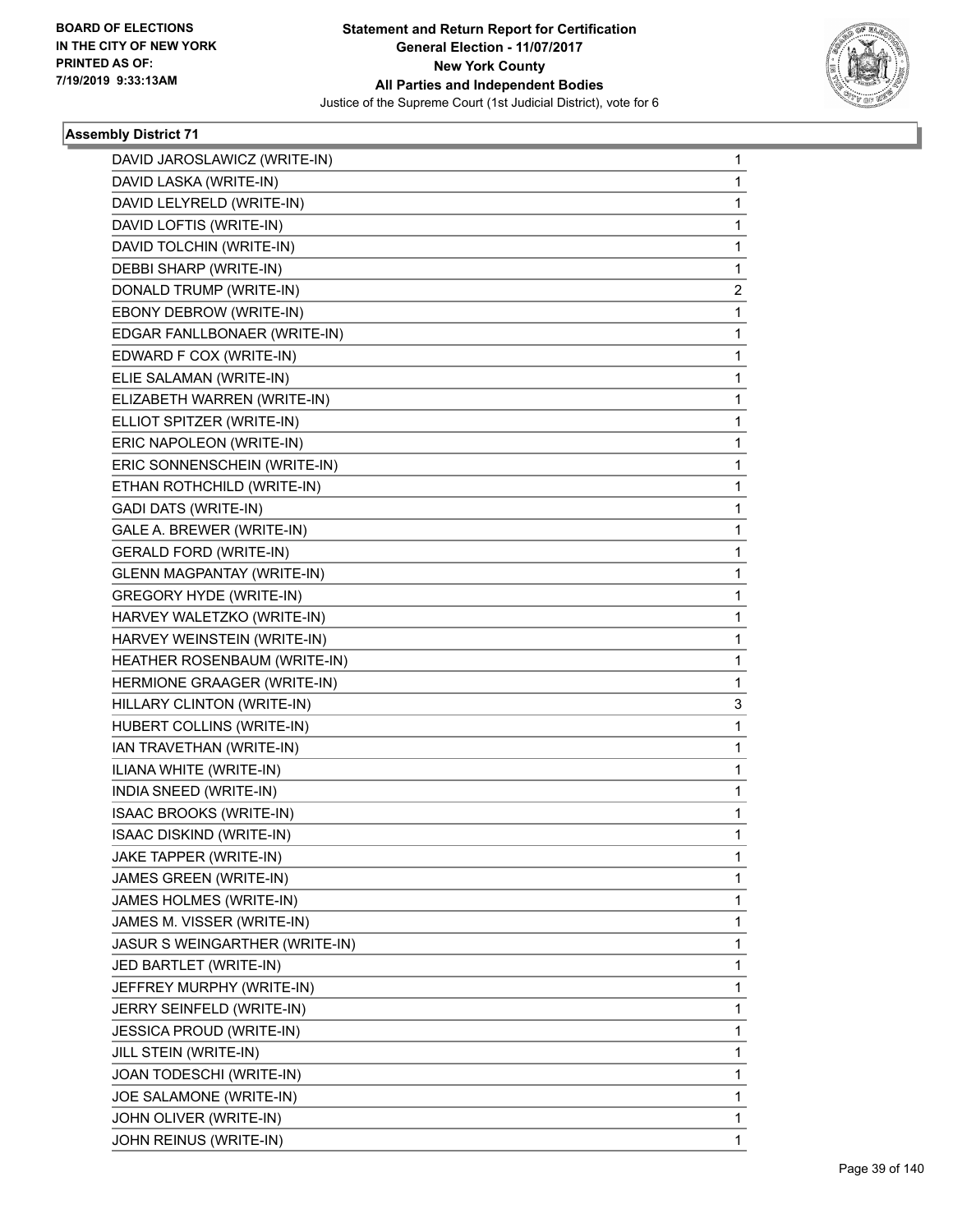

| JOSEPH LELYRELD (WRITE-IN)         | $\mathbf{1}$ |
|------------------------------------|--------------|
| JUDGE JUDITH SCHEINDLIN (WRITE-IN) | 1            |
| KAREN CHERRINGTON (WRITE-IN)       | 1            |
| KATE LEOWELL (WRITE-IN)            | 1            |
| KEITH WHITMAN (WRITE-IN)           | 1            |
| KEVIN KASSAS (WRITE-IN)            | 1            |
| LESLIE KOOPE (WRITE-IN)            | 1            |
| LEVI KASSUS (WRITE-IN)             | 1            |
| LORI SIRIKA (WRITE-IN)             | 1            |
| LYNN KOTLER (WRITE-IN)             | 1            |
| MARC FLIEDNER (WRITE-IN)           | 1            |
| MARIANO RIVERA (WRITE-IN)          | 1            |
| MARK HILL (WRITE-IN)               | 1            |
| MARK LOPEZ (WRITE-IN)              | 1            |
| MARSHAWN LYNCH (WRITE-IN)          | 1            |
| MATTHEW MASTERS (WRITE-IN)         | 1            |
| MATTHEW SANDARSKY (WRITE-IN)       | 1            |
| MEENA ALEXANDER (WRITE-IN)         | 1            |
| MERYL STREEP (WRITE-IN)            | 1            |
| MICHAEL FLIESHMAN (WRITE-IN)       | 1            |
| MICHAEL STANLEY (WRITE-IN)         | 1            |
| MICHELLE HOLMAN SHOOCK (WRITE-IN)  | 1            |
| MIKAEL PAGE (WRITE-IN)             | 1            |
| MIKE DARCY (WRITE-IN)              | 1            |
| MOVELINE HILL (WRITE-IN)           | 1            |
| NELL W. FAY (WRITE-IN)             | 1            |
| NORMAN KUTZ (WRITE-IN)             | 1            |
| NORMAN TURBEE (WRITE-IN)           | 1            |
| ODELLA WOODSON (WRITE-IN)          | 1            |
| ORE JACINTO (WRITE-IN)             | 1            |
| PAUL BURNS (WRITE-IN)              | 1            |
| PAUL SIMON (WRITE-IN)              | 1            |
| PHILIP OLDENBERG (WRITE-IN)        | 1            |
| PIXEL GOLDBERG (WRITE-IN)          | 1            |
| PREET BHARARA (WRITE-IN)           | 2            |
| RALPH NADER (WRITE-IN)             | 1            |
| RICHARD JAMES (WRITE-IN)           | 1            |
| RICHARD NIXON (WRITE-IN)           | 1            |
| R'NETTE TURBEE (WRITE-IN)          | 1            |
| ROBERT BRILL, ESQ (WRITE-IN)       | 6            |
| ROBERTA BALDINI (WRITE-IN)         | 1            |
| ROBERTA M BALDINI (WRITE-IN)       | 1            |
| ROGER SMITH (WRITE-IN)             | 1            |
| RON DUDEK (WRITE-IN)               | 1            |
| ROSAEEL WILLIAMS (WRITE-IN)        | 1            |
| RUDOLPH GIULIANI (WRITE-IN)        | 1            |
|                                    |              |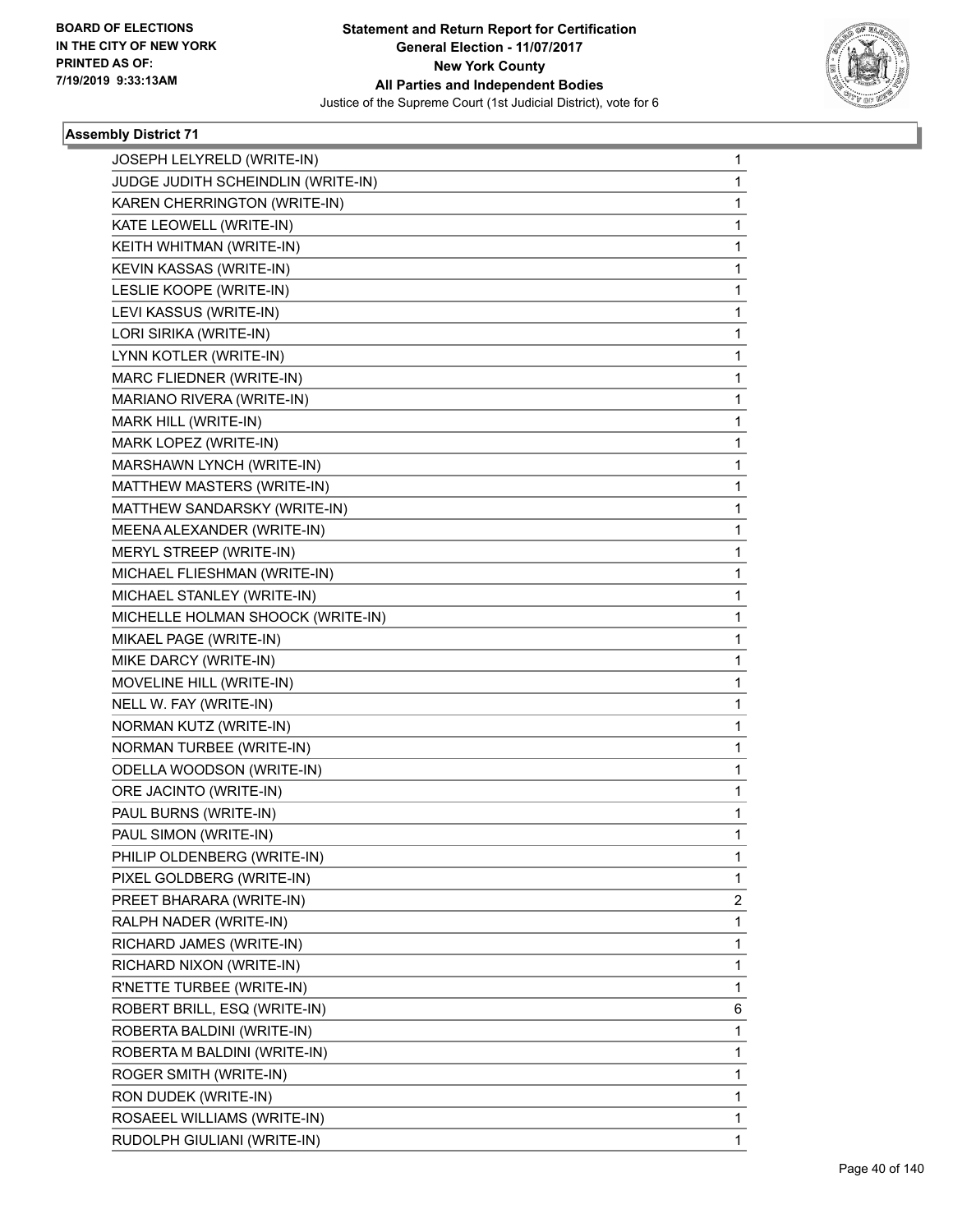

| RYAN HARRIS (WRITE-IN)                    | 1            |
|-------------------------------------------|--------------|
| SAMANTHA BAE (WRITE-IN)                   | $\mathbf{1}$ |
| SANDRA KATZ (WRITE-IN)                    | 1            |
| SANDRA RODRIGUEZ-DIAZ (WRITE-IN)          | 1            |
| SAUN MCELHENNY (WRITE-IN)                 | 1            |
| SETH GUTHARTZ (WRITE-IN)                  | 2            |
| SHAWN KING (WRITE-IN)                     | 1            |
| STAMATIUS LATHAROKIS (WRITE-IN)           | 1            |
| STEPHEN COLBAT (WRITE-IN)                 | 1            |
| STEVEN EVANGELISTA (WRITE-IN)             | $\mathbf{1}$ |
| SUSAN-SOJOURNA COLLIER (WRITE-IN)         | 1            |
| SVATI LELYRELD (WRITE-IN)                 | $\mathbf{1}$ |
| THERESA E. HASSLER (WRITE-IN)             | $\mathbf 1$  |
| THURGOOD MARSHALL (WRITE-IN)              | 1            |
| TINA DUPNY (WRITE-IN)                     | 1            |
| TOM TEDESCHI (WRITE-IN)                   | 1            |
| TOMOTHY BYRNES (WRITE-IN)                 | 1            |
| UNATTRIBUTABLE WRITE-IN (WRITE-IN)        | 174          |
| UNCOUNTED WRITE-IN PER STATUTE (WRITE-IN) | 17           |
| VAN JONES (WRITE-IN)                      | 1            |
| VEENA OLDENBERG (WRITE-IN)                | 1            |
| <b>VIRGINIA GOGGIN (WRITE-IN)</b>         | $\mathbf{1}$ |
| WADE M. GERMAN ESQ. (WRITE-IN)            | $\mathbf{1}$ |
| WILLIAM J. CLINTON (WRITE-IN)             | $\mathbf{1}$ |
| YOUNIE CHOI (WRITE-IN)                    | $\mathbf 1$  |
| ZEKE VANDERHOOK (WRITE-IN)                | 1            |
| ZOHRA AHMED (WRITE-IN)                    | 1            |
| <b>Total Votes</b>                        | 73,789       |
| Unrecorded                                | 61,349       |
|                                           |              |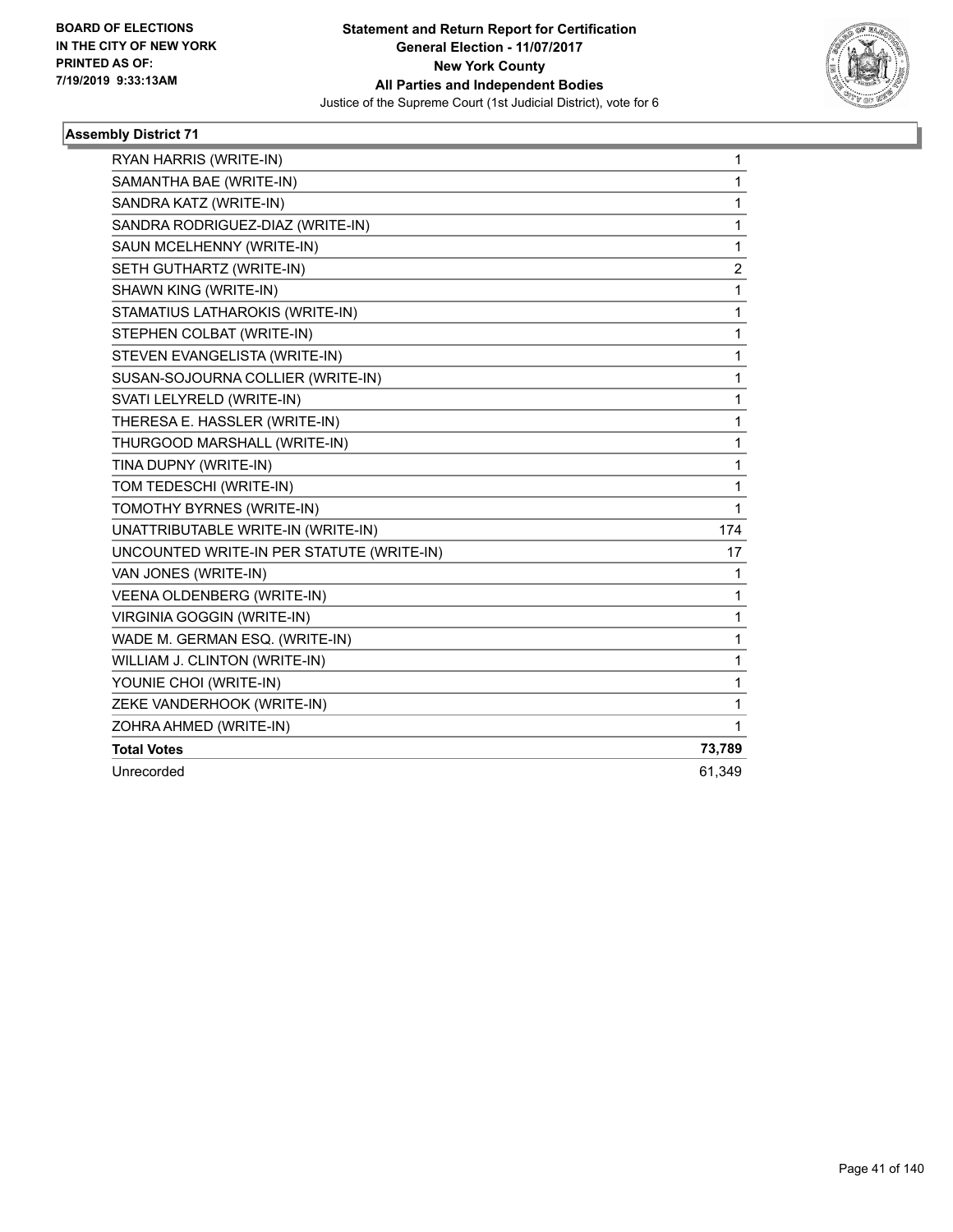

| <b>PUBLIC COUNTER</b>                                    | 16,395       |
|----------------------------------------------------------|--------------|
| MANUALLY COUNTED EMERGENCY                               | 0            |
| <b>ABSENTEE / MILITARY</b>                               | 293          |
| <b>AFFIDAVIT</b>                                         | 249          |
| <b>Total Ballots</b>                                     | 16,937       |
| Less - Inapplicable Federal/Special Presidential Ballots | 0            |
| <b>Total Applicable Ballots</b>                          | 16,937       |
| LORI SATTLER (DEMOCRATIC)                                | 8,647        |
| WILLIAM FRANC PERRY III (DEMOCRATIC)                     | 7,519        |
| NANCY M. BANNON (DEMOCRATIC)                             | 8,292        |
| ANTHONY CANNATARO (DEMOCRATIC)                           | 7,785        |
| ADAM SILVERA (DEMOCRATIC)                                | 7,626        |
| VERNA L. SAUNDERS (DEMOCRATIC)                           | 7,526        |
| ABRAHAM LINCOLN (WRITE-IN)                               | 1            |
| ABRAM MOOTS (WRITE-IN)                                   | 1            |
| ADAM MELNICK (WRITE-IN)                                  | 1            |
| AI-JEN POG (WRITE-IN)                                    | 1            |
| AISHA LEWIS-MCCOY (WRITE-IN)                             | 1            |
| ALEX COOPER (WRITE-IN)                                   | 1            |
| ALFRED LITTERTHAL (WRITE-IN)                             | 1            |
| ALYSSA KATZ (WRITE-IN)                                   | 1            |
| AMY BARASCH (WRITE-IN)                                   | 1            |
| ANCIA BATISTA (WRITE-IN)                                 | $\mathbf{1}$ |
| ANDREW FORD (WRITE-IN)                                   | 1            |
| ANDREW KOPKINE (WRITE-IN)                                | 1            |
| ANDREW WHITCUP (WRITE-IN)                                | 1            |
| ANGELA LIPSMAN (WRITE-IN)                                | 1            |
| AVA HABERGER (WRITE-IN)                                  | 1            |
| BENJAMIN FRANKLIN (WRITE-IN)                             | $\mathbf{1}$ |
| <b>BERNIE SANDERS (WRITE-IN)</b>                         | 1            |
| BILL DE BLASIO (WRITE-IN)                                | 1            |
| BILL HENRY (WRITE-IN)                                    | 1            |
| <b>BOB KOCH (WRITE-IN)</b>                               | 1            |
| <b>BOSO BRIEN (WRITE-IN)</b>                             | 1            |
| BRENDA VINCENT (WRITE-IN)                                | 1            |
| BRIAN MUTAUGH (WRITE-IN)                                 | 1            |
| BRIAN WADDELL (WRITE-IN)                                 | 1            |
| CAILLEY FRANK LEHRER (WRITE-IN)                          | 1            |
| CARMEN YULIN CRUZ (WRITE-IN)                             | 1            |
| CHARLES UDOH (WRITE-IN)                                  | 1            |
| CHERYL MCINTYRE (WRITE-IN)                               | 1            |
| CHRIS LANZ (WRITE-IN)                                    | 1            |
| CHRISTINA ROMERO (WRITE-IN)                              | 1            |
| CLAUDIE MABRY (WRITE-IN)                                 | 1            |
| CONSTANCE MALCOLM (WRITE-IN)                             | 1            |
| CORY R. PLOTH (WRITE-IN)                                 | 1            |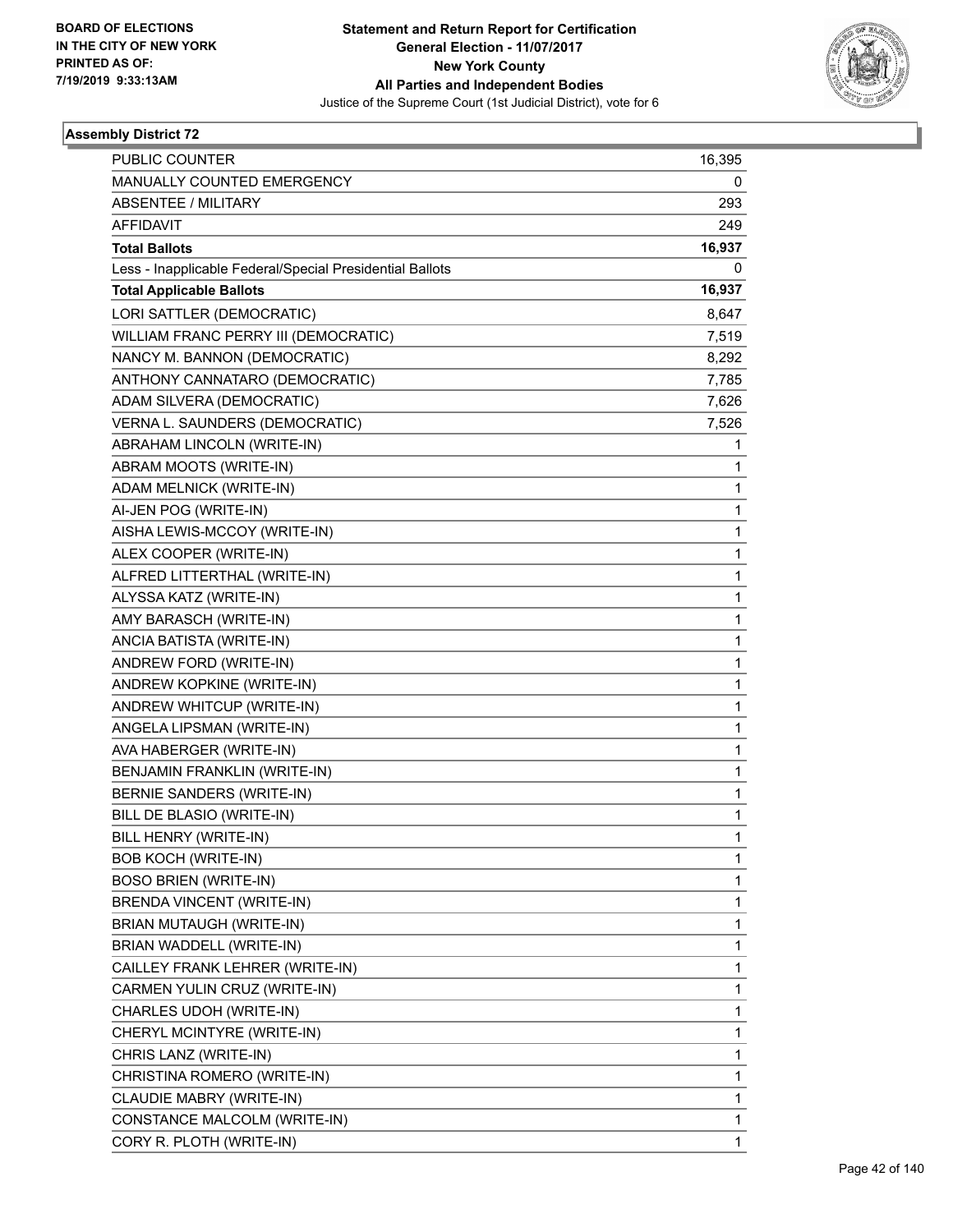

| DANIEL LIPSMAN (WRITE-IN)           | 1 |
|-------------------------------------|---|
| DANIELE P. DIAZ (WRITE-IN)          | 1 |
| DARSHANE G. LOPEZ (WRITE-IN)        | 1 |
| DAVID BUCKNER (WRITE-IN)            | 1 |
| DENISE Y. MILES (WRITE-IN)          | 1 |
| DON MITCHELL (WRITE-IN)             | 1 |
| DONNIE RIVERA (WRITE-IN)            | 1 |
| EDITH GARY (WRITE-IN)               | 1 |
| ELIZABETH BENDER (WRITE-IN)         | 1 |
| ERIC SERIMSHAW (WRITE-IN)           | 1 |
| ERIC SNOW (WRITE-IN)                | 1 |
| FEDEL CASTRO (WRITE-IN)             | 1 |
| FREDERIC M. UMANE (WRITE-IN)        | 1 |
| <b>GABRIELLA RICHMAN (WRITE-IN)</b> | 1 |
| <b>GEORGE WASHINGTON (WRITE-IN)</b> | 1 |
| <b>GERRY GRIFFIN (WRITE-IN)</b>     | 1 |
| <b>GREGORY LEHMAN (WRITE-IN)</b>    | 1 |
| HEATH SHERMAN (WRITE-IN)            | 1 |
| HENRY HANG (WRITE-IN)               | 1 |
| IRA SAIGER (WRITE-IN)               | 1 |
| JAMES EDWARD LAWLOR III (WRITE-IN)  | 1 |
| JAMES JUDGE (WRITE-IN)              | 1 |
| JAMES LOVING (WRITE-IN)             | 1 |
| JANE ASKINS (WRITE-IN)              | 1 |
| JEFF KOREVMAN (WRITE-IN)            | 1 |
| JENNIFER MALLIES (WRITE-IN)         | 1 |
| JENNY MICHAEL (WRITE-IN)            | 1 |
| JEREMY DANIEL (WRITE-IN)            | 1 |
| JIM REILLY (WRITE-IN)               | 1 |
| JOHANNA GUTTMAN (WRITE-IN)          | 1 |
| JOHN HENRY (WRITE-IN)               | 1 |
| JOHN HOLDEN (WRITE-IN)              | 1 |
| JONATHAN GANZARSKI (WRITE-IN)       | 1 |
| JONQUILLE ELEJ-RICHARDS (WRITE-IN)  | 1 |
| JOSE MANUEL SUERO (WRITE-IN)        | 1 |
| JOSEPH TUCHMAN (WRITE-IN)           | 1 |
| JUAN CARLOS PALANCO (WRITE-IN)      | 1 |
| JUDY FRIEDMAN (WRITE-IN)            | 1 |
| KAL MAR (WRITE-IN)                  | 1 |
| KATHEINE O'SULLIVAN (WRITE-IN)      | 1 |
| KATHLEEN MALONEY (WRITE-IN)         | 1 |
| KENNETH MCDEVITT (WRITE-IN)         | 1 |
| KIRK MILLER (WRITE-IN)              | 1 |
| LAURA SORRENSON (WRITE-IN)          | 1 |
| LAUREN BROOKE (WRITE-IN)            | 1 |
| LEON TROTSKY (WRITE-IN)             | 1 |
|                                     |   |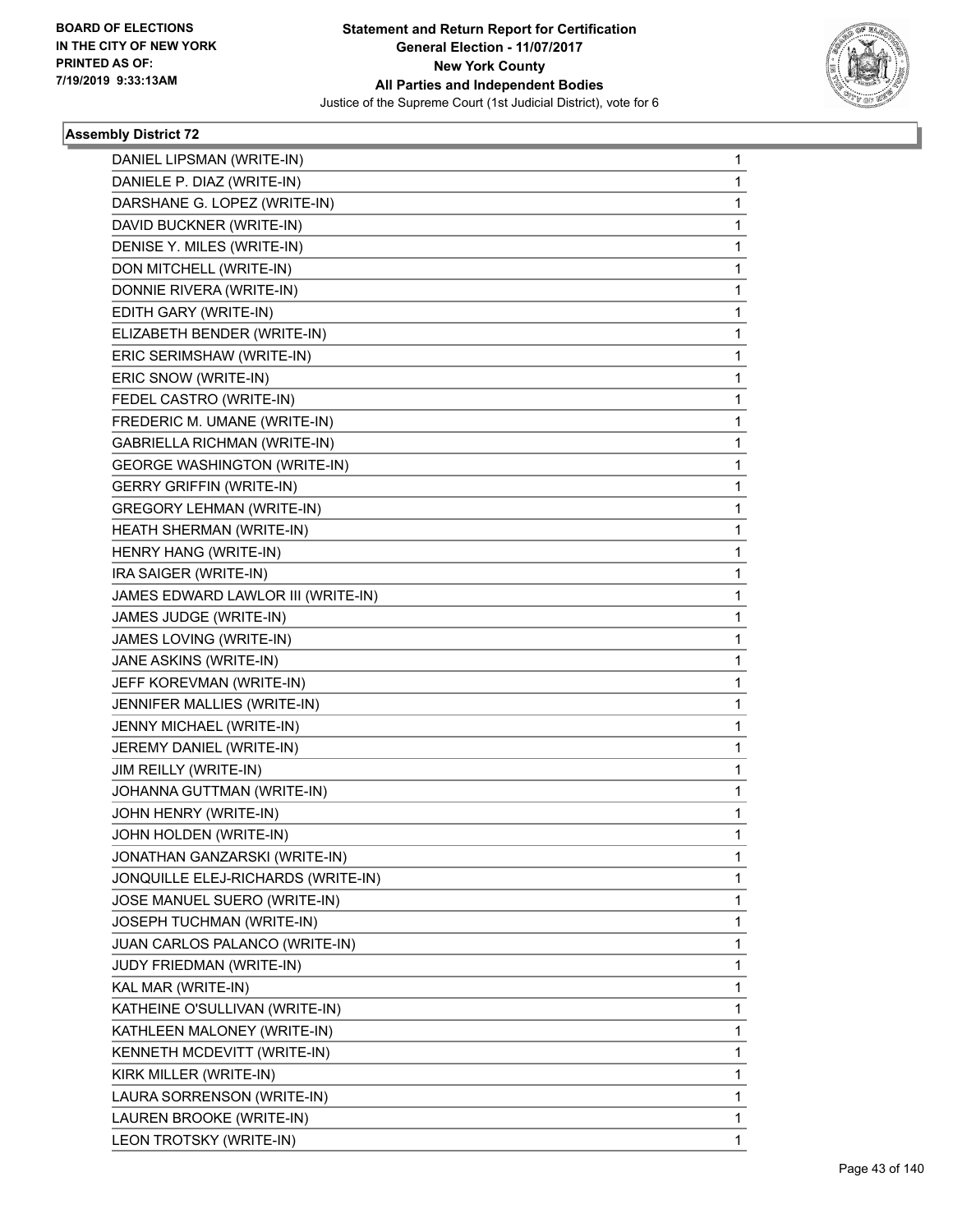

| LINDA SARSOUR (WRITE-IN)        | $\mathbf{1}$ |
|---------------------------------|--------------|
| LIZ BENDER (WRITE-IN)           | 1            |
| LOUIS GUIDA (WRITE-IN)          | 1            |
| LYNN LOHNAS (WRITE-IN)          | 1            |
| MAGGIE CLARKE (WRITE-IN)        | 1            |
| MAO PZEDUN (WRITE-IN)           | 1            |
| MARGIE BECHARA (WRITE-IN)       | 1            |
| MATTHEW PUTORTI (WRITE-IN)      | 1            |
| MIA EISHER (WRITE-IN)           | 1            |
| MICHAEL ARONSON (WRITE-IN)      | 1            |
| MICHAEL FAULKER (WRITE-IN)      | 1            |
| MICHAEL MURRAY (WRITE-IN)       | 2            |
| MICHAEL O'REILLY (WRITE-IN)     | 1            |
| MICHAEL RAPPAPORT (WRITE-IN)    | 1            |
| MICHAEL TELLY (WRITE-IN)        | 1            |
| MICHELLE GELERNT (WRITE-IN)     | 1            |
| MICHELLE TRAVIS (WRITE-IN)      | 1            |
| MON SAVIAER (WRITE-IN)          | 1            |
| NANCY BANNON (WRITE-IN)         | 3            |
| NATE SCHUSTER (WRITE-IN)        | 1            |
| NATHAN WILLIAMSON (WRITE-IN)    | 1            |
| NICOLE MALLIOTAKIS (WRITE-IN)   | 1            |
| NOAH EVANS (WRITE-IN)           | 1            |
| PEDRO ADAMS (WRITE-IN)          | 1            |
| PETE DUMON (WRITE-IN)           | 1            |
| PETER HUBERT (WRITE-IN)         | 1            |
| PHILIP GARY (WRITE-IN)          | 1            |
| RAFAEL HERNANDEZ (WRITE-IN)     | 1            |
| RENA FRIEDMAN (WRITE-IN)        | 1            |
| RICHARD HUANG (WRITE-IN)        | 1            |
| RICHARD STANGER (WRITE-IN)      | 1            |
| RIHAM BARGHOUTI (WRITE-IN)      | 1            |
| ROBERT HILL (WRITE-IN)          | 1            |
| RONALD RUBINSTEIN (WRITE-IN)    | 1            |
| RONNIE CHO (WRITE-IN)           | 1            |
| RONNY GOODMAN (WRITE-IN)        | 1            |
| ROXAND MUN (WRITE-IN)           | 1            |
| RWJACK SAER (WRITE-IN)          | 1            |
| SAMUEL HOWELL (WRITE-IN)        | 1            |
| SARA ARROW (WRITE-IN)           | 1            |
| SARA YOOD (WRITE-IN)            | 1            |
| SARAH LERERSTEIN ESQ (WRITE-IN) | 1            |
| SHEILA REILLY (WRITE-IN)        | 1            |
| SINAIDA CHENIBIN (WRITE-IN)     | 1            |
| SUE LINARES (WRITE-IN)          | 1            |
| TAMIKA MALLORY (WRITE-IN)       | 1            |
|                                 |              |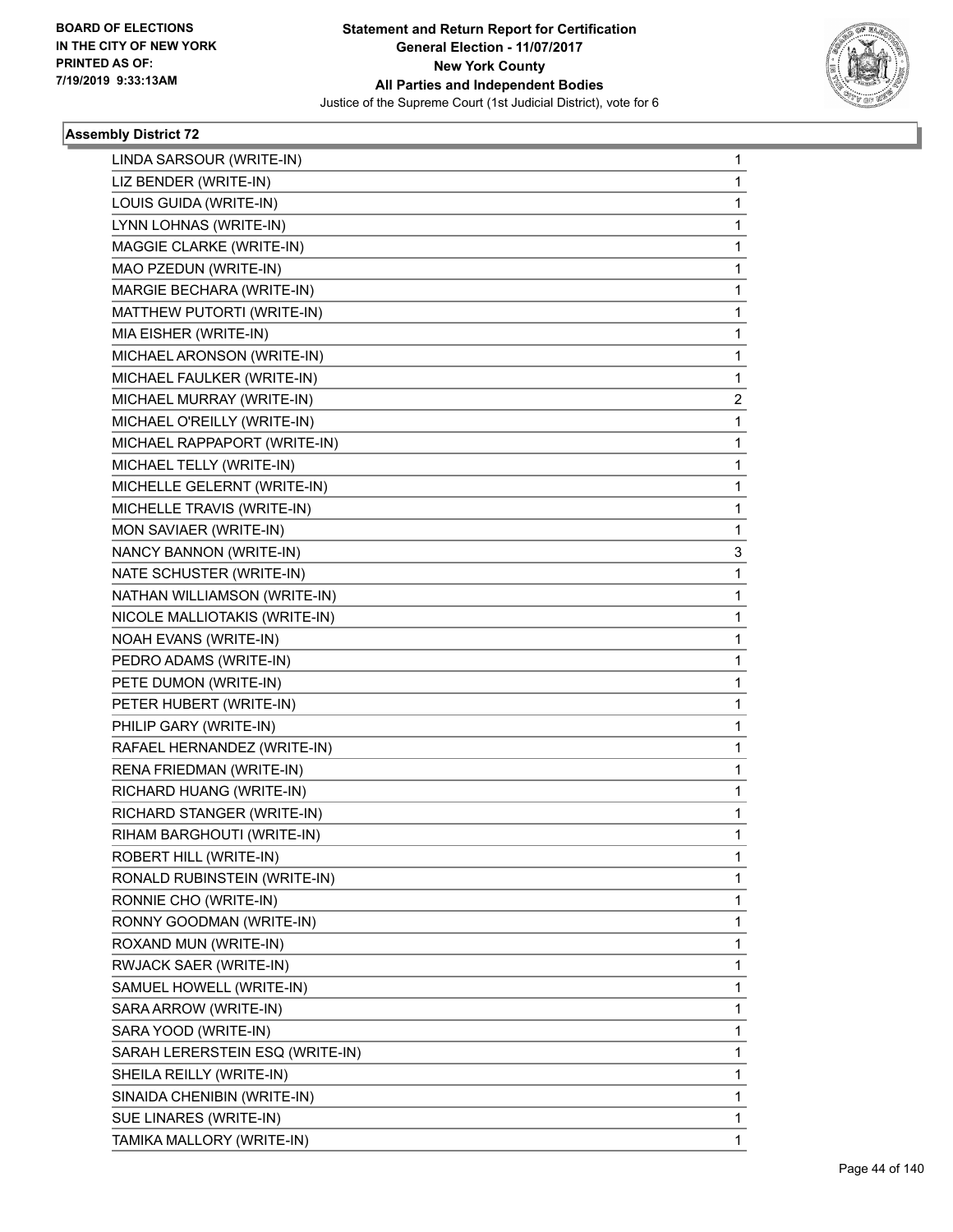

| THERESA L. DRAKE (WRITE-IN)               |        |
|-------------------------------------------|--------|
| THOMAS JEFFERSON (WRITE-IN)               |        |
| TOM BRENNAN (WRITE-IN)                    |        |
| UNATTRIBUTABLE WRITE-IN (WRITE-IN)        | 125    |
| UNCOUNTED WRITE-IN PER STATUTE (WRITE-IN) |        |
| URSULA LIPSMAN (WRITE-IN)                 |        |
| <b>VLADIMIR LENIN (WRITE-IN)</b>          |        |
| WALTER RANE (WRITE-IN)                    |        |
| WILL WOODS (WRITE-IN)                     |        |
| WOLFE SNOW (WRITE-IN)                     |        |
| WREN HARRINGTON (WRITE-IN)                |        |
| YAKON SVEROLOV (WRITE-IN)                 |        |
| ZACHARY GANZARSKI (WRITE-IN)              |        |
| <b>Total Votes</b>                        | 47,666 |
| Unrecorded                                | 53,956 |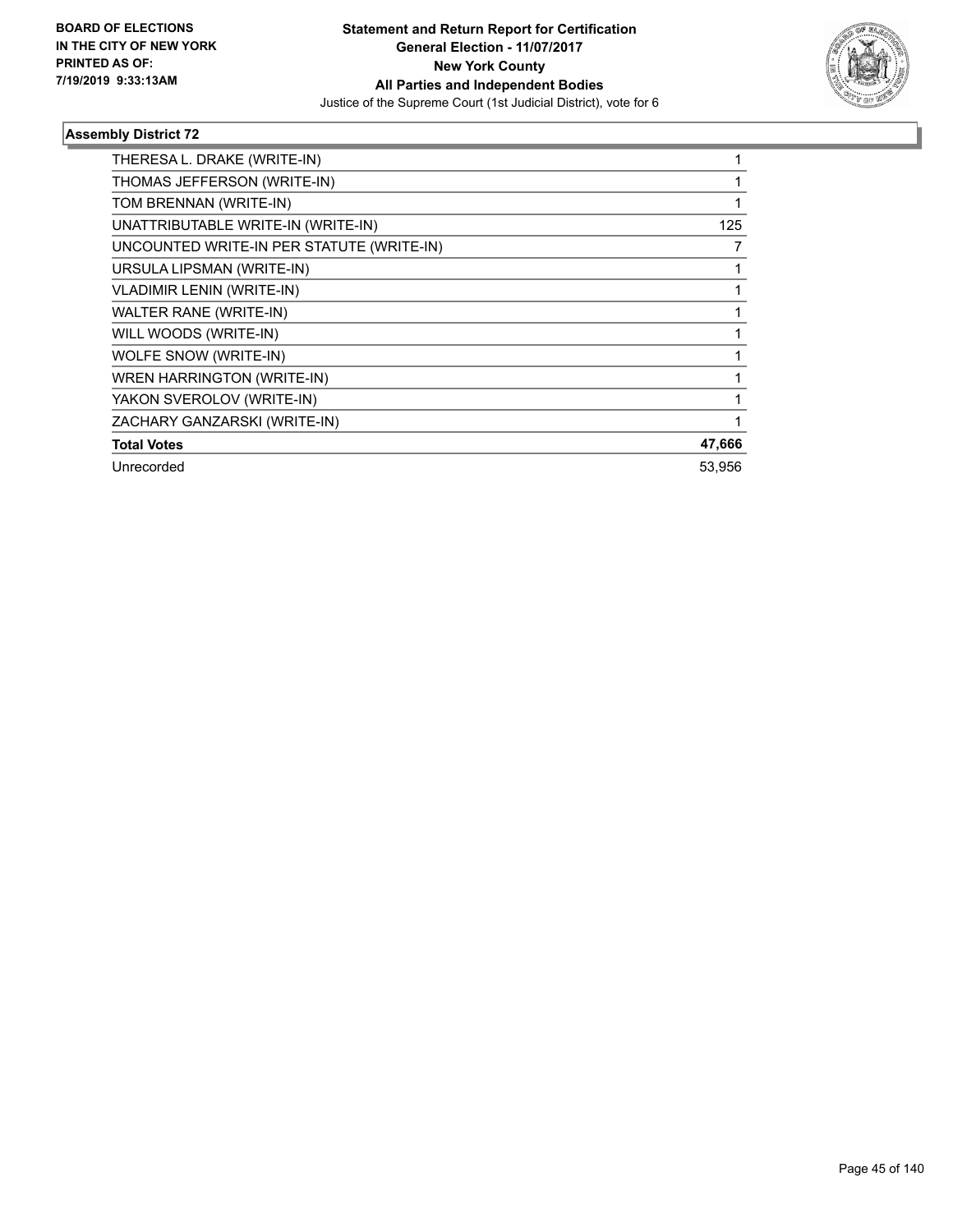

| PUBLIC COUNTER                                           | 22,827       |
|----------------------------------------------------------|--------------|
| MANUALLY COUNTED EMERGENCY                               | 0            |
| <b>ABSENTEE / MILITARY</b>                               | 978          |
| <b>AFFIDAVIT</b>                                         | 228          |
| <b>Total Ballots</b>                                     | 24,033       |
| Less - Inapplicable Federal/Special Presidential Ballots | 0            |
| <b>Total Applicable Ballots</b>                          | 24,033       |
| LORI SATTLER (DEMOCRATIC)                                | 14,964       |
| WILLIAM FRANC PERRY III (DEMOCRATIC)                     | 13,847       |
| NANCY M. BANNON (DEMOCRATIC)                             | 14,431       |
| ANTHONY CANNATARO (DEMOCRATIC)                           | 13,950       |
| ADAM SILVERA (DEMOCRATIC)                                | 13,820       |
| VERNA L. SAUNDERS (DEMOCRATIC)                           | 13,946       |
| AARON HOSPEL (WRITE-IN)                                  | 1            |
| AARON JUDGE (WRITE-IN)                                   | 1            |
| ADAM DRIMSKY (WRITE-IN)                                  | 1            |
| ADAM DRIVER (WRITE-IN)                                   | 1            |
| ADAM SUSSMAN (WRITE-IN)                                  | 1            |
| ALAN MANERITZ (WRITE-IN)                                 | 1            |
| ALEC BALDWIN (WRITE-IN)                                  | 1            |
| ALEKSANDER POWIETRYNSKI (WRITE-IN)                       | 1            |
| ALESSANDRA KAPLAN (WRITE-IN)                             | 1            |
| ALEXANDER FOSTER (WRITE-IN)                              | 1            |
| ALIDIA WHITE (WRITE-IN)                                  | 1            |
| ALISA FERMAGLICH (WRITE-IN)                              | 1            |
| ALISAN SCLATER (WRITE-IN)                                | 1            |
| ALLISON DRIMSKY (WRITE-IN)                               | 1            |
| ALPHONSO DAVID (WRITE-IN)                                | 1            |
| ALYNE MODEZ (WRITE-IN)                                   | 1            |
| AMBER AFLEE FYISE (WRITE-IN)                             | 1            |
| AMMANIE AHMED (WRITE-IN)                                 | 6            |
| ANDREA SHAPIRO DAVIS (WRITE-IN)                          | 1            |
| ANDREW COOPER (WRITE-IN)                                 | 1            |
| ANDREW GOLDSTEIN (WRITE-IN)                              | 1            |
| ANDREW GROUS (WRITE-IN)                                  | 1            |
| ANDREW J. LEVANDER (WRITE-IN)                            | 1            |
| ANDREW KAPLAN (WRITE-IN)                                 | 1            |
| ANDREW LAIRD (WRITE-IN)                                  | 1            |
| ANDREW PETER NAPOLITANO (WRITE-IN)                       | 2            |
| ANDREW STERN (WRITE-IN)                                  | 1            |
| ANITA CAMPBELL (WRITE-IN)                                | 1            |
| ANTHONY WEINER (WRITE-IN)                                | 1            |
| ANTONIN SCALIA (WRITE-IN)                                | 2            |
| AVERY HALPIN (WRITE-IN)                                  | 1            |
| BARACK OBAMA (WRITE-IN)                                  | 1            |
| BARBARA H. SHERER (WRITE-IN)                             | $\mathbf{1}$ |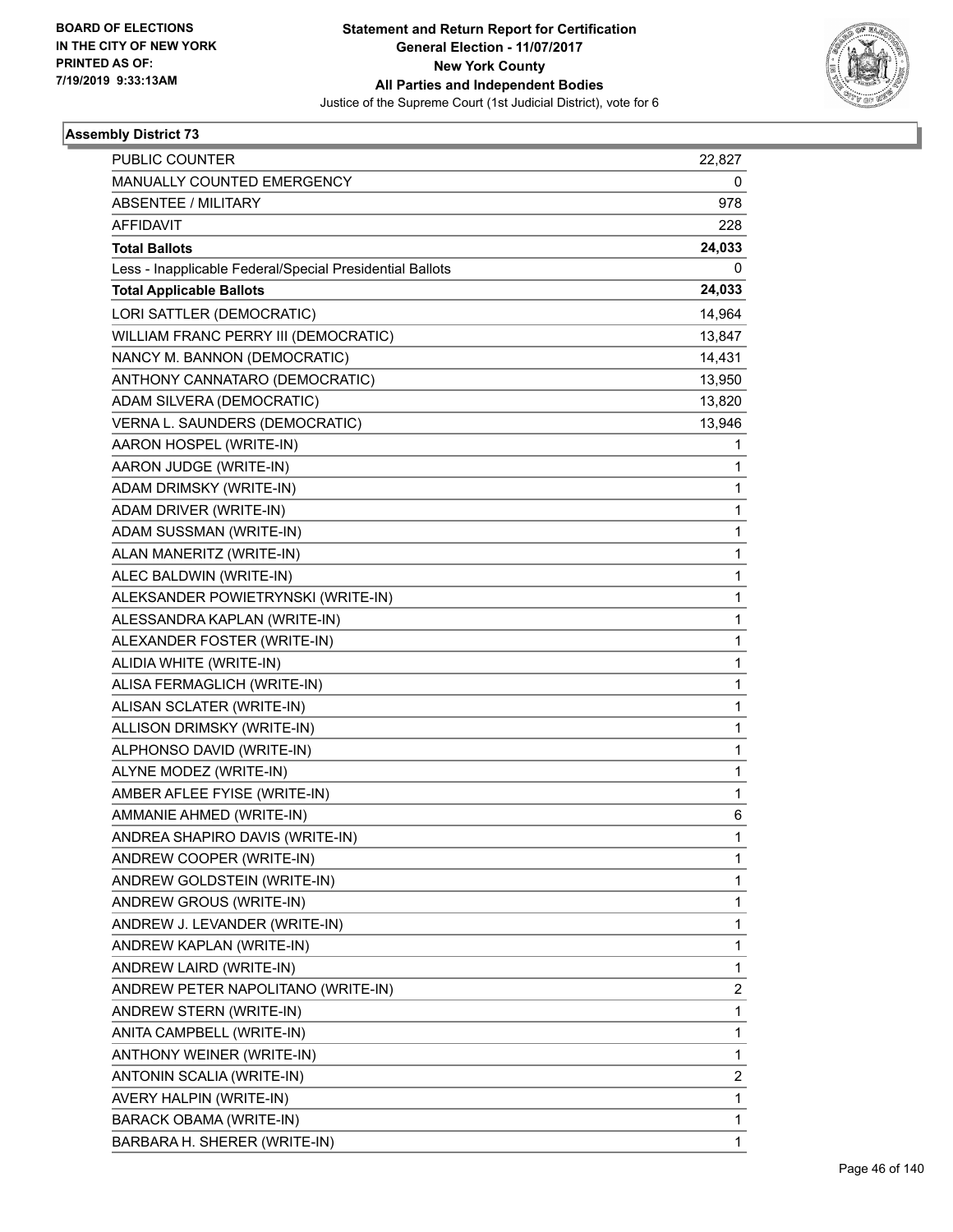

| 1<br>1<br>$\overline{2}$<br>2<br>1<br>1 |
|-----------------------------------------|
|                                         |
|                                         |
|                                         |
|                                         |
|                                         |
|                                         |
| 1                                       |
| 1                                       |
| 1                                       |
| 4                                       |
| 1                                       |
| 1                                       |
| 1                                       |
| 1                                       |
| 1                                       |
| 1                                       |
| 1                                       |
| 1                                       |
| 1                                       |
| 1                                       |
| 1                                       |
| 1                                       |
| 1                                       |
| 1                                       |
| 1                                       |
| 1                                       |
| 1                                       |
| 1                                       |
| 1                                       |
| 1                                       |
| 1                                       |
| 1                                       |
| 1                                       |
| 1                                       |
| 1                                       |
| 1                                       |
| 1                                       |
| 1                                       |
| 1                                       |
| 1                                       |
| 1                                       |
| 1                                       |
| 1                                       |
| 1                                       |
| 1                                       |
| 1                                       |
|                                         |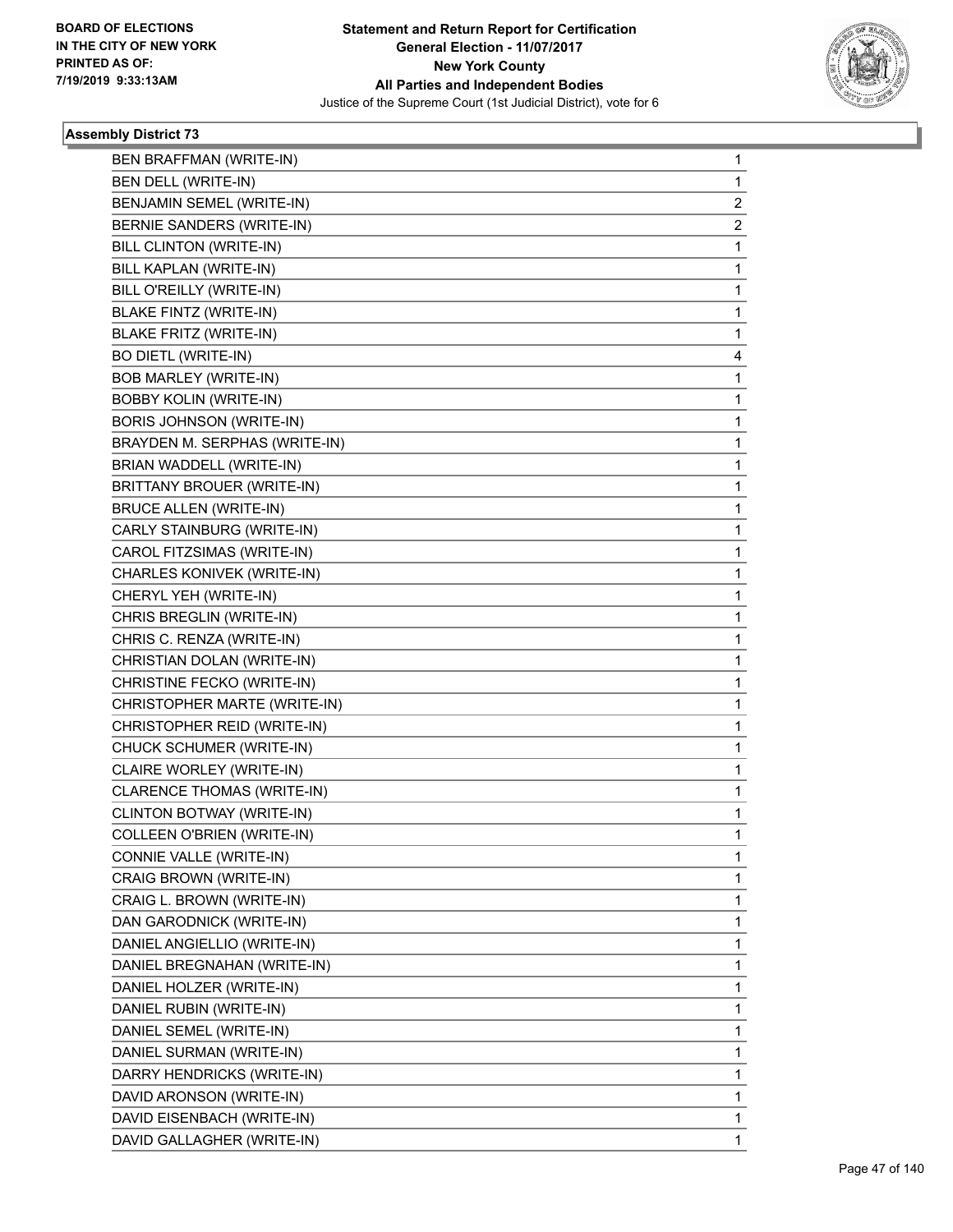

| DAVID GILMORE (WRITE-IN)         | $\mathbf{1}$   |
|----------------------------------|----------------|
| DAVID MANNR (WRITE-IN)           | $\mathbf{1}$   |
| DAVID NAGLER (WRITE-IN)          | 1              |
| DAVID SEAMAN (WRITE-IN)          | $\mathbf{1}$   |
| DAVID SEMEL (WRITE-IN)           | $\mathbf{1}$   |
| DAVID STONEHILL (WRITE-IN)       | 1              |
| DAVID TARNOWICK (WRITE-IN)       | $\mathbf{1}$   |
| DAVID VILLA (WRITE-IN)           | 1              |
| DAVID YIN (WRITE-IN)             | 1              |
| DAYSI KANAVOS (WRITE-IN)         | $\mathbf{1}$   |
| DC BECKER (WRITE-IN)             | $\mathbf{1}$   |
| DENNIS A. KLEJNA (WRITE-IN)      | 1              |
| DIANA MASSEUR (WRITE-IN)         | $\mathbf{1}$   |
| DIANA WESTON (WRITE-IN)          | $\mathbf{1}$   |
| DON IMUS (WRITE-IN)              | 1              |
| DON KING (WRITE-IN)              | $\mathbf{1}$   |
| DONALD ENG (WRITE-IN)            | 1              |
| DONALD TRUMP (WRITE-IN)          | 4              |
| DONALD TRUMP JR. (WRITE-IN)      | $\overline{2}$ |
| DOUGLAS BURNS (WRITE-IN)         | 1              |
| DYLAN WEEKS (WRITE-IN)           | 1              |
| E. MICHAEL FITZSIMONS (WRITE-IN) | $\mathbf{1}$   |
| ED DOWD (WRITE-IN)               | 1              |
| EDWARD MCNALLY (WRITE-IN)        | $\overline{2}$ |
| EDWARD O'BRIEN MURRAY (WRITE-IN) | 1              |
| EDWARD SHUGRUE (WRITE-IN)        | $\mathbf{1}$   |
| EILEEN FITZSIMMONS (WRITE-IN)    | 1              |
| EILEEN JONES (WRITE-IN)          | $\mathbf{1}$   |
| ELEANOR ACER (WRITE-IN)          | 1              |
| ELENI SMIT (WRITE-IN)            | 6              |
| ELIZABETH HOLTZMAN (WRITE-IN)    | 1              |
| ELIZABETH M. COWIT (WRITE-IN)    | $\mathbf 1$    |
| ELIZABETH WRIGHT (WRITE-IN)      | 1              |
| ELLEN OXMAN (WRITE-IN)           | 6              |
| ERIC BUCKVAR (WRITE-IN)          | 1              |
| ERIC ULRICH (WRITE-IN)           | 1              |
| ERIC ZIFF (WRITE-IN)             | 1              |
| ERICA BERSE (WRITE-IN)           | 1              |
| ERNEST LENDLER (WRITE-IN)        | 1              |
| ETHAN MARCOVICI (WRITE-IN)       | $\mathbf{1}$   |
| FABIO MECILA (WRITE-IN)          | 1              |
| FARRAH BERSE (WRITE-IN)          | 1              |
| FELIX BIEDERMYN (WRITE-IN)       | 1              |
| FLANNERY BISCOLL (WRITE-IN)      | 1              |
| FRANK GOLDING (WRITE-IN)         | 1              |
| FRANK MORANO (WRITE-IN)          | $\mathbf{1}$   |
|                                  |                |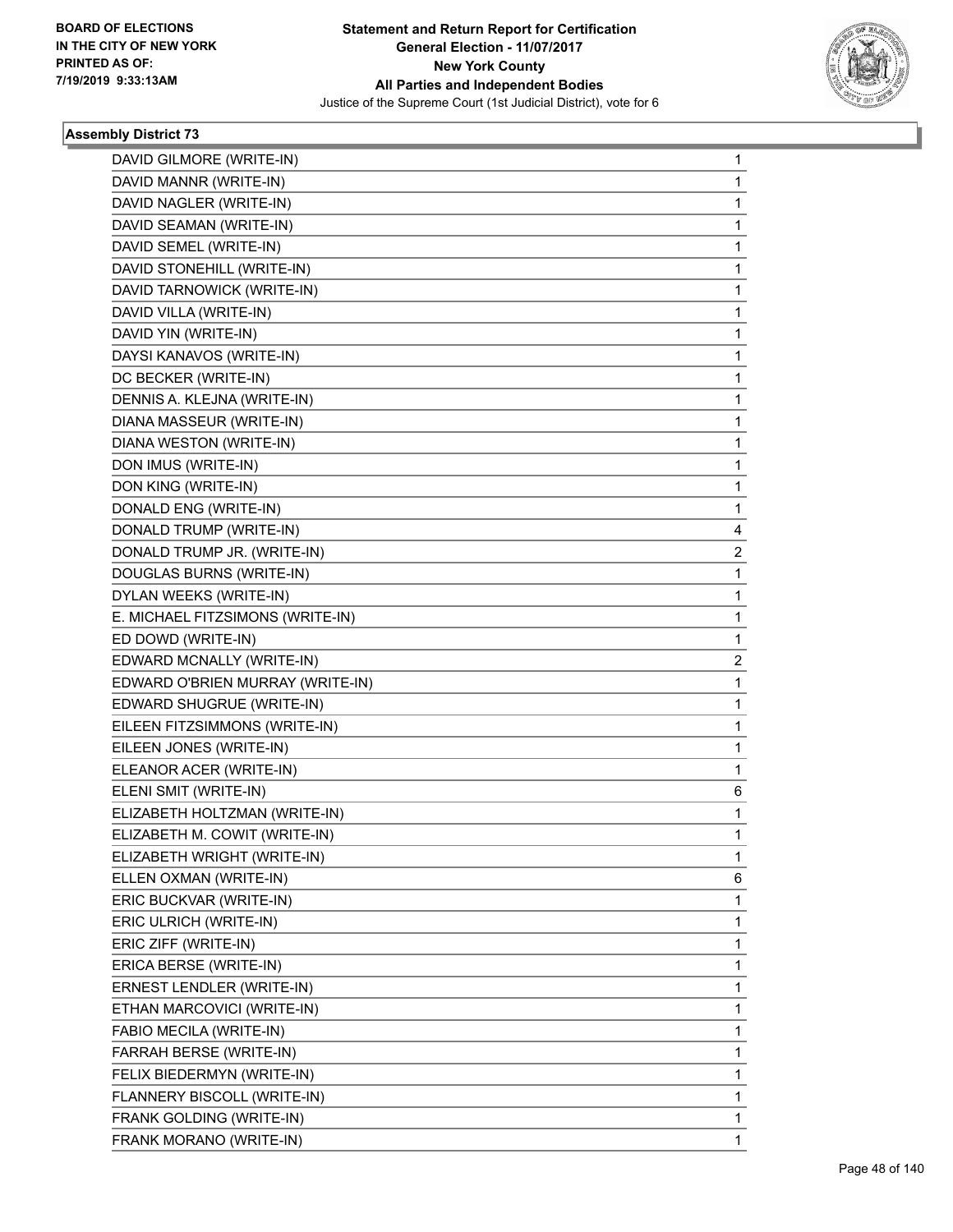

| FRANK SCALA (WRITE-IN)              | 2              |
|-------------------------------------|----------------|
| FRANK UZZI (WRITE-IN)               | 1              |
| FRANKLIN ROTHMAN (WRITE-IN)         | 1              |
| FRED MERTZ (WRITE-IN)               | 1              |
| <b>GEORGE BUSH (WRITE-IN)</b>       | 1              |
| <b>GEORGE DOTY (WRITE-IN)</b>       | 1              |
| <b>GEORGE PATAKI (WRITE-IN)</b>     | 2              |
| <b>GEORGE WASHINGTON (WRITE-IN)</b> | 1              |
| <b>GEORGE WORLEY (WRITE-IN)</b>     | 1              |
| <b>GERALD BOROD (WRITE-IN)</b>      | 1              |
| GERALD LEVENTHAL (WRITE-IN)         | 1              |
| <b>GERALD SHARGEL (WRITE-IN)</b>    | 1              |
| GIDEON S. MILLER (WRITE-IN)         | 1              |
| GIPBON MILLER (WRITE-IN)            | 1              |
| <b>GLENN DANZIG (WRITE-IN)</b>      | 1              |
| <b>GLORIA MESSER (WRITE-IN)</b>     | 1              |
| HANNAH S. MILLER (WRITE-IN)         | 2              |
| HARRY KAPLAN (WRITE-IN)             | 1              |
| HILLARY CLINTON (WRITE-IN)          | 5              |
| HOLLY SONDSETH (WRITE-IN)           | 1              |
| IVANKA TRUMP (WRITE-IN)             | 1              |
| IZEN GABE (WRITE-IN)                | 1              |
| JAMES A. JANOWIK (WRITE-IN)         | 1              |
| JAMES BARNS (WRITE-IN)              | 1              |
| JAMES HARBAUGH (WRITE-IN)           | 1              |
| JAMES JORDAN (WRITE-IN)             | 1              |
| JAMES SIMMONS (WRITE-IN)            | 1              |
| JAMES WETZEL (WRITE-IN)             | 1              |
| JANICE LINTZ (WRITE-IN)             | 1              |
| JASON KRANZBERG (WRITE-IN)          | 1              |
| JASON WEINGARTNER (WRITE-IN)        | 1              |
| JASPER ADELMAN (WRITE-IN)           | $\overline{2}$ |
| JAY BAUMAN (WRITE-IN)               | 1              |
| JAY JOSEPH CLEARY (WRITE-IN)        | 1              |
| JEANINE PIRRO (WRITE-IN)            | 2              |
| JEANINE TERRIO (WRITE-IN)           | 1              |
| JEFF ROSNER (WRITE-IN)              | 1              |
| JEFFREY HAMBURG (WRITE-IN)          | 1              |
| JENNIFER COOPER (WRITE-IN)          | 1              |
| JEROME COLEMAN (WRITE-IN)           | 1              |
| JEROME TAUBER (WRITE-IN)            | 1              |
| JESSE HORWITZ (WRITE-IN)            | 1              |
| JESSIE OROSCO (WRITE-IN)            | 1              |
| <b>JIM MORRISON (WRITE-IN)</b>      | 1              |
| JIM OLIVER (WRITE-IN)               | 1              |
| JIM SANONES (WRITE-IN)              | 1              |
|                                     |                |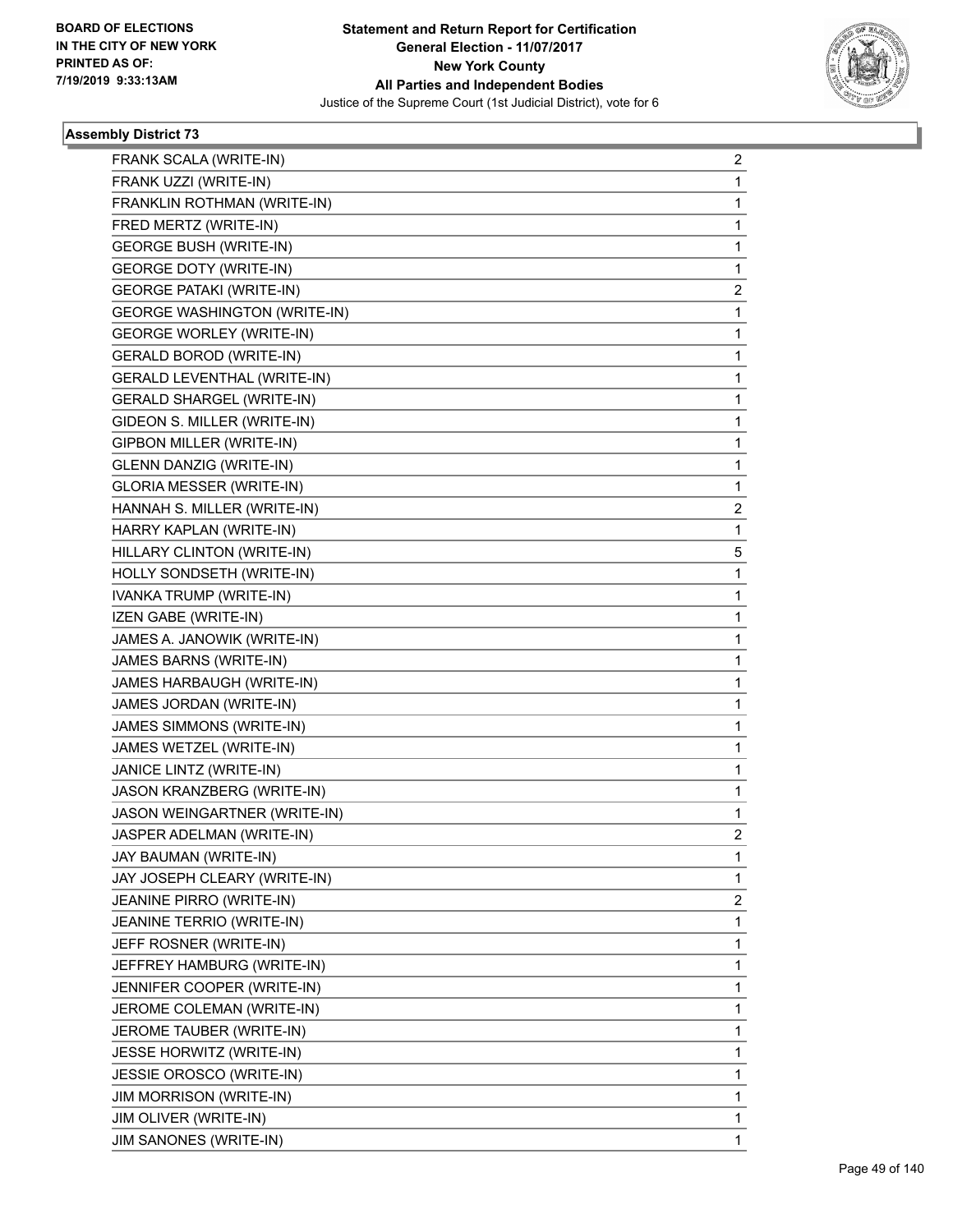

| JODI KANE (WRITE-IN)               | 1  |
|------------------------------------|----|
| JOE GILMARTIN (WRITE-IN)           | 1  |
| JOE LHOTA (WRITE-IN)               | 1  |
| JOHN BOVLOS (WRITE-IN)             | 1  |
| JOHN CIAMPOLI (WRITE-IN)           | 1  |
| JOHN COVERDALE (WRITE-IN)          | 1  |
| JOHN DRUCKMAN (WRITE-IN)           | 1  |
| JOHN F. FREEMAN (WRITE-IN)         | 1  |
| JOHN G. ROBBERTS JR. (WRITE-IN)    | 1  |
| JOHN HENRY (WRITE-IN)              | 15 |
| JOHN HOVING (WRITE-IN)             | 1  |
| JOHN J. JONES (WRITE-IN)           | 1  |
| JOHN LENNON (WRITE-IN)             | 1  |
| JOHN LIM ESQ. (WRITE-IN)           | 1  |
| JOHN MAI (WRITE-IN)                | 1  |
| JOHN OLIVER (WRITE-IN)             | 1  |
| JOHN PENCE (WRITE-IN)              | 1  |
| JOHN SMITH (WRITE-IN)              | 1  |
| JOHN TAGSLIDES (WRITE-IN)          | 1  |
| JOSEPH FIRNENO (WRITE-IN)          | 1  |
| JOSH RIDER (WRITE-IN)              | 1  |
| JOYCE GRANT (WRITE-IN)             | 1  |
| JUDGE JUDITH SCHEINDLIN (WRITE-IN) | 1  |
| JUDGE JUDITH SHIENDLIN (WRITE-IN)  | 1  |
| JUDITH SCHEINDLIN (WRITE-IN)       | 1  |
| JUDY SALWEN (WRITE-IN)             | 1  |
| JUDY SHEINDLIN (WRITE-IN)          | 1  |
| JULIE STARK (WRITE-IN)             | 1  |
| JULIJA SHULL (WRITE-IN)            | 1  |
| JUSTIN HINTZ (WRITE-IN)            | 1  |
| JUSTIN MODEL (WRITE-IN)            | 2  |
| <b>JUSTIN SKVARE (WRITE-IN)</b>    | 1  |
| KARA DUNN (WRITE-IN)               | 3  |
| KARA GREATHOUSE (WRITE-IN)         | 1  |
| KAREN KLEINBERG (WRITE-IN)         | 1  |
| KATE R. SERPHUS (WRITE-IN)         | 1  |
| KATHEEN BATEMAN (WRITE-IN)         | 1  |
| KATHLEEN MCCOY (WRITE-IN)          | 1  |
| KATHLEEN WATERMAN (WRITE-IN)       | 1  |
| KATHY KELLER (WRITE-IN)            | 1  |
| KATIE OLSEN (WRITE-IN)             | 1  |
| KEITH HERNANDEZ (WRITE-IN)         | 1  |
| KELSEY GRAHMER (WRITE-IN)          | 1  |
| KEN MOLTNER (WRITE-IN)             | 1  |
| KEVIN HAMMAND (WRITE-IN)           | 1  |
| KEVIN RUTLEDGE (WRITE-IN)          | 1  |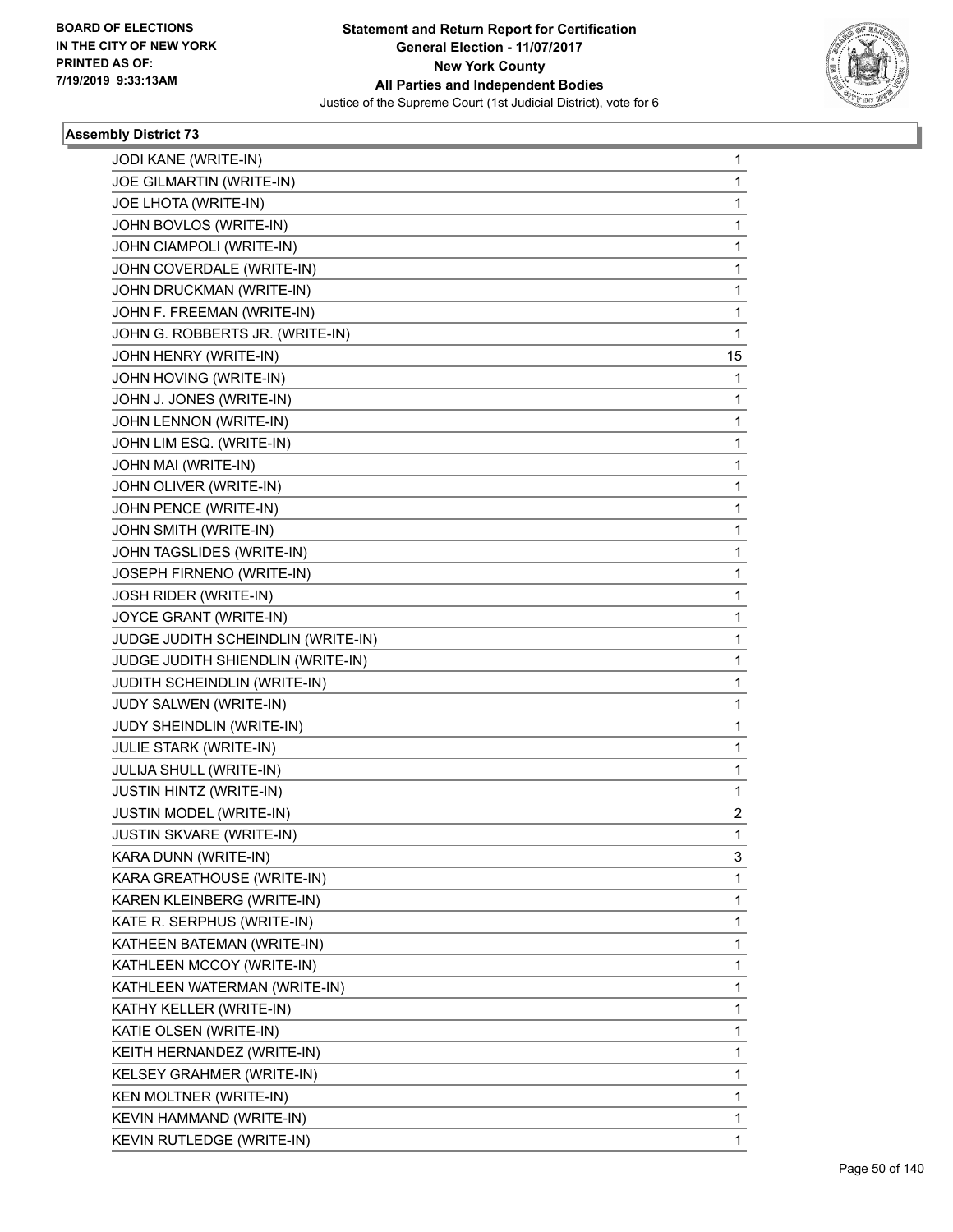

| KEVIN SHEEKEY (WRITE-IN)         | 1 |
|----------------------------------|---|
| KIERAN PICKERING (WRITE-IN)      | 1 |
| KIRSTEN GILLIBRAND (WRITE-IN)    | 1 |
| KRISTAPS PORZINGIS (WRITE-IN)    | 1 |
| KYLE O'BRIEN (WRITE-IN)          | 1 |
| LANDRY HAARMANN (WRITE-IN)       | 1 |
| LAURA INGRAHAM (WRITE-IN)        | 1 |
| LAURA INGRAM (WRITE-IN)          | 1 |
| LAURA OWELLY (WRITE-IN)          | 1 |
| LAURIE WEISS (WRITE-IN)          | 1 |
| LENNET SILVERMAN (WRITE-IN)      | 1 |
| LEON TROTSKY (WRITE-IN)          | 1 |
| LESLIE C. SNYDER (WRITE-IN)      | 1 |
| LESLIE CROOKER SNYDER (WRITE-IN) | 1 |
| LINDA BOROD (WRITE-IN)           | 1 |
| LINDSAY GURAK (WRITE-IN)         | 1 |
| LISA TANKERS (WRITE-IN)          | 1 |
| LORI LESSER (WRITE-IN)           | 1 |
| LYNDSI BAKER (WRITE-IN)          | 1 |
| LYNN BERMAN (WRITE-IN)           | 1 |
| LYNNE GILMARTIN (WRITE-IN)       | 1 |
| MAMHOUD ABBAS (WRITE-IN)         | 1 |
| MANSA WILAVAIT (WRITE-IN)        | 1 |
| MARC FLIEDNER (WRITE-IN)         | 2 |
| MARC PORZECANSHI (WRITE-IN)      | 1 |
| MARCO SCHNABL (WRITE-IN)         | 1 |
| MARILYN DAVIS (WRITE-IN)         | 1 |
| MARINA BISCOLL (WRITE-IN)        | 1 |
| MARJORIE SILVER (WRITE-IN)       | 1 |
| MARK DOWD (WRITE-IN)             | 1 |
| MARK RAFFERTY (WRITE-IN)         | 1 |
| MARK STOLZ (WRITE-IN)            | 1 |
| MART CHRISTMAN (WRITE-IN)        | 1 |
| MARTIN MURPHY (WRITE-IN)         | 1 |
| MATTHEW BRUSH (WRITE-IN)         | 1 |
| MATTHEW DEFRANCESCO (WRITE-IN)   | 1 |
| MATTHEW HILLSBERG (WRITE-IN)     | 1 |
| MATTHEW J. AALDS (WRITE-IN)      | 1 |
| MATTHEW J. BRIEF (WRITE-IN)      | 1 |
| MATTHEW OHLHEIS (WRITE-IN)       | 1 |
| MATTIAS SUELDO (WRITE-IN)        | 1 |
| MAX BERSTEN (WRITE-IN)           | 1 |
| MCEDITH MILLE (WRITE-IN)         | 1 |
| MELISSA PAULSON (WRITE-IN)       | 1 |
| MICHAEL BEST (WRITE-IN)          | 1 |
| MICHAEL BLOOMBERG (WRITE-IN)     | 7 |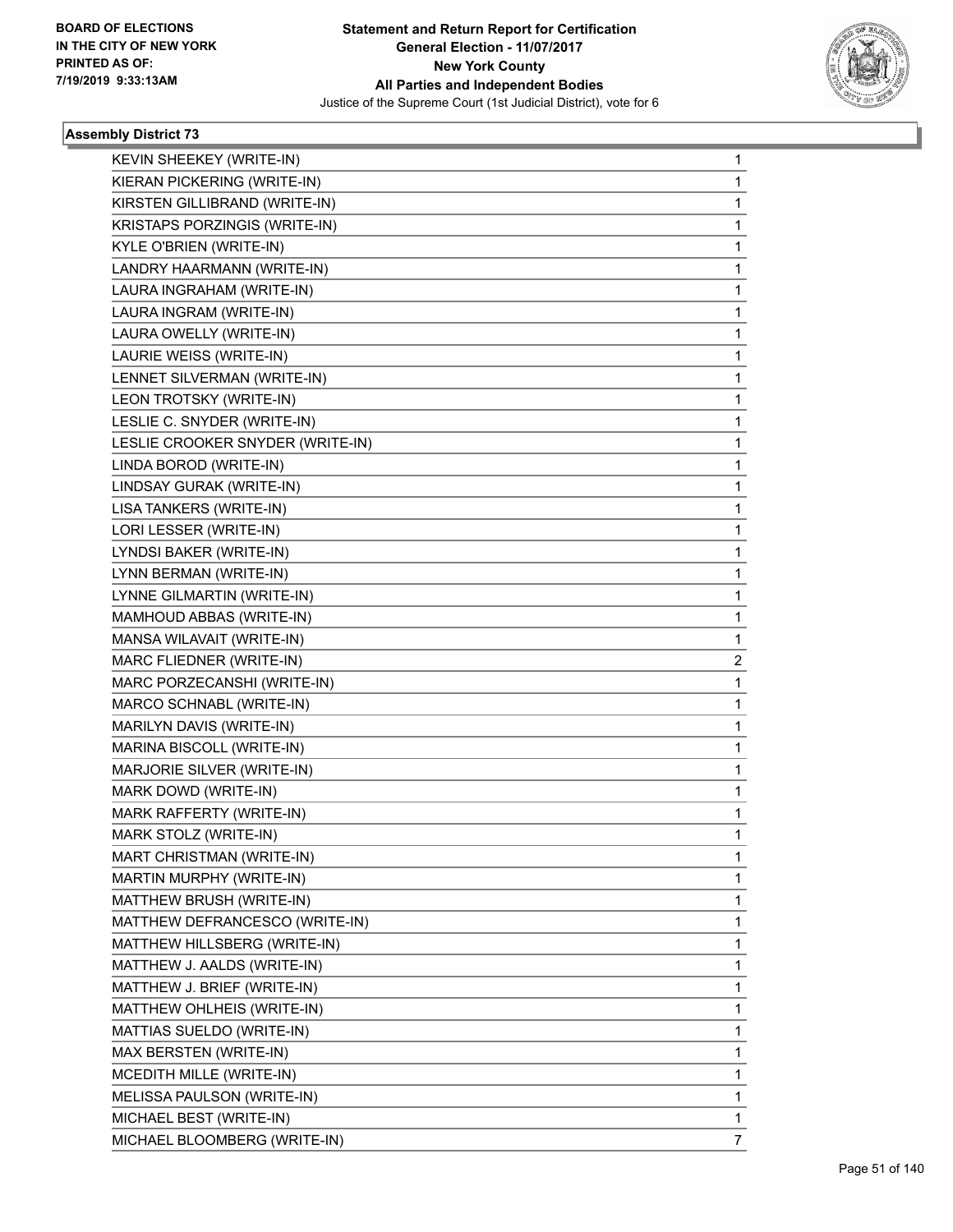

| MICHAEL CONSIDINE (WRITE-IN)  | 1            |
|-------------------------------|--------------|
| MICHAEL GREGORER (WRITE-IN)   | $\mathbf{2}$ |
| MICHAEL J. FALKNER (WRITE-IN) | 1            |
| MICHAEL JERMYN (WRITE-IN)     | 2            |
| MICHAEL LEVY (WRITE-IN)       | 1            |
| MICHAEL MARTIN (WRITE-IN)     | 1            |
| MICHAEL MCKEE (WRITE-IN)      | 1            |
| MICHAEL PISCEPICE (WRITE-IN)  | 1            |
| MICHAEL POMERAINZ (WRITE-IN)  | $\mathbf{1}$ |
| MICHEL FAULKNER (WRITE-IN)    | 1            |
| MICHELLE OBAMA (WRITE-IN)     | 1            |
| MICK JAGGER (WRITE-IN)        | $\mathbf{1}$ |
| MIKE PENCE (WRITE-IN)         | 1            |
| MIMI J. FRIDAY (WRITE-IN)     | 1            |
| MINDY MERDINGIER (WRITE-IN)   | $\mathbf{1}$ |
| MITCHEL MANDEL (WRITE-IN)     | 1            |
| MITCHELL B. TENZON (WRITE-IN) | 1            |
| MITZ GAINER (WRITE-IN)        | $\mathbf{1}$ |
| MOOKIE WILSON (WRITE-IN)      | 1            |
| NATHAN LEVENTHAN (WRITE-IN)   | 1            |
| NEIL ALBSTEIN (WRITE-IN)      | $\mathbf 1$  |
| NESTOR DAVIDSON (WRITE-IN)    | 1            |
| NICOLE JONES (WRITE-IN)       | 1            |
| NICOLE JORDAN (WRITE-IN)      | 1            |
| NICOLE MALLIOTAKIS (WRITE-IN) | 3            |
| NINA ROTH (WRITE-IN)          | 1            |
| OLIVIA KAPLAN (WRITE-IN)      | $\mathbf{1}$ |
| ORE JACINTO (WRITE-IN)        | 1            |
| OSCAR GIL (WRITE-IN)          | 1            |
| PATRICK HYNES (WRITE-IN)      | $\mathbf{1}$ |
| PATRICK STOOR (WRITE-IN)      | 1            |
| PATTIE JORDAN (WRITE-IN)      | 1            |
| PAUL KANAVOS (WRITE-IN)       | 1            |
| PAUL KINGSBERRY (WRITE-IN)    | 1            |
| PAUL LUPIA (WRITE-IN)         | 1            |
| PAUL NIEHAUS (WRITE-IN)       | 1            |
| PAUL R. WHITMIRE (WRITE-IN)   | 1            |
| PAUL RYAN (WRITE-IN)          | 1            |
| PENELOPE JENSEN (WRITE-IN)    | 1            |
| PETER KANAVOS (WRITE-IN)      | 1            |
| PETER MARTIN (WRITE-IN)       | 1            |
| PETER POWERS (WRITE-IN)       | 1            |
| PETER WEINSTEIN (WRITE-IN)    | 1            |
| PHIL T. PULASKI (WRITE-IN)    | 1            |
| PHIPPA ADELMAN (WRITE-IN)     | 1            |
| PITIALP ADELMAN (WRITE-IN)    | 1            |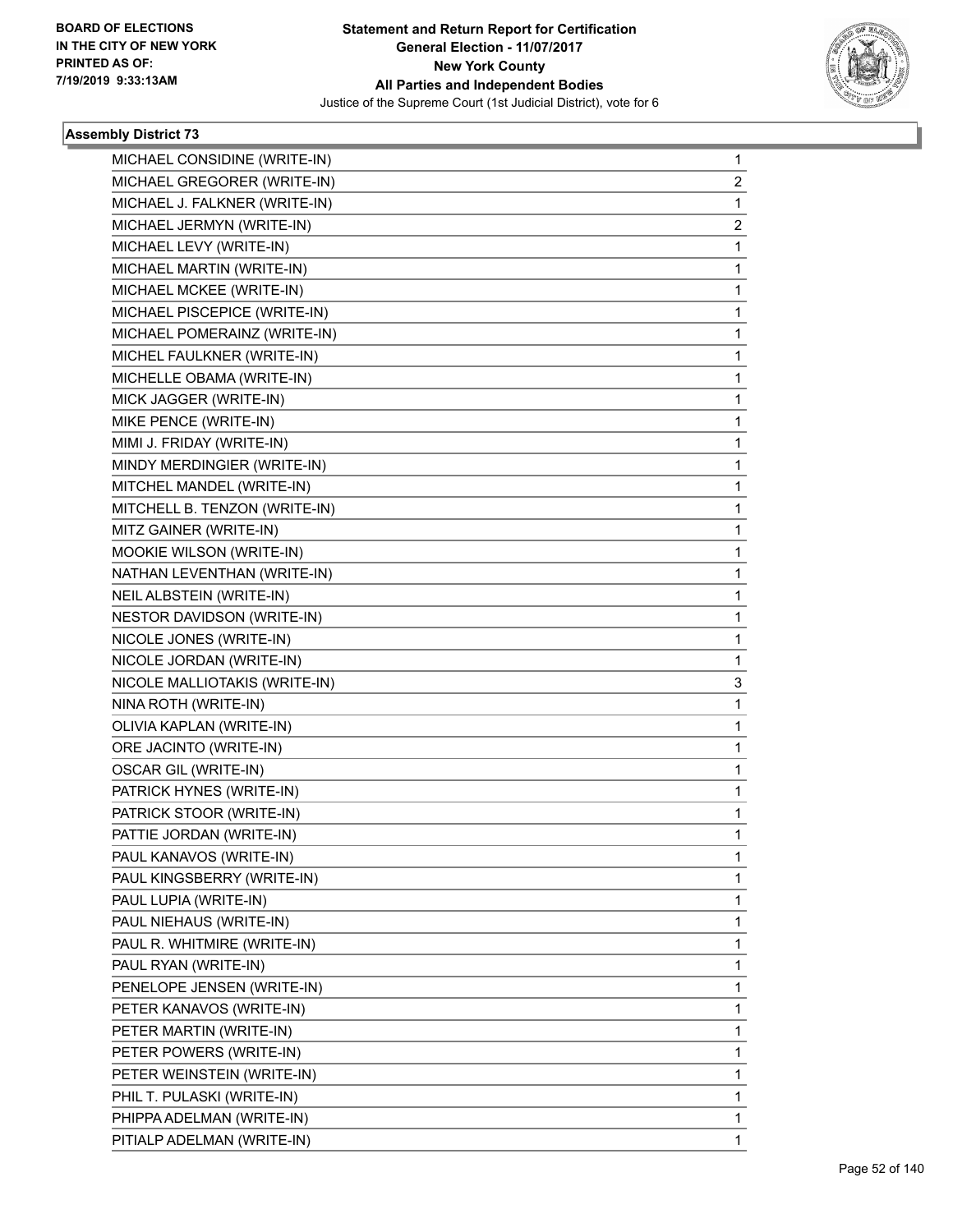

|                                                         | 1 |
|---------------------------------------------------------|---|
| PORCHEN LEIDHOLDT (WRITE-IN)<br>RACHEL HONIG (WRITE-IN) | 1 |
| RACHEL KAGAN (WRITE-IN)                                 | 1 |
| RALPH WINTROOLE (WRITE-IN)                              | 1 |
| RANDY MASTRO (WRITE-IN)                                 | 1 |
| RAY KNIGHT (WRITE-IN)                                   | 1 |
|                                                         |   |
| RAYMOND CONLEN (WRITE-IN)                               | 1 |
| REBECCA HARARY (WRITE-IN)                               | 1 |
| RICHARD DAWKINS (WRITE-IN)                              | 1 |
| RICHARD GALLO (WRITE-IN)                                | 1 |
| RICHARD GELB (WRITE-IN)                                 | 1 |
| RICHARD IVORY (WRITE-IN)                                | 1 |
| RICHARD POSHER (WRITE-IN)                               | 1 |
| RICHARD ROTHFELD (WRITE-IN)                             | 1 |
| RICHARD TASI ESQ (WRITE-IN)                             | 1 |
| RINGO STARR (WRITE-IN)                                  | 1 |
| RITA DUMAIN (WRITE-IN)                                  | 1 |
| ROB JENKINS (WRITE-IN)                                  | 1 |
| ROBERT AYALA (WRITE-IN)                                 | 1 |
| ROBERT DOWD (WRITE-IN)                                  | 1 |
| ROBERT HARIRI (WRITE-IN)                                | 1 |
| ROBERT J. KATZ (WRITE-IN)                               | 1 |
| ROBERT J. MILLER (WRITE-IN)                             | 1 |
| ROBERT LOUIS SMUINO (WRITE-IN)                          | 1 |
| ROBERT MORGENTHAU (WRITE-IN)                            | 1 |
| RODGER CITREN (WRITE-IN)                                | 1 |
| RON DARLING (WRITE-IN)                                  | 1 |
| RONALD REAGAN (WRITE-IN)                                | 1 |
| RONALD REGAN (WRITE-IN)                                 | 1 |
| RONALD SUSSMAN (WRITE-IN)                               | 2 |
| ROSA LUXEMBERG (WRITE-IN)                               | 1 |
| RUDOLPH GIULIANI (WRITE-IN)                             | 3 |
| RUDOLPH GULIANI (WRITE-IN)                              | 1 |
| RUDY GIULIANI (WRITE-IN)                                | 1 |
| RUSSELL SQUIRE (WRITE-IN)                               | 1 |
| RYAN GILMARTIN (WRITE-IN)                               | 1 |
| RYAN INSEPA (WRITE-IN)                                  | 1 |
| RYAN MCCARTNEY (WRITE-IN)                               | 1 |
| RYAN N. HAGGLEND (WRITE-IN)                             | 1 |
| RYAN P. BENDINELLI (WRITE-IN)                           | 1 |
| RYAN RASHOPT (WRITE-IN)                                 | 1 |
| SAM KAPLAN (WRITE-IN)                                   | 1 |
| SAM SADDEN (WRITE-IN)                                   | 1 |
| SAM WHEEJER (WRITE-IN)                                  | 1 |
| SAMUEL GUNTHER (WRITE-IN)                               | 2 |
| SANDRA MOSER (WRITE-IN)                                 | 1 |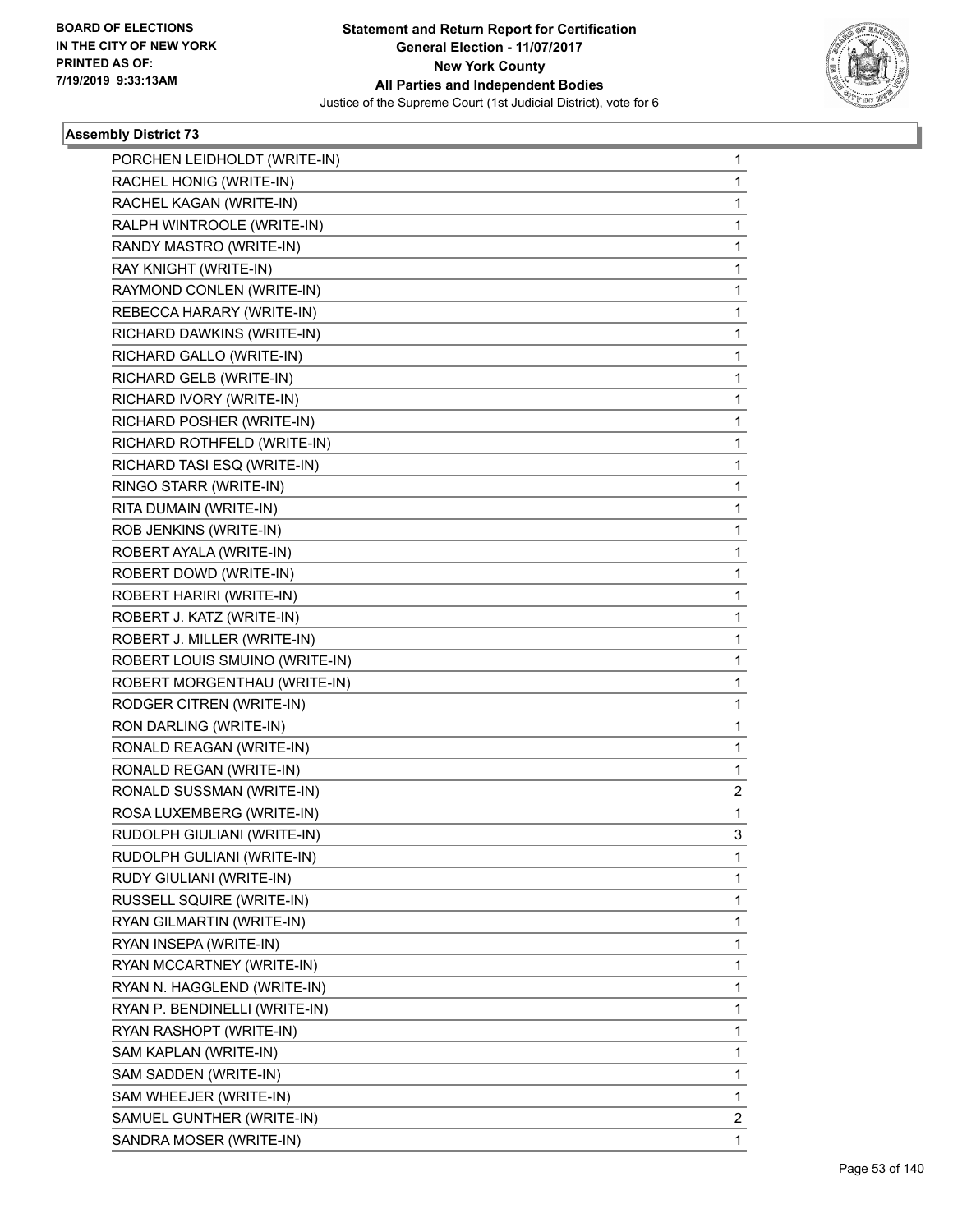

| SCOTT FINTZ (WRITE-IN)                    | 1            |
|-------------------------------------------|--------------|
| SCOTT LEVINE (WRITE-IN)                   | 1            |
| SCOTT RUESTAILHOZ (WRITE-IN)              | $\mathbf{1}$ |
| SEAN HANNITY (WRITE-IN)                   | 1            |
| SEAN RUSSELL (WRITE-IN)                   | 1            |
| SEBASTIAN GRUSON (WRITE-IN)               | 6            |
| SERGIO LEOS (WRITE-IN)                    | 1            |
| SHANNON TAYLOR (WRITE-IN)                 | 1            |
| SHARRON NORMAN (WRITE-IN)                 | $\mathbf{1}$ |
| SHBINA GUNTHER (WRITE-IN)                 | 1            |
| SHEA FINK (WRITE-IN)                      | 2            |
| SHEILA GUNTHER (WRITE-IN)                 | 1            |
| SHELLY LIANG (WRITE-IN)                   | 1            |
| SID FERNANDEZ (WRITE-IN)                  | 1            |
| SLAVA OSTROV (WRITE-IN)                   | 1            |
| SOPHIA KANAVOS (WRITE-IN)                 | 1            |
| SOPHIE JACOBI PARIS (WRITE-IN)            | 1            |
| SPENCER J. MOXLEY (WRITE-IN)              | 1            |
| STANLEY HURBRICK (WRITE-IN)               | 1            |
| STANNIS BARATHEON (WRITE-IN)              | 1            |
| STARDEY WEISS ESQ. (WRITE-IN)             | $\mathbf{1}$ |
| STEPHEN BREYER (WRITE-IN)                 | 1            |
| STEPHEN MARSHALL (WRITE-IN)               | 1            |
| STEVEN BANNON (WRITE-IN)                  | 1            |
| STEVEN HOLM (WRITE-IN)                    | 1            |
| STEVEN SKLAR (WRITE-IN)                   | 1            |
| SUSAN SHEPPARD (WRITE-IN)                 | 1            |
| TAMMY YURN (WRITE-IN)                     | 1            |
| TED CARLETON (WRITE-IN)                   | 1            |
| TED POULDS (WRITE-IN)                     | 1            |
| TEJAL SHAH (WRITE-IN)                     | 1            |
| THOMAS BROUSSARD (WRITE-IN)               | 2            |
| TIFFANY BARFIELD (WRITE-IN)               | 1            |
| TIM KELLER (WRITE-IN)                     | 1            |
| TIMOTHY G. NELSON (WRITE-IN)              | 1            |
| TOMOT PUKURIEWILE (WRITE-IN)              | 1            |
| TONY PERKINS (WRITE-IN)                   | 1            |
| UNATTRIBUTABLE WRITE-IN (WRITE-IN)        | 405          |
| UNCOUNTED WRITE-IN PER STATUTE (WRITE-IN) | 16           |
| VALERIE BRUCE (WRITE-IN)                  | 1            |
| VICTORIA COOK (WRITE-IN)                  | 1            |
| VINCENT MANZO (WRITE-IN)                  | 1            |
| VIRGIL TEXAS (WRITE-IN)                   | 1            |
| VIVIAN SCHWENMER (WRITE-IN)               | 1            |
| <b>VLADIMIR OSTROW (WRITE-IN)</b>         | 1            |
| WALT DISNEY (WRITE-IN)                    | 1            |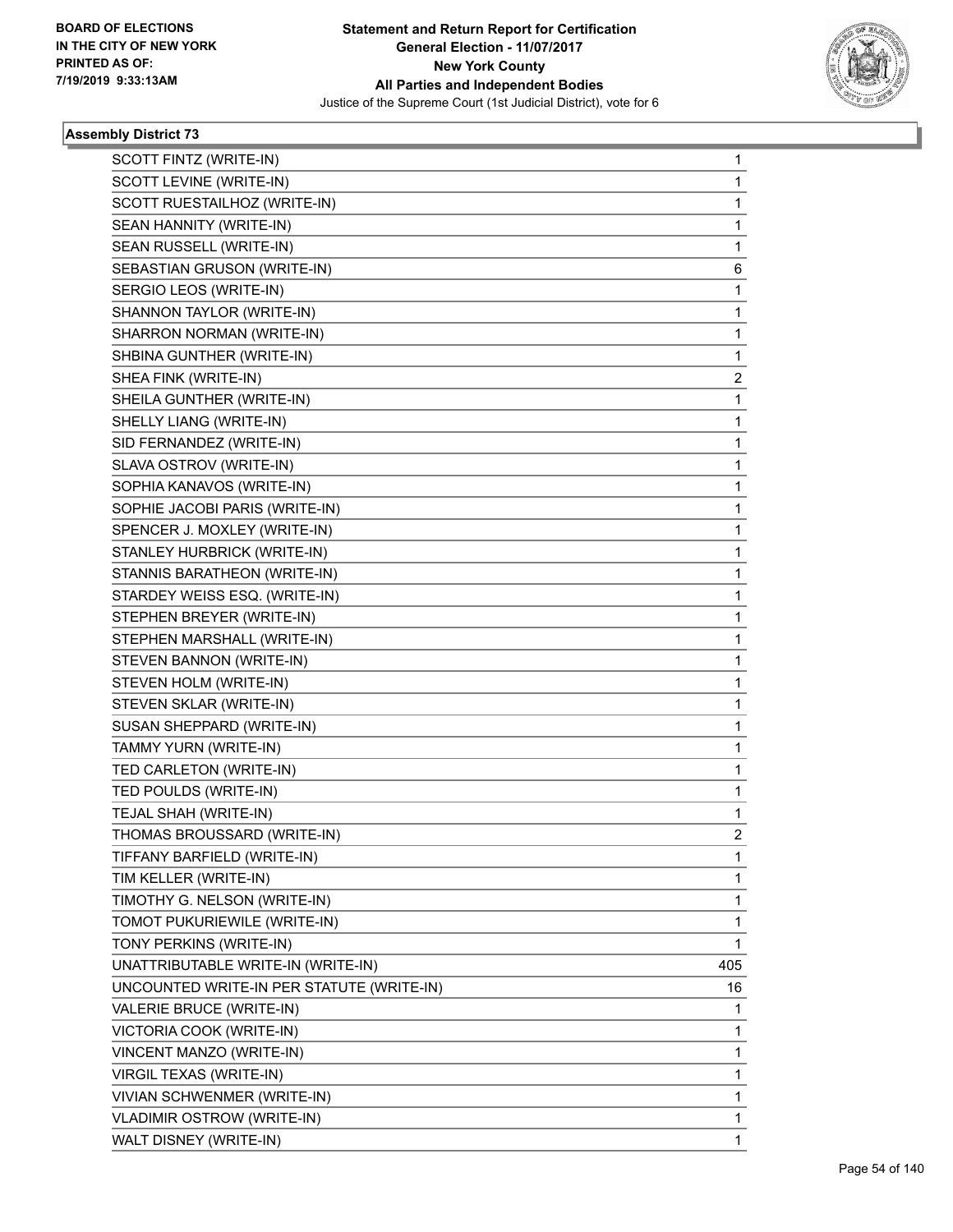

| WAYNE MILLER (WRITE-IN)         |        |
|---------------------------------|--------|
| WILL MEIARER (WRITE-IN)         |        |
| WILLIAM GARRETT (WRITE-IN)      |        |
| WILLIAM H. HEYMAN (WRITE-IN)    |        |
| WILLIAM HERMAN (WRITE-IN)       |        |
| WILLIAM LUCIANI (WRITE-IN)      |        |
| WILLIAM PIOZLER (WRITE-IN)      |        |
| WILLIAM SHAWN REDDEN (WRITE-IN) |        |
| WILSON RODKEFELLER (WRITE-IN)   |        |
| WINONA RYDER (WRITE-IN)         |        |
| YASSER ARAFAT (WRITE-IN)        |        |
| <b>Total Votes</b>              | 85,864 |
| Unrecorded                      | 58.334 |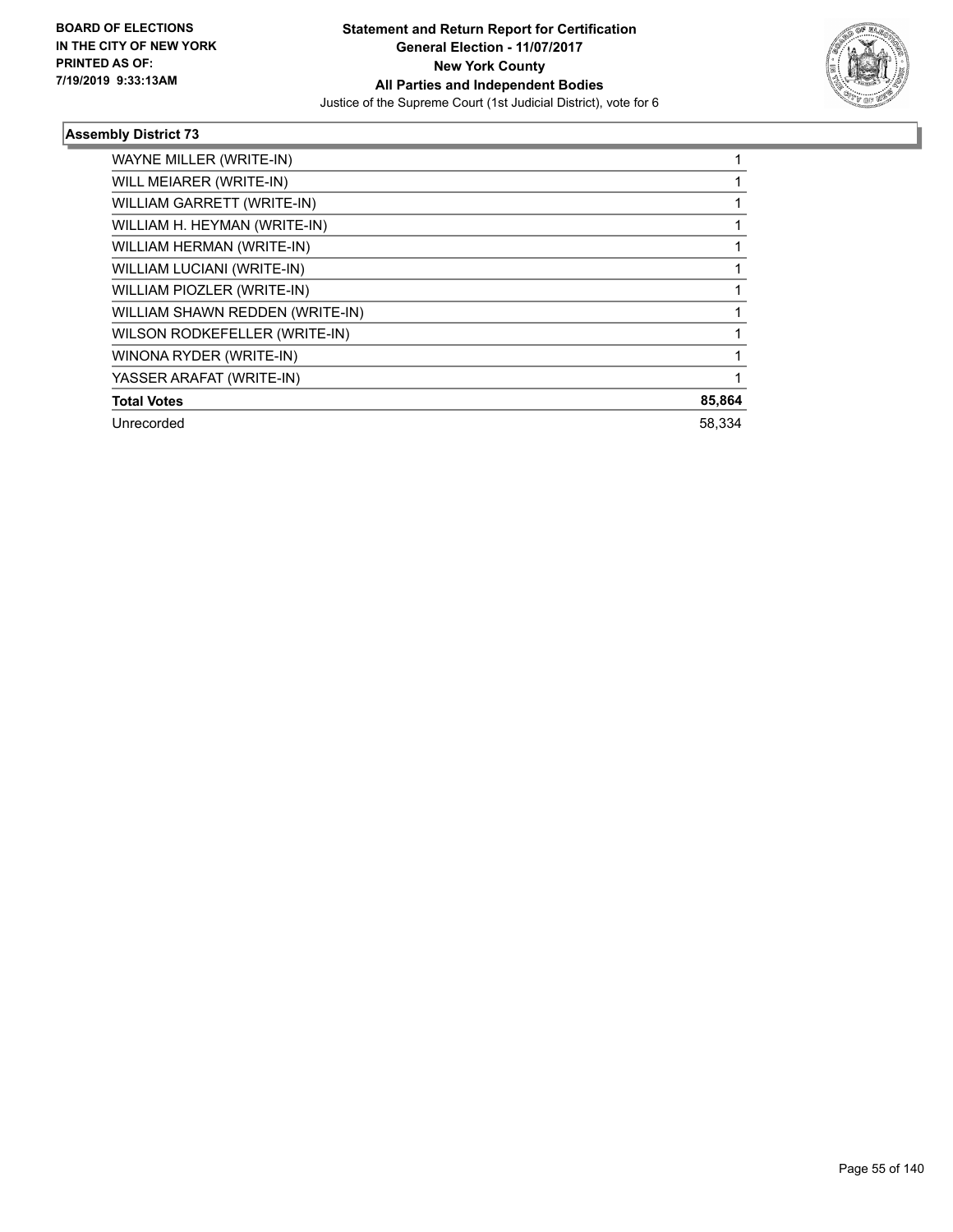

| <b>PUBLIC COUNTER</b>                                    | 21,830         |
|----------------------------------------------------------|----------------|
| MANUALLY COUNTED EMERGENCY                               | 0              |
| <b>ABSENTEE / MILITARY</b>                               | 588            |
| <b>AFFIDAVIT</b>                                         | 247            |
| <b>Total Ballots</b>                                     | 22,665         |
| Less - Inapplicable Federal/Special Presidential Ballots | 0              |
| <b>Total Applicable Ballots</b>                          | 22,665         |
| LORI SATTLER (DEMOCRATIC)                                | 14,589         |
| WILLIAM FRANC PERRY III (DEMOCRATIC)                     | 12,895         |
| NANCY M. BANNON (DEMOCRATIC)                             | 13,589         |
| ANTHONY CANNATARO (DEMOCRATIC)                           | 13,060         |
| ADAM SILVERA (DEMOCRATIC)                                | 13,066         |
| VERNA L. SAUNDERS (DEMOCRATIC)                           | 13,128         |
| AARON JUDGE (WRITE-IN)                                   | 3              |
| ABRAHAM LINCOLN (WRITE-IN)                               | 1              |
| AIDAN VOLOSHIN (WRITE-IN)                                | 1              |
| AIDEN RESING (WRITE-IN)                                  | 1              |
| ALAN BELLER (WRITE-IN)                                   | 1              |
| ALEX JONES (WRITE-IN)                                    | 1              |
| ALEX QUECKIIN (WRITE-IN)                                 | 1              |
| ALI ZAMAN (WRITE-IN)                                     | 1              |
| ALICE D. WEINER (WRITE-IN)                               | 1              |
| ALICE LEMPS (WRITE-IN)                                   | 1              |
| AMIR ZAMAN (WRITE-IN)                                    | 1              |
| AMIT K. CHHABRA (WRITE-IN)                               | 1              |
| AMY CURRAN (WRITE-IN)                                    | 1              |
| ANDREW CUOMO (WRITE-IN)                                  | 1              |
| ANGELA DAVIS (WRITE-IN)                                  | 1              |
| ANNEL VICORY (WRITE-IN)                                  | 1              |
| ANTHONY CASTELLANO (WRITE-IN)                            | 1              |
| ANTHONY KENNEDY (WRITE-IN)                               | 1              |
| ANTHONY WEINER (WRITE-IN)                                | 1              |
| ANTONIA LOBELLO (WRITE-IN)                               | 1              |
| ARDEN RESING (WRITE-IN)                                  | 1              |
| ARTHUR SCHWARTZ (WRITE-IN)                               | 1              |
| ARTHUR SHAW (WRITE-IN)                                   | 1              |
| <b>AUSTIN TITUS (WRITE-IN)</b>                           | 1              |
| AUSTON MATTEWS (WRITE-IN)                                | 1              |
| <b>BARON TRUMP (WRITE-IN)</b>                            | 1              |
| BARRY MYRVOLD (WRITE-IN)                                 | 1              |
| <b>BEN FRANKLIN (WRITE-IN)</b>                           | 1              |
| BERNIE SANDERS (WRITE-IN)                                | 1              |
| BILL CLINTON (WRITE-IN)                                  | 1              |
| BILL DE BLASIO (WRITE-IN)                                | $\overline{2}$ |
| <b>BLAISE RESING (WRITE-IN)</b>                          | $\overline{c}$ |
| <b>BO DIETL (WRITE-IN)</b>                               | $\overline{2}$ |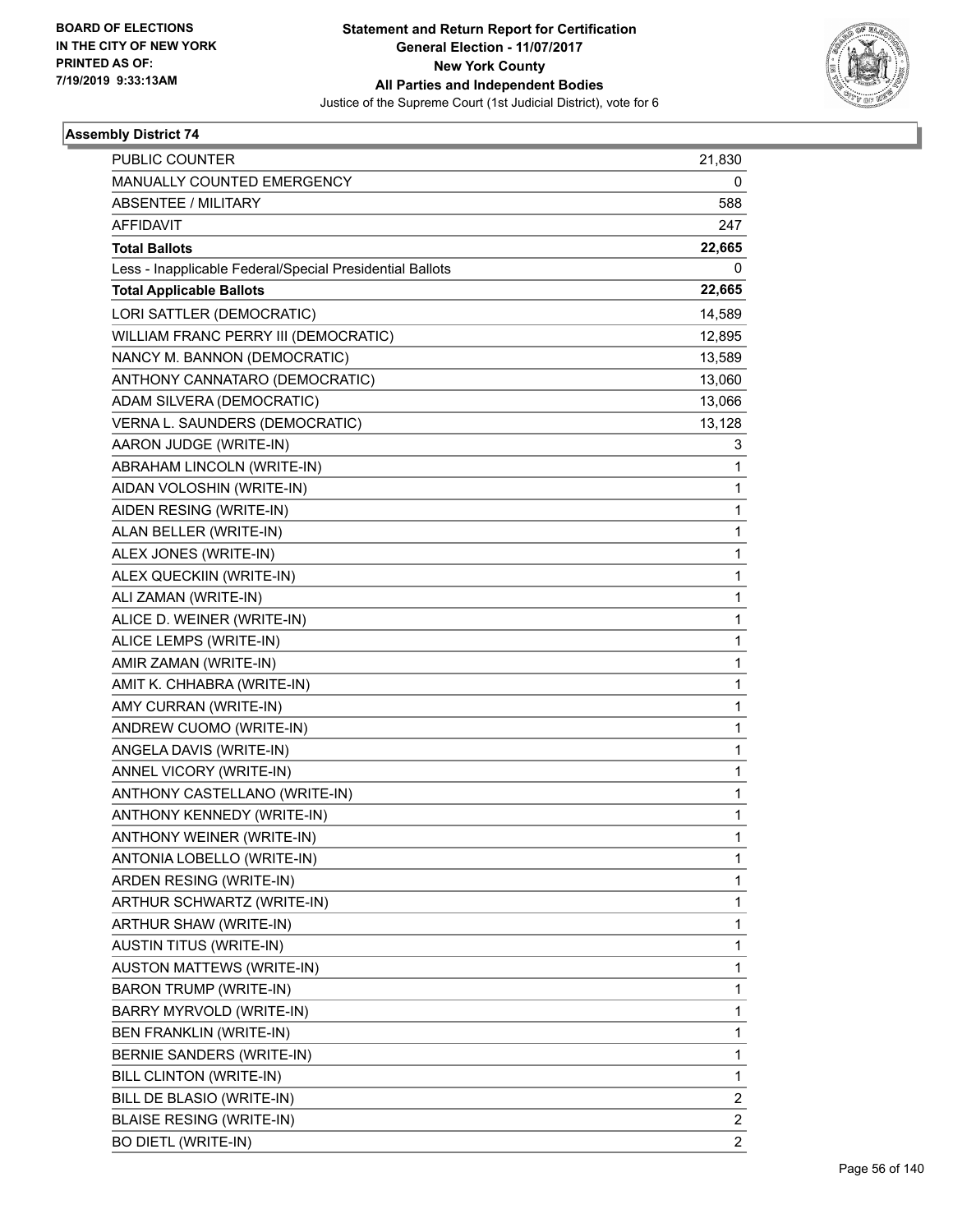

| <b>BOBA FETT (WRITE-IN)</b>        | $\mathbf{1}$   |
|------------------------------------|----------------|
| <b>BOBBY KOLIN (WRITE-IN)</b>      | 1              |
| <b>BONNIE MUSSMAN (WRITE-IN)</b>   | 1              |
| <b>BRENDAN KEARSE (WRITE-IN)</b>   | 1              |
| BRIAN DAVIS (WRITE-IN)             | 1              |
| BRIAN TRAINER (WRITE-IN)           | 1              |
| BRIAN WADDELL (WRITE-IN)           | 2              |
| CARLOS DONGAN (WRITE-IN)           | 1              |
| CAROLINA LEAN SAAVCILCA (WRITE-IN) | 1              |
| CAROLYN A. MURPHY (WRITE-IN)       | 1              |
| CAROLYN CONABOY (WRITE-IN)         | 1              |
| CATHERINE PYNE (WRITE-IN)          | 1              |
| CHARLES CARBERRY (WRITE-IN)        | 1              |
| CHARLES HORNSBY (WRITE-IN)         | 1              |
| CHRIS GIBSON (WRITE-IN)            | 1              |
| CHRIS GRANT (WRITE-IN)             | 1              |
| CHRIS KIM (WRITE-IN)               | 1              |
| CHRISTOPHER J. MURPHY (WRITE-IN)   | 1              |
| CLARE GRUMNEY (WRITE-IN)           | 1              |
| CLARENCE DARROW (WRITE-IN)         | 1              |
| CLARK KENT (WRITE-IN)              | 1              |
| CLAUDE WINFIELD (WRITE-IN)         | 1              |
| CLEARENCE THOMAS (WRITE-IN)        | 1              |
| CURTIS SLIWA (WRITE-IN)            | 1              |
| CYNTHIA C. BARTON (WRITE-IN)       | 1              |
| DAKOTA PITTMAN (WRITE-IN)          | 1              |
| DAKOTA RAMSEUR (WRITE-IN)          | 1              |
| DAN GARODNICK (WRITE-IN)           | 1              |
| DAN GRABER (WRITE-IN)              | 1              |
| DANIEL SAMOVICI (WRITE-IN)         | 1              |
| DANIELLE TAITT (WRITE-IN)          | 1              |
| DAVID FINE (WRITE-IN)              | 1              |
| DAVID M. SCOTT (WRITE-IN)          | 1              |
| DAVID SCHECHTER (WRITE-IN)         | 1              |
| DAVID SCHMIDT (WRITE-IN)           | 1              |
| DAVID SILVA (WRITE-IN)             | 1              |
| DAVID STRACHAN (WRITE-IN)          | 1              |
| DEBORAH SHANNON (WRITE-IN)         | 1              |
| DERRICK TAITT (WRITE-IN)           | 1              |
| DIXON KIM (WRITE-IN)               | $\overline{2}$ |
| DON GARRITY (WRITE-IN)             | 1              |
| DONALD J. TRUMP JR. (WRITE-IN)     | 1              |
| DONALD TRUMP (WRITE-IN)            | 2              |
| DONALD TRUMP JR (WRITE-IN)         | 1              |
| DONALD TRUMP JR. (WRITE-IN)        | 1              |
| DONALD V. MURRAY (WRITE-IN)        | 1              |
|                                    |                |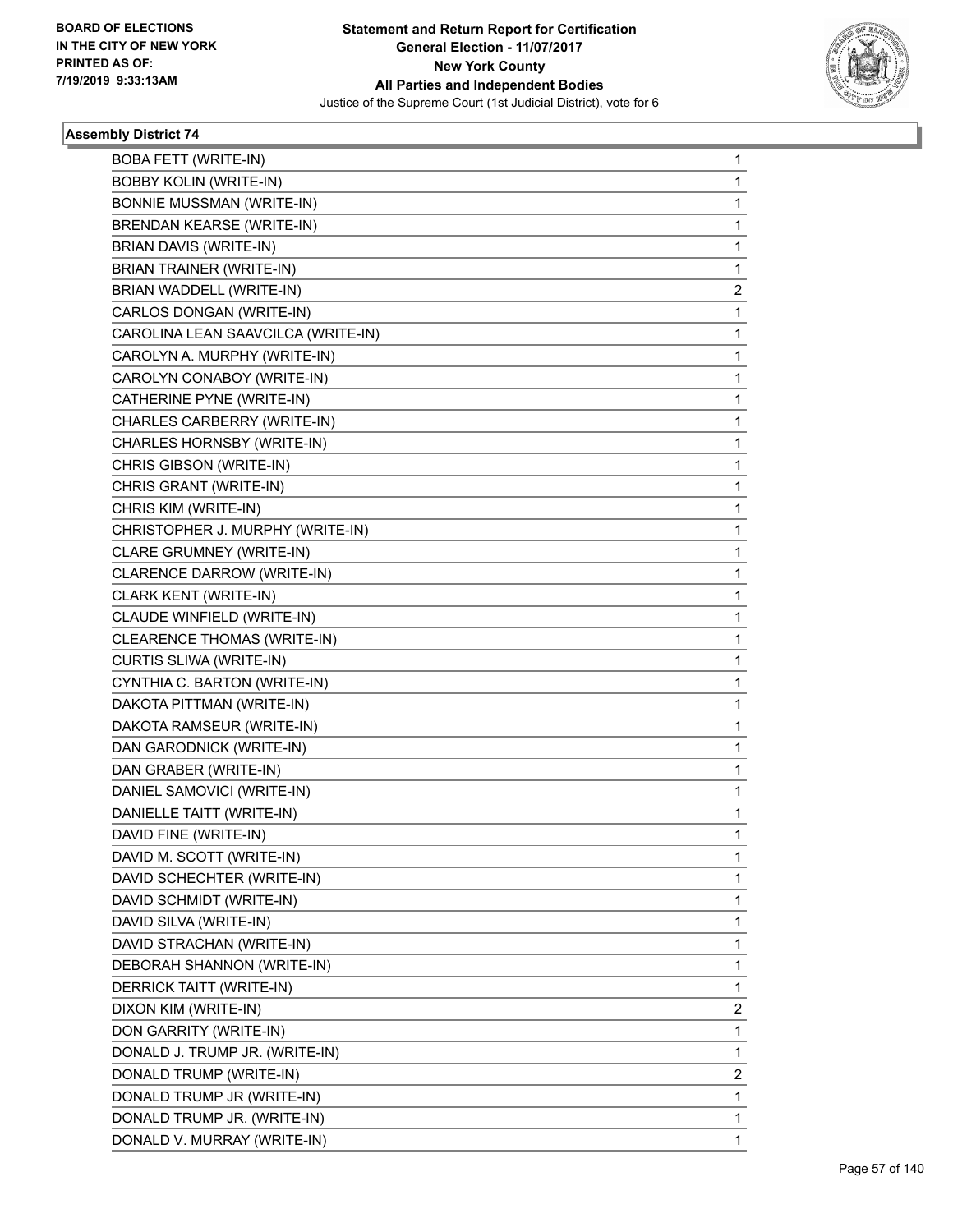

| DORIS WALLACE (WRITE-IN)            | $\mathbf{1}$   |
|-------------------------------------|----------------|
| DOUGLAS LAROSE MASSON (WRITE-IN)    | $\mathbf{1}$   |
| DR. RON PAUL (WRITE-IN)             | 1              |
| EDWARD TRIESTE (WRITE-IN)           | $\mathbf{1}$   |
| EILEEN SHASHATY (WRITE-IN)          | 1              |
| ELI MANNING (WRITE-IN)              | 1              |
| ELIZABETH BELLER (WRITE-IN)         | $\mathbf{1}$   |
| ELL FALCETTI (WRITE-IN)             | $\mathbf{1}$   |
| ELYSEL LEE-CHUNG (WRITE-IN)         | 1              |
| EMANUEL J. CHOSAK (WRITE-IN)        | 2              |
| EMILY JANE GOODMAN (WRITE-IN)       | 1              |
| EMILY WONG (WRITE-IN)               | 1              |
| ERIC EINGOLD (WRITE-IN)             | $\mathbf{1}$   |
| ERIC FELDMAN (WRITE-IN)             | $\mathbf{1}$   |
| ERIC JUSTER (WRITE-IN)              | 1              |
| ERIC TRUMP (WRITE-IN)               | 2              |
| EUGENE HOWARD (WRITE-IN)            | 1              |
| FRANK SCALA (WRITE-IN)              | 1              |
| FRED DESTROMP (WRITE-IN)            | $\mathbf{1}$   |
| FREDDIE GRAY (WRITE-IN)             | $\mathbf{1}$   |
| <b>GENE MITCHELL (WRITE-IN)</b>     | 1              |
| <b>GEORGE WASHINGTON (WRITE-IN)</b> | 2              |
| GILBERT C. HONG (WRITE-IN)          | 1              |
| <b>GRADY LENO (WRITE-IN)</b>        | 1              |
| <b>GREG JARRETT (WRITE-IN)</b>      | $\mathbf 1$    |
| <b>GUY MATTELIANO (WRITE-IN)</b>    | $\mathbf{1}$   |
| HARRY OCHLER (WRITE-IN)             | 1              |
| HARVEY WEINSTEIN (WRITE-IN)         | $\mathbf 1$    |
| HELEN COOPER (WRITE-IN)             | $\mathbf{1}$   |
| HENRY A MARTUSCELLO (WRITE-IN)      | 1              |
| HILLARY CLINTON (WRITE-IN)          | $\overline{a}$ |
| HODARI DEPALM (WRITE-IN)            | $\mathbf 1$    |
| HUSHEM ZAMAN (WRITE-IN)             | 1              |
| IVANKA TRUMP (WRITE-IN)             | $\overline{2}$ |
| JACK SMITH (WRITE-IN)               | 1              |
| JACKIE EARLY (WRITE-IN)             | 1              |
| JACOB VANDER VEEN (WRITE-IN)        | 1              |
| JAMES C. MOSLEY (WRITE-IN)          | 1              |
| JAMES COPELAND (WRITE-IN)           | 1              |
| JAMES MADISON (WRITE-IN)            | 1              |
| JAMES MOSLEY (WRITE-IN)             | 1              |
| JAMES PATRICK SULLIVAN (WRITE-IN)   | 1              |
| JAMES PYNE (WRITE-IN)               | 1              |
| JAMES SLATTERY (WRITE-IN)           | 1              |
| JAMES SLATTERY III (WRITE-IN)       | 6              |
| JANE KAROUN (WRITE-IN)              | 1              |
|                                     |                |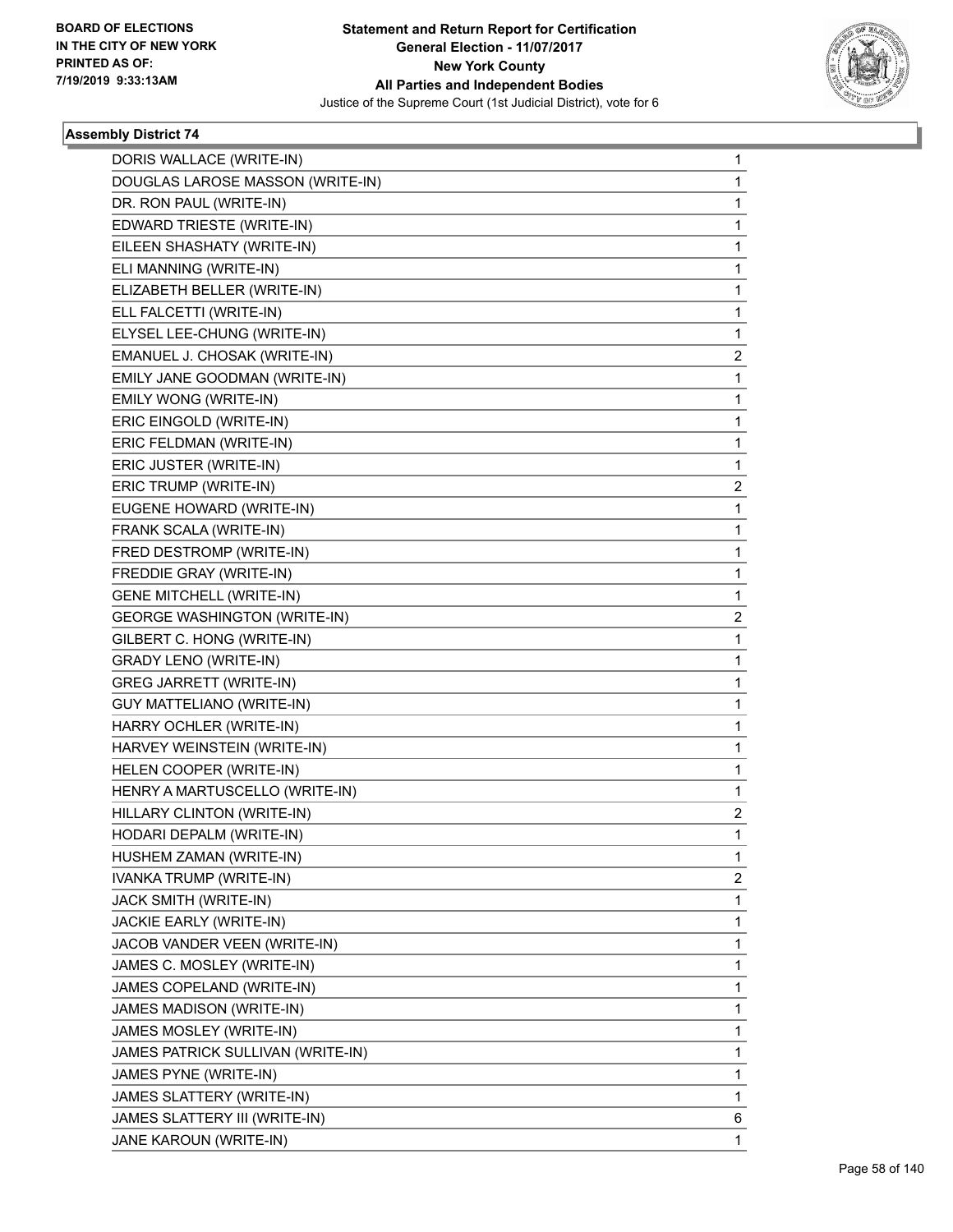

| JANOS MARTON (WRITE-IN)            | $\mathbf 1$             |
|------------------------------------|-------------------------|
| JEANINE PIRRO (WRITE-IN)           | 1                       |
| JEFFREY UNDERWOOD (WRITE-IN)       | 1                       |
| JENN BRUNO (WRITE-IN)              | 1                       |
| JENNIFER R. NUNNERY (WRITE-IN)     | 1                       |
| JENNY KIM (WRITE-IN)               | 1                       |
| JILL FASSLER (WRITE-IN)            | 1                       |
| <b>JIM GIANAKIS (WRITE-IN)</b>     | 1                       |
| JIMMY MCMILLIAN (WRITE-IN)         | 1                       |
| JOAN HUBIS (WRITE-IN)              | 1                       |
| JOE VAUGHEN (WRITE-IN)             | 1                       |
| JOHN ADAMS (WRITE-IN)              | 2                       |
| JOHN BAER (WRITE-IN)               | 1                       |
| JOHN C. TURI (WRITE-IN)            | 1                       |
| JOHN COLTRANE (WRITE-IN)           | 1                       |
| JOHN DANZI (WRITE-IN)              | 1                       |
| JOHN DILLON (WRITE-IN)             | 1                       |
| JOHN DUFFY (WRITE-IN)              | 1                       |
| JOHN GIBSON (WRITE-IN)             | $\overline{\mathbf{c}}$ |
| JOHN HENRY (WRITE-IN)              | 1                       |
| JOHN JAY (WRITE-IN)                | 1                       |
| JOHN MATCOVICH (WRITE-IN)          | 1                       |
| JOHN ROBERTS (WRITE-IN)            | 1                       |
| JOHN SMITH (WRITE-IN)              | 1                       |
| JOHN STEEL (WRITE-IN)              | 1                       |
| JONATHAN LEFKOWITZ (WRITE-IN)      | 1                       |
| JONATHAN TUCKER (WRITE-IN)         | 1                       |
| JOSEPH J. MURPHY JR. (WRITE-IN)    | 1                       |
| <b>JOSEPH RESNICK (WRITE-IN)</b>   | 1                       |
| JUAN CARLOS POLANCO (WRITE-IN)     | 1                       |
| JUDGE ANDREW NAPOLITANO (WRITE-IN) | 1                       |
| JUDGE JUDITH SHEINDLIN (WRITE-IN)  | 1                       |
| JULIO SURIEL (WRITE-IN)            | 1                       |
| KATHLEEN LAWRENCE (WRITE-IN)       | 1                       |
| KATHY DEVINE (WRITE-IN)            | 1                       |
| KAYLA VOLOSHIN (WRITE-IN)          | 1                       |
| KENNETH S. CHURIIT (WRITE-IN)      | 1                       |
| KENNETH SCHAEFFER (WRITE-IN)       | 1                       |
| KEVIN ELFORD (WRITE-IN)            | 1                       |
| KEVIN HEALD (WRITE-IN)             | $\mathbf{1}$            |
| KEVIN MCGRATH (WRITE-IN)           | 1                       |
| KEVIN SPACEY (WRITE-IN)            | 1                       |
| KIMBERLY GUILFOYLE (WRITE-IN)      | 1                       |
| KRITOPS PARINGES (WRITE-IN)        | 1                       |
| LARRY ELDER (WRITE-IN)             | 1                       |
| LARRY SEABROOK (WRITE-IN)          | $\mathbf{1}$            |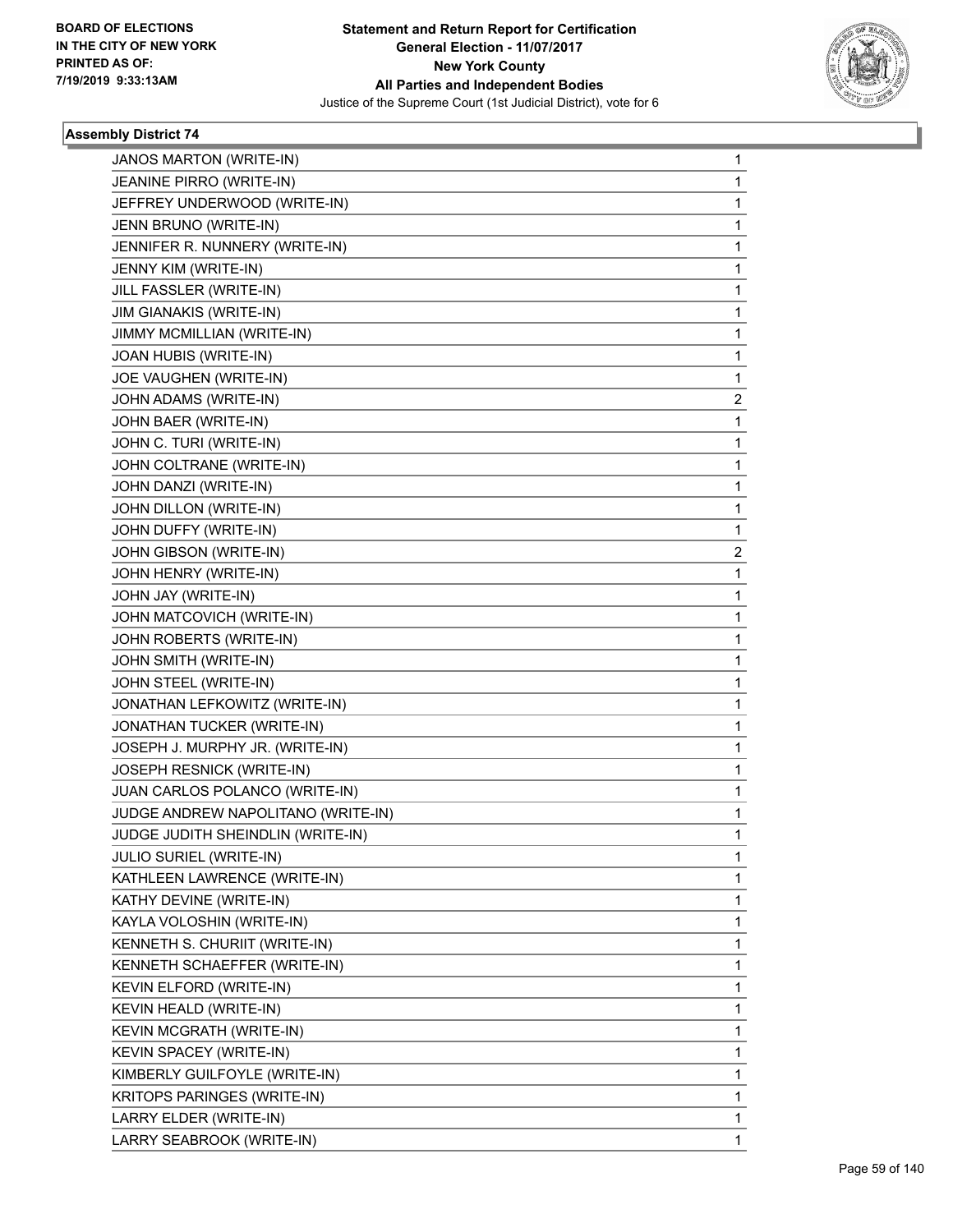

| LAWRENCE FREDERICKS (WRITE-IN)      | $\mathbf{1}$ |
|-------------------------------------|--------------|
| LISA Y LINDER (WRITE-IN)            | $\mathbf{1}$ |
| LUCY BILLINGS (WRITE-IN)            | 1            |
| LUIS BAEZ (WRITE-IN)                | $\mathbf 1$  |
| LYNN KOTLER (WRITE-IN)              | 1            |
| M.H MARTUSCELLO (WRITE-IN)          | 1            |
| MAGDALENA HARE SPENCER (WRITE-IN)   | $\mathbf 1$  |
| MALCOLM LITTLE (WRITE-IN)           | $\mathbf{1}$ |
| MARC FLIEDNER (WRITE-IN)            | 2            |
| MARC SOFER (WRITE-IN)               | $\mathbf 1$  |
| MARK GRAYSON (WRITE-IN)             | 1            |
| MARSHALL GREEN (WRITE-IN)           | 1            |
| MARTIN "MARTY" NEEDELMAN (WRITE-IN) | $\mathbf 1$  |
| MARUAN ZAMAN (WRITE-IN)             | $\mathbf{1}$ |
| MARY A. MARTUSCELLO (WRITE-IN)      | 1            |
| MATTHEW TRIESTE (WRITE-IN)          | $\mathbf 1$  |
| MELANIA TRUMP (WRITE-IN)            | 1            |
| MERRILL GRANT (WRITE-IN)            | 1            |
| MICHAEL ARMON (WRITE-IN)            | 1            |
| MICHAEL BLOOMBERG (WRITE-IN)        | 3            |
| MICHAEL BURKE (WRITE-IN)            | 1            |
| MICHAEL FAULKNER (WRITE-IN)         | 2            |
| MICHAEL J. FAULKNER (WRITE-IN)      | 1            |
| MICHAEL KITSIS (WRITE-IN)           | 1            |
| MICHAEL LEBRON (WRITE-IN)           | $\mathbf 1$  |
| MICHAEL NIEVES (WRITE-IN)           | $\mathbf{1}$ |
| MICHAEL NOOWAN (WRITE-IN)           | 1            |
| MICHAEL O'REILLY (WRITE-IN)         | 2            |
| MICHAEL SOLOMAN (WRITE-IN)          | 1            |
| MICHAEL YAVINSKY (WRITE-IN)         | 1            |
| MICHELLE OBAMA (WRITE-IN)           | $\mathbf 1$  |
| MICHRA O'REILLY (WRITE-IN)          | $\mathbf 1$  |
| MIKE MILLER (WRITE-IN)              | 1            |
| MIKE PIAZZA (WRITE-IN)              | 1            |
| MITT ROMNEY (WRITE-IN)              | 1            |
| NAIMA KIM (WRITE-IN)                | 1            |
| NAIMI KIM (WRITE-IN)                | 1            |
| NANCY A. MURPHY (WRITE-IN)          | 1            |
| NANCY BANNON (WRITE-IN)             | 1            |
| NATHANIEL BOTWINICK (WRITE-IN)      | 1            |
| NEIL COVANCH (WRITE-IN)             | 1            |
| NICK PALM (WRITE-IN)                | 1            |
| NICOLE MALLIOTAKIS (WRITE-IN)       | 3            |
| NICOLE MATTELIANO (WRITE-IN)        | 1            |
| NICOLE NOOWAN (WRITE-IN)            | 1            |
| NOAM CHOMSKY (WRITE-IN)             | $\mathbf{1}$ |
|                                     |              |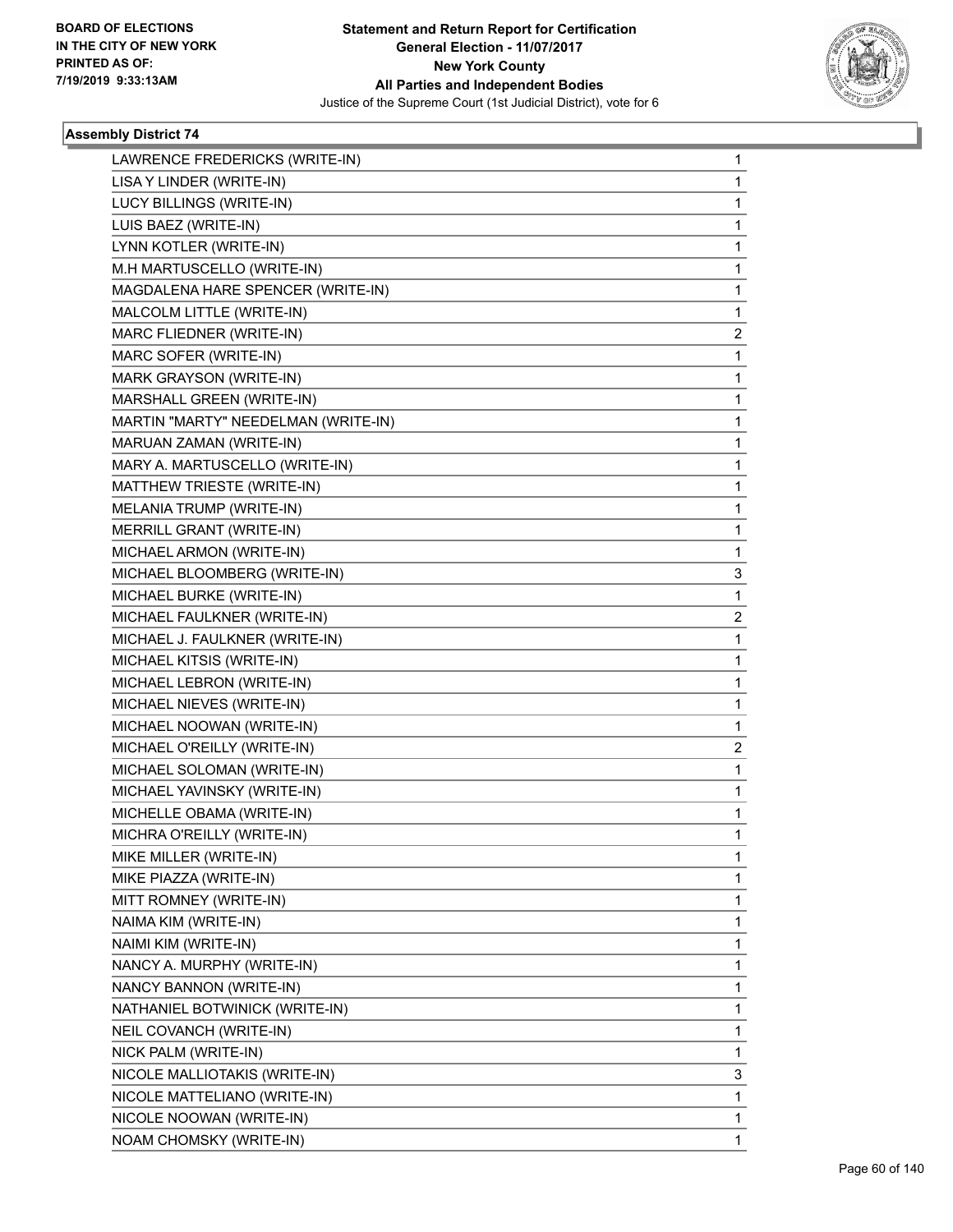

| NORA LAWRENCE (WRITE-IN)        | 1 |
|---------------------------------|---|
| PAGE DEFANO (WRITE-IN)          | 1 |
| PATRICK E. KORTE (WRITE-IN)     | 1 |
| PATRICK RESING (WRITE-IN)       | 2 |
| PATTI SMITH (WRITE-IN)          | 1 |
| PAUL GOETZ (WRITE-IN)           | 1 |
| PAUL HALL KWATRA (WRITE-IN)     | 1 |
| PAUL PATTON (WRITE-IN)          | 1 |
| PAUL SPRINGER (WRITE-IN)        | 1 |
| PERRY SILVER (WRITE-IN)         | 1 |
| PETER D. COPELAND (WRITE-IN)    | 1 |
| PETER DELIZZO (WRITE-IN)        | 1 |
| PETER SULLIVAN (WRITE-IN)       | 1 |
| RACHEL PAULEY (WRITE-IN)        | 1 |
| RAMERA TURKER (WRITE-IN)        | 1 |
| RANDY ABREU (WRITE-IN)          | 1 |
| RAY KNOX (WRITE-IN)             | 1 |
| RAYMOND J. MONTERO (WRITE-IN)   | 1 |
| REBECCA HARARY (WRITE-IN)       | 1 |
| RENEE COOPER (WRITE-IN)         | 2 |
| RICHARD BAXT (WRITE-IN)         | 6 |
| RICHARD EPSTEIN (WRITE-IN)      | 1 |
| RICHARD M. GREENBERG (WRITE-IN) | 1 |
| RICHARD POSNER (WRITE-IN)       | 1 |
| ROBERT KANTER (WRITE-IN)        | 1 |
| ROBERT KNOX (WRITE-IN)          | 1 |
| ROBERT SOFNER (WRITE-IN)        | 1 |
| RON CATSIMOTIDO (WRITE-IN)      | 1 |
| RON KUBY (WRITE-IN)             | 1 |
| RON MEXICO (WRITE-IN)           | 1 |
| ROY BEAN (WRITE-IN)             | 1 |
| RUBEN SANTIAGO (WRITE-IN)       | 1 |
| RUDOLPH GIULIANI (WRITE-IN)     | 2 |
| RYAN T CHIN (WRITE-IN)          | 1 |
| SAL F. ALBANESE (WRITE-IN)      | 1 |
| SARAH DEPEW (WRITE-IN)          | 1 |
| SEAN BELL (WRITE-IN)            | 1 |
| SEAN GRANT (WRITE-IN)           | 1 |
| SEGAND ZAMAN (WRITE-IN)         | 1 |
| SEUGIE BAMBONE (WRITE-IN)       | 1 |
| SHANIA MOSHIIJ (WRITE-IN)       | 1 |
| SHAQUILLE O'NEAL (WRITE-IN)     | 1 |
| SIOBHAN NEVILLE (WRITE-IN)      | 6 |
| SONIA SOTO MAYOR (WRITE-IN)     | 1 |
| SOPHIA BOREAR (WRITE-IN)        | 1 |
| STEPHEN W. JOHNSON (WRITE-IN)   | 1 |
|                                 |   |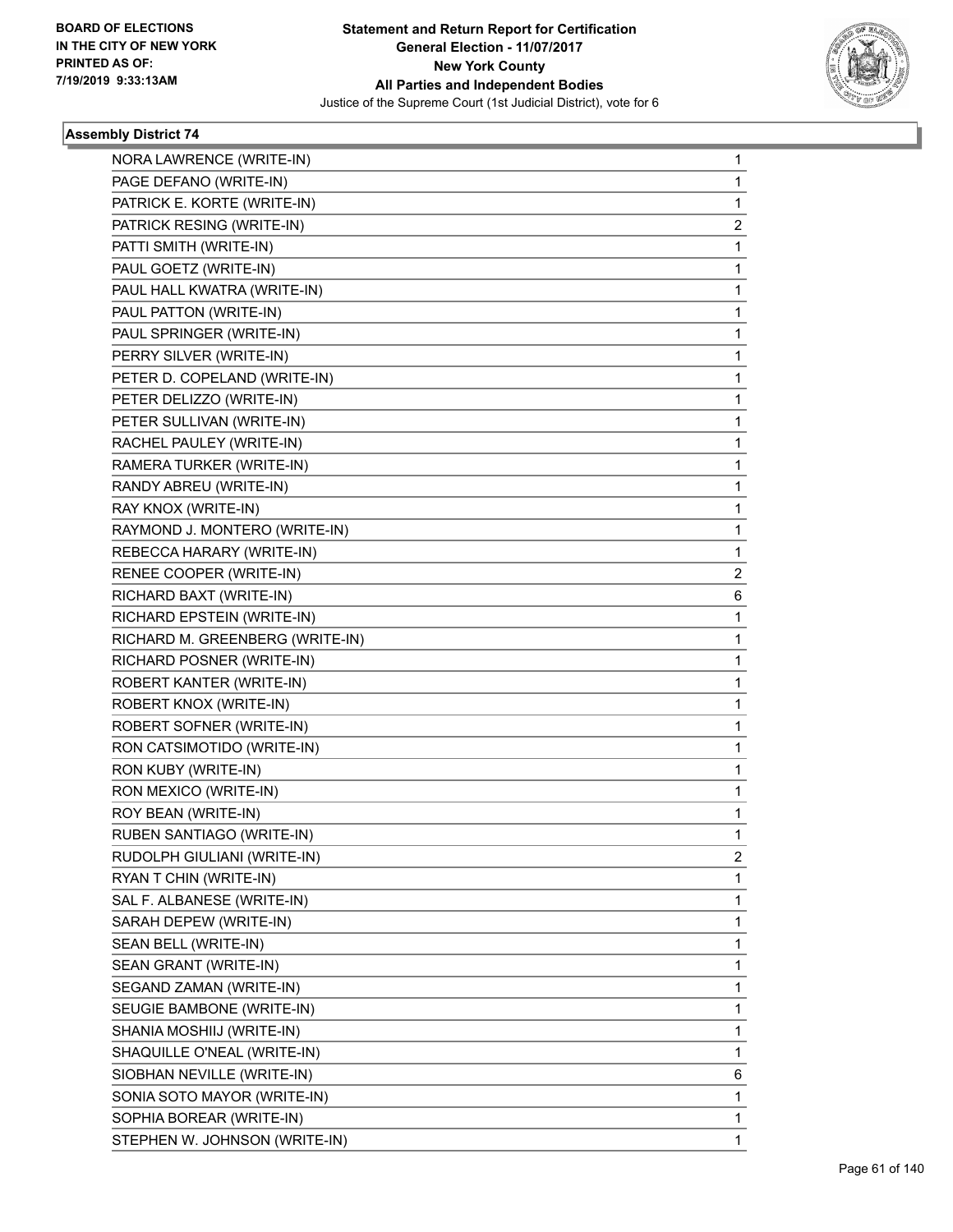

| STEVE BARRON (WRITE-IN)                   | 1                       |
|-------------------------------------------|-------------------------|
| STEVE WERNER (WRITE-IN)                   | 1                       |
| STEVEN A. JOHNSON (WRITE-IN)              | 1                       |
| STEVEN J. HYMEN (WRITE-IN)                | 1                       |
| SUSAN R. HORN (WRITE-IN)                  | 1                       |
| SYLVIA G. ASH (WRITE-IN)                  | $\mathbf{1}$            |
| THOMAS J. CAROLL (WRITE-IN)               | $\mathbf 1$             |
| THOMAS JEFFERSON (WRITE-IN)               | $\overline{\mathbf{c}}$ |
| THOMAS KIRDAHY (WRITE-IN)                 | 1                       |
| THOMAS MCGRATH (WRITE-IN)                 | $\mathbf 1$             |
| TIKI BARBER (WRITE-IN)                    | 1                       |
| TIMOTHY R. OUGGUN (WRITE-IN)              | 1                       |
| TITO PUENTE (WRITE-IN)                    | 1                       |
| TOMMY O'DONNEL (WRITE-IN)                 | 1                       |
| UNATTRIBUTABLE WRITE-IN (WRITE-IN)        | 311                     |
| UNCOUNTED WRITE-IN PER STATUTE (WRITE-IN) | 1                       |
| VAL BOGART (WRITE-IN)                     | 1                       |
| VINCENT J. ROMANO (WRITE-IN)              | 1                       |
| <b>VINCENT MATOS (WRITE-IN)</b>           | 1                       |
| VITO DESANTIS (WRITE-IN)                  | 1                       |
| VITTORIO DESICA (WRITE-IN)                | 1                       |
| VLADAMIR LENIN (WRITE-IN)                 | 1                       |
| WALTER ANTOGININI (WRITE-IN)              | $\mathbf{1}$            |
| WASON I. AUSTIN (WRITE-IN)                | $\boldsymbol{2}$        |
| WENDY MOY (WRITE-IN)                      | 1                       |
| WILLIAM PEARLMAN (WRITE-IN)               | $\mathbf{1}$            |
| WILLIAM TRIESTE (WRITE-IN)                | $\mathbf{1}$            |
| YOHANN SIDHWA (WRITE-IN)                  | 1                       |
| <b>Total Votes</b>                        | 80,970                  |
| Unrecorded                                | 55,020                  |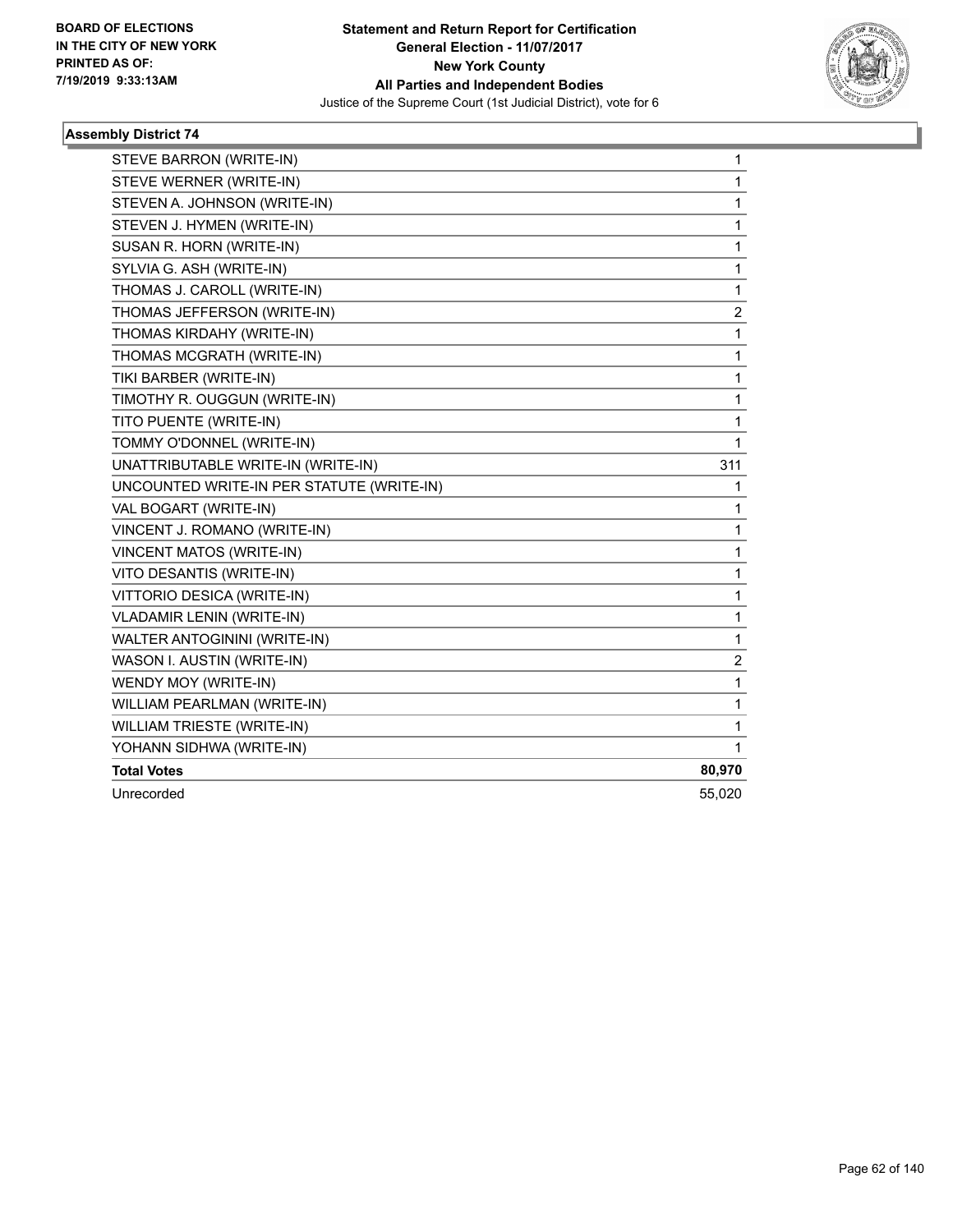

| PUBLIC COUNTER                                           | 21,293       |
|----------------------------------------------------------|--------------|
| MANUALLY COUNTED EMERGENCY                               | 0            |
| <b>ABSENTEE / MILITARY</b>                               | 692          |
| <b>AFFIDAVIT</b>                                         | 317          |
| <b>Total Ballots</b>                                     | 22,302       |
| Less - Inapplicable Federal/Special Presidential Ballots | 0            |
| <b>Total Applicable Ballots</b>                          | 22,302       |
| LORI SATTLER (DEMOCRATIC)                                | 15,334       |
| WILLIAM FRANC PERRY III (DEMOCRATIC)                     | 13,894       |
| NANCY M. BANNON (DEMOCRATIC)                             | 14,638       |
| ANTHONY CANNATARO (DEMOCRATIC)                           | 14,034       |
| ADAM SILVERA (DEMOCRATIC)                                | 13,931       |
| VERNA L. SAUNDERS (DEMOCRATIC)                           | 14,214       |
| ADEEL MANGI (WRITE-IN)                                   | 1            |
| AL SHARPTON (WRITE-IN)                                   | 1            |
| ALAN BIALECK (WRITE-IN)                                  | 1            |
| ALAN FLACKS (WRITE-IN)                                   | 1            |
| ALAN KROLL (WRITE-IN)                                    | 1            |
| ALAN YASHIN (WRITE-IN)                                   | 1            |
| ALEX SCOLNIK (WRITE-IN)                                  | $\mathbf{1}$ |
| ALEXA NELSON (WRITE-IN)                                  | 1            |
| ANDREW CHAN WOLINSKY (WRITE-IN)                          | 1            |
| ANGELA KWON (WRITE-IN)                                   | $\mathbf{1}$ |
| ANN OLSON BROWN (WRITE-IN)                               | 1            |
| ANTHONY WEINER (WRITE-IN)                                | 1            |
| ARTHUR PEOPLES (WRITE-IN)                                | $\mathbf{1}$ |
| ARTHUR T. SMYLES (WRITE-IN)                              | 1            |
| <b>BARACK OBAMA (WRITE-IN)</b>                           | 1            |
| BARBARA SPROUL (WRITE-IN)                                | $\mathbf{1}$ |
| BENJAMIN CARDOZO (WRITE-IN)                              | 1            |
| <b>BENJAMIN ROSE (WRITE-IN)</b>                          | 1            |
| BERNAND R. BLOCK (WRITE-IN)                              | 1            |
| BERNIE SANDERS (WRITE-IN)                                | 2            |
| BERT BREIHER (WRITE-IN)                                  | 1            |
| BILL BELICHICK (WRITE-IN)                                | 1            |
| BILL CLINTON (WRITE-IN)                                  | 2            |
| BILL MAHER (WRITE-IN)                                    | 1            |
| <b>BO DIETL (WRITE-IN)</b>                               | 1            |
| <b>BRADLEY SMALL (WRITE-IN)</b>                          | 1            |
| BRANDON COOKS (WRITE-IN)                                 | 1            |
| BRUCE DOG BOGDEN (WRITE-IN)                              | 1            |
| CECILA VEGA (WRITE-IN)                                   | 1            |
| CHE GUVAR (WRITE-IN)                                     | 1            |
| CHERYL SOLOMON (WRITE-IN)                                | 1            |
| CHRIS KRISTOFF (WRITE-IN)                                | 1            |
| CHRISTINE QUINN (WRITE-IN)                               | 1            |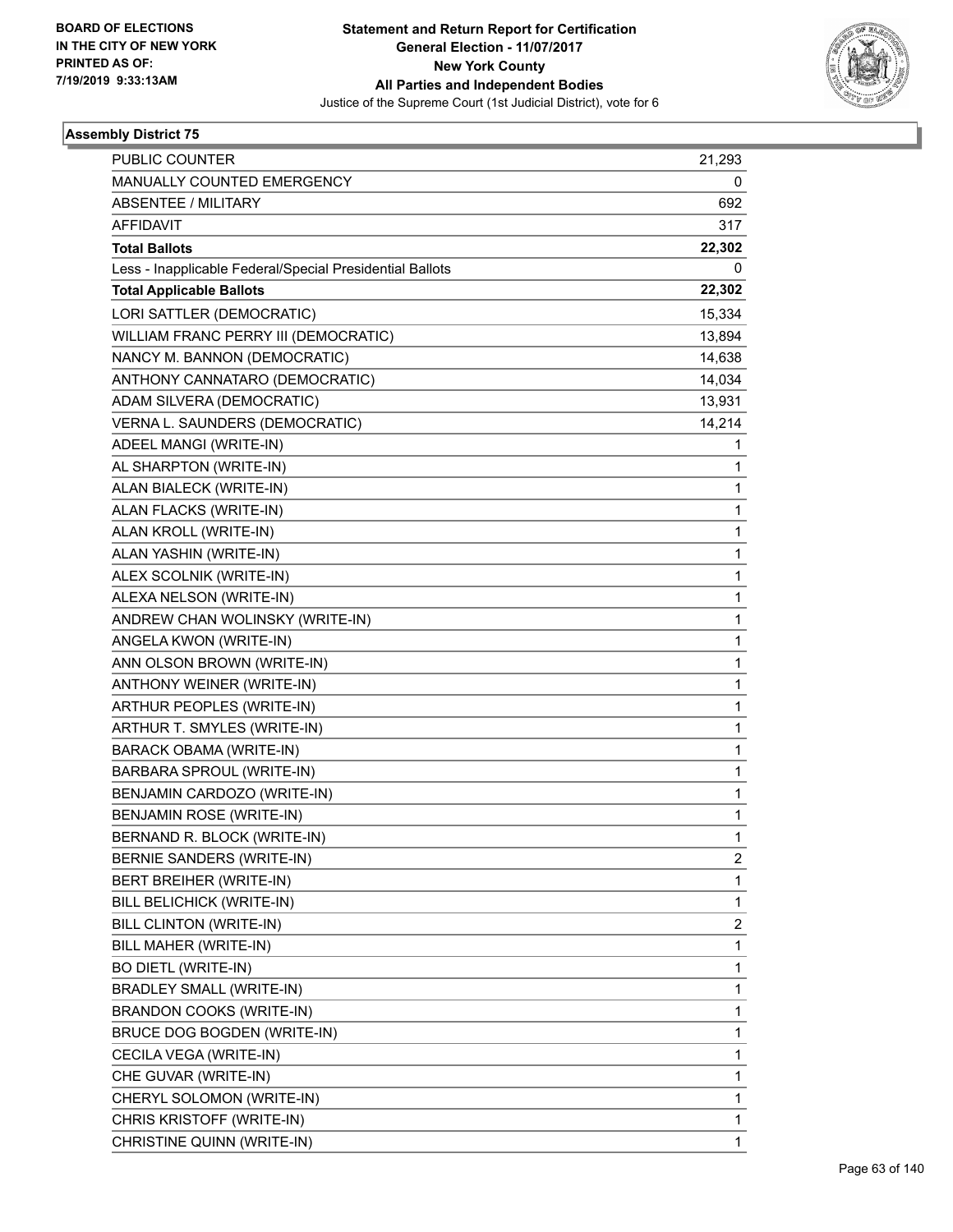

| CHRISTOPHER EDWARDS (WRITE-IN)  | $\mathbf{1}$   |
|---------------------------------|----------------|
| CINDY KENRROT (WRITE-IN)        | $\mathbf{1}$   |
| CINDY YOUNG (WRITE-IN)          | 1              |
| CLARENCE THOMAS (WRITE-IN)      | $\mathbf{1}$   |
| COMRODE LENIN (WRITE-IN)        | 1              |
| COURTNEY SHANNEY (WRITE-IN)     | 1              |
| DAKOTA RAMSEUR (WRITE-IN)       | $\overline{2}$ |
| DANIEL MEYERS (WRITE-IN)        | $\mathbf{1}$   |
| DANIEL PERRINO (WRITE-IN)       | 1              |
| DANIEL SATIN (WRITE-IN)         | $\mathbf{1}$   |
| DANIEL SCHOR (WRITE-IN)         | $\mathbf{1}$   |
| DANNY AMENDOLA (WRITE-IN)       | 1              |
| DARYL MCARDLE (WRITE-IN)        | $\mathbf{1}$   |
| DAVID BROOKS (WRITE-IN)         | $\mathbf{1}$   |
| DAVID CHEN (WRITE-IN)           | 1              |
| DAVID CROMER (WRITE-IN)         | $\mathbf{1}$   |
| DAVID DINKINS (WRITE-IN)        | $\mathbf 1$    |
| DAVID GOLDBERG (WRITE-IN)       | 1              |
| DAVID TAYLOR (WRITE-IN)         | $\mathbf{1}$   |
| DENNY BETANCOURT (WRITE-IN)     | $\mathbf{1}$   |
| DIANA BAKER (WRITE-IN)          | 1              |
| DIMETRIS KOUNTOWRIS (WRITE-IN)  | $\mathbf{1}$   |
| DONALD R. WALH (WRITE-IN)       | $\mathbf 1$    |
| DONALD STAUBER (WRITE-IN)       | 1              |
| DONALD TRUMP (WRITE-IN)         | 3              |
| EDITH BURTON (WRITE-IN)         | $\mathbf{1}$   |
| EDWARD MECHMANN (WRITE-IN)      | 1              |
| ELEANOR ROOSEVELT (WRITE-IN)    | $\mathbf{1}$   |
| ELIZABETH MAXMAN (WRITE-IN)     | $\mathbf 1$    |
| ELLIOT SPITZER (WRITE-IN)       | 1              |
| EMMA BRAUNSCHWEIGER (WRITE-IN)  | 1              |
| ERIC FRAWLEY (WRITE-IN)         | $\mathbf 1$    |
| ERIC STIEGBTZ (WRITE-IN)        | 1              |
| ERIKA HART (WRITE-IN)           | 1              |
| ERIKA YAO GALLEGHER (WRITE-IN)  | 1              |
| ERION WALTS (WRITE-IN)          | 1              |
| ERWIN LONTOLN (WRITE-IN)        | 1              |
| EUGENE STEIN (WRITE-IN)         | 1              |
| EVA ARECES (WRITE-IN)           | 1              |
| EVAN FARBER (WRITE-IN)          | 1              |
| FELIX FRANKFURTER (WRITE-IN)    | 1              |
| FIDEL CASTRO (WRITE-IN)         | 1              |
| FLORA BUCKLEY (WRITE-IN)        | 1              |
| FRANK FELIX (WRITE-IN)          | 1              |
| GEORGE TREYVUS (WRITE-IN)       | 1              |
| <b>GEORGE W BUSH (WRITE-IN)</b> | 1              |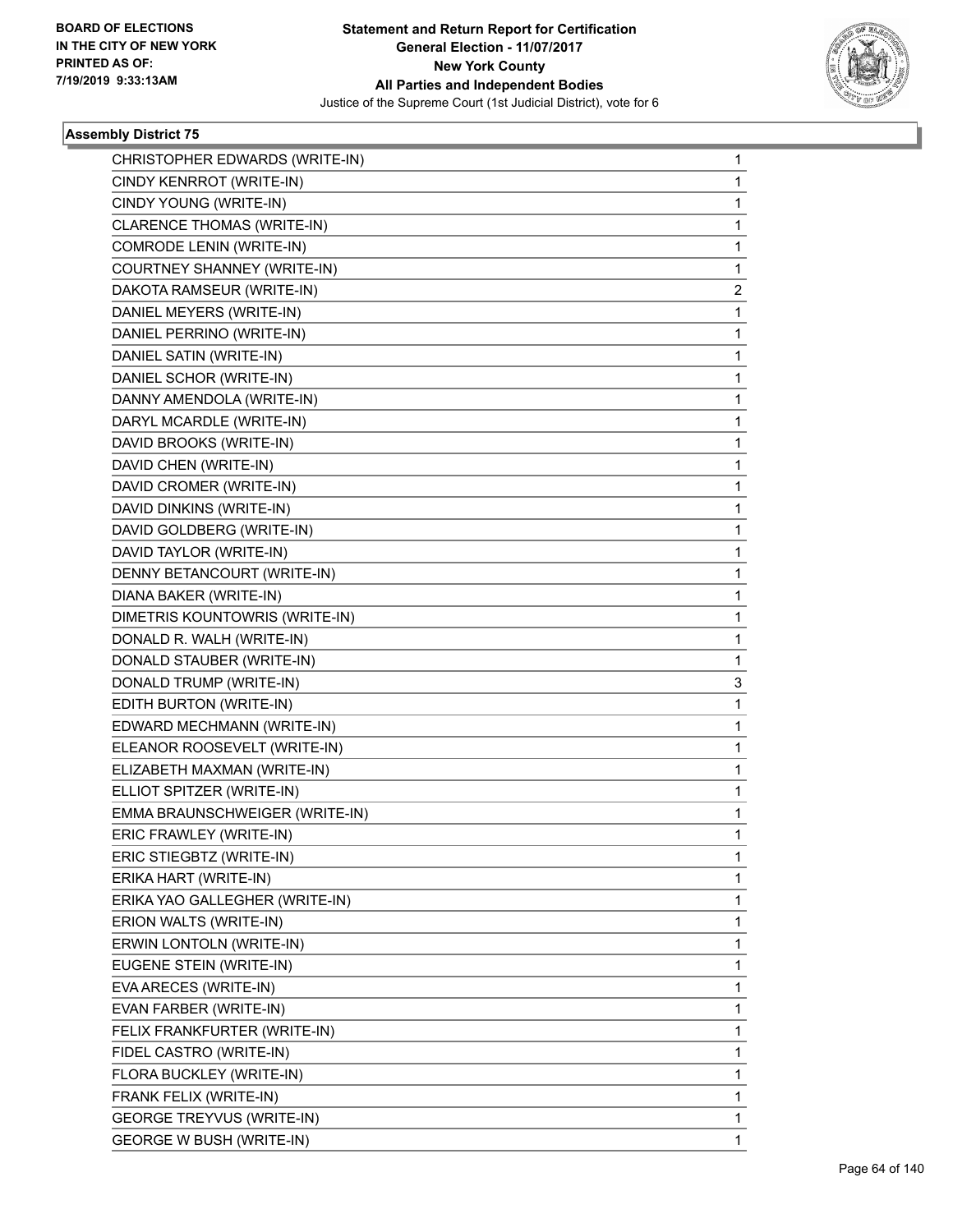

| GERALD B. GODMANY (WRITE-IN)       | 1 |
|------------------------------------|---|
| <b>GLENN PATTON (WRITE-IN)</b>     | 1 |
| <b>GLORIA FIELDCAMP (WRITE-IN)</b> | 1 |
| <b>GLORIA STEINEM (WRITE-IN)</b>   | 1 |
| <b>GRAHAM MESSICK (WRITE-IN)</b>   | 1 |
| HAROLD C. BURTON (WRITE-IN)        | 1 |
| HARRY DEMELL (WRITE-IN)            | 1 |
| HEATHER HIGGINS (WRITE-IN)         | 1 |
| HENRIETA THEWES (WRITE-IN)         | 1 |
| HENRY KISSINGER (WRITE-IN)         | 1 |
| HENRY NG (WRITE-IN)                | 1 |
| HERALD SILVA (WRITE-IN)            | 1 |
| HERBERT KOCHTELL (WRITE-IN)        | 1 |
| HILLARY CLINTON (WRITE-IN)         | 3 |
| HILLARY RODHAM CLINTON (WRITE-IN)  | 1 |
| HOWARD HAIN (WRITE-IN)             | 1 |
| HUGH MCMANUS (WRITE-IN)            | 1 |
| HUGO BLACK (WRITE-IN)              | 1 |
| IAN BOCZHO (WRITE-IN)              | 1 |
| IRIS J. SMYLES (WRITE-IN)          | 1 |
| JACK RUCTER (WRITE-IN)             | 1 |
| JAKE BARN (WRITE-IN)               | 1 |
| JAMES COSTELLO (WRITE-IN)          | 1 |
| JAMES DESILVA (WRITE-IN)           | 1 |
| JAMES EDWARD TOPOR (WRITE-IN)      | 1 |
| JAMES HIGGINS (WRITE-IN)           | 1 |
| JANE SCHREIBER (WRITE-IN)          | 1 |
| JASON LEONE (WRITE-IN)             | 1 |
| <b>JASON MERMAN (WRITE-IN)</b>     | 1 |
| JAY NEWMAN (WRITE-IN)              | 1 |
| JAY WEINSTEIN (WRITE-IN)           | 1 |
| JEFF GRANAT (WRITE-IN)             | 1 |
| JEFF KAUFFMAN (WRITE-IN)           | 1 |
| JEFFREY A. JANUZZO (WRITE-IN)      | 1 |
| JEFFREY BARR (WRITE-IN)            | 1 |
| JERRY ZAKS (WRITE-IN)              | 1 |
| <b>JESSE KEARNEY (WRITE-IN)</b>    | 1 |
| JOE LHOTA (WRITE-IN)               | 1 |
| JOEL MAXMAN (WRITE-IN)             | 1 |
| JOHN BRODERICK (WRITE-IN)          | 1 |
| JOHN DIFFLY (WRITE-IN)             | 1 |
| JOHN GALIOTO (WRITE-IN)            | 1 |
| JOHN HARLAN (WRITE-IN)             | 1 |
| JOHN HENRY (WRITE-IN)              | 1 |
| JOHN KANDEN (WRITE-IN)             | 1 |
| JOHN MARGAND (WRITE-IN)            | 1 |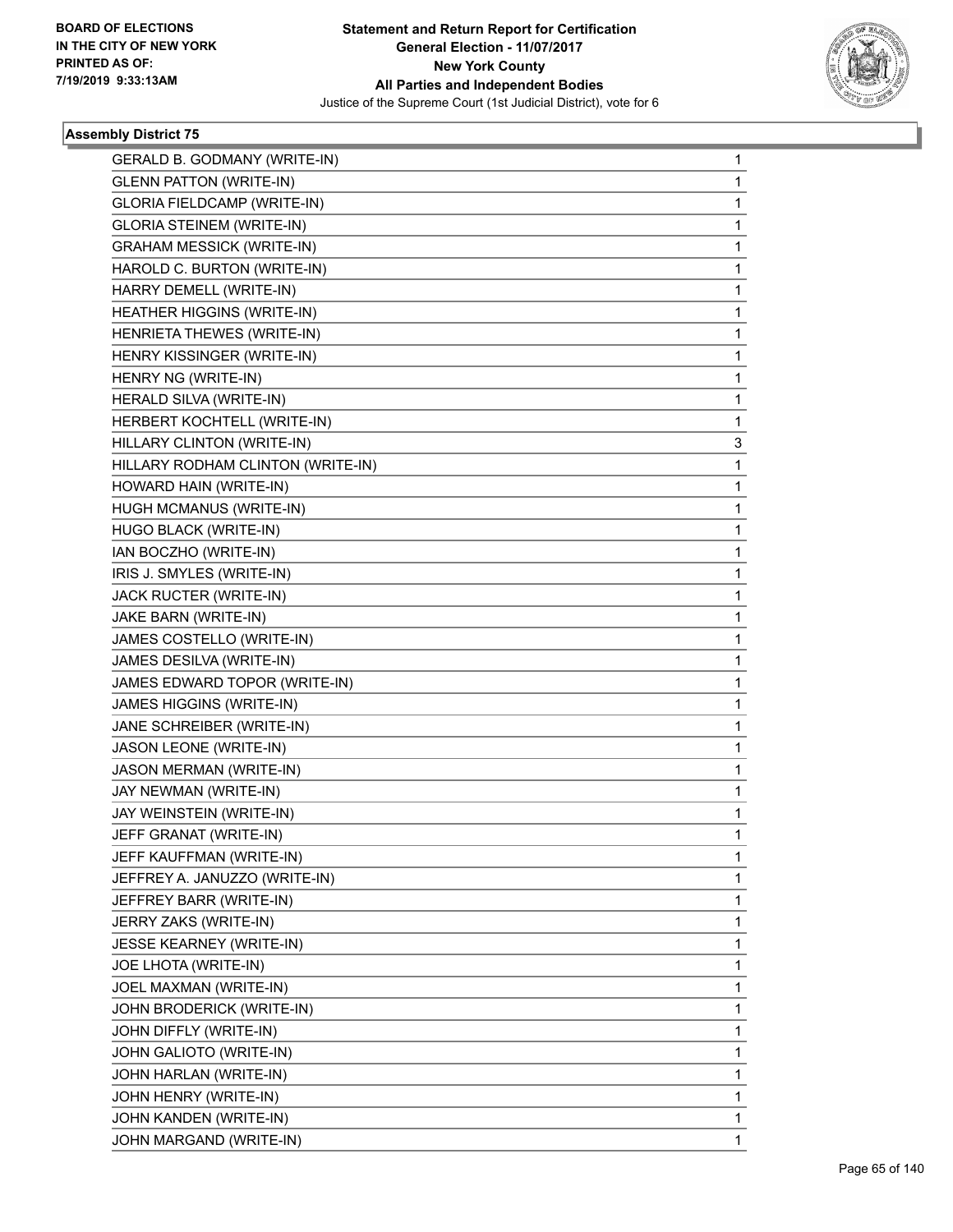

| JOHN P. DURR (WRITE-IN)          | 1            |
|----------------------------------|--------------|
| JOHN W. SCHERER (WRITE-IN)       | 1            |
| JONATHAN HATCH (WRITE-IN)        | 1            |
| JONATHAN HERLANDS (WRITE-IN)     | 1            |
| JOSEPH CHERVENAK (WRITE-IN)      | 1            |
| JOSEPH MOSCATT (WRITE-IN)        | 1            |
| JOSEPH WILLIAM DZUZAK (WRITE-IN) | 1            |
| JOSHUA A. VIAVFMAN (WRITE-IN)    | 1            |
| JOSHUA ISSAC FRIEDMAN (WRITE-IN) | 1            |
| JUAN PENALOSA (WRITE-IN)         | 1            |
| JUDITH Z. KATZ (WRITE-IN)        | 1            |
| JUDY MCMAHON (WRITE-IN)          | 1            |
| JULIAN EDELMAN (WRITE-IN)        | 1            |
| <b>JULIAN SHLES (WRITE-IN)</b>   | 1            |
| JUSTIN DEMBLER (WRITE-IN)        | 1            |
| KEN MOTHNER (WRITE-IN)           | 1            |
| KEVIN LEE (WRITE-IN)             | 1            |
| KEVIN MILLS (WRITE-IN)           | 1            |
| KIMBERLY HARBIN (WRITE-IN)       | 1            |
| KODI CORTELLI (WRITE-IN)         | 1            |
| KRISTINA KAUFFMAN (WRITE-IN)     | 1            |
| KYLE KLANPEER (WRITE-IN)         | 1            |
| LARRY HOGON (WRITE-IN)           | 1            |
| LIAM HANAFEE ARECES (WRITE-IN)   | 1            |
| LISA TANKOOS (WRITE-IN)          | 1            |
| LORETTA MOSCATT (WRITE-IN)       | 1            |
| LOUIS BRANDEIS (WRITE-IN)        | 1            |
| LUCY MARTY (WRITE-IN)            | 1            |
| MARC FLIEDNER (WRITE-IN)         | 2            |
| MARC WEISS (WRITE-IN)            | 1            |
| MARCELLA SMITH (WRITE-IN)        | 2            |
| MARGARET KUNSTLER (WRITE-IN)     | 1            |
| MARK N. FROEBA (WRITE-IN)        | 1            |
| MARK STEINMAN (WRITE-IN)         | 1            |
| MARTIN STOLER (WRITE-IN)         | 1            |
| MATTHEW J. WOODWARD (WRITE-IN)   | 1            |
| MATTHEW SCHULTZ (WRITE-IN)       | 1            |
| MAURICE C. CURRAN (WRITE-IN)     | 1            |
| MAX REICH (WRITE-IN)             | 1            |
| MEGAN LUZIER (WRITE-IN)          | 1            |
| MELODY SCHOR (WRITE-IN)          | 1            |
| MERIDITH GARMISON (WRITE-IN)     | 1            |
| MEYER KORLOU (WRITE-IN)          | 1            |
| MIA BREZIN (WRITE-IN)            | 1            |
| MICAEL MOSCATT (WRITE-IN)        | 1            |
| MICHAEL BLOOMBERG (WRITE-IN)     | $\mathbf{1}$ |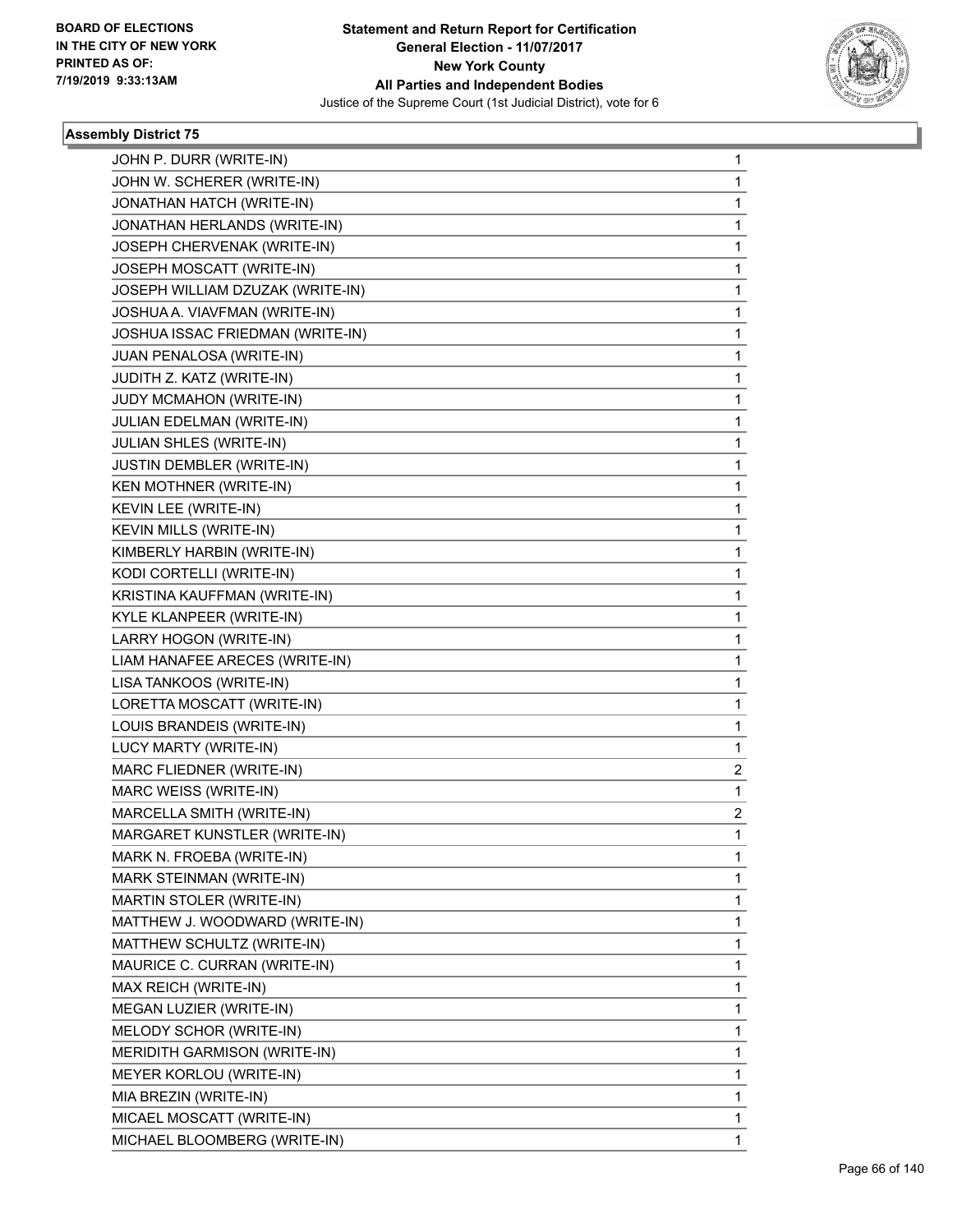

| MICHAEL COSTELLO (WRITE-IN)       | $\mathbf{1}$ |
|-----------------------------------|--------------|
| MICHAEL GRIMM (WRITE-IN)          | $\mathbf{1}$ |
| MICHAEL LAPSA (WRITE-IN)          | 1            |
| MICHAEL MOONT (WRITE-IN)          | 1            |
| MICHEL J. FAULKNER (WRITE-IN)     | 1            |
| MICHELLE CARUSO (WRITE-IN)        | 1            |
| MICHELLE COSTELLO (WRITE-IN)      | 1            |
| MICKERERL TOLKM (WRITE-IN)        | 1            |
| MICKEY CALLAWAY (WRITE-IN)        | 1            |
| MIKE ROSEN (WRITE-IN)             | 1            |
| MITCHELL SATAWAY (WRITE-IN)       | 1            |
| MITT ROMNEY (WRITE-IN)            | 1            |
| NAOMI COUI (WRITE-IN)             | 1            |
| NEHA WOODWARD (WRITE-IN)          | 1            |
| NEIL ROSS (WRITE-IN)              | 1            |
| NELSON SCHOENBRET (WRITE-IN)      | 1            |
| NICK GENNARO (WRITE-IN)           | 1            |
| NICOLE GELINAS (WRITE-IN)         | 1            |
| NICOLE MALLIOTAKIS (WRITE-IN)     | 1            |
| NIKKI HALEY (WRITE-IN)            | 1            |
| NOAH POTTER (WRITE-IN)            | 1            |
| NOAH SYNDERGAARD (WRITE-IN)       | 1            |
| NORMA ACEVEDO (WRITE-IN)          | 1            |
| NORMAL SIEGEL (WRITE-IN)          | 1            |
| OLGA STATZ (WRITE-IN)             | 1            |
| OLIVIA BARN (WRITE-IN)            | 1            |
| OLIVIA CUSIMARO (WRITE-IN)        | 1            |
| OW HOLMES JR (WRITE-IN)           | 1            |
| PATRICK HANAFEE (WRITE-IN)        | 1            |
| PAUL NIEHAUSE (WRITE-IN)          | $\mathbf{1}$ |
| PEANUT TAIT (WRITE-IN)            | $\mathbf 1$  |
| PENOLOPE NECHLAI DRAKE (WRITE-IN) | 1            |
| PERRI HAULEY (WRITE-IN)           | 1            |
| PETER SHERIDAN (WRITE-IN)         | 6            |
| PHAEDRA PERRY (WRITE-IN)          | 1            |
| PHILIP GREENBERG (WRITE-IN)       | 1            |
| PHILLIP MIMEZ (WRITE-IN)          | 1            |
| PHILLIP W. WEISS (WRITE-IN)       | 1            |
| PREET BHARARA (WRITE-IN)          | 1            |
| RAINA L. NORTICK (WRITE-IN)       | 1            |
| RAND PAUL (WRITE-IN)              | 2            |
| RENATE MOSCATT (WRITE-IN)         | 1            |
| RICHARD GELB (WRITE-IN)           | 1            |
| RICHARD H. TSAI (WRITE-IN)        | 1            |
| RITA BOBRE (WRITE-IN)             | 1            |
| RIVA TAIT (WRITE-IN)              | $\mathbf{1}$ |
|                                   |              |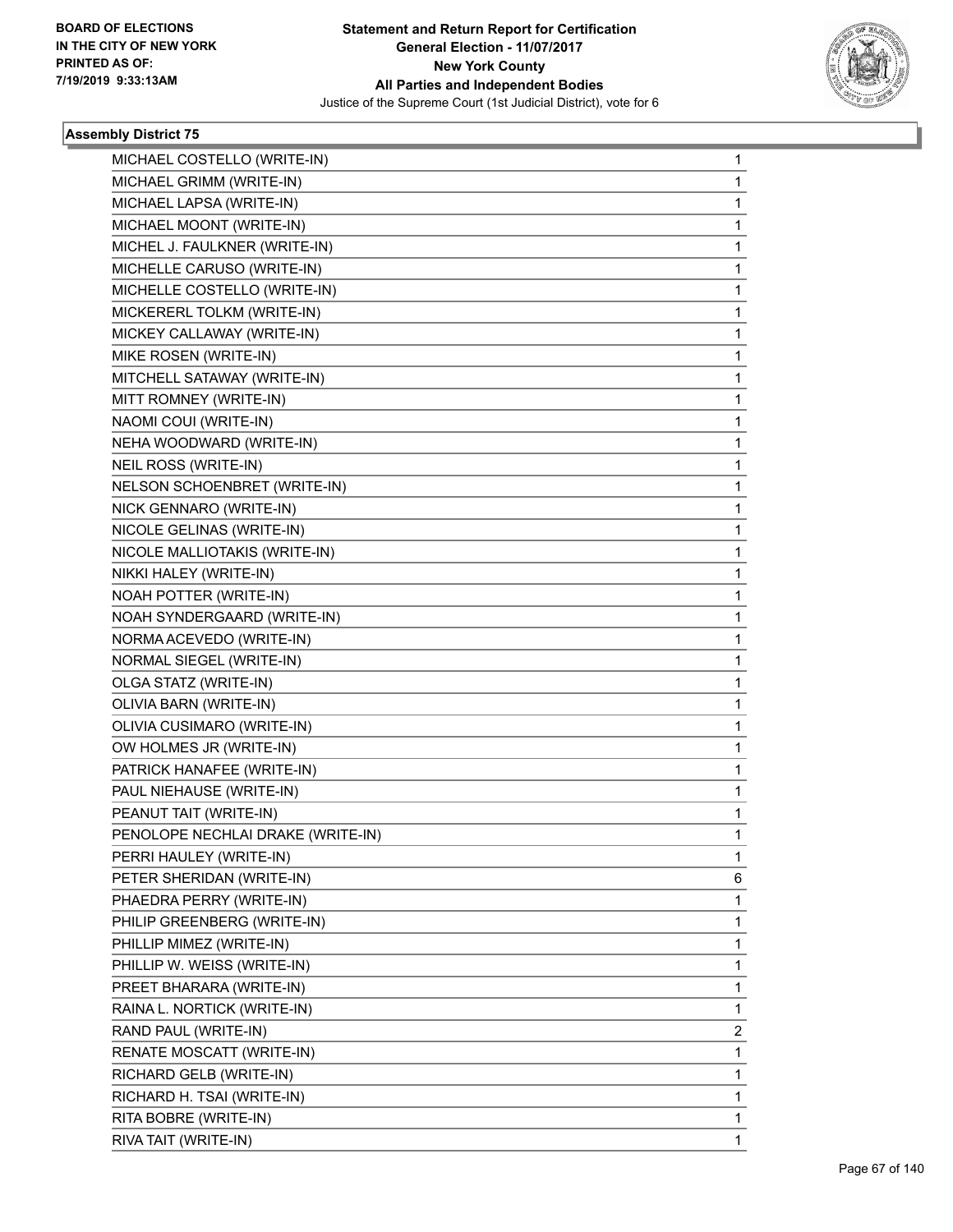

| ROB GRONKOWSKI (WRITE-IN)                 | $\mathbf{1}$ |
|-------------------------------------------|--------------|
| ROBERT KAUFMAN (WRITE-IN)                 | $\mathbf{1}$ |
| ROBERT L. MORGAN (WRITE-IN)               | 1            |
| ROBERT SAVINO (WRITE-IN)                  | $\mathbf{1}$ |
| ROBERT THEWES (WRITE-IN)                  | $\mathbf{1}$ |
| RONALD RICHTER (WRITE-IN)                 | 1            |
| ROSEMARY MCMANUS (WRITE-IN)               | 1            |
| ROSIE MENDEZ (WRITE-IN)                   | 1            |
| RUDOLPH GIULIANI (WRITE-IN)               | 1            |
| RUDOLPH GULIANI (WRITE-IN)                | 1            |
| RUDY GIULIANI (WRITE-IN)                  | 1            |
| RUDY GIULINAI (WRITE-IN)                  | 1            |
| RUPAUL ANDRE CHARLES (WRITE-IN)           | 1            |
| RYAN YANOVICH (WRITE-IN)                  | 1            |
| SAFEENA MECHLAI (WRITE-IN)                | 1            |
| SAL ALBANESE (WRITE-IN)                   | 1            |
| SAM BRICKFIELD (WRITE-IN)                 | 1            |
| SAM GORDON (WRITE-IN)                     | 1            |
| SAMSON ENZER (WRITE-IN)                   | 1            |
| SASHA MARTIN (WRITE-IN)                   | 1            |
| SCOTT FOX (WRITE-IN)                      | 1            |
| SEBASTIAN THEWES (WRITE-IN)               | 1            |
| SHARIF FORD (WRITE-IN)                    | 1            |
| SHARRON WORMAN (WRITE-IN)                 | 1            |
| SHERRI MAXMAN (WRITE-IN)                  | 1            |
| SONIA OSSORIO (WRITE-IN)                  | 1            |
| STEPHEN COLBERT (WRITE-IN)                | 1            |
| STEPHEN DIZARD (WRITE-IN)                 | 1            |
| STEPHEN SONDHEIM (WRITE-IN)               | 1            |
| STEPHEN TEICH (WRITE-IN)                  | $\mathbf{1}$ |
| STEVE F. CASTRO (WRITE-IN)                | 1            |
| <b>SUSAN BERRIE (WRITE-IN)</b>            | 1            |
| SUSAN SARANDON (WRITE-IN)                 | 1            |
| TAMARA JUDGE (WRITE-IN)                   | 1            |
| TED TRIEF (WRITE-IN)                      | 1            |
| TEDDY ROOSEVELT (WRITE-IN)                | 1            |
| TERCY THORTON (WRITE-IN)                  | 1            |
| THOMAS L. FRIEDMAN (WRITE-IN)             | 1            |
| TIMOTHY SCALET (WRITE-IN)                 | 1            |
| TOM BRADY (WRITE-IN)                      | 1            |
| TONER FEIST (WRITE-IN)                    | 1            |
| TUCKER CARLSON (WRITE-IN)                 | 1            |
| UNATTRIBUTABLE WRITE-IN (WRITE-IN)        | 360          |
| UNCOUNTED WRITE-IN PER STATUTE (WRITE-IN) | 12           |
| VANESSA BIONDO (WRITE-IN)                 | 1            |
| VINCENT DOLE (WRITE-IN)                   | 1            |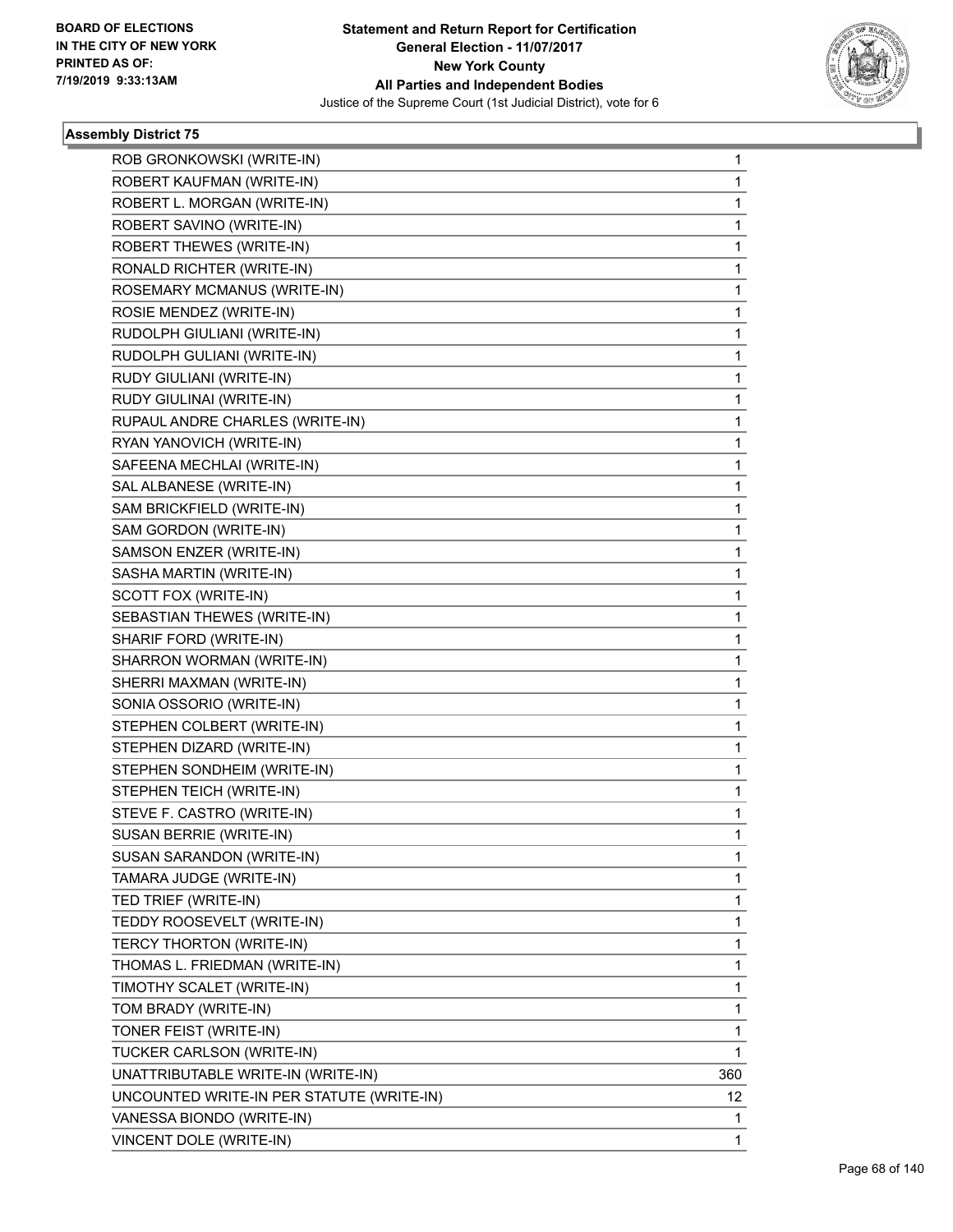

| VINCENT SORDILLO (WRITE-IN)       |        |
|-----------------------------------|--------|
| VINCENT TODARELLO (WRITE-IN)      |        |
| VITO FOSELLO (WRITE-IN)           |        |
| <b>WARREN BURTON (WRITE-IN)</b>   |        |
| WASHINGTON IRVING (WRITE-IN)      |        |
| WILLIAM BRAUNSCHWEIGER (WRITE-IN) | 2      |
| YETTA KURLAND (WRITE-IN)          |        |
| YINYOUNG CHOI (WRITE-IN)          |        |
| YOUNGSIK YOON (WRITE-IN)          |        |
| ZEPHYR TEACHOUT (WRITE-IN)        |        |
| <b>Total Votes</b>                | 86,704 |
| Unrecorded                        | 47.108 |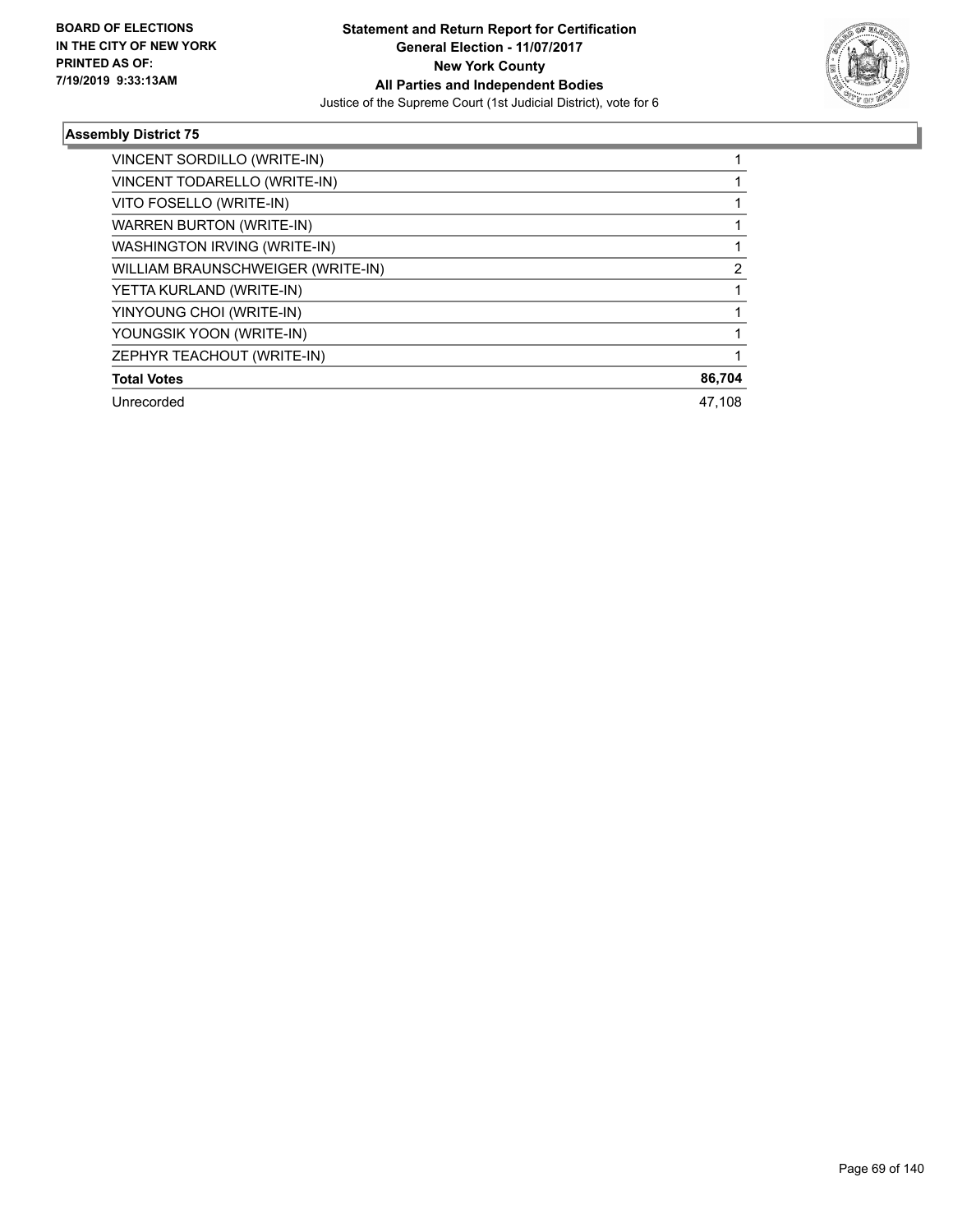

| PUBLIC COUNTER<br>MANUALLY COUNTED EMERGENCY             | 23,201<br>0             |
|----------------------------------------------------------|-------------------------|
| ABSENTEE / MILITARY                                      | 711                     |
| <b>AFFIDAVIT</b>                                         | 286                     |
| <b>Total Ballots</b>                                     |                         |
| Less - Inapplicable Federal/Special Presidential Ballots | 24,198<br>0             |
| <b>Total Applicable Ballots</b>                          | 24,198                  |
| LORI SATTLER (DEMOCRATIC)                                | 15,576                  |
| WILLIAM FRANC PERRY III (DEMOCRATIC)                     | 14,298                  |
| NANCY M. BANNON (DEMOCRATIC)                             | 14,980                  |
| ANTHONY CANNATARO (DEMOCRATIC)                           | 14,523                  |
| ADAM SILVERA (DEMOCRATIC)                                | 14,327                  |
| VERNA L. SAUNDERS (DEMOCRATIC)                           | 14,585                  |
| AARON JUDGE (WRITE-IN)                                   | 2                       |
| ABE LINCOLN (WRITE-IN)                                   | 1                       |
| ABE VIGODA (WRITE-IN)                                    | 1                       |
| ADAM AISON (WRITE-IN)                                    | 1                       |
| ADAM SANDLER (WRITE-IN)                                  | 1                       |
| AHNA BUTREEL (WRITE-IN)                                  | 1                       |
| ALAN GADLIN (WRITE-IN)                                   | $\mathbf{1}$            |
|                                                          |                         |
| ALAN P. LUBITZ, ESQ (WRITE-IN)                           | 1                       |
| ALEC RAGGIO (WRITE-IN)                                   | 1                       |
| ALEX JONES (WRITE-IN)                                    | 1                       |
| ALEX MEIER (WRITE-IN)                                    | 1                       |
| ALEX ZIMMER (WRITE-IN)                                   | 2                       |
| ALEXANDER HAMILTON (WRITE-IN)                            | $\mathbf{1}$            |
| ALEXANDRA PAYKIN (WRITE-IN)                              | 1                       |
| ALEXIS BEATTIE (WRITE-IN)                                | 1                       |
| ALLEN ROSKOFF (WRITE-IN)                                 | 1                       |
| ALLISON FITZPATRICK (WRITE-IN)                           | 1                       |
| ALMA DEUTCHER (WRITE-IN)                                 | 1                       |
| ANDREW PETER NAPOLITANO (WRITE-IN)                       | 2                       |
| ANDREW PLATT (WRITE-IN)                                  | 3                       |
| ANDREW SCHULTZ (WRITE-IN)                                | 1                       |
| ANITA WZHELAN (WRITE-IN)                                 | 3                       |
| ANN COULTER (WRITE-IN)                                   | 1                       |
| ANN J. PEROLWITZ (WRITE-IN)                              | 1                       |
| ANN LANDERS (WRITE-IN)                                   | 1                       |
| ANNE MCCAUGHEY (WRITE-IN)                                | 1                       |
| ANTHONY BARBER (WRITE-IN)                                | 1                       |
| ANTHONY CAPUTO (WRITE-IN)                                | $\mathbf{1}$            |
| ANTHONY FIORELLA (WRITE-IN)                              | 1                       |
| ARIEL CHESLER (WRITE-IN)                                 | 1                       |
| ARNOLD WEBB (WRITE-IN)                                   | $\mathbf{1}$            |
| ARTHUR LONG (WRITE-IN)                                   | $\overline{\mathbf{c}}$ |
| ASHER FINKEL (WRITE-IN)                                  | $\mathbf{1}$            |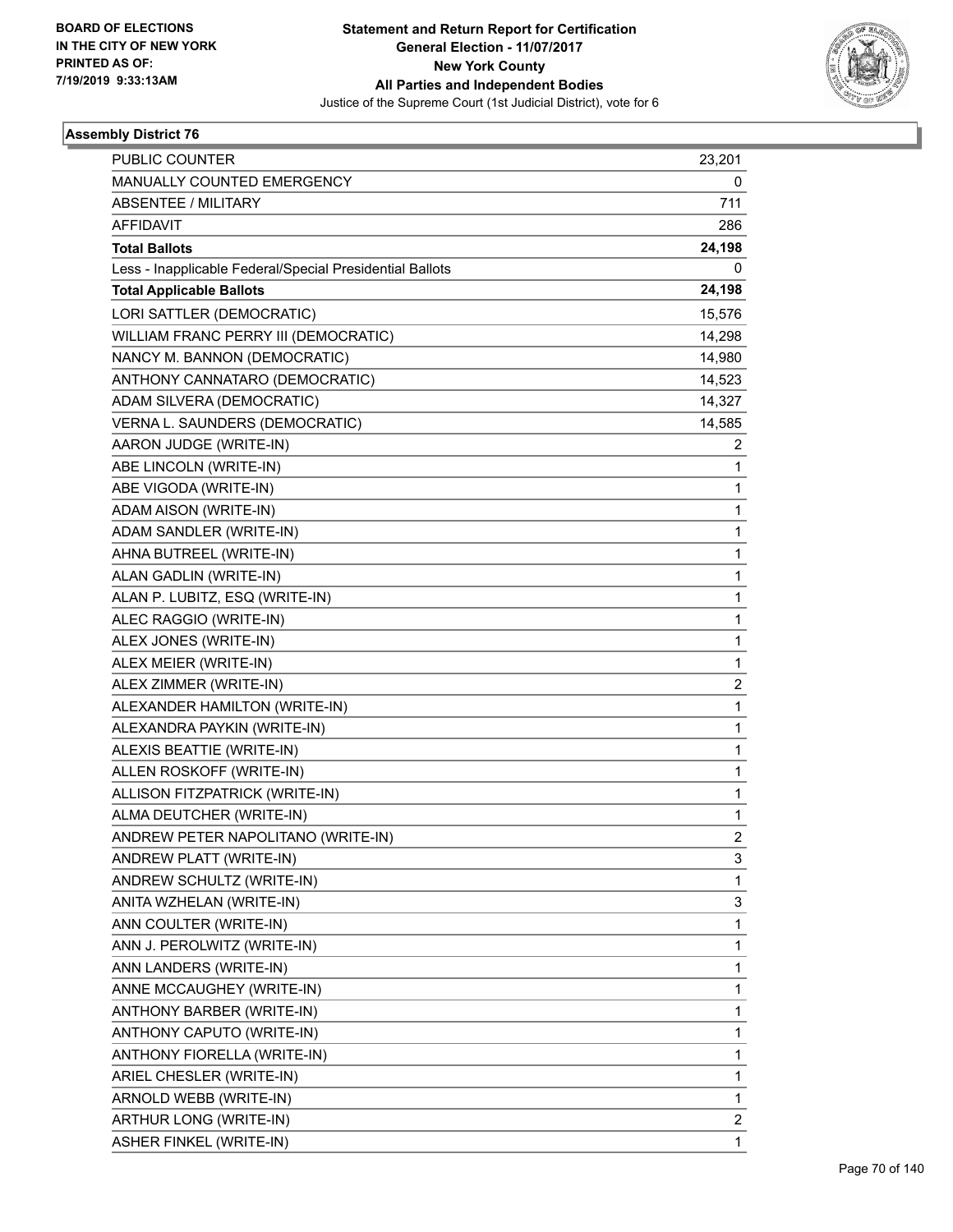

| AUDREY WARFORD (WRITE-IN)         | $\mathbf{1}$ |
|-----------------------------------|--------------|
| BACKA HAWKIS BEATTY (WRITE-IN)    | 1            |
| BARACK OBAMA (WRITE-IN)           | 2            |
| <b>BARBARA MORTON (WRITE-IN)</b>  | 1            |
| <b>BARRY GINSBERG (WRITE-IN)</b>  | 1            |
| BEN FRIEDMAN (WRITE-IN)           | 1            |
| BEN NEWMAN (WRITE-IN)             | 1            |
| BERNIE SANDERS (WRITE-IN)         | 2            |
| BILL PEARLMAN (WRITE-IN)          | 1            |
| <b>BLAKE SILVERMAN (WRITE-IN)</b> | 1            |
| <b>BO DIETL (WRITE-IN)</b>        | 3            |
| <b>BOB DYLAN (WRITE-IN)</b>       | 1            |
| <b>BRAD PARK (WRITE-IN)</b>       | 1            |
| BRIAN D. ZUCKER (WRITE-IN)        | 1            |
| <b>BRIAN FARKAS (WRITE-IN)</b>    | 1            |
| BRIAN HUNT (WRITE-IN)             | 1            |
| <b>BRIAN KRIST (WRITE-IN)</b>     | 2            |
| BRIAN WADDELL (WRITE-IN)          | 1            |
| C.J SASLAW (WRITE-IN)             | 1            |
| CAM'RON GILES (WRITE-IN)          | 1            |
| CAROLYN R. WELLS (WRITE-IN)       | 1            |
| CARY GUNTHER (WRITE-IN)           | 1            |
| CARY S. GUNTHER (WRITE-IN)        | 1            |
| CAXTON KABACK (WRITE-IN)          | 1            |
| CC SABATHIA (WRITE-IN)            | 1            |
| CECIL FOGG (WRITE-IN)             | 2            |
| CHARLIE SOLOMON (WRITE-IN)        | 1            |
| CHRISTOPHER HORN (WRITE-IN)       | 1            |
| CHRISTOPHER MCDOUGAL (WRITE-IN)   | 1            |
| CHRISTOPHER REGAN (WRITE-IN)      | 1            |
| CINDY KANE (WRITE-IN)             | 1            |
| CLARK KENT (WRITE-IN)             | 1            |
| CRAIG HOHMANN (WRITE-IN)          | 1            |
| CURTIS SLIWA (WRITE-IN)           | 1            |
| CYRUS VANCE (WRITE-IN)            | 1            |
| D.B. GILLES (WRITE-IN)            | 1            |
| DAN KATZ (WRITE-IN)               | 1            |
| DANIEL HUPEN (WRITE-IN)           | 1            |
| DANIEL JUENS (WRITE-IN)           | 1            |
| DANIEL SANTARGERO (WRITE-IN)      | $\mathbf 1$  |
| DANIEL SCHWARTZ (WRITE-IN)        | 1            |
| DANIEL VILA RIVERA (WRITE-IN)     | 1            |
| DANIEL ZIMMER (WRITE-IN)          | 2            |
| DAVID BERGENFIELD (WRITE-IN)      | 1            |
| DAVID BREWER (WRITE-IN)           | 1            |
| DAVID CLURMAN (WRITE-IN)          | 1            |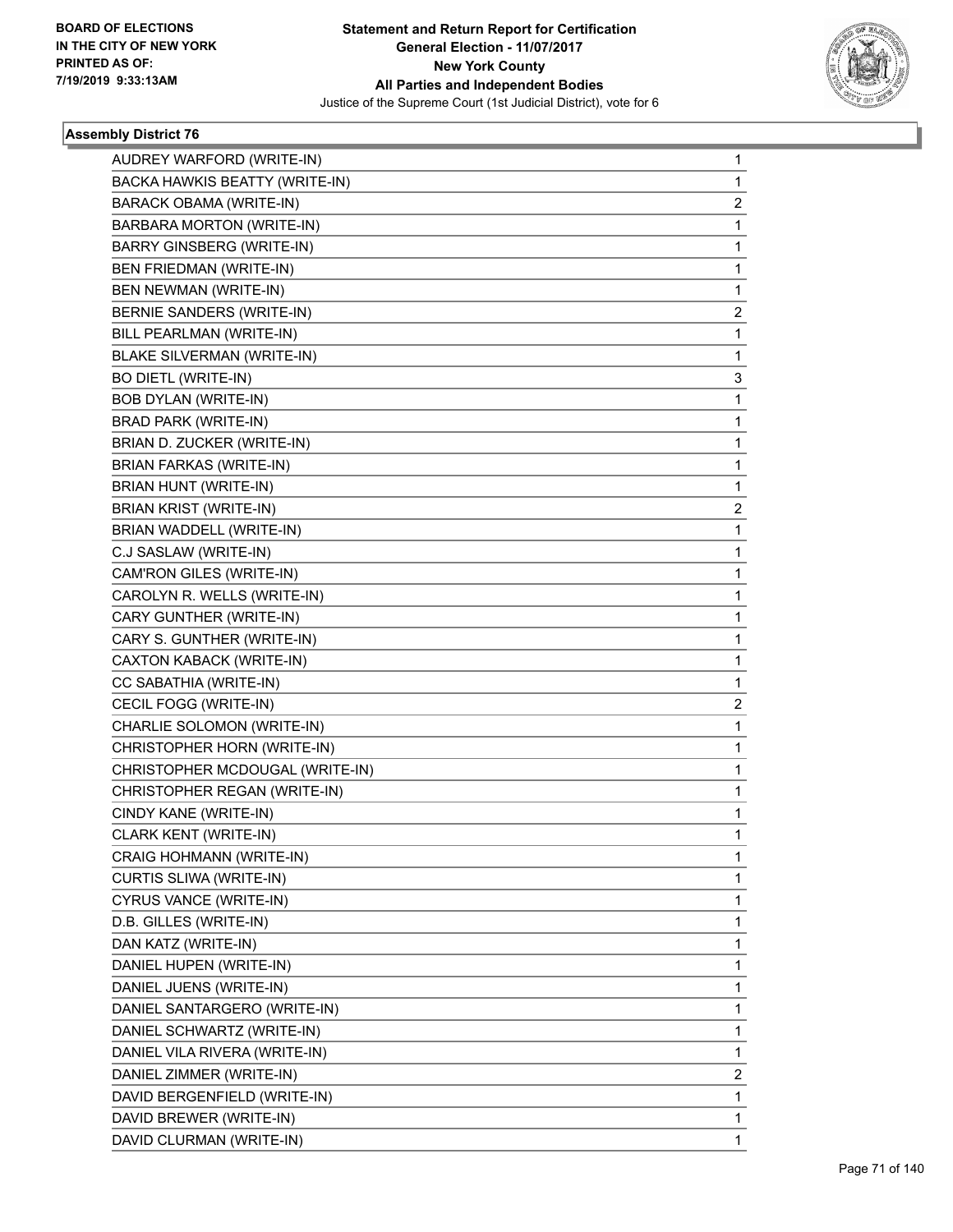

| DAVID COHEN (WRITE-IN)          | $\mathbf 1$  |
|---------------------------------|--------------|
| DAVID GARLAND (WRITE-IN)        | 1            |
| DAVID LEPARD (WRITE-IN)         | 1            |
| DAVID MACK (WRITE-IN)           | 1            |
| DAVID PARK (WRITE-IN)           | 1            |
| DAVID PRIMAK (WRITE-IN)         | 1            |
| DAVID VILLA RIVERA (WRITE-IN)   | 1            |
| DAVID WRIGHT (WRITE-IN)         | 1            |
| DEAN VIGLIANO (WRITE-IN)        | 1            |
| DENIS G. KELLY (WRITE-IN)       | 1            |
| DENISE MILANI (WRITE-IN)        | 1            |
| DENNIS BLOCK (WRITE-IN)         | 1            |
| DEREK STOLDT (WRITE-IN)         | 1            |
| DIMITRY MALONEY (WRITE-IN)      | 1            |
| DOMINIC CHAIRIELLO (WRITE-IN)   | $\mathbf{1}$ |
| DOMINIC DOMINGO (WRITE-IN)      | 1            |
| DONALD TRUMP (WRITE-IN)         | 4            |
| DONALD TRUMP JR. (WRITE-IN)     | 1            |
| DORA GEORGESLU (WRITE-IN)       | 1            |
| DOUGLAS WEIR (WRITE-IN)         | 1            |
| DWIGHT D. EISENHOWER (WRITE-IN) | $\mathbf{1}$ |
| ED MECHMAN (WRITE-IN)           | 1            |
| ELENOR ROOSEVELT (WRITE-IN)     | 1            |
| ELIYAHN KIPLOUN (WRITE-IN)      | $\mathbf{1}$ |
| EMILY GORDON (WRITE-IN)         | 1            |
| ERIC KREJCI (WRITE-IN)          | 1            |
| ERIC TRUMP (WRITE-IN)           | 1            |
| ERICA KANE (WRITE-IN)           | 1            |
| ERNEST BANTOL (WRITE-IN)        | 1            |
| EVA YOUNG DAVID (WRITE-IN)      | $\mathbf{1}$ |
| FRAN RUIZ (WRITE-IN)            | 1            |
| FRANK ACQUAVIVA (WRITE-IN)      | 1            |
| FRANK HEARN (WRITE-IN)          | 1            |
| FRANK SCALA (WRITE-IN)          | 7            |
| FRED MANNERINO (WRITE-IN)       | 1            |
| FRED UMANE (WRITE-IN)           | 2            |
| FREDERIC UMANE (WRITE-IN)       | 1            |
| GALE BROWN (WRITE-IN)           | 1            |
| GARY SANCHEZ (WRITE-IN)         | 1            |
| <b>GARY STEIN (WRITE-IN)</b>    | 1            |
| <b>GEORGE FUCUS (WRITE-IN)</b>  | 1            |
| GEORGE REITHOFFER (WRITE-IN)    | 1            |
| <b>GEORGE SMITH (WRITE-IN)</b>  | 1            |
| GEORGIA WROCKLAGE (WRITE-IN)    | 1            |
| GEROGE PAPADAPOVLES (WRITE-IN)  | 1            |
| GIDEON MILLER (WRITE-IN)        | 1            |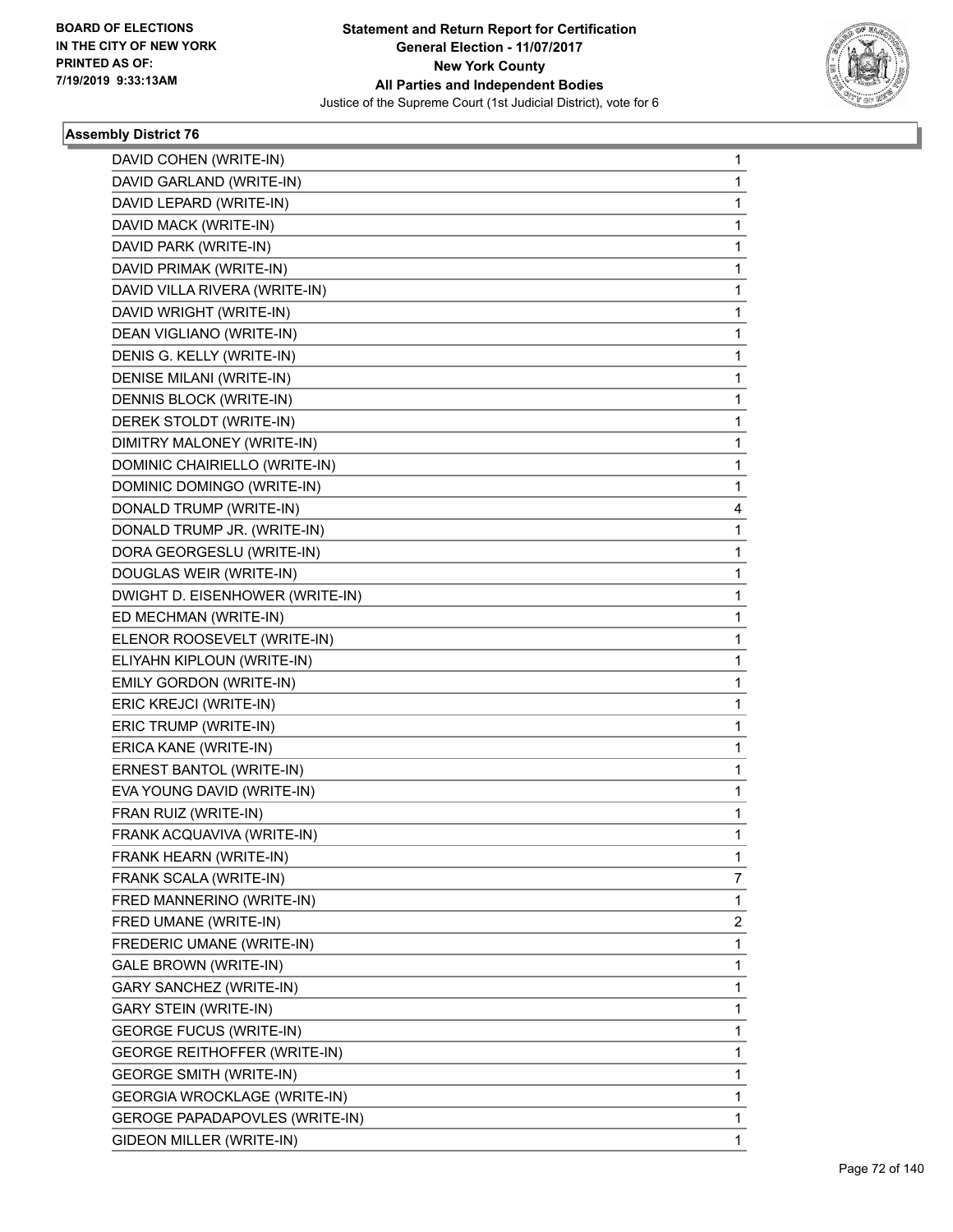

| <b>GREG LEHMAN (WRITE-IN)</b>    | 1 |
|----------------------------------|---|
| GREGORY LUNDAHL (WRITE-IN)       | 1 |
| <b>GUY LANDER (WRITE-IN)</b>     | 1 |
| H. JOSH RIVERA (WRITE-IN)        | 1 |
| HARAY CROCY (WRITE-IN)           | 1 |
| HARVEY WEINSTEIN (WRITE-IN)      | 2 |
| HAYWARD SMITH (WRITE-IN)         | 1 |
| HECUBAR HERNANDEZ (WRITE-IN)     | 1 |
| HELEN ALVARE (WRITE-IN)          | 1 |
| HENRY E. FORCIER (WRITE-IN)      | 1 |
| HERBERT HICHRIVES (WRITE-IN)     | 1 |
| HILLARY CLINTON (WRITE-IN)       | 2 |
| HONORABLE LAURA WARD (WRITE-IN)  | 5 |
| HOPPEL KABACK (WRITE-IN)         | 1 |
| I. DAVID GORDON (WRITE-IN)       | 1 |
| ILJA WACHS (WRITE-IN)            | 1 |
| <b>ISABELLE KRIST (WRITE-IN)</b> | 1 |
| IVANKA TRUMP (WRITE-IN)          | 1 |
| JACK STERNE (WRITE-IN)           | 1 |
| JACKIE GLEASON (WRITE-IN)        | 1 |
| JACOB DEEROU (WRITE-IN)          | 1 |
| JACOB ZISSY (WRITE-IN)           | 1 |
| JACOBY ELTSBARY (WRITE-IN)       | 1 |
| JAINE REGAN (WRITE-IN)           | 1 |
| JAMES D'AUGUSK (WRITE-IN)        | 1 |
| JAMES DOLAN (WRITE-IN)           | 1 |
| JAMES L. MILLER (WRITE-IN)       | 1 |
| JAMES MILLER (WRITE-IN)          | 1 |
| JANICE ROVEN (WRITE-IN)          | 1 |
| JANINE PIRRO (WRITE-IN)          | 1 |
| JASON ROSENFARB (WRITE-IN)       | 1 |
| JASON T. ADELMON (WRITE-IN)      | 1 |
| JASPER DIAZ (WRITE-IN)           | 1 |
| JAY GERBER (WRITE-IN)            | 1 |
| JEAN RATELLE (WRITE-IN)          | 1 |
| JEANINE PIRRO (WRITE-IN)         | 1 |
| JEEMY KNAPP (WRITE-IN)           | 1 |
| JEEN MENTREDONIZ (WRITE-IN)      | 1 |
| JEFFERY FISHER (WRITE-IN)        | 1 |
| JEFFERY OING (WRITE-IN)          | 1 |
| JEREMY FEINBERG (WRITE-IN)       | 1 |
| JEREMY KNAPP (WRITE-IN)          | 2 |
| JERI L. ZUCKER (WRITE-IN)        | 1 |
| JOE DRAPE (WRITE-IN)             | 1 |
| JOE GIRARDI (WRITE-IN)           | 1 |
| JOE SCHMOE (WRITE-IN)            | 1 |
|                                  |   |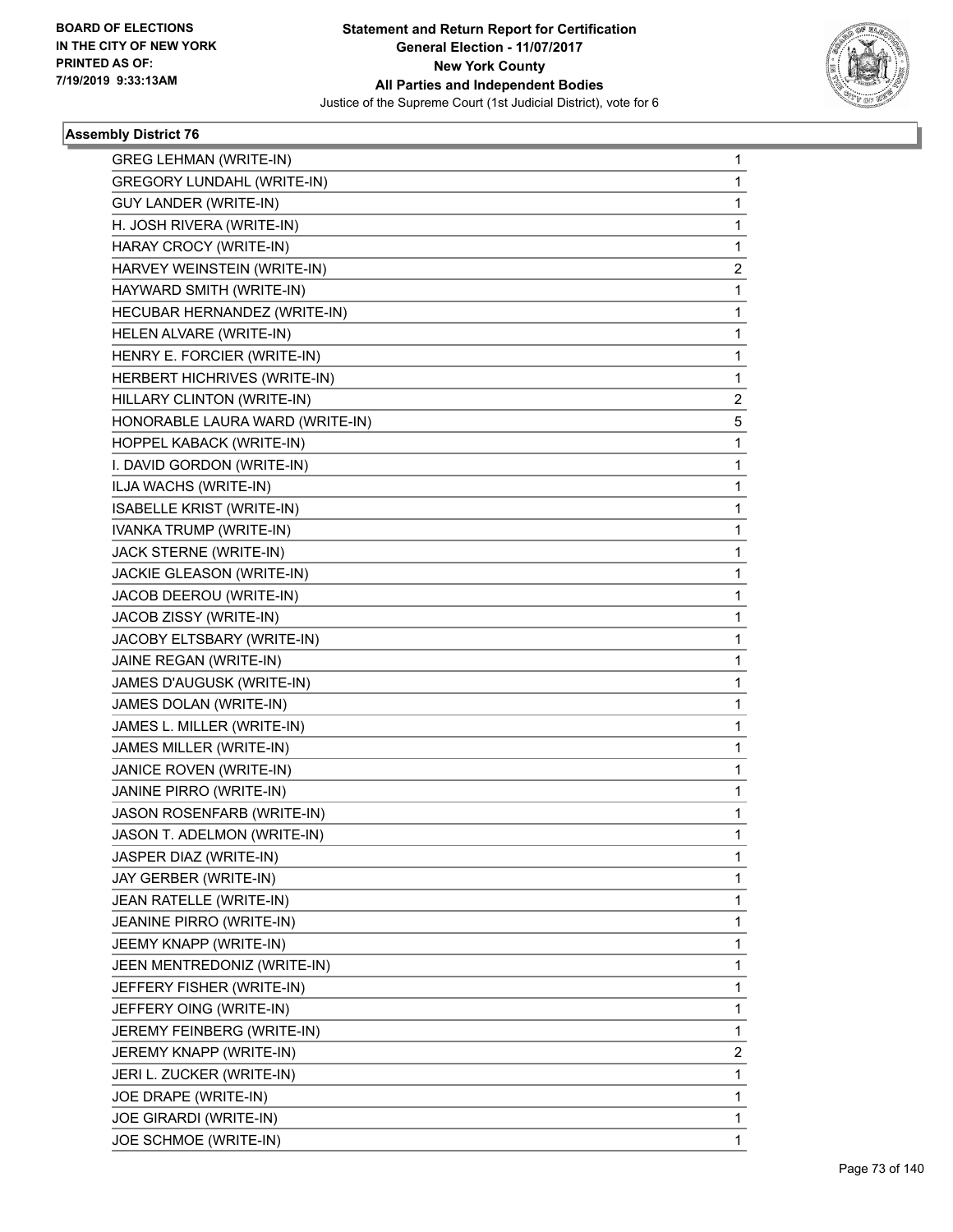

| JOEY BAG (WRITE-IN)                | $\mathbf{1}$ |
|------------------------------------|--------------|
| JOHN DESMARALS (WRITE-IN)          | $\mathbf{1}$ |
| JOHN HENRY (WRITE-IN)              | 8            |
| JOHN KANE (WRITE-IN)               | $\mathbf{1}$ |
| JOHN SMARGRASSI (WRITE-IN)         | 1            |
| JOHN SMITH (WRITE-IN)              | 1            |
| JOHN VOISTHT (WRITE-IN)            | $\mathbf{1}$ |
| JONAS MEDAVIT (WRITE-IN)           | 1            |
| JONATHAN GANZARSKI (WRITE-IN)      | 1            |
| JONATHAN GROSS (WRITE-IN)          | 1            |
| JONATHAN LEVINE (WRITE-IN)         | $\mathbf{1}$ |
| JORDAN ROST (WRITE-IN)             | 1            |
| JORDAN SELIG (WRITE-IN)            | $\mathbf{1}$ |
| JORGE MITEY (WRITE-IN)             | 1            |
| JOSE DEYES (WRITE-IN)              | 1            |
| JOSE LASALLE (WRITE-IN)            | 1            |
| JOSEPH AVOLIO (WRITE-IN)           | $\mathbf{1}$ |
| JOSEPH P PIAZZA (WRITE-IN)         | 1            |
| JOSEPH ZAYAS (WRITE-IN)            | $\mathbf{1}$ |
| JUAN CARLOS POLANCO (WRITE-IN)     | $\mathbf{1}$ |
| JUDGE JUDITH SCHEINDLIN (WRITE-IN) | 1            |
| JUDGE JUDITH SHEINDLIN (WRITE-IN)  | 2            |
| JUSTIN WILCOX (WRITE-IN)           | 1            |
| KAITLIN CLEARY (WRITE-IN)          | 1            |
| KATHY BREWER (WRITE-IN)            | $\mathbf{1}$ |
| KAVITA DOLAN (WRITE-IN)            | $\mathbf{1}$ |
| KEAGAN STEPHAN (WRITE-IN)          | 1            |
| KEITH ZUCKER (WRITE-IN)            | $\mathbf{1}$ |
| KELLY ONIELL LEVY (WRITE-IN)       | $\mathbf{1}$ |
| KELSEY GRAMAR (WRITE-IN)           | 1            |
| KEN MOULTNER (WRITE-IN)            | $\mathbf{1}$ |
| KENNETH A. WIND (WRITE-IN)         | $\mathbf 1$  |
| KENNETH MOLTNER (WRITE-IN)         | 1            |
| KERRY OCONELL (WRITE-IN)           | 1            |
| KEVIN SPACEY (WRITE-IN)            | 1            |
| KIMBALL LANE (WRITE-IN)            | 1            |
| LANE PAULSEN (WRITE-IN)            | 1            |
| LARRY CAPICI (WRITE-IN)            | 1            |
| LAUREN WEINBERG (WRITE-IN)         | 1            |
| LAWRENCE B. SAFITER (WRITE-IN)     | 1            |
| LEAH JACOB (WRITE-IN)              | $\mathbf{1}$ |
| LEE BOUIN (WRITE-IN)               | 1            |
| LEONARD SILVERMAN (WRITE-IN)       | 1            |
| LINDA WEINMAN (WRITE-IN)           | 2            |
| LOUIS BRANDERS (WRITE-IN)          | 1            |
| LUKE SACCA (WRITE-IN)              | $\mathbf{1}$ |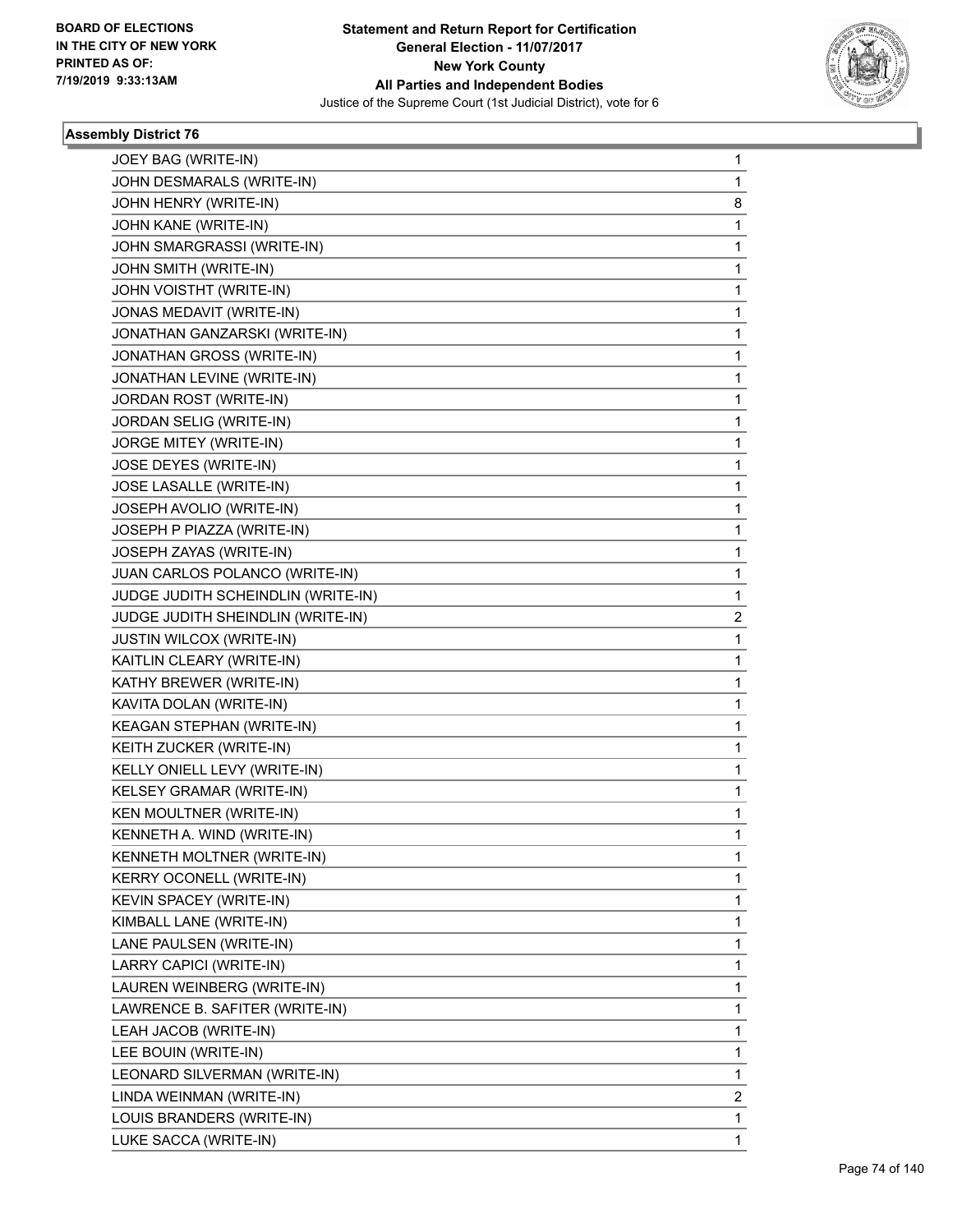

| LYNN KOTLER (WRITE-IN)          | $\mathbf{1}$   |
|---------------------------------|----------------|
| MACK FISHER (WRITE-IN)          | $\mathbf{1}$   |
| MALIN LOTT (WRITE-IN)           | 1              |
| MANE BESSICH (WRITE-IN)         | $\mathbf{1}$   |
| MAR ALBONT (WRITE-IN)           | $\mathbf{1}$   |
| MARC FLIEDNER (WRITE-IN)        | $\overline{2}$ |
| MARC MIGLIOZZI (WRITE-IN)       | $\mathbf{1}$   |
| MARIA DEDIOS (WRITE-IN)         | $\mathbf{1}$   |
| MARIO BRUSETTI SR (WRITE-IN)    | 1              |
| MARIO JOSEPH (WRITE-IN)         | $\mathbf{1}$   |
| MARK AXINN (WRITE-IN)           | $\mathbf{1}$   |
| MARK BASTIAN (WRITE-IN)         | 1              |
| <b>MARK BASTION (WRITE-IN)</b>  | $\mathbf{1}$   |
| MARK DUNPHY (WRITE-IN)          | $\mathbf{1}$   |
| MARK ELLIS (WRITE-IN)           | 1              |
| MARK LEVINE (WRITE-IN)          | $\mathbf{1}$   |
| MARK M. RUBIN (WRITE-IN)        | $\mathbf{1}$   |
| MARTIN OBSTNURETT (WRITE-IN)    | 1              |
| MARVIN PERELMAN (WRITE-IN)      | $\mathbf{1}$   |
| MARY ELLEN CRONLY (WRITE-IN)    | $\mathbf{1}$   |
| MARY VIRGINIA KEEGAN (WRITE-IN) | 1              |
| MATT KANE (WRITE-IN)            | $\mathbf{1}$   |
| MATTHEW GRIECO (WRITE-IN)       | $\mathbf{1}$   |
| MATTHEW HOSKINSON (WRITE-IN)    | 1              |
| MATTHEW SALIMBENE (WRITE-IN)    | $\mathbf{1}$   |
| MATTHEW VINCIRULLA (WRITE-IN)   | $\mathbf{1}$   |
| MAX FIDLER (WRITE-IN)           | 1              |
| MAX OWEN DUNOW (WRITE-IN)       | $\mathbf{1}$   |
| MAX ROSENBERG (WRITE-IN)        | $\mathbf{1}$   |
| MAXX STONE (WRITE-IN)           | 1              |
| MEAGHAN MCLOUGHLIN (WRITE-IN)   | $\mathbf{1}$   |
| MELISSA RIVEO (WRITE-IN)        | $\mathbf 1$    |
| MEREDITH BREWER (WRITE-IN)      | 1              |
| MICHAEL BLOOMBERG (WRITE-IN)    | $\mathbf{2}$   |
| MICHAEL FAULKNER (WRITE-IN)     | 1              |
| MICHAEL FLAHERTY (WRITE-IN)     | 1              |
| MICHAEL GAFKOWSKI (WRITE-IN)    | 5              |
| MICHAEL LOUFARTO (WRITE-IN)     | 1              |
| MICHAEL MALICE (WRITE-IN)       | 1              |
| MICHAEL MIKASEY (WRITE-IN)      | 1              |
| MICHAEL MOORE (WRITE-IN)        | 1              |
| MICHAEL SONN (WRITE-IN)         | 1              |
| MICHAEL TAWIL (WRITE-IN)        | 1              |
| MICHAEL W. GOLDSTEIN (WRITE-IN) | 1              |
| MICHAEL WEST (WRITE-IN)         | 1              |
| MIKE CHO (WRITE-IN)             | 1              |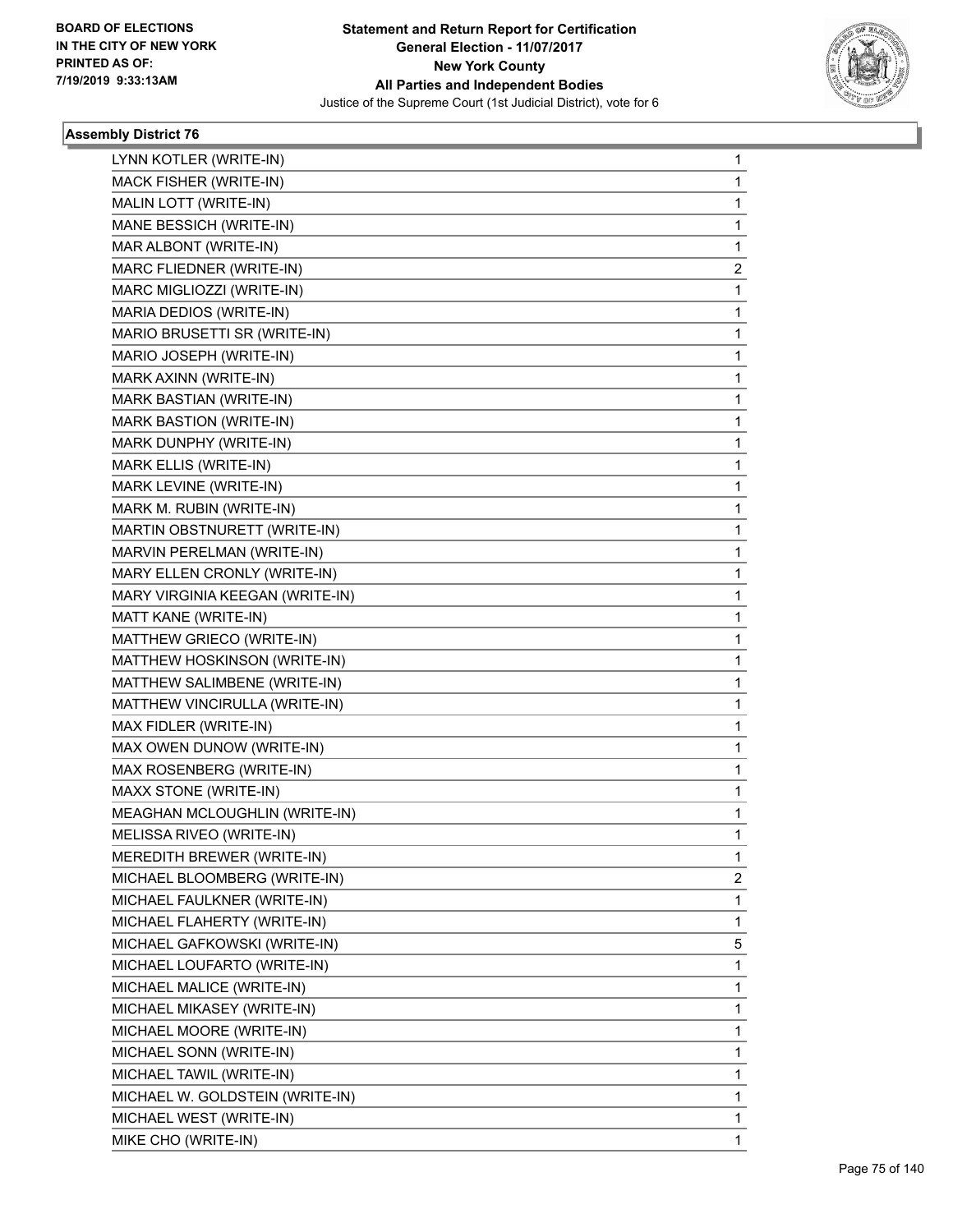

| MIKE MUKASEY (WRITE-IN)<br>MIKE O'DONATE (WRITE-IN) | 1<br>1 |
|-----------------------------------------------------|--------|
|                                                     |        |
|                                                     |        |
| MIKE PENCE (WRITE-IN)                               | 1      |
| MIKE RICCI (WRITE-IN)                               | 1      |
| MITT ROMNEY (WRITE-IN)                              | 1      |
| MOHUMED SALL (WRITE-IN)                             | 1      |
| MORNEL L. KLEMBART (WRITE-IN)                       | 1      |
| NATHAN CARDIEC SONTAMALIA (WRITE-IN)                | 1      |
| NICK VRIST (WRITE-IN)                               | 1      |
| NICOLE MALLIOTAKIS (WRITE-IN)                       | 2      |
| NOAH SYNTEE-GAVID (WRITE-IN)                        | 1      |
| NOAH ZACHARY (WRITE-IN)                             | 1      |
| PAGE BONDOR (WRITE-IN)                              | 1      |
| PAT GRANT (WRITE-IN)                                | 1      |
| PATRICK EGAN (WRITE-IN)                             | 1      |
| PATRICK EWING (WRITE-IN)                            | 1      |
| PAUL BONDOR (WRITE-IN)                              | 1      |
| PAUL NEILTAUS (WRITE-IN)                            | 1      |
| PAUL PEPE (WRITE-IN)                                | 1      |
| PEDRO PEREZ (WRITE-IN)                              | 1      |
| PETER DEFILLIPIS (WRITE-IN)                         | 1      |
| PETER DILONDO (WRITE-IN)                            | 1      |
| PETER HEIN (WRITE-IN)                               | 1      |
| PETER MCGUINNESS (WRITE-IN)                         | 1      |
| PETER PARKER (WRITE-IN)                             | 1      |
| PHIL ROSENTHAL (WRITE-IN)                           | 1      |
| PHILIPP G. ADELMAN (WRITE-IN)                       | 1      |
| PHYLLIS SAMBUCO (WRITE-IN)                          | 1      |
| RALPH RODRIQUEZ (WRITE-IN)                          | 1      |
| RANDI EISENSTER (WRITE-IN)                          | 1      |
| RAY BOURQUE (WRITE-IN)                              | 1      |
| RAY KELLY (WRITE-IN)                                | 1      |
| REBECCA GINGOLD LEHPAMER (WRITE-IN)                 | 1      |
| REBECCA HARARY (WRITE-IN)                           | 1      |
| RICHARD KEARNEY (WRITE-IN)                          | 1      |
| RICHARD OUZOL (WRITE-IN)                            | 1      |
| RICK LEVINSON (WRITE-IN)                            | 1      |
| ROBERT APPLEBY (WRITE-IN)                           | 1      |
| ROBERT BOOHER (WRITE-IN)                            | 1      |
| ROBERT HOROWITZ (WRITE-IN)                          | 1      |
| ROBERT J JOHNSON (WRITE-IN)                         | 1      |
| ROBERT L. HAIG (WRITE-IN)                           | 1      |
| ROBERT MITCHELL THEISS (WRITE-IN)                   | 1      |
| ROBERT MOIVER (WRITE-IN)                            | 1      |
| ROBERT MOORE (WRITE-IN)                             | 1      |
| ROBIN COWAN (WRITE-IN)                              | 1      |
|                                                     |        |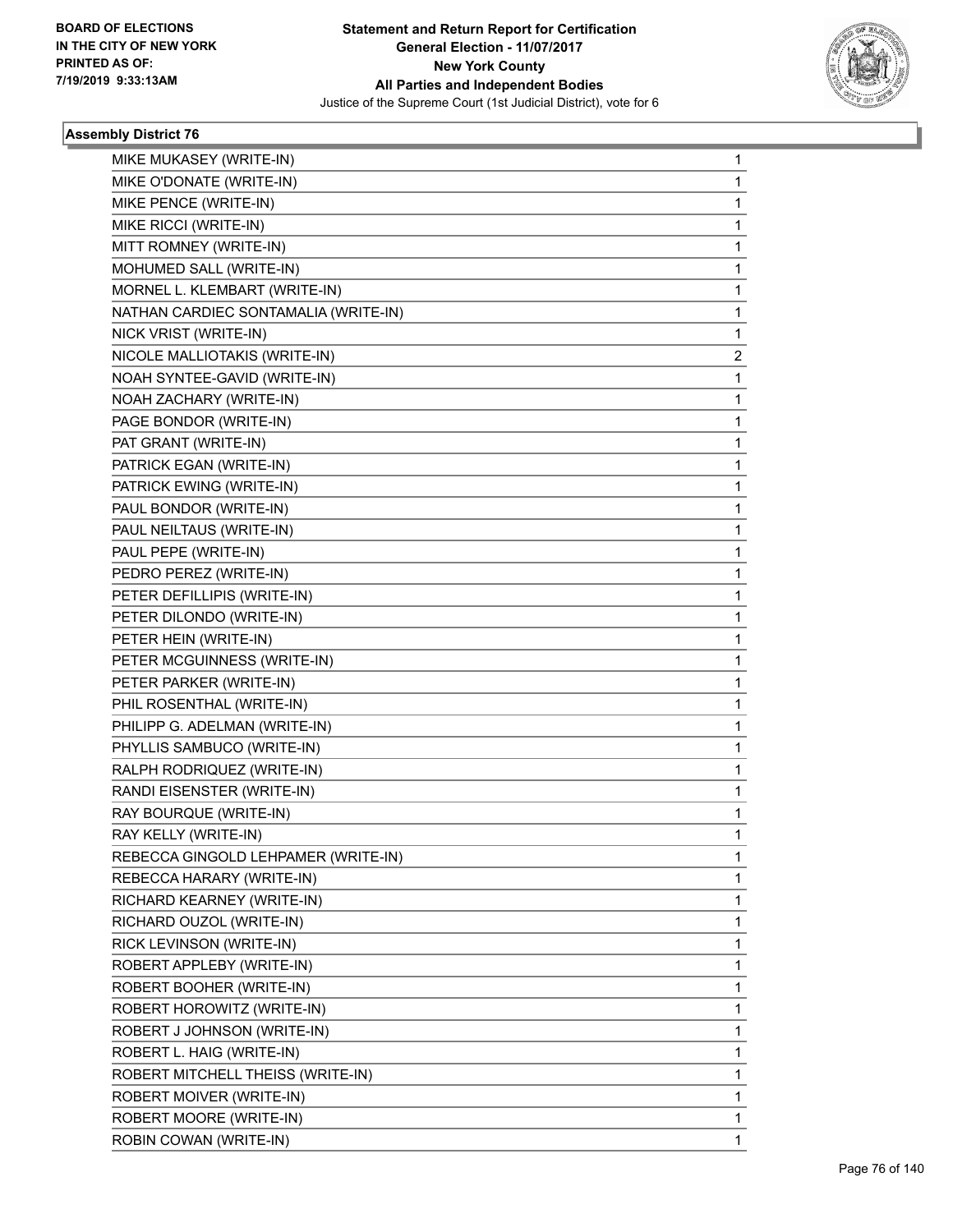

٠

| RON DUGUAY (WRITE-IN)             | 1                       |
|-----------------------------------|-------------------------|
| RON GRESCHNER (WRITE-IN)          | 1                       |
| ROOBERT GEORGE (WRITE-IN)         | 1                       |
| ROSE BERGIN (WRITE-IN)            | 1                       |
| ROSE GILL HEARN (WRITE-IN)        | 1                       |
| ROSS PEROT (WRITE-IN)             | 1                       |
| ROY BEAN (WRITE-IN)               | 1                       |
| ROY ERTON (WRITE-IN)              | 1                       |
| ROYCE BUSSELLI (WRITE-IN)         | 1                       |
| RUCH LIMBAUGH (WRITE-IN)          | 1                       |
| RUDOLPH GIULIANI (WRITE-IN)       | 4                       |
| RUDOLPH GULIANI (WRITE-IN)        | 1                       |
| RUDY GULIANI (WRITE-IN)           | 6                       |
| SAL ALBANISE (WRITE-IN)           | 1                       |
| SALOMON BUTREEL (WRITE-IN)        | 1                       |
| SAMUEL P. GUNTHER (WRITE-IN)      | 1                       |
| SARAH L. SHORE (WRITE-IN)         | 1                       |
| SAZANNE MELENDEZ (WRITE-IN)       | 1                       |
| SCOTT M. ZUCKER (WRITE-IN)        | 1                       |
| SCOTT WERNICK (WRITE-IN)          | 1                       |
| SEAN HANNITY (WRITE-IN)           | $\overline{\mathbf{c}}$ |
| SEAN MANNERINO (WRITE-IN)         | 1                       |
| SEBASTIAN EGAN (WRITE-IN)         | 1                       |
| SETH KORNBLUTH (WRITE-IN)         | 1                       |
| SEYMOUR DOLL (WRITE-IN)           | 1                       |
| SHEIL A.S. GUNTHER (WRITE-IN)     | 1                       |
| SHERLOCK DOLL (WRITE-IN)          | 1                       |
| SHUSHANE BOXAIN (WRITE-IN)        | 1                       |
| SPENCER TIBBALS (WRITE-IN)        | 1                       |
| STEPHEN DANNACKER (WRITE-IN)      | 1                       |
| STEPHEN KANE (WRITE-IN)           | 1                       |
| STEPHEN PISCHI (WRITE-IN)         | 1                       |
| STEPHEN SCHWARZ (WRITE-IN)        | 1                       |
| STEVE BANNON (WRITE-IN)           | 1                       |
| STEVE DAIS (WRITE-IN)             | 1                       |
| STEVE WEINER (WRITE-IN)           | 1                       |
| STUART SCHENENDEOLF (WRITE-IN)    | 1                       |
| SUSAN OCH SHORN (WRITE-IN)        | 1                       |
| SUZANNE ADAMS (WRITE-IN)          | 1                       |
| SYLVESTER PEQUINE (WRITE-IN)      | 1                       |
| TED CRUZ (WRITE-IN)               | 1                       |
| TERRY DRAKE (WRITE-IN)            | 1                       |
| THOMAS WROCKLAGE (WRITE-IN)       | 1                       |
| TIMOTHY CARDINAL DOLAN (WRITE-IN) | 1                       |
| TODD FRAZIER (WRITE-IN)           | 1                       |
| TOM DEVEY (WRITE-IN)              | 1                       |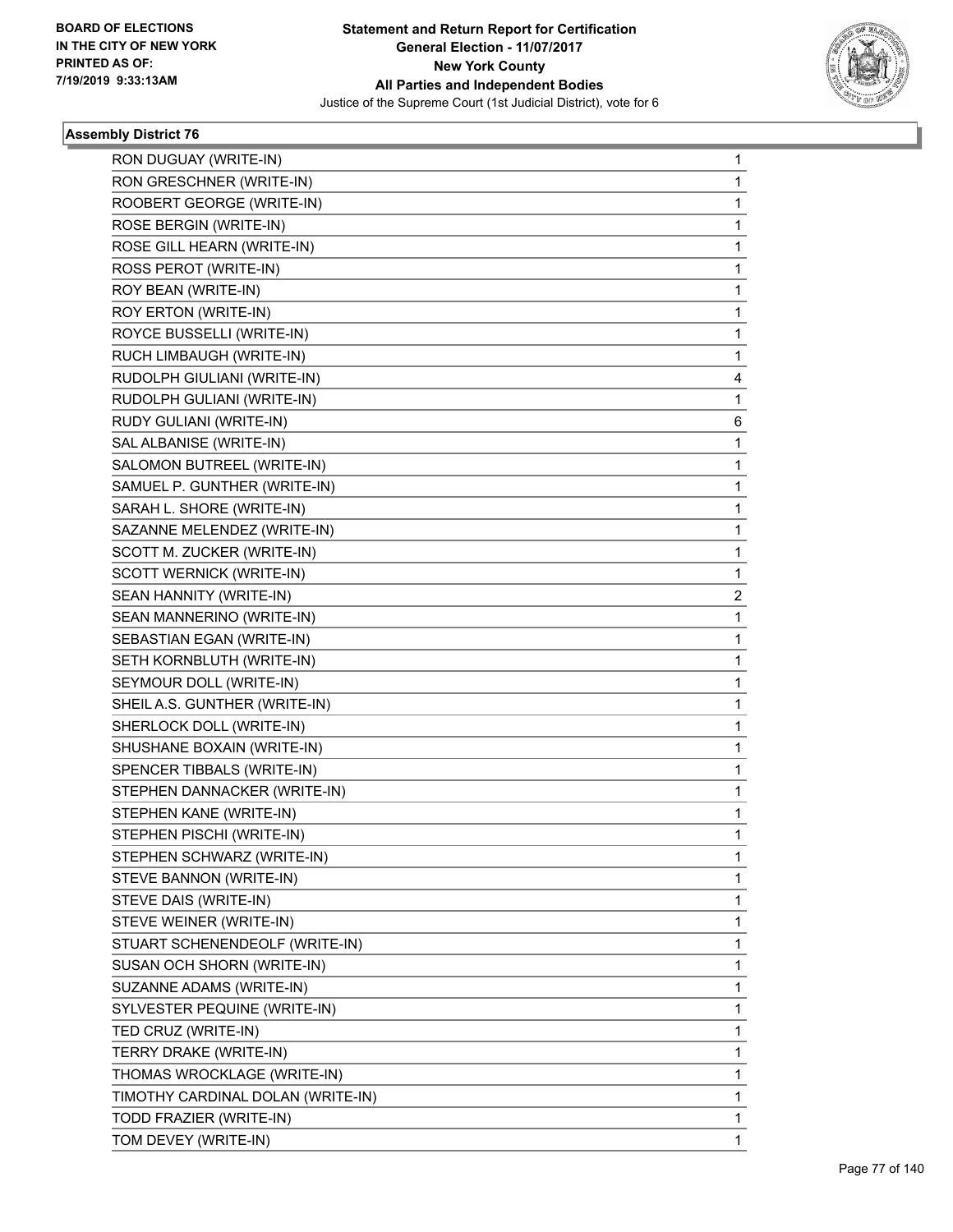

| TONY STARK (WRITE-IN)                     | 1              |
|-------------------------------------------|----------------|
| TREVOR WORRELL (WRITE-IN)                 |                |
| UNATTRIBUTABLE WRITE-IN (WRITE-IN)        | 344            |
| UNCOUNTED WRITE-IN PER STATUTE (WRITE-IN) | 24             |
| <b>VICTOR BESSICH (WRITE-IN)</b>          | 1              |
| VICTORIA KANE (WRITE-IN)                  | 1              |
| <b>VICTORIA STORK (WRITE-IN)</b>          | 1              |
| <b>VIVIAN PARKER (WRITE-IN)</b>           | 1              |
| W. LAWRENCE JOACHIN (WRITE-IN)            |                |
| WALLY BROWN (WRITE-IN)                    | 1              |
| WALLY LEBORGNE (WRITE-IN)                 | 1              |
| WARRREN WYNSTAIN (WRITE-IN)               | 1              |
| WENDY LONG (WRITE-IN)                     | $\overline{2}$ |
| WILLIAM DYER HALPERN (WRITE-IN)           | 1              |
| WILLIAM MAHOUSKI (WRITE-IN)               | 1              |
| WILLIAM ZELENKA (WRITE-IN)                |                |
| WOODY ALLEN (WRITE-IN)                    | 1              |
| ZARINA APREER (WRITE-IN)                  |                |
| <b>Total Votes</b>                        | 89,086         |
| Unrecorded                                | 56,102         |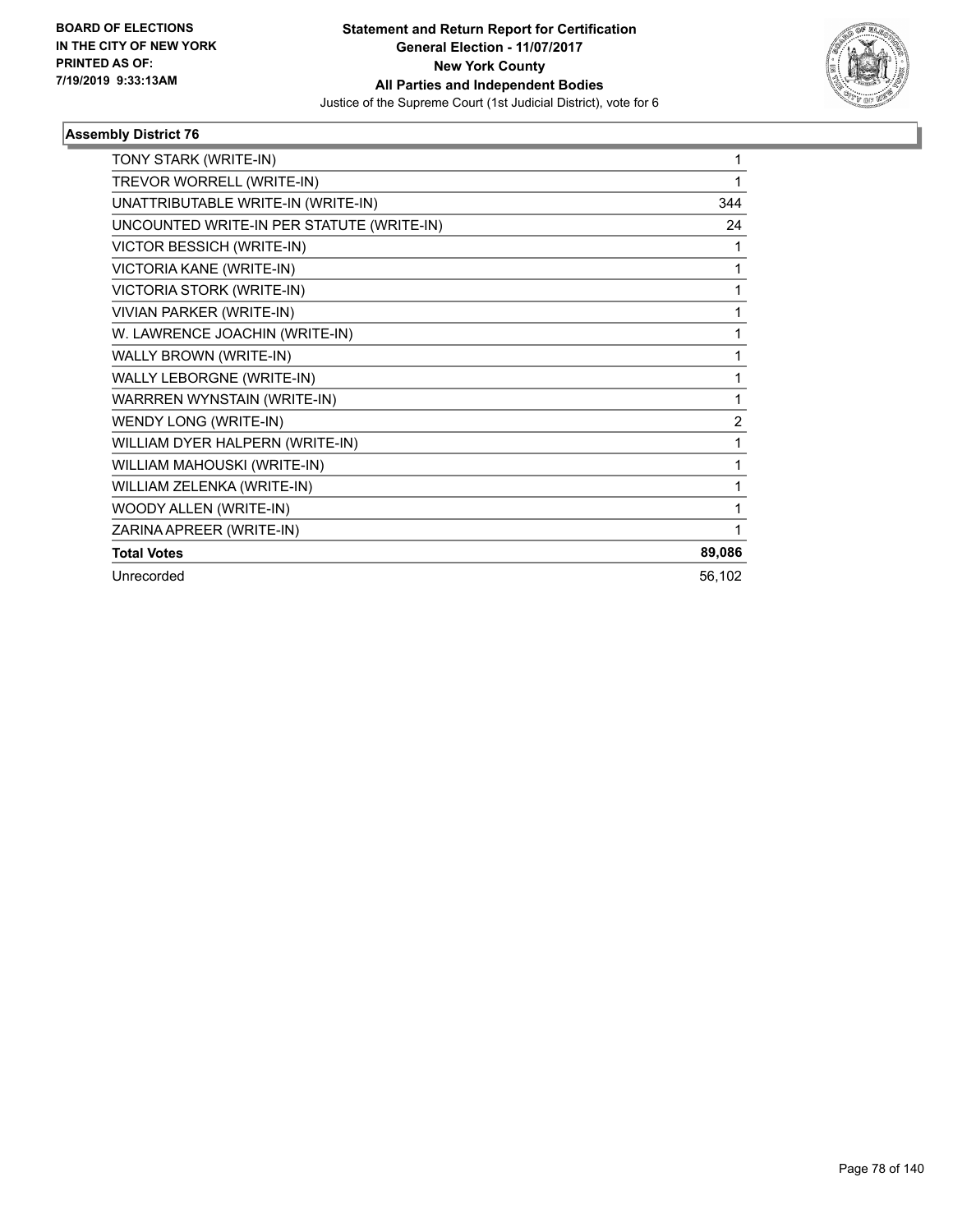

| <b>PUBLIC COUNTER</b>                                    | 261,041      |
|----------------------------------------------------------|--------------|
| MANUALLY COUNTED EMERGENCY                               | 1            |
| <b>ABSENTEE / MILITARY</b>                               | 7,711        |
| <b>AFFIDAVIT</b>                                         | 3,327        |
| <b>Total Ballots</b>                                     | 272,080      |
| Less - Inapplicable Federal/Special Presidential Ballots | 0            |
| <b>Total Applicable Ballots</b>                          | 272,080      |
| LORI SATTLER (DEMOCRATIC)                                | 172,600      |
| WILLIAM FRANC PERRY III (DEMOCRATIC)                     | 154,607      |
| NANCY M. BANNON (DEMOCRATIC)                             | 162,450      |
| ANTHONY CANNATARO (DEMOCRATIC)                           | 154,959      |
| ADAM SILVERA (DEMOCRATIC)                                | 153,968      |
| VERNA L. SAUNDERS (DEMOCRATIC)                           | 158,125      |
| AARON AHMAD (WRITE-IN)                                   | 1            |
| AARON COMMEY (WRITE-IN)                                  | 1            |
| AARON HOSPEL (WRITE-IN)                                  | 1            |
| AARON JUDGE (WRITE-IN)                                   | 9            |
| ABE JAROS (WRITE-IN)                                     | 1            |
| ABE LINCOLN (WRITE-IN)                                   | 2            |
| ABE VIGODA (WRITE-IN)                                    | $\mathbf{1}$ |
| ABENA NYAMELAYE (WRITE-IN)                               | 1            |
| ABIGAIL TREY (WRITE-IN)                                  | 1            |
| ABNER GREEN (WRITE-IN)                                   | 1            |
| ABRAHAM LINCOLN (WRITE-IN)                               | 4            |
| ABRAM MOOTS (WRITE-IN)                                   | 1            |
| ABREW H. FREIFELD (WRITE-IN)                             | $\mathbf 1$  |
| ACHAN SHAH (WRITE-IN)                                    | 1            |
| ADAM AISON (WRITE-IN)                                    | 1            |
| ADAM BARAN (WRITE-IN)                                    | 1            |
| ADAM BOFFA (WRITE-IN)                                    | 1            |
| ADAM CHARNOFF (WRITE-IN)                                 | 1            |
| ADAM CLAYTON POWELL JR (WRITE-IN)                        | $\mathbf{1}$ |
| ADAM DISILVESTRO (WRITE-IN)                              | 1            |
| ADAM DRIMSKY (WRITE-IN)                                  | 1            |
| ADAM DRIVER (WRITE-IN)                                   | 1            |
| ADAM EPSTEIN (WRITE-IN)                                  | 1            |
| ADAM LEVINE (WRITE-IN)                                   | 1            |
| ADAM MELNICK (WRITE-IN)                                  | 1            |
| ADAM MEYERS (WRITE-IN)                                   | 1            |
| ADAM SANDLER (WRITE-IN)                                  | 1            |
| ADAM SUSSMAN (WRITE-IN)                                  | 1            |
| ADAM VELASQUEZ (WRITE-IN)                                | 1            |
| ADAM WICKHAM (WRITE-IN)                                  | 1            |
| ADAN SKAGGS (WRITE-IN)                                   | 1            |
| ADEEL MANGI (WRITE-IN)                                   | 1            |
| ADENA ABRAMSON (WRITE-IN)                                | 1            |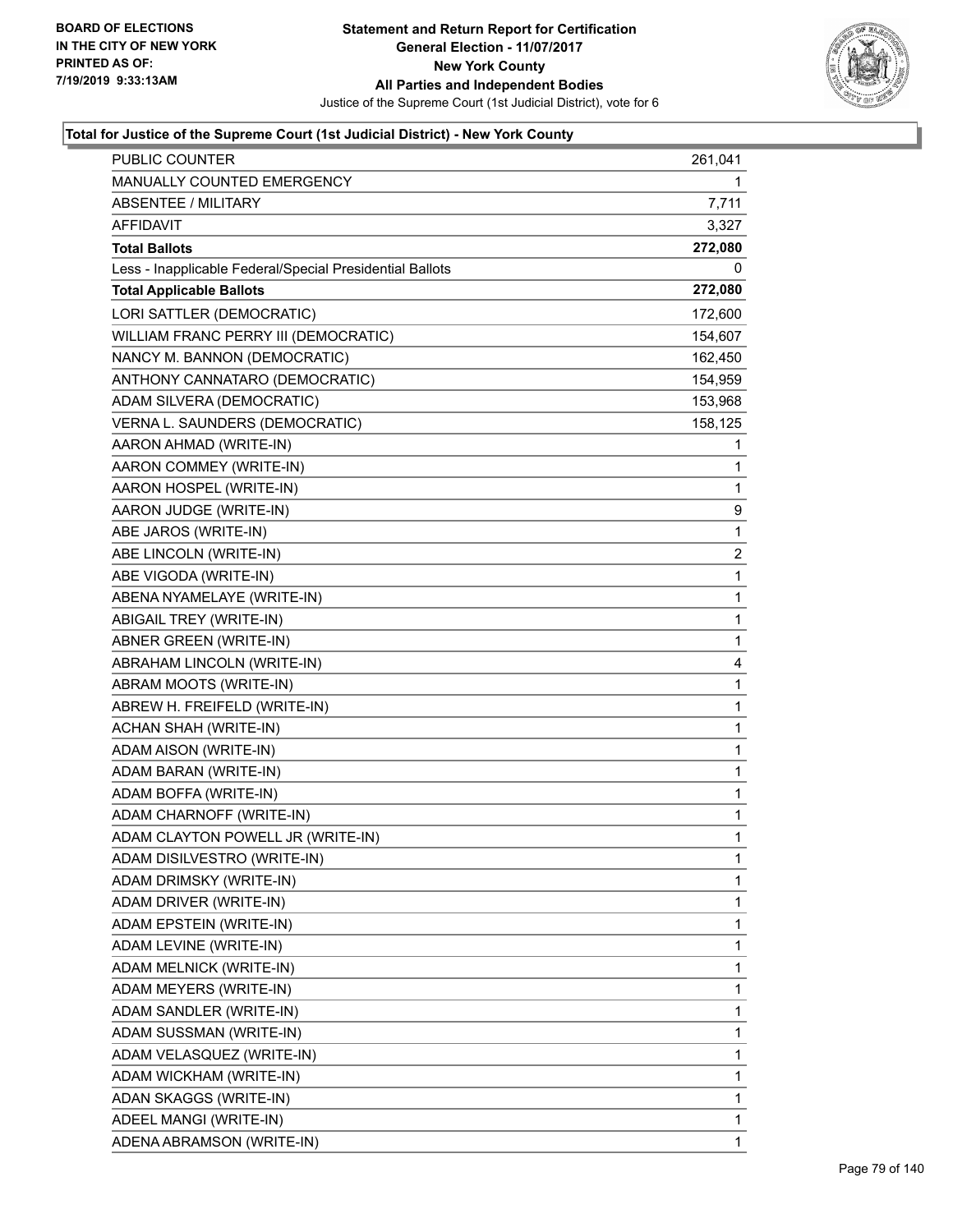

| ADRIAN SRECYK (WRITE-IN)           | 1              |
|------------------------------------|----------------|
| AHMED TIGANI (WRITE-IN)            | 1              |
| AHNA BUTREEL (WRITE-IN)            | 1              |
| AIDAN VOLOSHIN (WRITE-IN)          | 1              |
| AIDEN RESING (WRITE-IN)            | 1              |
| AIIZLING KARIMI (WRITE-IN)         | 1              |
| AI-JEN POG (WRITE-IN)              | $\mathbf{1}$   |
| AIMEE LEVINE (WRITE-IN)            | 1              |
| AISHA LEWIS-MCCOY (WRITE-IN)       | 1              |
| AJAN FLOCKS (WRITE-IN)             | 1              |
| AKEEM BROWDER (WRITE-IN)           | 8              |
| AKI SITZER (WRITE-IN)              | 1              |
| AL GORE (WRITE-IN)                 | $\mathbf{1}$   |
| AL SHARPTON (WRITE-IN)             | $\overline{c}$ |
| ALAN BELLER (WRITE-IN)             | 1              |
| ALAN BIALECK (WRITE-IN)            | 1              |
| ALAN COHEN (WRITE-IN)              | 1              |
| ALAN FLACKS (WRITE-IN)             | 10             |
| ALAN GADLIN (WRITE-IN)             | 2              |
| ALAN HALPERIN (WRITE-IN)           | 1              |
| ALAN KROLL (WRITE-IN)              | 1              |
| ALAN MANERITZ (WRITE-IN)           | 1              |
| ALAN MARDER (WRITE-IN)             | 1              |
| ALAN P. LUBITZ, ESQ (WRITE-IN)     | 1              |
| ALAN SHIRE (WRITE-IN)              | $\mathbf{1}$   |
| ALAN YASHIN (WRITE-IN)             | 1              |
| ALANA LESCZYNSKI (WRITE-IN)        | 1              |
| ALBERT MOSHAAN (WRITE-IN)          | 1              |
| ALEC BALDWIN (WRITE-IN)            | $\overline{c}$ |
| ALEC RAGGIO (WRITE-IN)             | 1              |
| ALEKSANDER POWIETRYNSKI (WRITE-IN) | $\mathbf{1}$   |
| ALESSANDRA KAPLAN (WRITE-IN)       | 1              |
| ALEX B. KOHEN (WRITE-IN)           | 1              |
| ALEX CASTALDO (WRITE-IN)           | 1              |
| ALEX COOPER (WRITE-IN)             | 1              |
| ALEX GOLDBERG (WRITE-IN)           | 1              |
| ALEX JONES (WRITE-IN)              | $\overline{2}$ |
| ALEX MEIER (WRITE-IN)              | 2              |
| ALEX QUECKIIN (WRITE-IN)           | 1              |
| ALEX RIAS (WRITE-IN)               | 1              |
| ALEX RODRIGUEZ (WRITE-IN)          | 1              |
| ALEX SCOLNIK (WRITE-IN)            | 1              |
| ALEX TINT (WRITE-IN)               | 1              |
| ALEX ZIMMER (WRITE-IN)             | 2              |
| ALEXA NELSON (WRITE-IN)            | 1              |
| ALEXANDER BLAKE (WRITE-IN)         | 1              |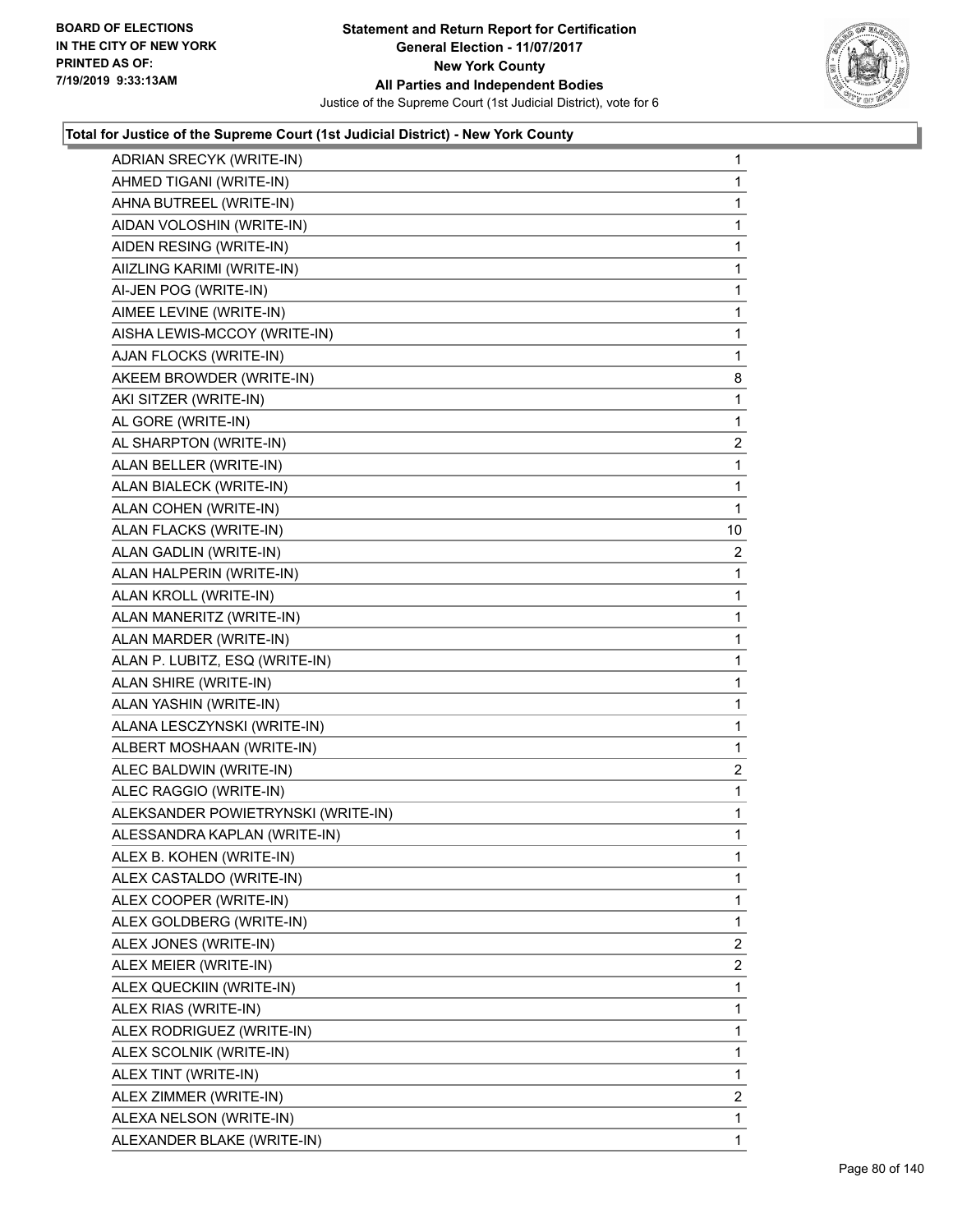

| ALEXANDER F. CHU-FONG (WRITE-IN) | $\mathbf{1}$   |
|----------------------------------|----------------|
| ALEXANDER FOSTER (WRITE-IN)      | 1              |
| ALEXANDER HAIG (WRITE-IN)        | 1              |
| ALEXANDER HAMILTON (WRITE-IN)    | $\overline{2}$ |
| ALEXANDER MARCUS (WRITE-IN)      | 1              |
| ALEXANDER STEEL (WRITE-IN)       | 1              |
| ALEXANDRA BEYLIN (WRITE-IN)      | 1              |
| ALEXANDRA PAYKIN (WRITE-IN)      | 1              |
| ALEXANDRA T MCCORMACK (WRITE-IN) | 1              |
| ALEXANDRA THEOBALD (WRITE-IN)    | 1              |
| ALEXANDRIA PANILLA (WRITE-IN)    | 1              |
| ALEXIS BEATTIE (WRITE-IN)        | 1              |
| ALEXIS DE TOCQUEVILLE (WRITE-IN) | 1              |
| ALEXIS HARGRAVE (WRITE-IN)       | 1              |
| ALFRED E. NEWMAN (WRITE-IN)      | $\overline{2}$ |
| ALFRED LITTERTHAL (WRITE-IN)     | 1              |
| ALFRED RED (WRITE-IN)            | 1              |
| ALFREDO PLACERES (WRITE-IN)      | 1              |
| ALI AKEIN (WRITE-IN)             | 1              |
| ALI KARIMI (WRITE-IN)            | 1              |
| ALI ZAMAN (WRITE-IN)             | 1              |
| ALICE D. WEINER (WRITE-IN)       | 1              |
| ALICE LEMPS (WRITE-IN)           | 1              |
| ALICE ROOSEVELT (WRITE-IN)       | 1              |
| ALICIA KEYS (WRITE-IN)           | 1              |
| ALIDIA WHITE (WRITE-IN)          | 1              |
| ALIRE OLIVO (WRITE-IN)           | 1              |
| ALISA FERMAGLICH (WRITE-IN)      | 1              |
| ALISAN SCLATER (WRITE-IN)        | 1              |
| ALLEN BRADLEY (WRITE-IN)         | 1              |
| ALLEN ROSKOFF (WRITE-IN)         | $\overline{2}$ |
| ALLIE LIN (WRITE-IN)             | 1              |
| ALLISON BLAIS (WRITE-IN)         | 1              |
| ALLISON DRIMSKY (WRITE-IN)       | 1              |
| ALLISON FITZPATRICK (WRITE-IN)   | 1              |
| ALLISON WAUSE (WRITE-IN)         | 1              |
| ALLYNE MATTHEWS (WRITE-IN)       | 1              |
| ALMA DEUTCHER (WRITE-IN)         | 1              |
| ALON SASSON (WRITE-IN)           | 1              |
| ALPHONSO DAVID (WRITE-IN)        | 1              |
| ALTON H. MADDOX JR. (WRITE-IN)   | 1              |
| ALVIS PRETZEL (WRITE-IN)         | 2              |
| ALYNE MODEZ (WRITE-IN)           | 1              |
| ALYSSA KATZ (WRITE-IN)           | 1              |
| AMANDA IGER (WRITE-IN)           | $\mathbf{2}$   |
| AMANDA PAPPALARDO (WRITE-IN)     | 1              |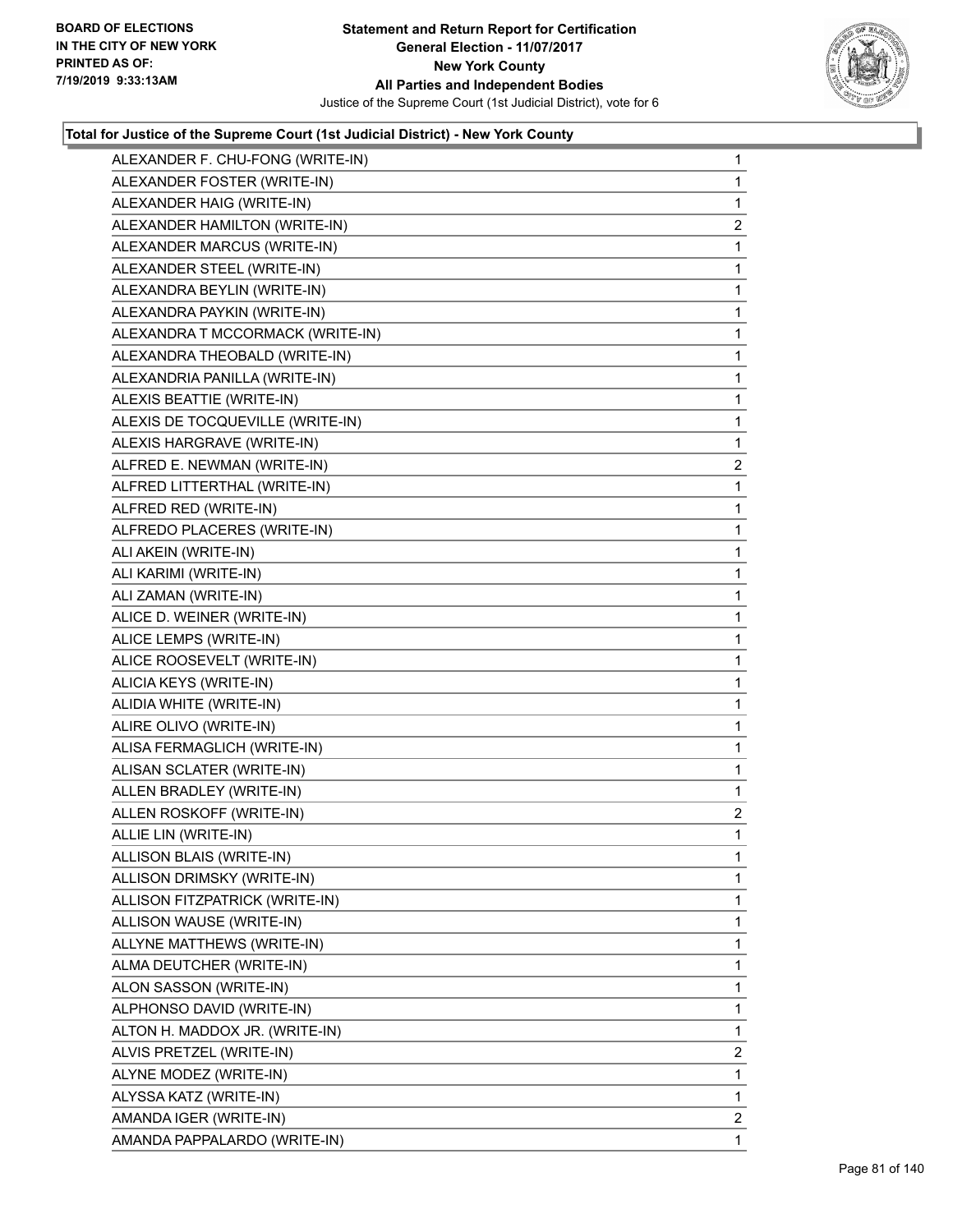

| AMANDA ROBB (WRITE-IN)             | 1  |
|------------------------------------|----|
| AMBER AFLEE FYISE (WRITE-IN)       | 1  |
| AMINAH JAMES (WRITE-IN)            | 1  |
| AMIR ZAMAN (WRITE-IN)              | 1  |
| AMIT K. CHHABRA (WRITE-IN)         | 1  |
| AMMANIE AHMED (WRITE-IN)           | 6  |
| AMY BARASCH (WRITE-IN)             | 1  |
| AMY CURRAN (WRITE-IN)              | 1  |
| AMY GOODMAN (WRITE-IN)             | 1  |
| AMY RAMSON (WRITE-IN)              | 1  |
| AMY SALIB (WRITE-IN)               | 1  |
| ANCIA BATISTA (WRITE-IN)           | 1  |
| ANDERSON COOPER (WRITE-IN)         | 3  |
| ANDRE AARONS (WRITE-IN)            | 1  |
| ANDRE BATOU (WRITE-IN)             | 1  |
| ANDREA PSORAS (WRITE-IN)           | 1  |
| ANDREA SHAPIRO DAVIS (WRITE-IN)    | 1  |
| ANDREW BLUESTONE (WRITE-IN)        | 1  |
| ANDREW CELLI (WRITE-IN)            | 1  |
| ANDREW CHAN (WRITE-IN)             | 1  |
| ANDREW CHAN WOLINSKY (WRITE-IN)    | 1  |
| ANDREW COOPER (WRITE-IN)           | 1  |
| ANDREW CUOMO (WRITE-IN)            | 2  |
| ANDREW DELANEY (WRITE-IN)          | 1  |
| ANDREW FORD (WRITE-IN)             | 1  |
| ANDREW GOLDSTEIN (WRITE-IN)        | 1  |
| ANDREW GROUS (WRITE-IN)            | 1  |
| ANDREW J. LEVANDER (WRITE-IN)      | 1  |
| ANDREW KAPLAN (WRITE-IN)           | 1  |
| ANDREW KOPKINE (WRITE-IN)          | 1  |
| ANDREW KREGGE (WRITE-IN)           | 1  |
| ANDREW LAIRD (WRITE-IN)            | 1  |
| ANDREW LEVY (WRITE-IN)             | 1  |
| ANDREW LYAUGH (WRITE-IN)           | 1  |
| ANDREW LYNAGH (WRITE-IN)           | 1  |
| ANDREW MARC (WRITE-IN)             | 1  |
| ANDREW MCCARTHY (WRITE-IN)         | 1  |
| ANDREW MILTENBERG (WRITE-IN)       | 1  |
| ANDREW PETER NAPOLITANO (WRITE-IN) | 5  |
| ANDREW PLATT (WRITE-IN)            | 3  |
| ANDREW SCHULTZ (WRITE-IN)          | 1  |
| ANDREW STERN (WRITE-IN)            | 1  |
| ANDREW WHITCUP (WRITE-IN)          | 1  |
| ANDREW WISCH (WRITE-IN)            | 1  |
| ANDY COHEN (WRITE-IN)              | 1  |
| ANDY PEREZ-BENZO (WRITE-IN)        | 1. |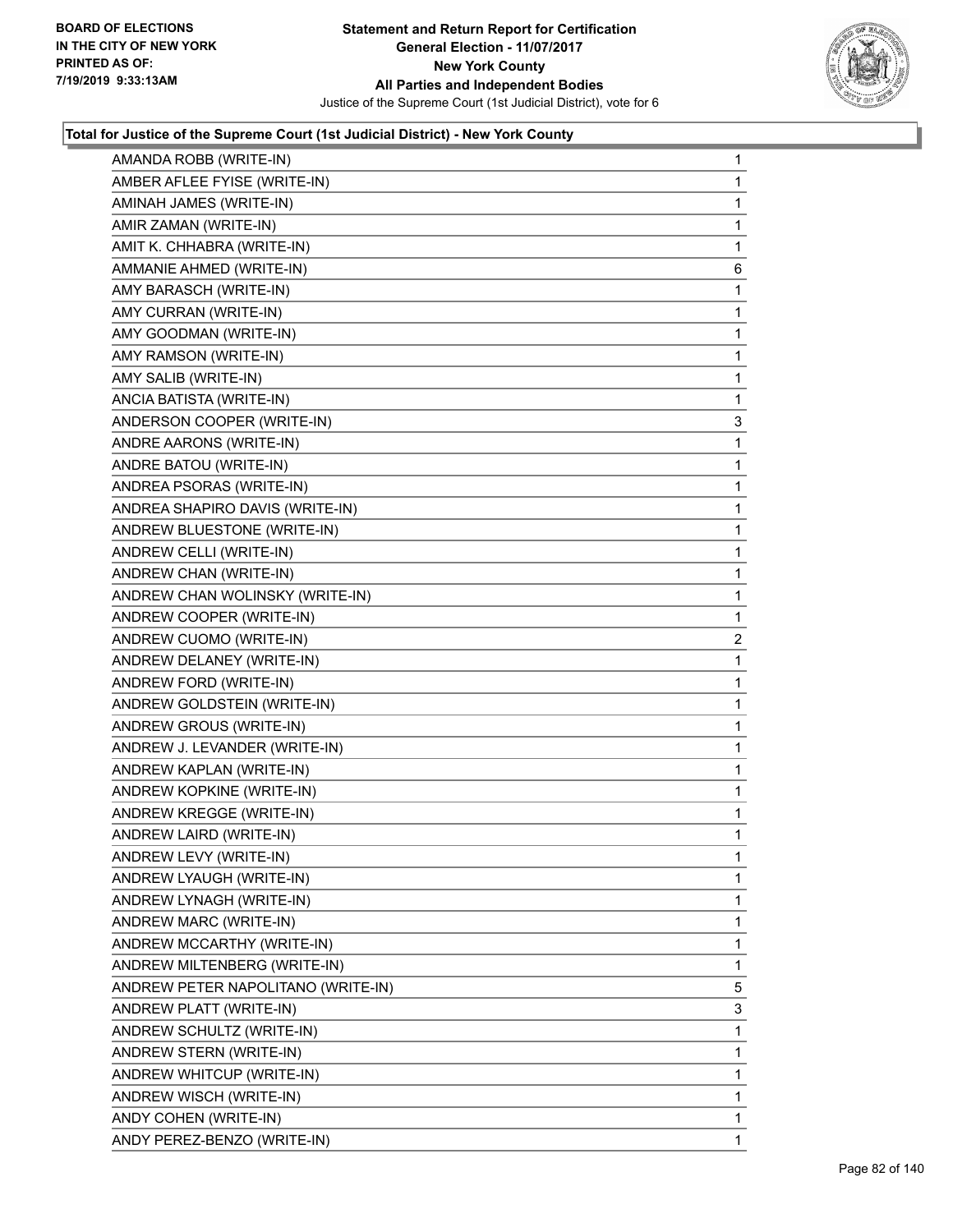

| ANGEL SOTO (WRITE-IN)          | 1              |
|--------------------------------|----------------|
| ANGELA DAVIS (WRITE-IN)        | $\mathbf{1}$   |
| ANGELA KWON (WRITE-IN)         | 1              |
| ANGELA LIPSMAN (WRITE-IN)      | $\mathbf{1}$   |
| ANGELINA JOLIE (WRITE-IN)      | 1              |
| ANGELIQUE OCHS (WRITE-IN)      | 1              |
| ANGELO DEL CONICO (WRITE-IN)   | 1              |
| ANGELO FILOSA (WRITE-IN)       | $\mathbf{1}$   |
| ANIBAL LOPEZ (WRITE-IN)        | 1              |
| ANITA CAMPBELL (WRITE-IN)      | 1              |
| ANITA WZHELAN (WRITE-IN)       | 3              |
| ANN COULTER (WRITE-IN)         | 3              |
| ANN COUR (WRITE-IN)            | 1              |
| ANN J. PEROLWITZ (WRITE-IN)    | $\mathbf{1}$   |
| ANN LANDERS (WRITE-IN)         | 1              |
| ANN OLSON BROWN (WRITE-IN)     | $\mathbf 1$    |
| ANN PRUNTY (WRITE-IN)          | 1              |
| ANNA GABBAY (WRITE-IN)         | $\mathbf 1$    |
| ANNE EDELSKIN (WRITE-IN)       | 1              |
| ANNE MATTSON (WRITE-IN)        | $\mathbf 1$    |
| ANNE MCCAUGHEY (WRITE-IN)      | 1              |
| ANNE PALZ (WRITE-IN)           | $\mathbf 1$    |
| ANNE W. MURPHY (WRITE-IN)      | 1              |
| ANNEL VICORY (WRITE-IN)        | $\mathbf 1$    |
| ANOUSHKA SHAH (WRITE-IN)       | 1              |
| ANTHONY BARBER (WRITE-IN)      | $\mathbf 1$    |
| ANTHONY CAPUTO (WRITE-IN)      | 1              |
| ANTHONY CASTELLANO (WRITE-IN)  | 2              |
| ANTHONY FIORELLA (WRITE-IN)    | $\mathbf{1}$   |
| ANTHONY FORLEY (WRITE-IN)      | $\mathbf 1$    |
| ANTHONY IVAPOLITANO (WRITE-IN) | 1              |
| ANTHONY KASSAS (WRITE-IN)      | 1              |
| ANTHONY KENNEDY (WRITE-IN)     | 1              |
| ANTHONY PELLE (WRITE-IN)       | 1              |
| ANTHONY SCALIA (WRITE-IN)      | $\overline{2}$ |
| ANTHONY WEINER (WRITE-IN)      | 5              |
| ANTHONY WHITE (WRITE-IN)       | 1              |
| ANTOINETTE COSTANZO (WRITE-IN) | 2              |
| ANTONIA LOBELLO (WRITE-IN)     | 1              |
| ANTONIN SCALIA (WRITE-IN)      | 3              |
| APRIL MCGOWAN (WRITE-IN)       | 1              |
| ARDEN RESING (WRITE-IN)        | $\mathbf{1}$   |
| ARELEN SILVERMAN (WRITE-IN)    | $\mathbf 1$    |
| ARIEL ATLAS (WRITE-IN)         | 1              |
| ARIEL CHESLER (WRITE-IN)       | 1              |
| ARIELLA NEWBERGER (WRITE-IN)   | 1              |
|                                |                |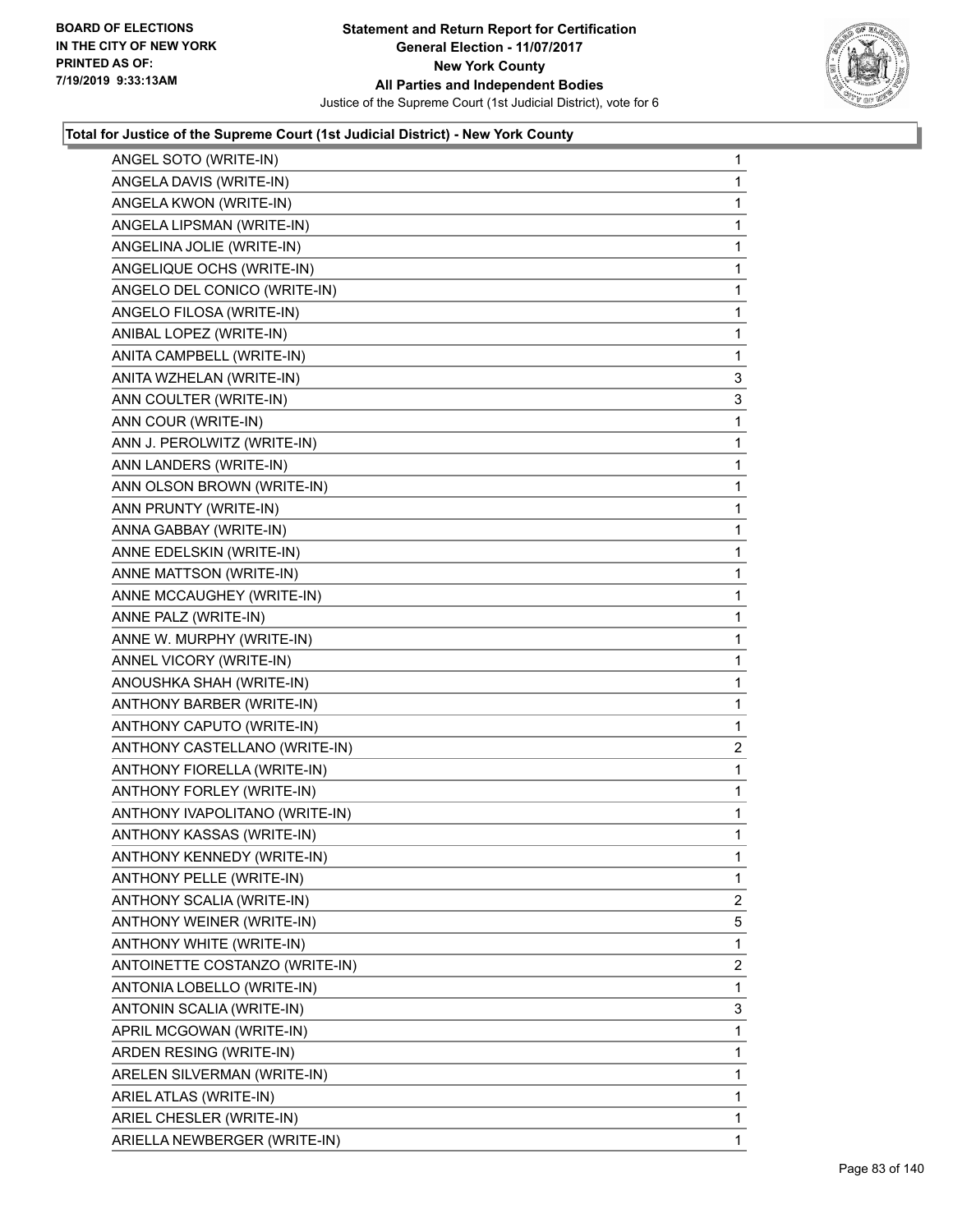

| ARMIN TAMZANIAN (WRITE-IN)        | 1              |
|-----------------------------------|----------------|
| ARNOLD WEBB (WRITE-IN)            | 1              |
| ART BELLINI (WRITE-IN)            | 1              |
| ARTHUR ALEXANDER (WRITE-IN)       | 1              |
| ARTHUR IGER (WRITE-IN)            | 1              |
| ARTHUR LONG (WRITE-IN)            | $\overline{2}$ |
| ARTHUR PEOPLES (WRITE-IN)         | 1              |
| ARTHUR SCHWARTZ (WRITE-IN)        | 4              |
| ARTHUR SHAW (WRITE-IN)            | 1              |
| ARTHUR T. SMYLES (WRITE-IN)       | 1              |
| ARTHUR TENENHOLTZ (WRITE-IN)      | 1              |
| ARUNDHATI ROY (WRITE-IN)          | 1              |
| ASHBY R. DEBUTTS (WRITE-IN)       | 1              |
| ASHER FINKEL (WRITE-IN)           | 1              |
| ASHER JOHNSON (WRITE-IN)          | 1              |
| AUDREY WARFORD (WRITE-IN)         | 1              |
| AURAHAM SITZER (WRITE-IN)         | 1              |
| <b>AUSTIN TITUS (WRITE-IN)</b>    | 1              |
| AUSTON MATTEWS (WRITE-IN)         | 1              |
| AVA DAWSON (WRITE-IN)             | 1              |
| AVA HABERGER (WRITE-IN)           | 1              |
| AVA SIMMANO (WRITE-IN)            | 1              |
| AVERY HALPIN (WRITE-IN)           | 1              |
| AVEY MELBLEMAN (WRITE-IN)         | 1              |
| BACKA HAWKIS BEATTY (WRITE-IN)    | 1              |
| <b>BARACK OBAMA (WRITE-IN)</b>    | 12             |
| BARBARA A. BUTCHER (WRITE-IN)     | 1              |
| BARBARA H. SHERER (WRITE-IN)      | 1              |
| BARBARA JAFFE (WRITE-IN)          | 1              |
| BARBARA L DOLGIN (WRITE-IN)       | 1              |
| BARBARA MORTON (WRITE-IN)         | 1              |
| BARBARA SPROUL (WRITE-IN)         | $\mathbf{1}$   |
| BARNEY BONDS (WRITE-IN)           | 1              |
| <b>BARON TRUMP (WRITE-IN)</b>     | 1              |
| BARRIE D. SOLOWAY (WRITE-IN)      | 1              |
| BARRY GINSBERG (WRITE-IN)         | 1              |
| BARRY MYRVOLD (WRITE-IN)          | 1              |
| <b>BARRY ROSENBERG (WRITE-IN)</b> | 1              |
| BEENA AHMAD (WRITE-IN)            | 1              |
| BEN BRAFFMAN (WRITE-IN)           | 1              |
| BEN DELL (WRITE-IN)               | 1              |
| BEN FRANKLIN (WRITE-IN)           | 1              |
| BEN FRIEDMAN (WRITE-IN)           | 1              |
| BEN MOTOLA (WRITE-IN)             | 1              |
| BEN NEWMAN (WRITE-IN)             | 1              |
|                                   |                |
| BEN SHAPIRO (WRITE-IN)            | 2              |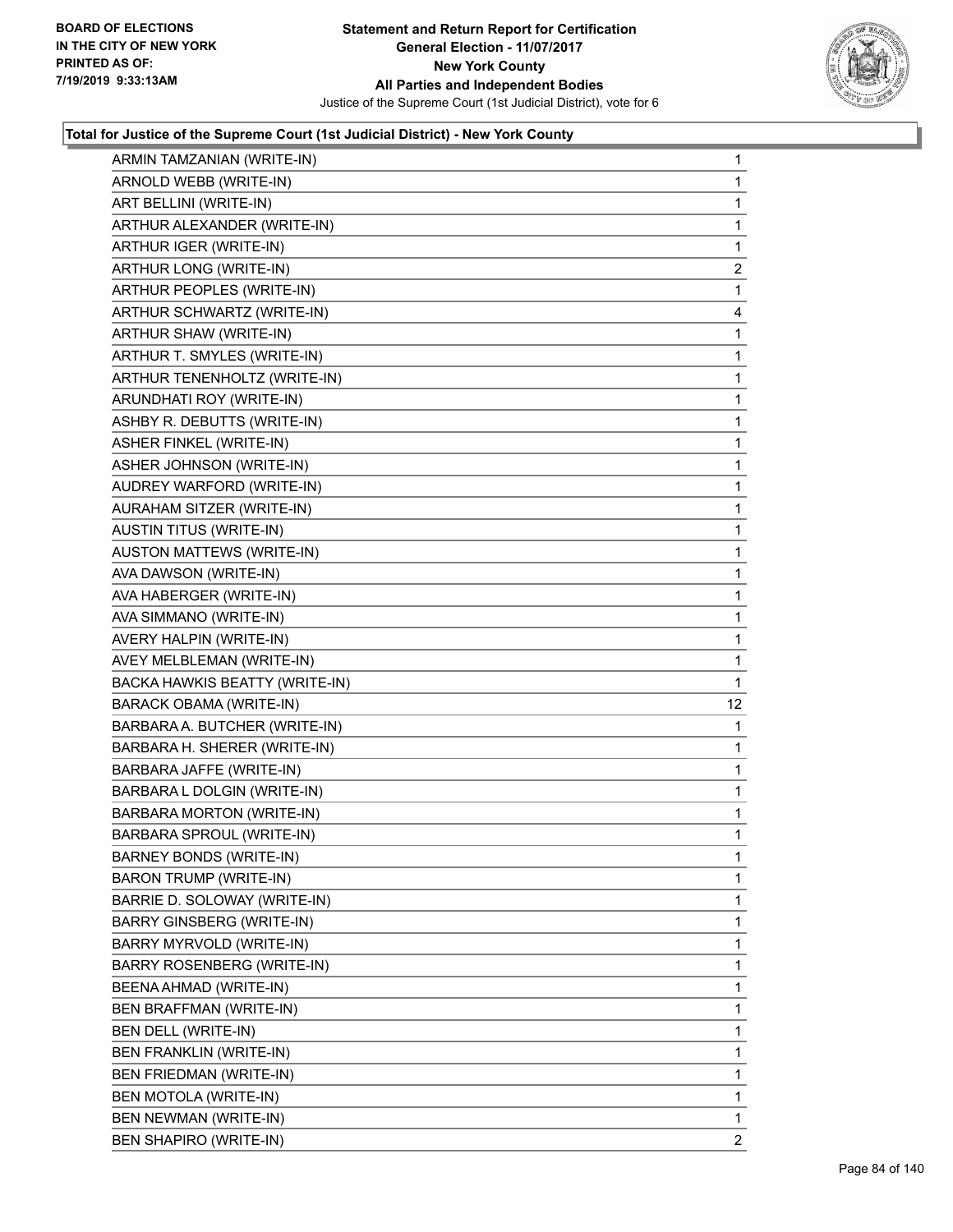

| BENJAMIN CARDOZO (WRITE-IN)        | 1                       |
|------------------------------------|-------------------------|
| BENJAMIN FRANKLIN (WRITE-IN)       | 1                       |
| BENJAMIN NATHAN CARDOZO (WRITE-IN) | 1                       |
| BENJAMIN ROSE (WRITE-IN)           | 1                       |
| BENJAMIN SEMEL (WRITE-IN)          | 2                       |
| BENJAMIN SOKOLY (WRITE-IN)         | 1                       |
| BENJEMIN PRED (WRITE-IN)           | 1                       |
| BERNADETTE EVANGELIST (WRITE-IN)   | 1                       |
| BERNAND R. BLOCK (WRITE-IN)        | 1                       |
| BERNARD EYTH (WRITE-IN)            | 1                       |
| BERNARD GOETZ (WRITE-IN)           | 1                       |
| BERNARD LYONS (WRITE-IN)           | 1                       |
| <b>BERNARD MASON (WRITE-IN)</b>    | 1                       |
| BERNIE JAWDEN (WRITE-IN)           | 1                       |
| BERNIE KERIK (WRITE-IN)            | 1                       |
| BERNIE SANDERS (WRITE-IN)          | 24                      |
| BERT BREIHER (WRITE-IN)            | 1                       |
| BETH HAROULES (WRITE-IN)           | 1                       |
| BETH UNGER (WRITE-IN)              | 1                       |
| BETSY IGER (WRITE-IN)              | 1                       |
| BETTY JANE JACOBS (WRITE-IN)       | 1                       |
| BIJAN VAFEGH (WRITE-IN)            | 1                       |
| BILL BELICHICK (WRITE-IN)          | 1                       |
| BILL BOLICLIEU (WRITE-IN)          | 1                       |
| BILL CLINTON (WRITE-IN)            | 7                       |
| BILL COSBY (WRITE-IN)              | 1                       |
| BILL DE BLASIO (WRITE-IN)          | 6                       |
| <b>BILL GATES (WRITE-IN)</b>       | 1                       |
| BILL HENRY (WRITE-IN)              | 1                       |
| BILL JONES (WRITE-IN)              | 1                       |
| BILL KAPLAN (WRITE-IN)             | 1                       |
| BILL MAHER (WRITE-IN)              | $\overline{c}$          |
| BILL MURRAY (WRITE-IN)             | 1                       |
| BILL OREILLY (WRITE-IN)            | 1                       |
| BILL O'REILLY (WRITE-IN)           | $\overline{\mathbf{c}}$ |
| BILL PEARLMAN (WRITE-IN)           | 1                       |
| BILL PERKINS (WRITE-IN)            | 1                       |
| BILL UNICORN (WRITE-IN)            | 1                       |
| BILL WELD (WRITE-IN)               | 1                       |
| BILLY MAYES (WRITE-IN)             | 1                       |
| BINA AHMAD (WRITE-IN)              | 1                       |
| BISHOP MACK DIAZ (WRITE-IN)        | 1                       |
| <b>BLAISE RESING (WRITE-IN)</b>    | 2                       |
| BLAKE FINTZ (WRITE-IN)             | 1                       |
| BLAKE FRITZ (WRITE-IN)             | 1                       |
| BLAKE SHELDON (WRITE-IN)           | 1                       |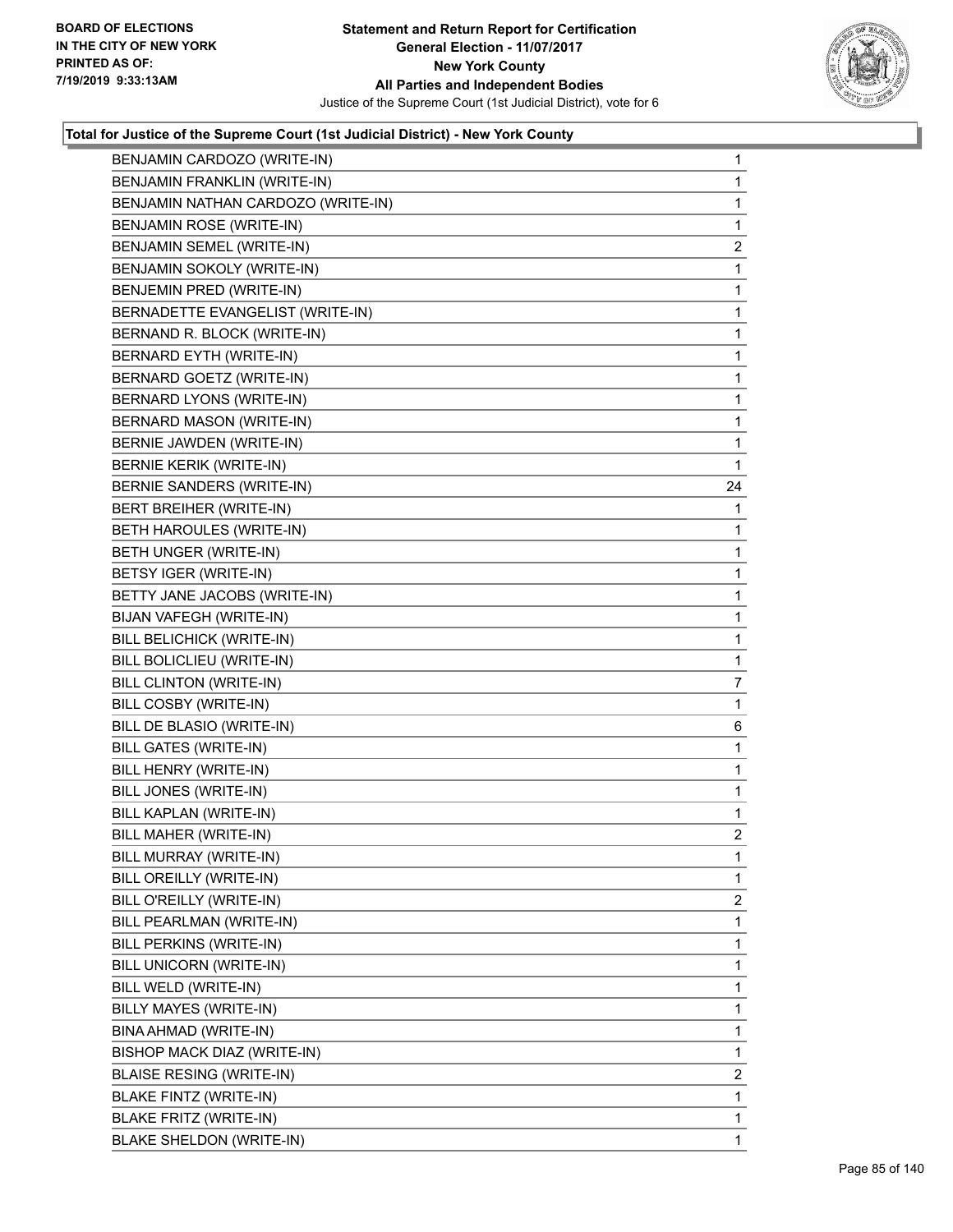

| <b>BLAKE SILVERMAN (WRITE-IN)</b> | 1              |
|-----------------------------------|----------------|
| <b>BLANCA VALDES (WRITE-IN)</b>   | 1              |
| <b>BO DIETL (WRITE-IN)</b>        | 17             |
| BOB BALABAU (WRITE-IN)            | 1              |
| BOB DOBOLINA (WRITE-IN)           | 1              |
| <b>BOB DYLAN (WRITE-IN)</b>       | 1              |
| <b>BOB GANGI (WRITE-IN)</b>       | 1              |
| <b>BOB KOCH (WRITE-IN)</b>        | 1              |
| BOB MARLEY (WRITE-IN)             | 1              |
| BOB SPINOZA (WRITE-IN)            | 1              |
| <b>BOBA FETT (WRITE-IN)</b>       | 1              |
| BOBBY JIHDAL (WRITE-IN)           | 1              |
| <b>BOBBY KOLIN (WRITE-IN)</b>     | $\overline{a}$ |
| <b>BONNIE MUSSMAN (WRITE-IN)</b>  | 1              |
| BOONER ARMURO (WRITE-IN)          | 1              |
| <b>BORIS JOHNSON (WRITE-IN)</b>   | 1              |
| <b>BORIS TIMANSKY (WRITE-IN)</b>  | 1              |
| <b>BORIS TORRES (WRITE-IN)</b>    | 1              |
| BORRY ALLEN (WRITE-IN)            | 1              |
| <b>BOSO BRIEN (WRITE-IN)</b>      | 1              |
| <b>BRAD GIBSON (WRITE-IN)</b>     | 1              |
| BRAD KARP (WRITE-IN)              | 1              |
| BRAD LEMEL (WRITE-IN)             | 1              |
| BRAD PARK (WRITE-IN)              | 1              |
| BRAD WANNER (WRITE-IN)            | 1              |
| <b>BRADLEY GELLER (WRITE-IN)</b>  | 1              |
| <b>BRADLEY LERMAN (WRITE-IN)</b>  | 1              |
| <b>BRADLEY SMALL (WRITE-IN)</b>   | 1              |
| <b>BRANDON COOKS (WRITE-IN)</b>   | 1              |
| <b>BRAP GIBSON (WRITE-IN)</b>     | 1              |
| BRAYDEN M. SERPHAS (WRITE-IN)     | 1              |
| <b>BREBY CIACCLI (WRITE-IN)</b>   | 1              |
| BRENA AHMAD (WRITE-IN)            | 1              |
| BRENDA VINCENT (WRITE-IN)         | 1              |
| <b>BRENDAN KEARSE (WRITE-IN)</b>  | 1              |
| <b>BRETT GARDNER (WRITE-IN)</b>   | 1              |
| BRIAN D. ZUCKER (WRITE-IN)        | 1              |
| BRIAN DAVIS (WRITE-IN)            | 1              |
| BRIAN DOERN (WRITE-IN)            | 1              |
| <b>BRIAN FARKAS (WRITE-IN)</b>    | 1              |
| BRIAN HUNT (WRITE-IN)             | 1              |
| BRIAN KEITH FLETCHER (WRITE-IN)   | 1              |
| BRIAN KRIST (WRITE-IN)            | $\overline{2}$ |
| BRIAN LEHRER (WRITE-IN)           | 1              |
| BRIAN LETIRER (WRITE-IN)          | 1              |
| BRIAN MANCUSO (WRITE-IN)          | 1              |
|                                   |                |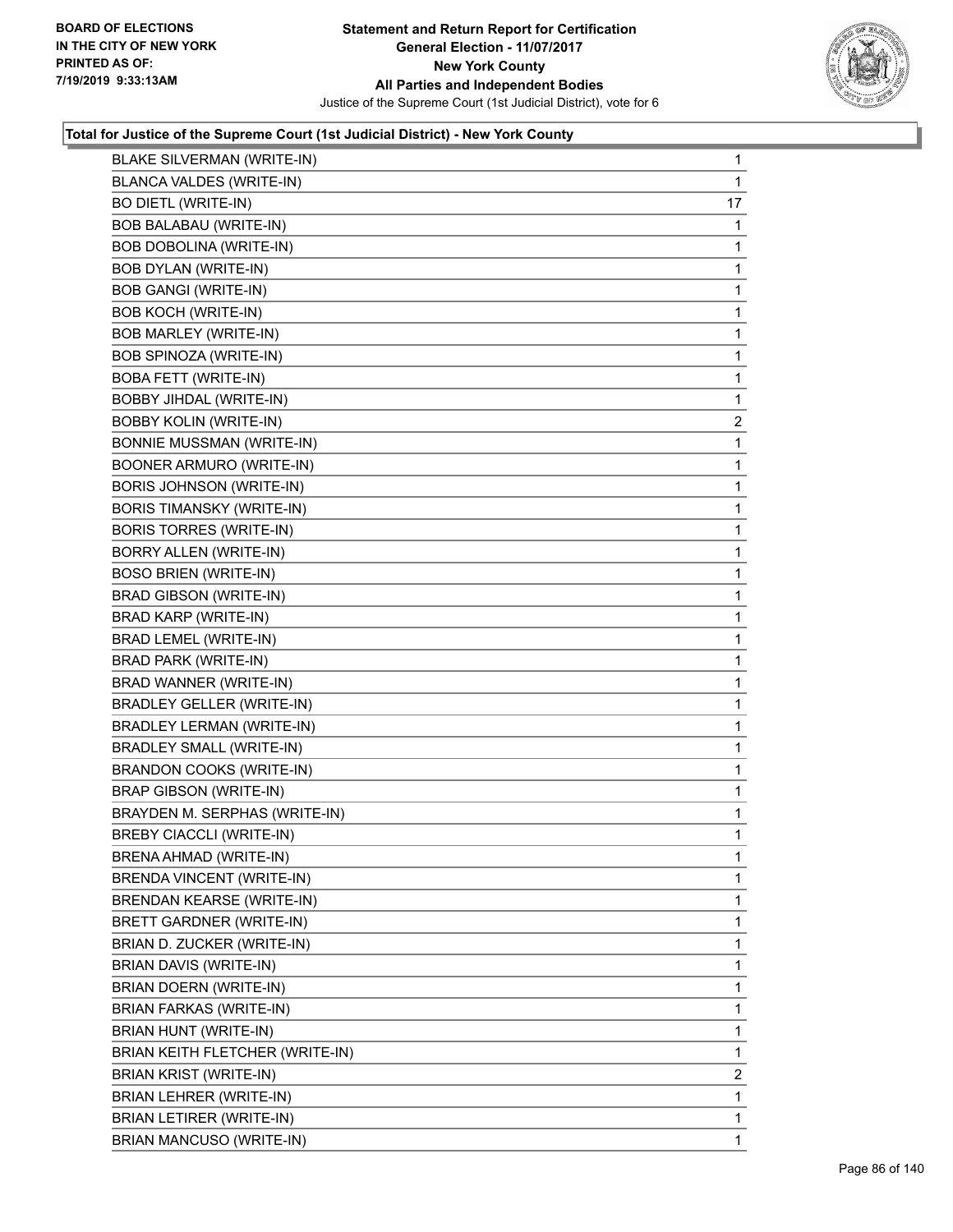

| BRIAN MORGENSTERN (WRITE-IN)       | 1            |
|------------------------------------|--------------|
| BRIAN MUTAUGH (WRITE-IN)           | 1            |
| BRIAN QUILTER (WRITE-IN)           | 1            |
| <b>BRIAN TRAINER (WRITE-IN)</b>    | 1            |
| BRIAN WADDELL (WRITE-IN)           | 5            |
| BRIDGET HEALY (WRITE-IN)           | 1            |
| BRITNE DEPRIMO (WRITE-IN)          | 1            |
| <b>BRITTANY BROUER (WRITE-IN)</b>  | 1            |
| <b>BROOKE WARREN (WRITE-IN)</b>    | 1            |
| BRUCE ALDERMAN (WRITE-IN)          | 1            |
| <b>BRUCE ALLEN (WRITE-IN)</b>      | 1            |
| <b>BRUCE BENNETT (WRITE-IN)</b>    | 1            |
| <b>BRUCE DICIRCO (WRITE-IN)</b>    | 1            |
| BRUCE DOG BOGDEN (WRITE-IN)        | 1            |
| <b>BRUCE FRENCH (WRITE-IN)</b>     | 1            |
| <b>BRUCE GITLIN (WRITE-IN)</b>     | 1            |
| <b>BRUCE WAYNE (WRITE-IN)</b>      | 1            |
| BRUNILDE THEOBALD (WRITE-IN)       | 1            |
| BRYAN BERGE (WRITE-IN)             | 1            |
| C.J SASLAW (WRITE-IN)              | 1            |
| CAILLEY FRANK LEHRER (WRITE-IN)    | 1            |
| CAITLIN YORK (WRITE-IN)            | 1            |
| CALVIN BECKETT (WRITE-IN)          | 1            |
| CAM'RON GILES (WRITE-IN)           | 1            |
| CARDINAL TIMOTHY DOLAN (WRITE-IN)  | 1            |
| CARL FORD (WRITE-IN)               | 1            |
| CARL MELTZER (WRITE-IN)            | 1            |
| CARL SAUDBERG (WRITE-IN)           | 1            |
| CARL SILVERSTEIN (WRITE-IN)        | 1            |
| CARLA SCOTT (WRITE-IN)             | 1            |
| CARLOS DONGAN (WRITE-IN)           | 1            |
| CARLOS GONZALEZ (WRITE-IN)         | $\mathbf 1$  |
| CARLOS M. SANTIAGO (WRITE-IN)      | 1            |
| CARLY STAINBURG (WRITE-IN)         | 1            |
| CARMEN YULIN CRUZ (WRITE-IN)       | 1            |
| CAROL BASRI (WRITE-IN)             | 1            |
| CAROL FITZSIMAS (WRITE-IN)         | 1            |
| CAROL PENDA GROST (WRITE-IN)       | 1            |
| CAROLINA LEAN SAAVCILCA (WRITE-IN) | 1            |
| CAROLINE QUNTERNO (WRITE-IN)       | 1            |
| CAROLYN A. MURPHY (WRITE-IN)       | 1            |
| CAROLYN CONABOY (WRITE-IN)         | 1            |
| CAROLYN DEMAREST (WRITE-IN)        | 1            |
| CAROLYN LISA MILLER (WRITE-IN)     | 1            |
| CAROLYN R. WELLS (WRITE-IN)        | $\mathbf{1}$ |
| CARSON RODNEY (WRITE-IN)           | 1            |
|                                    |              |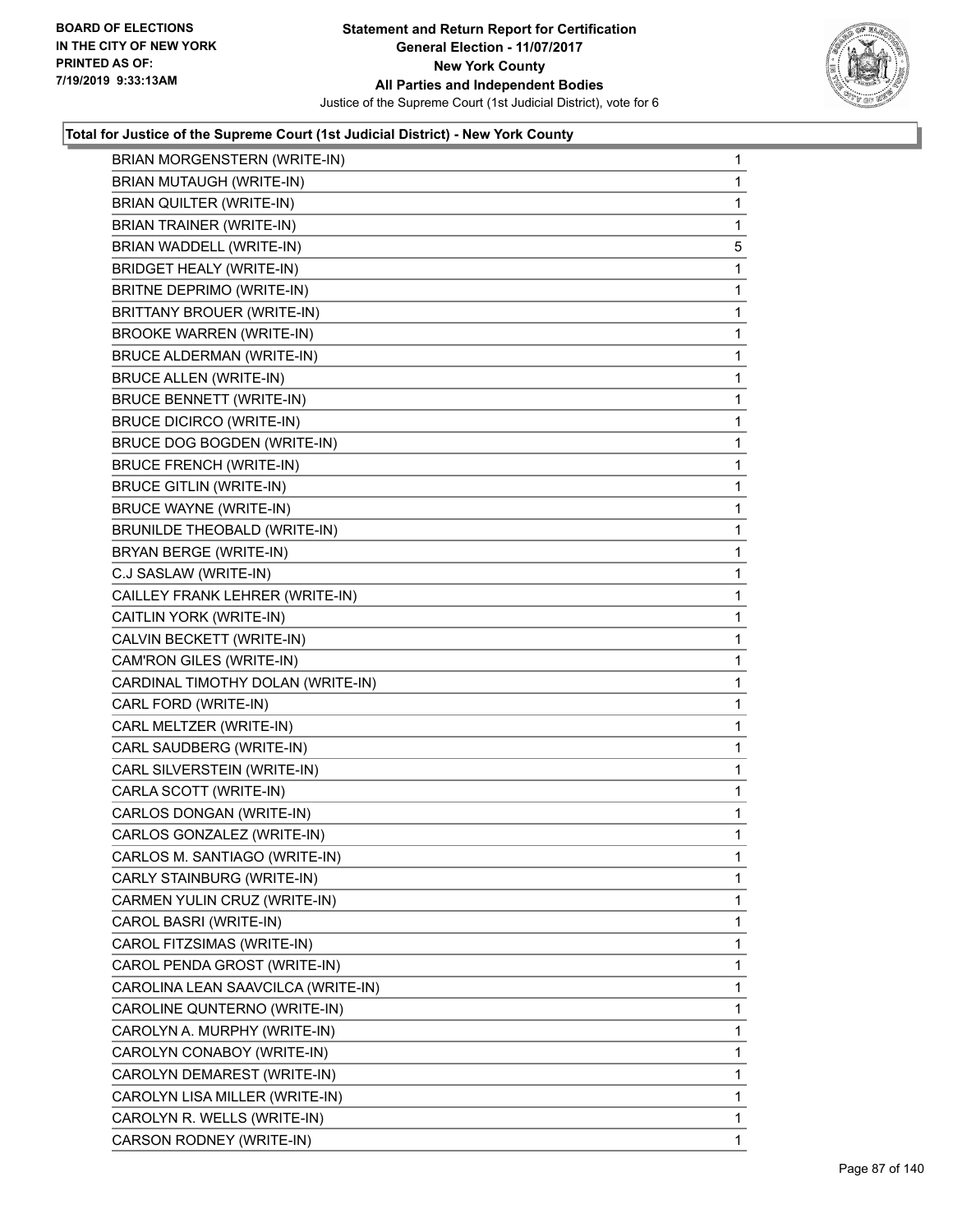

| CARY GUNTHER (WRITE-IN)      | $\mathbf 1$    |
|------------------------------|----------------|
| CARY S. GUNTHER (WRITE-IN)   | 1              |
| CASSANDRA DESKUS (WRITE-IN)  | 1              |
| CATHERINE IGER (WRITE-IN)    | 1              |
| CATHERINE PYNE (WRITE-IN)    | 1              |
| CATHY O'NEIL (WRITE-IN)      | 1              |
| CAXTON KABACK (WRITE-IN)     | 1              |
| CC SABATHIA (WRITE-IN)       | 1              |
| CECIL FOGG (WRITE-IN)        | $\overline{2}$ |
| CECIL WRAY (WRITE-IN)        | 1              |
| CECILA VEGA (WRITE-IN)       | 1              |
| CHAD VIGUOLA (WRITE-IN)      | 1              |
| CHANTERELLE SUNG (WRITE-IN)  | 1              |
| CHARLES BARKLEY (WRITE-IN)   | 1              |
| CHARLES BARRON (WRITE-IN)    | 1              |
| CHARLES BINDER (WRITE-IN)    | 1              |
| CHARLES BROWES (WRITE-IN)    | 1              |
| CHARLES CARBERRY (WRITE-IN)  | 1              |
| CHARLES CHAPMAN (WRITE-IN)   | 1              |
| CHARLES DEBMAN (WRITE-IN)    | 1              |
| CHARLES DRUMMAND (WRITE-IN)  | 1              |
| CHARLES HORNSBY (WRITE-IN)   | 1              |
| CHARLES KONIVEK (WRITE-IN)   | 1              |
| CHARLES LANE (WRITE-IN)      | 1              |
| CHARLES MORA (WRITE-IN)      | 1              |
| CHARLES NATHANSON (WRITE-IN) | 1              |
| CHARLES PRATT (WRITE-IN)     | 1              |
| CHARLES RUKOWSKI (WRITE-IN)  | 1              |
| CHARLES UDOH (WRITE-IN)      | 1              |
| CHARLIE BRIDGE (WRITE-IN)    | 1              |
| CHARLIE SOLOMON (WRITE-IN)   | 1              |
| CHARLIE SUCKER (WRITE-IN)    | 1              |
| CHE GUVAR (WRITE-IN)         | 1              |
| CHELSEA CLINTON (WRITE-IN)   | 2              |
| CHENSSE NELSON (WRITE-IN)    | 1              |
| CHERYL HOWARD (WRITE-IN)     | 1              |
| CHERYL MCINTYRE (WRITE-IN)   | 1              |
| CHERYL SOLOMON (WRITE-IN)    | 1              |
| CHERYL YEH (WRITE-IN)        | 1              |
| CHESTER N. MITZ (WRITE-IN)   | 1              |
| CHETHAN GILLS (WRITE-IN)     | 1              |
| CHLARENS ORSLAND (WRITE-IN)  | 1              |
| CHRIS BREGLIN (WRITE-IN)     | 1              |
| CHRIS C. RENZA (WRITE-IN)    | 1              |
| CHRIS COX (WRITE-IN)         | 1              |
| CHRIS GIBSON (WRITE-IN)      | 1.             |
|                              |                |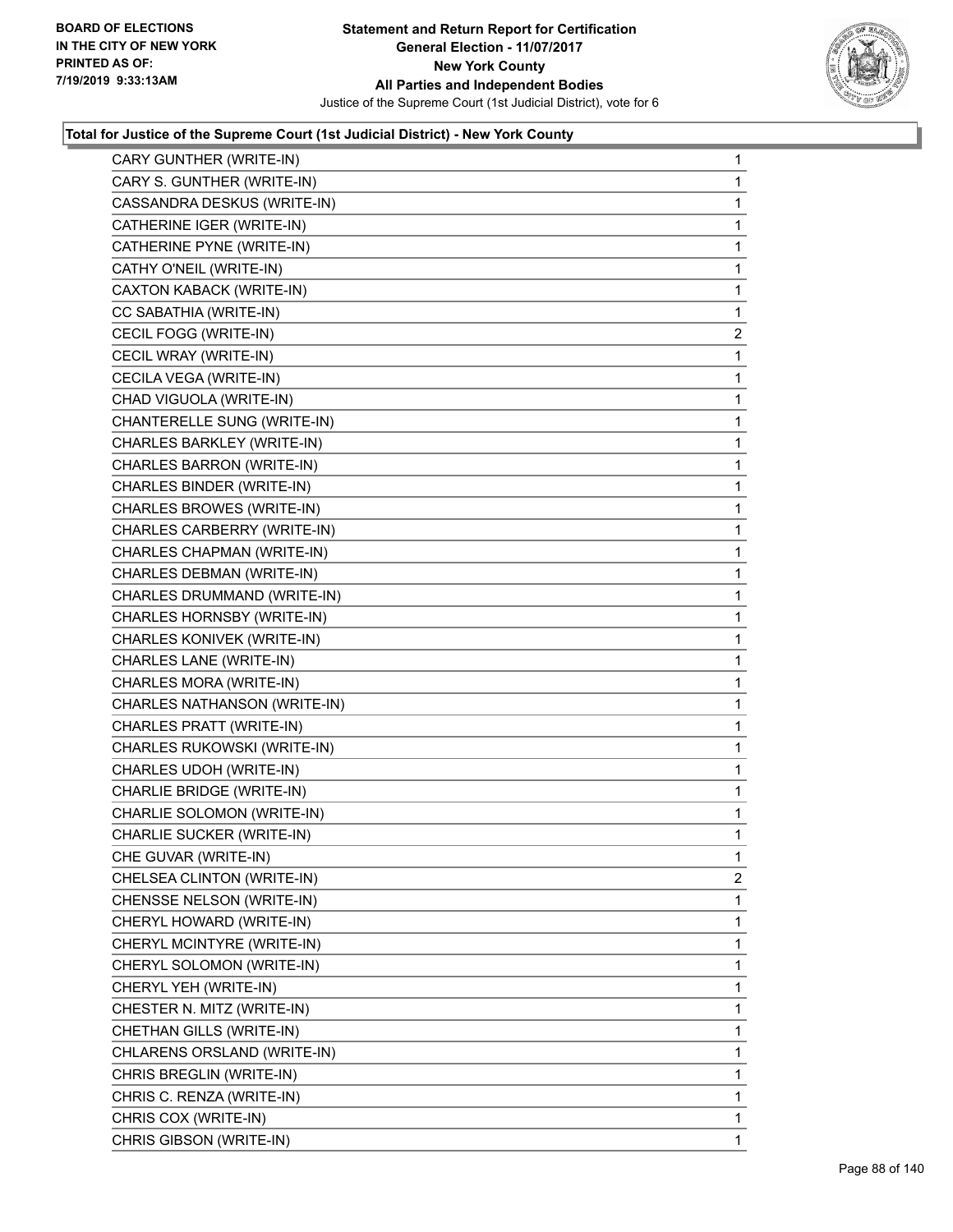

| CHRIS GRANT (WRITE-IN)                | 1              |
|---------------------------------------|----------------|
| CHRIS JOHNSON (WRITE-IN)              | 1              |
| CHRIS KIM (WRITE-IN)                  | 1              |
| CHRIS KRIEDNER (WRITE-IN)             | 1              |
| CHRIS KRISTOFF (WRITE-IN)             | 1              |
| CHRIS LANZ (WRITE-IN)                 | 1              |
| CHRIS OCHS (WRITE-IN)                 | 1              |
| CHRIS WILLIAMS (WRITE-IN)             | 1              |
| CHRIS WILSON (WRITE-IN)               | 1              |
| CHRIS WOODSIDE (WRITE-IN)             | 1              |
| CHRISTIAN DOLAN (WRITE-IN)            | 1              |
| CHRISTINA MARTY MARTINEZ (WRITE-IN)   | 1              |
| CHRISTINA ROMERO (WRITE-IN)           | 1              |
| CHRISTINA TAYLOR (WRITE-IN)           | 1              |
| CHRISTINE FECKO (WRITE-IN)            | 1              |
| CHRISTINE QUINN (WRITE-IN)            | 1              |
| CHRISTINE WALRUSKA (WRITE-IN)         | 1              |
| CHRISTOPHER BARLOW (WRITE-IN)         | 1              |
| CHRISTOPHER EDWARDS (WRITE-IN)        | 1              |
| CHRISTOPHER HORN (WRITE-IN)           | 1              |
| CHRISTOPHER J. MURPHY (WRITE-IN)      | 1              |
| CHRISTOPHER JORDAN MIMAHON (WRITE-IN) | 1              |
| CHRISTOPHER MARTE (WRITE-IN)          | 3              |
| CHRISTOPHER MCDOUGAL (WRITE-IN)       | 1              |
| CHRISTOPHER REGAN (WRITE-IN)          | 1              |
| CHRISTOPHER REID (WRITE-IN)           | 1              |
| CHRISYENTA OFNER (WRITE-IN)           | 1              |
| CHUCK NORRIS (WRITE-IN)               | $\overline{c}$ |
| CHUCK SCHUMER (WRITE-IN)              | 1              |
| CHUCK ZLATKIN (WRITE-IN)              | 1              |
| CINDY KANE (WRITE-IN)                 | 1              |
| CINDY KENRROT (WRITE-IN)              | 1              |
| CINDY YOUNG (WRITE-IN)                | 1              |
| CLAIRE KELLY (WRITE-IN)               | 1              |
| CLAIRE WORLEY (WRITE-IN)              | 1              |
| CLARE GRUMNEY (WRITE-IN)              | 1              |
| CLARENCE DARROW (WRITE-IN)            | 1              |
| CLARENCE THOMAS (WRITE-IN)            | $\overline{2}$ |
| CLARK KENT (WRITE-IN)                 | 3              |
| CLARK V. RRHARDSOS (WRITE-IN)         | 1              |
| CLAUDE EABSEN (WRITE-IN)              | 1              |
| CLAUDE WINFIELD (WRITE-IN)            | 1              |
| CLAUDIA CONWAY (WRITE-IN)             | 1              |
| CLAUDIE MABRY (WRITE-IN)              | 1              |
| CLEARENCE THOMAS (WRITE-IN)           | 1              |
| CLINTON BOTWAY (WRITE-IN)             | 1              |
|                                       |                |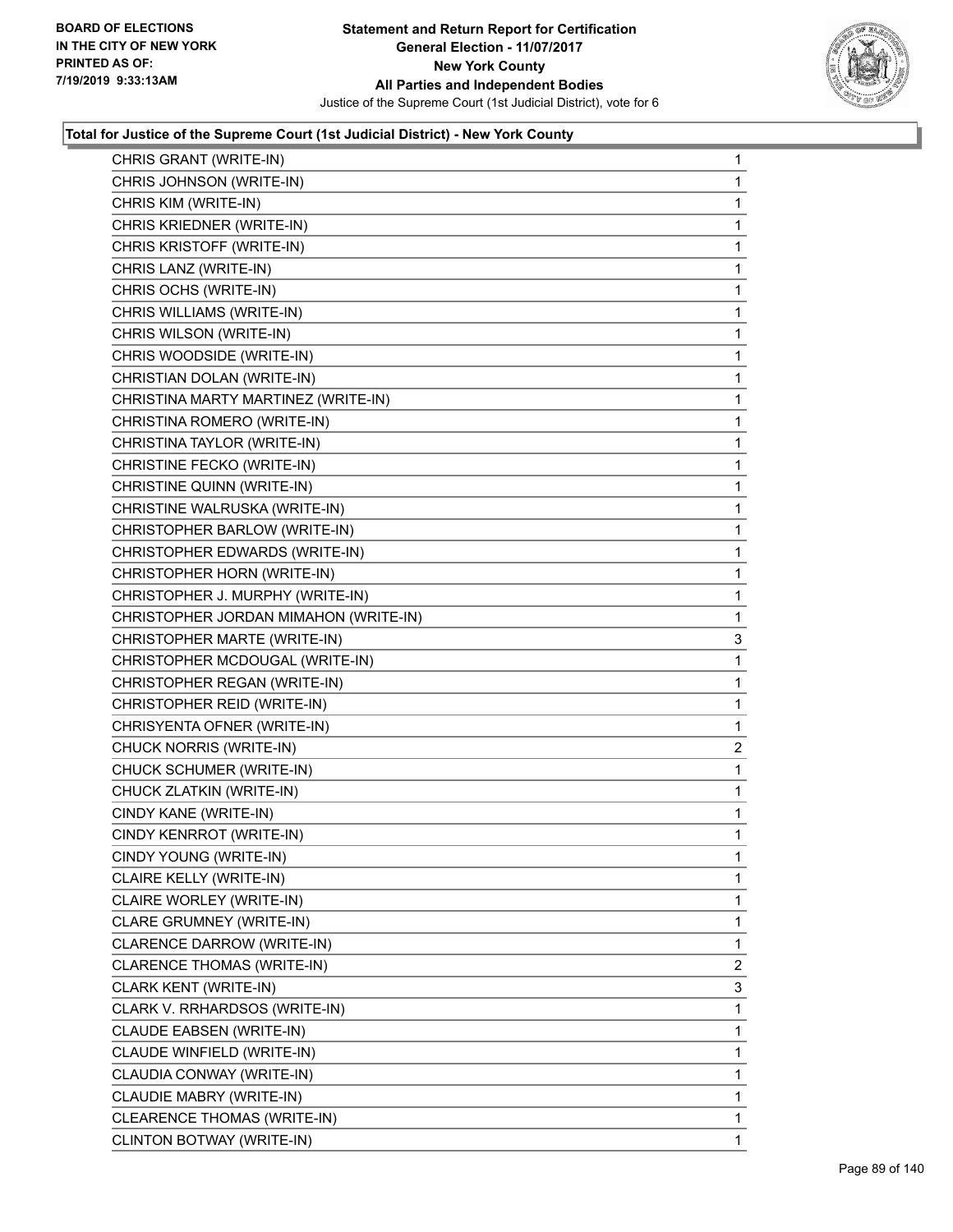

| CODY PARKER (WRITE-IN)          | 1              |
|---------------------------------|----------------|
| COLE WONG (WRITE-IN)            | 1              |
| COLIN KAEPERNICK (WRITE-IN)     | 1              |
| COLLEEN FECHNER (WRITE-IN)      | 1              |
| COLLEEN O'BRIEN (WRITE-IN)      | 1              |
| COLLIN GREBERT (WRITE-IN)       | 1              |
| COMRODE LENIN (WRITE-IN)        | 1              |
| CONNIE VALLE (WRITE-IN)         | 1              |
| CONSTANCE CHAO (WRITE-IN)       | 1              |
| CONSTANCE MALCOLM (WRITE-IN)    | 1              |
| CORY R. PLOTH (WRITE-IN)        | 1              |
| COURTNEY M MCCORMACK (WRITE-IN) | 1              |
| COURTNEY SHANNEY (WRITE-IN)     | 1              |
| CRAIG BROWN (WRITE-IN)          | 1              |
| CRAIG HOHMANN (WRITE-IN)        | 1              |
| CRAIG L. BROWN (WRITE-IN)       | 1              |
| CRISTIAN BOLDAN (WRITE-IN)      | 1              |
| CRISTIANA ASMAN (WRITE-IN)      | 1              |
| CURTIS SLIWA (WRITE-IN)         | $\overline{a}$ |
| CYNTHIA BROWN (WRITE-IN)        | 1              |
| CYNTHIA C. BARTON (WRITE-IN)    | 1              |
| CYRUS VANCE (WRITE-IN)          | 1              |
| D.B. GILLES (WRITE-IN)          | 1              |
| DAKOTA PITTMAN (WRITE-IN)       | 1              |
| DAKOTA RAMSEUR (WRITE-IN)       | 3              |
| DAN GARODNICK (WRITE-IN)        | 2              |
| DAN GRABER (WRITE-IN)           | 1              |
| DAN KATZ (WRITE-IN)             | 1              |
| DAN ROSENBERG (WRITE-IN)        | 1              |
| DANA NEWBORN (WRITE-IN)         | 1              |
| DANA PILET (WRITE-IN)           | 1              |
| DANE LAND (WRITE-IN)            | 1              |
| DANIEL ANGIELLIO (WRITE-IN)     | 1              |
| DANIEL AVSHACK (WRITE-IN)       | 1              |
| DANIEL BREGNAHAN (WRITE-IN)     | 1              |
| DANIEL BURKHARDT (WRITE-IN)     | 1              |
| DANIEL C. GREENBERG (WRITE-IN)  | 1              |
| DANIEL COSTANO (WRITE-IN)       | 1              |
| DANIEL HOLZER (WRITE-IN)        | 1              |
| DANIEL HUPEN (WRITE-IN)         | 1              |
| DANIEL J O'DONNELL (WRITE-IN)   | 1              |
| DANIEL J. ISAACS (WRITE-IN)     | 1              |
| DANIEL JUENS (WRITE-IN)         | 1              |
| DANIEL KIMENSKY (WRITE-IN)      | 1              |
| DANIEL L DOLGIN (WRITE-IN)      | 1              |
| DANIEL LIPSMAN (WRITE-IN)       | 1              |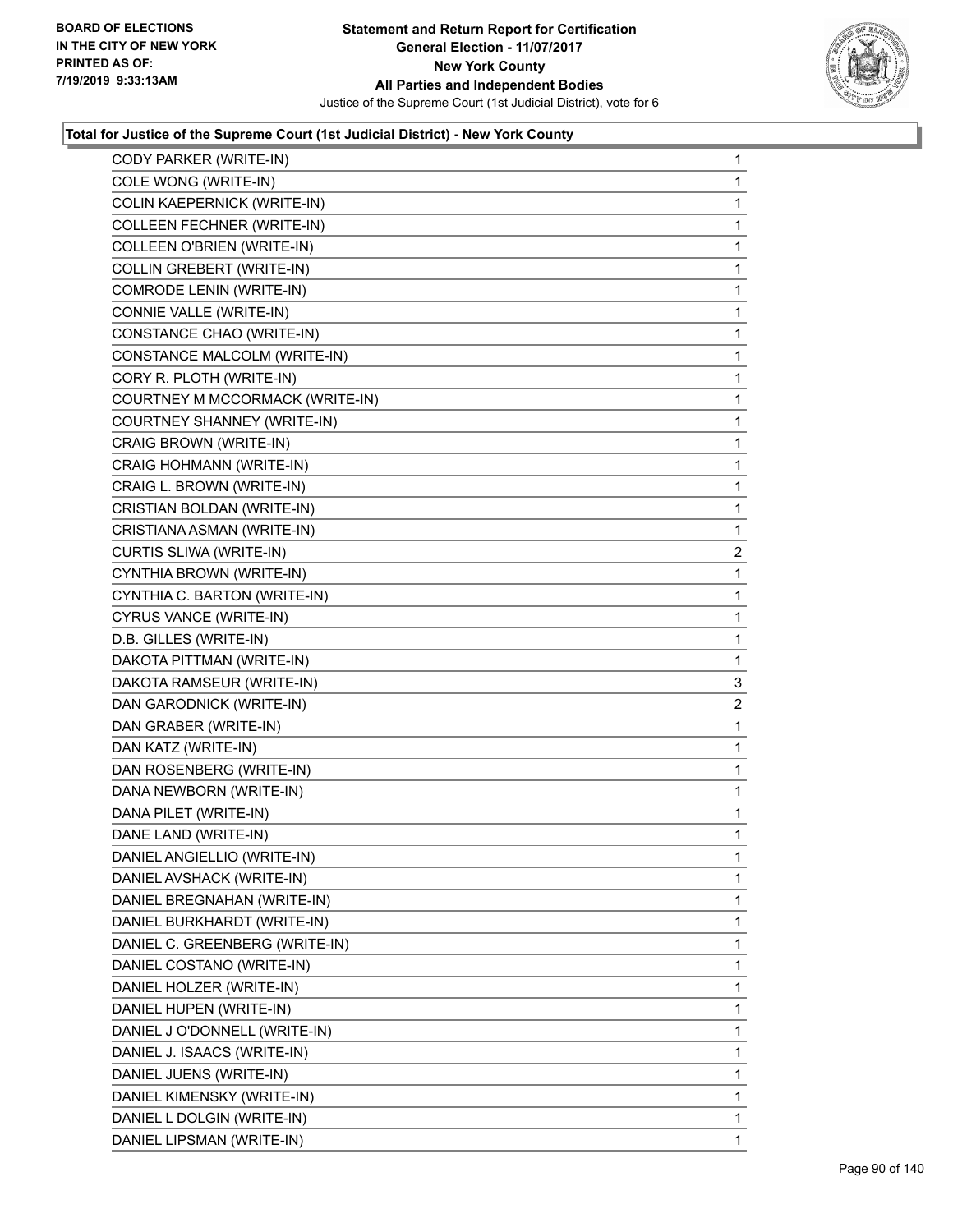

| DANIEL MEYERS (WRITE-IN)      | 1              |
|-------------------------------|----------------|
| DANIEL PERRINO (WRITE-IN)     | 1              |
| DANIEL RUBIN (WRITE-IN)       | 1              |
| DANIEL SAMOVICI (WRITE-IN)    | 1              |
| DANIEL SANTARGERO (WRITE-IN)  | 1              |
| DANIEL SATIN (WRITE-IN)       | 1              |
| DANIEL SCHOR (WRITE-IN)       | 1              |
| DANIEL SCHWARTZ (WRITE-IN)    | 1              |
| DANIEL SEMEL (WRITE-IN)       | 1              |
| DANIEL SULLIVAN (WRITE-IN)    | 1              |
| DANIEL SURMAN (WRITE-IN)      | 1              |
| DANIEL TAMLIN (WRITE-IN)      | 1              |
| DANIEL VELASCO (WRITE-IN)     | 1              |
| DANIEL VILA RIVERA (WRITE-IN) | 5              |
| DANIEL ZIMMER (WRITE-IN)      | $\overline{2}$ |
| DANIELE P. DIAZ (WRITE-IN)    | 1              |
| DANIELLE MCGREGOR (WRITE-IN)  | 1              |
| DANIELLE TAITT (WRITE-IN)     | 1              |
| DANNY ALTERMAN (WRITE-IN)     | 1              |
| DANNY AMENDOLA (WRITE-IN)     | 1              |
| DANTE BLASIO (WRITE-IN)       | 1              |
| DARRY HENDRICKS (WRITE-IN)    | 1              |
| DARSH PATEL (WRITE-IN)        | 1              |
| DARSHANE G. LOPEZ (WRITE-IN)  | 1              |
| DARYL LAVERY (WRITE-IN)       | 1              |
| DARYL MCARDLE (WRITE-IN)      | 1              |
| DAVE LYNAGH (WRITE-IN)        | 1              |
| DAVE RUBIN (WRITE-IN)         | 1              |
| DAVID A DALE (WRITE-IN)       | $\mathbf{1}$   |
| DAVID ARNOLD (WRITE-IN)       | 1              |
| DAVID ARONSON (WRITE-IN)      | 1              |
| DAVID ASUHER (WRITE-IN)       | 1              |
| DAVID BENNING (WRITE-IN)      | 1              |
| DAVID BERGENFIELD (WRITE-IN)  | 1              |
| DAVID BERKOWITZ (WRITE-IN)    | 1              |
| DAVID BEZOS (WRITE-IN)        | 1              |
| DAVID BLIVEN (WRITE-IN)       | 1              |
| DAVID BLOCK (WRITE-IN)        | 1              |
| DAVID BREWER (WRITE-IN)       | 1              |
| DAVID BROOKS (WRITE-IN)       | 1              |
| DAVID BUCKNER (WRITE-IN)      | 1              |
| DAVID BYEFF (WRITE-IN)        | 1              |
| DAVID CARLISLE (WRITE-IN)     | 1              |
| DAVID CARRASQUILLO (WRITE-IN) | 1              |
| DAVID CHEN (WRITE-IN)         | 1              |
| DAVID CLURMAN (WRITE-IN)      | 1              |
|                               |                |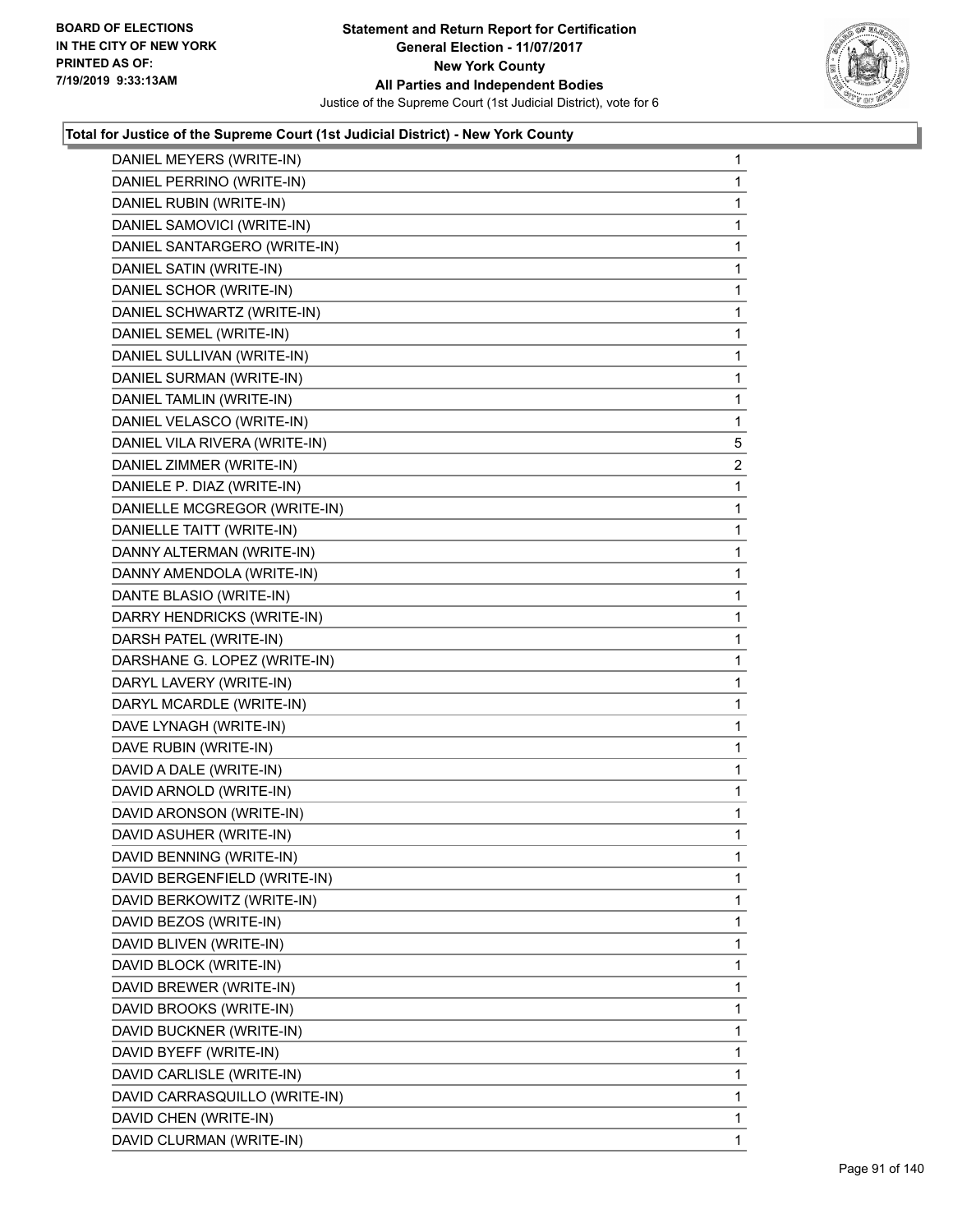

| DAVID COHEN (WRITE-IN)            | 1 |
|-----------------------------------|---|
| DAVID CROMER (WRITE-IN)           | 1 |
| DAVID DINKINS (WRITE-IN)          | 3 |
| DAVID EISENBACH (WRITE-IN)        | 1 |
| DAVID FILOSA (WRITE-IN)           | 1 |
| DAVID FINE (WRITE-IN)             | 1 |
| DAVID FRIEDMAN (WRITE-IN)         | 1 |
| DAVID GALLAGHER (WRITE-IN)        | 1 |
| DAVID GARLAND (WRITE-IN)          | 1 |
| DAVID GETL (WRITE-IN)             | 1 |
| DAVID GILMORE (WRITE-IN)          | 1 |
| DAVID GLOVIN (WRITE-IN)           | 1 |
| DAVID GOLDBERG (WRITE-IN)         | 1 |
| DAVID GREEN (WRITE-IN)            | 1 |
| DAVID HIRSCHBERG (WRITE-IN)       | 1 |
| DAVID I. GREENBERGER (WRITE-IN)   | 1 |
| DAVID J HOFFMAN ESQ. (WRITE-IN)   | 1 |
| DAVID JAKOS (WRITE-IN)            | 1 |
| DAVID JAROSLAWICZ (WRITE-IN)      | 1 |
| DAVID JONES (WRITE-IN)            | 1 |
| DAVID JUSTICE (WRITE-IN)          | 1 |
| DAVID KESTENBAUM STONE (WRITE-IN) | 1 |
| DAVID LASKA (WRITE-IN)            | 1 |
| DAVID LELYRELD (WRITE-IN)         | 1 |
| DAVID LEPARD (WRITE-IN)           | 1 |
| DAVID LOFTIS (WRITE-IN)           | 1 |
| DAVID M. SCOTT (WRITE-IN)         | 1 |
| DAVID MACK (WRITE-IN)             | 1 |
| DAVID MANNR (WRITE-IN)            | 1 |
| DAVID NAGLER (WRITE-IN)           | 1 |
| DAVID P. SLOTKOFF (WRITE-IN)      | 1 |
| DAVID PARK (WRITE-IN)             | 1 |
| DAVID PATERSON (WRITE-IN)         | 1 |
| DAVID PRIMAK (WRITE-IN)           | 1 |
| DAVID RIDLEY (WRITE-IN)           | 1 |
| DAVID S. SCHWARTZ ESQ (WRITE-IN)  | 1 |
| DAVID SACK (WRITE-IN)             | 3 |
| DAVID SCHECHTER (WRITE-IN)        | 1 |
| DAVID SCHMIDT (WRITE-IN)          | 2 |
| DAVID SEAMAN (WRITE-IN)           | 1 |
| DAVID SEMEL (WRITE-IN)            | 1 |
| DAVID SILVA (WRITE-IN)            | 1 |
| DAVID STONEHILL (WRITE-IN)        | 1 |
| DAVID STRACHAN (WRITE-IN)         | 1 |
| DAVID TARNOWICK (WRITE-IN)        | 1 |
| DAVID TAYLOR (WRITE-IN)           | 1 |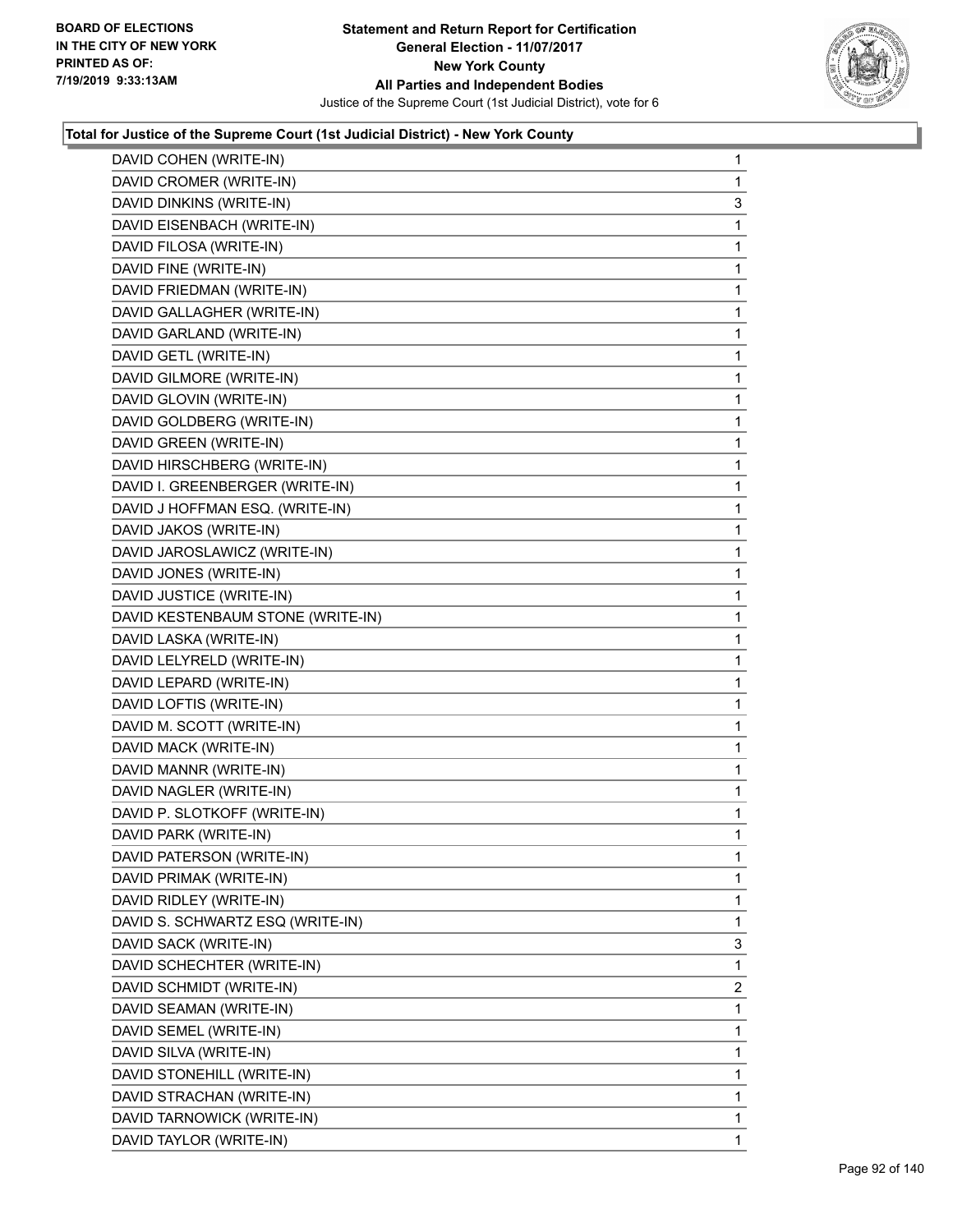

| DAVID TOLCHIN (WRITE-IN)       | 1              |
|--------------------------------|----------------|
| DAVID TYREE (WRITE-IN)         | 1              |
| DAVID VILLA (WRITE-IN)         | 1              |
| DAVID VILLA RIVERA (WRITE-IN)  | 1              |
| DAVID W. ROSS (WRITE-IN)       | $\overline{c}$ |
| DAVID WRIGHT (WRITE-IN)        | 1              |
| DAVID YASSKY (WRITE-IN)        | 1              |
| DAVID YIN (WRITE-IN)           | 1              |
| DAVIS WILLIAMS (WRITE-IN)      | 1              |
| DAWN FOX (WRITE-IN)            | 1              |
| DAX ARUOLD (WRITE-IN)          | 1              |
| DAYSI KANAVOS (WRITE-IN)       | 1              |
| DC BECKER (WRITE-IN)           | 1              |
| DEAN VIGLIANO (WRITE-IN)       | $\mathbf{1}$   |
| DEBBI SHARP (WRITE-IN)         | 1              |
| DEBORAH CHUK (WRITE-IN)        | 1              |
| DEBORAH EVANGELAKOS (WRITE-IN) | $\overline{c}$ |
| DEBORAH S NUREMBERG (WRITE-IN) | 1              |
| DEBORAH SHANNON (WRITE-IN)     | 1              |
| DELLIN BETAMES (WRITE-IN)      | $\mathbf{1}$   |
| DEN ALLOS (WRITE-IN)           | 1              |
| DENIS G. KELLY (WRITE-IN)      | 1              |
| DENISE MILANI (WRITE-IN)       | 1              |
| DENISE Y. MILES (WRITE-IN)     | 1              |
| DENNIS A. KLEJNA (WRITE-IN)    | 1              |
| DENNIS BLOCK (WRITE-IN)        | $\mathbf{1}$   |
| DENNIS KLUESENER (WRITE-IN)    | 1              |
| DENNIS RODMAN (WRITE-IN)       | 1              |
| DENNY BETANCOURT (WRITE-IN)    | 1              |
| DEREK ADLER (WRITE-IN)         | 1              |
| DEREK HARPER (WRITE-IN)        | 1              |
| DEREK JETER (WRITE-IN)         | 4              |
| DEREK STOLDT (WRITE-IN)        | 1              |
| DERRICK TAITT (WRITE-IN)       | 1              |
| DESIREE MILLER (WRITE-IN)      | 1              |
| DESMOND MCGATY (WRITE-IN)      | 1              |
| DEVIN BALKIND (WRITE-IN)       | 1              |
| DEXTER FILKINS (WRITE-IN)      | 1              |
| DIANA BAKER (WRITE-IN)         | 1              |
| DIANA ERBREW (WRITE-IN)        | 1              |
| DIANA MASSEUR (WRITE-IN)       | 1              |
| DIANA WESTON (WRITE-IN)        | 1              |
| DIANNA PRINCE (WRITE-IN)       | 1              |
| DIDI GREGORIOUS (WRITE-IN)     | 1              |
| DIMETRIS KOUNTOWRIS (WRITE-IN) | 1              |
| DIMITRY MALONEY (WRITE-IN)     | 1              |
|                                |                |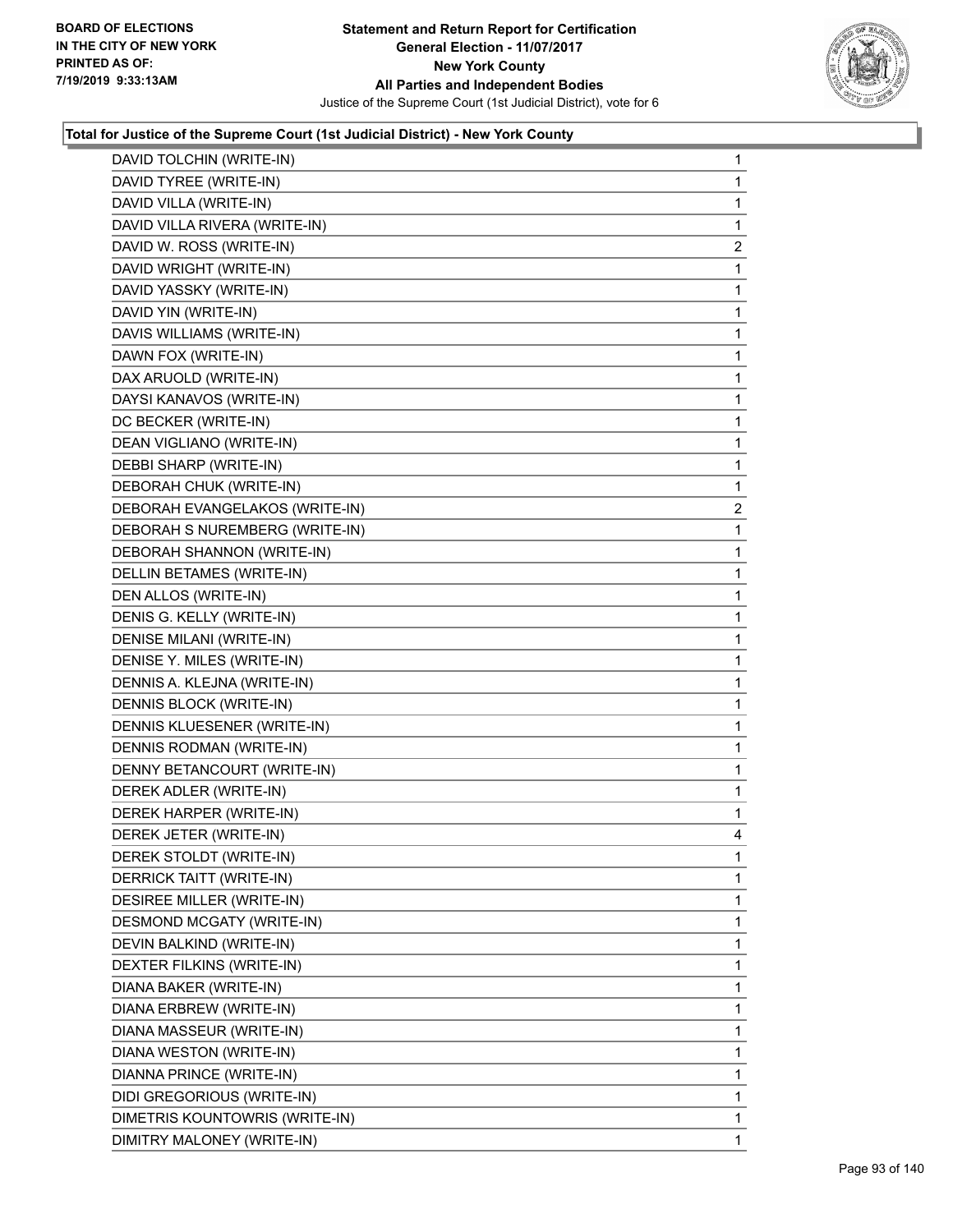

| DININE SIGNORELLO (WRITE-IN)      | 1              |
|-----------------------------------|----------------|
| DIONE KOLATCH (WRITE-IN)          | 1              |
| DIXON KIM (WRITE-IN)              | $\overline{2}$ |
| DIYANA BRIDGEMOHUN (WRITE-IN)     | 1              |
| DOMINIC CHAIRIELLO (WRITE-IN)     | 1              |
| DOMINIC DOMINGO (WRITE-IN)        | 1              |
| DOMINIEK BAIONE (WRITE-IN)        | 1              |
| DON BERGER (WRITE-IN)             | $\mathbf{1}$   |
| DON GARRITY (WRITE-IN)            | 1              |
| DON IMUS (WRITE-IN)               | 1              |
| DON KING (WRITE-IN)               | 1              |
| DON MATTINGLY (WRITE-IN)          | 1              |
| DON MITCHELL (WRITE-IN)           | 1              |
| DONALD ENG (WRITE-IN)             | $\mathbf{1}$   |
| DONALD HAY (WRITE-IN)             | 1              |
| DONALD J. TRUMP JR. (WRITE-IN)    | 1              |
| DONALD R. WALH (WRITE-IN)         | 1              |
| DONALD STAUBER (WRITE-IN)         | $\mathbf{1}$   |
| DONALD TRUMP (WRITE-IN)           | 25             |
| DONALD TRUMP JR (WRITE-IN)        | 1              |
| DONALD TRUMP JR. (WRITE-IN)       | 7              |
| DONALD TRUMP SR. (WRITE-IN)       | 1              |
| DONALD V. MURRAY (WRITE-IN)       | 1              |
| DONNA LIEBERMAN (WRITE-IN)        | 1              |
| DONNIE RIVERA (WRITE-IN)          | 1              |
| DONTE SCHANEMIR (WRITE-IN)        | $\mathbf{1}$   |
| DORA GEORGESLU (WRITE-IN)         | 1              |
| DORENE WATKINS (WRITE-IN)         | 1              |
| DORIS LING COHAN (WRITE-IN)       | 1              |
| DORIS WALLACE (WRITE-IN)          | 1              |
| DOUG SCHLOMER (WRITE-IN)          | 1              |
| DOUGLAS BURNS (WRITE-IN)          | 1              |
| DOUGLAS LAROSE MASSON (WRITE-IN)  | 1              |
| DOUGLAS WEIR (WRITE-IN)           | 1.             |
| DOUGLASS BLAIS (WRITE-IN)         | 1              |
| DR. RON PAUL (WRITE-IN)           | 1              |
| DREMIC CONCICO (WRITE-IN)         | 1              |
| DWIGHT D. EISENHOWER (WRITE-IN)   | 1              |
| DYLAN WEEKS (WRITE-IN)            | 1              |
| E. BEN POSNACK (WRITE-IN)         | 1              |
| E. MICHAEL BRADLEY (WRITE-IN)     | 1              |
| E. MICHAEL FITZSIMONS (WRITE-IN)  | 1              |
| E. MICHAEL GROWNEY TR. (WRITE-IN) | 1              |
| EARL SCOTT (WRITE-IN)             | 1              |
| EBONY DEBROW (WRITE-IN)           | $\mathbf{1}$   |
| ED DOWD (WRITE-IN)                | 1.             |
|                                   |                |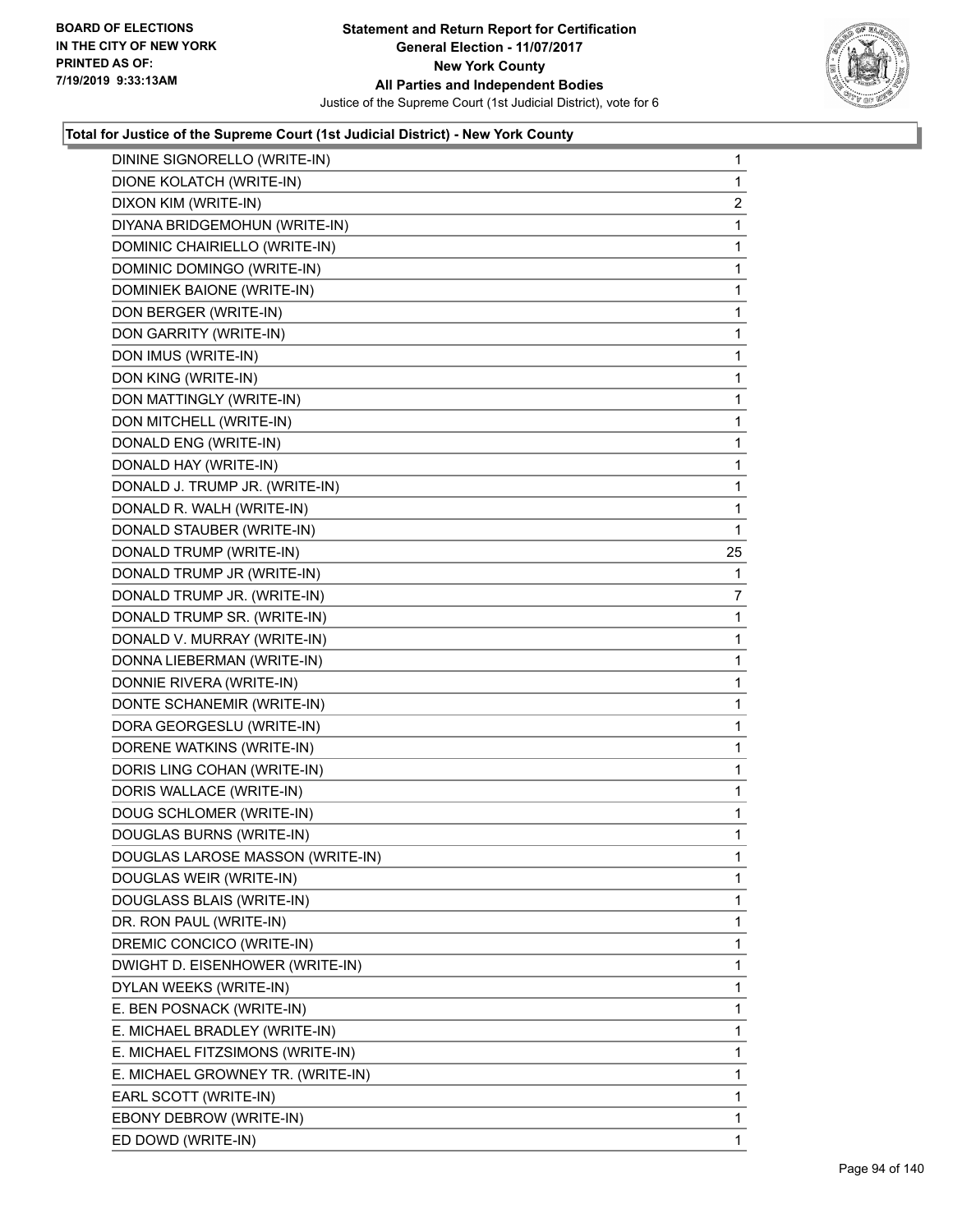

| ED IRIZARRY (WRITE-IN)           | 1              |
|----------------------------------|----------------|
| ED MARTIN (WRITE-IN)             | $\mathbf{1}$   |
| ED MCMULER (WRITE-IN)            | 1              |
| ED MECHMAN (WRITE-IN)            | 1              |
| ED SALIB (WRITE-IN)              | 1              |
| EDGAR FANLLBONAER (WRITE-IN)     | 1              |
| EDITH BURTON (WRITE-IN)          | 1              |
| EDITH GARY (WRITE-IN)            | $\mathbf{1}$   |
| EDMUND C. BUNNS (WRITE-IN)       | 1              |
| EDMUND J. BURNS (WRITE-IN)       | 1              |
| EDWARD F COX (WRITE-IN)          | $\mathbf{1}$   |
| EDWARD L POWERS ESQ (WRITE-IN)   | 1              |
| EDWARD MCNALLY (WRITE-IN)        | $\overline{c}$ |
| EDWARD MECHMANN (WRITE-IN)       | 1              |
| EDWARD O'BRIEN MURRAY (WRITE-IN) | 1              |
| EDWARD SHUGRUE (WRITE-IN)        | 1              |
| EDWARD TRIESTE (WRITE-IN)        | 1              |
| EDWARD WIPPER (WRITE-IN)         | $\overline{c}$ |
| EDWIN SANTOS (WRITE-IN)          | 1              |
| EDWIN WILLIAMSON (WRITE-IN)      | 1              |
| EDWINA HAYWARD (WRITE-IN)        | $\mathbf{1}$   |
| EILEEN BRANSTEN (WRITE-IN)       | 1              |
| EILEEN FITZSIMMONS (WRITE-IN)    | $\mathbf{1}$   |
| EILEEN JONES (WRITE-IN)          | 1              |
| EILEEN SHASHATY (WRITE-IN)       | 1              |
| EILEEN SIMPSON (WRITE-IN)        | 1              |
| EILLEEN STASSA (WRITE-IN)        | 1              |
| ELEANOR ACER (WRITE-IN)          | 1              |
| ELEANOR ROOSEVELT (WRITE-IN)     | 1              |
| ELENI SMIT (WRITE-IN)            | 6              |
| ELENOR ROOSEVELT (WRITE-IN)      | 1              |
| ELI MANNING (WRITE-IN)           | 1              |
| ELIE SALAMAN (WRITE-IN)          | 1              |
| ELIHR MASSEL (WRITE-IN)          | 1              |
| ELINOR HOFFMAN (WRITE-IN)        | 1              |
| ELIOT SCHREIBER (WRITE-IN)       | 1              |
| ELIOT SPITZER (WRITE-IN)         | 2              |
| ELISA HYMAR (WRITE-IN)           | 1              |
| ELISA WEINBERG (WRITE-IN)        | 1              |
| ELISHERA ACKERMAN (WRITE-IN)     | 1              |
| ELISSA JIJI (WRITE-IN)           | 1              |
| ELIYAHN KIPLOUN (WRITE-IN)       | 1              |
| ELIZABETH A. REINGOLD (WRITE-IN) | 1              |
| ELIZABETH BELLER (WRITE-IN)      | 1              |
| ELIZABETH BENDER (WRITE-IN)      | 1              |
| ELIZABETH COLLETON (WRITE-IN)    | 1              |
|                                  |                |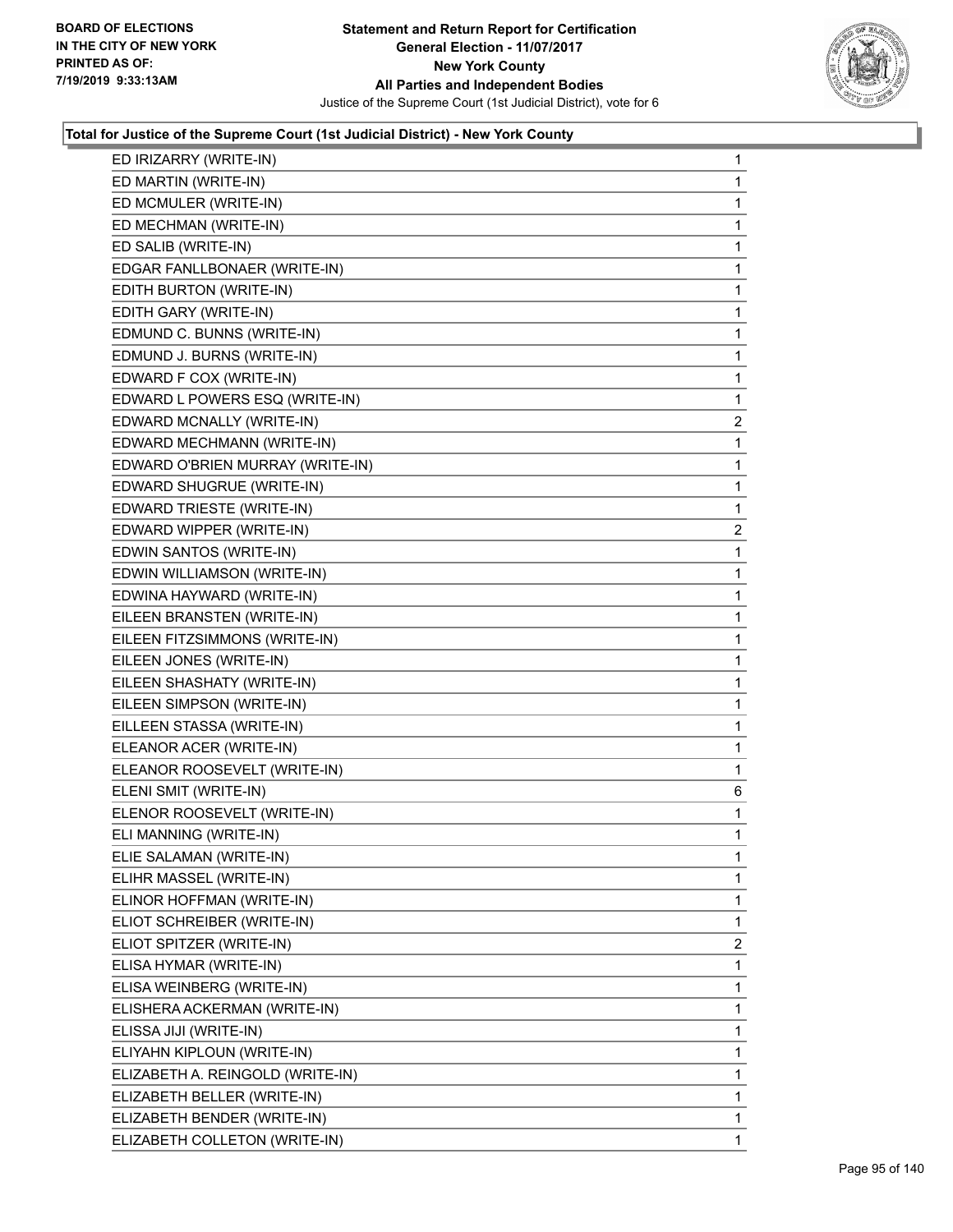

| ELIZABETH EILENDER (WRITE-IN)  | $\mathbf{1}$   |
|--------------------------------|----------------|
| ELIZABETH HOLTZMAN (WRITE-IN)  | 1.             |
| ELIZABETH M. COWIT (WRITE-IN)  | 1              |
| ELIZABETH MAXMAN (WRITE-IN)    | 1              |
| ELIZABETH SNYDER (WRITE-IN)    | 1              |
| ELIZABETH WARREN (WRITE-IN)    | 3              |
| ELIZABETH WEST (WRITE-IN)      | 1              |
| ELIZABETH WRIGHT (WRITE-IN)    | 1              |
| ELL FALCETTI (WRITE-IN)        | 1              |
| ELLEN GESMER (WRITE-IN)        | 1              |
| ELLEN OXMAN (WRITE-IN)         | 6              |
| ELLIOT BRILL (WRITE-IN)        | 1              |
| ELLIOT SHAPIRO (WRITE-IN)      | 1              |
| ELLIOT SPITZER (WRITE-IN)      | 4              |
| ELVIS PRESSLEY (WRITE-IN)      | 1              |
| ELYSEL LEE-CHUNG (WRITE-IN)    | 1              |
| EMANUEL J. CHOSAK (WRITE-IN)   | 2              |
| EMILIO ESTELLA (WRITE-IN)      | 1              |
| EMILY AMACK (WRITE-IN)         | 1              |
| EMILY GORDON (WRITE-IN)        | 1              |
| EMILY JANE GOODMAN (WRITE-IN)  | $\overline{2}$ |
| EMILY MACDONALD (WRITE-IN)     | $\mathbf{1}$   |
| EMILY RUBEN (WRITE-IN)         | 1              |
| EMILY WONG (WRITE-IN)          | 1              |
| EMMA BRAUNSCHWEIGER (WRITE-IN) | 1              |
| EMMAUS RODRIGUEZ (WRITE-IN)    | 1              |
| ENVER HOXJA (WRITE-IN)         | 1              |
| ERIC BUCKVAR (WRITE-IN)        | $\mathbf{1}$   |
| ERIC EINGOLD (WRITE-IN)        | 1              |
| ERIC FELDMAN (WRITE-IN)        | $\mathbf{1}$   |
| ERIC FISHER (WRITE-IN)         | $\mathbf{1}$   |
| ERIC FRAWLEY (WRITE-IN)        | 1              |
| ERIC JUSTER (WRITE-IN)         | 1              |
| ERIC KREJCI (WRITE-IN)         | 1              |
| ERIC NAPOLEON (WRITE-IN)       | 1              |
| ERIC OLM (WRITE-IN)            | 1              |
| ERIC SCHNEIDERMAN (WRITE-IN)   | 1              |
| ERIC SERIMSHAW (WRITE-IN)      | 1              |
| ERIC SIKORA (WRITE-IN)         | 1              |
| ERIC SNOW (WRITE-IN)           | 1              |
| ERIC SONNENSCHEIN (WRITE-IN)   | 1              |
| ERIC STIEGBTZ (WRITE-IN)       | 1              |
| ERIC TRUMP (WRITE-IN)          | 3              |
| ERIC ULRICH (WRITE-IN)         | 1              |
| ERIC ZIFF (WRITE-IN)           | 1              |
| ERICA BERSE (WRITE-IN)         | 1              |
|                                |                |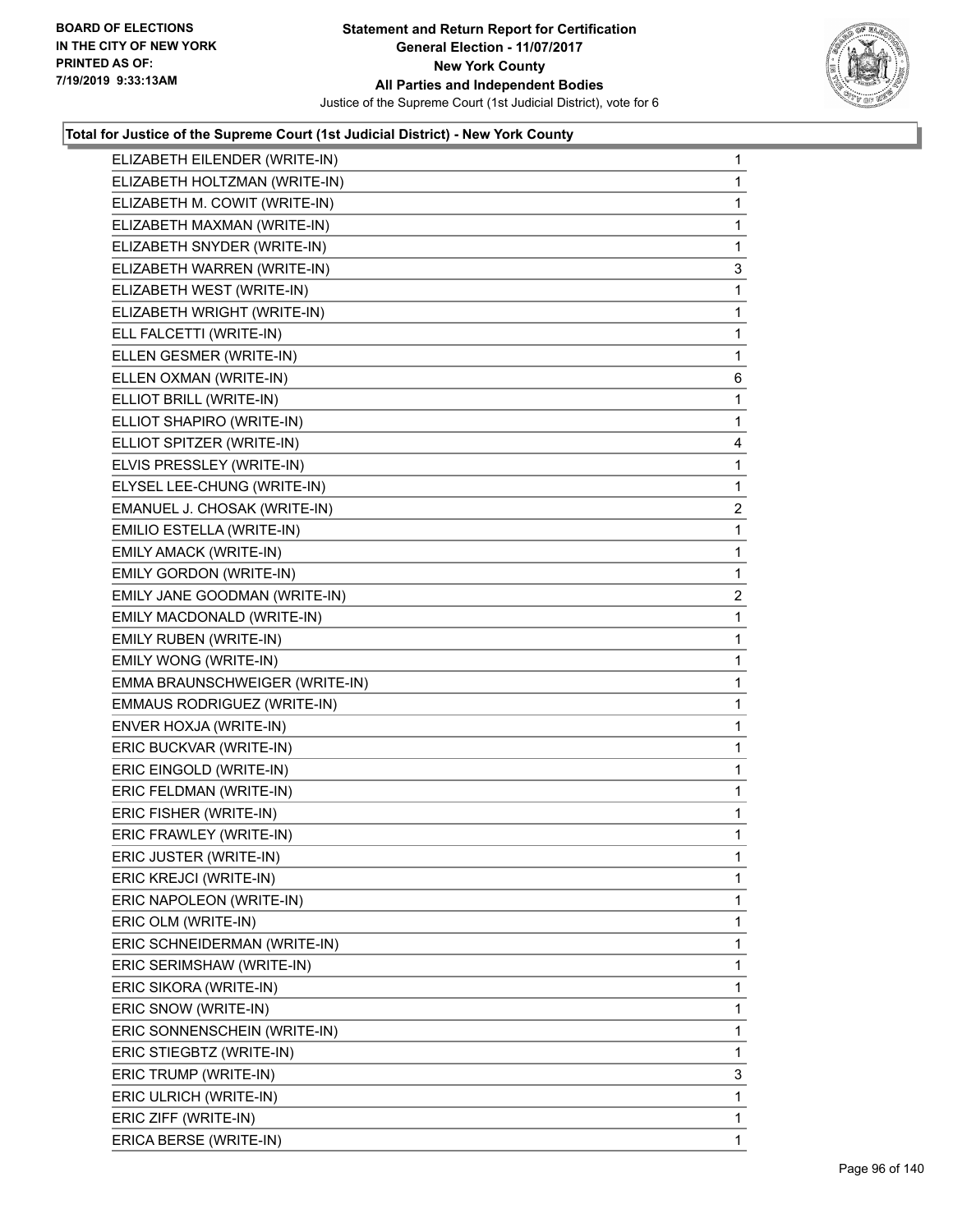

| ERICA KANE (WRITE-IN)            | 1            |
|----------------------------------|--------------|
| ERIKA HART (WRITE-IN)            | 1            |
| ERIKA M. EDWARDS (WRITE-IN)      | 1            |
| ERIKA YAO GALLEGHER (WRITE-IN)   | 1            |
| ERION WALTS (WRITE-IN)           | $\mathbf{1}$ |
| ERNEST BANTOL (WRITE-IN)         | 1            |
| ERNEST LENDLER (WRITE-IN)        | 1            |
| ERWIN LONTOLN (WRITE-IN)         | $\mathbf{1}$ |
| ESTELLE BAJOU (WRITE-IN)         | 1            |
| ETHAN GOLDSTEIN (WRITE-IN)       | 1            |
| ETHAN MARCOVICI (WRITE-IN)       | $\mathbf{1}$ |
| ETHAN PIPER (WRITE-IN)           | 1            |
| ETHAN ROTHCHILD (WRITE-IN)       | 1            |
| EUGENE DEBS (WRITE-IN)           | $\mathbf{1}$ |
| EUGENE HOWARD (WRITE-IN)         | 1            |
| EUGENE RUFFOLO (WRITE-IN)        | 1            |
| EUGENE STEIN (WRITE-IN)          | $\mathbf{1}$ |
| EVA ARECES (WRITE-IN)            | 1            |
| EVA FARBER (WRITE-IN)            | 1            |
| EVA YOUNG DAVID (WRITE-IN)       | $\mathbf{1}$ |
| EVAD KELLIGER (WRITE-IN)         | 1            |
| EVAN FARBER (WRITE-IN)           | 1            |
| EVVY OLSHARSUY (WRITE-IN)        | 1            |
| FABIO MECILA (WRITE-IN)          | 1            |
| FARRAH BERSE (WRITE-IN)          | 1            |
| FAY LEOUSSIS (WRITE-IN)          | $\mathbf{1}$ |
| FAYE LUBINOF (WRITE-IN)          | 1            |
| FEDEL CASTRO (WRITE-IN)          | 1            |
| FELIX BIEDERMYN (WRITE-IN)       | 1            |
| FELIX BRONSTEIN (WRITE-IN)       | 1            |
| FELIX FRANKFURTER (WRITE-IN)     | 1            |
| FIDEL CASTRO (WRITE-IN)          | 2            |
| FLANNERY BISCOLL (WRITE-IN)      | 1            |
| FLORA BUCKLEY (WRITE-IN)         | 1.           |
| FLORIAN ISLAMAJ (WRITE-IN)       | 1            |
| FLORINA YEZRIL (WRITE-IN)        | 1            |
| FRAIDA FRIEDMAN (WRITE-IN)       | 1            |
| FRAN RUIZ (WRITE-IN)             | 1            |
| FRANCESSA MILLES DAVE (WRITE-IN) | 1            |
| FRANCINE MILLER (WRITE-IN)       | 1            |
| FRANCIS X. NOLAN IV (WRITE-IN)   | 1            |
| FRANCOISE PICKART (WRITE-IN)     | 1            |
| FRANK ACQUAVIVA (WRITE-IN)       | 1            |
| FRANK FELIX (WRITE-IN)           | 1            |
| FRANK GOLDING (WRITE-IN)         | 1            |
|                                  |              |
| FRANK HEARN (WRITE-IN)           | 1.           |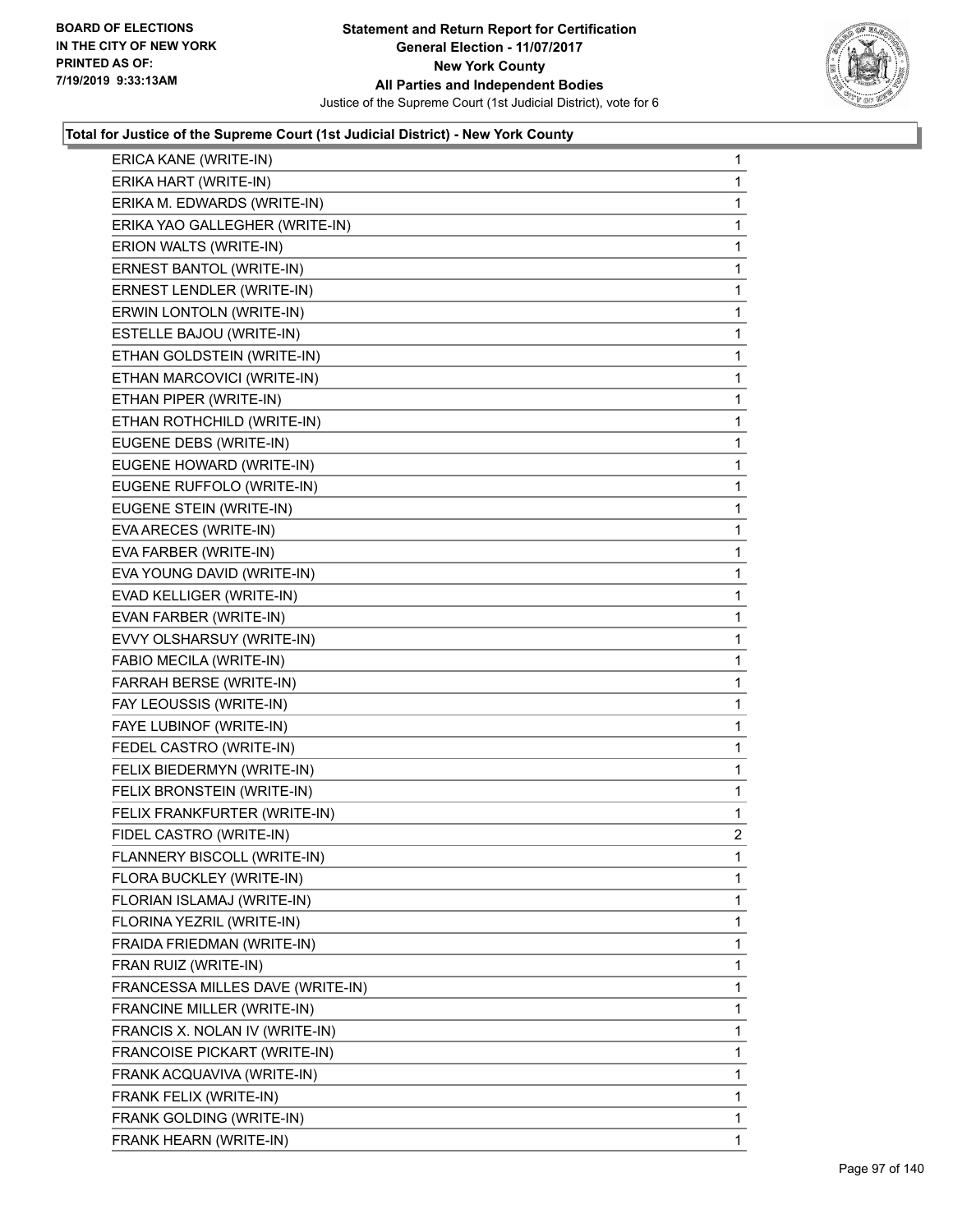

| FRANK MARTIN JR. (WRITE-IN)         | $\mathbf{1}$   |
|-------------------------------------|----------------|
| FRANK MORANO (WRITE-IN)             | 1              |
| FRANK NONO (WRITE-IN)               | 1              |
| FRANK SCALA (WRITE-IN)              | 12             |
| FRANK SPOTONNO (WRITE-IN)           | $\mathbf 1$    |
| FRANK UZZI (WRITE-IN)               | 1              |
| FRANKLIN ROTHMAN (WRITE-IN)         | $\mathbf{1}$   |
| FRANTZ METELLUS (WRITE-IN)          | 1              |
| FRED ANDERSON (WRITE-IN)            | 1              |
| FRED DAVID III (WRITE-IN)           | 1              |
| FRED DESTROMP (WRITE-IN)            | 1              |
| FRED MANNERINO (WRITE-IN)           | 1              |
| FRED MCLUTOSH (WRITE-IN)            | $\mathbf{1}$   |
| FRED MERTZ (WRITE-IN)               | 1              |
| FRED ROGERS (WRITE-IN)              | 1              |
| FRED UMANE (WRITE-IN)               | $\overline{c}$ |
| FRED WEBSTER (WRITE-IN)             | 1              |
| FRED WINSLOW (WRITE-IN)             | 1              |
| FREDDIE GRAY (WRITE-IN)             | $\mathbf{1}$   |
| FREDERIC M. UMANE (WRITE-IN)        | 1              |
| FREDERIC UMANE (WRITE-IN)           | 3              |
| GABRIEL METZGER (WRITE-IN)          | $\mathbf 1$    |
| GABRIELLA RICHMAN (WRITE-IN)        | 1              |
| <b>GADI DATS (WRITE-IN)</b>         | 1              |
| GALE A. BREWER (WRITE-IN)           | $\mathbf{1}$   |
| GALE BREWER (WRITE-IN)              | 1              |
| GALE BROWN (WRITE-IN)               | 1              |
| <b>GARETH STEWART (WRITE-IN)</b>    | 1              |
| <b>GARY JOHNSON (WRITE-IN)</b>      | 1              |
| <b>GARY SANCHEZ (WRITE-IN)</b>      | 2              |
| <b>GARY STEIN (WRITE-IN)</b>        | $\mathbf{1}$   |
| GEGFRONA FEWSOOLMA (WRITE-IN)       | 1              |
| GENE LEVIN (WRITE-IN)               | 1              |
| <b>GENE MITCHELL (WRITE-IN)</b>     | 1              |
| <b>GENE PUDBERRY (WRITE-IN)</b>     | 1              |
| GENNA SULTZMAN (WRITE-IN)           | 1              |
| <b>GEORGE BUSH (WRITE-IN)</b>       | 1              |
| <b>GEORGE DOTY (WRITE-IN)</b>       | 1              |
| <b>GEORGE FUCUS (WRITE-IN)</b>      | 1              |
| GEORGE KELLEN JR. (WRITE-IN)        | 1              |
| <b>GEORGE PATAKI (WRITE-IN)</b>     | $\overline{2}$ |
| <b>GEORGE REITHOFFER (WRITE-IN)</b> | 1              |
| <b>GEORGE RUTLER (WRITE-IN)</b>     | 1              |
| <b>GEORGE SMITH (WRITE-IN)</b>      | 1              |
| GEORGE TREYVUS (WRITE-IN)           | 1              |
| <b>GEORGE W BUSH (WRITE-IN)</b>     | 1              |
|                                     |                |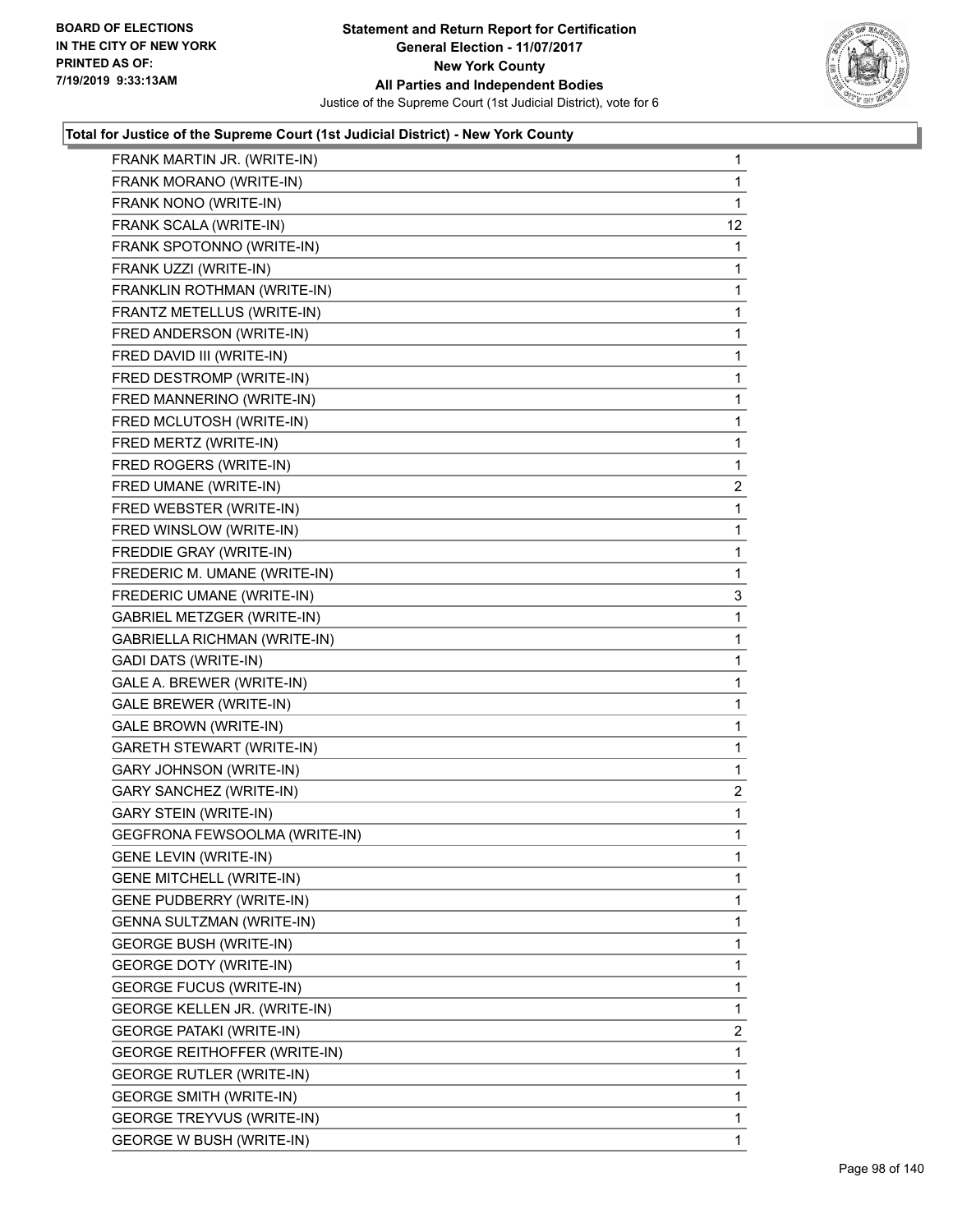

| GEORGE W. BUSH (WRITE-IN)             | $\mathbf{1}$ |
|---------------------------------------|--------------|
| <b>GEORGE WASHINGTON (WRITE-IN)</b>   | 5            |
| <b>GEORGE WORLEY (WRITE-IN)</b>       | 1            |
| <b>GEORGIA PESTANA (WRITE-IN)</b>     | 1            |
| <b>GEORGIA STETTNER (WRITE-IN)</b>    | 1            |
| <b>GEORGIA WROCKLAGE (WRITE-IN)</b>   | 1            |
| GERALD B. GODMANY (WRITE-IN)          | 1            |
| <b>GERALD BOROD (WRITE-IN)</b>        | 1            |
| <b>GERALD FASCINI (WRITE-IN)</b>      | 1            |
| <b>GERALD FORD (WRITE-IN)</b>         | 1            |
| GERALD LEVENTHAL (WRITE-IN)           | 1            |
| GERALD MARABELLO (WRITE-IN)           | 1            |
| <b>GERALD SHARGEL (WRITE-IN)</b>      | 1            |
| GERALDINE O'BRIEN (WRITE-IN)          | 1            |
| <b>GEROGE GARFUNKEL (WRITE-IN)</b>    | 1            |
| <b>GEROGE PAPADAPOVLES (WRITE-IN)</b> | 1            |
| <b>GERRY GRIFFIN (WRITE-IN)</b>       | 1            |
| GIACONO DEMATTIA (WRITE-IN)           | 1            |
| GIDEON MILLER (WRITE-IN)              | 1            |
| GIDEON S. MILLER (WRITE-IN)           | 1            |
| GIL PEREZ (WRITE-IN)                  | 1            |
| GILBERT C. HONG (WRITE-IN)            | 1            |
| GILBERTO ALVARADO (WRITE-IN)          | 1            |
| GIPBON MILLER (WRITE-IN)              | 1            |
| GITONGA KIARA (WRITE-IN)              | 1            |
| <b>GLEEN BEEK (WRITE-IN)</b>          | 1            |
| GLENN DANZIG (WRITE-IN)               | 1            |
| <b>GLENN MAGPANTAY (WRITE-IN)</b>     | 1            |
| <b>GLENN PATTON (WRITE-IN)</b>        | 1            |
| <b>GLORIA FIELDCAMP (WRITE-IN)</b>    | 1            |
| <b>GLORIA MESSER (WRITE-IN)</b>       | 1            |
| <b>GLORIA SPONTH (WRITE-IN)</b>       | 1            |
| <b>GLORIA STEINEM (WRITE-IN)</b>      | 1            |
| <b>GOBOR RONA (WRITE-IN)</b>          | 1.           |
| GOLA PRALABW (WRITE-IN)               | 1            |
| GOMER PYLE (WRITE-IN)                 | 1            |
| <b>GRACE VEE (WRITE-IN)</b>           | 1            |
| <b>GRADY LENO (WRITE-IN)</b>          | 1            |
| GRAHAM MESSICK (WRITE-IN)             | 1            |
| <b>GRANT NEALE (WRITE-IN)</b>         | 2            |
| GRANT S. MANNING (WRITE-IN)           | 1            |
| GREER WARDEN (WRITE-IN)               | 1            |
| <b>GREG GUFFEID (WRITE-IN)</b>        | 1            |
| GREG JARRETT (WRITE-IN)               | 1            |
| <b>GREG KELLY (WRITE-IN)</b>          | 1            |
| <b>GREG LEHMAN (WRITE-IN)</b>         | 1.           |
|                                       |              |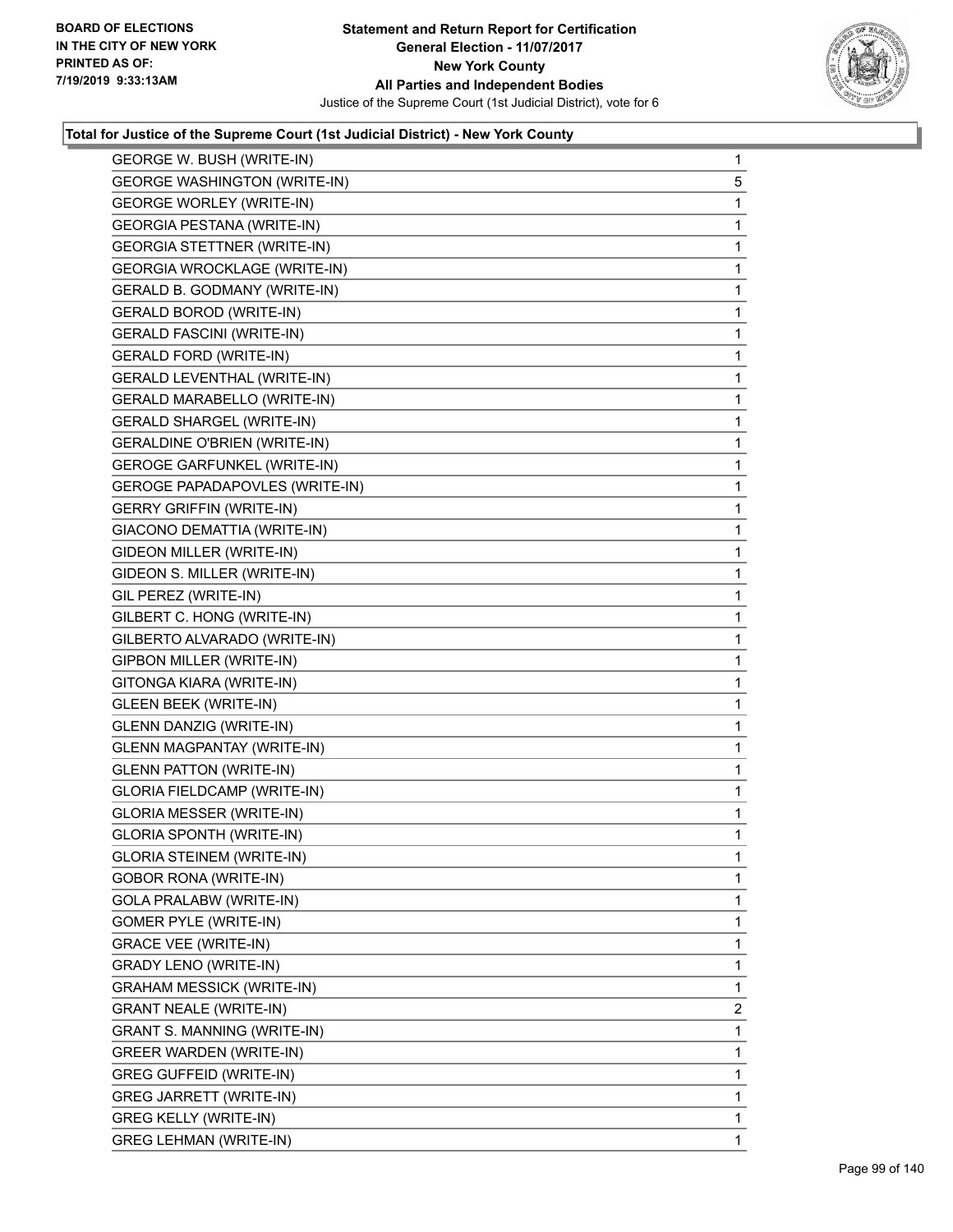

| <b>GREGG ROTH (WRITE-IN)</b>       | $\mathbf 1$    |
|------------------------------------|----------------|
| <b>GREGORY HYDE (WRITE-IN)</b>     | 1              |
| <b>GREGORY KATZ (WRITE-IN)</b>     | 1              |
| GREGORY L. HARRIS (WRITE-IN)       | 1              |
| <b>GREGORY LEHMAN (WRITE-IN)</b>   | 1              |
| GREGORY LUNDAHL (WRITE-IN)         | 1              |
| <b>GREGORY MULVANEY (WRITE-IN)</b> | 1              |
| GREGORY RUVOLO (WRITE-IN)          | 1              |
| GREGORY WALTMAN ESQ (WRITE-IN)     | 1              |
| <b>GREGORY WICKHAM (WRITE-IN)</b>  | 1              |
| <b>GREYSON HONG (WRITE-IN)</b>     | 1              |
| GUS VAN SANT (WRITE-IN)            | 1              |
| <b>GUSTAF ERICSON (WRITE-IN)</b>   | 1              |
| GUY LANDER (WRITE-IN)              | 1              |
| <b>GUY MATTELIANO (WRITE-IN)</b>   | 1              |
| <b>GWEN STEFANI (WRITE-IN)</b>     | 1              |
| H. JOSH RIVERA (WRITE-IN)          | 1              |
| HAIG NERGUIZIAN (WRITE-IN)         | 1              |
| HAL PHILIPS (WRITE-IN)             | 1              |
| HANK JOHNSON (WRITE-IN)            | 1              |
| HANNA GRABER (WRITE-IN)            | 1              |
| HANNAH M. O'BRIEN (WRITE-IN)       | 1              |
| HANNAH S. MILLER (WRITE-IN)        | $\overline{2}$ |
|                                    |                |
| HARAY CROCY (WRITE-IN)             | 1              |
| HAROLD C. BURTON (WRITE-IN)        | 1              |
| HARRIET TUBMAN (WRITE-IN)          | 1              |
| HARRY BATCHELDOR (WRITE-IN)        | 1              |
| HARRY DEMELL (WRITE-IN)            | 1              |
| HARRY KAPLAN (WRITE-IN)            | 1              |
| HARRY OCHLER (WRITE-IN)            | 1              |
| HARRY PINCUS (WRITE-IN)            | 1              |
| HARVEY J. STEIN (WRITE-IN)         | 1              |
| HARVEY SCUDDER (WRITE-IN)          | 1              |
| HARVEY WALETZKO (WRITE-IN)         | 1              |
| HARVEY WEINSTEIN (WRITE-IN)        | 4              |
| HAYWARD SMITH (WRITE-IN)           | 1              |
| HEATH BUZIU (WRITE-IN)             | 1              |
| HEATH SHERMAN (WRITE-IN)           | 1              |
| <b>HEATHER HIGGINS (WRITE-IN)</b>  | 1              |
| HEATHER ROSENBAUM (WRITE-IN)       | 1              |
| HEATHER TRAZINO (WRITE-IN)         | 1              |
| HECUBAR HERNANDEZ (WRITE-IN)       | 1              |
| HEIDI BAGHOSIAN (WRITE-IN)         | 1              |
| HELEN ALVARE (WRITE-IN)            | 1              |
| HELEN COOPER (WRITE-IN)            | 1              |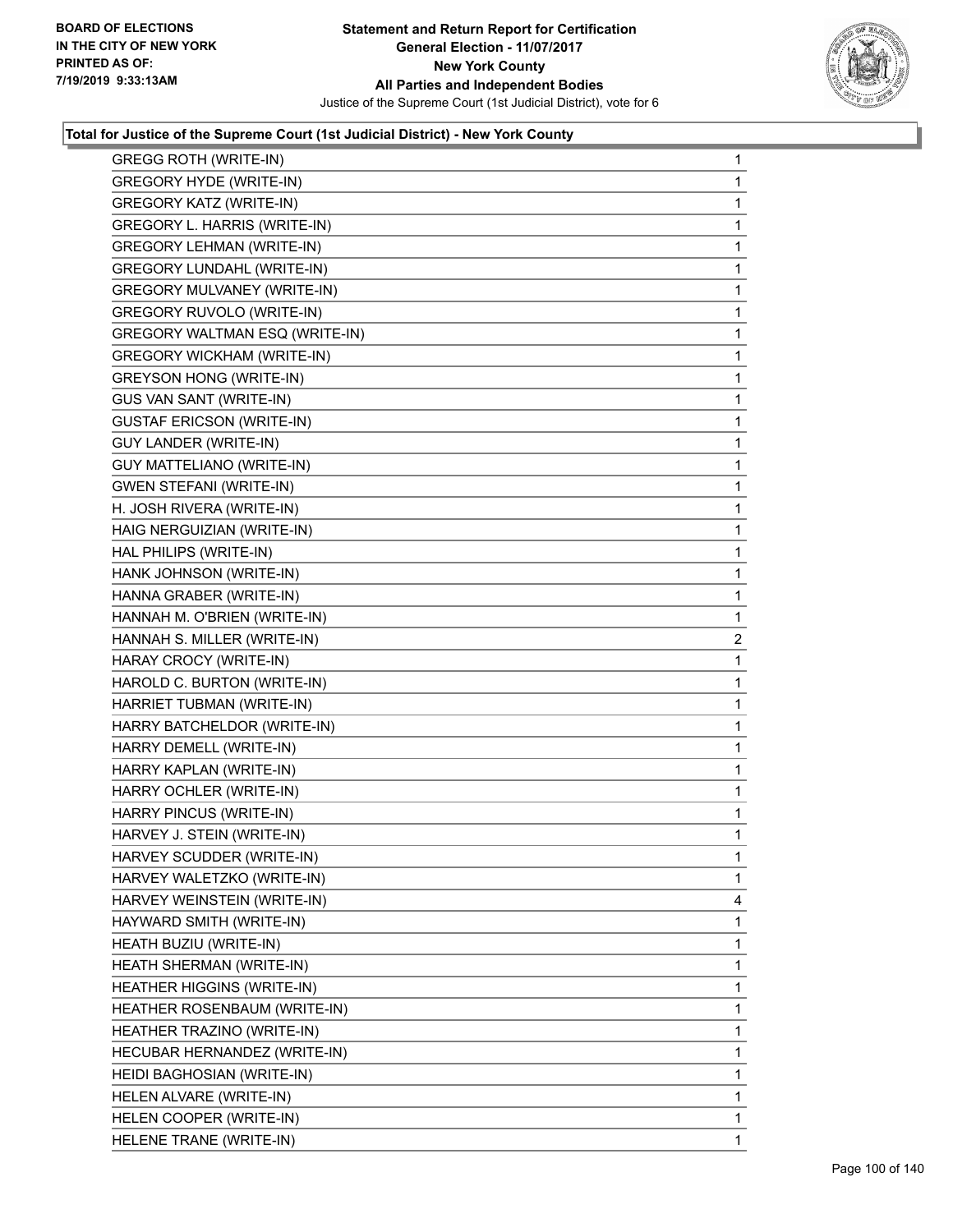

| HENRIETA THEWES (WRITE-IN)        | 1              |
|-----------------------------------|----------------|
| HENRY A MARTUSCELLO (WRITE-IN)    | 1              |
| HENRY BELHA (WRITE-IN)            | 1              |
| HENRY BERGER (WRITE-IN)           | 1              |
| HENRY BOWSER (WRITE-IN)           | 1              |
| HENRY CALLIS (WRITE-IN)           | 1              |
| HENRY E. FORCIER (WRITE-IN)       | 1              |
| HENRY HANG (WRITE-IN)             | 1              |
| HENRY KISSINGER (WRITE-IN)        | 1              |
| HENRY NG (WRITE-IN)               | 1              |
| HENRY WINKLER (WRITE-IN)          | 1              |
| HERALD SILVA (WRITE-IN)           | 1              |
| HERBERT HICHRIVES (WRITE-IN)      | 1              |
| HERBERT KOCHTELL (WRITE-IN)       | $\mathbf{1}$   |
| HERMIONE GRAAGER (WRITE-IN)       | 1              |
| HERVEY SCUDDER (WRITE-IN)         | 1              |
| HILLARY CLINTON (WRITE-IN)        | 28             |
| HILLARY RODHAM CLINTON (WRITE-IN) | 1              |
| HODARI DEPALM (WRITE-IN)          | 1              |
| HOGAN LIPTON (WRITE-IN)           | 1              |
| HOLLY SONDSETH (WRITE-IN)         | 1              |
| HOMER HARRIS (WRITE-IN)           | 1              |
| HONORABLE LAURA WARD (WRITE-IN)   | 5              |
| HOPPEL KABACK (WRITE-IN)          | 1              |
| HOWARD BERKMAN (WRITE-IN)         | 1              |
| HOWARD HAIN (WRITE-IN)            | $\mathbf{1}$   |
| HOWARD LEVI (WRITE-IN)            | 1              |
| HOWARD ZUCKER (WRITE-IN)          | 1              |
| HUBERT COLLINS (WRITE-IN)         | 1              |
| HUGH MCMANUS (WRITE-IN)           | $\mathbf{1}$   |
| HUGO BLACK (WRITE-IN)             | $\overline{a}$ |
| HUL JACKSON (WRITE-IN)            | 1              |
| HUSHEM ZAMAN (WRITE-IN)           | 1              |
| HYMAN DRUSIN (WRITE-IN)           | $\overline{2}$ |
| HYMAN KAPLAN (WRITE-IN)           | 1              |
| HYMAN SILVERGLAD (WRITE-IN)       | 1              |
| I. DAVID GORDON (WRITE-IN)        | 1              |
| IAN BOCZHO (WRITE-IN)             | 1              |
| IAN TRAVETHAN (WRITE-IN)          | 1              |
| IAN ZLATKIN (WRITE-IN)            | 1              |
| IDA B. WELLS (WRITE-IN)           | 1              |
| ILANA MARCUS (WRITE-IN)           | 1              |
| ILIANA WHITE (WRITE-IN)           | 1              |
| ILJA WACHS (WRITE-IN)             | 1              |
| INDIA SNEED (WRITE-IN)            | 1              |
| IRA SAIGER (WRITE-IN)             | 1              |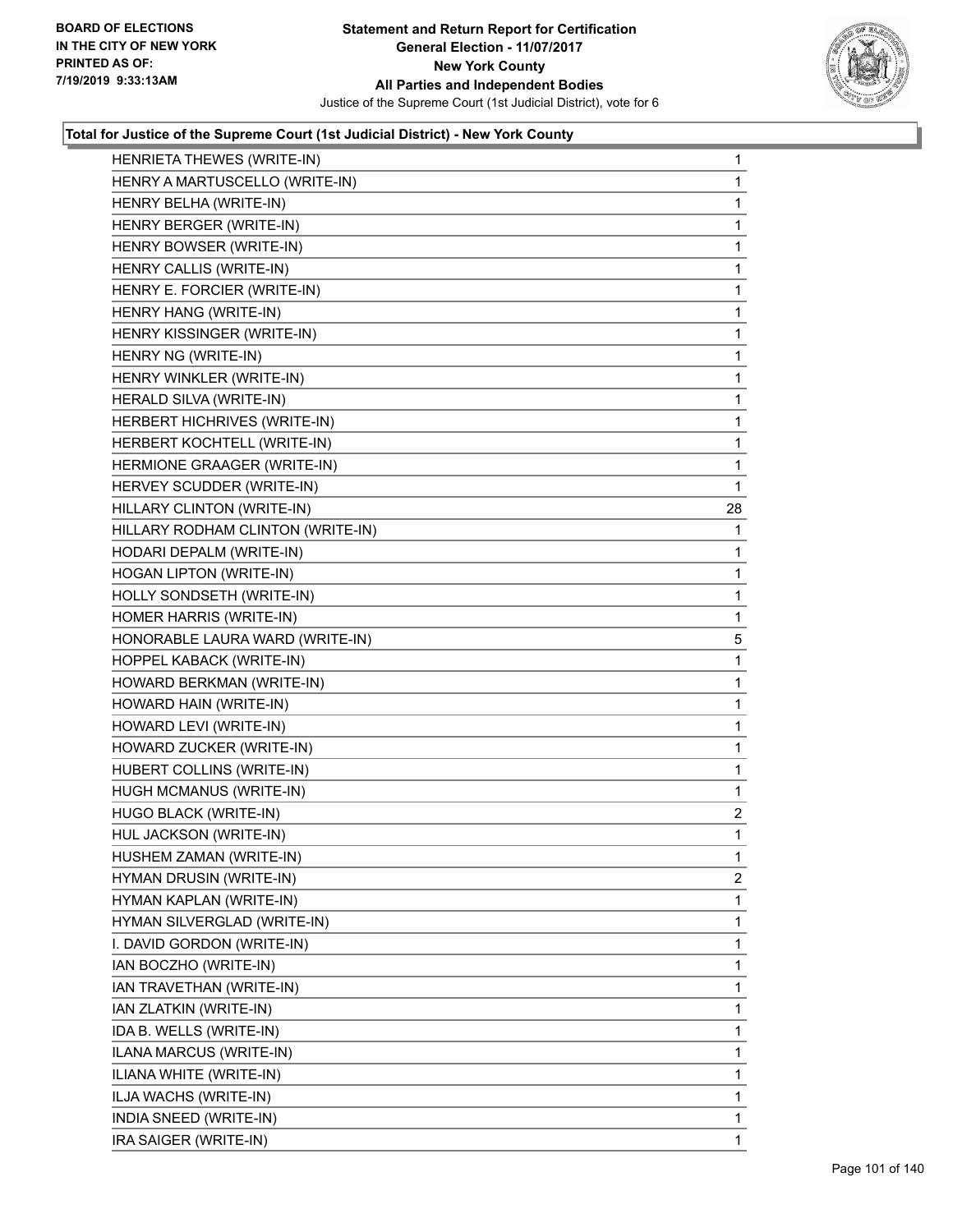

| IRIS J. SMYLES (WRITE-IN)          | 1 |
|------------------------------------|---|
| IRVING ROTTER (WRITE-IN)           | 1 |
| ISAAC BROOKS (WRITE-IN)            | 1 |
| ISAAC DISKIND (WRITE-IN)           | 1 |
| ISAAC ROSZLER (WRITE-IN)           | 1 |
| ISABELLE KRIST (WRITE-IN)          | 1 |
| IVAN MATHESON (WRITE-IN)           | 1 |
| IVANKA TRUMP (WRITE-IN)            | 6 |
| IZEN GABE (WRITE-IN)               | 1 |
| JABARI M. VAUGHN (WRITE-IN)        | 1 |
| JACK MCCOY (WRITE-IN)              | 1 |
| JACK RUCTER (WRITE-IN)             | 1 |
| JACK SMITH (WRITE-IN)              | 1 |
| JACK STERNE (WRITE-IN)             | 1 |
| JACKIE BLUSH (WRITE-IN)            | 1 |
| JACKIE EARLY (WRITE-IN)            | 1 |
| JACKIE GLEASON (WRITE-IN)          | 1 |
| JACOB DEEROU (WRITE-IN)            | 1 |
| JACOB VANDER VEEN (WRITE-IN)       | 1 |
| JACOB WALTER-WASNER (WRITE-IN)     | 1 |
| JACOB ZISSY (WRITE-IN)             | 1 |
| JACOBY ELTSBARY (WRITE-IN)         | 1 |
| JACQUELIN GARES (WRITE-IN)         | 1 |
| JACQUELINE GROSS (WRITE-IN)        | 1 |
| JAIME KABI (WRITE-IN)              | 1 |
| JAINE REGAN (WRITE-IN)             | 1 |
| JAKE BARN (WRITE-IN)               | 1 |
| JAKE TAPPER (WRITE-IN)             | 1 |
| JALESSA MYERS (WRITE-IN)           | 1 |
| JAMES A. JANOWIK (WRITE-IN)        | 1 |
| JAMES BARNS (WRITE-IN)             | 1 |
| JAMES BOLES (WRITE-IN)             | 1 |
| JAMES C. LANE (WRITE-IN)           | 3 |
| JAMES C. MOSLEY (WRITE-IN)         | 1 |
| JAMES CAMPBELL (WRITE-IN)          | 1 |
| JAMES COPELAND (WRITE-IN)          | 1 |
| JAMES COSTELLO (WRITE-IN)          | 1 |
| JAMES D'AUGUSK (WRITE-IN)          | 1 |
| JAMES DESILVA (WRITE-IN)           | 1 |
| JAMES DOLAN (WRITE-IN)             | 1 |
| JAMES EDWARD LAWLOR III (WRITE-IN) | 1 |
| JAMES EDWARD TOPOR (WRITE-IN)      | 1 |
| JAMES GREEN (WRITE-IN)             | 1 |
| JAMES HARBAUGH (WRITE-IN)          | 1 |
| JAMES HIGGINS (WRITE-IN)           | 1 |
| JAMES HOLMES (WRITE-IN)            | 1 |
|                                    |   |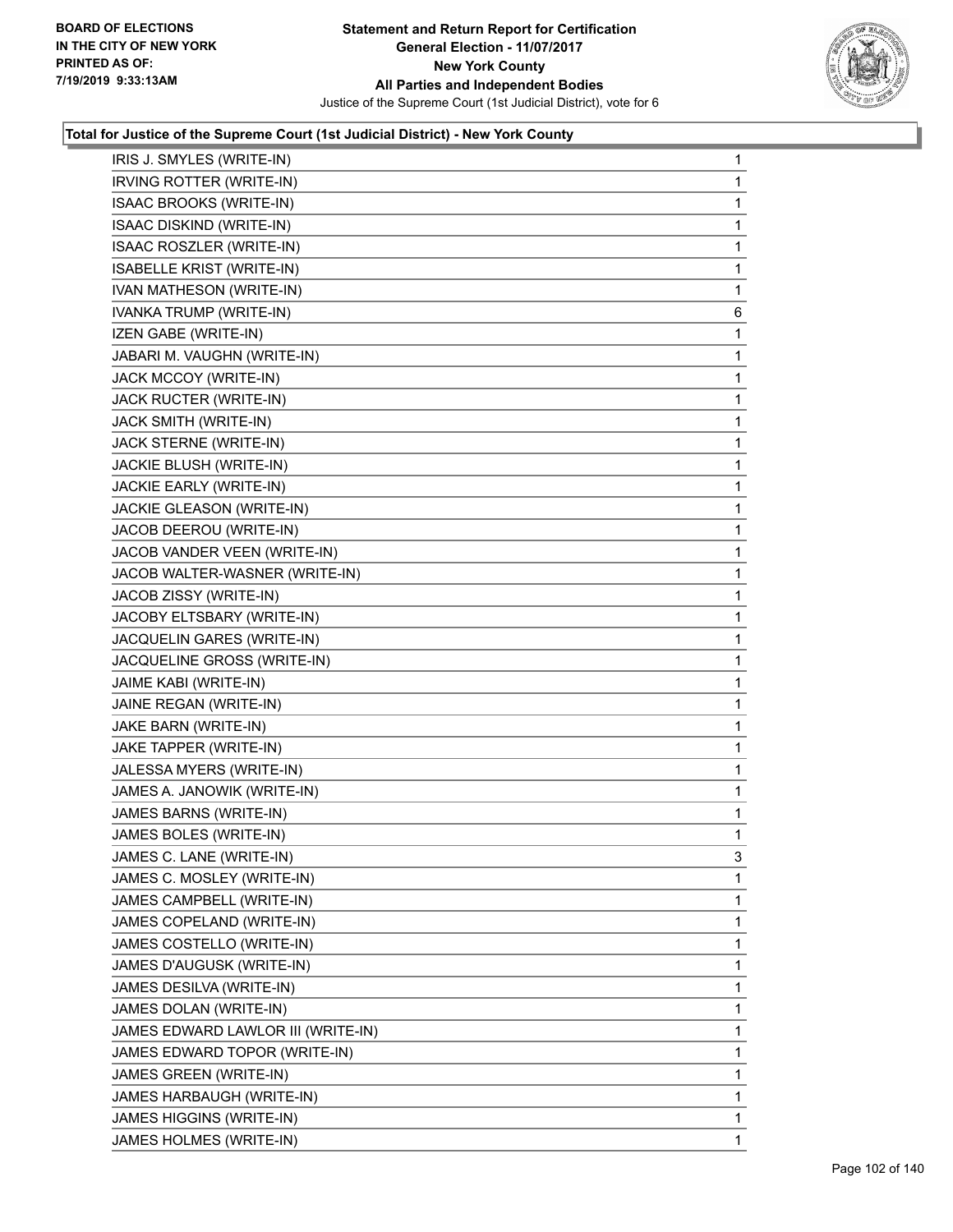

| JAMES JORDAN (WRITE-IN)             | $\mathbf 1$ |
|-------------------------------------|-------------|
| JAMES JUDGE (WRITE-IN)              | 1           |
| JAMES L. MILLER (WRITE-IN)          | 1           |
| JAMES LALINO (WRITE-IN)             | 1           |
| JAMES LESCZYNSKI (WRITE-IN)         | 1           |
| JAMES LOVING (WRITE-IN)             | 1           |
| JAMES M. VISSER (WRITE-IN)          | 1           |
| JAMES MACDONALD DEMATTIA (WRITE-IN) | 1           |
| JAMES MADISON (WRITE-IN)            | 1           |
| JAMES MCQUEENEY (WRITE-IN)          | 1           |
| JAMES MILLER (WRITE-IN)             | 1           |
| JAMES MOSLEY (WRITE-IN)             | 1           |
| JAMES PATRICK SULLIVAN (WRITE-IN)   | 1           |
| JAMES PYNE (WRITE-IN)               | 1           |
| JAMES RHODES (WRITE-IN)             | 1           |
| JAMES ROUEN (WRITE-IN)              | 1           |
| JAMES SADLOCK (WRITE-IN)            | 1           |
| JAMES SELOCK (WRITE-IN)             | 1           |
| JAMES SIMMONS (WRITE-IN)            | 1           |
| JAMES SLATTERY (WRITE-IN)           | 1           |
| JAMES SLATTERY III (WRITE-IN)       | 6           |
| JAMES T. SANDNES ESQ. (WRITE-IN)    | 1           |
| JAMES WETZEL (WRITE-IN)             | 1           |
| JAMILA WIDEMAN (WRITE-IN)           | 1           |
| JAMS BAIONE (WRITE-IN)              | 1           |
| JANE ASKINS (WRITE-IN)              | 1           |
| JANE JONES (WRITE-IN)               | 1           |
| JANE KAROUN (WRITE-IN)              | 1           |
| JANE SCHREIBER (WRITE-IN)           | 1           |
| JANE SOLOMAN (WRITE-IN)             | 1           |
| JANET HOFFMAN (WRITE-IN)            | 1           |
| JANET SACHS (WRITE-IN)              | 1           |
| JANICE LINTZ (WRITE-IN)             | 1           |
| JANICE ROVEN (WRITE-IN)             | 1           |
| JANINE PIRRO (WRITE-IN)             | 1           |
| JANOS MARTON (WRITE-IN)             | 1           |
| JARED ISENSTEIN (WRITE-IN)          | 6           |
| JARED MAILEL (WRITE-IN)             | 1           |
| JARRED KUSHNER (WRITE-IN)           | 1           |
| JASMINE PURO (WRITE-IN)             | 1           |
| JASON F. LOWE (WRITE-IN)            | 1           |
| JASON KRANZBERG (WRITE-IN)          | 1           |
| JASON LAMBRIGHT (WRITE-IN)          | 1           |
| JASON LEONE (WRITE-IN)              | 1           |
| JASON LEVINE (WRITE-IN)             | 1           |
|                                     |             |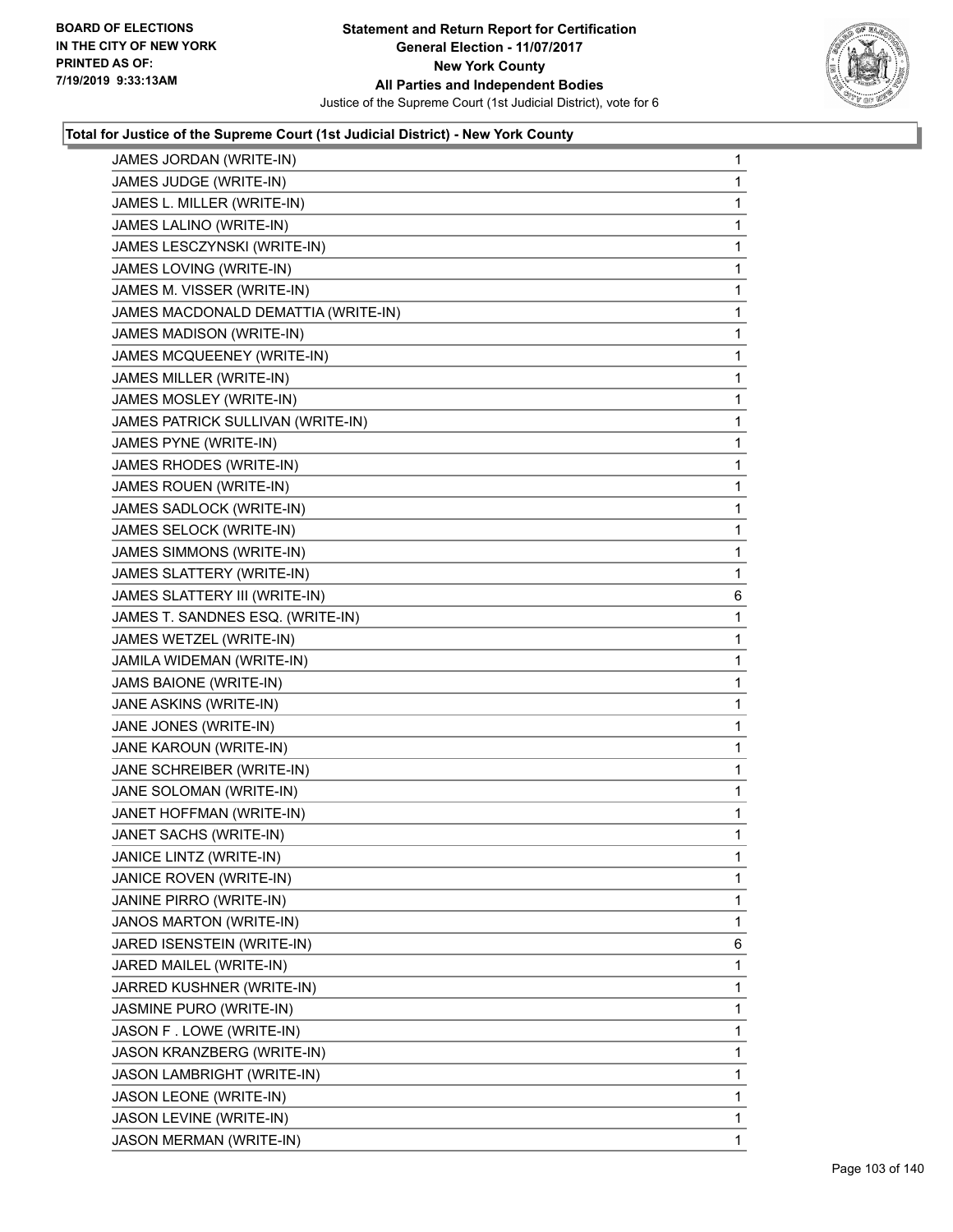

| JASON ROSENFARB (WRITE-IN)      | 1              |
|---------------------------------|----------------|
| JASON SILBER (WRITE-IN)         | 1              |
| JASON T. ADELMON (WRITE-IN)     | 1              |
| JASON WEINGARTNER (WRITE-IN)    | 1              |
| JASPER ADELMAN (WRITE-IN)       | $\overline{c}$ |
| JASPER DIAZ (WRITE-IN)          | 1              |
| JASUR S WEINGARTHER (WRITE-IN)  | 1              |
| JAY BAUMAN (WRITE-IN)           | 1              |
| JAY BURSTEIN (WRITE-IN)         | 1              |
| JAY GALIK (WRITE-IN)            | 1              |
| JAY GERBER (WRITE-IN)           | 1              |
| JAY JOSEPH CLEARY (WRITE-IN)    | 1              |
| JAY NEWMAN (WRITE-IN)           | 1              |
| JAY PILLITTELI (WRITE-IN)       | 1              |
| JAY WEINSTEIN (WRITE-IN)        | 1              |
| JAYNE CHOI (WRITE-IN)           | 1              |
| JAZKIE PRESTI (WRITE-IN)        | 1              |
| JC POLANCO (WRITE-IN)           | 1              |
| JEAN LOUIS BOURGEOIS (WRITE-IN) | 1              |
| JEAN RATELLE (WRITE-IN)         | 1              |
| JEANE KANE (WRITE-IN)           | 1              |
| JEANINE PIRRO (WRITE-IN)        | 4              |
| JEANINE TERRIO (WRITE-IN)       | 1              |
| JEANNE MILLER (WRITE-IN)        | 1              |
| JED BARTLET (WRITE-IN)          | 1              |
| JEEMY KNAPP (WRITE-IN)          | 1              |
| JEEN MENTREDONIZ (WRITE-IN)     | 1              |
| JEFF BLUM (WRITE-IN)            | 1              |
| JEFF FERZOCO (WRITE-IN)         | 1              |
| JEFF GRANAT (WRITE-IN)          | 1              |
| JEFF KAUFFMAN (WRITE-IN)        | 1              |
| JEFF KOREVMAN (WRITE-IN)        | 1              |
| JEFF ROSNER (WRITE-IN)          | 1              |
| JEFF SESSIONS (WRITE-IN)        | 1              |
| JEFFERY FISHER (WRITE-IN)       | 1              |
| JEFFERY OING (WRITE-IN)         | 1              |
| JEFFREY A. JANUZZO (WRITE-IN)   | 1              |
| JEFFREY B. PETIGREW (WRITE-IN)  | 1              |
| JEFFREY BARR (WRITE-IN)         | 1              |
| JEFFREY CHESTER (WRITE-IN)      | 1              |
| JEFFREY COLLINS (WRITE-IN)      | 1              |
| JEFFREY DAVIS (WRITE-IN)        | 1              |
| JEFFREY DWEIK (WRITE-IN)        | 1              |
| JEFFREY GOLDENBERG (WRITE-IN)   | 1              |
| JEFFREY HAMBURG (WRITE-IN)      | 1              |
| JEFFREY HOWARD KATZ (WRITE-IN)  | 1              |
|                                 |                |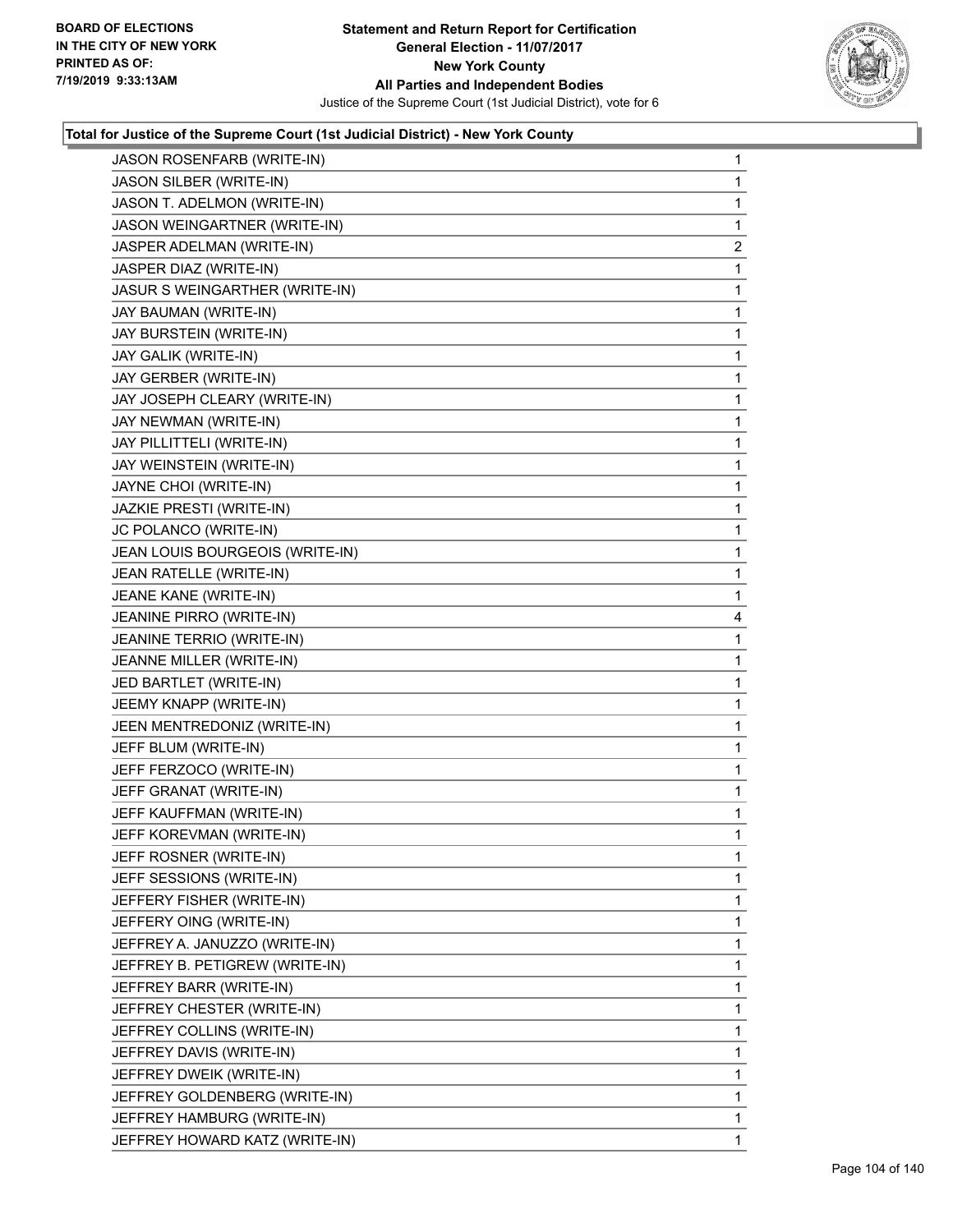

|                                  | 1              |
|----------------------------------|----------------|
| JEFFREY MURPHY (WRITE-IN)        | 1              |
| JEFFREY TOOBLN (WRITE-IN)        | 1              |
| JEFFREY UNDERWOOD (WRITE-IN)     | 1              |
| JEN ARONS (WRITE-IN)             | 1              |
| JEN CAYZENTERE (WRITE-IN)        | 1              |
| JENN BRUNO (WRITE-IN)            | 1              |
| JENNA M. MASSEY (WRITE-IN)       | 1              |
| JENNIFER COOPER (WRITE-IN)       | 1              |
| JENNIFER COYLER (WRITE-IN)       | 1              |
| JENNIFER CUYLER (WRITE-IN)       | 1              |
| JENNIFER HUDSON (WRITE-IN)       | 1              |
| JENNIFER MALLIES (WRITE-IN)      | 1              |
| JENNIFER MEYERS (WRITE-IN)       | 1              |
| JENNIFER R. NUNNERY (WRITE-IN)   | 1              |
| JENNIFER RITLER (WRITE-IN)       | 1              |
| JENNY KIM (WRITE-IN)             | 1              |
| JENNY MICHAEL (WRITE-IN)         | 1              |
| JEREMY CORBYN (WRITE-IN)         | 1              |
| JEREMY DANIEL (WRITE-IN)         | 1              |
| JEREMY FEINBERG (WRITE-IN)       | 1              |
| JEREMY KNAPP (WRITE-IN)          | 3              |
| JEREMY NOVICH (WRITE-IN)         | 1              |
| JEREMY PATASHNIK (WRITE-IN)      | $\mathbf{1}$   |
| JEREMY POMEROY (WRITE-IN)        | 1              |
|                                  |                |
| JEREMY RICHARDSON (WRITE-IN)     | $\overline{2}$ |
| JEREMY ROSENBERG (WRITE-IN)      | 1              |
| JEREMY SCHIFFLES (WRITE-IN)      | 1              |
| JERI L. ZUCKER (WRITE-IN)        | 1              |
| JEROME COLEMAN (WRITE-IN)        | 1              |
| JEROME TAUBER (WRITE-IN)         | 1              |
| JERRY GOLDFEDER (WRITE-IN)       | 1              |
| JERRY HIRSHEN FLUSHER (WRITE-IN) | 1              |
| JERRY SEINFELD (WRITE-IN)        | 1              |
| JERRY TODD (WRITE-IN)            | 1              |
| JERRY ZAKS (WRITE-IN)            | 1              |
| JESSE FISCH (WRITE-IN)           | 1              |
| JESSE GORDON (WRITE-IN)          | 1              |
| JESSE HORWITZ (WRITE-IN)         | 1              |
| JESSE J. SLIGH (WRITE-IN)        | 1              |
| <b>JESSE KEARNEY (WRITE-IN)</b>  | 1              |
| JESSICA HAAZ (WRITE-IN)          | 1              |
| JESSICA JACOBS (WRITE-IN)        | 1              |
| JESSICA PROUD (WRITE-IN)         | 1              |
| JESSIE OROSCO (WRITE-IN)         | 1              |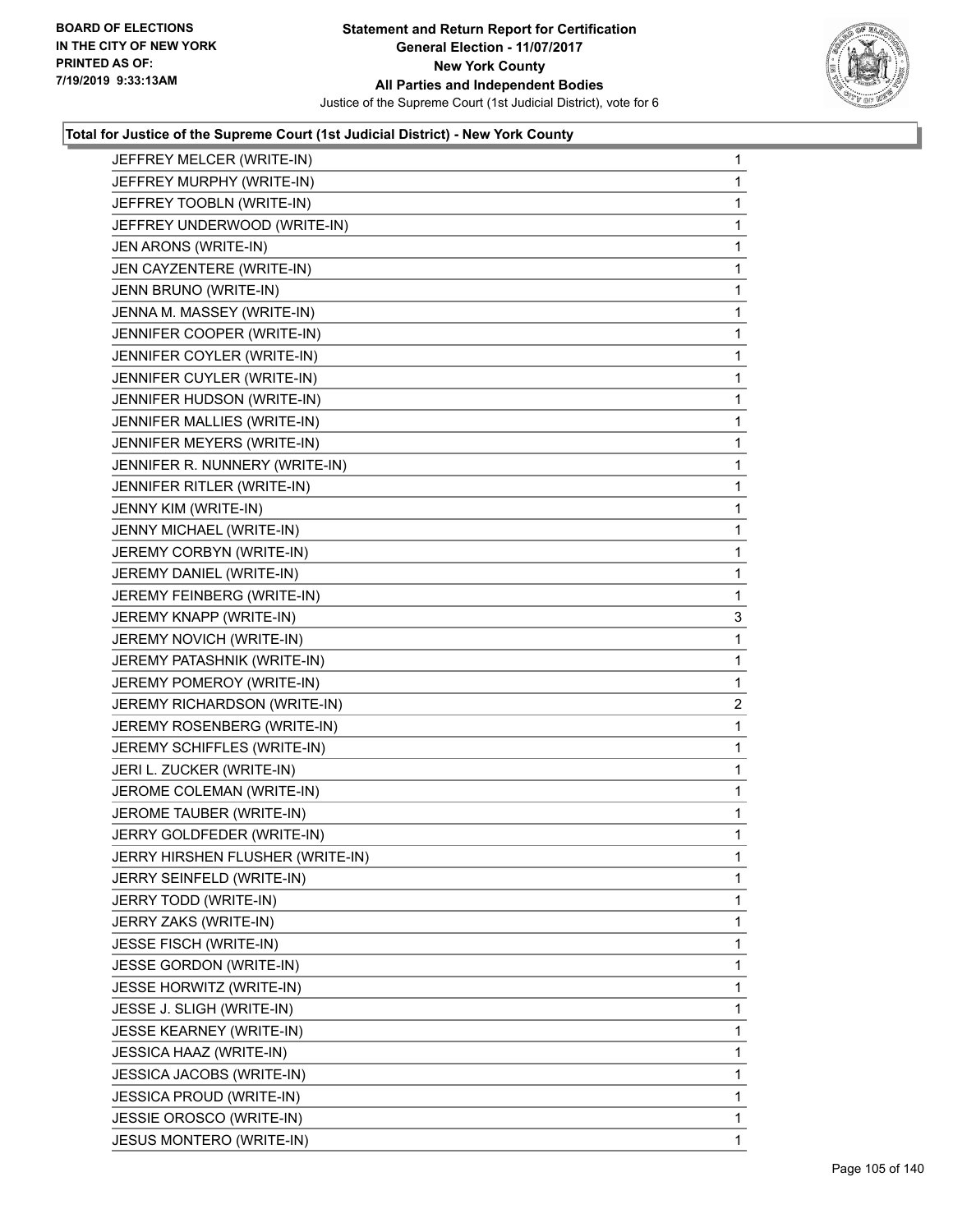

| JILL FASSLER (WRITE-IN)        | 1              |
|--------------------------------|----------------|
| JILL STEIN (WRITE-IN)          | 3              |
| JILL SUNG (WRITE-IN)           | 1              |
| JILL TRAZINO (WRITE-IN)        | 1              |
| JILL WEID (WRITE-IN)           | 1              |
| JIM DAVIS (WRITE-IN)           | 1              |
| JIM DROUGOS (WRITE-IN)         | 1              |
| JIM GIANAKIS (WRITE-IN)        | 1              |
| JIM LESCZYNSKI (WRITE-IN)      | 1              |
| <b>JIM MORRISON (WRITE-IN)</b> | 1              |
| JIM OLIVER (WRITE-IN)          | 1              |
| JIM REILLY (WRITE-IN)          | 1              |
| JIM SANONES (WRITE-IN)         | 1              |
| JIMMY CARTER (WRITE-IN)        | 1              |
| JIMMY DEAN (WRITE-IN)          | 1              |
| JIMMY MCMILLIAN (WRITE-IN)     | 1              |
| JIN FAI DONG (WRITE-IN)        | 1              |
| JOAN EMERY (WRITE-IN)          | 1              |
| JOAN HUBIS (WRITE-IN)          | 1              |
| JOAN MITCHELL (WRITE-IN)       | 1              |
| JOAN TODESCHI (WRITE-IN)       | 1              |
| JO-ANN H. WHITEHORN (WRITE-IN) | 1              |
| JOCELYN BAIONE (WRITE-IN)      | 1              |
| JODGE REINHOLD (WRITE-IN)      | 1              |
| JODI KANE (WRITE-IN)           | 1              |
| JOE BELLINO (WRITE-IN)         | 1              |
| JOE BIDEN (WRITE-IN)           | 1              |
| JOE DRAPE (WRITE-IN)           | 1              |
| JOE GILMARTIN (WRITE-IN)       | 1              |
| JOE GIRARDI (WRITE-IN)         | $\overline{c}$ |
| JOE LHOTA (WRITE-IN)           | 7              |
| JOE PELLINO (WRITE-IN)         | 1              |
| JOE SALAMONE (WRITE-IN)        | 1              |
| JOE SCHMOE (WRITE-IN)          | 1              |
| JOE SMITH (WRITE-IN)           | 1              |
| JOE VAUGHEN (WRITE-IN)         | 1              |
| JOEL BEACHER (WRITE-IN)        | 1              |
| JOEL KELLUM (WRITE-IN)         | 1              |
| JOEL LANDAU (WRITE-IN)         | 1              |
| JOEL LEVY (WRITE-IN)           | 1              |
| JOEL MAXMAN (WRITE-IN)         | $\overline{2}$ |
| JOEL WINSTON (WRITE-IN)        | 1              |
| JOEY BAG (WRITE-IN)            | 1              |
| JOHANNA GUTTMAN (WRITE-IN)     | 1              |
| JOHN ADAMS (WRITE-IN)          | $\overline{2}$ |
| JOHN AKANO (WRITE-IN)          | 1              |
|                                |                |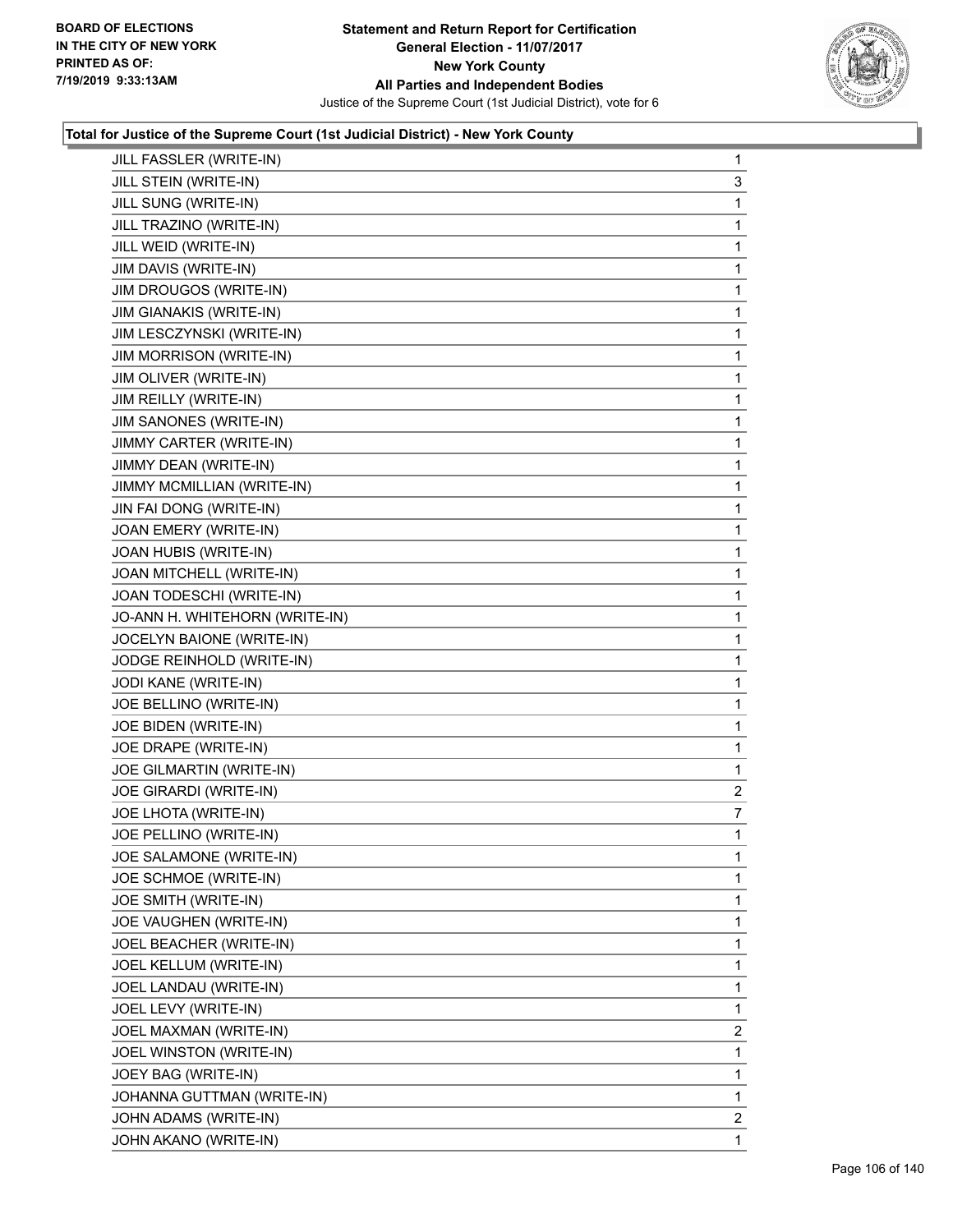

| JOHN BAER (WRITE-IN)                | 1              |
|-------------------------------------|----------------|
| JOHN BAZA ESQ (WRITE-IN)            | 1              |
| JOHN BOVLOS (WRITE-IN)              | 1              |
| JOHN BRAY (WRITE-IN)                | 1              |
| JOHN BRODERICK (WRITE-IN)           | 1              |
| JOHN C. GRAVESEY (WRITE-IN)         | 1              |
| JOHN C. TURI (WRITE-IN)             | 1              |
| JOHN CIAMPOLI (WRITE-IN)            | 1              |
| JOHN COFFEY (WRITE-IN)              | 1              |
| JOHN COLTRANE (WRITE-IN)            | 1              |
| JOHN COSTANO (WRITE-IN)             | 1              |
| JOHN COVERDALE (WRITE-IN)           | 1              |
| JOHN D. VIRUET (WRITE-IN)           | 1              |
| JOHN DANZI (WRITE-IN)               | 1              |
| JOHN DESMARALS (WRITE-IN)           | 1              |
| JOHN DIFFLY (WRITE-IN)              | 1              |
| JOHN DILLON (WRITE-IN)              | 1              |
| JOHN DRUCKMAN (WRITE-IN)            | 1              |
| JOHN DUFFY (WRITE-IN)               | 1              |
| JOHN F. FREEMAN (WRITE-IN)          | 1              |
| JOHN G. ROBBERTS JR. (WRITE-IN)     | 1              |
| JOHN GALIOTO (WRITE-IN)             | 1              |
| JOHN GIBSON (WRITE-IN)              | $\overline{2}$ |
| JOHN HARLAN (WRITE-IN)              | 1              |
| JOHN HENRY (WRITE-IN)               | 40             |
| JOHN HOLDEN (WRITE-IN)              | 1              |
| JOHN HOVING (WRITE-IN)              | 1              |
| JOHN J. JONES (WRITE-IN)            | 1              |
| JOHN JAV (WRITE-IN)                 | 1              |
| JOHN JAY (WRITE-IN)                 | 1              |
| JOHN JOHNSON (WRITE-IN)             | 1              |
| JOHN JONES (WRITE-IN)               | 1              |
| JOHN JOSEPH MIMAHJON III (WRITE-IN) | 1              |
| JOHN KANDEN (WRITE-IN)              | $\mathbf{1}$   |
| JOHN KANE (WRITE-IN)                | 1              |
| JOHN KRINSKY (WRITE-IN)             | 1              |
| JOHN LENNON (WRITE-IN)              | 1              |
| JOHN LENON (WRITE-IN)               | 1              |
| JOHN LIM ESQ. (WRITE-IN)            | 1              |
| JOHN LIU (WRITE-IN)                 | 1              |
| JOHN MAI (WRITE-IN)                 |                |
|                                     | 1              |
| JOHN MARGAND (WRITE-IN)             | 1              |
| JOHN MARSHALL (WRITE-IN)            | 1              |
| JOHN MATCOVICH (WRITE-IN)           | 1              |
| JOHN MCGETTRICK (WRITE-IN)          | 1              |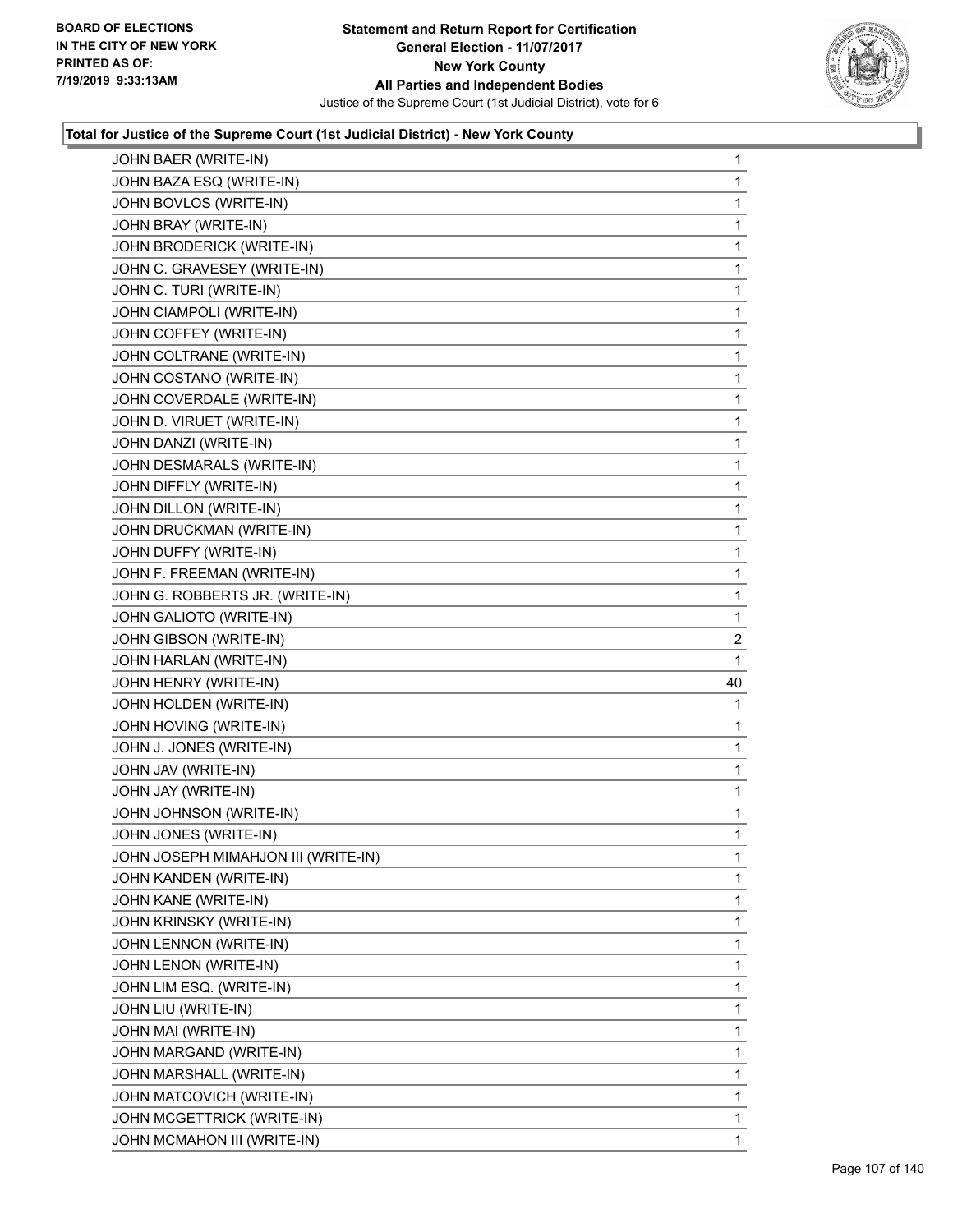

| JOHN MILLER (WRITE-IN)             | 1              |
|------------------------------------|----------------|
| JOHN OLIVER (WRITE-IN)             | $\overline{2}$ |
| JOHN ORTEGA (WRITE-IN)             | 1              |
| JOHN P. DURR (WRITE-IN)            | 1              |
| JOHN P. TARNOLE (WRITE-IN)         | 1              |
| JOHN PENCE (WRITE-IN)              | 1              |
| JOHN POWER (WRITE-IN)              | 1              |
| JOHN REINUS (WRITE-IN)             | 1              |
| JOHN RICHARD FLANNBERY (WRITE-IN)  | 1              |
| JOHN ROBERTS (WRITE-IN)            | 1              |
| JOHN SEXTON (WRITE-IN)             | 1              |
| JOHN SMARGRASSI (WRITE-IN)         | 1              |
| JOHN SMITH (WRITE-IN)              | 3              |
| JOHN STEEL (WRITE-IN)              | 1              |
| JOHN TAGSLIDES (WRITE-IN)          | 1              |
| JOHN V. CONNONTON (WRITE-IN)       | 1              |
| JOHN VIRUET (WRITE-IN)             | 1              |
| JOHN VOISTHT (WRITE-IN)            | 1              |
| JOHN W. SCHERER (WRITE-IN)         | 1              |
| JOHNNY CHENG (WRITE-IN)            | 1              |
| JON INGLE (WRITE-IN)               | 1              |
| JON ORVIK (WRITE-IN)               | 1              |
| JONAS MEDAVIT (WRITE-IN)           | 1              |
| JONATHAN ELLIS (WRITE-IN)          | 1              |
| JONATHAN GANZARSKI (WRITE-IN)      | $\overline{2}$ |
| JONATHAN GOLDIN (WRITE-IN)         | 6              |
| JONATHAN GROSS (WRITE-IN)          | 1              |
| JONATHAN HATCH (WRITE-IN)          | 1              |
| JONATHAN HERLANDS (WRITE-IN)       | 1              |
| JONATHAN KRAFT (WRITE-IN)          | 1              |
| JONATHAN LEFKOWITZ (WRITE-IN)      | 1              |
| JONATHAN LEVINE (WRITE-IN)         | 1              |
| JONATHAN PINES (WRITE-IN)          | 1              |
| JONATHAN REICH (WRITE-IN)          | 1              |
| JONATHAN SOTOS (WRITE-IN)          | 1              |
| JONATHAN TUCKER (WRITE-IN)         | 1              |
| J'ONN JOHNS (WRITE-IN)             | 1              |
| JONQUILLE ELEJ-RICHARDS (WRITE-IN) | 1              |
| JORDAN B PETERSON (WRITE-IN)       | 1              |
| JORDAN ELINOFF (WRITE-IN)          | 1              |
| JORDAN GREEN (WRITE-IN)            | 1              |
| JORDAN RHODES (WRITE-IN)           | 1              |
| JORDAN ROST (WRITE-IN)             | 1              |
| JORDAN SELIG (WRITE-IN)            | 1              |
| JORG ESDORN (WRITE-IN)             | 1              |
| JORGE MITEY (WRITE-IN)             | 1.             |
|                                    |                |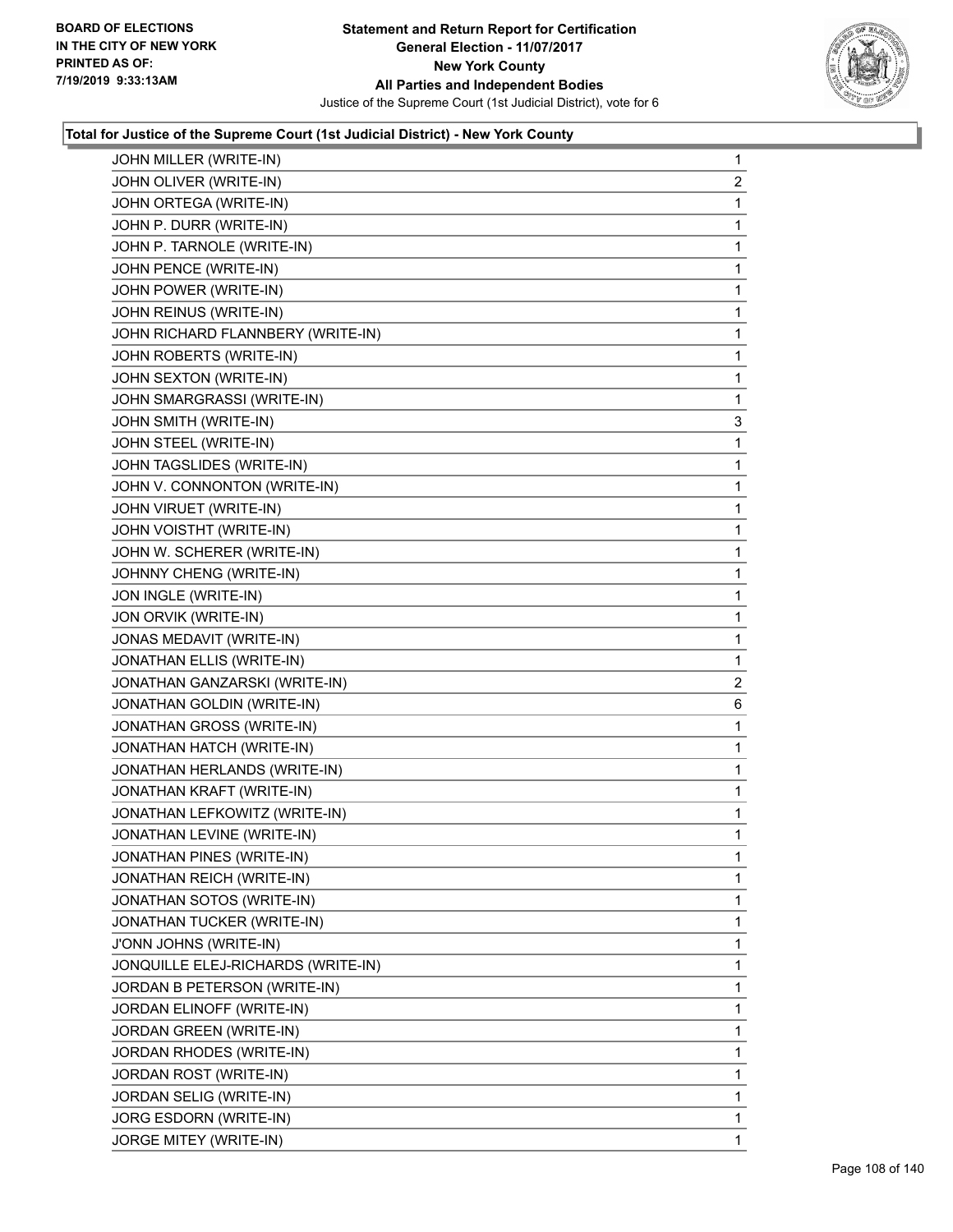

| JORGE VAZQUEZ (WRITE-IN)           | $\mathbf{1}$ |
|------------------------------------|--------------|
| JOSE CABRANES (WRITE-IN)           | $\mathbf{1}$ |
| JOSE DEYES (WRITE-IN)              | 1            |
| JOSE LASALLE (WRITE-IN)            | $\mathbf 1$  |
| JOSE MANUEL SUERO (WRITE-IN)       | 1            |
| JOSEPH ALBERT WAPNER (WRITE-IN)    | 1            |
| JOSEPH AVOLIO (WRITE-IN)           | 1            |
| JOSEPH CHERVENAK (WRITE-IN)        | $\mathbf 1$  |
| JOSEPH FIRNENO (WRITE-IN)          | 1            |
| JOSEPH J. MURPHY JR. (WRITE-IN)    | $\mathbf 1$  |
| JOSEPH LELYRELD (WRITE-IN)         | 1            |
| JOSEPH MOSCATT (WRITE-IN)          | $\mathbf 1$  |
| JOSEPH P PIAZZA (WRITE-IN)         | 1            |
| JOSEPH RESNICK (WRITE-IN)          | $\mathbf 1$  |
| JOSEPH SEQAL (WRITE-IN)            | $\mathbf{1}$ |
| JOSEPH STALIN (WRITE-IN)           | $\mathbf 1$  |
| JOSEPH SULLIVAN (WRITE-IN)         | 1            |
| JOSEPH T. WONG (WRITE-IN)          | $\mathbf 1$  |
| JOSEPH TUCHMAN (WRITE-IN)          | $\mathbf 1$  |
| JOSEPH WILLIAM DZUZAK (WRITE-IN)   | $\mathbf 1$  |
| JOSEPH ZAYAS (WRITE-IN)            | $\mathbf{1}$ |
| JOSEPHINE SLATER (WRITE-IN)        | $\mathbf 1$  |
| JOSH FOGEL (WRITE-IN)              | $\mathbf{1}$ |
| JOSH PINKERTON (WRITE-IN)          | $\mathbf{1}$ |
| JOSH RIDER (WRITE-IN)              | 1            |
| JOSHEPH C. DANIELS (WRITE-IN)      | $\mathbf 1$  |
| JOSHUA A. VIAVFMAN (WRITE-IN)      | $\mathbf{1}$ |
| JOSHUA ARDROPHY (WRITE-IN)         | $\mathbf 1$  |
| JOSHUA BUTNICK (WRITE-IN)          | $\mathbf{1}$ |
| JOSHUA EISENBERG (WRITE-IN)        | $\mathbf{1}$ |
| JOSHUA GERSON MEYERS (WRITE-IN)    | $\mathbf 1$  |
| JOSHUA ISSAC FRIEDMAN (WRITE-IN)   | 1            |
| JOY TOBOROFF (WRITE-IN)            | 1            |
| JOYCE GRANT (WRITE-IN)             | $\mathbf 1$  |
| JUAN CARLOS (WRITE-IN)             | $\mathbf{1}$ |
| JUAN CARLOS PALANCO (WRITE-IN)     | $\mathbf{1}$ |
| JUAN CARLOS POLANCE (WRITE-IN)     | 1            |
| JUAN CARLOS POLANCO (WRITE-IN)     | 3            |
| JUAN PENALOSA (WRITE-IN)           | 1            |
| JUDGE ANDREW NAPOLITANO (WRITE-IN) | $\mathbf 1$  |
| JUDGE JUDITH SCHEINDLIN (WRITE-IN) | 5            |
| JUDGE JUDITH SHEINDLIN (WRITE-IN)  | 5            |
| JUDGE JUDITH SHIENDLIN (WRITE-IN)  | 2            |
| JUDGE JUDY SCHEINDLIN (WRITE-IN)   | 1            |
| JUDGE KEITH HOLDEN (WRITE-IN)      | 1            |
| JUDGE KIBBIE F. PAYNE (WRITE-IN)   | $\mathbf 1$  |
|                                    |              |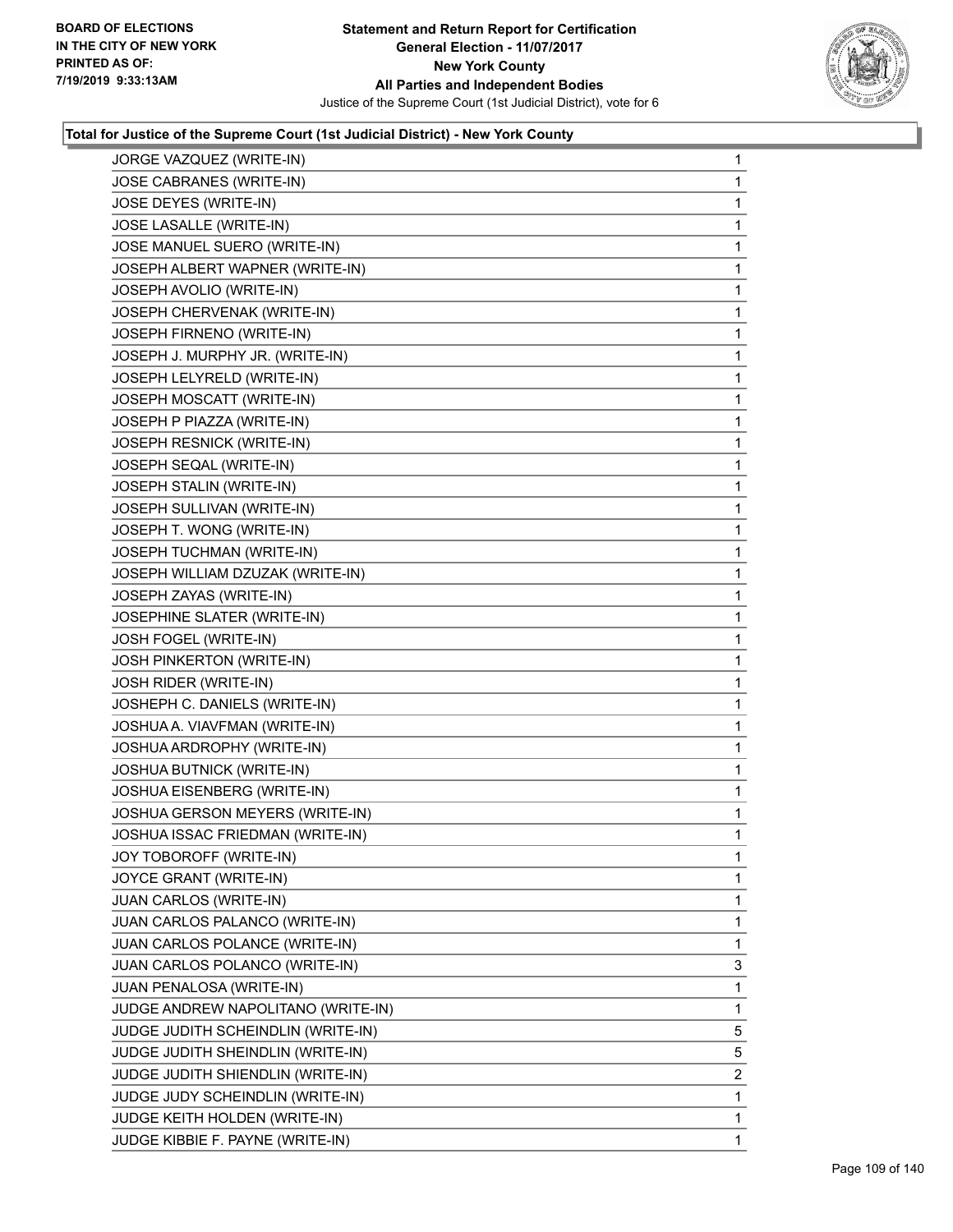

| <b>JUDITH BROWN (WRITE-IN)</b>  | 1              |
|---------------------------------|----------------|
| JUDITH CLARK (WRITE-IN)         | 1              |
| JUDITH PINTO (WRITE-IN)         | 1              |
| JUDITH SCHEINDLIN (WRITE-IN)    | $\overline{c}$ |
| JUDITH SCHIEDLIN (WRITE-IN)     | 1              |
| JUDITH Z. KATZ (WRITE-IN)       | 1              |
| JUDY FRIEDMAN (WRITE-IN)        | $\mathbf{1}$   |
| JUDY MCMAHON (WRITE-IN)         | 1              |
| JUDY MORNELL (WRITE-IN)         | 1              |
| JUDY MORRILL (WRITE-IN)         | $\mathbf{1}$   |
| JUDY SALWEN (WRITE-IN)          | 1              |
| JUDY SHEINDLIN (WRITE-IN)       | 2              |
| JULIA A. WILLEBRAND (WRITE-IN)  | $\overline{a}$ |
| JULIA A. WILLIEBAND (WRITE-IN)  | 1              |
| JULIA A. WILLIEBRAND (WRITE-IN) | 1              |
| JULIA ONORATO ESQ (WRITE-IN)    | $\mathbf{1}$   |
| JULIA THEOBALD (WRITE-IN)       | 1              |
| JULIA URBELS (WRITE-IN)         | 1              |
| JULIAN EDELMAN (WRITE-IN)       | $\mathbf{1}$   |
| JULIAN ROBERTSON (WRITE-IN)     | 1              |
| JULIAN SHLES (WRITE-IN)         | 1              |
| JULIANA BAIONE (WRITE-IN)       | 1              |
| JULIE STARK (WRITE-IN)          | 1              |
| JULIE THIBANDT (WRITE-IN)       | 1              |
| JULIE WILLEBRAND (WRITE-IN)     | $\mathbf{1}$   |
| JULIJA SHULL (WRITE-IN)         | 1              |
| JULIO SURIEL (WRITE-IN)         | 7              |
| JULIUS IGER (WRITE-IN)          | 1              |
| JUNA DROUGAS (WRITE-IN)         | 1              |
| JUNE ADDAMS (WRITE-IN)          | $\mathbf{1}$   |
| JUSTIN DEMBLER (WRITE-IN)       | $\mathbf{1}$   |
| JUSTIN DISILVESTRO (WRITE-IN)   | 1              |
| <b>JUSTIN HINTZ (WRITE-IN)</b>  | 1              |
| JUSTIN MODEL (WRITE-IN)         | $\overline{2}$ |
| <b>JUSTIN SKVARE (WRITE-IN)</b> | 1              |
| JUSTIN SPIRO (WRITE-IN)         | 1              |
| JUSTIN VIVIAN BOND (WRITE-IN)   | 1              |
| JUSTIN WILCOX (WRITE-IN)        | 1              |
| JUSTINE CUCCIA (WRITE-IN)       | 1              |
| JUSTINE HAYWARD (WRITE-IN)      | 1              |
| JYAYA GJHEO (WRITE-IN)          | 1              |
| KAITLIN CLEARY (WRITE-IN)       | 1              |
| KAL MAR (WRITE-IN)              | 1              |
| KALHY FINNERAN (WRITE-IN)       | 1              |
| KALIEE BROWDER (WRITE-IN)       | 1              |
| KALIEF BROWDER (WRITE-IN)       | $\mathbf{1}$   |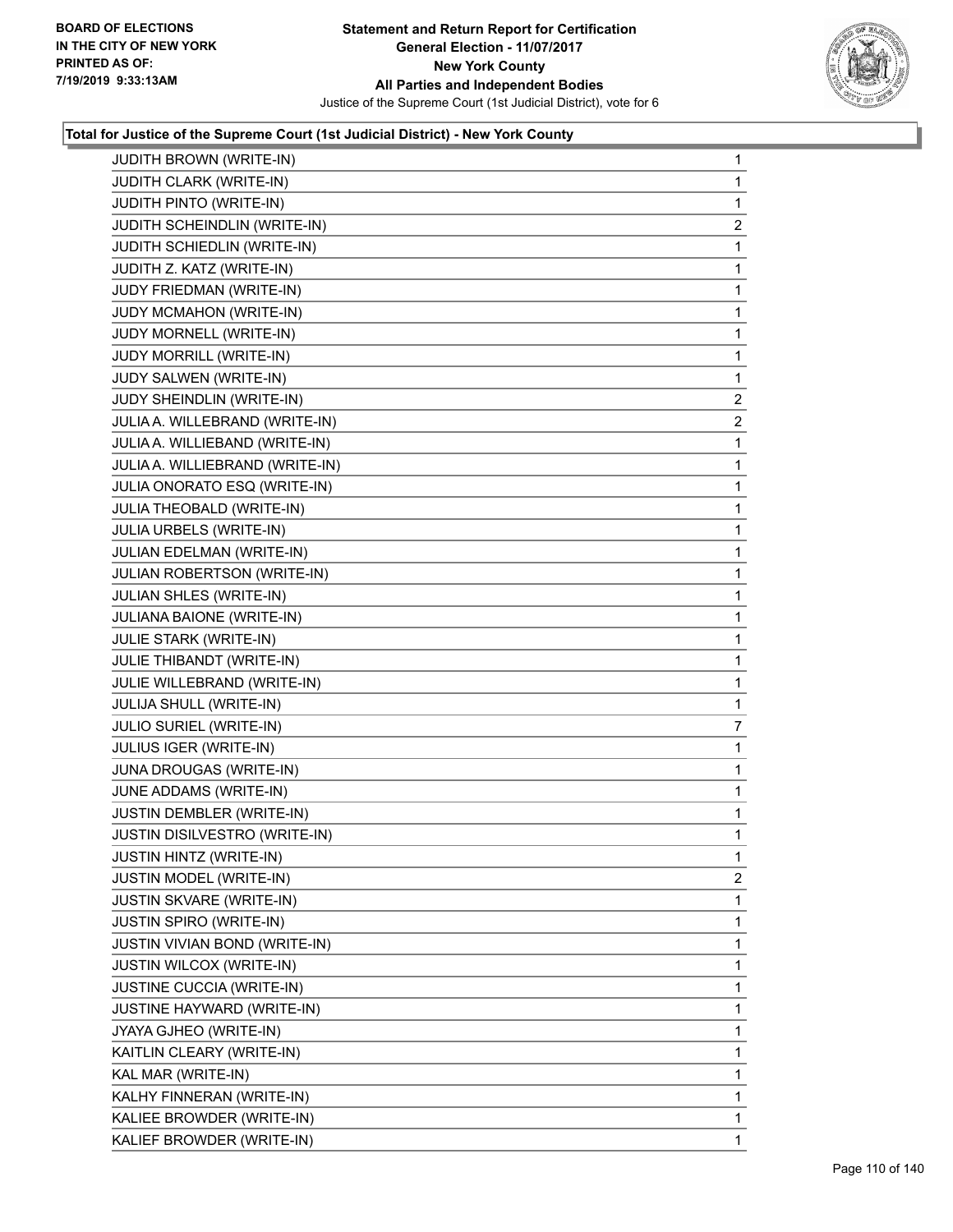

| KARA DUNN (WRITE-IN)             | 3            |
|----------------------------------|--------------|
| KARA GREATHOUSE (WRITE-IN)       | 1            |
| KAREN BROWSTEIN (WRITE-IN)       | 1            |
| KAREN CHERRINGTON (WRITE-IN)     | $\mathbf 1$  |
| KAREN KLEINBERG (WRITE-IN)       | 1            |
| KAREN LUGUIOFF (WRITE-IN)        | 1            |
| KAREN R. BRANDT (WRITE-IN)       | $\mathbf{1}$ |
| KAREN SMITH (WRITE-IN)           | 1            |
| KARINE EVANS (WRITE-IN)          | 1            |
| KATE LEOWELL (WRITE-IN)          | $\mathbf 1$  |
| KATE R. SERPHUS (WRITE-IN)       | 1            |
| KATHEEN BATEMAN (WRITE-IN)       | 1            |
| KATHEINE O'SULLIVAN (WRITE-IN)   | $\mathbf{1}$ |
| KATHERIN ALFORD (WRITE-IN)       | 1            |
| KATHERINE BOGLE (WRITE-IN)       | 1            |
| KATHERINE MCCARTY (WRITE-IN)     | $\mathbf 1$  |
| KATHLEEN HARDY (WRITE-IN)        | 1            |
| KATHLEEN LAWRENCE (WRITE-IN)     | 1            |
| KATHLEEN MALONEY (WRITE-IN)      | $\mathbf{1}$ |
| KATHLEEN MCCOY (WRITE-IN)        | 1            |
| KATHLEEN MURRAY (WRITE-IN)       | 1            |
| KATHLEEN WATERMAN (WRITE-IN)     | $\mathbf 1$  |
| KATHY BREWER (WRITE-IN)          | 1            |
| KATHY DEVINE (WRITE-IN)          | 1            |
| KATHY KELLER (WRITE-IN)          | $\mathbf{1}$ |
| KATIE CARLISLE (WRITE-IN)        | 1            |
| KATIE OLSEN (WRITE-IN)           | 1            |
| KATIE SKOVE (WRITE-IN)           | $\mathbf 1$  |
| KATIE SPENCER (WRITE-IN)         | 1            |
| KATY WATERS (WRITE-IN)           | 1            |
| KAVITA DOLAN (WRITE-IN)          | 1            |
| KAYLA VOLOSHIN (WRITE-IN)        | 1            |
| KAYLIE WOLK (WRITE-IN)           | 1            |
| <b>KEAGAN STEPHAN (WRITE-IN)</b> | 1            |
| KEITH HERNANDEZ (WRITE-IN)       | 1            |
| KEITH MAMBETTI (WRITE-IN)        | 1            |
| KEITH RUTSKY (WRITE-IN)          | 1            |
| KEITH WHITMAN (WRITE-IN)         | 1            |
| KEITH WRIGHT (WRITE-IN)          | 2            |
| KEITH ZUCKER (WRITE-IN)          | 1            |
| KELLY O'NEIL LEVY (WRITE-IN)     | 1            |
| KELLY ONIELL LEVY (WRITE-IN)     | 1            |
| KELSEY GRAHMER (WRITE-IN)        | 1            |
| KELSEY GRAMAR (WRITE-IN)         | 1            |
| <b>KEM MCKEON (WRITE-IN)</b>     | 1            |
| KEN BECKER (WRITE-IN)            | 1            |
|                                  |              |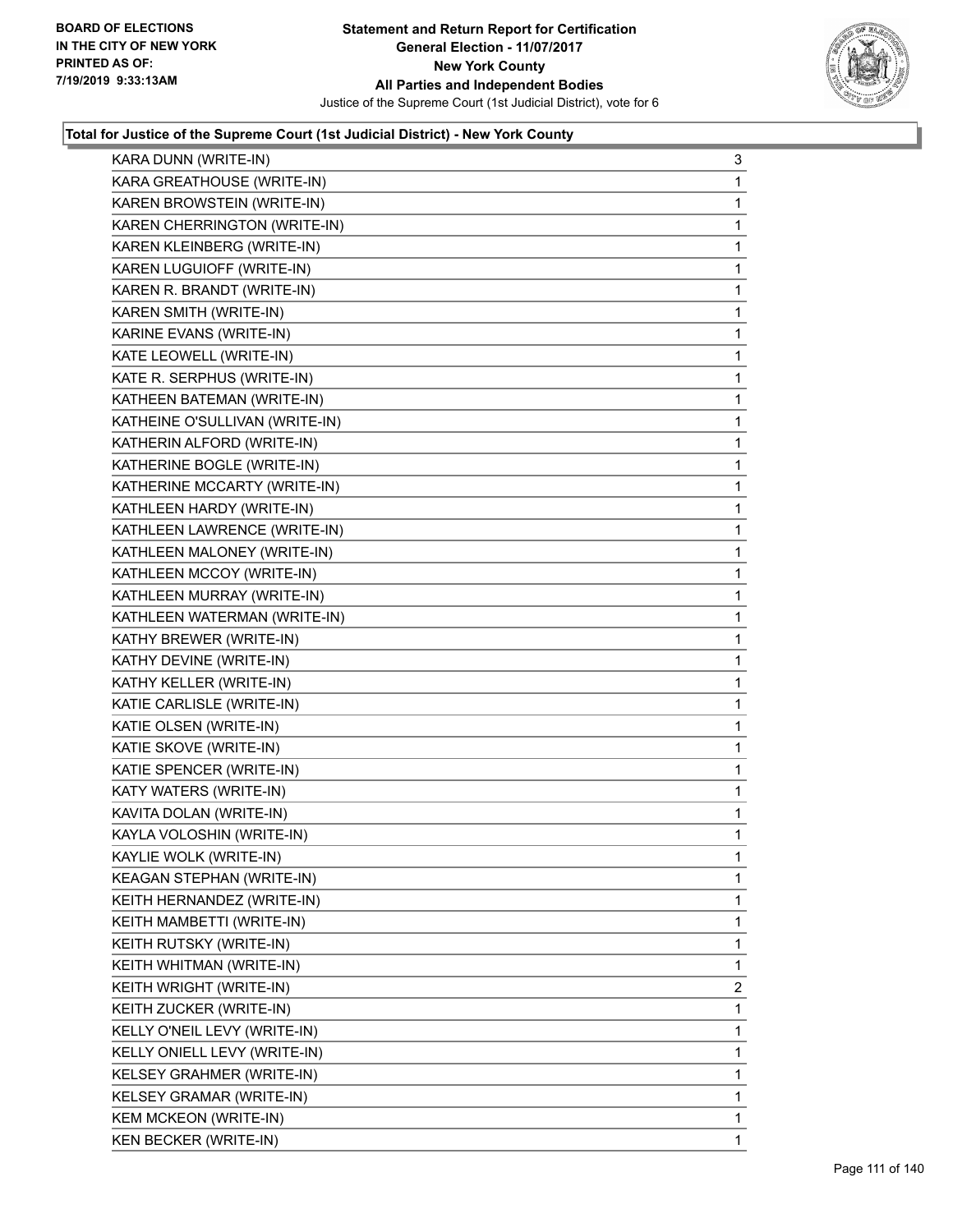

| KEN KALLON (WRITE-IN)         | 1              |
|-------------------------------|----------------|
| KEN MOLTNER (WRITE-IN)        | 1              |
| KEN MOTHNER (WRITE-IN)        | 1              |
| KEN MOULTNER (WRITE-IN)       | 1              |
| <b>KEN YUDELL (WRITE-IN)</b>  | 1              |
| KENDRA MONTE (WRITE-IN)       | 1              |
| KENNETH A. WIND (WRITE-IN)    | 1              |
| KENNETH MCDEVITT (WRITE-IN)   | 1              |
| KENNETH MOLTNER (WRITE-IN)    | 1              |
| KENNETH PICACHE (WRITE-IN)    | 1              |
| KENNETH PLEVA (WRITE-IN)      | 1              |
| KENNETH S. CHURIIT (WRITE-IN) | 1              |
| KENNETH SCHAEFFER (WRITE-IN)  | 1              |
| KENNETH WIND (WRITE-IN)       | $\overline{2}$ |
| KEREN OSMAN (WRITE-IN)        | 1              |
| KERRY OCONELL (WRITE-IN)      | 1              |
| KEVIN ELFORD (WRITE-IN)       | 1              |
| KEVIN FRANKEL (WRITE-IN)      | 1              |
| KEVIN HAMMAND (WRITE-IN)      | 1              |
| KEVIN HEALD (WRITE-IN)        | 1              |
| KEVIN HERTZOG (WRITE-IN)      | 1              |
| KEVIN KASSAS (WRITE-IN)       | 1              |
| KEVIN KELLEY (WRITE-IN)       | 1              |
| KEVIN LEE (WRITE-IN)          | 1              |
| KEVIN MCGRATH (WRITE-IN)      | 1              |
| KEVIN MICHAEL (WRITE-IN)      | 1              |
| KEVIN MILLS (WRITE-IN)        | 1              |
| KEVIN OSBORNE (WRITE-IN)      | 1              |
| KEVIN PENN (WRITE-IN)         | $\mathbf{1}$   |
| KEVIN RUTLEDGE (WRITE-IN)     | 1              |
| KEVIN SCICLUNA (WRITE-IN)     | 1              |
| KEVIN SHEEKEY (WRITE-IN)      | 1              |
| KEVIN SPACEY (WRITE-IN)       | 2              |
| KHALIEF BROWDER (WRITE-IN)    | 1              |
| KIERAN PICKERING (WRITE-IN)   | 1              |
| KIM DAVIS (WRITE-IN)          | 1              |
| KIM JUNG UN (WRITE-IN)        | 1              |
| KIM MOSCARITOLO (WRITE-IN)    | 1              |
| KIM SMITH (WRITE-IN)          | 1              |
| KIMBALL LANE (WRITE-IN)       | 1              |
| KIMBERLY GUILFOYLE (WRITE-IN) | 1              |
| KIMBERLY HARBIN (WRITE-IN)    | 1              |
| KIMBERLY LOU (WRITE-IN)       | 1              |
| KIMBERLY WERTZ (WRITE-IN)     | 1              |
| KIRK MILLER (WRITE-IN)        | 1              |
| KIRSTEN GILLIBRAND (WRITE-IN) | 1              |
|                               |                |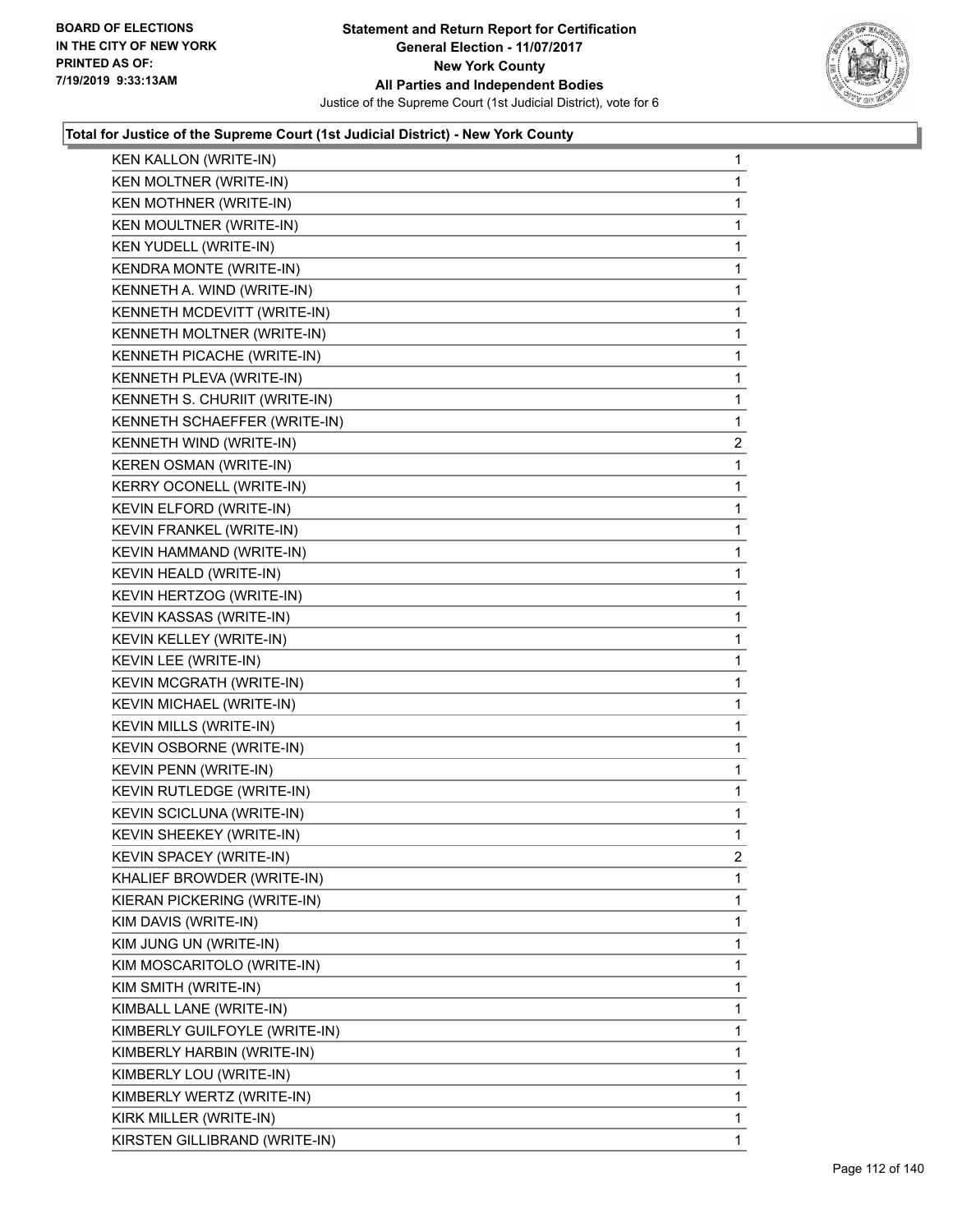

| KODI CORTELLI (WRITE-IN)           | $\mathbf{1}$   |
|------------------------------------|----------------|
| KRISTAPS PORZINGAS (WRITE-IN)      | $\mathbf{1}$   |
| KRISTAPS PORZINGIS (WRITE-IN)      | $\overline{2}$ |
| KRISTEN MCCALLION (WRITE-IN)       | 1              |
| KRISTINA KAUFFMAN (WRITE-IN)       | $\mathbf{1}$   |
| KRISTOPHER KELLY (WRITE-IN)        | 1              |
| KRITOPS PARINGES (WRITE-IN)        | 1              |
| KUNI LEMEL (WRITE-IN)              | $\mathbf{1}$   |
| KUSH BAMBRAH (WRITE-IN)            | 1              |
| KYLE ANDREW MARSHALL (WRITE-IN)    | $\mathbf{1}$   |
| KYLE KLANPEER (WRITE-IN)           | $\mathbf{1}$   |
| KYLE O'BRIEN (WRITE-IN)            | 1              |
| LANCE ARMSTRONG (WRITE-IN)         | 1              |
| LANDON WICKHAM (WRITE-IN)          | $\mathbf{1}$   |
| LANDRY HAARMANN (WRITE-IN)         | 1              |
| LANE PAULSEN (WRITE-IN)            | $\mathbf{1}$   |
| LARRY CAPICI (WRITE-IN)            | $\mathbf{1}$   |
| LARRY ELDER (WRITE-IN)             | 1              |
| LARRY HOGON (WRITE-IN)             | 1              |
| LARRY SEABROOK (WRITE-IN)          | $\mathbf{1}$   |
| LAURA A. SACK (WRITE-IN)           | 1              |
| LAURA INGRAHAM (WRITE-IN)          | $\mathbf{1}$   |
| LAURA INGRAM (WRITE-IN)            | $\mathbf{1}$   |
| LAURA NAVARRETE (WRITE-IN)         | 1              |
| LAURA OWELLY (WRITE-IN)            | 1              |
| LAURA SORRENSON (WRITE-IN)         | $\mathbf{1}$   |
| LAUREL FITZPATRICK (WRITE-IN)      | 1              |
| LAUREL KELMER (WRITE-IN)           | $\mathbf{1}$   |
| LAUREN BROOKE (WRITE-IN)           | $\mathbf 1$    |
| LAUREN ESPOSITO (WRITE-IN)         | 6              |
| LAUREN GERALD (WRITE-IN)           | 1              |
| LAUREN JONES (WRITE-IN)            | $\mathbf{1}$   |
| LAUREN JONES WATKINS (WRITE-IN)    | $\mathbf{1}$   |
| LAUREN WEINBERG (WRITE-IN)         | 1              |
| LAURENCE ZUCKERMAN (WRITE-IN)      | $\mathbf{1}$   |
| LAURIE WEISS (WRITE-IN)            | 1              |
| LAWRANCE S. HUFFIRES II (WRITE-IN) | 1              |
| LAWRENCE B. SAFITER (WRITE-IN)     | 1              |
| LAWRENCE E. FABIAN (WRITE-IN)      | $\overline{2}$ |
| LAWRENCE FREDERICKS (WRITE-IN)     | 1              |
| LAWRENCE KAHN (WRITE-IN)           | $\mathbf{1}$   |
| LEAH JACOB (WRITE-IN)              | 1              |
| LEAH MARGULIES (WRITE-IN)          | 1              |
| LEAH SCHNEDER (WRITE-IN)           | 1              |
| LEAN HUTCHISON (WRITE-IN)          | 1              |
| LEANN HUTCHISON (WRITE-IN)         | 1              |
|                                    |                |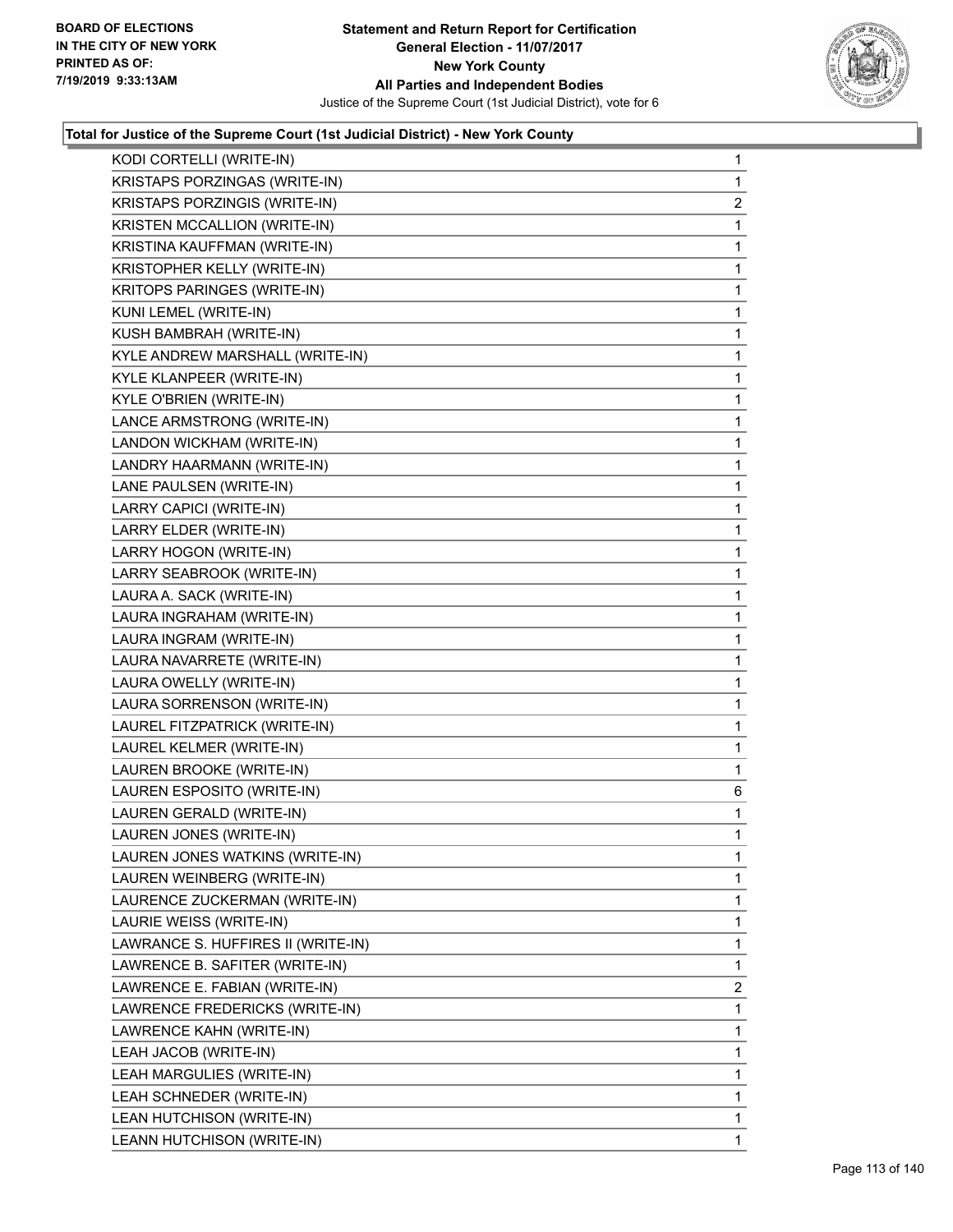

| LEE BOUIN (WRITE-IN)             | $\mathbf{1}$   |
|----------------------------------|----------------|
| LEE PINZOW (WRITE-IN)            | 1              |
| LEILANY AZMARET (WRITE-IN)       | 1              |
| LEN HIRSH (WRITE-IN)             | $\mathbf{1}$   |
| LEN KUERNER (WRITE-IN)           | 1              |
| LENNET SILVERMAN (WRITE-IN)      | 1              |
| LENNY DAUBER (WRITE-IN)          | $\mathbf{1}$   |
| LEON TROTSKY (WRITE-IN)          | $\overline{c}$ |
| LEONAR FOURNETTE (WRITE-IN)      | 1              |
| LEONARD LOPATTE (WRITE-IN)       | 1              |
| LEONARD SILVERMAN (WRITE-IN)     | 1              |
| LEONARDO MEDINA (WRITE-IN)       | 1              |
| LEROD BAYLOR (WRITE-IN)          | $\mathbf{1}$   |
| LESLEY F. ROSENTHAL (WRITE-IN)   | $\mathbf 1$    |
| LESLIE A. STROTH (WRITE-IN)      | 2              |
| LESLIE C. SNYDER (WRITE-IN)      | 1              |
| LESLIE CROOKER SNYDER (WRITE-IN) | 1              |
| LESLIE KOOPE (WRITE-IN)          | 1              |
| LEVI KASSUS (WRITE-IN)           | $\mathbf{1}$   |
| LEWIS TARISHOFF (WRITE-IN)       | 1              |
| LIAM HANAFEE ARECES (WRITE-IN)   | 1              |
| LIBEETY ALDRICH (WRITE-IN)       | $\mathbf{1}$   |
| LIL MALINICH (WRITE-IN)          | 1              |
| LILY MAROTTA (WRITE-IN)          | 1              |
| LILY WALKER (WRITE-IN)           | $\mathbf{1}$   |
| LIN MANUEL MIRANDA (WRITE-IN)    | 1              |
| LINDA BOROD (WRITE-IN)           | 1              |
| LINDA FAIRSTEIN (WRITE-IN)       | $\mathbf{1}$   |
| LINDA G MARCH ESQ (WRITE-IN)     | 1              |
| LINDA KELL (WRITE-IN)            | 1              |
| LINDA KELLO (WRITE-IN)           | $\mathbf{1}$   |
| LINDA KENNEY BADEN (WRITE-IN)    | 1              |
| LINDA SARSOUR (WRITE-IN)         | 1              |
| LINDA WEINMAN (WRITE-IN)         | $\overline{2}$ |
| LINDA WEISSMAN (WRITE-IN)        | 1              |
| LINDSAY GURAK (WRITE-IN)         | 1              |
| LINDSEY CASE (WRITE-IN)          | 1              |
| LISA A. SOKOLOFF (WRITE-IN)      | 1              |
| LISA ASCHKENASY (WRITE-IN)       | 1              |
| LISA OTTLEY (WRITE-IN)           | 1              |
| LISA SAKOLOFF (WRITE-IN)         | 1              |
| LISA TANKERS (WRITE-IN)          | 1              |
| LISA TANKOOS (WRITE-IN)          | 1              |
| LISA Y LINDER (WRITE-IN)         | 1              |
| LIZ BENDER (WRITE-IN)            | 1              |
| LIZ LOGIE (WRITE-IN)             | $\mathbf{1}$   |
|                                  |                |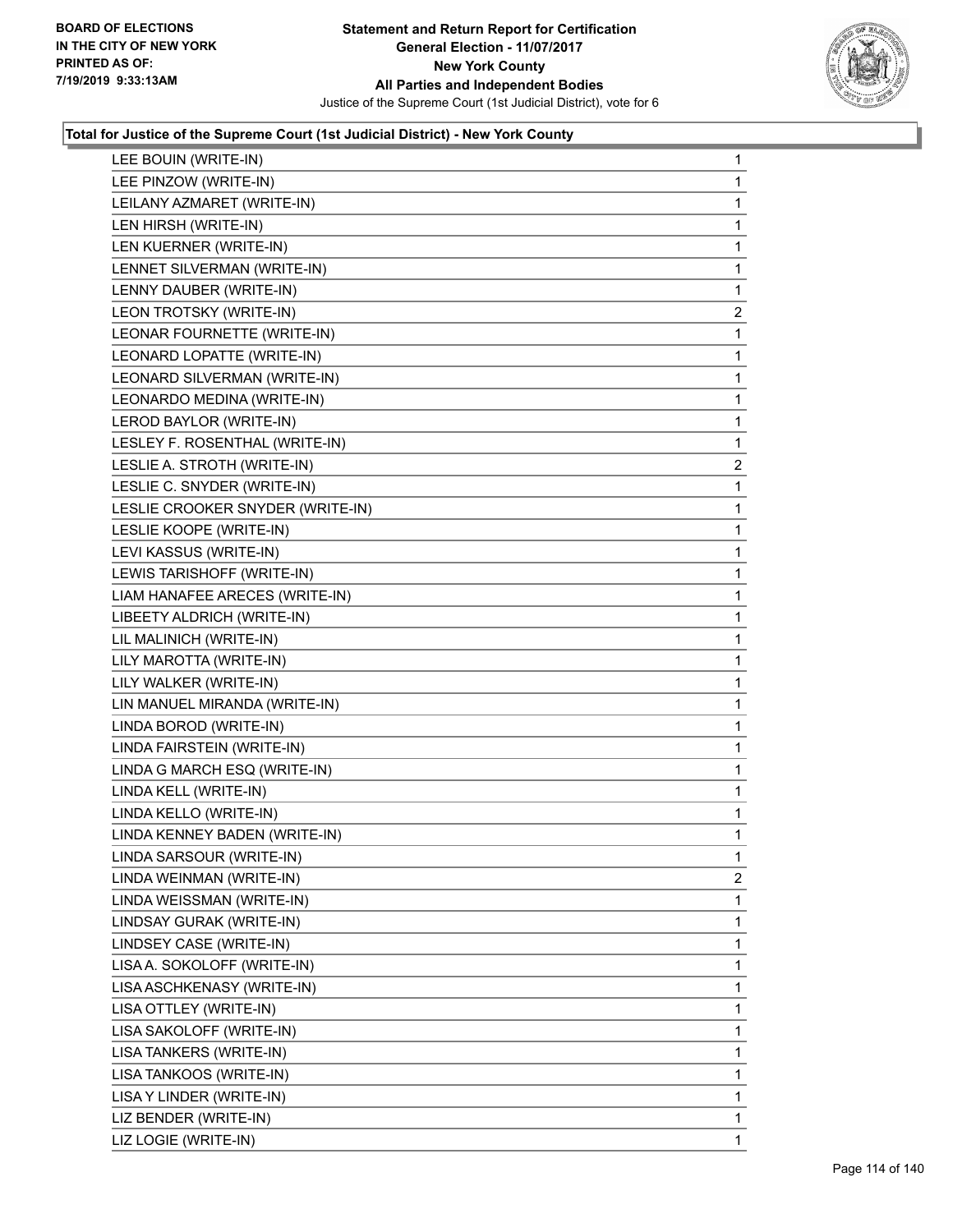

| LLOYD BLANKFEIN (WRITE-IN)        | 1            |
|-----------------------------------|--------------|
| LOLN GILLS (WRITE-IN)             | 1            |
| LORAINE F GARDNER (WRITE-IN)      | 1            |
| LORETTA MOSCATT (WRITE-IN)        | 1            |
| LORI LESSER (WRITE-IN)            | $\mathbf{1}$ |
| LORI SIRIKA (WRITE-IN)            | 1            |
| LORNE MILWMERS (WRITE-IN)         | 1            |
| LORRIA LAWRENCE (WRITE-IN)        | $\mathbf{1}$ |
| LORY MU (WRITE-IN)                | 1            |
| LOUIS BRANDEIS (WRITE-IN)         | 1            |
| LOUIS BRANDERS (WRITE-IN)         | 1            |
| LOUIS CELINE (WRITE-IN)           | 1            |
| LOUIS DEMBITZ BRAUDELS (WRITE-IN) | 1            |
| LOUIS GUIDA (WRITE-IN)            | $\mathbf{1}$ |
| LOUIS J. TRAZINO (WRITE-IN)       | 1            |
| LOUSE GILLS (WRITE-IN)            | 1            |
| LUCA VETTORI (WRITE-IN)           | 1            |
| LUCAS LARSON (WRITE-IN)           | 1            |
| LUCIDRA MARTINEZ (WRITE-IN)       | 1            |
| LUCINA CARDINA (WRITE-IN)         | $\mathbf{1}$ |
| LUCY BILLINGS (WRITE-IN)          | 1            |
| LUCY BURNS (WRITE-IN)             | 1            |
| LUCY MARTY (WRITE-IN)             | 1            |
| LUIS BAEZ (WRITE-IN)              | 1            |
| LUIS ROMAN (WRITE-IN)             | 1            |
| LUIS TEJADA (WRITE-IN)            | $\mathbf{1}$ |
| LUIS TELLEZ (WRITE-IN)            | 1            |
| LUKE SACCA (WRITE-IN)             | 1            |
| LUKE SKYWALKER (WRITE-IN)         | 1            |
| LUPO PINTO (WRITE-IN)             | 1            |
| LUSANDRA WORSLEY (WRITE-IN)       | 1            |
| LYNDSI BAKER (WRITE-IN)           | 1            |
| LYNN BERMAN (WRITE-IN)            | $\mathbf{1}$ |
| LYNN KOTLER (WRITE-IN)            | 3            |
| LYNN LOHNAS (WRITE-IN)            | 1            |
| LYNNE GILMARTIN (WRITE-IN)        | 1            |
| M. OREN EPSTEIN (WRITE-IN)        | 1            |
| M.E. GREENE-COHEN (WRITE-IN)      | 1            |
| M.H MARTUSCELLO (WRITE-IN)        | 1            |
| MABEL MORRIS (WRITE-IN)           | 1            |
| <b>MACK FISHER (WRITE-IN)</b>     | 1            |
| MACK SCHLEFER (WRITE-IN)          | 1            |
| MADELENE ALBRIGHT (WRITE-IN)      | 1            |
| MADONNA NIANWAN (WRITE-IN)        | 1            |
| MAEOR ARNOLD (WRITE-IN)           | 1            |
|                                   |              |
| MAGDALENA HARE SPENCER (WRITE-IN) | 1            |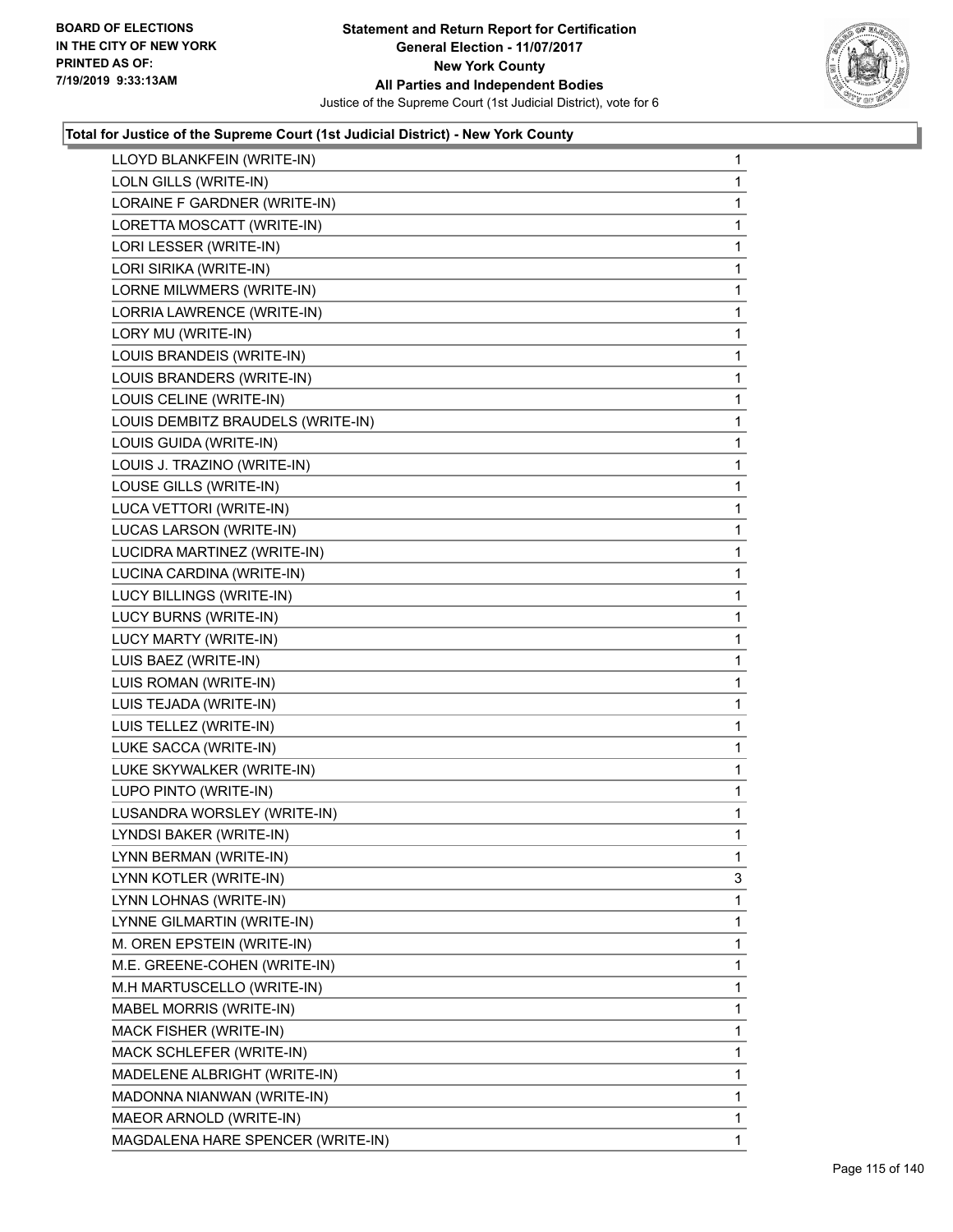

| MAGGIE CLARKE (WRITE-IN)        | 1              |
|---------------------------------|----------------|
| MAHFUZUR RAHMAN (WRITE-IN)      | 1              |
| MALCOLM LITTLE (WRITE-IN)       | 1              |
| MALIN LOTT (WRITE-IN)           | 1              |
| MALLORIE THOMAS (WRITE-IN)      | 1              |
| MAMHOUD ABBAS (WRITE-IN)        | 1              |
| MANE BESSICH (WRITE-IN)         | $\mathbf{1}$   |
| MANNY PACQUIAO (WRITE-IN)       | 1              |
| MANSA WILAVAIT (WRITE-IN)       | 1              |
| MANUELA CORTES (WRITE-IN)       | 1              |
| MAO PZEDUN (WRITE-IN)           | 1              |
| MAO-TSE TUNG (WRITE-IN)         | 1              |
| MAR ALBONT (WRITE-IN)           | $\mathbf{1}$   |
| MARBI HALASA (WRITE-IN)         | 1              |
| MARC DE ROCCO (WRITE-IN)        | 1              |
| MARC FLIEDNER (WRITE-IN)        | 10             |
| MARC FREUND (WRITE-IN)          | 1              |
| MARC FRIEDLAND (WRITE-IN)       | 1              |
| <b>MARC GOTTLIES (WRITE-IN)</b> | $\mathbf{1}$   |
| MARC LANDIS (WRITE-IN)          | 1              |
| MARC MESSIEN (WRITE-IN)         | 1              |
| MARC MIGLIOZZI (WRITE-IN)       | 1              |
| MARC PORZECANSHI (WRITE-IN)     | 1              |
| MARC SOFER (WRITE-IN)           | 1              |
| MARC TOBAK (WRITE-IN)           | 1              |
| MARC WEISS (WRITE-IN)           | 1              |
| MARCEL KAHAN (WRITE-IN)         | 1              |
| MARCELLA SMITH (WRITE-IN)       | $\overline{c}$ |
| MARCO SCHNABL (WRITE-IN)        | 1              |
| MARCY FRIEDMAN (WRITE-IN)       | 1              |
| MARGARET CHIN (WRITE-IN)        | 1              |
| MARGARET DORN (WRITE-IN)        | 1              |
| MARGARET KUNSTLER (WRITE-IN)    | 1              |
| MARGIE BECHARA (WRITE-IN)       | 1              |
| MARGOT LEVINE (WRITE-IN)        | 1              |
| MARIA DAVILA CALE (WRITE-IN)    | 1              |
| MARIA DEDIOS (WRITE-IN)         | 1              |
| MARIA VELASCO (WRITE-IN)        | 1              |
| MARIAH CAREY (WRITE-IN)         | 1              |
| MARIANNA PICAODAI (WRITE-IN)    | 1              |
| MARIANO RIVERA (WRITE-IN)       | 1              |
| MARIE WALSH (WRITE-IN)          | 1              |
| MARIELY MORONTA (WRITE-IN)      | 1              |
| MARILYN DAVIS (WRITE-IN)        | 1              |
| MARINA BISCOLL (WRITE-IN)       | 1              |
| MARIO BRUSETTI SR (WRITE-IN)    | 1              |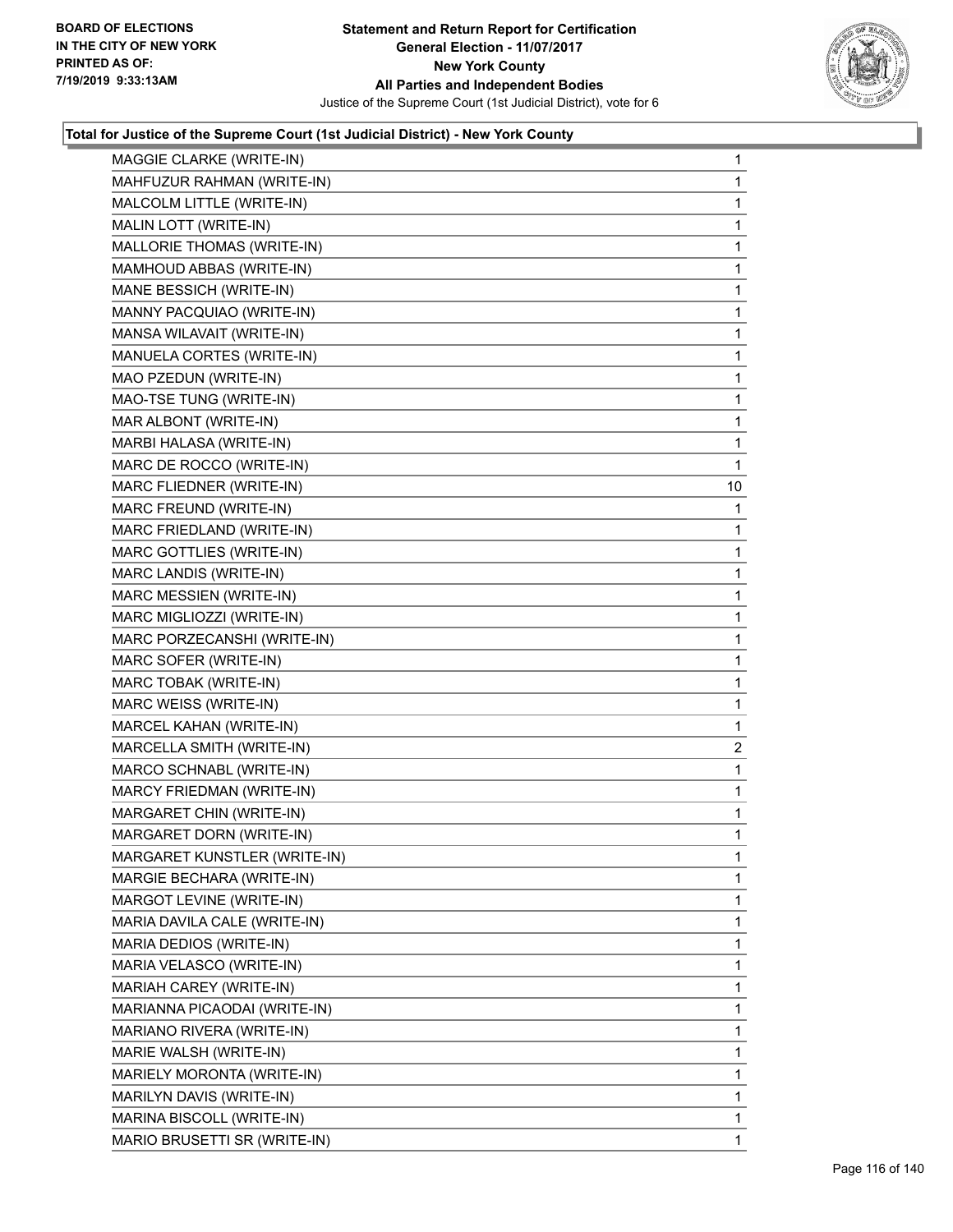

| MARIO CUOMO (WRITE-IN)              | 1            |
|-------------------------------------|--------------|
| MARIO JOSEPH (WRITE-IN)             | $\mathbf{1}$ |
| MARJOLIE SINGER (WRITE-IN)          | 1            |
| MARJORIE P. COHEN (WRITE-IN)        | 1            |
| MARJORIE SILVER (WRITE-IN)          | 1            |
| MARK AXINN (WRITE-IN)               | 2            |
| MARK BASTIAN (WRITE-IN)             | 1            |
| MARK BASTION (WRITE-IN)             | 1            |
| MARK BUNETI (WRITE-IN)              | 1            |
| MARK BUTLER (WRITE-IN)              | 1            |
| MARK COSTELLO (WRITE-IN)            | 1            |
| MARK DILLER (WRITE-IN)              | 1            |
| MARK DOWD (WRITE-IN)                | 1            |
| MARK DUNPHY (WRITE-IN)              | 1            |
| MARK ELLIS (WRITE-IN)               | 1            |
| MARK GRAYSON (WRITE-IN)             | 1            |
| MARK HILL (WRITE-IN)                | 1            |
| MARK J. MENTING (WRITE-IN)          | 1            |
| MARK LANDIS (WRITE-IN)              | 1            |
| MARK LENEKEE (WRITE-IN)             | 1            |
| MARK LEVINE (WRITE-IN)              | 1            |
| MARK LITTMAN (WRITE-IN)             | 1            |
| MARK LOPEZ (WRITE-IN)               | 1            |
| MARK M. RUBIN (WRITE-IN)            | 1            |
| MARK N. FROEBA (WRITE-IN)           | 1            |
| MARK NEWMAN (WRITE-IN)              | 1            |
| MARK RAFFERTY (WRITE-IN)            | 1            |
| MARK STEINMAN (WRITE-IN)            | 1            |
| MARK STOLZ (WRITE-IN)               | 1            |
| MARK TORRES (WRITE-IN)              | 1            |
| MARK TWAIN (WRITE-IN)               | 1            |
| MARK WELLER (WRITE-IN)              | 1            |
| MARKUS SCHOBER (WRITE-IN)           | 1            |
| MARRICK GARLAND (WRITE-IN)          | 1            |
| MARRIN RASKIN (WRITE-IN)            | 1            |
| MARSHALL GREEN (WRITE-IN)           | 1            |
| MARSHAWN LYNCH (WRITE-IN)           | 1            |
| MART CHRISTMAN (WRITE-IN)           | 1            |
| MARTHA BARLEY (WRITE-IN)            | 1            |
| MARTHA BASHFORD (WRITE-IN)          | 1            |
| MARTHA CALHOUN (WRITE-IN)           | 1            |
| MARTHA LEQUERICA (WRITE-IN)         | 1            |
| MARTHA SCHNEIDERMAN (WRITE-IN)      | 1            |
| MARTHA VERSLAS (WRITE-IN)           | 1            |
| MARTIN "MARTY" NEEDELMAN (WRITE-IN) | 1            |
| MARTIN BOWE (WRITE-IN)              | 1            |
|                                     |              |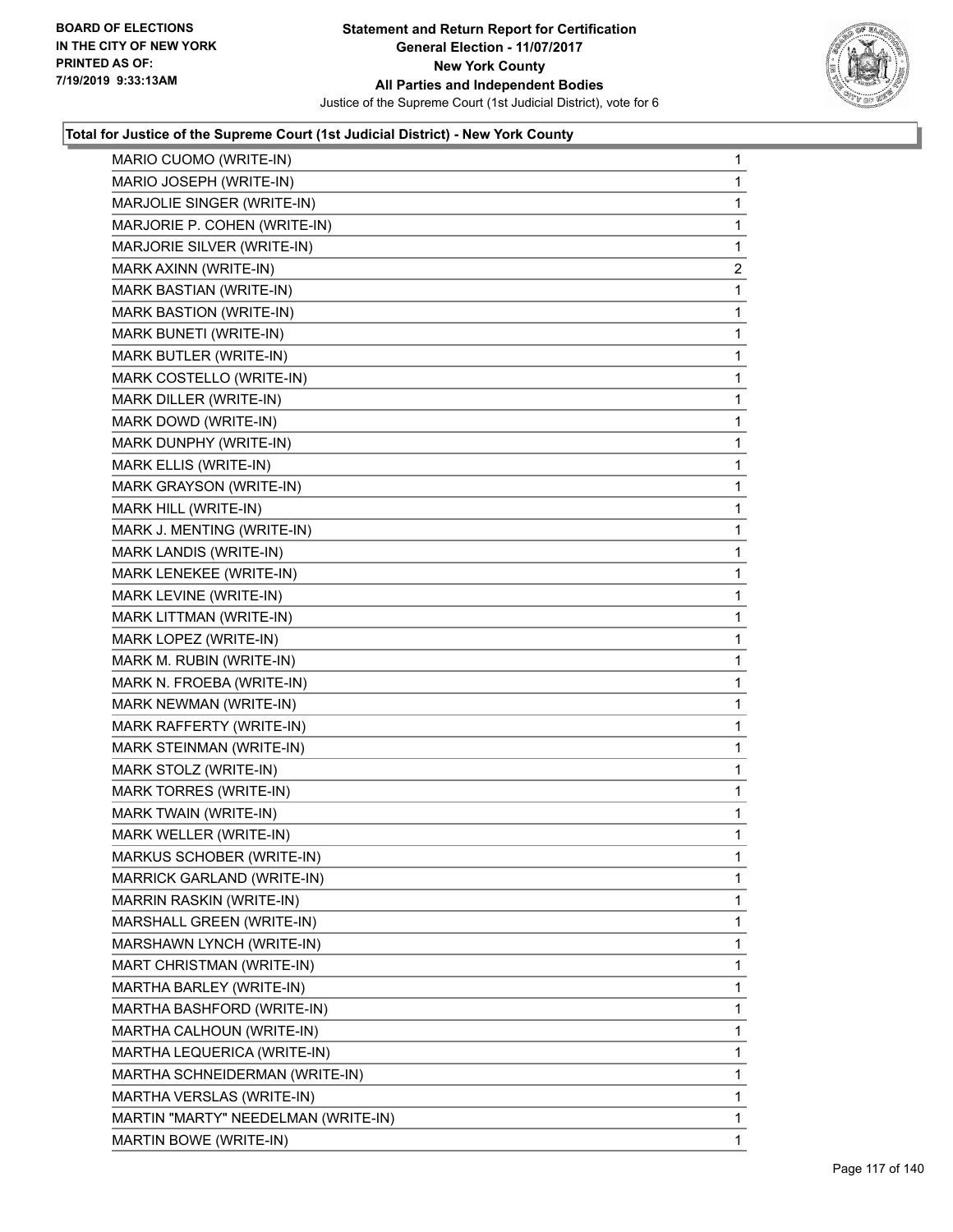

| MARTIN FLAHERTY (WRITE-IN)     | 1                                                                                                                                                                                                                                                                                                                                                                                                                                                                                                                                                                                                                                                                          |
|--------------------------------|----------------------------------------------------------------------------------------------------------------------------------------------------------------------------------------------------------------------------------------------------------------------------------------------------------------------------------------------------------------------------------------------------------------------------------------------------------------------------------------------------------------------------------------------------------------------------------------------------------------------------------------------------------------------------|
| MARTIN JAFFE (WRITE-IN)        | 1                                                                                                                                                                                                                                                                                                                                                                                                                                                                                                                                                                                                                                                                          |
|                                | 1                                                                                                                                                                                                                                                                                                                                                                                                                                                                                                                                                                                                                                                                          |
|                                | 1                                                                                                                                                                                                                                                                                                                                                                                                                                                                                                                                                                                                                                                                          |
|                                | 1                                                                                                                                                                                                                                                                                                                                                                                                                                                                                                                                                                                                                                                                          |
|                                | 1                                                                                                                                                                                                                                                                                                                                                                                                                                                                                                                                                                                                                                                                          |
|                                | 1                                                                                                                                                                                                                                                                                                                                                                                                                                                                                                                                                                                                                                                                          |
|                                | 1                                                                                                                                                                                                                                                                                                                                                                                                                                                                                                                                                                                                                                                                          |
|                                | 1                                                                                                                                                                                                                                                                                                                                                                                                                                                                                                                                                                                                                                                                          |
|                                | 1                                                                                                                                                                                                                                                                                                                                                                                                                                                                                                                                                                                                                                                                          |
|                                | 1                                                                                                                                                                                                                                                                                                                                                                                                                                                                                                                                                                                                                                                                          |
|                                | 1                                                                                                                                                                                                                                                                                                                                                                                                                                                                                                                                                                                                                                                                          |
|                                | 1                                                                                                                                                                                                                                                                                                                                                                                                                                                                                                                                                                                                                                                                          |
|                                | 1                                                                                                                                                                                                                                                                                                                                                                                                                                                                                                                                                                                                                                                                          |
|                                | 1                                                                                                                                                                                                                                                                                                                                                                                                                                                                                                                                                                                                                                                                          |
|                                | 1                                                                                                                                                                                                                                                                                                                                                                                                                                                                                                                                                                                                                                                                          |
|                                | 1                                                                                                                                                                                                                                                                                                                                                                                                                                                                                                                                                                                                                                                                          |
|                                | 1                                                                                                                                                                                                                                                                                                                                                                                                                                                                                                                                                                                                                                                                          |
|                                | 1                                                                                                                                                                                                                                                                                                                                                                                                                                                                                                                                                                                                                                                                          |
|                                | 1                                                                                                                                                                                                                                                                                                                                                                                                                                                                                                                                                                                                                                                                          |
|                                | 1                                                                                                                                                                                                                                                                                                                                                                                                                                                                                                                                                                                                                                                                          |
|                                | 1                                                                                                                                                                                                                                                                                                                                                                                                                                                                                                                                                                                                                                                                          |
|                                | 1                                                                                                                                                                                                                                                                                                                                                                                                                                                                                                                                                                                                                                                                          |
|                                | 1                                                                                                                                                                                                                                                                                                                                                                                                                                                                                                                                                                                                                                                                          |
| MATTHEW GRIECO (WRITE-IN)      | $\overline{2}$                                                                                                                                                                                                                                                                                                                                                                                                                                                                                                                                                                                                                                                             |
|                                |                                                                                                                                                                                                                                                                                                                                                                                                                                                                                                                                                                                                                                                                            |
| MATTHEW HILLSBERG (WRITE-IN)   | 1                                                                                                                                                                                                                                                                                                                                                                                                                                                                                                                                                                                                                                                                          |
| MATTHEW HOSKINSON (WRITE-IN)   | 1                                                                                                                                                                                                                                                                                                                                                                                                                                                                                                                                                                                                                                                                          |
| MATTHEW J. AALDS (WRITE-IN)    | 1                                                                                                                                                                                                                                                                                                                                                                                                                                                                                                                                                                                                                                                                          |
| MATTHEW J. BRIEF (WRITE-IN)    | 1                                                                                                                                                                                                                                                                                                                                                                                                                                                                                                                                                                                                                                                                          |
| MATTHEW J. HARRIS (WRITE-IN)   | 1                                                                                                                                                                                                                                                                                                                                                                                                                                                                                                                                                                                                                                                                          |
| MATTHEW J. WOODWARD (WRITE-IN) | 1                                                                                                                                                                                                                                                                                                                                                                                                                                                                                                                                                                                                                                                                          |
| MATTHEW MASTERS (WRITE-IN)     | $\mathbf{1}$                                                                                                                                                                                                                                                                                                                                                                                                                                                                                                                                                                                                                                                               |
| MATTHEW OHLHEIS (WRITE-IN)     | 1                                                                                                                                                                                                                                                                                                                                                                                                                                                                                                                                                                                                                                                                          |
| MATTHEW P. WYNNE (WRITE-IN)    | 1                                                                                                                                                                                                                                                                                                                                                                                                                                                                                                                                                                                                                                                                          |
| MATTHEW PUTORTI (WRITE-IN)     | 1                                                                                                                                                                                                                                                                                                                                                                                                                                                                                                                                                                                                                                                                          |
| MATTHEW ROCKWOOD (WRITE-IN)    | 1                                                                                                                                                                                                                                                                                                                                                                                                                                                                                                                                                                                                                                                                          |
| MATTHEW SALIMBENE (WRITE-IN)   | 1                                                                                                                                                                                                                                                                                                                                                                                                                                                                                                                                                                                                                                                                          |
| MATTHEW SANDARSKY (WRITE-IN)   | 1                                                                                                                                                                                                                                                                                                                                                                                                                                                                                                                                                                                                                                                                          |
| MATTHEW SCHULTZ (WRITE-IN)     | 1                                                                                                                                                                                                                                                                                                                                                                                                                                                                                                                                                                                                                                                                          |
| MATTHEW SEARS (WRITE-IN)       | 1                                                                                                                                                                                                                                                                                                                                                                                                                                                                                                                                                                                                                                                                          |
| MATTHEW SILVER (WRITE-IN)      | 1                                                                                                                                                                                                                                                                                                                                                                                                                                                                                                                                                                                                                                                                          |
| MATTHEW TRIESTE (WRITE-IN)     | 1                                                                                                                                                                                                                                                                                                                                                                                                                                                                                                                                                                                                                                                                          |
| MATTHEW UNGER (WRITE-IN)       | 1                                                                                                                                                                                                                                                                                                                                                                                                                                                                                                                                                                                                                                                                          |
| MATTHEW VINCIRULLA (WRITE-IN)  | 1                                                                                                                                                                                                                                                                                                                                                                                                                                                                                                                                                                                                                                                                          |
| MATTIAS SUELDO (WRITE-IN)      | 1                                                                                                                                                                                                                                                                                                                                                                                                                                                                                                                                                                                                                                                                          |
|                                | MARTIN MURPHY (WRITE-IN)<br>MARTIN OBSTNURETT (WRITE-IN)<br>MARTIN STOLER (WRITE-IN)<br>MARUAN ZAMAN (WRITE-IN)<br>MARVELUS SATTIEWHITE III (WRITE-IN)<br>MARVIN PERELMAN (WRITE-IN)<br>MARY A. MARTUSCELLO (WRITE-IN)<br>MARY A. WALKER (WRITE-IN)<br>MARY BAIONE (WRITE-IN)<br>MARY BETH FORSHEW (WRITE-IN)<br>MARY ELLEN CRONLY (WRITE-IN)<br>MARY JONES (WRITE-IN)<br>MARY ROSADO (WRITE-IN)<br>MARY VIRGINIA KEEGAN (WRITE-IN)<br>MASOOMA JAVAID (WRITE-IN)<br>MATT CARTER (WRITE-IN)<br>MATT KANE (WRITE-IN)<br>MATT KENNEDY (WRITE-IN)<br>MATT PATRICIA (WRITE-IN)<br>MATTHEW BRINCKERHOFF (WRITE-IN)<br>MATTHEW BRUSH (WRITE-IN)<br>MATTHEW DEFRANCESCO (WRITE-IN) |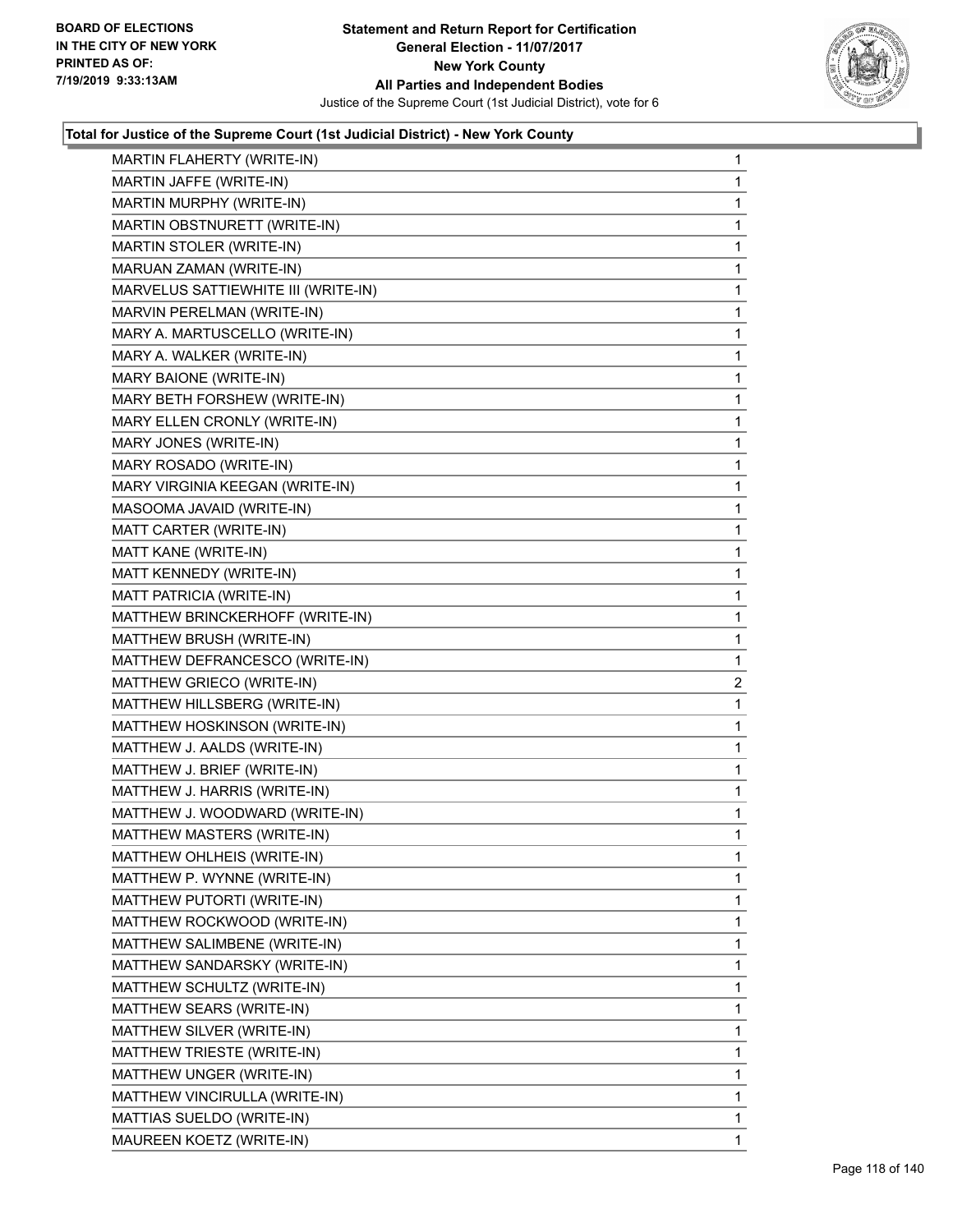

| MAURICE C. CURRAN (WRITE-IN)        | $\mathbf{1}$   |
|-------------------------------------|----------------|
| MAX APPLEBAUM (WRITE-IN)            | 1              |
| MAX BERSTEN (WRITE-IN)              | 1              |
| MAX FIDLER (WRITE-IN)               | 1              |
| MAX FREEDMAN (WRITE-IN)             | 1              |
| MAX OWEN DUNOW (WRITE-IN)           | 1              |
| MAX REICH (WRITE-IN)                | 1              |
| MAX ROSENBERG (WRITE-IN)            | 1              |
| MAX RUSSELL SARINSKY JR. (WRITE-IN) | 1              |
| MAXX STONE (WRITE-IN)               | 1              |
| MAYRA FERRER (WRITE-IN)             | 1              |
| MCEDITH MILLE (WRITE-IN)            | 1              |
| MEAGHAN MCLOUGHLIN (WRITE-IN)       | 1              |
| MEENA ALEXANDER (WRITE-IN)          | 1              |
| MEGAN LUZIER (WRITE-IN)             | 1              |
| MEGAN LYNAGH (WRITE-IN)             | 1              |
| MEGAN WILKIE (WRITE-IN)             | 1              |
| MEGAN WOOLLEY (WRITE-IN)            | 1              |
| MEL WYMORE (WRITE-IN)               | $\overline{2}$ |
| MELANIA TRUMP (WRITE-IN)            | $\overline{2}$ |
| MELANIE DEARTH (WRITE-IN)           | 1              |
| MELANIE LESLIE (WRITE-IN)           | 1              |
| MELISSA GRACIA PINEA (WRITE-IN)     | 1              |
| MELISSA PAULSON (WRITE-IN)          | 1              |
| MELISSA RIVEO (WRITE-IN)            | 1              |
| MELODY SCHOR (WRITE-IN)             | 1              |
| MEREDITH BREWER (WRITE-IN)          | 1              |
| MERIDITH GARMISON (WRITE-IN)        | 1              |
| <b>MERRICK GARLAND (WRITE-IN)</b>   | 2              |
| MERRILL GRANT (WRITE-IN)            | 1              |
| MERYL STREEP (WRITE-IN)             | 1              |
| MEYER KORLOU (WRITE-IN)             | 1              |
| MIA BREZIN (WRITE-IN)               | 1              |
| MIA EISHER (WRITE-IN)               | 1              |
| MICAEL MOSCATT (WRITE-IN)           | 1              |
| MICHAEL A. HARDY (WRITE-IN)         | 1              |
| MICHAEL A. O'RILEY (WRITE-IN)       | 1              |
| MICHAEL ARMON (WRITE-IN)            | 1              |
| MICHAEL ARONSON (WRITE-IN)          | 1              |
| MICHAEL BEST (WRITE-IN)             | 1              |
| MICHAEL BLOOMBERG (WRITE-IN)        | 27             |
| MICHAEL BURKE (WRITE-IN)            | 1              |
| MICHAEL CARNEVALE (WRITE-IN)        | 2              |
| MICHAEL COGLEY (WRITE-IN)           | 1              |
| MICHAEL COHEN (WRITE-IN)            | 1              |
| MICHAEL CONSIDINE (WRITE-IN)        | 1              |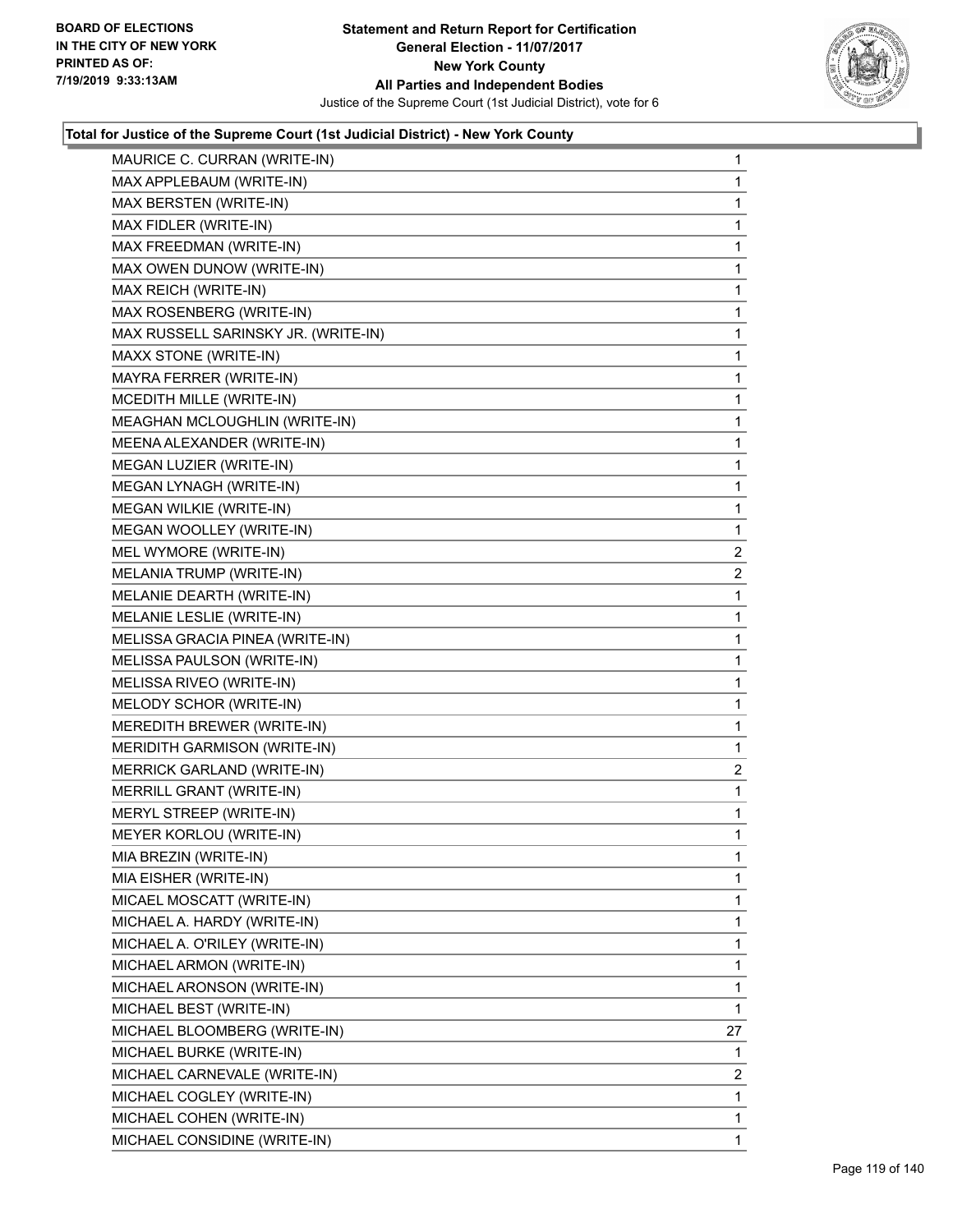

| MICHAEL COSTELLO (WRITE-IN)     | 1               |
|---------------------------------|-----------------|
| MICHAEL F. DAVIDSON (WRITE-IN)  | 1               |
| MICHAEL FARKOSH (WRITE-IN)      | 1               |
| MICHAEL FAULKER (WRITE-IN)      | 1               |
| MICHAEL FAULKNER (WRITE-IN)     | 4               |
| MICHAEL FLAHERTY (WRITE-IN)     | 1               |
| MICHAEL FLIESHMAN (WRITE-IN)    | 1               |
| MICHAEL GAFKOWSKI (WRITE-IN)    | $5\phantom{.0}$ |
| MICHAEL GRABNER (WRITE-IN)      | 1               |
| MICHAEL GREGORER (WRITE-IN)     | $\overline{a}$  |
| MICHAEL GRIMM (WRITE-IN)        | 1               |
| MICHAEL HONG (WRITE-IN)         | $\mathbf{1}$    |
| MICHAEL J. FALKNER (WRITE-IN)   | 1               |
| MICHAEL J. FAULKNER (WRITE-IN)  | $\overline{c}$  |
| MICHAEL JACOBS (WRITE-IN)       | 1               |
| MICHAEL JERMYN (WRITE-IN)       | $\overline{a}$  |
| MICHAEL JOSEPH (WRITE-IN)       | 1               |
| MICHAEL KATZ (WRITE-IN)         | $\mathbf{1}$    |
| MICHAEL KITSIS (WRITE-IN)       | 1               |
| MICHAEL KNIGHT (WRITE-IN)       | 1               |
| MICHAEL LAPSA (WRITE-IN)        | 1               |
| MICHAEL LEBRON (WRITE-IN)       | 1               |
| MICHAEL LEVY (WRITE-IN)         | 1               |
| MICHAEL LOUFARTO (WRITE-IN)     | 1               |
| MICHAEL MACDONALD (WRITE-IN)    | 1               |
| MICHAEL MALICE (WRITE-IN)       | $\overline{c}$  |
| MICHAEL MARTIN (WRITE-IN)       | 1               |
| MICHAEL MCKEE (WRITE-IN)        | 1               |
| MICHAEL MIKASEY (WRITE-IN)      | 1               |
| MICHAEL MOONT (WRITE-IN)        | $\mathbf{1}$    |
| MICHAEL MOORE (WRITE-IN)        | 1               |
| MICHAEL MURRAY (WRITE-IN)       | $\overline{2}$  |
| MICHAEL NIEVES (WRITE-IN)       | 1               |
| MICHAEL NOOWAN (WRITE-IN)       | 1               |
| MICHAEL OKON (WRITE-IN)         | 1               |
| MICHAEL O'REILLY (WRITE-IN)     | 3               |
| MICHAEL PISCEPICE (WRITE-IN)    | 1               |
| MICHAEL POMERAINZ (WRITE-IN)    | 1               |
| MICHAEL R. BLOOMBERG (WRITE-IN) | 6               |
| MICHAEL RANT (WRITE-IN)         | 1               |
| MICHAEL RAPPAPORT (WRITE-IN)    | 1               |
| MICHAEL REISSNAK (WRITE-IN)     | 1               |
| MICHAEL RICCI (WRITE-IN)        | 1               |
| MICHAEL SCHIFFLES (WRITE-IN)    | 1               |
| MICHAEL SHALT (WRITE-IN)        | 1               |
| MICHAEL SOLOMAN (WRITE-IN)      | 1               |
|                                 |                 |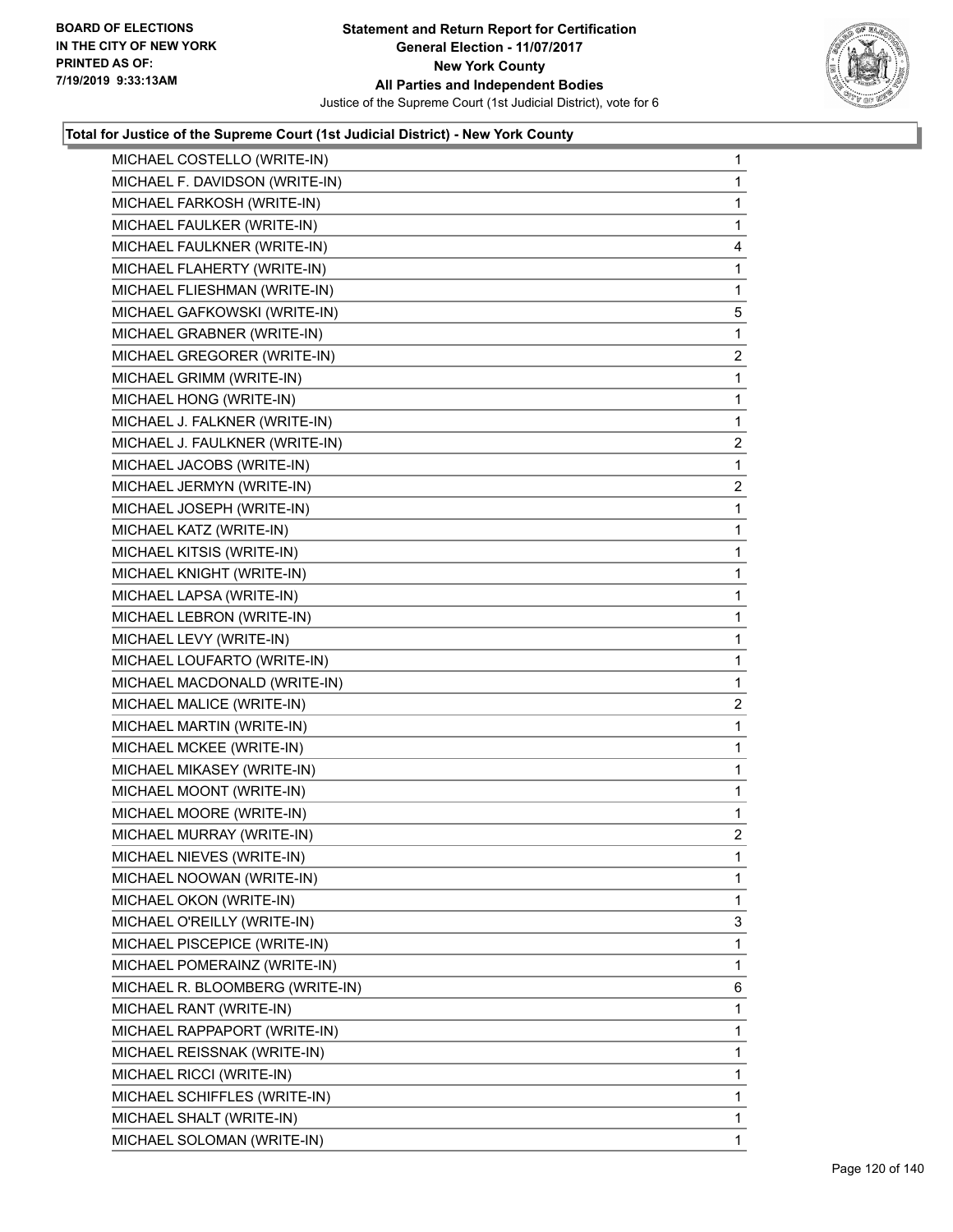

| MICHAEL SONN (WRITE-IN)           | $\mathbf{1}$ |
|-----------------------------------|--------------|
| MICHAEL STANLEY (WRITE-IN)        | $\mathbf{1}$ |
| MICHAEL STEVEN SMITH (WRITE-IN)   | 1            |
| MICHAEL T. O'BRIEN (WRITE-IN)     | $\mathbf{1}$ |
| MICHAEL TAWIL (WRITE-IN)          | $\mathbf{1}$ |
| MICHAEL TELLY (WRITE-IN)          | 1            |
| MICHAEL W. GOLDSTEIN (WRITE-IN)   | $\mathbf{1}$ |
| MICHAEL WEISS (WRITE-IN)          | $\mathbf{1}$ |
| MICHAEL WEST (WRITE-IN)           | 1            |
| MICHAEL YAVINSKY (WRITE-IN)       | $\mathbf{1}$ |
| MICHEAL FALKNER (WRITE-IN)        | $\mathbf{1}$ |
| MICHEAL J. FAULKNER (WRITE-IN)    | 1            |
| MICHEL FAULKNER (WRITE-IN)        | $\mathbf{1}$ |
| MICHEL J. FAULKNER (WRITE-IN)     | $\mathbf{1}$ |
| MICHELLE CARUSO (WRITE-IN)        | 1            |
| MICHELLE COSTELLO (WRITE-IN)      | $\mathbf{1}$ |
| MICHELLE GELERNT (WRITE-IN)       | $\mathbf{1}$ |
| MICHELLE HOLMAN SHOOCK (WRITE-IN) | 1            |
| MICHELLE OBAMA (WRITE-IN)         | 5            |
| MICHELLE SWEETING (WRITE-IN)      | $\mathbf{1}$ |
| MICHELLE TRAVIS (WRITE-IN)        | 1            |
| MICHRA O'REILLY (WRITE-IN)        | $\mathbf{1}$ |
| MICK JAGGER (WRITE-IN)            | $\mathbf 1$  |
| MICKERERL TOLKM (WRITE-IN)        | 1            |
| MICKEY CALLAWAY (WRITE-IN)        | $\mathbf{1}$ |
| MICKEY MANTLE (WRITE-IN)          | $\mathbf{1}$ |
| MIJRIAM SACK (WRITE-IN)           | 1            |
| MIKAEL PAGE (WRITE-IN)            | $\mathbf{1}$ |
| MIKE BAOLI (WRITE-IN)             | $\mathbf 1$  |
| MIKE BLOOMBERG (WRITE-IN)         | 1            |
| MIKE CHO (WRITE-IN)               | $\mathbf{1}$ |
| MIKE DARCY (WRITE-IN)             | $\mathbf 1$  |
| MIKE JUDGE (WRITE-IN)             | 2            |
| MIKE MILLER (WRITE-IN)            | 1            |
| MIKE MUKASEY (WRITE-IN)           | 1            |
| MIKE MUSSINA (WRITE-IN)           | 1            |
| MIKE O'DONATE (WRITE-IN)          | 1            |
| MIKE PENCE (WRITE-IN)             | 2            |
| MIKE PIAZZA (WRITE-IN)            | 1            |
| MIKE RICCI (WRITE-IN)             | 1            |
| MIKE ROSEN (WRITE-IN)             | 1            |
| MILLS LANE (WRITE-IN)             | 1            |
| MILTON TINGLING (WRITE-IN)        | 1            |
| MIMI J. FRIDAY (WRITE-IN)         | 1            |
| MIMI ROSENBERG (WRITE-IN)         | 1            |
| MINDY MERDINGIER (WRITE-IN)       | 1            |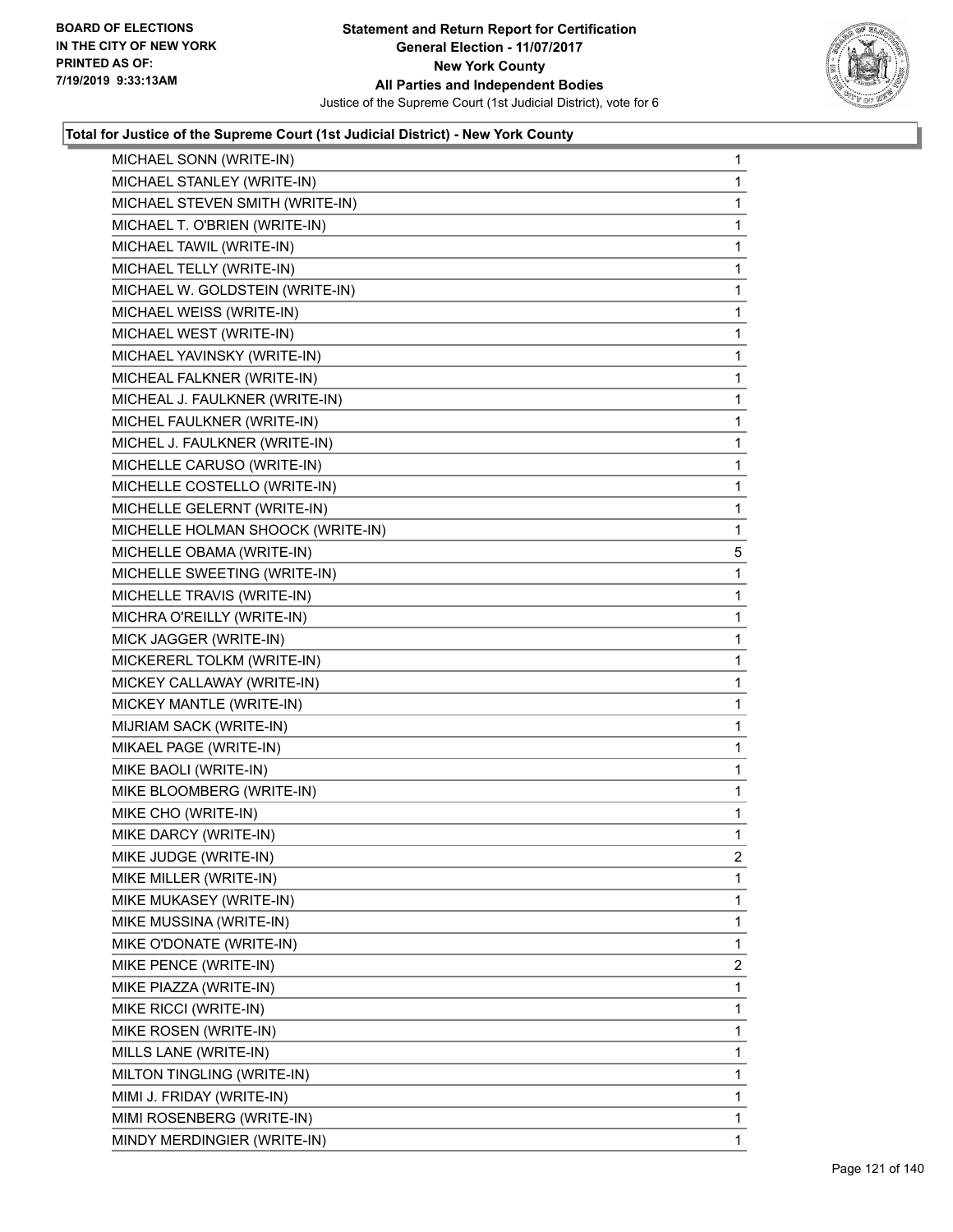

| MIRIAM SACK (WRITE-IN)               | 1            |
|--------------------------------------|--------------|
| MITCHEL MANDEL (WRITE-IN)            | $\mathbf{1}$ |
| MITCHELL B. TENZON (WRITE-IN)        | 1            |
| MITCHELL ERNER (WRITE-IN)            | 1            |
| MITCHELL SATAWAY (WRITE-IN)          | 1            |
| MITT ROMNEY (WRITE-IN)               | 6            |
| MITZ GAINER (WRITE-IN)               | 1            |
| MOHUMED SALL (WRITE-IN)              | 1            |
| MOISHE PIPICK (WRITE-IN)             | 1            |
| MOLLY HAWKINS (WRITE-IN)             | 1            |
| MON SAVIAER (WRITE-IN)               | 1            |
| MONIA PINCUS (WRITE-IN)              | 1            |
| MOOKIE WILSON (WRITE-IN)             | 1            |
| MORGAN WALKER (WRITE-IN)             | 1            |
| MORNEL L. KLEMBART (WRITE-IN)        | 1            |
| MORNI HALASA (WRITE-IN)              | 1            |
| MORRIS MASSEL (WRITE-IN)             | 1            |
| MORTON COLEMAN (WRITE-IN)            | 1            |
| <b>MORTON KATZ (WRITE-IN)</b>        | 1            |
| MOSHE SITZER (WRITE-IN)              | 1            |
| MOVELINE HILL (WRITE-IN)             | 1            |
| MURRAY ZUCKER (WRITE-IN)             | 1            |
| MYRIAN GILLES (WRITE-IN)             | 1            |
| NAIMA KIM (WRITE-IN)                 | 1            |
| NAIMI KIM (WRITE-IN)                 | 1            |
| NANCY A. MURPHY (WRITE-IN)           | 1            |
| NANCY B. LIPIN (WRITE-IN)            | 1            |
| NANCY BANNON (WRITE-IN)              | 6            |
| NANCY BRODIE (WRITE-IN)              | $\mathbf{1}$ |
| NANCY HOPPOCK (WRITE-IN)             | 1            |
| NANCY KESTENBAUM (WRITE-IN)          | 1            |
| NANCY WINSTON (WRITE-IN)             | 1            |
| NAOMI CAMPBELL (WRITE-IN)            | 1            |
| NAOMI COUI (WRITE-IN)                | 1            |
| NAOMI DANIELS (WRITE-IN)             | 1            |
| NARTIN DELANEY (WRITE-IN)            | 1            |
| NATASHA GUBAL-MAIELLO (WRITE-IN)     | 1            |
| NATE SCHUSTER (WRITE-IN)             | 1            |
| NATHAN CARDIEC SONTAMALIA (WRITE-IN) | 1            |
| NATHAN GREBERT (WRITE-IN)            | 1            |
| NATHAN JONES (WRITE-IN)              | 1            |
| NATHAN LEVENTHAN (WRITE-IN)          | 1            |
| NATHAN WILLIAMSON (WRITE-IN)         | 1            |
| NATHANIEL BOTWINICK (WRITE-IN)       | 1            |
| NEAL ROSENSTEIN (WRITE-IN)           | 1            |
|                                      |              |
| NEHA WOODWARD (WRITE-IN)             | $\mathbf{1}$ |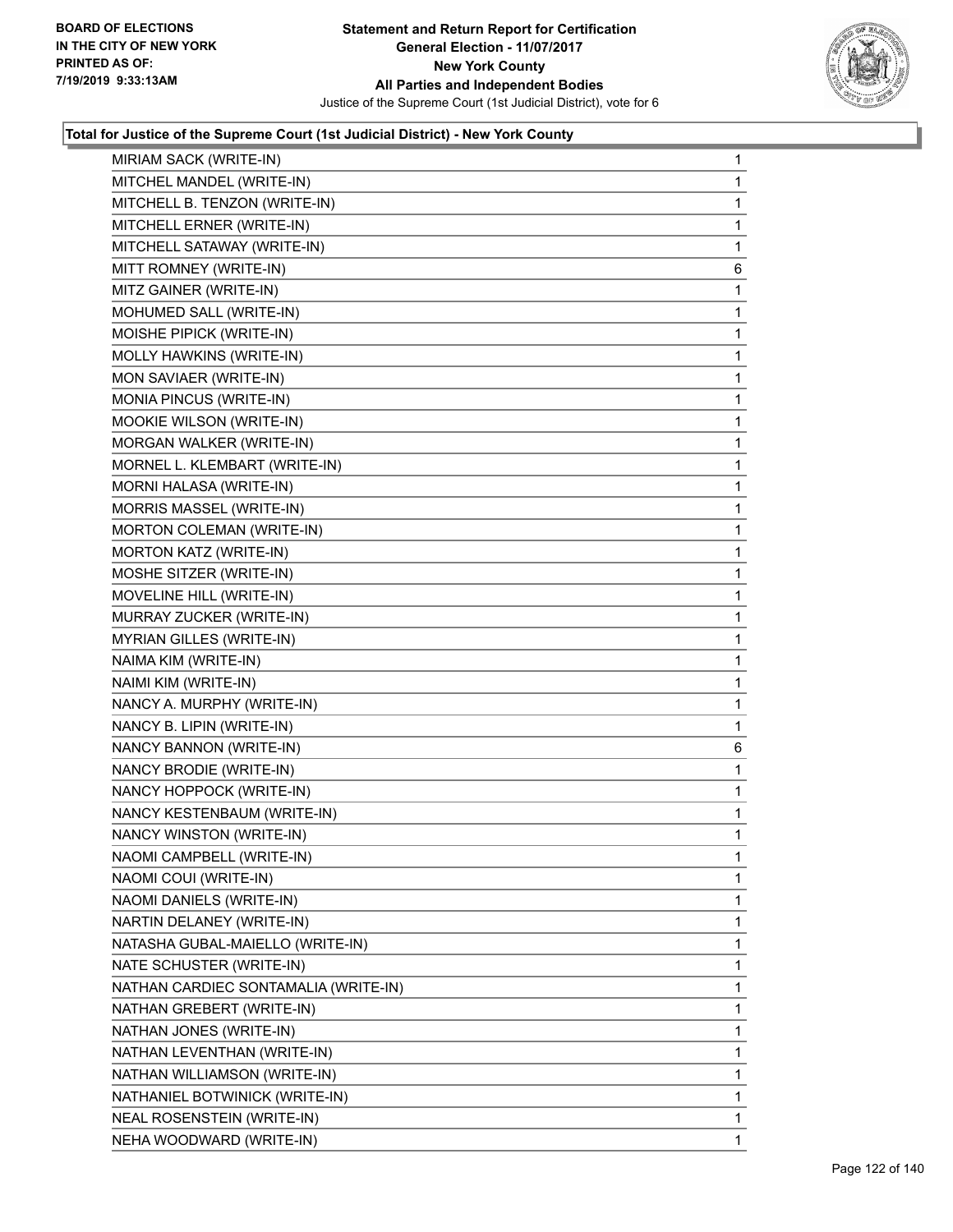

| NEIL ALBSTEIN (WRITE-IN)      | $\mathbf{1}$ |
|-------------------------------|--------------|
| NEIL BASSKY (WRITE-IN)        | 1            |
| NEIL COVANCH (WRITE-IN)       | 1            |
| NEIL HARNER (WRITE-IN)        | 1            |
| NEIL ROSS (WRITE-IN)          | 1            |
| NEIL W. CASEY (WRITE-IN)      | 1            |
| NELL W. FAY (WRITE-IN)        | 1            |
| NELSON SCHOENBRET (WRITE-IN)  | 1            |
| NESTOR DAVIDSON (WRITE-IN)    | 1            |
| NICHOLAS BARNES (WRITE-IN)    | 1            |
| NICHOLAS WOLFSON (WRITE-IN)   | 1            |
| NICK DUMONT (WRITE-IN)        | 1            |
| NICK GENNARO (WRITE-IN)       | 1            |
| NICK PALM (WRITE-IN)          | 1            |
| NICK VRIST (WRITE-IN)         | 1            |
| NICOLE GELINAS (WRITE-IN)     | 1            |
| NICOLE JONES (WRITE-IN)       | 1            |
| NICOLE JORDAN (WRITE-IN)      | 1            |
| NICOLE MALLIOTAKIS (WRITE-IN) | 13           |
| NICOLE MATTELIANO (WRITE-IN)  | 1            |
| NICOLE NOOWAN (WRITE-IN)      | 1            |
| NICOLE OCHS (WRITE-IN)        | 1            |
| NICOLE SPELL (WRITE-IN)       | 1            |
| NIKI SCALIA (WRITE-IN)        | 1            |
| NIKKI HALEY (WRITE-IN)        | 1            |
| NINA ROTH (WRITE-IN)          | 1            |
| NINA WATKINS (WRITE-IN)       | 1            |
| NOAH C. GOLDBERG (WRITE-IN)   | 1            |
| NOAH EVANS (WRITE-IN)         | 1            |
| NOAH POTTER (WRITE-IN)        | 1            |
| NOAH SOLOWIEJCZYK (WRITE-IN)  | 1            |
| NOAH SYNDERGAARD (WRITE-IN)   | 1            |
| NOAH SYNTEE-GAVID (WRITE-IN)  | 1            |
| NOAH ZACHARY (WRITE-IN)       | 1            |
| NOAM CHOMSKY (WRITE-IN)       | 1            |
| NOLAN MORRISON (WRITE-IN)     | 1            |
| NONA VESTAL (WRITE-IN)        | 1            |
| NORA LAWRENCE (WRITE-IN)      | 1            |
| NORMA ACEVEDO (WRITE-IN)      | 1            |
| NORMAL SIEGEL (WRITE-IN)      | 1            |
| NORMAN KUTZ (WRITE-IN)        | 1            |
| NORMAN SIEGEL (WRITE-IN)      | 1            |
| NORMAN TURBEE (WRITE-IN)      | 1            |
| ODELLA WOODSON (WRITE-IN)     | 1            |
| OKSANA BEDRIJ (WRITE-IN)      | 1            |
| OLGA STATZ (WRITE-IN)         | 1            |
|                               |              |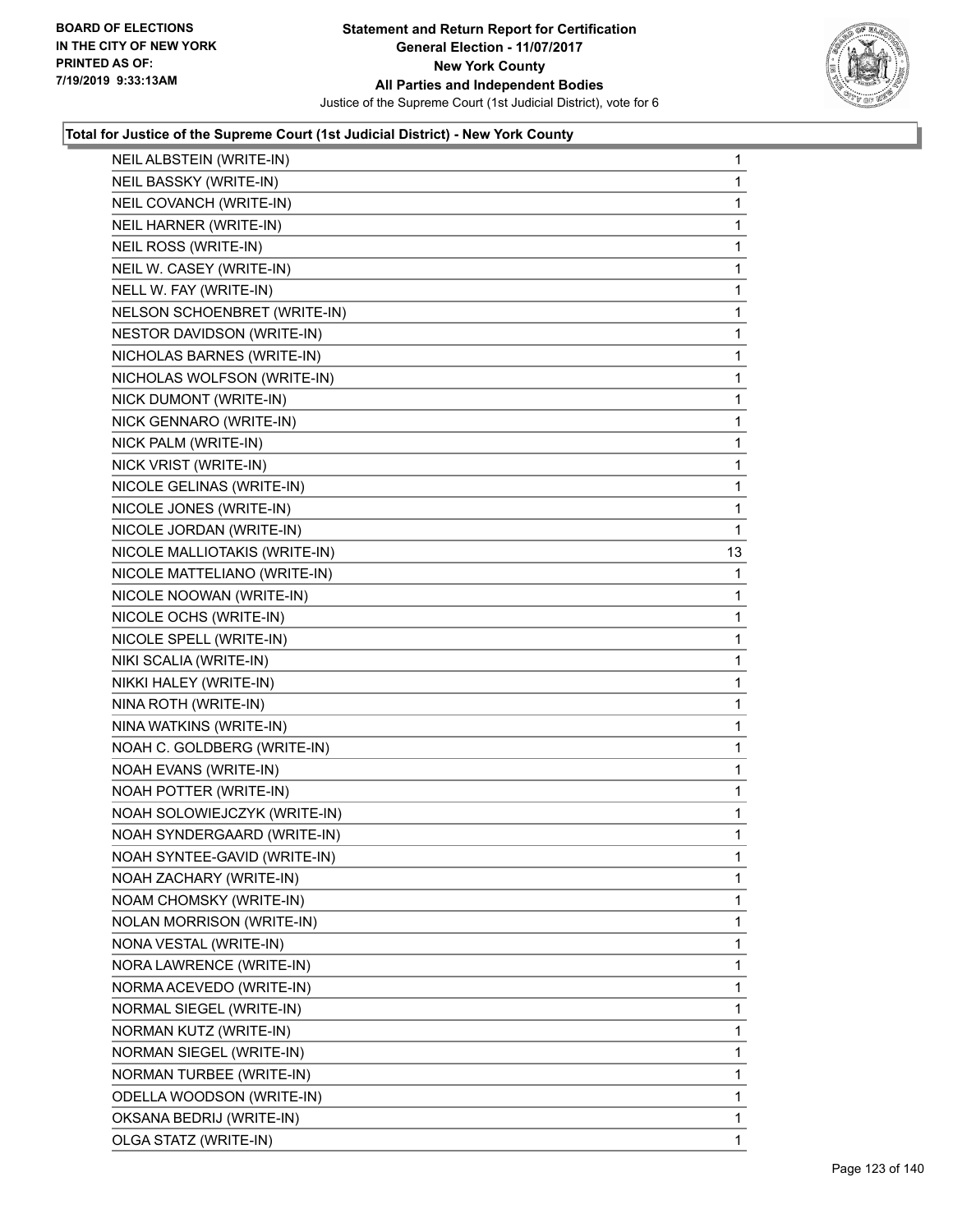

| OLIVER WENDELL HOLMES (WRITE-IN) | $\overline{c}$ |
|----------------------------------|----------------|
| OLIVIA BARN (WRITE-IN)           | 1              |
| OLIVIA CUSIMARO (WRITE-IN)       | 1              |
| OLIVIA KAPLAN (WRITE-IN)         | 1              |
| OMAR AL'FARISI (WRITE-IN)        | $\overline{c}$ |
| <b>OMAR TUFFALON (WRITE-IN)</b>  | $\mathbf{1}$   |
| ORE JACINTO (WRITE-IN)           | $\overline{c}$ |
| ORI WEG (WRITE-IN)               | 1              |
| OSCAR GIL (WRITE-IN)             | 1              |
| OW HOLMES JR (WRITE-IN)          | 1              |
| OWEN BENJAMIN (WRITE-IN)         | $\mathbf{1}$   |
| PAGE BONDOR (WRITE-IN)           | 1              |
| PAGE DEFANO (WRITE-IN)           | 1              |
| PAISLEY MADISON (WRITE-IN)       | $\mathbf{1}$   |
| PAM ROSADO (WRITE-IN)            | 1              |
| PANCON POPPINS (WRITE-IN)        | 1              |
| PAOLA ARZENO (WRITE-IN)          | $\mathbf{1}$   |
| PAT GRANT (WRITE-IN)             | 1              |
| PATRICIA BAIONE (WRITE-IN)       | 1              |
| PATRICIA DEMANGO (WRITE-IN)      | $\mathbf{1}$   |
| PATRICK E. KORTE (WRITE-IN)      | 1              |
| PATRICK EGAN (WRITE-IN)          | 1              |
| PATRICK ERVING (WRITE-IN)        | $\mathbf{1}$   |
| PATRICK EWING (WRITE-IN)         | 1              |
| PATRICK HANAFEE (WRITE-IN)       | 1              |
| PATRICK HYNES (WRITE-IN)         | $\mathbf{1}$   |
| PATRICK MCELHONE (WRITE-IN)      | 1              |
| PATRICK RESING (WRITE-IN)        | 2              |
| PATRICK STEWART (WRITE-IN)       | $\mathbf{1}$   |
| PATRICK STOOR (WRITE-IN)         | 1              |
| PATTI SMITH (WRITE-IN)           | 1              |
| PATTIE JORDAN (WRITE-IN)         | $\mathbf{1}$   |
| PAUL BONDOR (WRITE-IN)           | 1              |
| PAUL BURNS (WRITE-IN)            | 1              |
| PAUL CELLAN (WRITE-IN)           | 1              |
| PAUL CONZUL (WRITE-IN)           | 1              |
| PAUL D. EMILIA (WRITE-IN)        | 1              |
| PAUL DEMARTINI (WRITE-IN)        | 1              |
| PAUL E. NEEDHAM (WRITE-IN)       | 1              |
| PAUL EISENBERG (WRITE-IN)        | 1              |
| PAUL ENGLEMEYER (WRITE-IN)       | 1              |
| PAUL GOETZ (WRITE-IN)            | 1              |
| PAUL HALL KWATRA (WRITE-IN)      | 1              |
| PAUL J. KOLINK (WRITE-IN)        | 1              |
| PAUL KANAVOS (WRITE-IN)          | 1              |
| PAUL KINGSBERRY (WRITE-IN)       | 1              |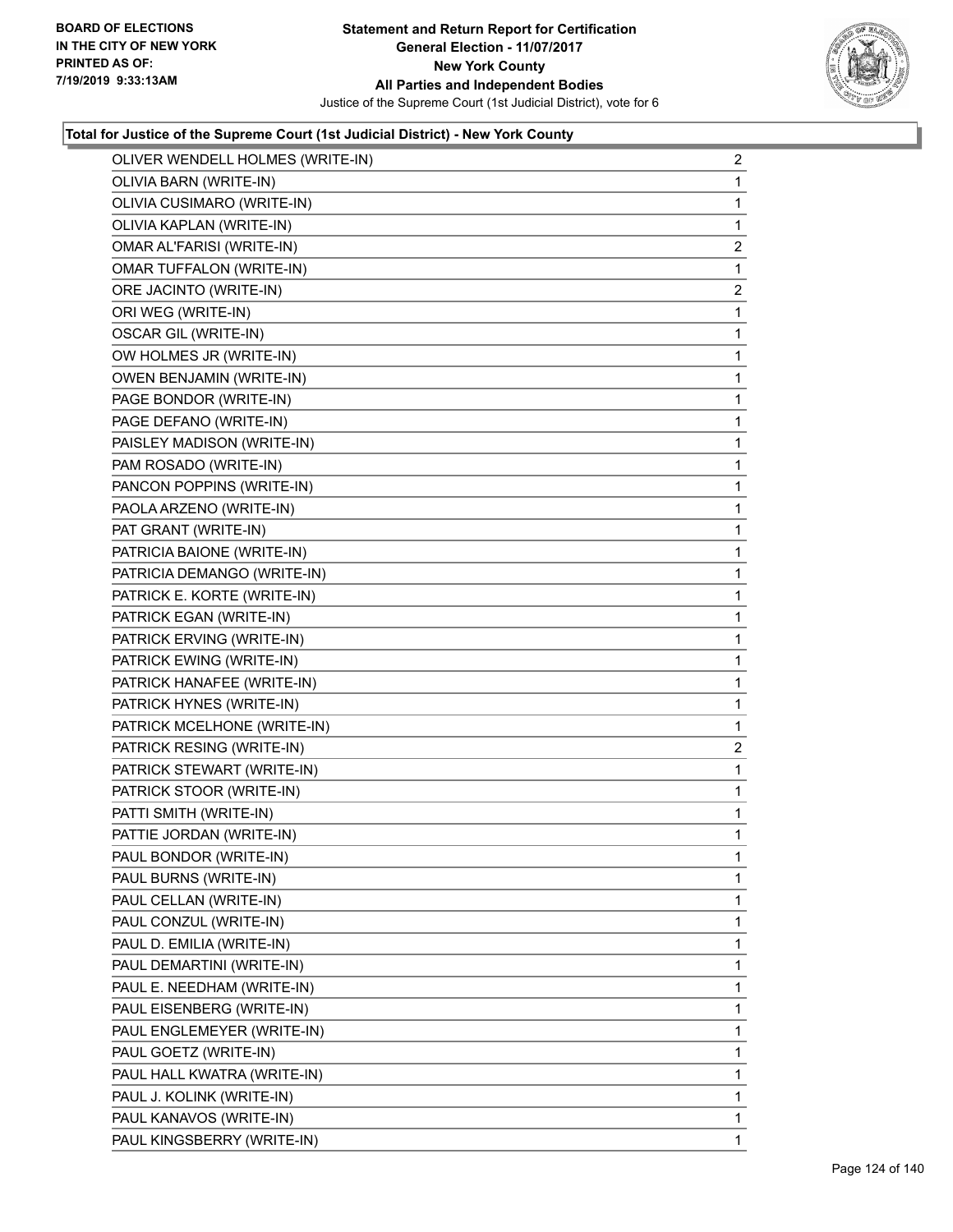

| PAUL KRAEMER (WRITE-IN)           | 1           |
|-----------------------------------|-------------|
| PAUL LUPIA (WRITE-IN)             | 1           |
| PAUL MANEFURT (WRITE-IN)          | 1           |
| PAUL NEILTAUS (WRITE-IN)          | 1           |
| PAUL NIEHAUS (WRITE-IN)           | 1           |
| PAUL NIEHAUSE (WRITE-IN)          | 1           |
| PAUL PATTON (WRITE-IN)            | 1           |
| PAUL PEPE (WRITE-IN)              | 1           |
| PAUL R. WHITMIRE (WRITE-IN)       | 1           |
| PAUL RUBIN ESQ (WRITE-IN)         | 1           |
| PAUL RYAN (WRITE-IN)              | 1           |
| PAUL SIMON (WRITE-IN)             | 1           |
| PAUL SINGH (WRITE-IN)             | 1           |
| PAUL SPRINGER (WRITE-IN)          | 1           |
| PAUL YACYSYN (WRITE-IN)           | 1           |
| PEANUT TAIT (WRITE-IN)            | 1           |
| PEDRO ADAMS (WRITE-IN)            | 1           |
| PEDRO PEREZ (WRITE-IN)            | 1           |
| PENELOPE FISCINI (WRITE-IN)       | 1           |
| PENELOPE HANWECK (WRITE-IN)       | 1           |
| PENELOPE JENSEN (WRITE-IN)        | 1           |
| PENOLOPE NECHLAI DRAKE (WRITE-IN) | $\mathbf 1$ |
| PERRI HAULEY (WRITE-IN)           | 1           |
| PERRY GROSSMAN (WRITE-IN)         | 1           |
| PERRY SILVER (WRITE-IN)           | 1           |
| PETE DUMON (WRITE-IN)             | 1           |
| PETER ALKNAY ESQ (WRITE-IN)       | 1           |
| PETER BESSADA (WRITE-IN)          | 1           |
| PETER BIENSTOCK (WRITE-IN)        | 1           |
| PETER D. COPELAND (WRITE-IN)      | 1           |
| PETER DEFILLIPIS (WRITE-IN)       | 1           |
| PETER DELIZZO (WRITE-IN)          | 1           |
| PETER DILONDO (WRITE-IN)          | 1           |
| PETER DOLOMA (WRITE-IN)           | 1           |
| PETER FERNIE (WRITE-IN)           | 1           |
| PETER HEIN (WRITE-IN)             | 1           |
| PETER HUBERT (WRITE-IN)           | 1           |
| PETER KANAVOS (WRITE-IN)          | 1           |
| PETER KIRCHHEIMER (WRITE-IN)      | 1           |
| PETER MARTIN (WRITE-IN)           | 1           |
| PETER MCGUINNESS (WRITE-IN)       | 1           |
| PETER MCKIERNAN (WRITE-IN)        | 1           |
| PETER MILLIGAN (WRITE-IN)         | 3           |
| PETER PARKER (WRITE-IN)           | 1           |
| PETER POWERS (WRITE-IN)           | 1           |
| PETER RIORDON (WRITE-IN)          | 1           |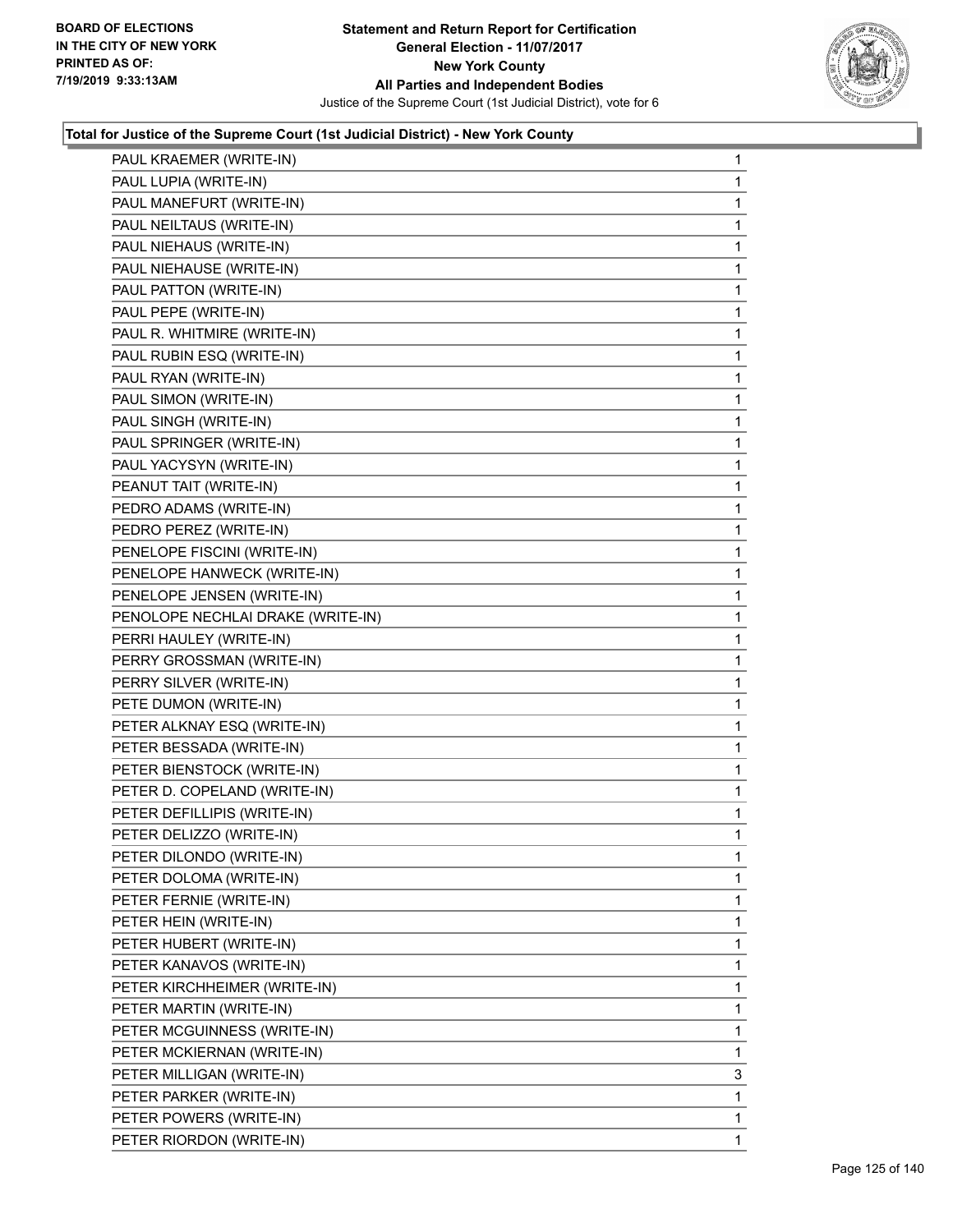

| PETER SHERIDAN (WRITE-IN)          | 6              |
|------------------------------------|----------------|
| PETER SULLIVAN (WRITE-IN)          | 1              |
| PETER WEINSTEIN (WRITE-IN)         | 1              |
| PETER WINSK (WRITE-IN)             | 1              |
| PETEY CAROLAN (WRITE-IN)           | 1              |
| PETR PINKASOV (WRITE-IN)           | $\mathbf{1}$   |
| PHAEDRA PERRY (WRITE-IN)           | $\overline{2}$ |
| PHIL ROSENTHAL (WRITE-IN)          | 1              |
| PHIL T. PULASKI (WRITE-IN)         | 1              |
| PHILIO DAVID MEDOUS (WRITE-IN)     | 1              |
| PHILIP C. SEGAL (WRITE-IN)         | 1              |
| PHILIP GARY (WRITE-IN)             | 1              |
| PHILIP GREENBERG (WRITE-IN)        | 1              |
| PHILIP HIRSCHFELD (WRITE-IN)       | 1              |
| PHILIP OLDENBERG (WRITE-IN)        | 1              |
| PHILIP WELL (WRITE-IN)             | 1              |
| PHILIPP G. ADELMAN (WRITE-IN)      | 1              |
| PHILIPPE BENNETT (WRITE-IN)        | $\overline{2}$ |
| PHILLIP MAMLOWE (WRITE-IN)         | 1              |
| PHILLIP MIMEZ (WRITE-IN)           | 1              |
| PHILLIP W. WEISS (WRITE-IN)        | 1              |
| PHIPPA ADELMAN (WRITE-IN)          | 1              |
| PHOEBE YU (WRITE-IN)               | 1              |
| PHYLLIS SAMBUCO (WRITE-IN)         | 1              |
| PIETER VAN TOL (WRITE-IN)          | 1              |
| PITIALP ADELMAN (WRITE-IN)         | 1              |
| PIXEL GOLDBERG (WRITE-IN)          | 1              |
| PORCHEN LEIDHOLDT (WRITE-IN)       | 1              |
| PREET BHARARA (WRITE-IN)           | 11             |
| PRINO BELG (WRITE-IN)              | 1              |
| RABBI AARONS SOLOVATION (WRITE-IN) | 1              |
| RABBI AVISDOR MILLER (WRITE-IN)    | 1              |
| RACHEL HONIG (WRITE-IN)            | 1              |
| RACHEL KAGAN (WRITE-IN)            | 1              |
| RACHEL KUGEL (WRITE-IN)            | 1              |
| RACHEL PAULEY (WRITE-IN)           | 7              |
| RADDI YEHAD ALEVIN (WRITE-IN)      | 1              |
| RAFAEL HERNANDEZ (WRITE-IN)        | 1              |
| RAFAEL URUIA (WRITE-IN)            | 1              |
| RAFEEQ RAHEEM (WRITE-IN)           | 1              |
| RAFFAELA BELIZANIE (WRITE-IN)      | 1              |
| RAINA L. NORTICK (WRITE-IN)        | 1              |
| RAJAN PANCHAL (WRITE-IN)           | 1              |
| RALPH KRAADEN (WRITE-IN)           | 1              |
| RALPH NADER (WRITE-IN)             | 2              |
| RALPH RODRIQUEZ (WRITE-IN)         | 1              |
|                                    |                |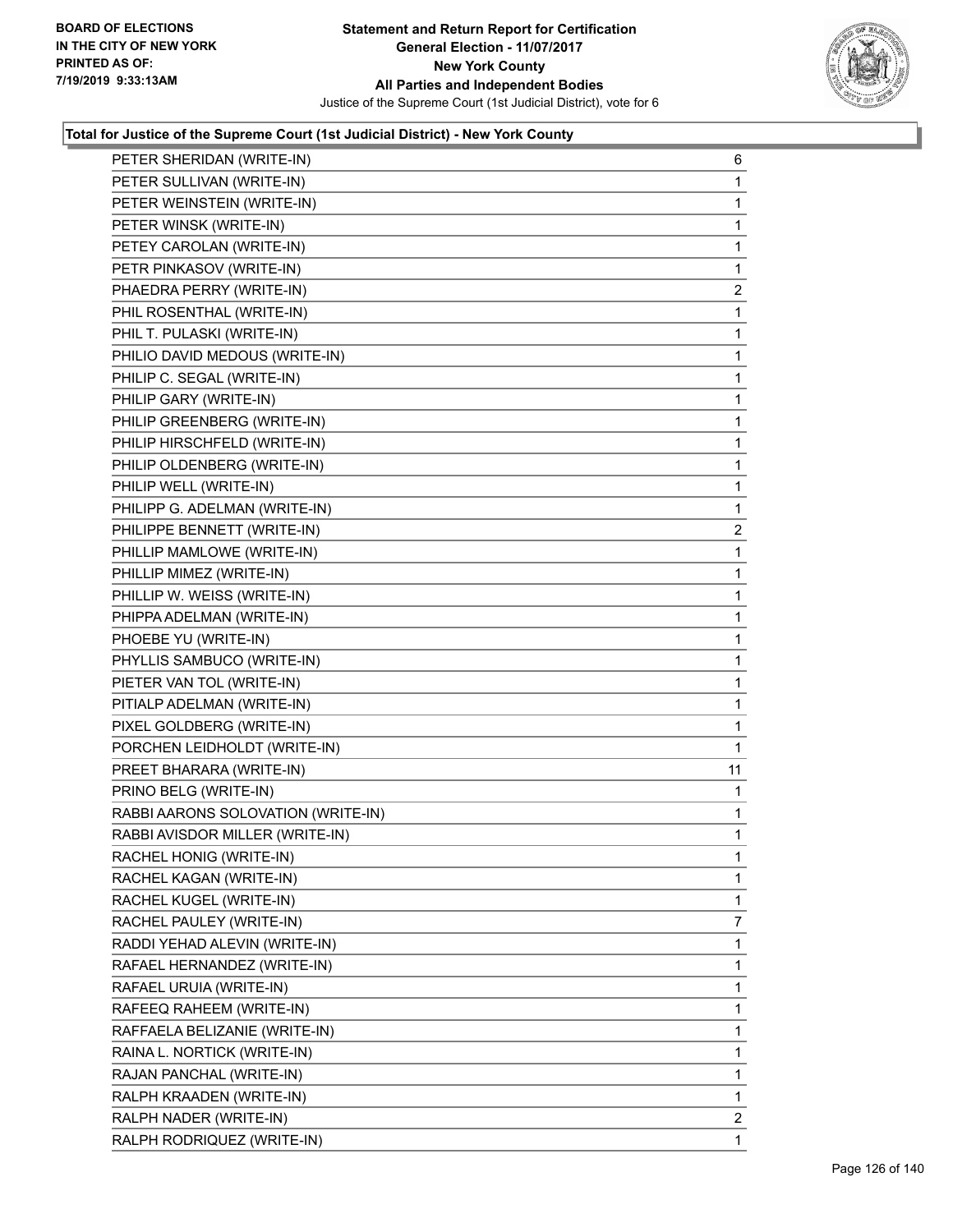

| RALPH WINTROOLE (WRITE-IN)          | 1              |
|-------------------------------------|----------------|
| RAMERA TURKER (WRITE-IN)            | 1              |
| RAND PAUL (WRITE-IN)                | 4              |
| RANDI EISENSTER (WRITE-IN)          | 1              |
| RANDY ABREU (WRITE-IN)              | 1              |
| RANDY MASTRO (WRITE-IN)             | $\overline{2}$ |
| RANDY TAYLOR (WRITE-IN)             | 1              |
| RAPHAEL HIRSH (WRITE-IN)            | 1              |
| RAY BOURQUE (WRITE-IN)              | 1              |
| RAY KELLY (WRITE-IN)                | 3              |
| RAY KNIGHT (WRITE-IN)               | 1              |
| RAY KNOX (WRITE-IN)                 | 1              |
| RAYMOND BLACK (WRITE-IN)            | 1              |
| RAYMOND CONLEN (WRITE-IN)           | 1              |
| RAYMOND DORADO (WRITE-IN)           | 1              |
| RAYMOND J. MONTERO (WRITE-IN)       | 1              |
| RAYMOND KELLY (WRITE-IN)            | 1              |
| REBECCA GINGOLD LEHPAMER (WRITE-IN) | 1              |
| REBECCA HARARY (WRITE-IN)           | 3              |
| REBECCA SACK (WRITE-IN)             | $\overline{c}$ |
| REED BRODY (WRITE-IN)               | 1              |
| REGAN A. HSIEH (WRITE-IN)           | 1              |
| REMMY MASON (WRITE-IN)              | 1              |
| RENA FRIEDMAN (WRITE-IN)            | 1              |
| RENATA POMPA (WRITE-IN)             | 1              |
| RENATE MOSCATT (WRITE-IN)           | 1              |
| RENE VARGAS (WRITE-IN)              | 1              |
| RENEE COOPER (WRITE-IN)             | $\overline{c}$ |
| RENEE RINALDI (WRITE-IN)            | 1              |
| RICHARD BAXT (WRITE-IN)             | 6              |
| RICHARD COREY (WRITE-IN)            | 1              |
| RICHARD DAWKINS (WRITE-IN)          | $\mathbf 1$    |
| RICHARD EMORY (WRITE-IN)            | 1              |
| RICHARD EPSTEIN (WRITE-IN)          | $\mathbf{2}$   |
| RICHARD GALLO (WRITE-IN)            | 1              |
| RICHARD GELB (WRITE-IN)             | $\overline{2}$ |
| RICHARD H. TSAI (WRITE-IN)          | 1              |
| RICHARD HUANG (WRITE-IN)            | 1              |
| RICHARD IVORY (WRITE-IN)            | 1              |
| RICHARD JAMES (WRITE-IN)            | 1              |
| RICHARD KEARNEY (WRITE-IN)          | 1              |
| RICHARD LISIGAL (WRITE-IN)          | 1              |
| RICHARD M. GREENBERG (WRITE-IN)     | 1              |
| RICHARD NIXON (WRITE-IN)            | $\overline{2}$ |
| RICHARD OUZOL (WRITE-IN)            | 1              |
| RICHARD POSHER (WRITE-IN)           | 1              |
|                                     |                |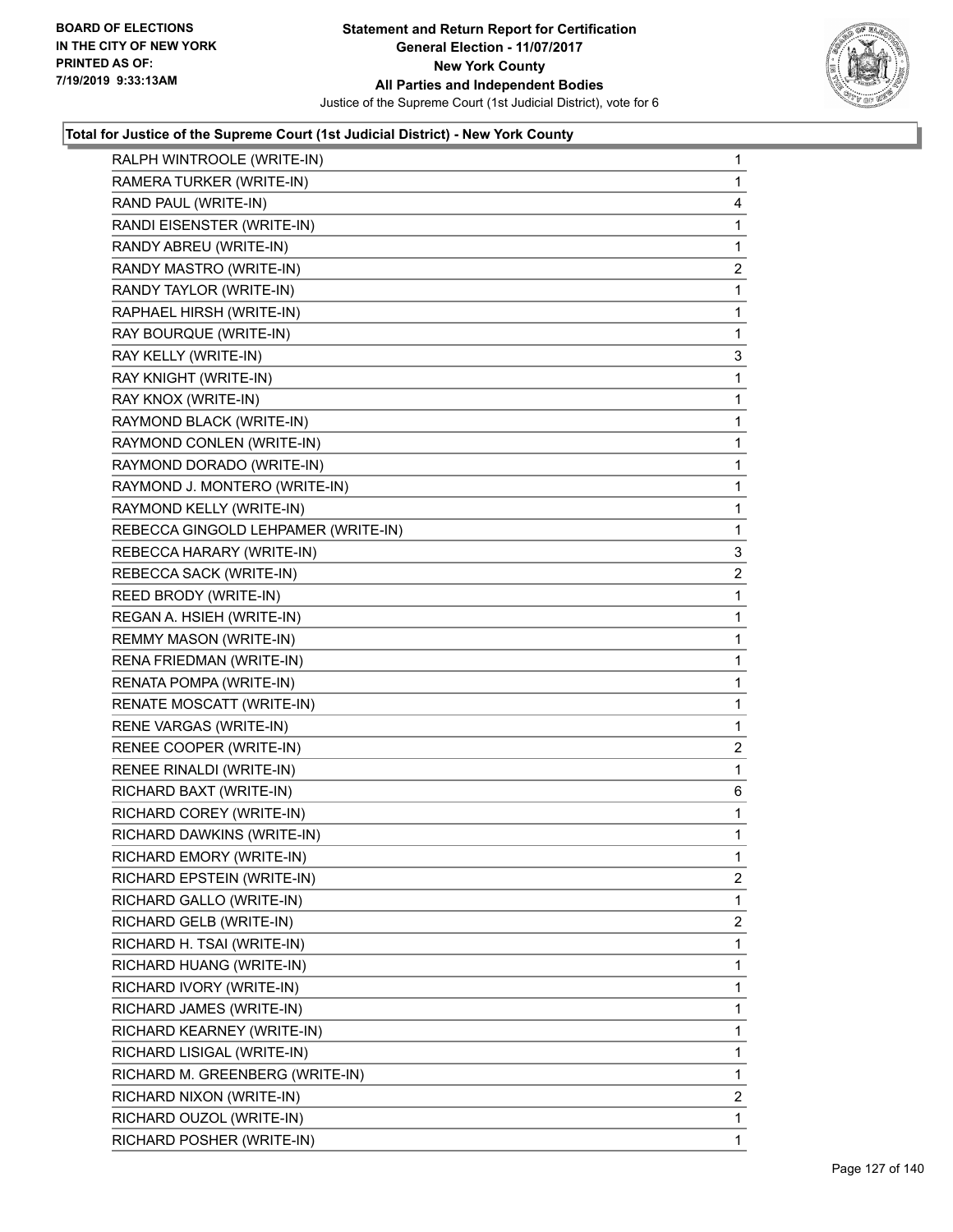

| RICHARD ROSEN (WRITE-IN)<br>1<br>RICHARD ROSENBERG (WRITE-IN)<br>1<br>RICHARD ROTHFELD (WRITE-IN)<br>1<br>RICHARD SINGER (WRITE-IN)<br>1<br>RICHARD STANGER (WRITE-IN)<br>1<br>RICHARD TASI ESQ (WRITE-IN)<br>1<br>RICHARD TSAI (WRITE-IN)<br>1<br>RICK LEVINSON (WRITE-IN)<br>1<br>RICK NAUGHTON (WRITE-IN)<br>1<br>RICK OECKAND (WRITE-IN)<br>1<br>RICKY LAYO (WRITE-IN)<br>1<br>RIHAM BARGHOUTI (WRITE-IN)<br>1<br>RINGO STARR (WRITE-IN)<br>1<br>RITA BOBRE (WRITE-IN)<br>1<br>RITA DUMAIN (WRITE-IN)<br>1<br>RIVA TAIT (WRITE-IN)<br>1<br>R'NETTE TURBEE (WRITE-IN)<br>1<br>ROB FREILICH (WRITE-IN)<br>1<br>ROB GRONKOWSKI (WRITE-IN)<br>1<br>ROB JENKINS (WRITE-IN)<br>1<br>ROBERT APPLEBY (WRITE-IN)<br>1<br>ROBERT AYALA (WRITE-IN)<br>1<br>ROBERT BOOHER (WRITE-IN)<br>1<br>ROBERT BRILL, ESQ (WRITE-IN)<br>6<br>ROBERT DOWD (WRITE-IN)<br>1<br>ROBERT DOWNES (WRITE-IN)<br>1<br>ROBERT FRIEDMAN (WRITE-IN)<br>1<br>ROBERT FROST (WRITE-IN)<br>1<br>ROBERT GELTZE (WRITE-IN)<br>1<br>ROBERT GLIKMAN (WRITE-IN)<br>1<br>ROBERT GOTTESMAN (WRITE-IN)<br>1<br>1<br>ROBERT HARIRI (WRITE-IN)<br>ROBERT HILL (WRITE-IN)<br>1.<br>ROBERT HOROWITZ (WRITE-IN)<br>1<br>1<br>ROBERT J JOHNSON (WRITE-IN)<br>ROBERT J. KATZ (WRITE-IN)<br>1<br>ROBERT J. MILLER (WRITE-IN)<br>1<br>ROBERT JOHNSON (WRITE-IN)<br>ROBERT KANTER (WRITE-IN)<br>1<br>ROBERT KAUFMAN (WRITE-IN)<br>1<br>1<br>ROBERT KNOX (WRITE-IN)<br>ROBERT KRAFT (WRITE-IN)<br>1<br>ROBERT L. HAIG (WRITE-IN)<br>1<br>$\mathbf{1}$<br>ROBERT L. MORGAN (WRITE-IN)<br>ROBERT LEIGHTON (WRITE-IN)<br>1 |                           |                |
|-------------------------------------------------------------------------------------------------------------------------------------------------------------------------------------------------------------------------------------------------------------------------------------------------------------------------------------------------------------------------------------------------------------------------------------------------------------------------------------------------------------------------------------------------------------------------------------------------------------------------------------------------------------------------------------------------------------------------------------------------------------------------------------------------------------------------------------------------------------------------------------------------------------------------------------------------------------------------------------------------------------------------------------------------------------------------------------------------------------------------------------------------------------------------------------------------------------------------------------------------------------------------------------------------------------------------------------------------------------------------------------------------------------------------------------------------------------------------------------------------------------------------------------------------------------------|---------------------------|----------------|
|                                                                                                                                                                                                                                                                                                                                                                                                                                                                                                                                                                                                                                                                                                                                                                                                                                                                                                                                                                                                                                                                                                                                                                                                                                                                                                                                                                                                                                                                                                                                                                   | RICHARD POSNER (WRITE-IN) | 1              |
|                                                                                                                                                                                                                                                                                                                                                                                                                                                                                                                                                                                                                                                                                                                                                                                                                                                                                                                                                                                                                                                                                                                                                                                                                                                                                                                                                                                                                                                                                                                                                                   |                           |                |
|                                                                                                                                                                                                                                                                                                                                                                                                                                                                                                                                                                                                                                                                                                                                                                                                                                                                                                                                                                                                                                                                                                                                                                                                                                                                                                                                                                                                                                                                                                                                                                   |                           |                |
|                                                                                                                                                                                                                                                                                                                                                                                                                                                                                                                                                                                                                                                                                                                                                                                                                                                                                                                                                                                                                                                                                                                                                                                                                                                                                                                                                                                                                                                                                                                                                                   |                           |                |
|                                                                                                                                                                                                                                                                                                                                                                                                                                                                                                                                                                                                                                                                                                                                                                                                                                                                                                                                                                                                                                                                                                                                                                                                                                                                                                                                                                                                                                                                                                                                                                   |                           |                |
|                                                                                                                                                                                                                                                                                                                                                                                                                                                                                                                                                                                                                                                                                                                                                                                                                                                                                                                                                                                                                                                                                                                                                                                                                                                                                                                                                                                                                                                                                                                                                                   |                           |                |
|                                                                                                                                                                                                                                                                                                                                                                                                                                                                                                                                                                                                                                                                                                                                                                                                                                                                                                                                                                                                                                                                                                                                                                                                                                                                                                                                                                                                                                                                                                                                                                   |                           |                |
|                                                                                                                                                                                                                                                                                                                                                                                                                                                                                                                                                                                                                                                                                                                                                                                                                                                                                                                                                                                                                                                                                                                                                                                                                                                                                                                                                                                                                                                                                                                                                                   |                           |                |
|                                                                                                                                                                                                                                                                                                                                                                                                                                                                                                                                                                                                                                                                                                                                                                                                                                                                                                                                                                                                                                                                                                                                                                                                                                                                                                                                                                                                                                                                                                                                                                   |                           |                |
|                                                                                                                                                                                                                                                                                                                                                                                                                                                                                                                                                                                                                                                                                                                                                                                                                                                                                                                                                                                                                                                                                                                                                                                                                                                                                                                                                                                                                                                                                                                                                                   |                           |                |
|                                                                                                                                                                                                                                                                                                                                                                                                                                                                                                                                                                                                                                                                                                                                                                                                                                                                                                                                                                                                                                                                                                                                                                                                                                                                                                                                                                                                                                                                                                                                                                   |                           |                |
|                                                                                                                                                                                                                                                                                                                                                                                                                                                                                                                                                                                                                                                                                                                                                                                                                                                                                                                                                                                                                                                                                                                                                                                                                                                                                                                                                                                                                                                                                                                                                                   |                           |                |
|                                                                                                                                                                                                                                                                                                                                                                                                                                                                                                                                                                                                                                                                                                                                                                                                                                                                                                                                                                                                                                                                                                                                                                                                                                                                                                                                                                                                                                                                                                                                                                   |                           |                |
|                                                                                                                                                                                                                                                                                                                                                                                                                                                                                                                                                                                                                                                                                                                                                                                                                                                                                                                                                                                                                                                                                                                                                                                                                                                                                                                                                                                                                                                                                                                                                                   |                           |                |
|                                                                                                                                                                                                                                                                                                                                                                                                                                                                                                                                                                                                                                                                                                                                                                                                                                                                                                                                                                                                                                                                                                                                                                                                                                                                                                                                                                                                                                                                                                                                                                   |                           |                |
|                                                                                                                                                                                                                                                                                                                                                                                                                                                                                                                                                                                                                                                                                                                                                                                                                                                                                                                                                                                                                                                                                                                                                                                                                                                                                                                                                                                                                                                                                                                                                                   |                           |                |
|                                                                                                                                                                                                                                                                                                                                                                                                                                                                                                                                                                                                                                                                                                                                                                                                                                                                                                                                                                                                                                                                                                                                                                                                                                                                                                                                                                                                                                                                                                                                                                   |                           |                |
|                                                                                                                                                                                                                                                                                                                                                                                                                                                                                                                                                                                                                                                                                                                                                                                                                                                                                                                                                                                                                                                                                                                                                                                                                                                                                                                                                                                                                                                                                                                                                                   |                           |                |
|                                                                                                                                                                                                                                                                                                                                                                                                                                                                                                                                                                                                                                                                                                                                                                                                                                                                                                                                                                                                                                                                                                                                                                                                                                                                                                                                                                                                                                                                                                                                                                   |                           |                |
|                                                                                                                                                                                                                                                                                                                                                                                                                                                                                                                                                                                                                                                                                                                                                                                                                                                                                                                                                                                                                                                                                                                                                                                                                                                                                                                                                                                                                                                                                                                                                                   |                           |                |
|                                                                                                                                                                                                                                                                                                                                                                                                                                                                                                                                                                                                                                                                                                                                                                                                                                                                                                                                                                                                                                                                                                                                                                                                                                                                                                                                                                                                                                                                                                                                                                   |                           |                |
|                                                                                                                                                                                                                                                                                                                                                                                                                                                                                                                                                                                                                                                                                                                                                                                                                                                                                                                                                                                                                                                                                                                                                                                                                                                                                                                                                                                                                                                                                                                                                                   |                           |                |
|                                                                                                                                                                                                                                                                                                                                                                                                                                                                                                                                                                                                                                                                                                                                                                                                                                                                                                                                                                                                                                                                                                                                                                                                                                                                                                                                                                                                                                                                                                                                                                   |                           |                |
|                                                                                                                                                                                                                                                                                                                                                                                                                                                                                                                                                                                                                                                                                                                                                                                                                                                                                                                                                                                                                                                                                                                                                                                                                                                                                                                                                                                                                                                                                                                                                                   |                           |                |
|                                                                                                                                                                                                                                                                                                                                                                                                                                                                                                                                                                                                                                                                                                                                                                                                                                                                                                                                                                                                                                                                                                                                                                                                                                                                                                                                                                                                                                                                                                                                                                   |                           |                |
|                                                                                                                                                                                                                                                                                                                                                                                                                                                                                                                                                                                                                                                                                                                                                                                                                                                                                                                                                                                                                                                                                                                                                                                                                                                                                                                                                                                                                                                                                                                                                                   |                           |                |
|                                                                                                                                                                                                                                                                                                                                                                                                                                                                                                                                                                                                                                                                                                                                                                                                                                                                                                                                                                                                                                                                                                                                                                                                                                                                                                                                                                                                                                                                                                                                                                   |                           |                |
|                                                                                                                                                                                                                                                                                                                                                                                                                                                                                                                                                                                                                                                                                                                                                                                                                                                                                                                                                                                                                                                                                                                                                                                                                                                                                                                                                                                                                                                                                                                                                                   |                           |                |
|                                                                                                                                                                                                                                                                                                                                                                                                                                                                                                                                                                                                                                                                                                                                                                                                                                                                                                                                                                                                                                                                                                                                                                                                                                                                                                                                                                                                                                                                                                                                                                   |                           |                |
|                                                                                                                                                                                                                                                                                                                                                                                                                                                                                                                                                                                                                                                                                                                                                                                                                                                                                                                                                                                                                                                                                                                                                                                                                                                                                                                                                                                                                                                                                                                                                                   |                           |                |
|                                                                                                                                                                                                                                                                                                                                                                                                                                                                                                                                                                                                                                                                                                                                                                                                                                                                                                                                                                                                                                                                                                                                                                                                                                                                                                                                                                                                                                                                                                                                                                   |                           |                |
|                                                                                                                                                                                                                                                                                                                                                                                                                                                                                                                                                                                                                                                                                                                                                                                                                                                                                                                                                                                                                                                                                                                                                                                                                                                                                                                                                                                                                                                                                                                                                                   |                           |                |
|                                                                                                                                                                                                                                                                                                                                                                                                                                                                                                                                                                                                                                                                                                                                                                                                                                                                                                                                                                                                                                                                                                                                                                                                                                                                                                                                                                                                                                                                                                                                                                   |                           |                |
|                                                                                                                                                                                                                                                                                                                                                                                                                                                                                                                                                                                                                                                                                                                                                                                                                                                                                                                                                                                                                                                                                                                                                                                                                                                                                                                                                                                                                                                                                                                                                                   |                           |                |
|                                                                                                                                                                                                                                                                                                                                                                                                                                                                                                                                                                                                                                                                                                                                                                                                                                                                                                                                                                                                                                                                                                                                                                                                                                                                                                                                                                                                                                                                                                                                                                   |                           |                |
|                                                                                                                                                                                                                                                                                                                                                                                                                                                                                                                                                                                                                                                                                                                                                                                                                                                                                                                                                                                                                                                                                                                                                                                                                                                                                                                                                                                                                                                                                                                                                                   |                           |                |
|                                                                                                                                                                                                                                                                                                                                                                                                                                                                                                                                                                                                                                                                                                                                                                                                                                                                                                                                                                                                                                                                                                                                                                                                                                                                                                                                                                                                                                                                                                                                                                   |                           |                |
|                                                                                                                                                                                                                                                                                                                                                                                                                                                                                                                                                                                                                                                                                                                                                                                                                                                                                                                                                                                                                                                                                                                                                                                                                                                                                                                                                                                                                                                                                                                                                                   |                           |                |
|                                                                                                                                                                                                                                                                                                                                                                                                                                                                                                                                                                                                                                                                                                                                                                                                                                                                                                                                                                                                                                                                                                                                                                                                                                                                                                                                                                                                                                                                                                                                                                   |                           | $\overline{2}$ |
|                                                                                                                                                                                                                                                                                                                                                                                                                                                                                                                                                                                                                                                                                                                                                                                                                                                                                                                                                                                                                                                                                                                                                                                                                                                                                                                                                                                                                                                                                                                                                                   |                           |                |
|                                                                                                                                                                                                                                                                                                                                                                                                                                                                                                                                                                                                                                                                                                                                                                                                                                                                                                                                                                                                                                                                                                                                                                                                                                                                                                                                                                                                                                                                                                                                                                   |                           |                |
|                                                                                                                                                                                                                                                                                                                                                                                                                                                                                                                                                                                                                                                                                                                                                                                                                                                                                                                                                                                                                                                                                                                                                                                                                                                                                                                                                                                                                                                                                                                                                                   |                           |                |
|                                                                                                                                                                                                                                                                                                                                                                                                                                                                                                                                                                                                                                                                                                                                                                                                                                                                                                                                                                                                                                                                                                                                                                                                                                                                                                                                                                                                                                                                                                                                                                   |                           |                |
|                                                                                                                                                                                                                                                                                                                                                                                                                                                                                                                                                                                                                                                                                                                                                                                                                                                                                                                                                                                                                                                                                                                                                                                                                                                                                                                                                                                                                                                                                                                                                                   |                           |                |
|                                                                                                                                                                                                                                                                                                                                                                                                                                                                                                                                                                                                                                                                                                                                                                                                                                                                                                                                                                                                                                                                                                                                                                                                                                                                                                                                                                                                                                                                                                                                                                   |                           |                |
|                                                                                                                                                                                                                                                                                                                                                                                                                                                                                                                                                                                                                                                                                                                                                                                                                                                                                                                                                                                                                                                                                                                                                                                                                                                                                                                                                                                                                                                                                                                                                                   |                           |                |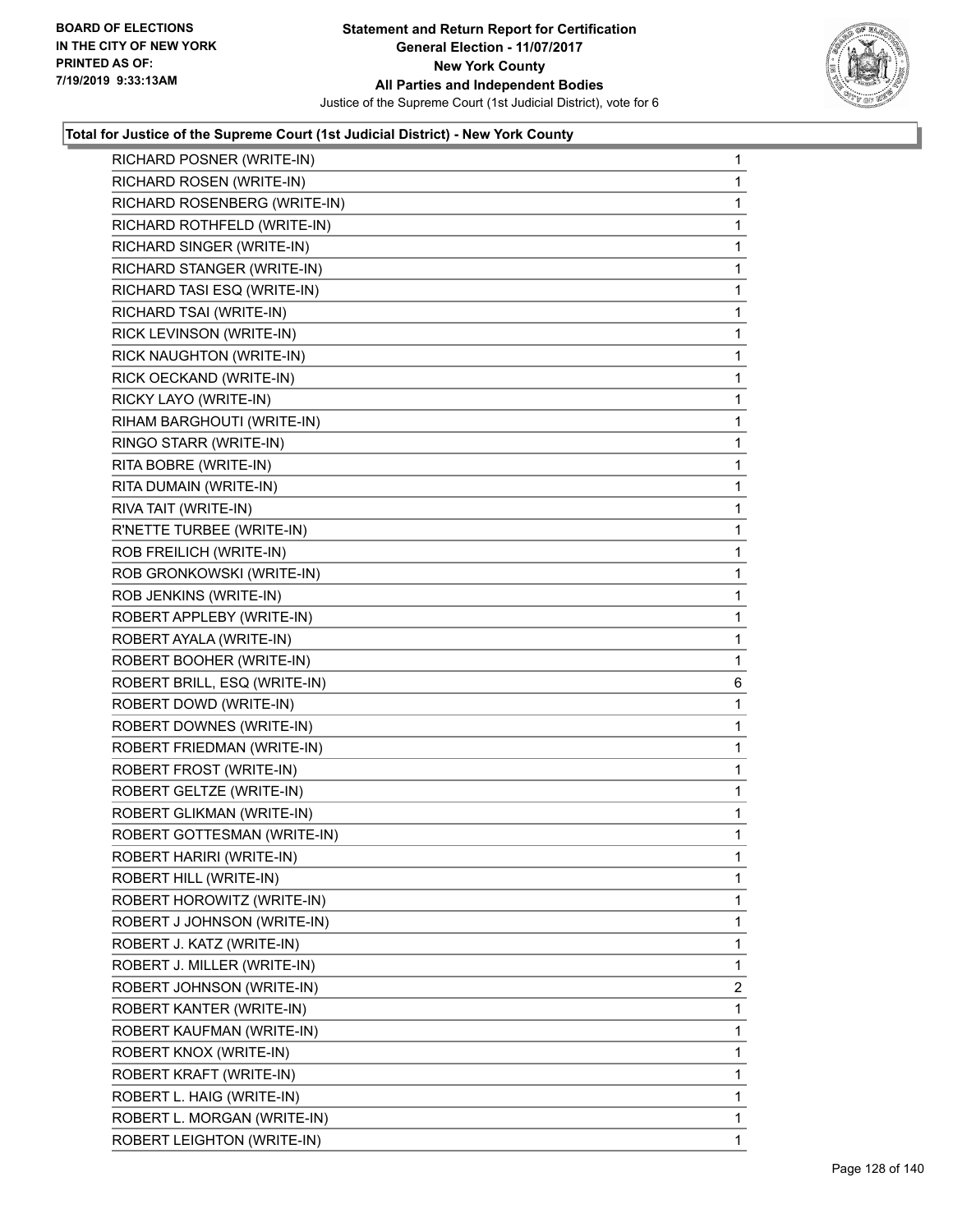

| ROBERT LOUIS SMUINO (WRITE-IN)    | $\mathbf{1}$   |
|-----------------------------------|----------------|
| ROBERT M KANE (WRITE-IN)          | 1              |
| ROBERT M. BRILL (WRITE-IN)        | 1              |
| ROBERT MELNICK (WRITE-IN)         | 1              |
| ROBERT MITCHELL THEISS (WRITE-IN) | 1              |
| ROBERT MOIVER (WRITE-IN)          | 1              |
| ROBERT MOORE (WRITE-IN)           | 1              |
| ROBERT MORGENTHAU (WRITE-IN)      | 1              |
| ROBERT MUELLER (WRITE-IN)         | 1              |
| ROBERT P. GEORGE (WRITE-IN)       | 1              |
| ROBERT R. REED (WRITE-IN)         | 1              |
| ROBERT RUESCHER (WRITE-IN)        | 1              |
| ROBERT SAVINO (WRITE-IN)          | 1              |
| ROBERT SOFNER (WRITE-IN)          | 1              |
| ROBERT SPIELMAN (WRITE-IN)        | 1              |
| <b>ROBERT THEWES (WRITE-IN)</b>   | 1              |
| ROBERT WERTHEIMER (WRITE-IN)      | 1              |
| ROBERT ZUILL (WRITE-IN)           | 1              |
| ROBERTA BALDINI (WRITE-IN)        | 1              |
| ROBERTA M BALDINI (WRITE-IN)      | 1              |
| ROBERTO BAILEY (WRITE-IN)         | 1              |
| ROBERTO RODRIGUEZ (WRITE-IN)      | 1              |
| ROBIN COWAN (WRITE-IN)            | 1              |
| ROBIN GROSS (WRITE-IN)            | 1              |
| ROBIN KRAVITZ (WRITE-IN)          | $\overline{a}$ |
| ROBIN WILLIAMS (WRITE-IN)         | 1              |
| RODGER CITREN (WRITE-IN)          | 1              |
| RODLIND PURRINI (WRITE-IN)        | 1              |
| ROGER CANAFF (WRITE-IN)           | 1              |
| ROGER SMITH (WRITE-IN)            | 1              |
| ROGER TANEY (WRITE-IN)            | 1              |
| ROJEER BHAMAN (WRITE-IN)          | 1              |
| ROJEER GUPTA (WRITE-IN)           | 1              |
| RON CATSIMOTIDO (WRITE-IN)        | 1              |
| RON DARLING (WRITE-IN)            | 1              |
| RON DUDEK (WRITE-IN)              | 1              |
| RON DUGUAY (WRITE-IN)             | 1              |
| RON GRESCHNER (WRITE-IN)          | 1              |
| RON KUBY (WRITE-IN)               | 3              |
| RON MEXICO (WRITE-IN)             | 1              |
| RON PAUL (WRITE-IN)               | 1              |
| RONALD REAGAN (WRITE-IN)          | 1              |
| RONALD REGAN (WRITE-IN)           | 1              |
| RONALD RICHTER (WRITE-IN)         | 1              |
| RONALD RUBINSTEIN (WRITE-IN)      | 1              |
| RONALD SUSSMAN (WRITE-IN)         | $\overline{2}$ |
|                                   |                |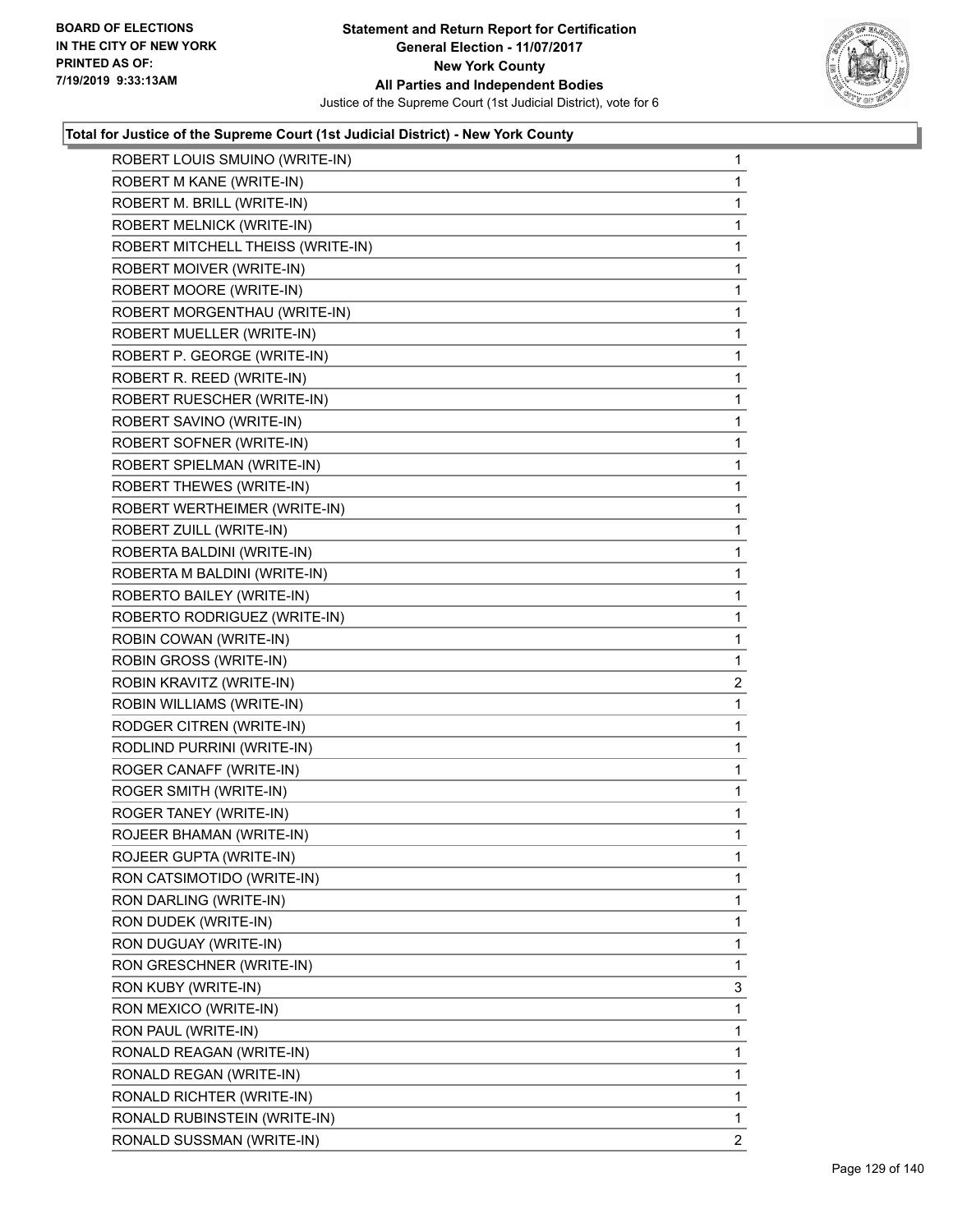

| RONG ROTHLEN (WRITE-IN)         | $\mathbf 1$    |
|---------------------------------|----------------|
| RONNIE CHO (WRITE-IN)           | 1              |
| RONNY GOODMAN (WRITE-IN)        | 1              |
| ROOBERT GEORGE (WRITE-IN)       | 1              |
| RORY MONDSHEN (WRITE-IN)        | 1              |
| ROSA LUXEMBERG (WRITE-IN)       | $\overline{a}$ |
| ROSAEEL WILLIAMS (WRITE-IN)     | 1              |
| ROSANNE RETZ (WRITE-IN)         | 1              |
| ROSE BERGIN (WRITE-IN)          | 1              |
| ROSE GILL HEARN (WRITE-IN)      | 1              |
| ROSEMARY MCMANUS (WRITE-IN)     | 1              |
| ROSEN KRADEN (WRITE-IN)         | 1              |
| ROSIE MENDEZ (WRITE-IN)         | 1              |
| ROSS L. HIRSCH (WRITE-IN)       | 1              |
| ROSS PEROT (WRITE-IN)           | 1              |
| ROW R. MILLER (WRITE-IN)        | 1              |
| ROXAND MUN (WRITE-IN)           | 1              |
| ROY BEAN (WRITE-IN)             | $\mathbf{2}$   |
| ROY ERTON (WRITE-IN)            | 1              |
| ROY MOORE (WRITE-IN)            | 1              |
| ROY MOSKOWITZ (WRITE-IN)        | 1              |
| ROYCE BUSSELLI (WRITE-IN)       | 1              |
| ROZ FINK (WRITE-IN)             | 1              |
|                                 |                |
| RUBEN DIAZ (WRITE-IN)           | 1              |
| RUBEN SANTIAGO (WRITE-IN)       | 1              |
| RUCH LIMBAUGH (WRITE-IN)        | 1              |
| RUDOLPH GIULIANI (WRITE-IN)     | 15             |
| RUDOLPH GULIANI (WRITE-IN)      | 3              |
| RUDOLPH GULLIANI (WRITE-IN)     | 1              |
| RUDY GIULIANI (WRITE-IN)        | $\mathbf{2}$   |
| RUDY GIULINAI (WRITE-IN)        | 1              |
| RUDY GIULLIANI (WRITE-IN)       | $\overline{2}$ |
| RUDY GULIANI (WRITE-IN)         | 6              |
| RUPAUL ANDRE CHARLES (WRITE-IN) | 1              |
| RUSSELL SQUIRE (WRITE-IN)       | 1              |
| RUTH BADER AINSBURG (WRITE-IN)  | 1              |
| RUTH BADER GINSBURG (WRITE-IN)  | 1              |
| RWJACK SAER (WRITE-IN)          | 1              |
| RYAN GILMARTIN (WRITE-IN)       | 1              |
| RYAN HARRIS (WRITE-IN)          | 1              |
| RYAN INSEPA (WRITE-IN)          | 1              |
| RYAN KARBEN (WRITE-IN)          | 1              |
| RYAN MCCARTNEY (WRITE-IN)       | 1              |
| RYAN N. HAGGLEND (WRITE-IN)     | 1              |
| RYAN P. BENDINELLI (WRITE-IN)   | 1              |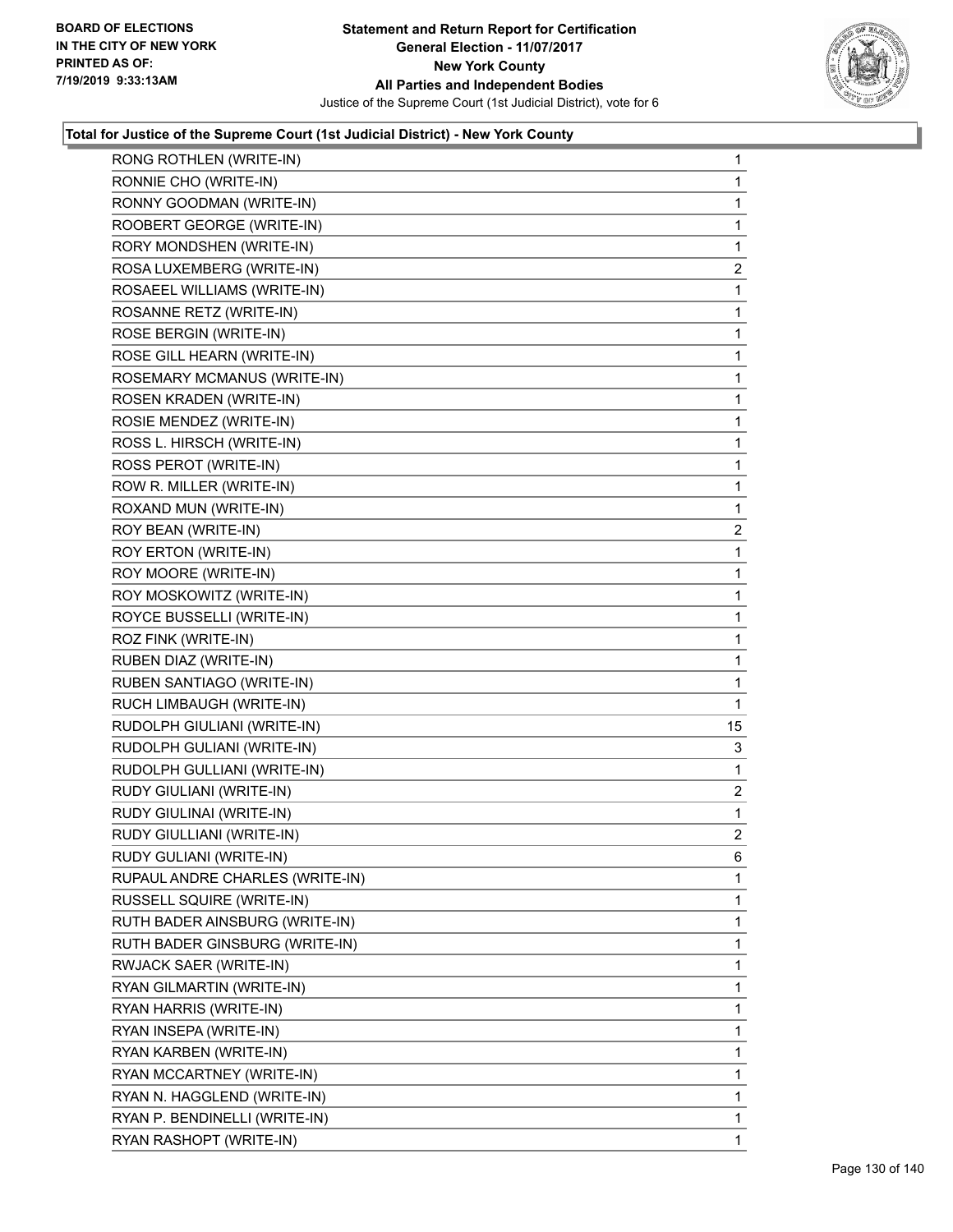

| RYAN T CHIN (WRITE-IN)           | $\mathbf{1}$   |
|----------------------------------|----------------|
| RYAN TANNEHILL (WRITE-IN)        | 1              |
| RYAN WILTSE (WRITE-IN)           | 1              |
| RYAN YANOVICH (WRITE-IN)         | 1              |
| SABRINA KRAUS (WRITE-IN)         | 1              |
| SABRINA KRAVS (WRITE-IN)         | 1              |
| SABRINA MORRISSEY (WRITE-IN)     | 1              |
| SADIE MARTINEZ (WRITE-IN)        | 1              |
| SAFEENA MECHLAI (WRITE-IN)       | 1              |
| SAL ALBANESE (WRITE-IN)          | $\overline{c}$ |
| SAL ALBANISE (WRITE-IN)          | 1              |
| SAL F. ALBANESE (WRITE-IN)       | 1              |
| SALIMANN SCARPULLA (WRITE-IN)    | 1              |
| SALOMON BUTREEL (WRITE-IN)       | 1              |
| SAM BRICKFIELD (WRITE-IN)        | 1              |
| SAM GORDON (WRITE-IN)            | 1              |
| SAM KAPLAN (WRITE-IN)            | 1              |
| SAM LINSKY (WRITE-IN)            | 1              |
| SAM MIRKIN (WRITE-IN)            | 1              |
| SAM MORTMAN (WRITE-IN)           | 1              |
| SAM NATALIE (WRITE-IN)           | 1              |
| SAM SADDEN (WRITE-IN)            | 1              |
| SAM SPADE (WRITE-IN)             | 1              |
| SAM WATTERSON (WRITE-IN)         | 1              |
| SAM WHEEJER (WRITE-IN)           | 1              |
| SAMANTHA BAE (WRITE-IN)          | 1              |
| SAMANTHA BEE (WRITE-IN)          | 1              |
| SAMSON ABRAMS (WRITE-IN)         | 1              |
| SAMSON ENZER (WRITE-IN)          | 1              |
| SAMUEL C. BUTLER (WRITE-IN)      | 1              |
| SAMUEL GUNTHER (WRITE-IN)        | $\overline{2}$ |
| SAMUEL HODGE (WRITE-IN)          | 1              |
| SAMUEL HOWELL (WRITE-IN)         | 1              |
| SAMUEL L. DRUNKMAN (WRITE-IN)    | 1              |
| SAMUEL LICHTENSTEIN (WRITE-IN)   | 1              |
| SAMUEL P. GUNTHER (WRITE-IN)     | 1              |
| SAMUEL S MILLE (WRITE-IN)        | 1              |
| SANDRA KATZ (WRITE-IN)           | 1              |
| SANDRA MOSER (WRITE-IN)          | 1              |
| SANDRA RODRIGUEZ-DIAZ (WRITE-IN) | 1              |
| SANDY KOUFAX (WRITE-IN)          | 2              |
| SARA ARROW (WRITE-IN)            | 1              |
| SARA LESCZYINSKI (WRITE-IN)      | 1              |
| SARA YOOD (WRITE-IN)             | 1              |
| SARAH DEPEW (WRITE-IN)           | 1              |
| SARAH FINE (WRITE-IN)            | 1              |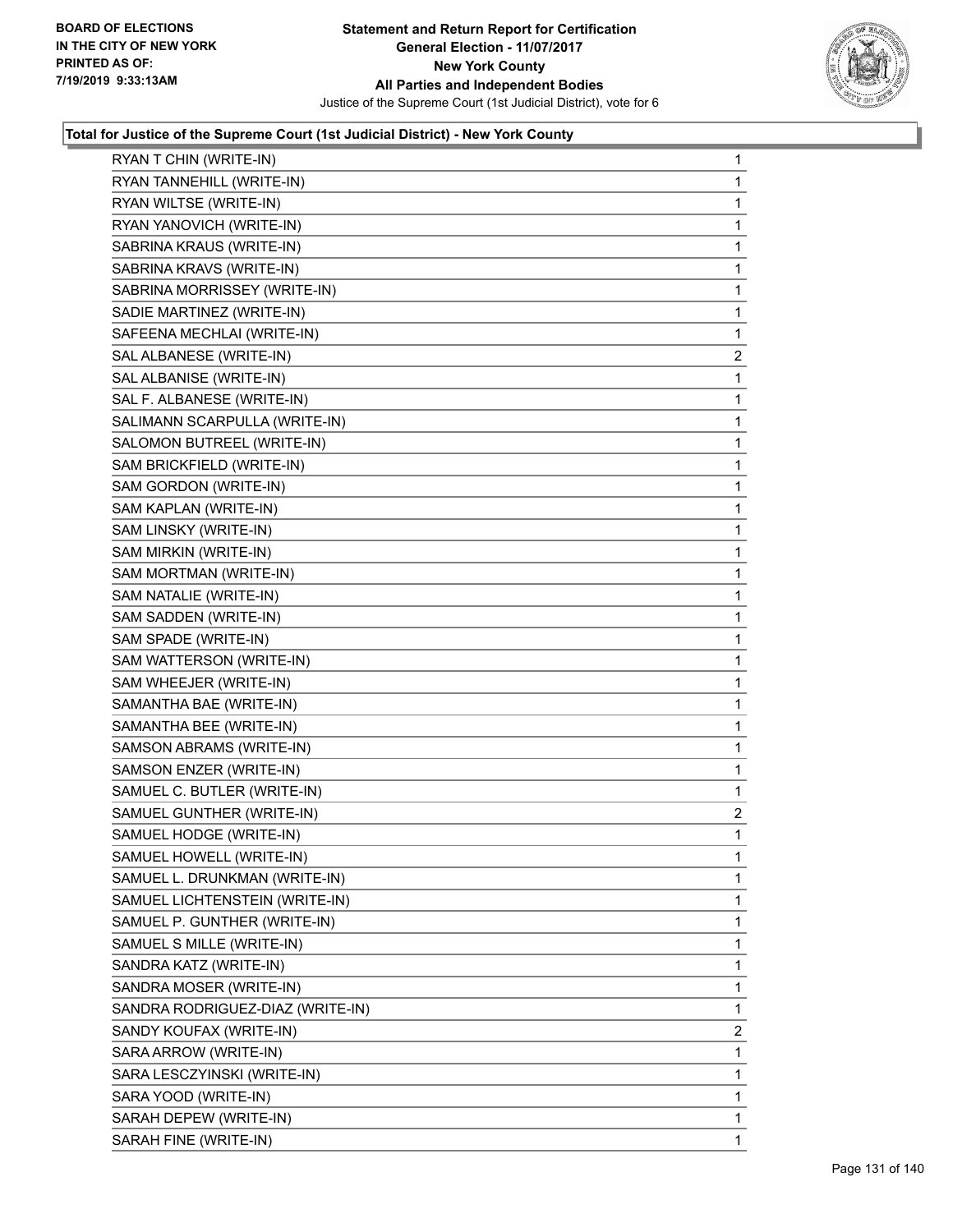

| SARAH L. SHORE (WRITE-IN)          | $\mathbf{1}$ |
|------------------------------------|--------------|
| SARAH LERERSTEIN ESQ (WRITE-IN)    | $\mathbf{1}$ |
| SARAH METZGER (WRITE-IN)           | 1            |
| SARAH MILLS (WRITE-IN)             | 1            |
| SARAN THRASHER BEAUMONT (WRITE-IN) | 1            |
| SARDEEP KANDHARI (WRITE-IN)        | 1            |
| SASHA MARTIN (WRITE-IN)            | 1            |
| SAUL SHAPIRO (WRITE-IN)            | $\mathbf{1}$ |
| SAUN MCELHENNY (WRITE-IN)          | 1            |
| SAZANNE MELENDEZ (WRITE-IN)        | $\mathbf 1$  |
| SCARLET CHOW (WRITE-IN)            | 1            |
| SCOTT FINTZ (WRITE-IN)             | 1            |
| SCOTT FOX (WRITE-IN)               | 1            |
| SCOTT GLEASON (WRITE-IN)           | $\mathbf{1}$ |
| SCOTT KINDER (WRITE-IN)            | 1            |
| SCOTT LEVINE (WRITE-IN)            | $\mathbf 1$  |
| SCOTT M. ZUCKER (WRITE-IN)         | 1            |
| SCOTT MCELVIN (WRITE-IN)           | 1            |
| SCOTT RUESTAILHOZ (WRITE-IN)       | 1            |
| SCOTT STRINGER (WRITE-IN)          | $\mathbf{1}$ |
| SCOTT WERNICK (WRITE-IN)           | 1            |
| SCOTT WICKHAM (WRITE-IN)           | $\mathbf 1$  |
| SEAN BELL (WRITE-IN)               | 1            |
| SEAN DONOVAN (WRITE-IN)            | 1            |
| SEAN GRANT (WRITE-IN)              | 1            |
| SEAN HANITY (WRITE-IN)             | $\mathbf 1$  |
| SEAN HANNIT (WRITE-IN)             | 1            |
| SEAN HANNITY (WRITE-IN)            | 4            |
| SEAN KEVIN OKEEFE (WRITE-IN)       | 1            |
| SEAN MANNERINO (WRITE-IN)          | 1            |
| SEAN ROLLE (WRITE-IN)              | 1            |
| SEAN RUSSELL (WRITE-IN)            | $\mathbf{1}$ |
| SEBASTIAN EGAN (WRITE-IN)          | 1            |
| SEBASTIAN GRUSON (WRITE-IN)        | 6            |
| SEBASTIAN THEWES (WRITE-IN)        | 1            |
| SEGAND ZAMAN (WRITE-IN)            | 1            |
| SERGIO LEOS (WRITE-IN)             | 1            |
| SETH GUTHARTZ (WRITE-IN)           | 2            |
| SETH KORNBLUTH (WRITE-IN)          | 1            |
| SETH SHELDON (WRITE-IN)            | 1            |
| SEUGIE BAMBONE (WRITE-IN)          | 1            |
| SEYMOUR DOLL (WRITE-IN)            | 1            |
| SHANE FERRER SHEEMS (WRITE-IN)     | 1            |
| SHANIA MOSHIIJ (WRITE-IN)          | 1            |
| SHANNON BREAM (WRITE-IN)           | 1            |
| SHANNON TAYLOR (WRITE-IN)          | 1            |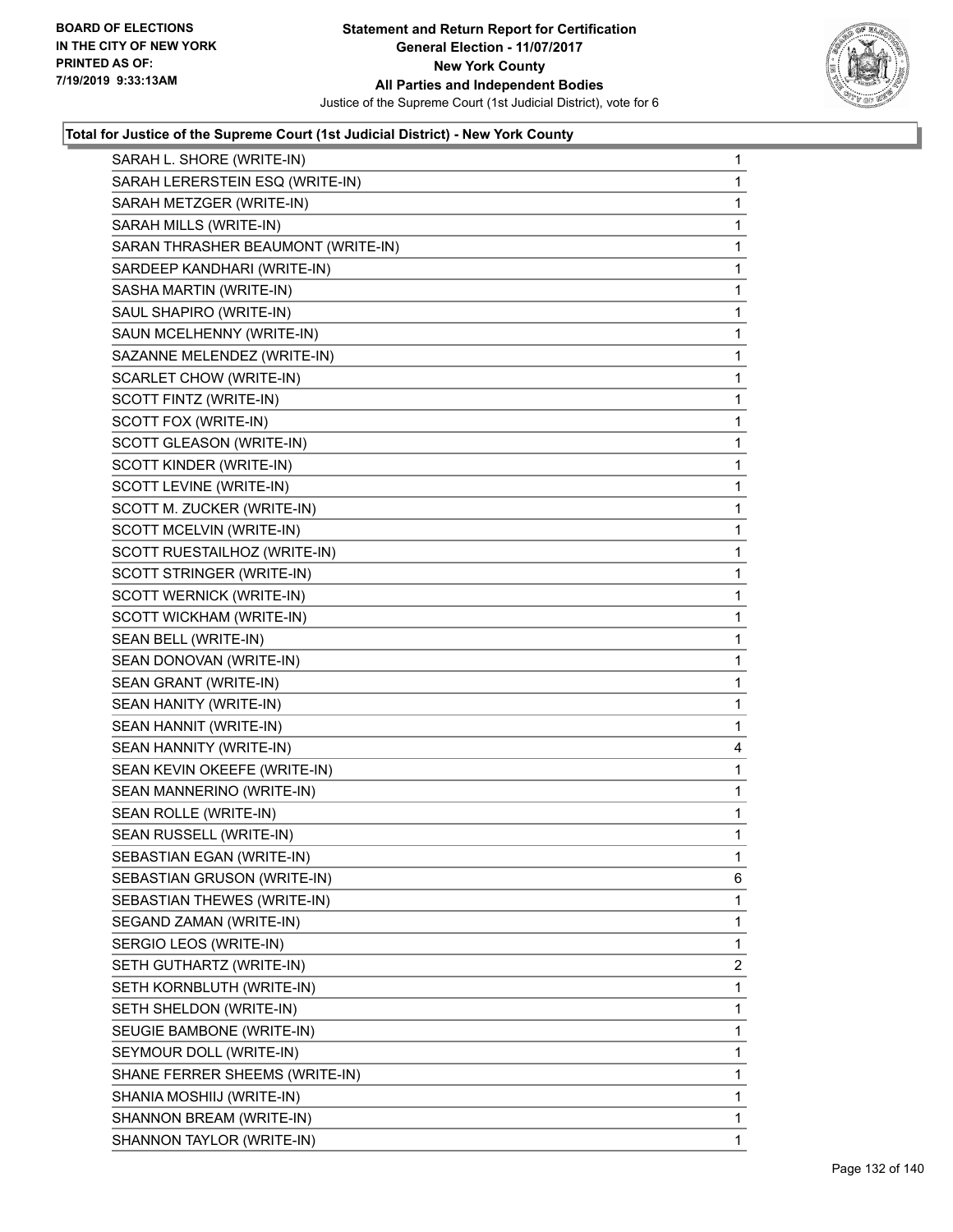

| SHAQUILLE O'NEAL (WRITE-IN)     | 1              |
|---------------------------------|----------------|
| SHARIF FORD (WRITE-IN)          | 1              |
| SHARRON NORMAN (WRITE-IN)       | 1              |
| SHARRON WORMAN (WRITE-IN)       | 1              |
| SHAWN KING (WRITE-IN)           | $\mathbf{1}$   |
| SHBINA GUNTHER (WRITE-IN)       | $\mathbf{1}$   |
| SHEA FINK (WRITE-IN)            | $\overline{2}$ |
| SHEIL A.S. GUNTHER (WRITE-IN)   | 1              |
| SHEILA ABDUL SALAAM (WRITE-IN)  | 1              |
| SHEILA GUNTHER (WRITE-IN)       | 1              |
| SHEILA REILLY (WRITE-IN)        | 1              |
| SHELBY FOOTE (WRITE-IN)         | 1              |
| SHELDON FINE (WRITE-IN)         | 1              |
| SHELLY LIANG (WRITE-IN)         | $\mathbf{1}$   |
| SHERLOCK DOLL (WRITE-IN)        | 1              |
| SHERRI MAXMAN (WRITE-IN)        | 1              |
| SHIHHA SINGHUI (WRITE-IN)       | 1              |
| SHIMON SZMER (WRITE-IN)         | 1              |
| SHIRA BARON (WRITE-IN)          | 1              |
| SHUSHANE BOXAIN (WRITE-IN)      | $\mathbf{1}$   |
| SID FERNANDEZ (WRITE-IN)        | 1              |
| SIMA SABAY SCHAGE (WRITE-IN)    | 1              |
| SIMON GERSON (WRITE-IN)         | 1              |
|                                 |                |
| SIMONE BLOCH (WRITE-IN)         | 1              |
| SINAIDA CHENIBIN (WRITE-IN)     | 1              |
| SIOBHAN NEVILLE (WRITE-IN)      | 6              |
| SLAVA OSTROV (WRITE-IN)         | 1              |
| SOFIA KHVOINITSKY (WRITE-IN)    | 1              |
| SOJOURNER TRUTH (WRITE-IN)      | 1              |
| SOL V SLOTNIK (WRITE-IN)        | 1              |
| SONIA OSSORIO (WRITE-IN)        | 1              |
| SONIA SOTO MAYOR (WRITE-IN)     | 1              |
| SOPHIA BOREAR (WRITE-IN)        | 1              |
| SOPHIA KANAVOS (WRITE-IN)       | 1              |
| SOPHIE JACOBI PARIS (WRITE-IN)  | 1              |
| SPENCER J. MOXLEY (WRITE-IN)    | 1              |
| SPENCER SOLOMAY (WRITE-IN)      | 1              |
| SPENCER TIBBALS (WRITE-IN)      | 1              |
| STACY SCHIFF (WRITE-IN)         | 1              |
| STAMATIUS LATHAROKIS (WRITE-IN) | 1              |
| STANLEY FIDEL (WRITE-IN)        | 1              |
| STANLEY H NUREMBURG (WRITE-IN)  | 1              |
| STANLEY HURBRICK (WRITE-IN)     | 1              |
| STANNIS BARATHEON (WRITE-IN)    | 1              |
| STARDEY WEISS ESQ. (WRITE-IN)   | 1              |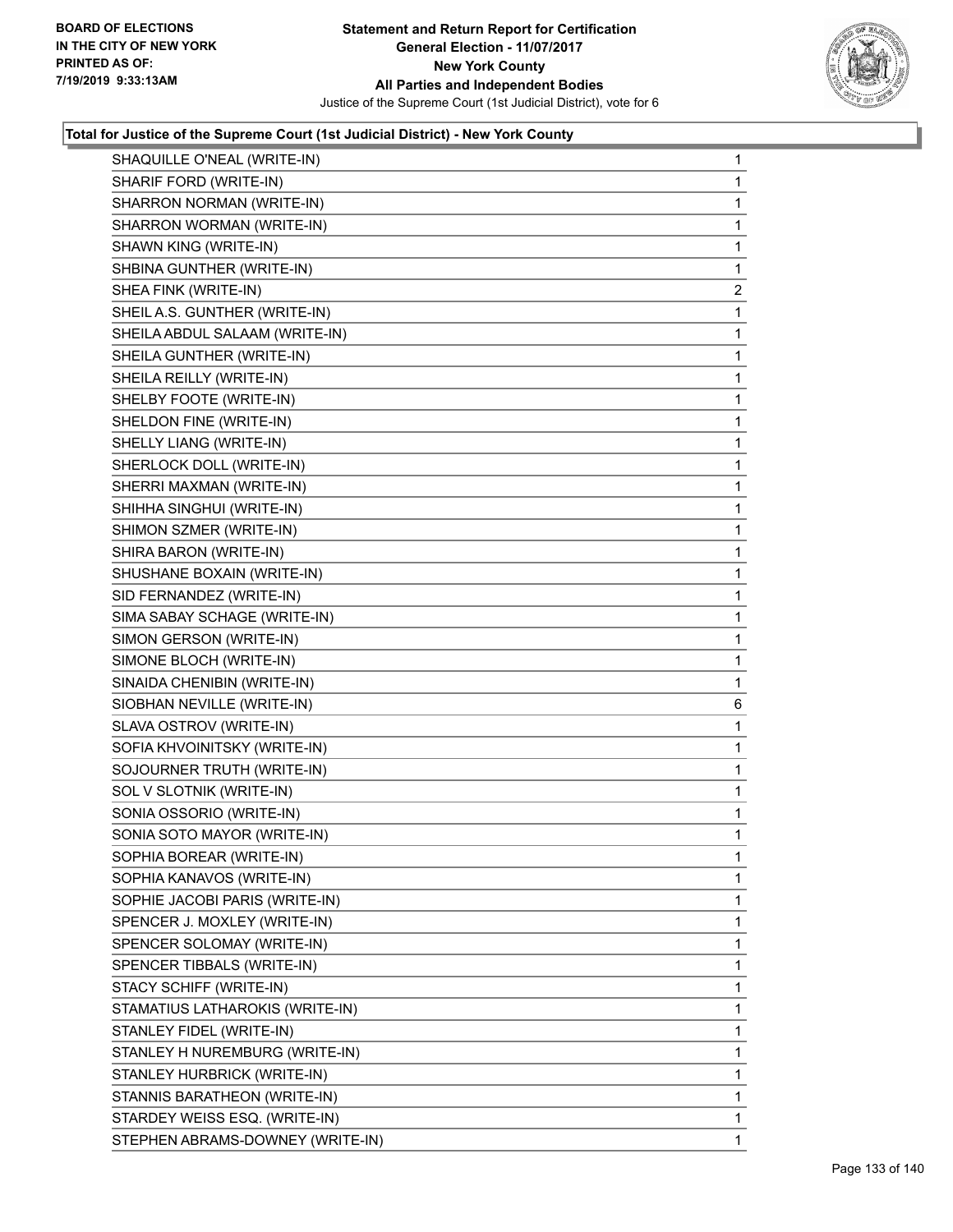

| STEPHEN BREYER (WRITE-IN)            | $\mathbf{1}$ |
|--------------------------------------|--------------|
| STEPHEN BRUYES (WRITE-IN)            | 1            |
| STEPHEN COLBAT (WRITE-IN)            | 1            |
| STEPHEN COLBERT (WRITE-IN)           | 1            |
| STEPHEN DANNACKER (WRITE-IN)         | 1            |
| STEPHEN DIZARD (WRITE-IN)            | $\mathbf{1}$ |
| STEPHEN DUNCOMBE (WRITE-IN)          | $\mathbf{1}$ |
| STEPHEN FRIEDLAND (WRITE-IN)         | 1            |
| STEPHEN KANE (WRITE-IN)              | 1            |
| STEPHEN L. RATNER (WRITE-IN)         | 1            |
| STEPHEN LOFFREDO (WRITE-IN)          | 1            |
| STEPHEN MARSHALL (WRITE-IN)          | $\mathbf{1}$ |
| STEPHEN PISCHI (WRITE-IN)            | 1            |
| STEPHEN PWAID (WRITE-IN)             | 1            |
| STEPHEN SCHWARZ (WRITE-IN)           | 1            |
| STEPHEN SONDHEIM (WRITE-IN)          | 1            |
| STEPHEN TEICH (WRITE-IN)             | 1            |
| STEPHEN W. JOHNSON (WRITE-IN)        | $\mathbf{1}$ |
| STEVE AHN (WRITE-IN)                 | 1            |
| STEVE BANNA (WRITE-IN)               | 1            |
| STEVE BANNON (WRITE-IN)              | 1            |
| STEVE BARRON (WRITE-IN)              | 1            |
| STEVE DAIS (WRITE-IN)                | 1            |
| STEVE F. CASTRO (WRITE-IN)           | $\mathbf{1}$ |
| STEVE MARTIN (WRITE-IN)              | 1            |
| STEVE SINCLAIR (WRITE-IN)            | 1            |
| STEVE WEINER (WRITE-IN)              | 1            |
| STEVE WERNER (WRITE-IN)              | 1            |
| STEVEN A. JOHNSON (WRITE-IN)         | 1            |
| STEVEN BANLZ (WRITE-IN)              | $\mathbf{1}$ |
| STEVEN BANNON (WRITE-IN)             | 1            |
| STEVEN EVANGELISTA (WRITE-IN)        | 1            |
| STEVEN GRIENBERG (WRITE-IN)          | 1            |
| STEVEN HOLM (WRITE-IN)               | 1            |
| STEVEN J. HYMEN (WRITE-IN)           | 1            |
| STEVEN KELLY (WRITE-IN)              | 1            |
| STEVEN M. WARSHAWSKI, ESQ (WRITE-IN) | 1            |
| STEVEN MANCINELLI (WRITE-IN)         | 1            |
| STEVEN ROSA (WRITE-IN)               | 1            |
| STEVEN SKLAR (WRITE-IN)              | 1            |
| STEWART ORDEN (WRITE-IN)             | 1            |
| STUART DAVIDSON TRIBBS (WRITE-IN)    | 1            |
| STUART SCHENENDEOLF (WRITE-IN)       | 1            |
| SUE LINARES (WRITE-IN)               | 1            |
| SUE P. SIMON (WRITE-IN)              | 1            |
| SUNG-HEE SUH (WRITE-IN)              | 1            |
|                                      |              |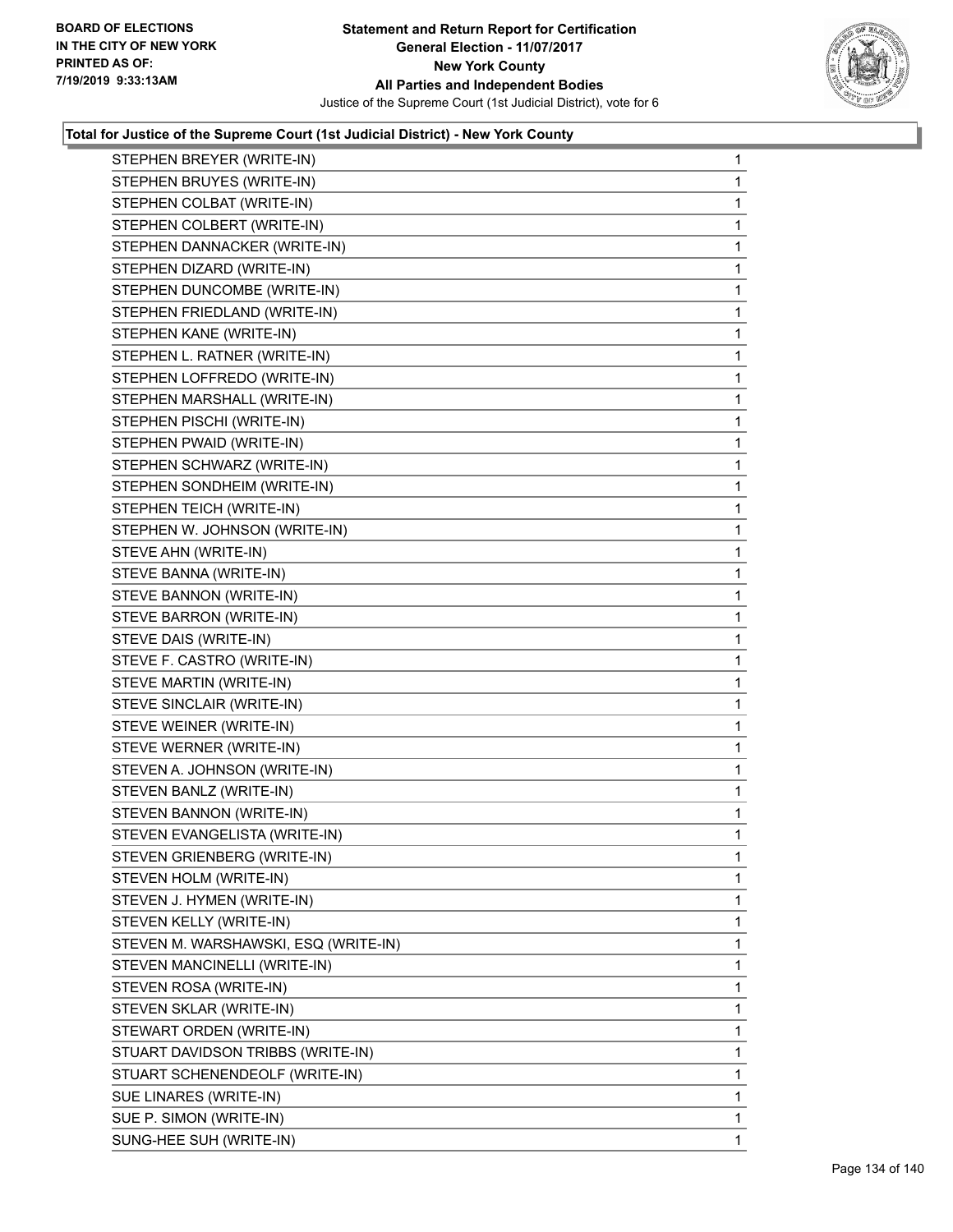

| SUNOJ ZIZEK (WRITE-IN)            | 1            |
|-----------------------------------|--------------|
| SUSAN A. FANI (WRITE-IN)          | 1            |
| SUSAN BERRIE (WRITE-IN)           | 1            |
| SUSAN BLOOM (WRITE-IN)            | 1            |
| SUSAN LIN (WRITE-IN)              | 1            |
| SUSAN NIEDERHOFFER (WRITE-IN)     | 1            |
| SUSAN OCH SHORN (WRITE-IN)        | 1            |
| SUSAN R. HORN (WRITE-IN)          | 1            |
| SUSAN RUSSACK (WRITE-IN)          | 1            |
| SUSAN SARANDON (WRITE-IN)         | 1            |
| SUSAN SHEPPARD (WRITE-IN)         | 1            |
| SUSAN-SOJOURNA COLLIER (WRITE-IN) | 1            |
| SUZANNE ADAMS (WRITE-IN)          | 1            |
| SVATI LELYRELD (WRITE-IN)         | 1            |
| SYDNEY GUSE (WRITE-IN)            | 1            |
| SYDNEY SHULMAN (WRITE-IN)         | 1            |
| SYLVESTER PEQUINE (WRITE-IN)      | 1            |
| SYLVIA G. ASH (WRITE-IN)          | 1            |
| TAMARA JUDGE (WRITE-IN)           | 1            |
| TAMER LEVINE (WRITE-IN)           | 1            |
| TAMIKA MALLORY (WRITE-IN)         | 1            |
| TAMIKA MAPP (WRITE-IN)            | 1            |
| TAMIR ROSENBLOOM (WRITE-IN)       | 1            |
| TAMMY YURN (WRITE-IN)             | 1            |
| TA-TAAISHA JARES (WRITE-IN)       | 1            |
| TAYLOR RHOES (WRITE-IN)           | 1            |
| TED BERKOWITZ (WRITE-IN)          | 1            |
| TED CARLETON (WRITE-IN)           | 1            |
| TED CRUZ (WRITE-IN)               | 2            |
| TED JACOBS (WRITE-IN)             | 1            |
| TED POULDS (WRITE-IN)             | 1            |
| TED TRIEF (WRITE-IN)              | 1            |
| TEDDY ROOSEVELT (WRITE-IN)        | 1            |
| TEJAL SHAH (WRITE-IN)             | 1            |
| TERCY THORTON (WRITE-IN)          | 1            |
| TERENCE HAGERTY (WRITE-IN)        | 1            |
| TERRACE JETER (WRITE-IN)          | 1            |
| TERRY DRAKE (WRITE-IN)            | 1            |
| THEREA GLUCK (WRITE-IN)           | 1            |
| THERESA CHAN (WRITE-IN)           | 1            |
| THERESA E. HASSLER (WRITE-IN)     | 1            |
| THERESA L. DRAKE (WRITE-IN)       | 1            |
| THOMAS A. EDISON (WRITE-IN)       | 1            |
| THOMAS BROUSSARD (WRITE-IN)       | 2            |
| THOMAS EASTON (WRITE-IN)          | 1            |
| THOMAS J. CAROLL (WRITE-IN)       | $\mathbf{1}$ |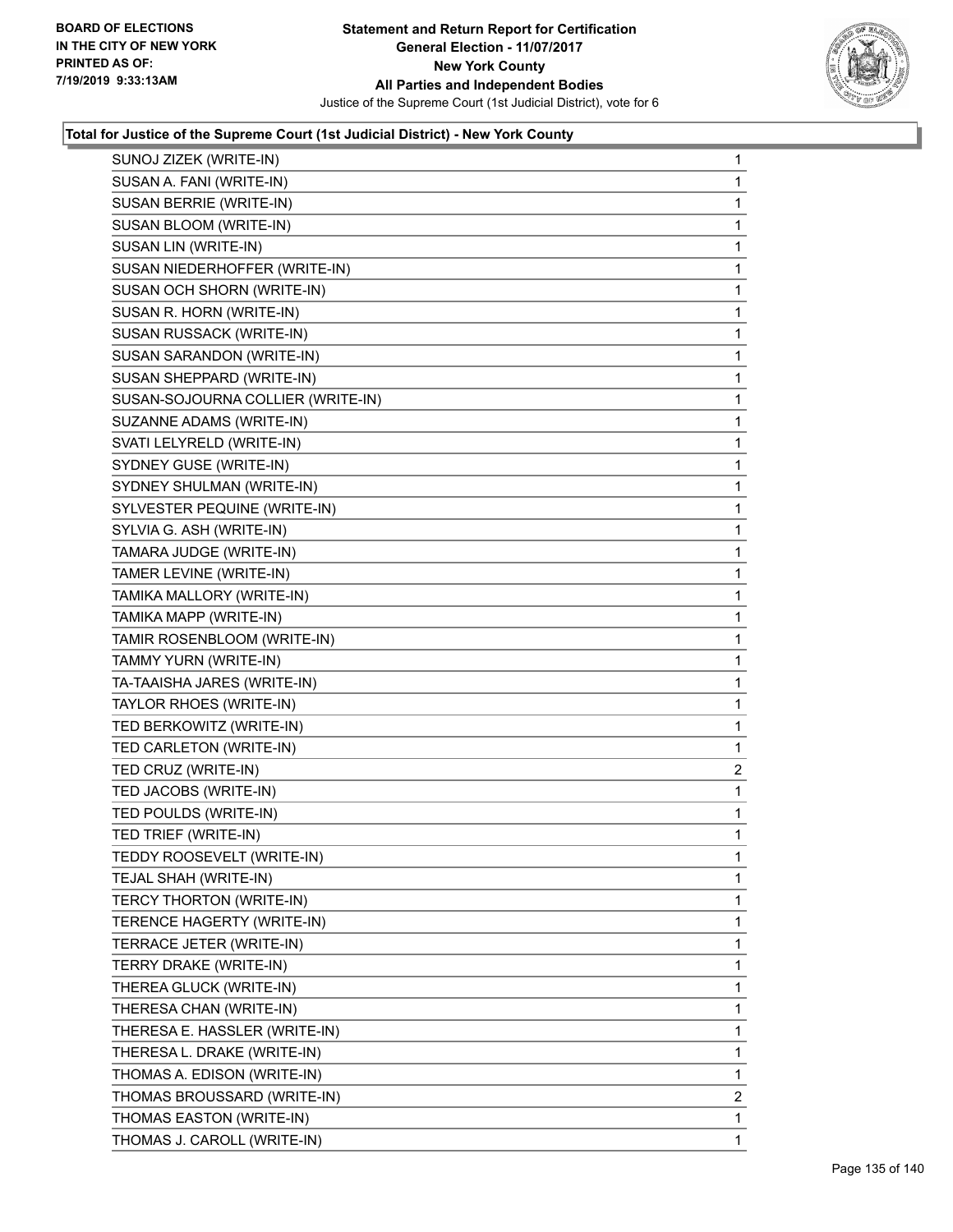

| THOMAS JEFFERSON (WRITE-IN)         | 4            |
|-------------------------------------|--------------|
| THOMAS KIRDAHY (WRITE-IN)           | 1            |
| THOMAS KLEIN (WRITE-IN)             | 1            |
| THOMAS L. FRIEDMAN (WRITE-IN)       | $\mathbf{1}$ |
| THOMAS MCGRATH (WRITE-IN)           | 1            |
| THOMAS MERRILL (WRITE-IN)           | 1            |
| THOMAS ROMAN III (WRITE-IN)         | $\mathbf{1}$ |
| THOMAS WARREN HORTON (WRITE-IN)     | 1            |
| THOMAS WROCKLAGE (WRITE-IN)         | 1            |
| THURGOOD MARSHALL (WRITE-IN)        | 3            |
| TIFFANY BARFIELD (WRITE-IN)         | 1            |
| TIKI BARBER (WRITE-IN)              | 1            |
| TIM KELLER (WRITE-IN)               | $\mathbf{1}$ |
| TIM WU (WRITE-IN)                   | 1            |
| TIMOTHY BIRNBAUM (WRITE-IN)         | 1            |
| TIMOTHY CARDINAL DOLAN (WRITE-IN)   | $\mathbf{1}$ |
| TIMOTHY G. NELSON (WRITE-IN)        | 1            |
| TIMOTHY LEARY (WRITE-IN)            | 1            |
| TIMOTHY M. DAVID (WRITE-IN)         | $\mathbf{1}$ |
| TIMOTHY MEYER (WRITE-IN)            | 1            |
| TIMOTHY R. OUGGUN (WRITE-IN)        | 1            |
| TIMOTHY SCALET (WRITE-IN)           | $\mathbf{1}$ |
| TINA DUPNY (WRITE-IN)               | 1            |
| TINA FEY (WRITE-IN)                 | 1            |
| TISA LAPADULA (WRITE-IN)            | $\mathbf{1}$ |
| TITO PUENTE (WRITE-IN)              | 1            |
| TODD FINGER (WRITE-IN)              | 1            |
| TODD FRAZIER (WRITE-IN)             | 1            |
| TOM BRADY (WRITE-IN)                | 2            |
| TOM BRENNAN (WRITE-IN)              | 1            |
| TOM DEVEY (WRITE-IN)                | $\mathbf 1$  |
| TOM MERRILL (WRITE-IN)              | 1            |
| TOM RUSSACK (WRITE-IN)              | $\mathbf{1}$ |
| TOM SIRACUSE (WRITE-IN)             | 1            |
| TOM TEDESCHI (WRITE-IN)             | 1            |
| TOM WOLFE (WRITE-IN)                | 1            |
| TOMASZ J. BIOTROWSKI ESQ (WRITE-IN) | 1            |
| TOMMY O'DONNEL (WRITE-IN)           | 1            |
| TOMOT PUKURIEWILE (WRITE-IN)        | 1            |
| TOMOTHY BYRNES (WRITE-IN)           | 1            |
| TONER FEIST (WRITE-IN)              | 1            |
| TONY PERKINS (WRITE-IN)             | 1            |
| TONY STARK (WRITE-IN)               | 1            |
| TONY WATKINS (WRITE-IN)             | 1            |
| TRAC UV (WRITE-IN)                  | 1            |
| TRAVIS J MCCORMACK (WRITE-IN)       | 1            |
|                                     |              |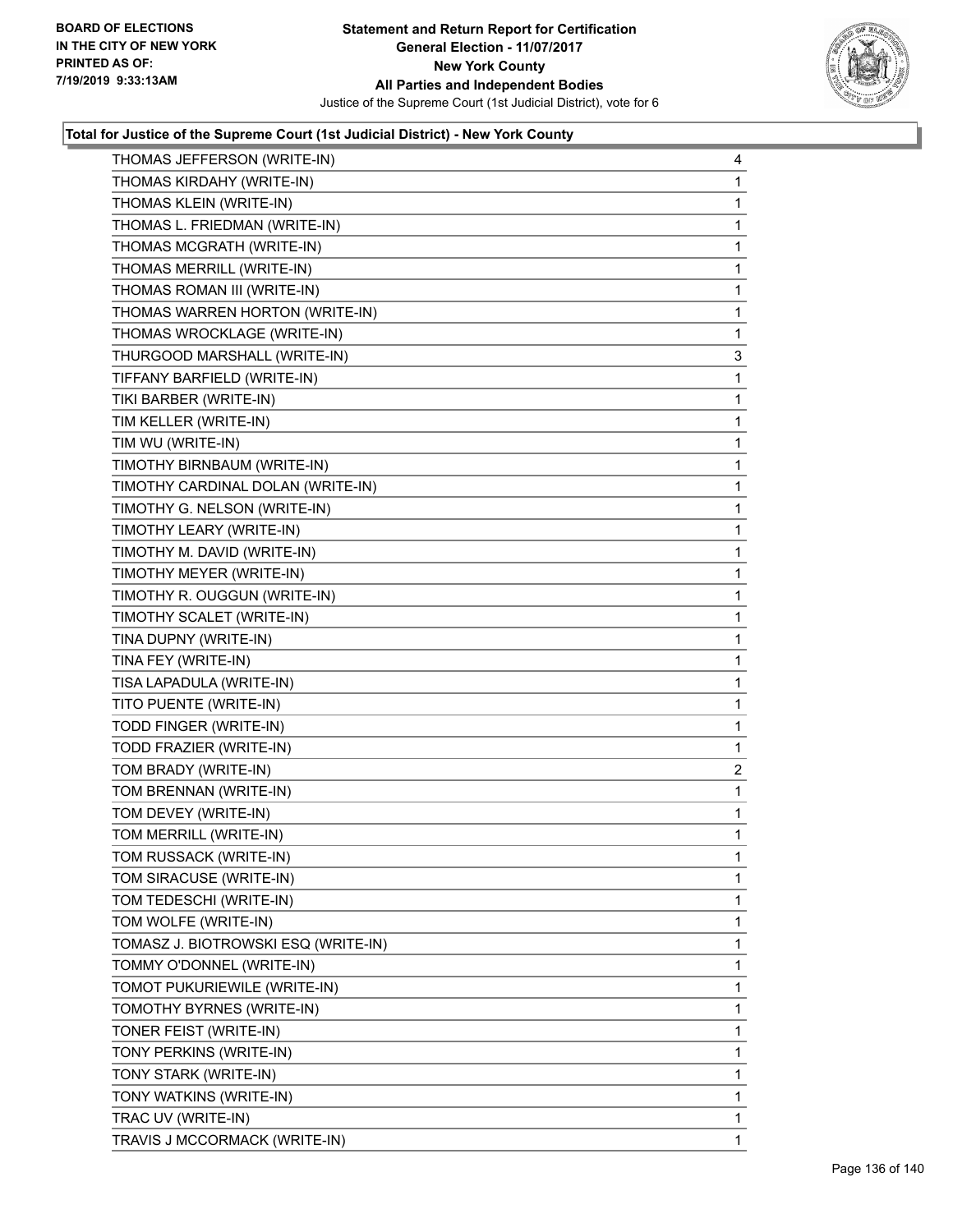

| TREVOR WORRELL (WRITE-IN)                 | $\mathbf{1}$ |
|-------------------------------------------|--------------|
| TROY GOWDY (WRITE-IN)                     | $\mathbf 1$  |
| TROY QUILES (WRITE-IN)                    | $\mathbf{1}$ |
| TUCKER CARLSON (WRITE-IN)                 | 2            |
| TUCKER CARSON (WRITE-IN)                  | 1            |
| TULSI GABBARD (WRITE-IN)                  | $\mathbf{1}$ |
| TYRONE JACKSON (WRITE-IN)                 | 1            |
| TZVI LIEB (WRITE-IN)                      | $\mathbf{1}$ |
| UNATTRIBUTABLE WRITE-IN (WRITE-IN)        | 3,449        |
| UNCOUNTED WRITE-IN PER STATUTE (WRITE-IN) | 156          |
| UPTON SINCLAIR (WRITE-IN)                 | 1            |
| URSULA LIPSMAN (WRITE-IN)                 | 1            |
| VAL BOGART (WRITE-IN)                     | 1            |
| VALERIE BRUCE (WRITE-IN)                  | $\mathbf{1}$ |
| VALERIE DENT (WRITE-IN)                   | 1            |
| VALERIE H. TOCCI (WRITE-IN)               | 1            |
| VALERIE KREBS (WRITE-IN)                  | $\mathbf{1}$ |
| VAN JONES (WRITE-IN)                      | $\mathbf{1}$ |
| VAN TIMANOVSKY (WRITE-IN)                 | 1            |
| VANESSA BIONDO (WRITE-IN)                 | $\mathbf{1}$ |
| VEENA OLDENBERG (WRITE-IN)                | 1            |
| VERA SUNG (WRITE-IN)                      | 2            |
| <b>VERIMA SANDERS (WRITE-IN)</b>          | 1            |
| VERNA JONES (WRITE-IN)                    | $\mathbf{1}$ |
| VICTOR BESSICH (WRITE-IN)                 | 1            |
| VICTOR NIEDERHOFFEV (WRITE-IN)            | $\mathbf{1}$ |
| VICTOR OLDS (WRITE-IN)                    | 1            |
| VICTORIA COOK (WRITE-IN)                  | 1            |
| VICTORIA KANE (WRITE-IN)                  | $\mathbf{1}$ |
| VICTORIA STORK (WRITE-IN)                 | $\mathbf{1}$ |
| VINCENT CAPIZZI (WRITE-IN)                | 1            |
| VINCENT DOLE (WRITE-IN)                   | $\mathbf{1}$ |
| VINCENT HANLEY (WRITE-IN)                 | 1            |
| VINCENT J. ROMANO (WRITE-IN)              | 1            |
| VINCENT MANZO (WRITE-IN)                  | $\mathbf{1}$ |
| <b>VINCENT MATOS (WRITE-IN)</b>           | 1            |
| VINCENT SORDILLO (WRITE-IN)               | 1            |
| VINCENT TODARELLO (WRITE-IN)              | $\mathbf{1}$ |
| VIRGIL TEXAS (WRITE-IN)                   | 1            |
| <b>VIRGINIA GOGGIN (WRITE-IN)</b>         | 1            |
| VITO DESANTIS (WRITE-IN)                  | $\mathbf{1}$ |
| VITO FOSELLO (WRITE-IN)                   | 1            |
| VITTORIO DESICA (WRITE-IN)                | 1            |
| VIVIAN PARKER (WRITE-IN)                  | $\mathbf{1}$ |
| VIVIAN SCHWENMER (WRITE-IN)               | $\mathbf{1}$ |
| VLADAMIR LENIN (WRITE-IN)                 | $\mathbf{2}$ |
|                                           |              |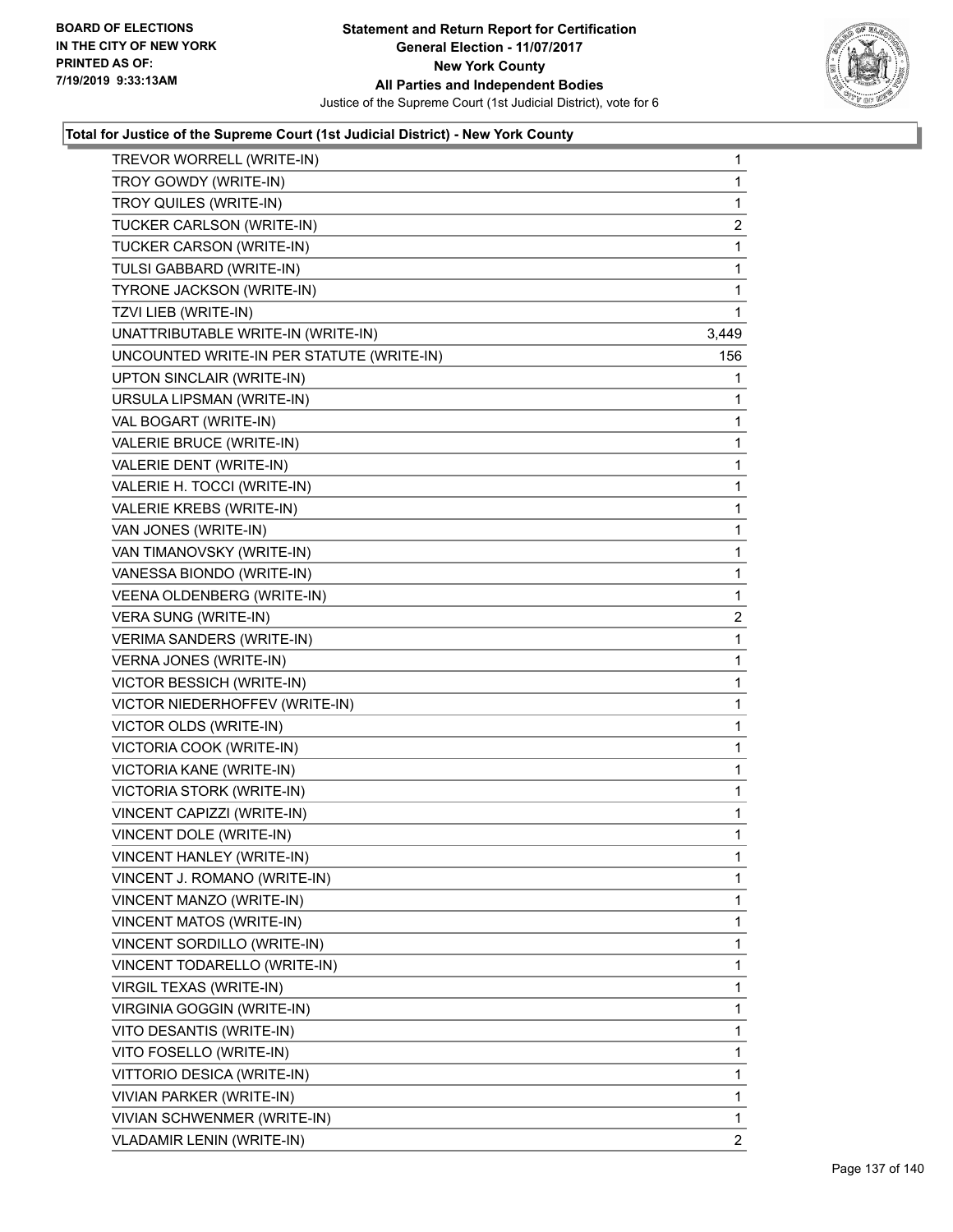

| VLADAMIR PUTIN (WRITE-IN)              | $\mathbf{1}$   |
|----------------------------------------|----------------|
| <b>VLADIMIR LENIN (WRITE-IN)</b>       | $\mathbf{1}$   |
| VLADIMIR OSTROW (WRITE-IN)             | 1              |
| <b>VLADIMIR PUTIN (WRITE-IN)</b>       | $\mathbf{1}$   |
| W. LAWRENCE JOACHIN (WRITE-IN)         | 1              |
| WADE M. GERMAN ESQ. (WRITE-IN)         | 1              |
| WALLACE G. LANE JR. (WRITE-IN)         | $\mathbf{1}$   |
| WALLY BROWN (WRITE-IN)                 | $\mathbf{1}$   |
| WALLY LEBORGNE (WRITE-IN)              | 1              |
| WALT DISNEY (WRITE-IN)                 | $\mathbf{1}$   |
| WALTER ANTOGININI (WRITE-IN)           | 1              |
| WALTER OCHS (WRITE-IN)                 | 1              |
| <b>WALTER RANE (WRITE-IN)</b>          | $\mathbf{1}$   |
| <b>WARREN BURTON (WRITE-IN)</b>        | $\mathbf{1}$   |
| WARRREN WYNSTAIN (WRITE-IN)            | 1              |
| WARSTEN VETELNI (WRITE-IN)             | $\mathbf{1}$   |
| WASHINGTON IRVING (WRITE-IN)           | 1              |
| WASON I. AUSTIN (WRITE-IN)             | $\overline{c}$ |
| WATSON ARNOLD (WRITE-IN)               | $\mathbf{1}$   |
| WAYNE HARLEY (WRITE-IN)                | $\mathbf{1}$   |
| WAYNE MILLER (WRITE-IN)                | 1              |
| WAYNE R. WATKINSON (WRITE-IN)          | 1              |
| WENDY LONG (WRITE-IN)                  | 2              |
| WENDY MOY (WRITE-IN)                   | 1              |
| WHITNEY HOUSTON (WRITE-IN)             | $\mathbf{1}$   |
| WILL MEIARER (WRITE-IN)                | $\mathbf 1$    |
| WILL WOODS (WRITE-IN)                  | 1              |
| <b>WILLIAM BRATTON (WRITE-IN)</b>      | 1              |
| WILLIAM BRAUNSCHWEIGER (WRITE-IN)      | 2              |
| WILLIAM BRENNAN (WRITE-IN)             | 1              |
| WILLIAM D. BOWMAN (WRITE-IN)           | $\mathbf{1}$   |
| WILLIAM DUFF (WRITE-IN)                | $\mathbf{1}$   |
| WILLIAM DYER HALPERN (WRITE-IN)        | 1              |
| WILLIAM FREDERICK HAVEMEYER (WRITE-IN) | 1              |
| WILLIAM FUNG (WRITE-IN)                | 1              |
| WILLIAM GARRETT (WRITE-IN)             | 1              |
| WILLIAM H. HEYMAN (WRITE-IN)           | 1              |
| WILLIAM HEINZEN (WRITE-IN)             | 1              |
| WILLIAM HERMAN (WRITE-IN)              | 1              |
| WILLIAM HIBSHER (WRITE-IN)             | 1              |
| WILLIAM J. CLINTON (WRITE-IN)          | 1              |
| WILLIAM KELLEY (WRITE-IN)              | 1              |
| WILLIAM KUNTSLER (WRITE-IN)            | 1              |
| WILLIAM LUCIANI (WRITE-IN)             | 1              |
| WILLIAM MAHOUSKI (WRITE-IN)            | 1              |
|                                        |                |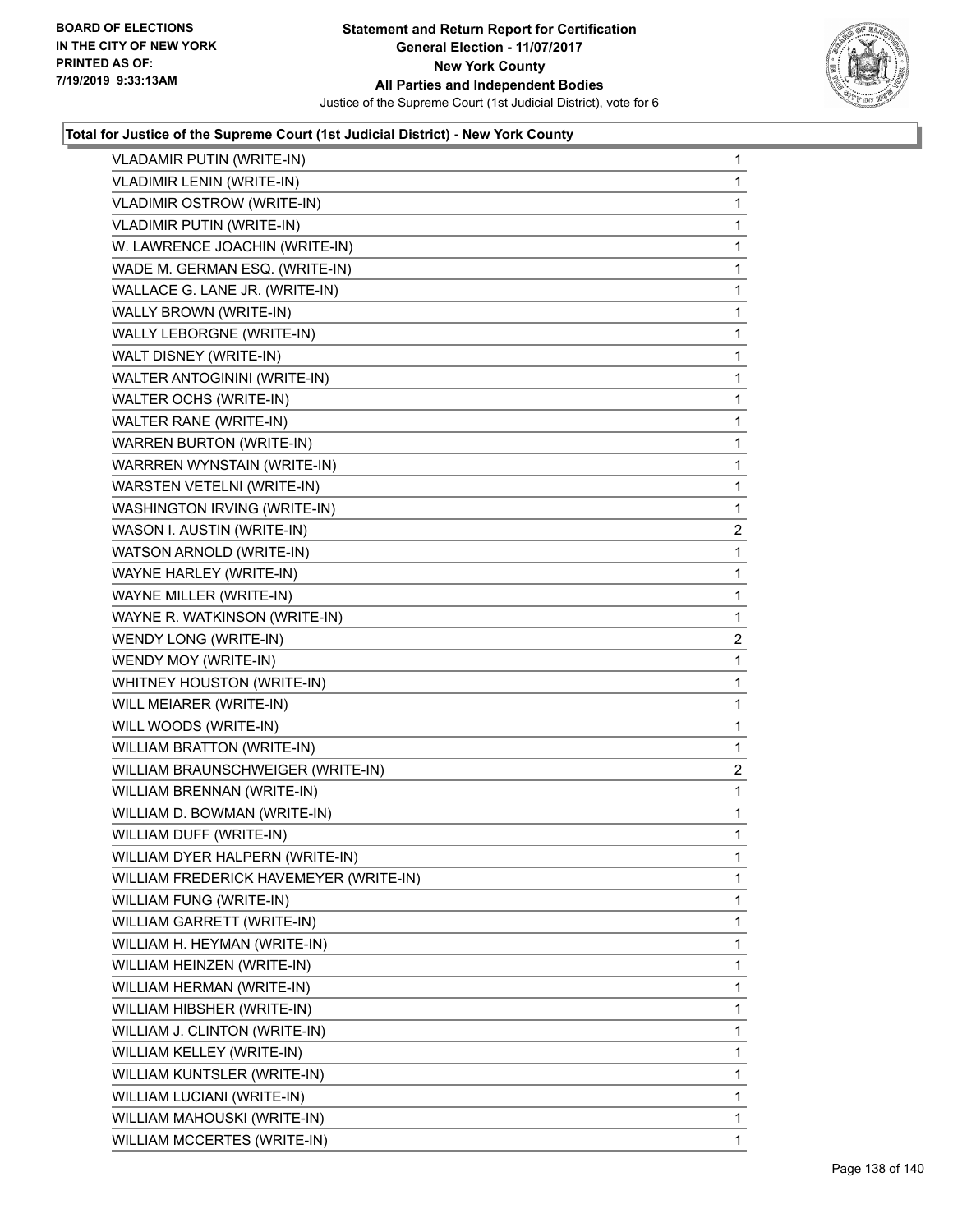

| WILLIAM O'CONNOR (WRITE-IN)      | $\mathbf{1}$            |
|----------------------------------|-------------------------|
| WILLIAM PEARLMAN (WRITE-IN)      | $\overline{2}$          |
| WILLIAM PERRY (WRITE-IN)         | $\mathbf{1}$            |
| WILLIAM PIOZLER (WRITE-IN)       | 1                       |
| WILLIAM SCHEFFES (WRITE-IN)      | $\mathbf 1$             |
| WILLIAM SHAWN REDDEN (WRITE-IN)  | 1                       |
| WILLIAM THIBANDT (WRITE-IN)      | $\mathbf{1}$            |
| WILLIAM TRIESTE (WRITE-IN)       | 1                       |
| WILLIAM ZELENKA (WRITE-IN)       | 1                       |
| WILLIE MAYS (WRITE-IN)           | $\mathbf 1$             |
| WILSON RODKEFELLER (WRITE-IN)    | 1                       |
| WINONA RYDER (WRITE-IN)          | $\mathbf 1$             |
| WOLFE SNOW (WRITE-IN)            | $\mathbf{1}$            |
| WOODY ALLEN (WRITE-IN)           | 1                       |
| WREN HARRINGTON (WRITE-IN)       | $\mathbf 1$             |
| WYATT GLAYMON (WRITE-IN)         | $\mathbf 1$             |
| YACHMETZ PERKUDAI (WRITE-IN)     | 1                       |
| YAKON SVEROLOV (WRITE-IN)        | $\mathbf 1$             |
| YASSER ARAFAT (WRITE-IN)         | $\mathbf{1}$            |
| YEHUDA LIPSKIER (WRITE-IN)       | 1                       |
| YETTA KURLAND (WRITE-IN)         | 2                       |
| YINYOUNG CHOI (WRITE-IN)         | 1                       |
| YOHANN SIDHWA (WRITE-IN)         | $\mathbf 1$             |
| YOUNGSIK YOON (WRITE-IN)         | $\mathbf 1$             |
| YOUNIE CHOI (WRITE-IN)           | $\mathbf{1}$            |
| YUH-LINE NIOU (WRITE-IN)         | 1                       |
| ZACHARIAS ZACHARIADIS (WRITE-IN) | 1                       |
| ZACHARY GANZARSKI (WRITE-IN)     | $\overline{2}$          |
| ZACHARY JACOBS (WRITE-IN)        | $\mathbf 1$             |
| ZACHARY ROSENBERG (WRITE-IN)     | $\mathbf 1$             |
| ZACHARY V. ZAGGER (WRITE-IN)     | $\mathbf{1}$            |
| ZANURRAD BARRON (WRITE-IN)       | $\mathbf{1}$            |
| ZARINA APREER (WRITE-IN)         | 1                       |
| ZEKE VANDERHOOK (WRITE-IN)       | 1                       |
| ZEPH GRUNSCHLAY (WRITE-IN)       | 1                       |
| ZEPHYR TEACHOUT (WRITE-IN)       | $\overline{\mathbf{c}}$ |
| ZERA MOSTEL (WRITE-IN)           | 1                       |
| ZHI FENG MEI (WRITE-IN)          | 1                       |
| ZOE RUTSKY (WRITE-IN)            | 1                       |
| ZOHRA AHMAD (WRITE-IN)           | 1                       |
| ZOHRA AHMED (WRITE-IN)           | 1                       |
| <b>Total Votes</b>               | 963,711                 |
| Unrecorded                       | 668,769                 |